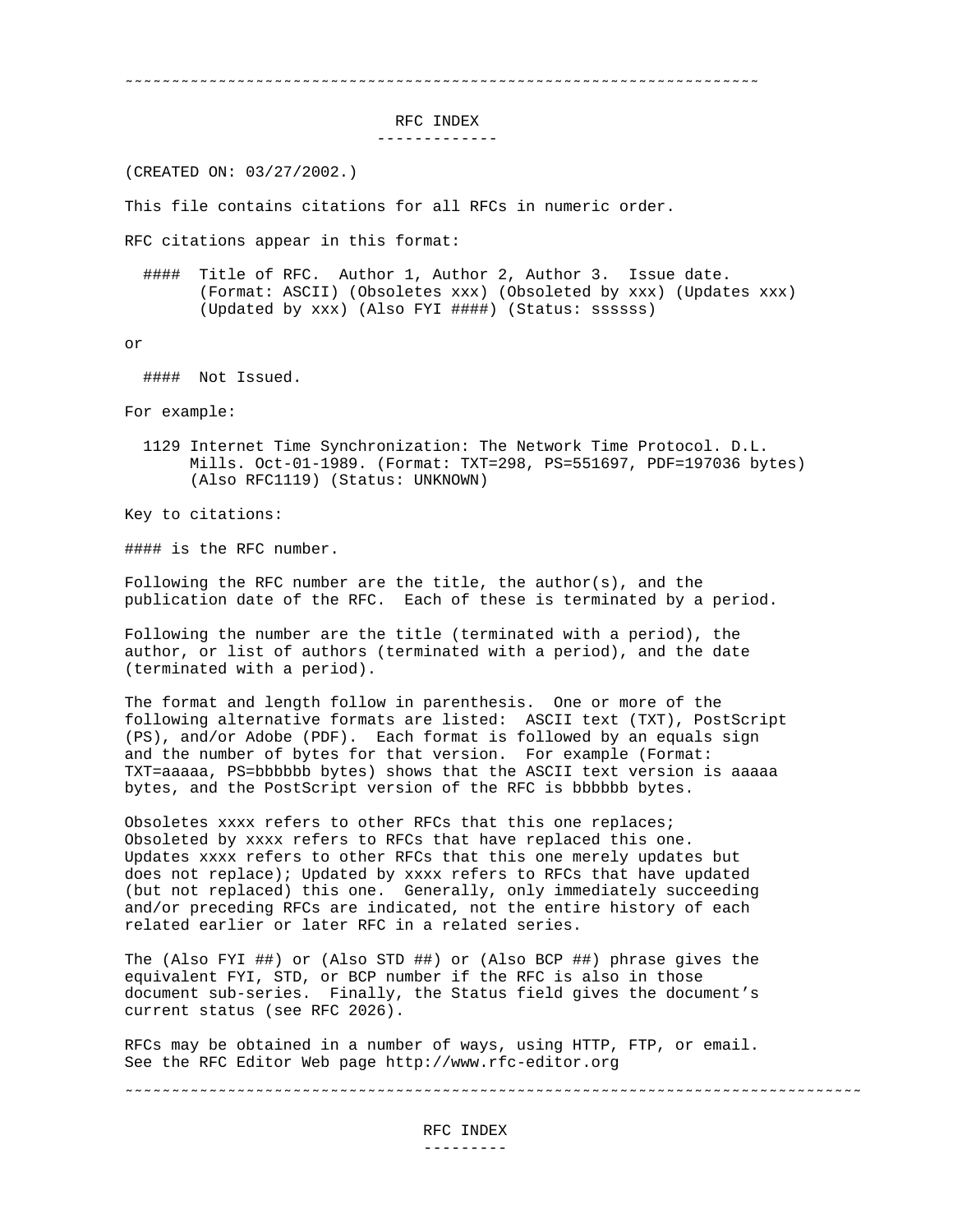- 0001 Host Software. S. Crocker. Apr-07-1969. (Format: TXT=21088 bytes) (Status: UNKNOWN)
- 0002 Host software. B. Duvall. Apr-09-1969. (Format: TXT=17145 bytes) (Status: UNKNOWN)
- 0003 Documentation conventions. S.D. Crocker. Apr-09-1969. (Format: TXT=2323 bytes) (Obsoleted by RFC0010) (Status: UNKNOWN)
- 0004 Network timetable. E.B. Shapiro. Mar-24-1969. (Format: TXT=5933 bytes) (Status: UNKNOWN)
- 0005 Decode Encode Language (DEL). J. Rulifson. Jun-02-1969. (Format: TXT=26408 bytes) (Status: UNKNOWN)
- 0006 Conversation with Bob Kahn. S.D. Crocker. Apr-10-1969. (Format: TXT=1568 bytes) (Status: UNKNOWN)
- 0007 Host-IMP interface. G. Deloche. May-01-1969. (Format: TXT=13408 bytes) (Status: UNKNOWN)
- 0008 Functional specifications for the ARPA Network. G. Deloche. May-05-1969. (Not online) (Status: UNKNOWN)
- 0009 Host software. G. Deloche. May-01-1969. (Not online) (Status: UNKNOWN)
- 0010 Documentation conventions. S.D. Crocker. Jul-29-1969. (Format: TXT=3348 bytes) (Obsoletes RFC0003) (Obsoleted by RFC0016) (Updated by RFC0024, RFC0027, RFC0030) (Status: UNKNOWN)
- 0011 Implementation of the Host-Host software procedures in GORDO. G. Deloche. Aug-01-1969. (Not online) (Obsoleted by RFC0033) (Status: UNKNOWN)
- 0012 IMP-Host interface flow diagrams. M. Wingfield. Aug-26-1969. (Format: TXT=177, PS=1489750, PDF=1163721 bytes) (Status: UNKNOWN)
- 0013 Zero Text Length EOF Message. V. Cerf. Aug-20-1969. (Format: TXT=1070 bytes) (Status: UNKNOWN)
- 0015 Network subsystem for time sharing hosts. C.S. Carr. Sep-25-1969. (Format: TXT=10695 bytes) (Status: UNKNOWN)
- 0016 M.I.T. S. Crocker. Aug-27-1969. (Format: TXT=682 bytes) (Obsoletes RFC0010) (Obsoleted by RFC0024) (Updated by RFC0024, RFC0027, RFC0030) (Status: UNKNOWN)
- 0017 Some questions re: Host-IMP Protocol. J.E. Kreznar. Aug-27-1969. (Format: TXT=6065 bytes) (Status: UNKNOWN)
- 0018 IMP-IMP and HOST-HOST Control Links. V. Cerf. Sep-01-1969. (Format: TXT=634 bytes) (Status: UNKNOWN)
- 0019 Two protocol suggestions to reduce congestion at swap bound nodes. J.E. Kreznar. Oct-07-1969. (Format: TXT=3392 bytes) (Status: UNKNOWN)
- 0020 ASCII format for network interchange. V.G. Cerf. Oct-16-1969. (Format: TXT=18504 bytes) (Status: UNKNOWN)
- 0021 Network meeting. V.G. Cerf. Oct-17-1969. (Format: TXT=2143 bytes) (Status: UNKNOWN)
- 0022 Host-host control message formats. V.G. Cerf. Oct-17-1969. (Format: TXT=4606 bytes) (Status: UNKNOWN)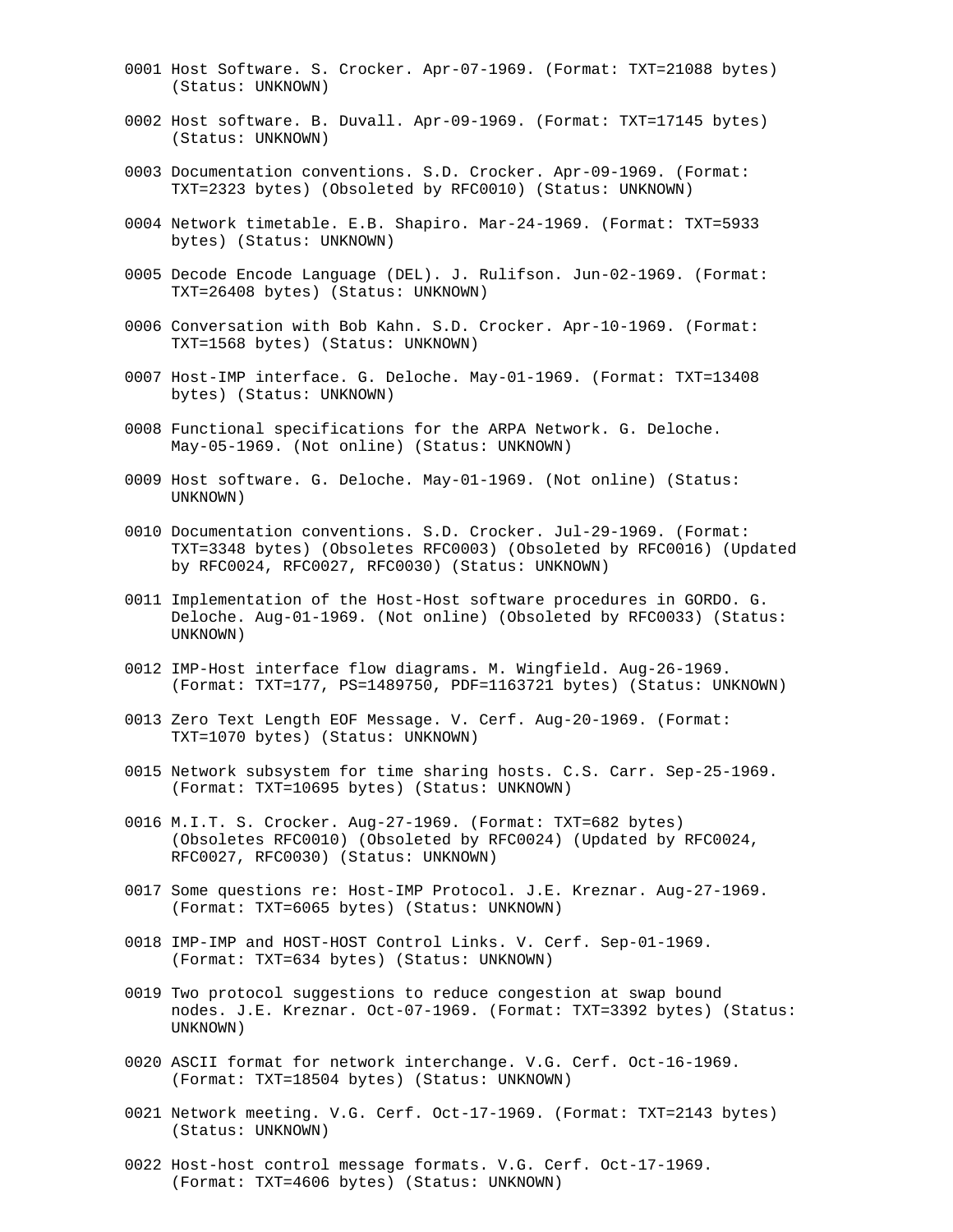- 0023 Transmission of Multiple Control Messages. G. Gregg. Oct-16-1969. (Format: TXT=690 bytes) (Status: UNKNOWN)
- 0024 Documentation Conventions. S.D. Crocker. Nov-21-1969. (Format: TXT=3460 bytes) (Obsoletes RFC0016) (Updates RFC0010, RFC0016) (Updated by RFC0027, RFC0030) (Status: UNKNOWN)
- 0025 No High Link Numbers. S.D. Crocker. Oct-30-1969. (Format: TXT=479 bytes) (Status: UNKNOWN)
- 0027 Documentation Conventions. S.D. Crocker. Dec-09-1969. (Format: TXT=3661 bytes) (Updates RFC0010, RFC0016, RFC0024) (Updated by RFC0030) (Status: UNKNOWN)
- 0028 Time Standards. W.K. English. Jan-13-1970. (Format: TXT=557 bytes) (Status: UNKNOWN)
- 0029 Response to RFC 28. R.E. Kahn. Jan-19-1970. (Format: TXT=790 bytes) (Also RFC0028) (Status: UNKNOWN)
- 0030 Documentation Conventions. S.D. Crocker. Feb-04-1970. (Format: TXT=4041 bytes) (Updates RFC0010, RFC0016, RFC0024, RFC0027) (Status: UNKNOWN)
- 0031 Binary Message Forms in Computer. D. Bobrow, W.R. Sutherland. Feb-01-1968. (Format: TXT=11191 bytes) (Status: UNKNOWN)
- 0032 Connecting M.I.T. Computers to the ARPA Computer-To-Computer Communication Network. D. Vedder. Feb-05-1969. (Format: TXT=2216 bytes) (Status: UNKNOWN)
- 0033 New Host-Host Protocol. S.D. Crocker. Feb-12-1970. (Format: TXT=44167 bytes) (Obsoletes RFC0011) (Updated by RFC0036, RFC0047) (Status: UNKNOWN)
- 0034 Some Brief Preliminary Notes on the Augmentation Research Center Clock. W.K. English. Feb-26-1970. (Format: TXT=2534 bytes) (Status: UNKNOWN)
- 0035 Network Meeting. S.D. Crocker. Mar-03-1970. (Format: TXT=1282 bytes) (Status: INFORMATIONAL)
- 0036 Protocol Notes. S.D. Crocker. Mar-16-1970. (Format: TXT=13893 bytes) (Updates RFC0033) (Updated by RFC0039, RFC0044) (Status: UNKNOWN)
- 0037 Network Meeting Epilogue, etc. S.D. Crocker. Mar-20-1970. (Format: TXT=9107 bytes) (Status: UNKNOWN)
- 0038 Comments on Network Protocol from NWG/RFC #36. S.M. Wolfe. Mar-20-1970. (Format: TXT=2536 bytes) (Status: UNKNOWN)
- 0039 Comments on Protocol Re: NWG/RFC #36. E. Harslem, J.F. Heafner. Mar-25-1970. (Format: TXT=4779 bytes) (Updates RFC0036) (Status: UNKNOWN)
- 0040 More Comments on the Forthcoming Protocol. E. Harslem, J.F. Heafner. Mar-27-1970. (Format: TXT=3825 bytes) (Status: UNKNOWN)
- 0041 IMP-IMP Teletype Communication. J.T. Melvin. Mar-30-1970. (Format: TXT=1038 bytes) (Status: UNKNOWN)
- 0042 Message Data Types. E. Ancona. Mar-31-1970. (Format: TXT=5247 bytes) (Status: UNKNOWN)
- 0043 Proposed Meeting. A.G. Nemeth. Apr-08-1970. (Format: TXT=1600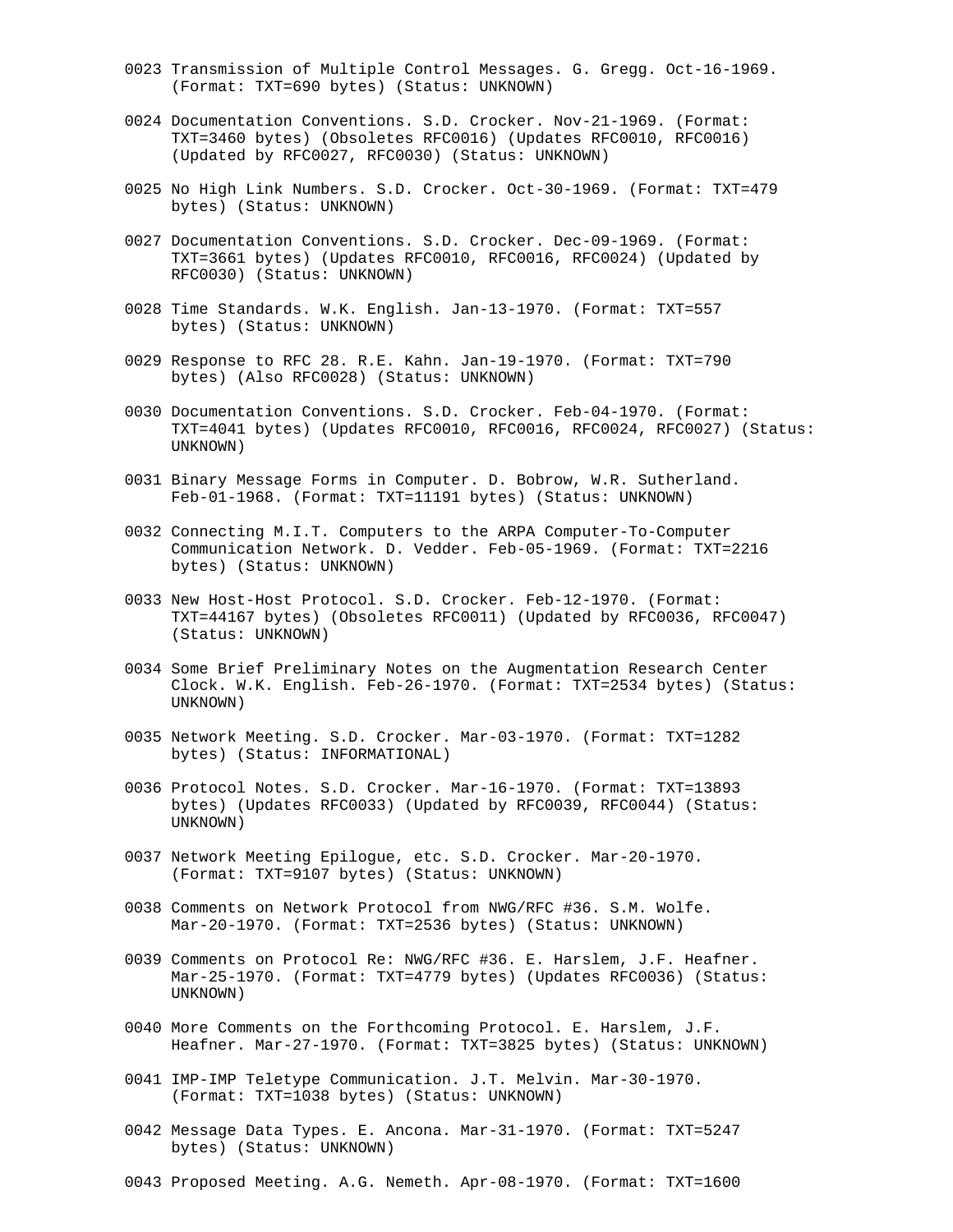bytes) (Status: UNKNOWN)

- 0044 Comments on NWG/RFC 33 and 36. A. Shoshani, R. Long, A. Landsberg. Apr-10-1970. (Format: TXT=7381 bytes) (Updates RFC0036) (Status: UNKNOWN)
- 0045 New Protocol is Coming. J. Postel, S.D. Crocker. Apr-14-1970. (Format: TXT=1130 bytes) (Status: UNKNOWN)
- 0046 ARPA Network protocol notes. E. Meyer. Apr-17-1970. (Format: TXT=41338 bytes) (Status: UNKNOWN)
- 0047 BBN's Comments on NWG/RFC #33. W.R. Crowther. Apr-20-1970. (Format: TXT=5343 bytes) (Updates RFC0033) (Status: UNKNOWN)
- 0048 Possible protocol plateau. J. Postel, S.D. Crocker. Apr-21-1970. (Format: TXT=41696 bytes) (Status: UNKNOWN)
- 0049 Conversations with S. Crocker (UCLA). E. Meyer. Apr-25-1970. (Format: TXT=12384 bytes) (Status: UNKNOWN)
- 0050 Comments on the Meyer Proposal. E. Harslem, J. Haverty. Apr-30-1970. (Format: TXT=4070 bytes) (Status: UNKNOWN)
- 0051 Proposal for a Network Interchange Language. M. Elie. May-04-1970. (Not online) (Status: UNKNOWN)
- 0052 Updated distribution list. J. Postel, S.D. Crocker. Jul-01-1970. (Format: TXT=5088 bytes) (Updated by RFC0069) (Status: UNKNOWN)
- 0053 Official protocol mechanism. S.D. Crocker. Jun-09-1970. (Format: TXT=2330 bytes) (Status: UNKNOWN)
- 0054 Official Protocol Proffering. S.D. Crocker, J. Postel, J. Newkirk, M. Kraley. Jun-18-1970. (Format: TXT=20131 bytes) (Updated by RFC0057) (Status: UNKNOWN)
- 0055 Prototypical implementation of the NCP. J. Newkirk, M. Kraley, J. Postel, S.D. Crocker. Jun-19-1970. (Format: TXT=48070 bytes) (Status: UNKNOWN)
- 0056 Third Level Protocol: Logger Protocol. E. Belove, D. Black, R. Flegal, L.G. Farquar. Jun-01-1970. (Format: TXT=13066 bytes) (Status: UNKNOWN)
- 0057 Thoughts and Reflections on NWG/RFC 54. M. Kraley, J. Newkirk. Jun-19-1970. (Format: TXT=8360 bytes) (Updates RFC0054) (Status: UNKNOWN)
- 0058 Logical Message Synchronization. T.P. Skinner. Jun-26-1970. (Format: TXT=3767 bytes) (Status: UNKNOWN)
- 0059 Flow Control Fixed Versus Demand Allocation. E. Meyer. Jun-27-1970. (Format: TXT=17691 bytes) (Status: UNKNOWN)
- 0060 Simplified NCP Protocol. R.B. Kalin. Jul-13-1970. (Format: TXT=18941 bytes) (Status: UNKNOWN)
- 0061 Note on Interprocess Communication in a Resource Sharing Computer Network. D.C. Walden. Jul-17-1970. (Format: TXT=43946 bytes) (Obsoleted by RFC0062) (Status: UNKNOWN)
- 0062 Systems for Interprocess Communication in a Resource Sharing Computer Network. D.C. Walden. Aug-03-1970. (Format: TXT=55784 bytes) (Obsoletes RFC0061) (Status: UNKNOWN)
- 0063 Belated Network Meeting Report. V.G. Cerf. Jul-31-1970. (Format: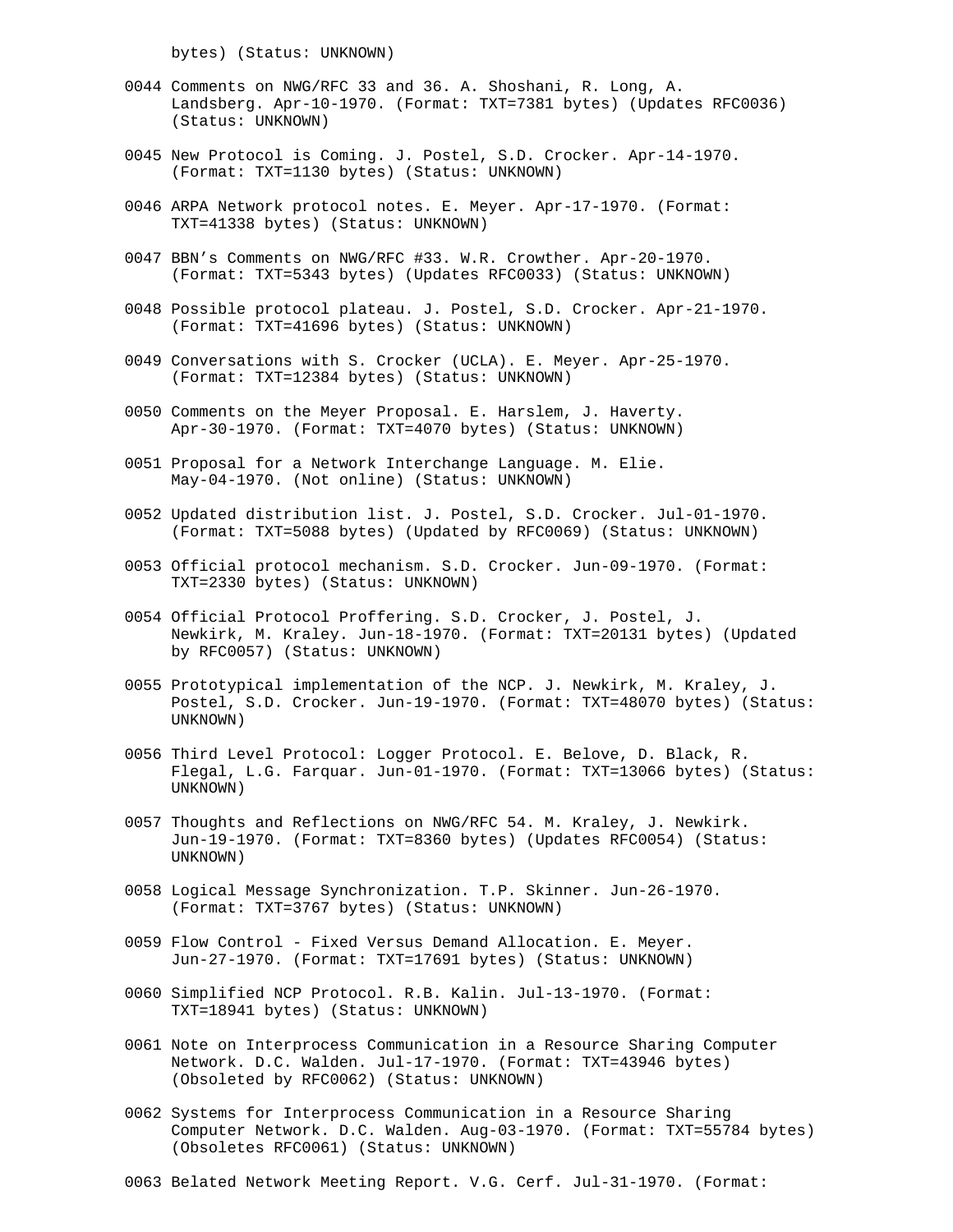TXT=2961 bytes) (Status: UNKNOWN)

- 0064 Getting rid of marking. M. Elie. Jul-01-1970. (Format: TXT=7556 bytes) (Status: UNKNOWN)
- 0065 Comments on Host/Host Protocol document #1. D.C. Walden. Aug-29-1970. (Format: TXT=5628 bytes) (Status: UNKNOWN)
- 0066 NIC third level ideas and other noise. S.D. Crocker. Aug-26-1970. (Format: TXT=4575 bytes) (Obsoleted by RFC0123) (Updated by RFC0080, RFC0093) (Status: UNKNOWN)
- 0067 Proposed Change to Host/IMP Spec to Eliminate Marking. W.R. Crowther. Jan-01-1970. (Format: TXT=1534 bytes) (Status: UNKNOWN)
- 0068 Comments on Memory Allocation Control Commands: CEASE, ALL, GVB, RET, and RFNM. M. Elie. Aug-31-1970. (Format: TXT=5041 bytes) (Status: UNKNOWN)
- 0069 Distribution List Change for MIT. A.K. Bhushan. Sep-22-1970. (Format: TXT=841 bytes) (Updates RFC0052) (Status: UNKNOWN)
- 0070 Note on Padding. S.D. Crocker. Oct-15-1970. (Format: TXT=12790 bytes) (Updated by RFC0228) (Status: UNKNOWN)
- 0071 Reallocation in Case of Input Error. T. Schipper. Sep-25-1970. (Format: TXT=1265 bytes) (Status: UNKNOWN)
- 0072 Proposed Moratorium on Changes to Network Protocol. R.D. Bressler. Sep-28-1970. (Format: TXT=4047 bytes) (Status: UNKNOWN)
- 0073 Response to NWG/RFC 67. S.D. Crocker. Sep-25-1970. (Format: TXT=1268 bytes) (Status: UNKNOWN)
- 0074 Specifications for network use of the UCSB On-Line System. J.E. White. Oct-16-1970. (Not online) (Updated by RFC0217, RFC0225) (Status: UNKNOWN)
- 0075 Network Meeting. S.D. Crocker. Oct-14-1970. (Format: TXT=1318 bytes) (Status: UNKNOWN)
- 0076 Connection by name: User oriented protocol. J. Bouknight, J. Madden, G.R. Grossman. Oct-28-1970. (Format: TXT=26504 bytes) (Status: UNKNOWN)
- 0077 Network meeting report. J. Postel. Nov-20-1970. (Format: TXT=19196 bytes) (Status: UNKNOWN)
- 0078 NCP Status Report: UCSB/Rand. E. Harslem, J.F. Heafner, J.E. White. Oct-01-1970. (Format: TXT=1303 bytes) (Status: UNKNOWN)
- 0079 Logger Protocol error. E. Meyer. Nov-16-1970. (Format: TXT=1515 bytes) (Status: UNKNOWN)
- 0080 Protocols and Data Formats. E. Harslem, J.F. Heafner. Dec-01-1970. (Format: TXT=17620 bytes) (Obsoleted by RFC0123) (Updates RFC0066) (Updated by RFC0093) (Status: UNKNOWN)
- 0081 Request for Reference Information. J. Bouknight. Dec-03-1970. (Format: TXT=956 bytes) (Status: UNKNOWN)
- 0082 Network Meeting Notes. E. Meyer. Dec-09-1970. (Format: TXT=38023 bytes) (Status: UNKNOWN)
- 0083 Language-machine for data reconfiguration. R.H. Anderson, E. Harslem, J.F. Heafner. Dec-18-1970. (Format: TXT=22253 bytes) (Status: UNKNOWN)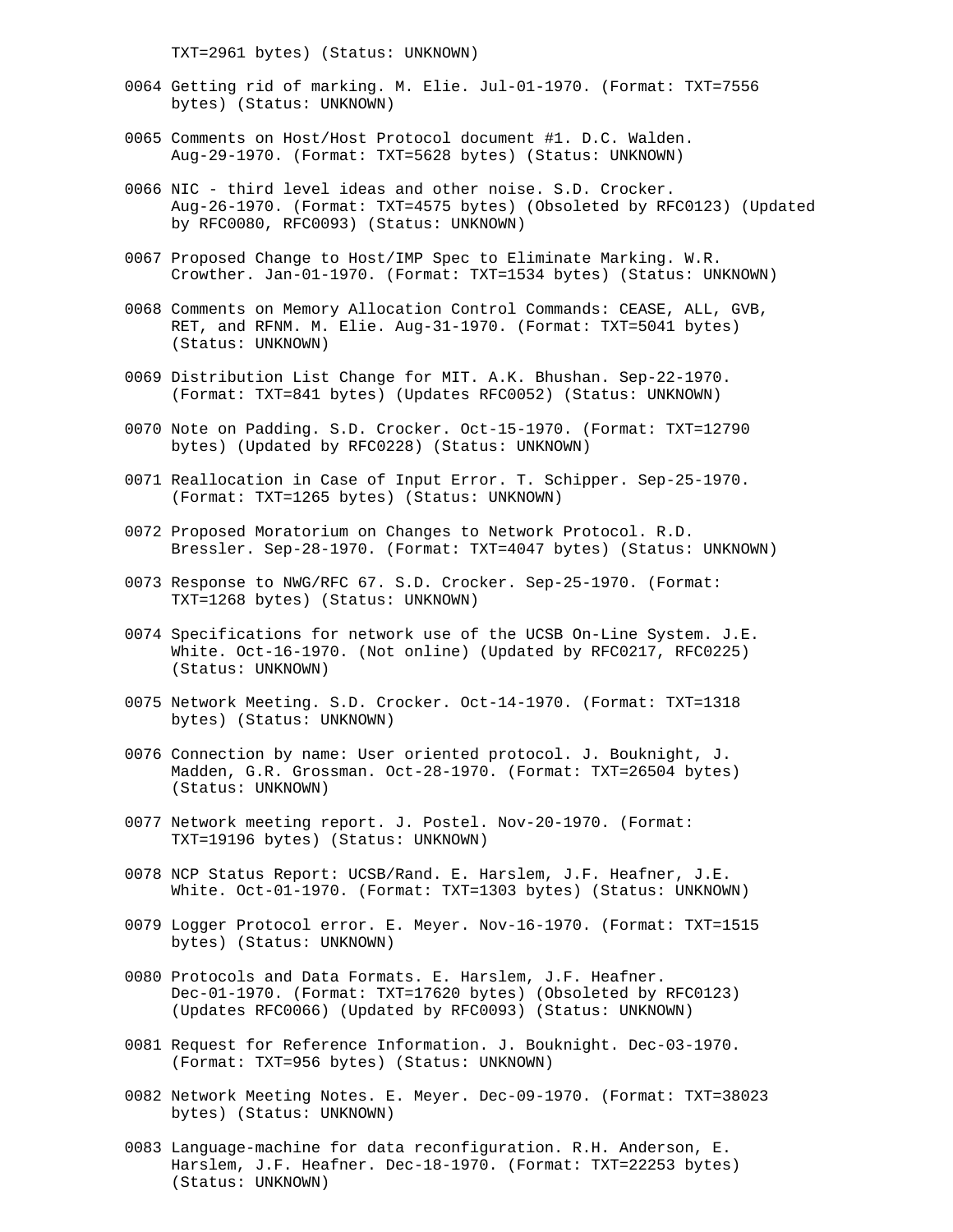- 0084 List of NWG/RFC's 1-80. J.B. North. Dec-23-1970. (Format: TXT=12613 bytes) (Status: UNKNOWN)
- 0085 Network Working Group meeting. S.D. Crocker. Dec-28-1970. (Format: TXT=1547 bytes) (Status: UNKNOWN)
- 0086 Proposal for a Network Standard Format for a Data Stream to Control Graphics Display. S.D. Crocker. Jan-05-1971. (Format: TXT=7117 bytes) (Updated by RFC0125) (Status: UNKNOWN)
- 0087 Topic for Discussion at the Next Network Working Group Meeting. A. Vezza. Jan-12-1971. (Format: TXT=3593 bytes) (Status: UNKNOWN)
- 0088 NETRJS: A third level protocol for Remote Job Entry. R.T. Braden, S.M. Wolfe. Jan-13-1971. (Format: TXT=19691 bytes) (Obsoleted by RFC0189) (Status: UNKNOWN)
- 0089 Some historic moments in networking. R.M. Metcalfe. Jan-19-1971. (Format: TXT=16832 bytes) (Status: UNKNOWN)
- 0090 CCN as a Network Service Center. R.T. Braden. Jan-25-1971. (Format: TXT=11929 bytes) (Status: UNKNOWN)
- 0091 Proposed User-User Protocol. G.H. Mealy. Dec-27-1970. (Format: TXT=27005 bytes) (Status: UNKNOWN)
- 0093 Initial Connection Protocol. A.M. McKenzie. Jan-27-1971. (Format: TXT=1746 bytes) (Updates RFC0066, RFC0080) (Status: UNKNOWN)
- 0094 Some thoughts on Network Graphics. E. Harslem, J.F. Heafner. Feb-03-1971. (Format: TXT=13516 bytes) (Status: UNKNOWN)
- 0095 Distribution of NWG/RFC's through the NIC. S.D. Crocker. Feb-04-1971. (Format: TXT=8938 bytes) (Obsoleted by RFC0155) (Status: UNKNOWN)
- 0096 An Interactive Network Experiment to Study Modes of Access the Network Information Center. R.W. Watson. Feb-12-1971. (Format: TXT=11334 bytes) (Status: INFORMATIONAL)
- 0097 First Cut at a Proposed Telnet Protocol. J.T. Melvin, R.W. Watson. Feb-15-1971. (Not online) (Status: UNKNOWN)
- 0098 Logger Protocol Proposal. E. Meyer, T. Skinner. Feb-11-1971. (Format: TXT=24536 bytes) (Updated by RFC0123) (Status: UNKNOWN)
- 0099 Network Meeting. P.M. Karp. Feb-22-1971. (Format: TXT=1010 bytes) (Updated by RFC0116) (Status: UNKNOWN)
- 0100 Categorization and guide to NWG/RFCs. P.M. Karp. Feb-26-1971. (Format: TXT=62473 bytes) (Status: UNKNOWN)
- 0101 Notes on the Network Working Group meeting, Urbana, Illinois, February 17, 1971. R.W. Watson. Feb-23-1971. (Format: TXT=30343 bytes) (Updated by RFC0108, RFC0123) (Status: UNKNOWN)
- 0102 Output of the Host-Host Protocol glitch cleaning committee. S.D. Crocker. Feb-22-1971. (Format: TXT=8511 bytes) (Updated by RFC0107) (Status: UNKNOWN)
- 0103 Implementation of Interrupt Keys. R.B. Kalin. Feb-24-1971. (Format: TXT=7592 bytes) (Status: UNKNOWN)
- 0104 Link 191. J.B. Postel, S.D. Crocker. Feb-25-1971. (Format: TXT=1017 bytes) (Status: UNKNOWN)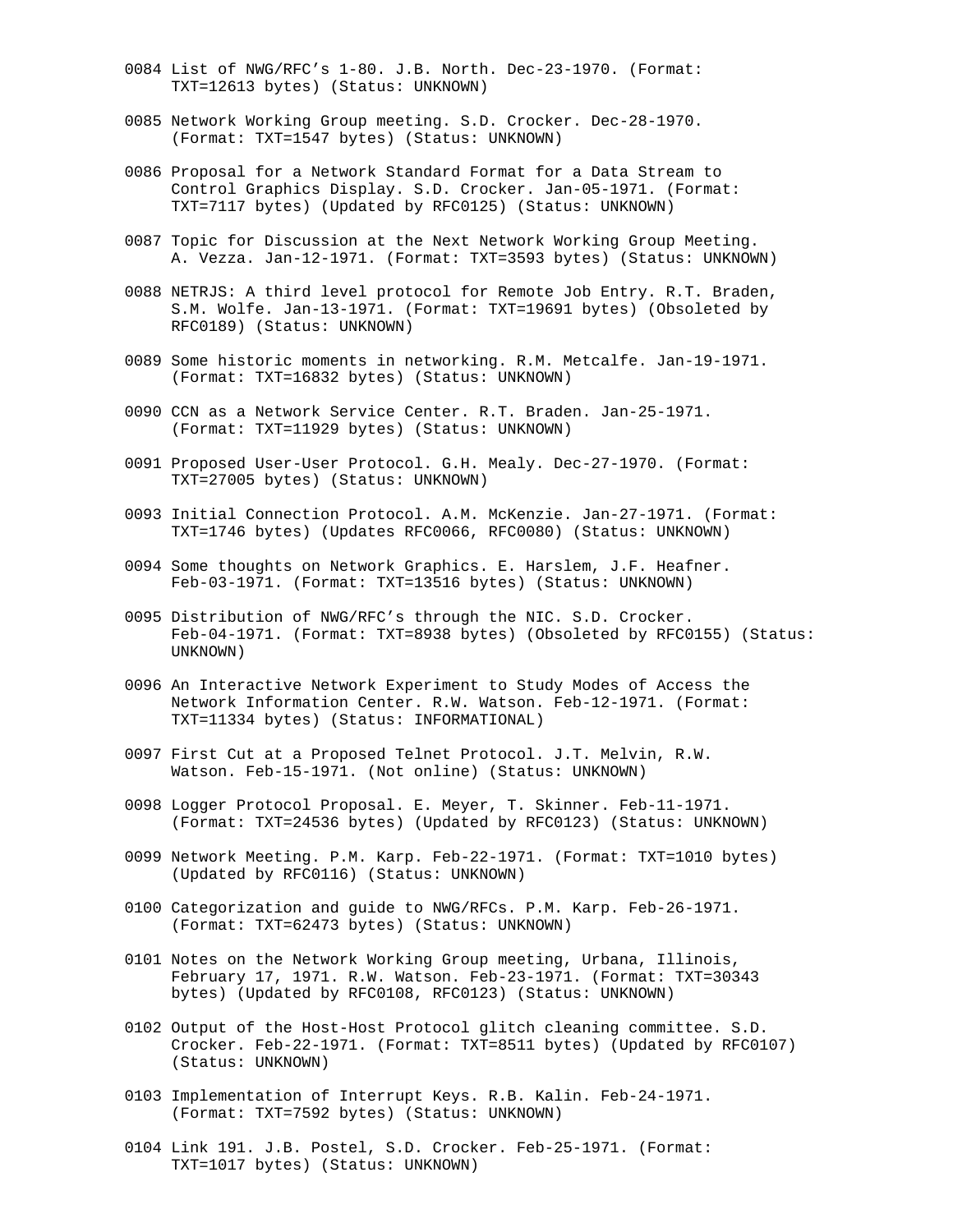- 0105 Network Specifications for Remote Job Entry and Remote Job Output Retrieval at UCSB. J.E. White. Mar-22-1971. (Format: TXT=21938 bytes) (Updated by RFC0217) (Status: UNKNOWN)
- 0106 User/Server Site Protocol Network Host Questionnaire. T.C. O'Sullivan. Mar-03-1971. (Format: TXT=6946 bytes) (Status: UNKNOWN)
- 0107 Output of the Host-Host Protocol Glitch Cleaning Committee. R.D. Bressler, S.D. Crocker, W.R. Crowther, G.R. Grossman, R.S. Tomlinson, J.E. White. Mar-23-1971. (Format: TXT=18109 bytes) (Updates RFC0102) (Updated by RFC0111, RFC0124, RFC0132, RFC0154, RFC0179) (Status: UNKNOWN)
- 0108 Attendance list at the Urbana NWG meeting, February 17-19, 1971. R.W. Watson. Mar-25-1971. (Format: TXT=1597 bytes) (Updates RFC0101) (Status: UNKNOWN)
- 0109 Level III Server Protocol for the Lincoln Laboratory NIC 360/67 Host. J.M. Winett. Mar-24-1971. (Not online) (Also RFC0393) (Status: UNKNOWN)
- 0110 Conventions for using an IBM 2741 terminal as a user console for access to network server hosts. J.M. Winett. Mar-25-1971. (Not online) (Updated by RFC0135) (Status: UNKNOWN)
- 0111 Pressure from the Chairman. S.D. Crocker. Mar-31-1971. (Format: TXT=2098 bytes) (Updates RFC0107) (Updated by RFC0130) (Status: UNKNOWN)
- 0112 User/Server Site Protocol: Network host questionnaire responses. T.C. O'Sullivan. Apr-01-1971. (Not online) (Status: UNKNOWN)
- 0113 Network activity report: UCSB Rand. E. Harslem, J.F. Heafner, J.E. White. Apr-05-1971. (Format: TXT=3442 bytes) (Updated by RFC0227) (Status: UNKNOWN)
- 0114 File Transfer Protocol. A.K. Bhushan. Apr-10-1971. (Format: TXT=38981 bytes) (Updated by RFC0133, RFC0141, RFC0171, RFC0172) (Status: UNKNOWN)
- 0115 Some Network Information Center policies on handling documents. R.W. Watson, J.B. North. Apr-16-1971. (Format: TXT=16775 bytes) (Status: UNKNOWN)
- 0116 Structure of the May NWG Meeting. S.D. Crocker. Apr-12-1971. (Format: TXT=2395 bytes) (Updates RFC0099) (Updated by RFC0131, RFC0156) (Status: UNKNOWN)
- 0117 Some comments on the official protocol. J. Wong. Apr-07-1971. (Format: TXT=7128 bytes) (Status: UNKNOWN)
- 0118 Recommendations for facility documentation. R.W. Watson. Apr-16-1971. (Format: TXT=4573 bytes) (Status: UNKNOWN)
- 0119 Network Fortran subprograms. M. Krilanovich. Apr-21-1971. (Not online) (Status: UNKNOWN)
- 0120 Network PL1 subprograms. M. Krilanovich. Apr-21-1971. (Format: TXT=37192 bytes) (Status: UNKNOWN)
- 0121 Network on-line operators. M. Krilanovich. Apr-21-1971. (Format: TXT=29419 bytes) (Status: UNKNOWN)
- 0122 Network specifications for UCSB's Simple-Minded File System. J.E. White. Apr-26-1971. (Format: TXT=47638 bytes) (Updated by RFC0217, RFC0269, RFC0399, RFC0431) (Status: UNKNOWN)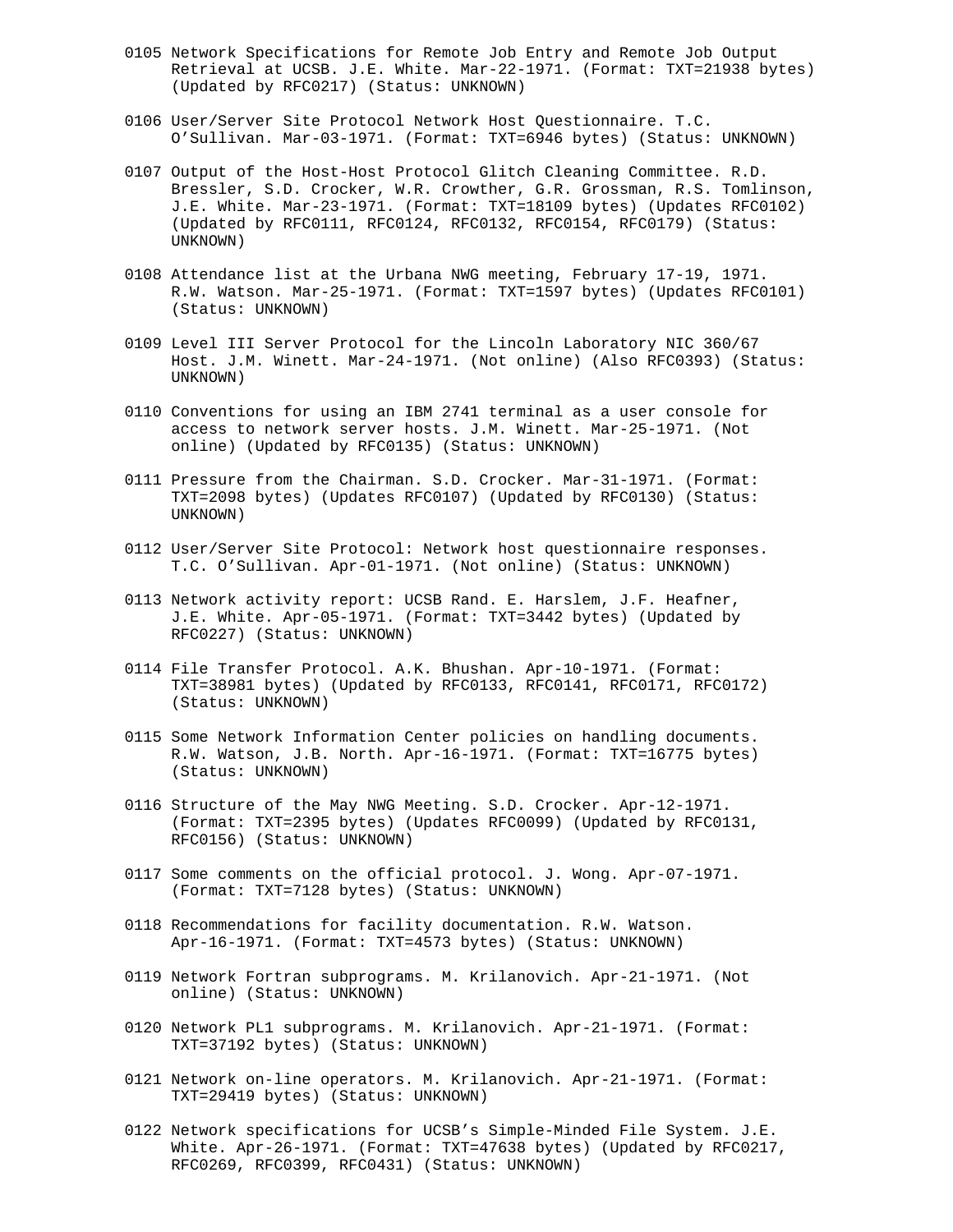- 0123 Proffered Official ICP. S.D. Crocker. Apr-20-1971. (Format: TXT=4812 bytes) (Obsoletes RFC0066, RFC0080) (Obsoleted by RFC0165) (Updates RFC0098, RFC0101) (Updated by RFC0127, RFC0143, RFC0148) (Status: UNKNOWN)
- 0124 Typographical error in RFC 107. J.T. Melvin. Apr-19-1971. (Format: TXT=659 bytes) (Updates RFC0107) (Status: UNKNOWN)
- 0125 Response to RFC 86: Proposal for Network Standard Format for a Graphics Data Stream. J. McConnell. Apr-18-1971. (Format: TXT=8133 bytes) (Updates RFC0086) (Updated by RFC0177) (Status: UNKNOWN)
- 0126 Graphics Facilities at Ames Research Center. J. McConnell. Apr-18-1971. (Format: TXT=1974 bytes) (Status: UNKNOWN)
- 0127 Comments on RFC 123. J. Postel. Apr-20-1971. (Format: TXT=2305 bytes) (Obsoleted by RFC0145) (Updates RFC0123) (Updated by RFC0151) (Status: UNKNOWN)
- 0128 Bytes. J. Postel. Apr-21-1971. (Format: TXT=2745 bytes) (Status: UNKNOWN)
- 0129 Request for comments on socket name structure. E. Harslem, J. Heafner, E. Meyer. Apr-22-1971. (Format: TXT=11175 bytes) (Updated by RFC0147) (Status: UNKNOWN)
- 0130 Response to RFC 111: Pressure from the chairman. J.F. Heafner. Apr-22-1971. (Format: TXT=2580 bytes) (Updates RFC0111) (Status: UNKNOWN)
- 0131 Response to RFC 116: May NWG meeting. E. Harslem, J.F. Heafner. Apr-22-1971. (Format: TXT=5375 bytes) (Updates RFC0116) (Status: UNKNOWN)
- 0132 Typographical Error in RFC 107. J.E. White. Apr-28-1971. (Format: TXT=1058 bytes) (Obsoleted by RFC0154) (Updates RFC0107) (Status: UNKNOWN)
- 0133 File Transfer and Recovery. R.L. Sundberg. Apr-27-1971. (Format: TXT=8322 bytes) (Updates RFC0114) (Status: UNKNOWN)
- 0134 Network Graphics meeting. A. Vezza. Apr-29-1971. (Format: TXT=2684 bytes) (Status: UNKNOWN)
- 0135 Response to NWG/RFC 110. W. Hathaway. Apr-29-1971. (Format: TXT=5282 bytes) (Updates RFC0110) (Status: UNKNOWN)
- 0136 Host accounting and administrative procedures. R.E. Kahn. Apr-29-1971. (Format: TXT=8016 bytes) (Status: UNKNOWN)
- 0137 Telnet Protocol a proposed document. T.C. O'Sullivan. Apr-30-1971. (Format: TXT=17606 bytes) (Updated by RFC0139) (Status: UNKNOWN)
- 0138 Status report on proposed Data Reconfiguration Service. R.H. Anderson, V.G. Cerf, E. Harslem, J.F. Heafner, J. Madden, R.M. Metcalfe, A. Shoshani, J.E. White, D.C.M. Wood. Apr-28-1971. (Format: TXT=46641 bytes) (Status: UNKNOWN)
- 0139 Discussion of Telnet Protocol. T.C. O'Sullivan. May-07-1971. (Format: TXT=26085 bytes) (Updates RFC0137) (Updated by RFC0158) (Also RFC0393) (Status: UNKNOWN)
- 0140 Agenda for the May NWG meeting. S.D. Crocker. May-04-1971. (Format: TXT=6934 bytes) (Updated by RFC0149) (Status: UNKNOWN)
- 0141 Comments on RFC 114: A File Transfer Protocol. E. Harslem, J.F.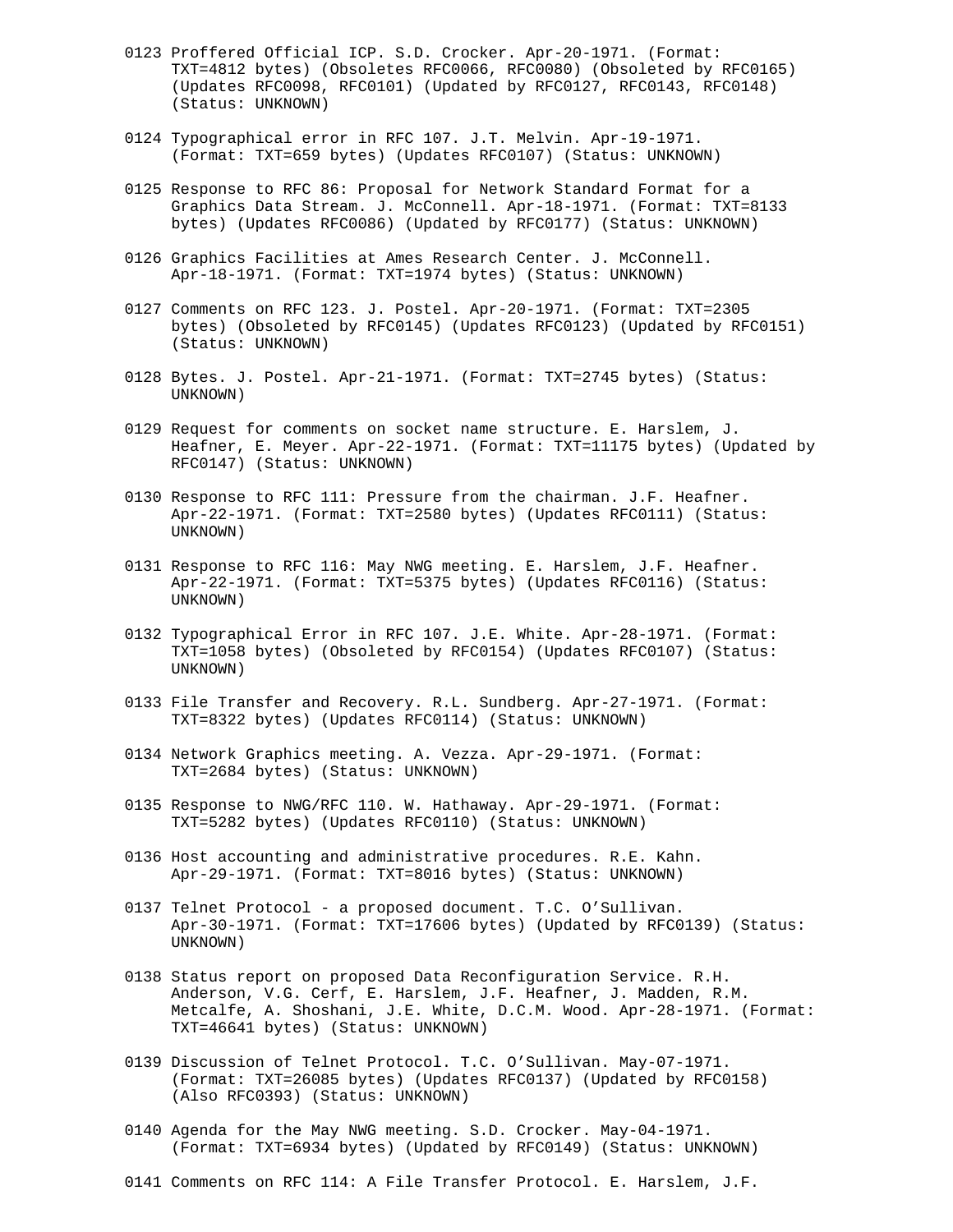Heafner. Apr-29-1971. (Format: TXT=3781 bytes) (Updates RFC0114) (Status: UNKNOWN)

- 0142 Time-Out Mechanism in the Host-Host Protocol. C. Kline, J. Wong. May-03-1971. (Format: TXT=4372 bytes) (Status: UNKNOWN)
- 0143 Regarding proffered official ICP. W. Naylor, J. Wong, C. Kline, J. Postel. May-03-1971. (Format: TXT=6963 bytes) (Obsoleted by RFC0165) (Updates RFC0123, RFC0145) (Status: UNKNOWN)
- 0144 Data sharing on computer networks. A. Shoshani. Apr-30-1971. (Format: TXT=13744 bytes) (Status: UNKNOWN)
- 0145 Initial Connection Protocol Control Commands. J. Postel. May-04-1971. (Format: TXT=2490, PS=552114, PDF=15869 bytes) (Obsoletes RFC0127) (Obsoleted by RFC0165) (Updated by RFC0143) (Status: UNKNOWN)
- 0146 Views on issues relevant to data sharing on computer networks. P.M. Karp, D.B. McKay, D.C.M. Wood. May-12-1971. (Format: TXT=9828 bytes) (Status: UNKNOWN)
- 0147 Definition of a socket. J.M. Winett. May-07-1971. (Format: TXT=6438 bytes) (Updates RFC0129) (Status: UNKNOWN)
- 0148 Comments on RFC 123. A.K. Bhushan. May-07-1971. (Format: TXT=1149 bytes) (Updates RFC0123) (Status: UNKNOWN)
- 0149 Best Laid Plans. S.D. Crocker. May-10-1971. (Format: TXT=1057 bytes) (Updates RFC0140) (Status: UNKNOWN)
- 0150 Use of IPC Facilities: A Working Paper. R.B. Kalin. May-05-1971. (Format: TXT=28163 bytes) (Status: UNKNOWN)
- 0151 Comments on a proffered official ICP: RFCs 123, 127. A. Shoshani. May-10-1971. (Format: TXT=3623 bytes) (Updates RFC0127) (Status: UNKNOWN)
- 0152 SRI Artificial Intelligence status report. M. Wilber. May-10-1971. (Format: TXT=2726 bytes) (Status: UNKNOWN)
- 0153 SRI ARC-NIC status. J.T. Melvin, R.W. Watson. May-15-1971. (Format: TXT=8573 bytes) (Status: UNKNOWN)
- 0154 Exposition Style. S.D. Crocker. May-12-1971. (Format: TXT=1293 bytes) (Obsoletes RFC0132) (Updates RFC0107) (Status: UNKNOWN)
- 0155 ARPA Network mailing lists. J.B. North. May-01-1971. (Format: TXT=11054 bytes) (Obsoletes RFC0095) (Obsoleted by RFC0168) (Status: UNKNOWN)
- 0156 Status of the Illinois site: Response to RFC 116. J. Bouknight. Apr-26-1971. (Format: TXT=1171 bytes) (Updates RFC0116) (Status: UNKNOWN)
- 0157 Invitation to the Second Symposium on Problems in the Optimization of Data Communications Systems. V.G. Cerf. May-12-1971. (Format: TXT=3159 bytes) (Status: UNKNOWN)
- 0158 Telnet Protocol: A Proposed Document. T.C. O'Sullivan. May-19-1971. (Not online) (Obsoleted by RFC0495) (Updates RFC0139) (Updated by RFC0318) (Also RFC0393) (Status: UNKNOWN)
- 0160 RFC brief list. Network Information Center. Stanford Research Institute. May-18-1971. (Format: TXT=12173 bytes) (Obsoleted by RFC0200, RFC0999) (Updates NIC 6716) (Status: UNKNOWN)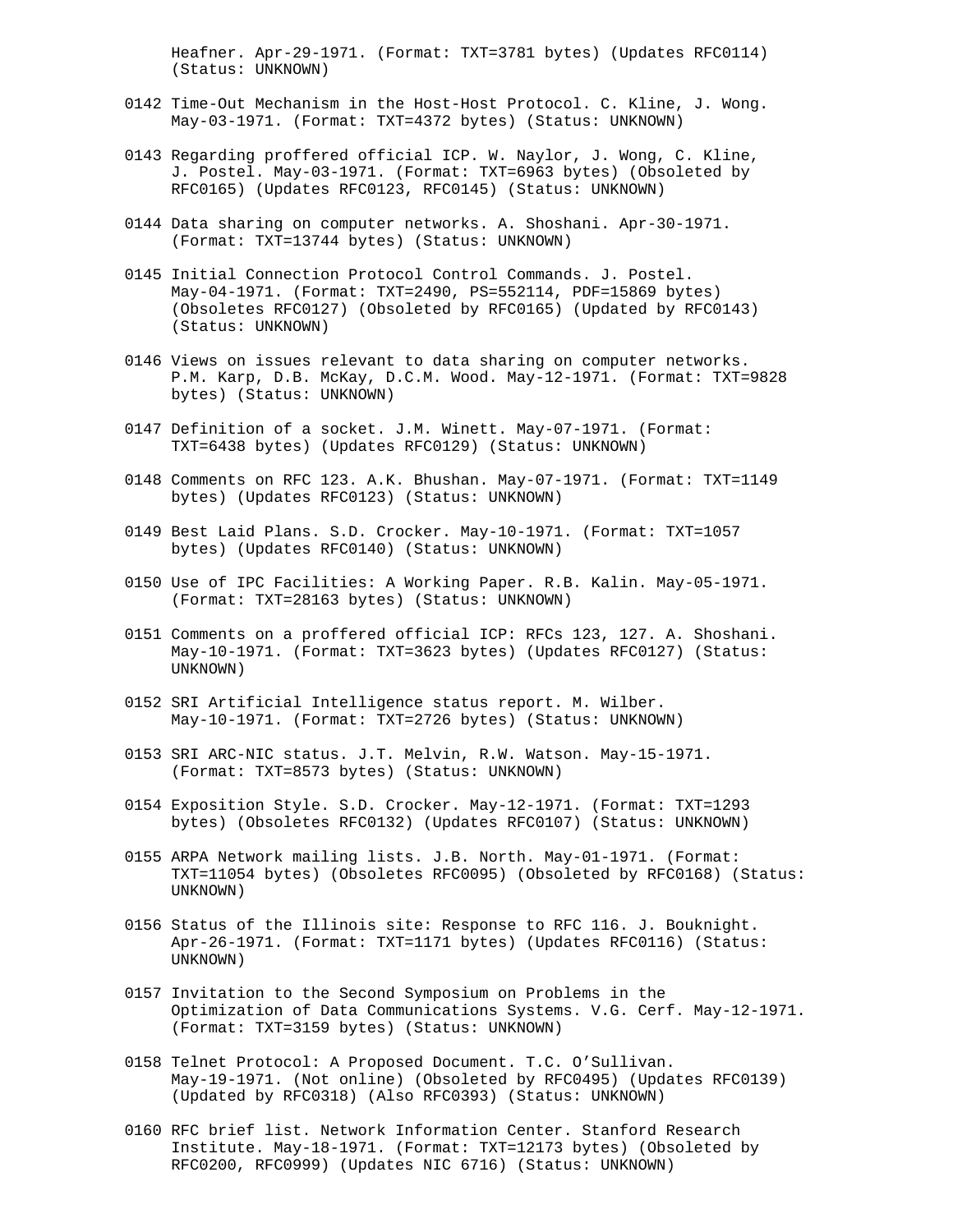- 0161 Solution to the race condition in the ICP. A. Shoshani. May-19-1971. (Format: TXT=2026 bytes) (Status: UNKNOWN)
- 0162 NETBUGGER3. M. Kampe. May-22-1971. (Format: TXT=3153 bytes) (Status: UNKNOWN)
- 0163 Data transfer protocols. V.G. Cerf. May-19-1971. (Format: TXT=5465 bytes) (Status: UNKNOWN)
- 0164 Minutes of Network Working Group meeting, 5/16 through 5/19/71. J.F. Heafner. May-25-1971. (Format: TXT=58597 bytes) (Status: UNKNOWN)
- 0165 Proffered official Initial Connection Protocol. J. Postel. May-25-1971. (Not online) (Obsoletes RFC0145, RFC0143, RFC0123) (Updated by NIC 7101) (Status: UNKNOWN)
- 0166 Data Reconfiguration Service: An implementation specification. R.H. Anderson, V.G. Cerf, E. Harslem, J.F. Heafner, J. Madden, R.M. Metcalfe, A. Shoshani, J.E. White, D.C.M. Wood. May-25-1971. (Format: TXT=42094 bytes) (Status: UNKNOWN)
- 0167 Socket conventions reconsidered. A.K. Bhushan, R.M. Metcalfe, J.M. Winett. May-24-1971. (Format: TXT=7643 bytes) (Also RFC0147, RFC0129) (Status: UNKNOWN)
- 0168 ARPA Network mailing lists. J.B. North. May-26-1971. (Format: TXT=13294 bytes) (Obsoletes RFC0155) (Obsoleted by RFC0211) (Status: UNKNOWN)
- 0169 Computer networks. S.D. Crocker. May-27-1971. (Not online) (Status: UNKNOWN)
- 0170 RFC List by Number. Network Information Center. Stanford Research Institute. Jun-01-1971. (Format: TXT=17670 bytes) (Obsoleted by RFC0200) (Status: UNKNOWN)
- 0171 The Data Transfer Protocol. A. Bhushan, B. Braden, W. Crowther, E. Harslem, J. Heafner, A. McKenize, J. Melvin, B. Sundberg, D. Watson, J. White. Jun-01-1971. (Format: TXT=20616 bytes) (Obsoleted by RFC0264) (Updates RFC0114) (Updated by RFC0238) (Status: UNKNOWN)
- 0172 The File Transfer Protocol. A. Bhushan, B. Braden, W. Crowther, E. Harslem, J. Heafner, A. McKenzie, J. Melvin, B. Sundberg, D. Watson, J. White. Jun-23-1971. (Format: TXT=21328 bytes) (Obsoleted by RFC0265) (Updates RFC0114) (Updated by RFC0238) (Status: UNKNOWN)
- 0173 Network Data Management Committee Meeting Announcement. P.M. Karp, D.B. McKay. Jun-04-1971. (Format: TXT=4239 bytes) (Status: UNKNOWN)
- 0174 UCLA Computer Science Graphics Overview. J. Postel, V.G. Cerf. Jun-08-1971. (Format: TXT=5037 bytes) (Status: UNKNOWN)
- 0175 Comments on "Socket Conventions Reconsidered". E. Harslem, J.F. Heafner. Jun-11-1971. (Format: TXT=2225 bytes) (Status: UNKNOWN)
- 0176 Comments on "Byte size for connections". A.K. Bhushan, R. Kanodia, R.M. Metcalfe, J. Postel. Jun-14-1971. (Format: TXT=7269 bytes) (Status: UNKNOWN)
- 0177 Device independent graphical display description. J. McConnell. Jun-15-1971. (Format: TXT=20474 bytes) (Updates RFC0125) (Updated by RFC0181) (Status: UNKNOWN)
- 0178 Network graphic attention handling. I.W. Cotton. Jun-27-1971. (Format: TXT=24522 bytes) (Status: UNKNOWN)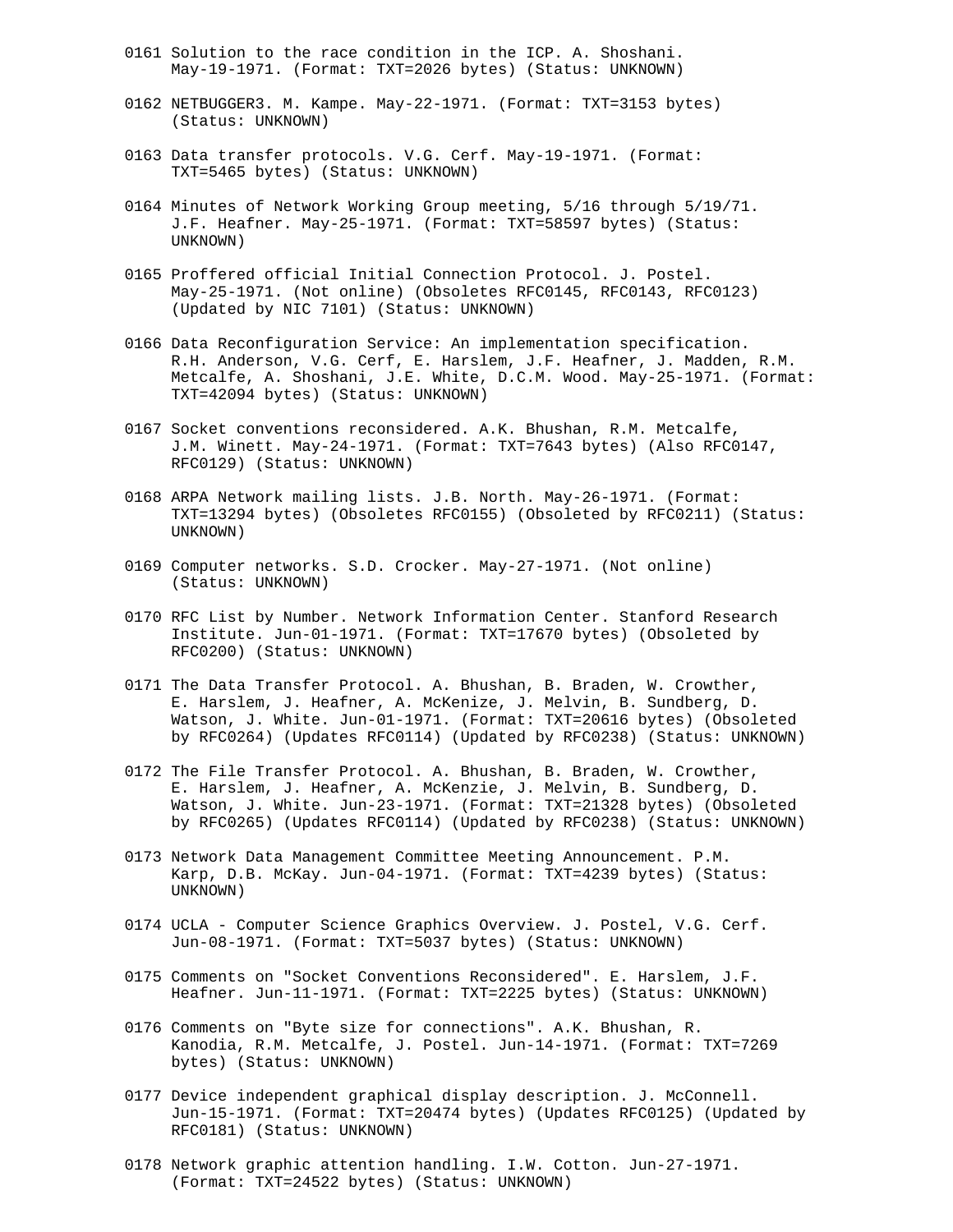- 0179 Link Number Assignments. A.M. McKenzie. Jun-22-1971. (Format: TXT=1221 bytes) (Updates RFC0107) (Status: UNKNOWN)
- 0180 File system questionnaire. A.M. McKenzie. Jun-25-1971. (Format: TXT=8154 bytes) (Status: UNKNOWN)
- 0181 Modifications to RFC 177. J. McConnell. Jul-21-1971. (Format: TXT=4892 bytes) (Updates RFC0177) (Status: UNKNOWN)
- 0182 Compilation of list of relevant site reports. J.B. North. Jun-25-1971. (Format: TXT=2565 bytes) (Status: UNKNOWN)
- 0183 EBCDIC codes and their mapping to ASCII. J.M. Winett. Jul-21-1971. (Not online) (Status: UNKNOWN)
- 0184 Proposed graphic display modes. K.C. Kelley. Jul-06-1971. (Format: TXT=18678 bytes) (Status: UNKNOWN)
- 0185 NIC distribution of manuals and handbooks. J.B. North. Jul-07-1971. (Format: TXT=1406 bytes) (Status: UNKNOWN)
- 0186 Network graphics loader. J.C. Michener. Jul-12-1971. (Format: TXT=30557 bytes) (Status: UNKNOWN)
- 0187 Network/440 Protocol Concept. D.B. McKay, D.P. Karp. Jul-01-1971. (Format: TXT=25042 bytes) (Status: UNKNOWN)
- 0188 Data management meeting announcement. P.M. Karp, D.B. McKay. Jan-28-1971. (Format: TXT=3383 bytes) (Status: UNKNOWN)
- 0189 Interim NETRJS specifications. R.T. Braden. Jul-15-1971. (Format: TXT=41383 bytes) (Obsoletes RFC0088) (Obsoleted by RFC0599) (Updated by RFC0283) (Status: UNKNOWN)
- 0190 DEC PDP-10-IMLAC communications system. L.P. Deutsch. Jul-13-1971. (Format: TXT=18752 bytes) (Status: UNKNOWN)
- 0191 Graphics implementation and conceptualization at Augmentation Research Center. C.H. Irby. Jul-13-1971. (Format: TXT=8179 bytes) (Status: UNKNOWN)
- 0192 Some factors which a Network Graphics Protocol must consider. R.W. Watson. Jul-12-1971. (Format: TXT=48540 bytes) (Status: UNKNOWN)
- 0193 NETWORK CHECKOUT. E. Harslem, J.F. Heafner. Jul-14-1971. (Format: TXT=3622 bytes) (Obsoleted by RFC0198) (Updated by RFC0198) (Status: UNKNOWN)
- 0194 The Data Reconfiguration Service -- Compiler/Interpreter Implementation Notes. V. Cerf, E. Harslem, J. Heafner, B. Metcalfe, J. White. Jul-14-1971. (Format: TXT=32716 bytes) (Status: UNKNOWN)
- 0195 Data computers-data descriptions and access language. G.H. Mealy. Jul-16-1971. (Format: TXT=8704 bytes) (Status: UNKNOWN)
- 0196 Mail Box Protocol. R.W. Watson. Jul-20-1971. (Format: TXT=7016 bytes) (Obsoleted by RFC0221) (Status: UNKNOWN)
- 0197 Initial Connection Protocol Reviewed. A. Shoshani, E. Harslem. Jul-14-1971. (Format: TXT=7094 bytes) (Status: UNKNOWN)
- 0198 Site Certification Lincoln Labs 360/67. J.F. Heafner. Jul-20-1971. (Format: TXT=855 bytes) (Obsoletes RFC0193) (Obsoleted by RFC0214) (Updates RFC0193) (Status: UNKNOWN)
- 0199 Suggestions for a network data-tablet graphics protocol. T.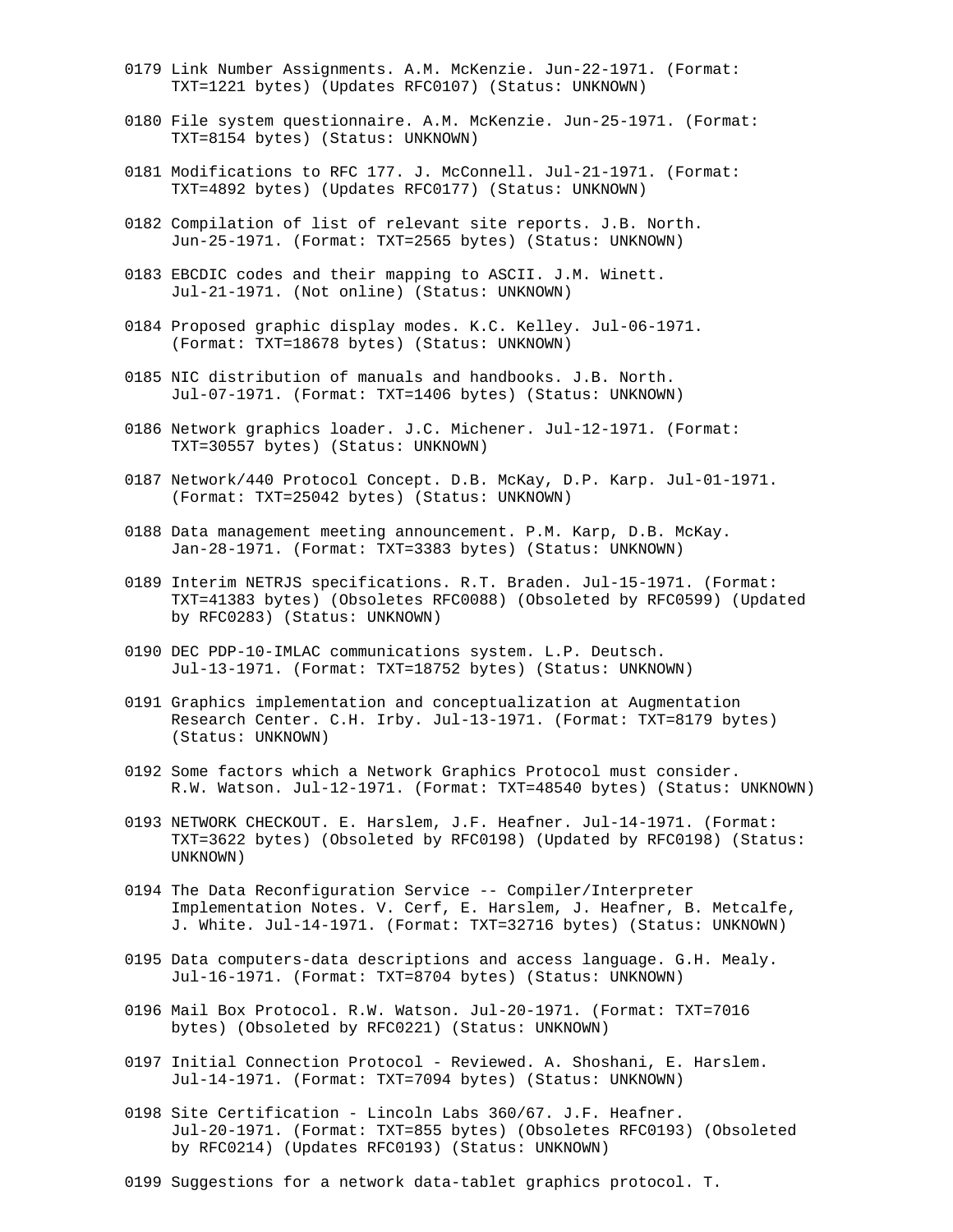Williams. Jul-15-1971. (Not online) (Status: UNKNOWN)

- 0200 RFC list by number. J.B. North. Aug-01-1971. (Format: TXT=19256 bytes) (Obsoletes RFC0170, RFC0160) (Obsoleted by NIC 7724) (Status: UNKNOWN)
- 0202 Possible Deadlock in ICP. S.M. Wolfe, J. Postel. Jul-26-1971. (Format: TXT=2796 bytes) (Status: UNKNOWN)
- 0203 Achieving reliable communication. R.B. Kalin. Aug-10-1971. (Format: TXT=9253 bytes) (Status: UNKNOWN)
- 0204 Sockets in use. J. Postel. Aug-05-1971. (Format: TXT=1379 bytes) (Updated by RFC0234) (Status: UNKNOWN)
- 0205 NETCRT a character display protocol. R.T. Braden. Aug-06-1971. (Format: TXT=28272 bytes) (Status: UNKNOWN)
- 0206 User Telnet description of an initial implementation. J.E. White. Aug-09-1971. (Not online) (Status: UNKNOWN)
- 0207 September Network Working Group meeting. A. Vezza. Aug-09-1971. (Format: TXT=3356 bytes) (Obsoleted by RFC0212) (Status: UNKNOWN)
- 0208 Address tables. A.M. McKenzie. Aug-09-1971. (Format: TXT=5858 bytes) (Status: UNKNOWN)
- 0209 Host/IMP interface documentation. B. Cosell. Aug-13-1971. (Format: TXT=2566 bytes) (Status: UNKNOWN)
- 0210 Improvement of Flow Control. W. Conrad. Aug-16-1971. (Format: TXT=3329 bytes) (Status: UNKNOWN)
- 0211 ARPA Network mailing lists. J.B. North. Aug-18-1971. (Not online) (Obsoletes RFC0168) (Obsoleted by RFC0300) (Status: UNKNOWN)
- 0212 NWG meeting on network usage. Information Sciences Institute University of Southern California. Aug-23-1971. (Format: TXT=4356 bytes) (Obsoletes RFC0207) (Updated by RFC0222) (Status: UNKNOWN)
- 0213 IMP System change notification. B. Cosell. Aug-20-1971. (Format: TXT=1589 bytes) (Status: UNKNOWN)
- 0214 Network checkpoint. E. Harslem. Aug-21-1971. (Format: TXT=3047 bytes) (Obsoletes RFC0198) (Status: UNKNOWN)
- 0215 NCP, ICP, and Telnet: The Terminal IMP implementation. A.M. McKenzie. Aug-30-1971. (Format: TXT=16645 bytes) (Status: UNKNOWN)
- 0216 Telnet access to UCSB's On-Line System. J.E. White. Sep-08-1971. (Not online) (Status: UNKNOWN)
- 0217 Specifications changes for OLS, RJE/RJOR, and SMFS. J.E. White. Sep-08-1971. (Format: TXT=2956 bytes) (Updates RFC0074, RFC0105, RFC0122) (Status: UNKNOWN)
- 0218 Changing the IMP status reporting facility. B. Cosell. Sep-08-1971. (Format: TXT=1131 bytes) (Status: UNKNOWN)
- 0219 User's view of the datacomputer. R. Winter. Sep-03-1971. (Not online) (Status: UNKNOWN)
- 0221 Mail Box Protocol: Version 2. R.W. Watson. Aug-27-1971. (Format: TXT=9805 bytes) (Obsoletes RFC0196) (Obsoleted by RFC0278) (Status: UNKNOWN)

0222 Subject: System programmer's workshop. R.M. Metcalfe.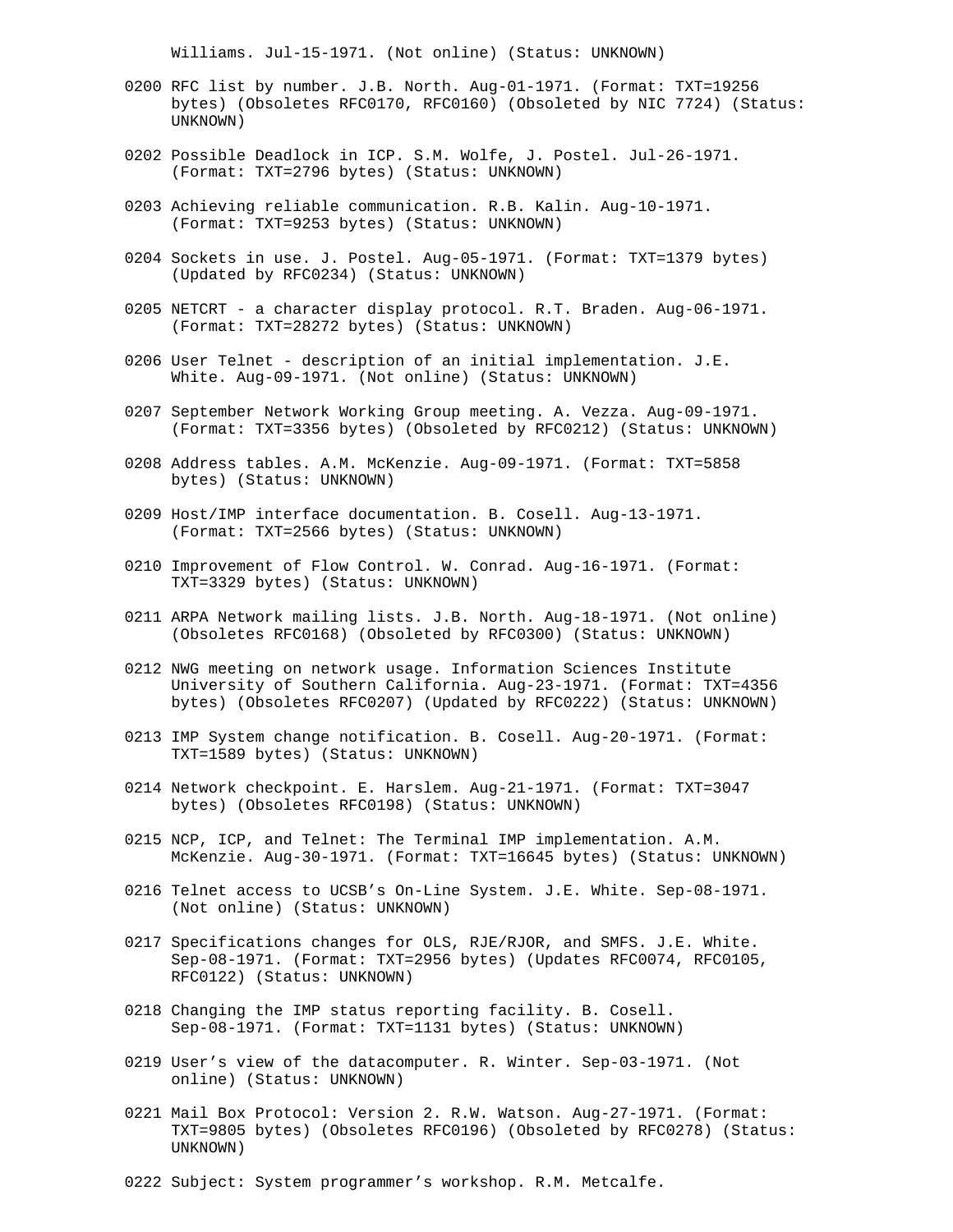Sep-13-1971. (Format: TXT=4023 bytes) (Updates RFC0212) (Updated by RFC0234) (Status: UNKNOWN)

- 0223 Network Information Center schedule for network users. J.T. Melvin, R.W. Watson. Sep-14-1971. (Format: TXT=5369 bytes) (Status: UNKNOWN)
- 0224 Comments on Mailbox Protocol. A.M. McKenzie. Sep-14-1971. (Format: TXT=3583 bytes) (Status: UNKNOWN)
- 0225 Rand/UCSB network graphics experiment. E. Harslem, R. Stoughton. Sep-13-1971. (Format: TXT=13573 bytes) (Updates RFC0074) (Status: UNKNOWN)
- 0226 Standardization of host mnemonics. P.M. Karp. Sep-20-1971. (Format: TXT=2012 bytes) (Obsoleted by RFC0247) (Status: UNKNOWN)
- 0227 Data transfer rates (Rand/UCLA). J.F. Heafner, E. Harslem. Sep-17-1971. (Format: TXT=2451 bytes) (Updates RFC0113) (Status: UNKNOWN)
- 0228 Clarification. D.C. Walden. Sep-22-1971. (Format: TXT=715 bytes) (Updates RFC0070) (Status: UNKNOWN)
- 0229 Standard host names. J. Postel. Sep-22-1971. (Format: TXT=3388 bytes) (Obsoleted by RFC0236) (Status: UNKNOWN)
- 0230 Toward reliable operation of minicomputer-based terminals on a TIP. T. Pyke. Sep-24-1971. (Format: TXT=7040 bytes) (Status: UNKNOWN)
- 0231 Service center standards for remote usage: A user's view. J.F. Heafner, E. Harslem. Sep-21-1971. (Format: TXT=9692 bytes) (Status: UNKNOWN)
- 0232 Postponement of network graphics meeting. A. Vezza. Sep-23-1971. (Format: TXT=899 bytes) (Status: UNKNOWN)
- 0233 Standardization of host call letters. A. Bhushan, R. Metcalfe. Sep-28-1971. (Format: TXT=3206 bytes) (Status: UNKNOWN)
- 0234 Network Working Group meeting schedule. A. Vezza. Oct-05-1971. (Format: TXT=1634 bytes) (Updates RFC0222, RFC0204) (Status: UNKNOWN)
- 0235 Site status. E. Westheimer. Sep-27-1971. (Format: TXT=7994 bytes) (Obsoleted by RFC0240) (Status: UNKNOWN)
- 0236 Standard host names. J. Postel. Sep-27-1971. (Format: TXT=5112 bytes) (Obsoletes RFC0229) (Status: UNKNOWN)
- 0237 NIC view of standard host names. R.W. Watson. Oct-05-1971. (Format: TXT=2212 bytes) (Obsoleted by RFC0273) (Status: UNKNOWN)
- 0238 Comments on DTP and FTP proposals. R.T. Braden. Sep-29-1971. (Format: TXT=2735 bytes) (Updates RFC0171, RFC0172) (Status: UNKNOWN)
- 0239 Host mnemonics proposed in RFC 226 (NIC 7625). R.T. Braden. Sep-23-1971. (Format: TXT=2236 bytes) (Also RFC0226, RFC0229, RFC0236) (Status: UNKNOWN)
- 0240 Site Status. A.M. McKenzie. Sep-30-1971. (Format: TXT=7948 bytes) (Obsoletes RFC0235) (Obsoleted by RFC0252) (Status: UNKNOWN)
- 0241 Connecting computers to MLC ports. A.M. McKenzie. Sep-29-1971. (Format: TXT=3739 bytes) (Status: UNKNOWN)
- 0242 Data Descriptive Language for Shared Data. L. Haibt, A.P. Mullery. Jul-19-1971. (Format: TXT=18151 bytes) (Status: UNKNOWN)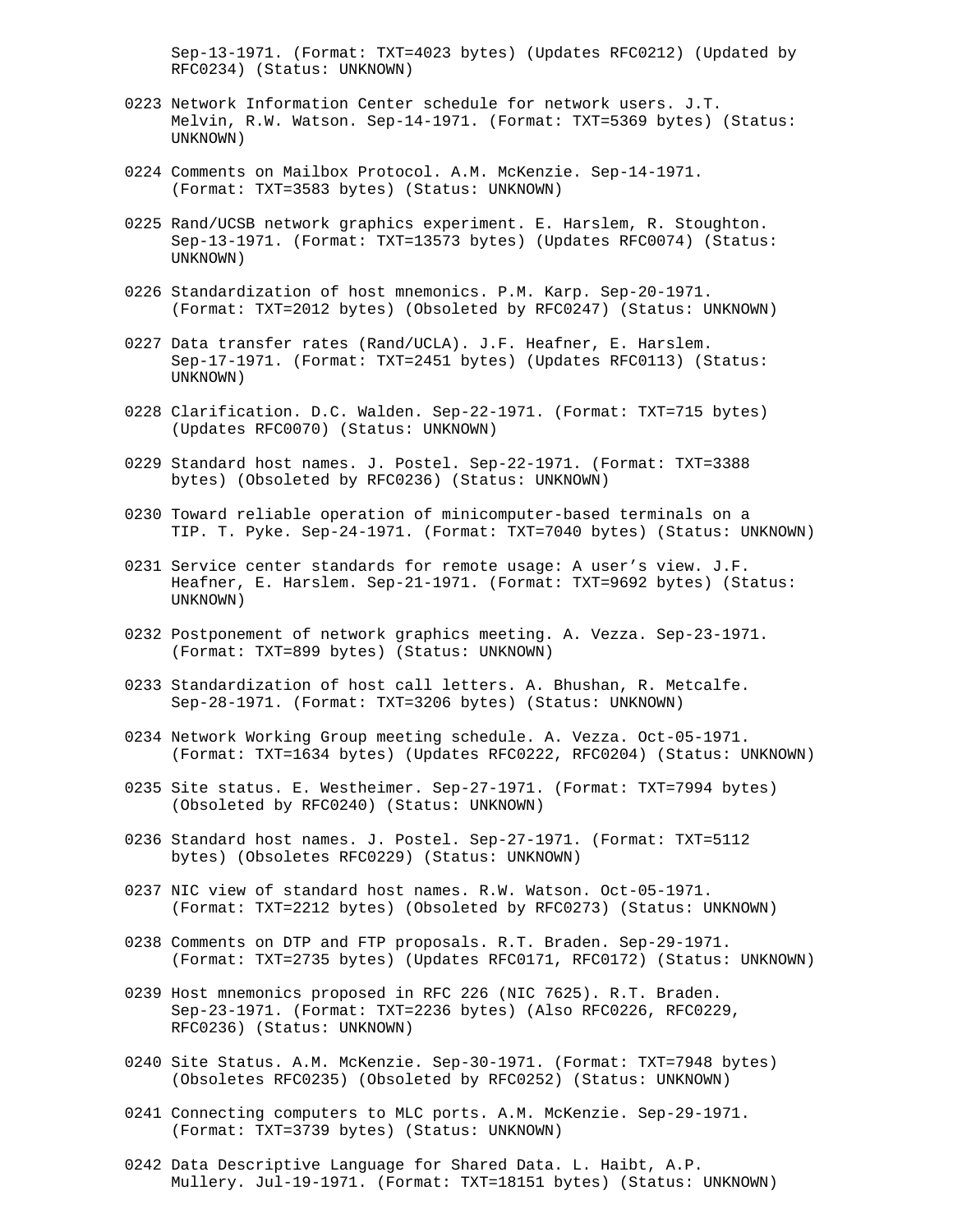- 0243 Network and data sharing bibliography. A.P. Mullery. Oct-05-1971. (Format: TXT=12432 bytes) (Obsoleted by RFC0290) (Status: UNKNOWN)
- 0245 Reservations for Network Group meeting. C. Falls. Oct-05-1971. (Format: TXT=1142 bytes) (Status: UNKNOWN)
- 0246 Network Graphics meeting. A. Vezza. Oct-05-1971. (Format: TXT=856 bytes) (Status: UNKNOWN)
- 0247 Proffered set of standard host names. P.M. Karp. Oct-12-1971. (Format: TXT=7122 bytes) (Obsoletes RFC0226) (Status: UNKNOWN)
- 0249 Coordination of equipment and supplies purchase. R.F. Borelli. Oct-08-1971. (Format: TXT=4561 bytes) (Status: UNKNOWN)
- 0250 Some thoughts on file transfer. H. Brodie. Oct-07-1971. (Format: TXT=2446 bytes) (Status: UNKNOWN)
- 0251 Weather data. D. Stern. Oct-13-1971. (Format: TXT=1907 bytes) (Status: UNKNOWN)
- 0252 Network host status. E. Westheimer. Oct-08-1971. (Format: TXT=5531 bytes) (Obsoletes RFC0240) (Obsoleted by RFC0255) (Status: UNKNOWN)
- 0253 Second Network Graphics meeting details. J.A. Moorer. Oct-19-1971. (Format: TXT=1981 bytes) (Status: UNKNOWN)
- 0254 Scenarios for using ARPANET computers. A. Bhushan. Oct-29-1971. (Not online) (Status: UNKNOWN)
- 0255 Status of network hosts. E. Westheimer. Oct-26-1971. (Format: TXT=4002 bytes) (Obsoletes RFC0252) (Obsoleted by RFC0266) (Status: UNKNOWN)
- 0256 IMPSYS change notification. B. Cosell. Nov-03-1971. (Format: TXT=1240 bytes) (Status: UNKNOWN)
- 0263 "Very Distant" Host interface. A.M. McKenzie. Dec-17-1971. (Format: TXT=3914 bytes) (Status: UNKNOWN)
- 0264 The Data Transfer Protocol. A. Bhushan, B. Braden, W. Crowther, E. Harslem, J. Heafner, A. McKenize, B. Sundberg, D. Watson, J. White. Jan-04-1972. (Format: TXT=20907 bytes) (Obsoletes RFC0171) (Obsoleted by RFC0354) (Updated by RFC0310) (Also RFC0265) (Status: UNKNOWN)
- 0265 The File Transfer Protocol. A. Bhushan, B. Braden, W. Crowther, E. Harslem, J. Heafner, A. McKenzie, J. Melvin, B. Sundberg, D. Watson, J. White. Nov-17-1971. (Format: TXT=3914 bytes) (Obsoletes RFC0172) (Obsoleted by RFC0354) (Updated by RFC0281, RFC0294, RFC0310) (Also RFC0264) (Status: UNKNOWN)
- 0266 Network host status. E. Westheimer. Nov-08-1971. (Format: TXT=3174 bytes) (Obsoletes RFC0255) (Obsoleted by RFC0267) (Status: UNKNOWN)
- 0267 Network Host Status. E. Westheimer. Nov-22-1971. (Format: TXT=7862 bytes) (Obsoletes RFC0266) (Obsoleted by RFC0287) (Status: UNKNOWN)
- 0268 Graphics facilities information. J. Postel. Nov-24-1971. (Format: TXT=1298 bytes) (Status: UNKNOWN)
- 0269 Some Experience with File Transfer. H. Brodie. Dec-06-1971. (Format: TXT=5961 bytes) (Updates RFC0122) (Status: UNKNOWN)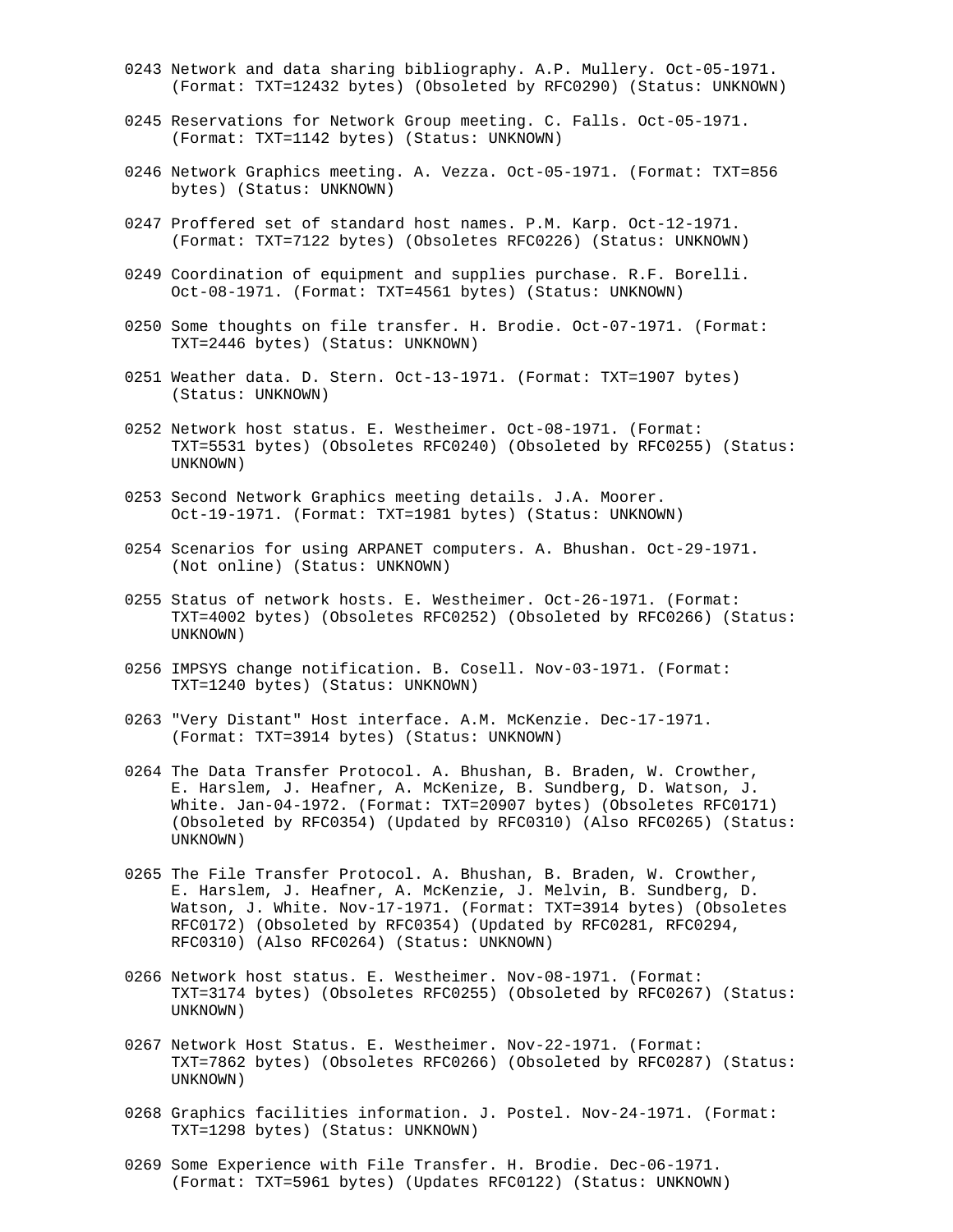- 0270 Correction to BBN Report No. 1822 (NIC NO 7958). A.M. McKenzie. Jan-01-1972. (Format: TXT=1371 bytes) (Updates NIC 7959) (Status: UNKNOWN)
- 0271 IMP System change notifications. B. Cosell. Jan-03-1972. (Format: TXT=4022 bytes) (Status: UNKNOWN)
- 0273 More on standard host names. R.W. Watson. Oct-18-1971. (Format: TXT=4589 bytes) (Obsoletes RFC0237) (Status: UNKNOWN)
- 0274 Establishing a local guide for network usage. E. FORMAN. Nov-01-1971. (Format: TXT=7114 bytes) (Status: UNKNOWN)
- 0276 NIC course. R.W. Watson. Nov-08-1971. (Format: TXT=1183 bytes) (Status: UNKNOWN)
- 0278 Revision of the Mail Box Protocol. A.K. Bhushan, R.T. Braden, E. Harslem, J.F. Heafner, A.M. McKenzie, J.T. Melvin, R.L. Sundberg, R.W. Watson, J.E. White. Nov-17-1971. (Format: TXT=7526 bytes) (Obsoletes RFC0221) (Status: UNKNOWN)
- 0280 A Draft of Host Names. R.W. Watson. Nov-17-1971. (Format: TXT=3629 bytes) (Status: UNKNOWN)
- 0281 Suggested addition to File Transfer Protocol. A.M. McKenzie. Dec-08-1971. (Format: TXT=12006 bytes) (Updates RFC0265) (Status: UNKNOWN)
- 0282 Graphics meeting report. M.A. Padlipsky. Dec-08-1971. (Format: TXT=18100 bytes) (Status: UNKNOWN)
- 0283 NETRJT: Remote Job Service Protocol for TIPS. R.T. Braden. Dec-20-1971. (Format: TXT=18771 bytes) (Updates RFC0189) (Status: UNKNOWN)
- 0285 Network graphics. D. Huff. Dec-15-1971. (Format: TXT=18076 bytes) (Status: UNKNOWN)
- 0286 Network Library Information System. E. Forman. Dec-21-1971. (Format: TXT=2079 bytes) (Status: UNKNOWN)
- 0287 Status of Network Hosts. E. Westheimer. Dec-22-1971. (Format: TXT=9217 bytes) (Obsoletes RFC0267) (Obsoleted by RFC0288) (Status: UNKNOWN)
- 0288 Network host status. E. Westheimer. Jan-06-1972. (Format: TXT=8501 bytes) (Obsoletes RFC0287) (Obsoleted by RFC0293) (Updated by RFC0293) (Status: UNKNOWN)
- 0289 What we hope is an official list of host names. R.W. Watson. Dec-21-1971. (Format: TXT=5069 bytes) (Obsoleted by RFC0384) (Status: UNKNOWN)
- 0290 Computer networks and data sharing: A bibliography. A.P. Mullery. Jan-11-1972. (Format: TXT=34329 bytes) (Obsoletes RFC0243) (Status: UNKNOWN)
- 0291 Data Management Meeting Announcement. D.B. McKay. Jan-14-1972. (Format: TXT=3375 bytes) (Status: UNKNOWN)
- 0292 Graphics Protocol: Level 0 only. J.C. Michener, I.W. Cotton, K.C. Kelley, D.E. Liddle, E. Meyer. Jan-12-1972. (Format: TXT=22342 bytes) (Status: UNKNOWN)
- 0293 Network Host Status. E. Westheimer. Jan-18-1972. (Format: TXT=7639 bytes) (Obsoletes RFC0288) (Obsoleted by RFC0298) (Updates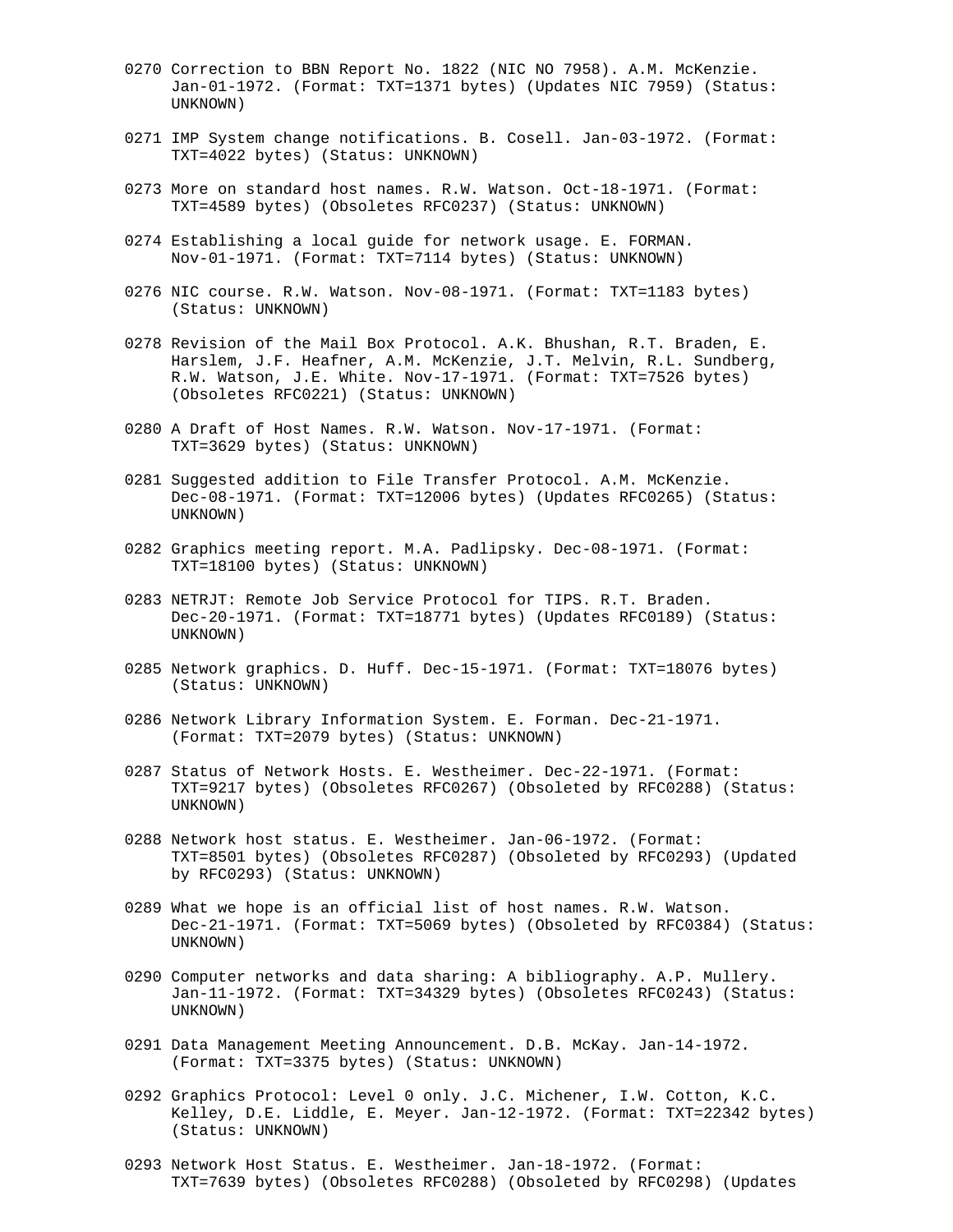RFC0288) (Status: UNKNOWN)

- 0294 The Use of "Set Data Type" Transaction in File Transfer Protocol. A.K. Bhushan. Jan-25-1972. (Format: TXT=3924 bytes) (Updates RFC0265) (Status: UNKNOWN)
- 0295 Report of the Protocol Workshop, 12 October 1971. J. Postel. Jan-02-1972. (Format: TXT=5432 bytes) (Status: UNKNOWN)
- 0296 DS-1 display system. D.E. Liddle. Jan-27-1972. (Not online) (Status: UNKNOWN)
- 0297 TIP Message Buffers. D.C. Walden. Jan-31-1972. (Format: TXT=3517 bytes) (Status: UNKNOWN)
- 0298 Network host status. E. Westheimer. Feb-11-1972. (Format: TXT=8770 bytes) (Obsoletes RFC0293) (Obsoleted by RFC0306) (Status: UNKNOWN)
- 0299 Information Management System. D. Hopkin. Feb-11-1972. (Format: TXT=1825 bytes) (Status: UNKNOWN)
- 0300 ARPA Network mailing lists. J.B. North. Jan-25-1972. (Format: TXT=16357 bytes) (Obsoletes RFC0211) (Obsoleted by RFC0303) (Status: UNKNOWN)
- 0301 BBN IMP (#5) and NCC Schedule March 4, 1971. R. Alter. Feb-11-1972. (Format: TXT=1487 bytes) (Status: UNKNOWN)
- 0302 Exercising The ARPANET. R.F. Bryan. Feb-08-1972. (Format: TXT=5452 bytes) (Status: UNKNOWN)
- 0303 ARPA Network mailing lists. Network Information Center. Stanford Research Institute. Mar-03-1972. (Format: TXT=18193 bytes) (Obsoletes RFC0300) (Obsoleted by RFC0329) (Status: UNKNOWN)
- 0304 Data management system proposal for the ARPA network. D.B. McKay. Feb-17-1972. (Not online) (Status: UNKNOWN)
- 0305 Unknown Host Numbers. R. Alter. Feb-23-1972. (Format: TXT=1998 bytes) (Status: UNKNOWN)
- 0306 Network host status. E. Westheimer. Feb-15-1972. (Format: TXT=7485 bytes) (Obsoletes RFC0298) (Obsoleted by RFC0315) (Status: UNKNOWN)
- 0307 Using network Remote Job Entry. E. Harslem. Feb-24-1972. (Format: TXT=12032 bytes) (Status: UNKNOWN)
- 0308 ARPANET host availability data. M. Seriff. Mar-13-1972. (Format: TXT=5948 bytes) (Status: UNKNOWN)
- 0309 Data and File Transfer Workshop Announcement. A.K. Bhushan. Mar-17-1972. (Format: TXT=9404 bytes) (Status: UNKNOWN)
- 0310 Another Look at Data and File Transfer Protocols. A.K. Bhushan. Apr-03-1972. (Format: TXT=18593 bytes) (Updates RFC0264, RFC0265) (Status: UNKNOWN)
- 0311 New Console Attachments to the USCB Host. R.F. Bryan. Feb-29-1972. (Format: TXT=3141 bytes) (Status: UNKNOWN)
- 0312 Proposed Change in IMP-to-Host Protocol. A.M. McKenzie. Mar-22-1972. (Format: TXT=3562 bytes) (Status: UNKNOWN)
- 0313 Computer based instruction. T.C. O'Sullivan. Mar-06-1972. (Format: TXT=19880 bytes) (Status: UNKNOWN)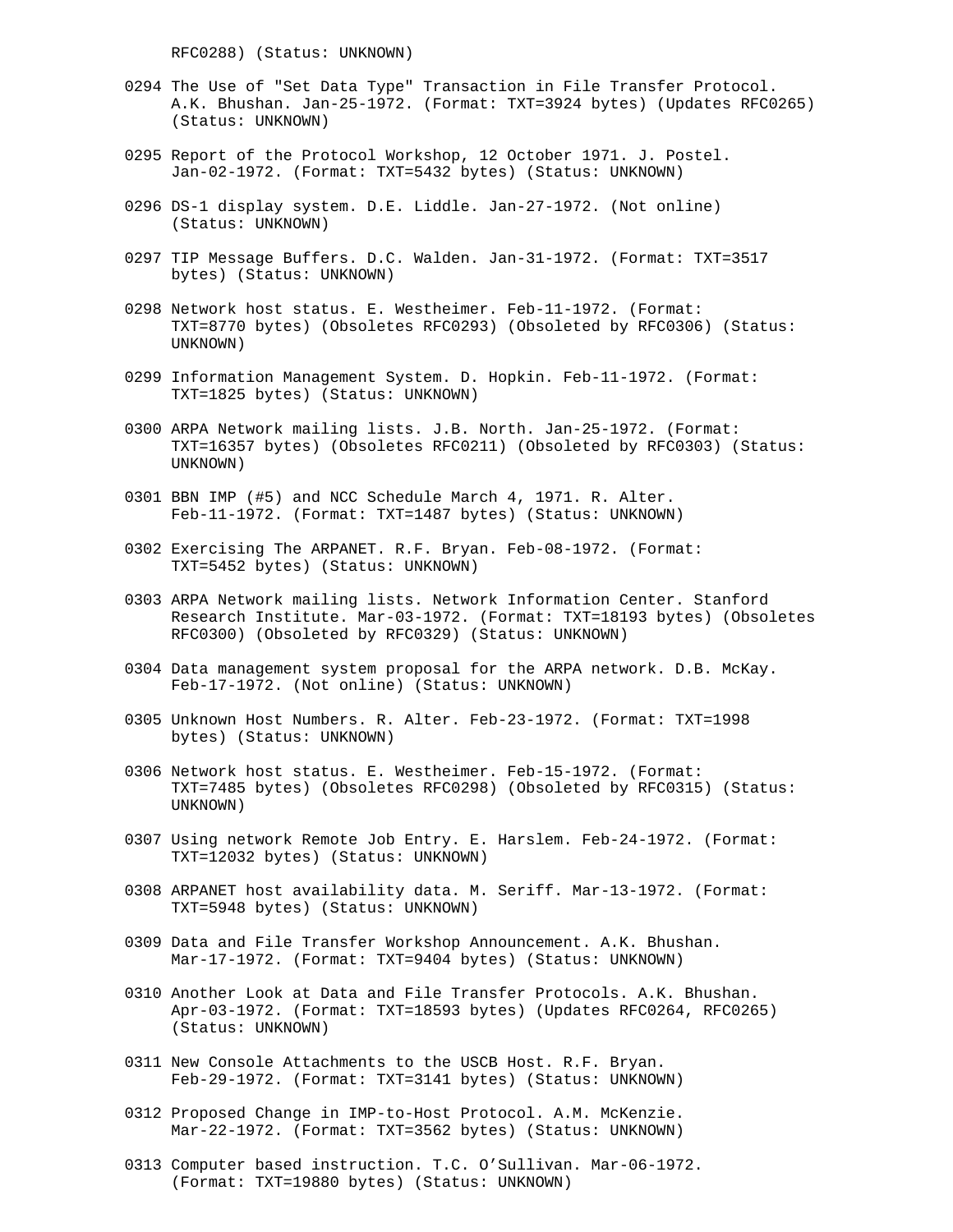- 0314 Network Graphics Working Group Meeting. I.W. Cotton. Mar-14-1972. (Format: TXT=1836 bytes) (Status: UNKNOWN)
- 0315 Network Host Status. E. Westheimer. Mar-08-1972. (Format: TXT=7818 bytes) (Obsoletes RFC0306) (Obsoleted by RFC0319) (Status: UNKNOWN)
- 0316 ARPA Network Data Management Working Group. D.B. McKay, A.P. Mullery. Feb-23-1972. (Format: TXT=15494 bytes) (Status: UNKNOWN)
- 0317 Official Host-Host Protocol Modification: Assigned Link Numbers. J. Postel. Mar-20-1972. (Format: TXT=1593 bytes) (Obsoleted by RFC0604) (Status: UNKNOWN)
- 0318 Telnet Protocols. J. Postel. Apr-03-1972. (Format: TXT=34928 bytes) (Updates RFC0158) (Updated by RFC0435) (Also RFC0139, RFC0158) (Status: UNKNOWN)
- 0319 Network Host Status. E. Westheimer. Mar-21-1972. (Format: TXT=8955 bytes) (Obsoletes RFC0315) (Updated by RFC0326) (Status: UNKNOWN)
- 0320 Workshop on Hard Copy Line Printers. R. Reddy. Mar-27-1972. (Not online) (Status: UNKNOWN)
- 0321 CBI Networking Activity at MITRE. P.M. Karp. Mar-24-1972. (Format: TXT=20500 bytes) (Status: UNKNOWN)
- 0322 Well known socket numbers. V. Cerf, J. Postel. Mar-26-1972. (Format: TXT=1735 bytes) (Status: UNKNOWN)
- 0323 Formation of Network Measurement Group (NMG). V. Cerf. Mar-23-1972. (Format: TXT=15777 bytes) (Updated by RFC0388) (Status: UNKNOWN)
- 0324 RJE Protocol meeting. J. Postel. Apr-03-1972. (Format: TXT=1176 bytes) (Status: UNKNOWN)
- 0325 Network Remote Job Entry program NETRJS. G. Hicks. Apr-06-1972. (Format: TXT=17499 bytes) (Status: UNKNOWN)
- 0326 Network Host Status. E. Westheimer. Apr-03-1972. (Format: TXT=7944 bytes) (Obsoleted by RFC0330) (Updates RFC0319) (Status: UNKNOWN)
- 0327 Data and File Transfer workshop notes. A.K. Bhushan. Apr-27-1972. (Format: TXT=11792 bytes) (Status: UNKNOWN)
- 0328 Suggested Telnet Protocol Changes. J. Postel. Apr-29-1972. (Format: TXT=2685 bytes) (Status: UNKNOWN)
- 0329 ARPA Network Mailing Lists. Network Information Center. Stanford Research Institute. May-17-1972. (Format: TXT=23861 bytes) (Obsoletes RFC0303) (Obsoleted by RFC0363) (Status: UNKNOWN)
- 0330 Network Host Status. E. Westheimer. Apr-13-1972. (Format: TXT=8085 bytes) (Obsoletes RFC0326) (Obsoleted by RFC0332) (Status: UNKNOWN)
- 0331 IMP System Change Notification. J.M. McQuillan. Apr-19-1972. (Format: TXT=2339 bytes) (Obsoleted by RFC0343) (Status: UNKNOWN)
- 0332 Network Host Status. E. Westheimer. Apr-25-1972. (Format: TXT=8427 bytes) (Obsoletes RFC0330) (Obsoleted by RFC0342) (Updates RFC0330) (Status: UNKNOWN)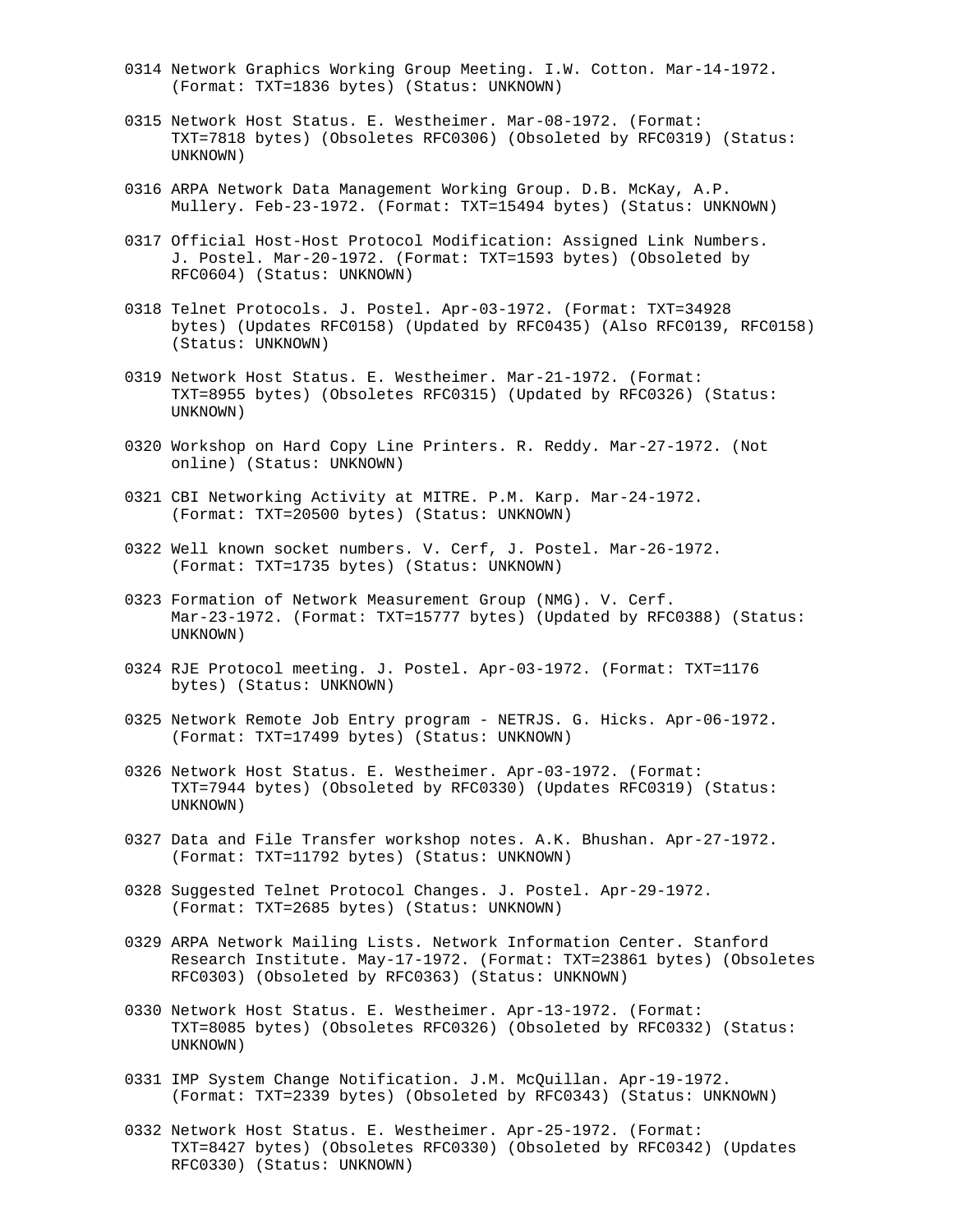- 0333 Proposed experiment with a Message Switching Protocol. R.D. Bressler, D. Murphy, D.C. Walden. May-15-1972. (Format: TXT=62507 bytes) (Status: UNKNOWN)
- 0334 Network Use on May 8. A.M. McKenzie. May-01-1972. (Format: TXT=1376 bytes) (Status: UNKNOWN)
- 0335 New Interface IMP/360. R.F. Bryan. May-01-1972. (Format: TXT=934 bytes) (Status: UNKNOWN)
- 0336 Level 0 Graphic Input Protocol. I.W. Cotton. May-05-1972. (Format: TXT=3787 bytes) (Status: UNKNOWN)
- 0338 EBCDIC/ASCII Mapping for Network RJE. R.T. Braden. May-17-1972. (Format: TXT=11494, PS=2386987, PDF=1871020 bytes) (Status: UNKNOWN)
- 0339 MLTNET: A "Multi Telnet" Subsystem for Tenex. R. Thomas. May-05-1972. (Format: TXT=7941 bytes) (Status: UNKNOWN)
- 0340 Proposed Telnet Changes. T.C. O'Sullivan. May-15-1972. (Format: TXT=2656 bytes) (Also RFC0328) (Status: UNKNOWN)
- 0342 Network Host Status. E. Westheimer. May-15-1972. (Format: TXT=8382 bytes) (Obsoletes RFC0332) (Obsoleted by RFC0344) (Status: UNKNOWN)
- 0343 IMP System change notification. A.M. McKenzie. May-19-1972. (Format: TXT=3370 bytes) (Obsoletes RFC0331) (Obsoleted by RFC0359) (Status: UNKNOWN)
- 0344 Network Host Status. E. Westheimer. May-22-1972. (Format: TXT=8221 bytes) (Obsoletes RFC0342) (Obsoleted by RFC0353) (Status: UNKNOWN)
- 0345 Interest in Mixed Integer Programming (MPSX on NIC 360/91 at CCN). K.C. Kelley. May-26-1972. (Format: TXT=1999 bytes) (Status: UNKNOWN)
- 0346 Satellite Considerations. J. Postel. May-30-1972. (Format: TXT=2778 bytes) (Status: UNKNOWN)
- 0347 Echo process. J. Postel. May-30-1972. (Format: TXT=1377 bytes) (Status: UNKNOWN)
- 0348 Discard Process. J. Postel. May-30-1972. (Format: TXT=1181 bytes) (Status: UNKNOWN)
- 0349 Proposed Standard Socket Numbers. J. Postel. May-30-1972. (Format: TXT=1663 bytes) (Obsoleted by RFC0433) (Also RFC0322, RFC0204) (Status: UNKNOWN)
- 0350 User Accounts for UCSB On-Line System. R. Stoughton. May-18-1972. (Format: TXT=5117 bytes) (Status: UNKNOWN)
- 0351 Graphics information form for the ARPANET graphics resources notebook. D. Crocker. Jun-05-1972. (Format: TXT=2150 bytes) (Status: UNKNOWN)
- 0352 TIP Site Information Form. D. Crocker. Jun-05-1972. (Format: TXT=2266 bytes) (Status: UNKNOWN)
- 0353 Network host status. E. Westheimer. Jun-12-1972. (Format: TXT=8747 bytes) (Obsoletes RFC0344) (Obsoleted by RFC0362) (Status: UNKNOWN)
- 0354 File Transfer Protocol. A.K. Bhushan. Jul-08-1972. (Format: TXT=58074 bytes) (Obsoletes RFC0264, RFC0265) (Obsoleted by RFC0542)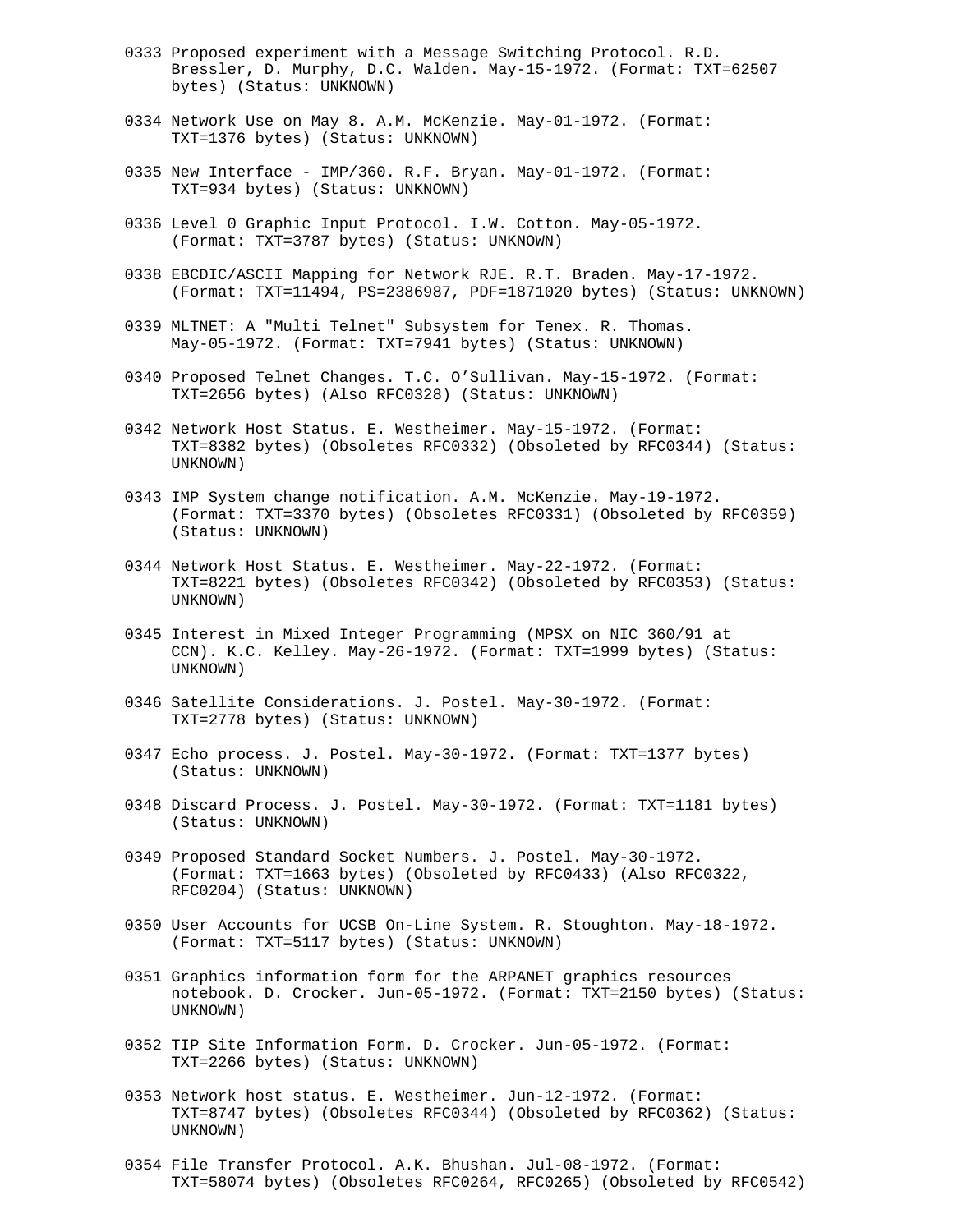(Updated by RFC0385, RFC0454, RFC0683) (Status: UNKNOWN)

- 0355 Response to NWG/RFC 346. J. Davidson. Jun-09-1972. (Format: TXT=3717 bytes) (Status: UNKNOWN)
- 0356 ARPA Network Control Center. R. Alter. Jun-21-1972. (Format: TXT=1963 bytes) (Status: UNKNOWN)
- 0357 Echoing strategy for satellite links. J. Davidson. Jun-26-1972. (Format: TXT=30103 bytes) (Status: UNKNOWN)
- 0359 Status of the Release of the New IMP System (2600). D.C. Walden. Jun-22-1972. (Format: TXT=2015 bytes) (Obsoletes RFC0343) (Status: UNKNOWN)
- 0360 Proposed Remote Job Entry Protocol. C. Holland. Jun-24-1972. (Not online) (Obsoleted by RFC0407) (Status: UNKNOWN)
- 0361 Deamon Processes on Host 106. R.D. Bressler. Jul-05-1972. (Format: TXT=1480 bytes) (Status: UNKNOWN)
- 0362 Network Host Status. E. Westheimer. Jun-28-1972. (Format: TXT=8631 bytes) (Obsoletes RFC0353) (Obsoleted by RFC0366) (Status: UNKNOWN)
- 0363 ARPA Network mailing lists. Network Information Center. Stanford Research Institute. Aug-08-1972. (Format: TXT=25356 bytes) (Obsoletes RFC0329) (Obsoleted by RFC0402) (Status: UNKNOWN)
- 0364 Serving remote users on the ARPANET. M.D. Abrams. Jul-11-1972. (Format: TXT=11253 bytes) (Status: UNKNOWN)
- 0365 Letter to All TIP Users. D.C. Walden. Jul-11-1972. (Format: TXT=10331 bytes) (Status: UNKNOWN)
- 0366 Network Host Status. E. Westheimer. Jul-11-1972. (Format: TXT=8278 bytes) (Obsoletes RFC0362) (Obsoleted by RFC0367) (Status: UNKNOWN)
- 0367 Network host status. E. Westheimer. Jul-19-1972. (Format: TXT=8057 bytes) (Obsoletes RFC0366) (Obsoleted by RFC0370) (Status: UNKNOWN)
- 0368 Comments on "Proposed Remote Job Entry Protocol". R.T. Braden. Jul-21-1972. (Format: TXT=3883 bytes) (Status: UNKNOWN)
- 0369 Evaluation of ARPANET services January-March, 1972. J.R. Pickens. Jul-25-1972. (Format: TXT=24414 bytes) (Status: UNKNOWN)
- 0370 Network Host Status. E. Westheimer. Jul-31-1972. (Format: TXT=8389 bytes) (Obsoletes RFC0367) (Updated by RFC0376) (Status: UNKNOWN)
- 0371 Demonstration at International Computer Communications Conference. R.E. Kahn. Jul-12-1972. (Format: TXT=3728 bytes) (Status: UNKNOWN)
- 0372 Notes on a Conversation with Bob Kahn on the ICCC. R.W. Watson. Jul-12-1972. (Format: TXT=6040 bytes) (Status: UNKNOWN)
- 0373 Arbitrary Character Sets. J. McCarthy. Jul-14-1972. (Format: TXT=7783 bytes) (Status: UNKNOWN)
- 0374 IMP System Announcement. A.M. McKenzie. Jul-19-1972. (Format: TXT=3963 bytes) (Status: UNKNOWN)
- 0376 Network Host Status. E. Westheimer. Aug-08-1972. (Format: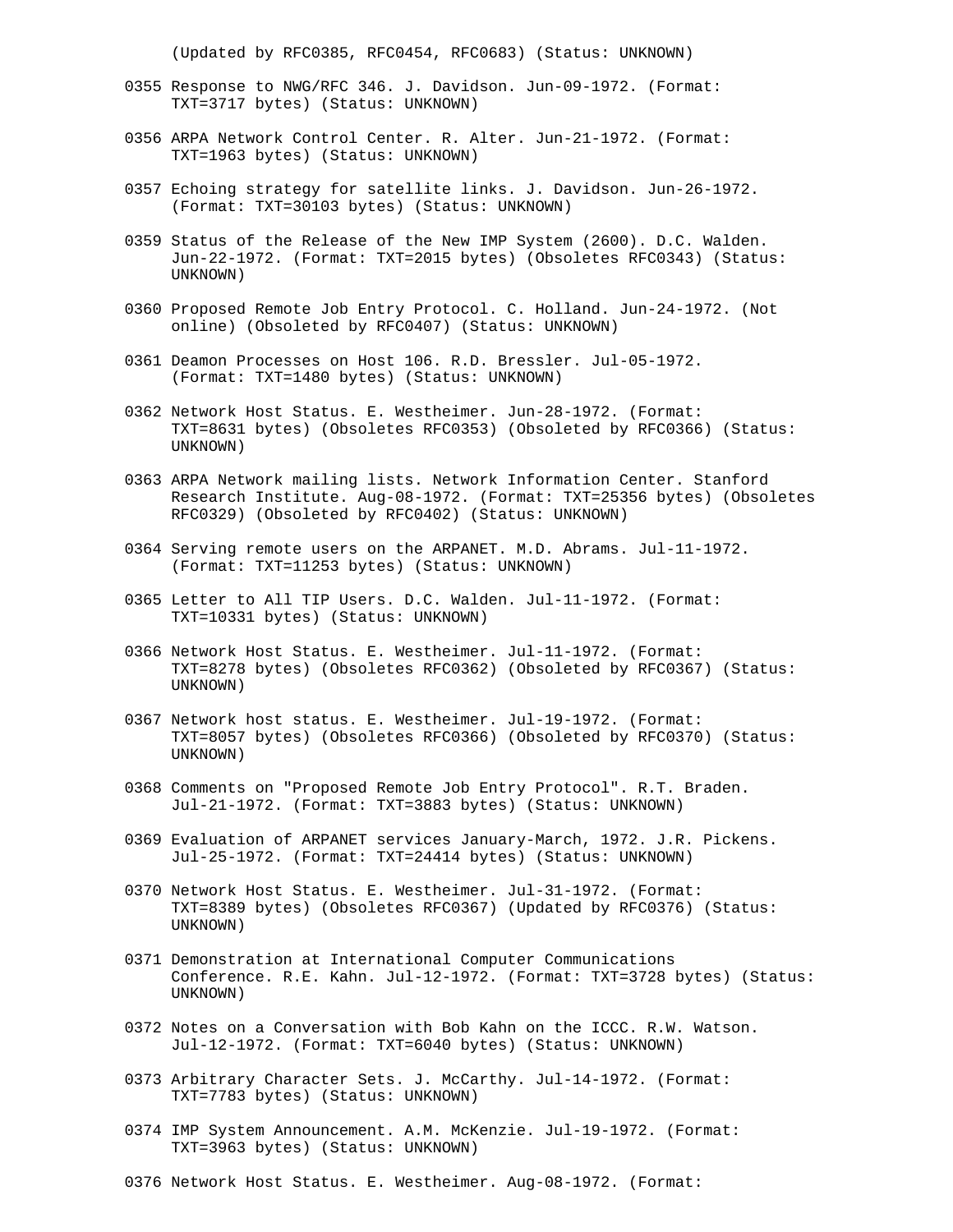TXT=8861 bytes) (Updates RFC0370) (Status: UNKNOWN)

- 0377 Using TSO via ARPA Network Virtual Terminal. R.T. Braden. Aug-10-1972. (Format: TXT=7093 bytes) (Status: UNKNOWN)
- 0378 Traffic statistics (July 1972). A.M. McKenzie. Aug-10-1972. (Format: TXT=5730 bytes) (Obsoleted by RFC0391) (Status: UNKNOWN)
- 0379 Using TSO at CCN. R.T. BRADEN. Aug-11-1972. (Format: TXT=8674 bytes) (Status: UNKNOWN)
- 0381 Three aids to improved network operation. J.M. McQuillan. Jul-26-1972. (Format: TXT=9305 bytes) (Updated by RFC0394) (Status: UNKNOWN)
- 0382 Mathematical Software on the ARPA Network. L. McDaniel. Aug-03-1972. (Format: TXT=2041 bytes) (Status: UNKNOWN)
- 0384 Official site idents for organizations in the ARPA Network. J.B. North. Aug-28-1972. (Format: TXT=10401 bytes) (Obsoletes RFC0289) (Status: UNKNOWN)
- 0385 Comments on the File Transfer Protocol. A.K. Bhushan. Aug-18-1972. (Format: TXT=13030 bytes) (Updates RFC0354) (Updated by RFC0414) (Status: UNKNOWN)
- 0386 Letter to TIP users-2. B. Cosell, D.C. Walden. Aug-16-1972. (Format: TXT=12475 bytes) (Status: UNKNOWN)
- 0387 Some experiences in implementing Network Graphics Protocol Level 0. K.C. Kelley, J. Meir. Aug-10-1972. (Format: TXT=9059 bytes) (Updated by RFC0401) (Status: UNKNOWN)
- 0388 NCP statistics. V. Cerf. Aug-23-1972. (Format: TXT=8458 bytes) (Updates RFC0323) (Status: UNKNOWN)
- 0389 UCLA Campus Computing Network Liaison Staff for ARPA Network. B. Noble. Aug-30-1972. (Format: TXT=2819 bytes) (Obsoleted by RFC0423) (Status: UNKNOWN)
- 0390 TSO Scenario. R.T. Braden. Sep-12-1972. (Format: TXT=6103 bytes) (Status: UNKNOWN)
- 0391 Traffic statistics (August 1972). A.M. McKenzie. Sep-15-1972. (Format: TXT=4695 bytes) (Obsoletes RFC0378) (Status: UNKNOWN)
- 0392 Measurement of host costs for transmitting network data. G. Hicks, B.D. Wessler. Sep-20-1972. (Format: TXT=14462 bytes) (Status: UNKNOWN)
- 0393 Comments on Telnet Protocol Changes. J.M. Winett. Oct-03-1972. (Format: TXT=9435 bytes) (Also RFC0109, RFC0139, RFC0158, RFC0318, RFC0328) (Status: UNKNOWN)
- 0394 Two Proposed Changes to the IMP-Host Protocol. J.M. McQuillan. Sep-27-1972. (Format: TXT=5780 bytes) (Updates RFC0381) (Status: UNKNOWN)
- 0395 Switch Settings on IMPs and TIPs. J.M. McQuillan. Oct-03-1972. (Format: TXT=1827 bytes) (Status: UNKNOWN)
- 0396 Network Graphics Working Group Meeting Second Iteration. S. Bunch. Nov-13-1972. (Format: TXT=2224 bytes) (Updated by RFC0474) (Status: UNKNOWN)
- 0398 ICP Sockets. J.R. Pickens, E. Faeh. Sep-22-1972. (Format: TXT=3846 bytes) (Status: UNKNOWN)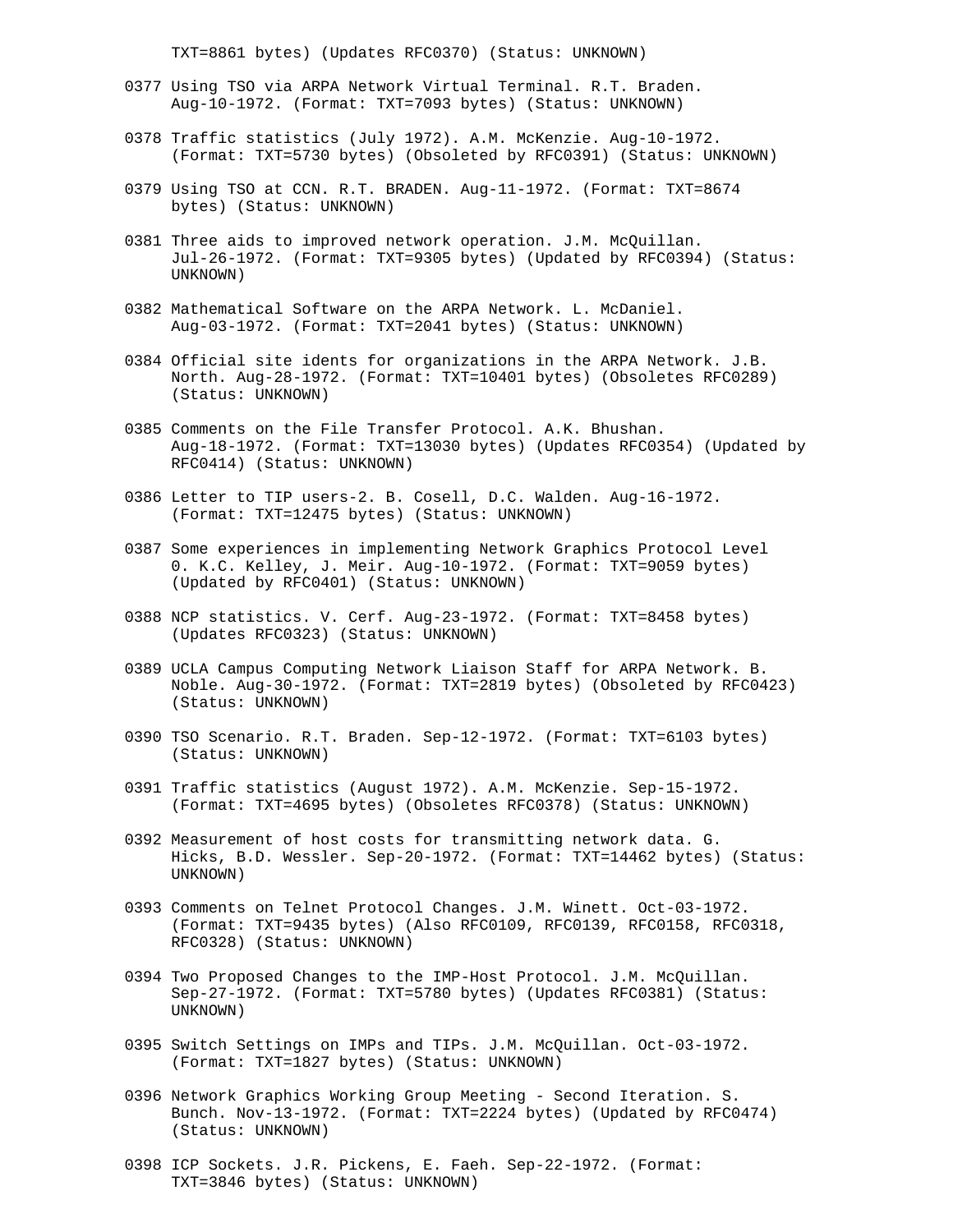- 0399 SMFS Login and Logout. M. Krilanovich. Sep-26-1972. (Format: TXT=3024 bytes) (Obsoleted by RFC0431) (Updates RFC0122) (Status: UNKNOWN)
- 0400 Traffic Statistics (September 1972). A.M. McKenzie. Oct-18-1972. (Format: TXT=5435 bytes) (Status: UNKNOWN)
- 0401 Conversion of NGP-0 Coordinates to Device Specific Coordinates. J. Hansen. Oct-23-1972. (Format: TXT=3894 bytes) (Updates RFC0387) (Status: UNKNOWN)
- 0402 ARPA Network Mailing Lists. J.B. North. Oct-26-1972. (Format: TXT=28162 bytes) (Obsoletes RFC0363) (Status: UNKNOWN)
- 0403 Desirability of a network 1108 service. G. Hicks. Jan-10-1973. (Not online) (Status: UNKNOWN)
- 0404 Host Address Changes Involving Rand and ISI. A.M. McKenzie. Oct-05-1972. (Format: TXT=944 bytes) (Updated by RFC0405) (Status: UNKNOWN)
- 0405 Correction to RFC 404. A.M. McKenzie. Oct-10-1972. (Format: TXT=1103 bytes) (Updates RFC0404) (Status: UNKNOWN)
- 0406 Scheduled IMP Software Releases. J.M. McQuillan. Oct-10-1972. (Format: TXT=2468 bytes) (Status: UNKNOWN)
- 0407 Remote Job Entry Protocol. R.D. Bressler, R. Guida, A.M. McKenzie. Oct-16-1972. (Format: TXT=47556 bytes) (Obsoletes RFC0360) (Status: HISTORIC)
- 0408 NETBANK. A.D. Owen, J. Postel. Oct-25-1972. (Format: TXT=1645 bytes) (Status: UNKNOWN)
- 0409 Tenex interface to UCSB's Simple-Minded File System. J.E. White. Dec-08-1972. (Format: TXT=14231 bytes) (Status: UNKNOWN)
- 0410 Removal of the 30-Second Delay When Hosts Come Up. J.M. McQuillan. Nov-10-1972. (Format: TXT=3964 bytes) (Status: UNKNOWN)
- 0411 New MULTICS Network Software Features. M.A. Padlipsky. Nov-14-1972. (Format: TXT=3024 bytes) (Status: UNKNOWN)
- 0412 User FTP Documentation. G. Hicks. Nov-27-1972. (Format: TXT=17510 bytes) (Status: UNKNOWN)
- 0413 Traffic statistics (October 1972). A.M. McKenzie. Nov-13-1972. (Format: TXT=16145 bytes) (Status: UNKNOWN)
- 0414 File Transfer Protocol (FTP) status and further comments. A.K. Bhushan. Dec-29-1972. (Format: TXT=12845 bytes) (Updates RFC0385) (Status: UNKNOWN)
- 0415 Tenex bandwidth. H. Murray. Nov-29-1972. (Format: TXT=3456 bytes) (Status: UNKNOWN)
- 0416 ARC System Will Be Unavailable for Use During Thanksgiving Week. J.C. Norton. Nov-07-1972. (Format: TXT=2205 bytes) (Status: UNKNOWN)
- 0417 Link usage violation. J. Postel, C. Kline. Dec-06-1972. (Format: TXT=901 bytes) (Status: UNKNOWN)
- 0418 Server file transfer under TSS/360 at NASA Ames. W. Hathaway. Nov-27-1972. (Not online) (Status: UNKNOWN)
- 0419 To: Network liaisons and station agents. A. Vezza. Dec-12-1972.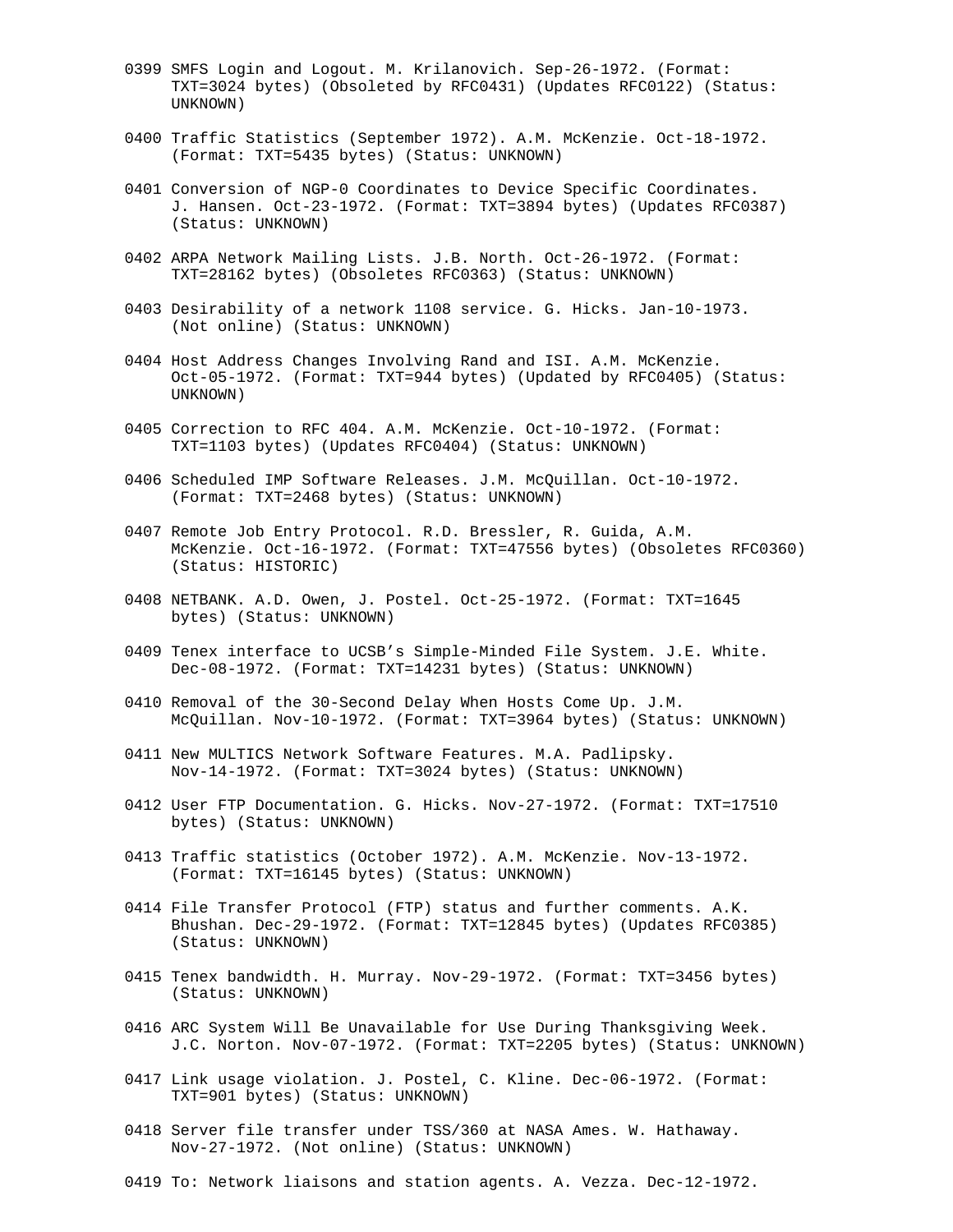(Format: TXT=1252 bytes) (Status: UNKNOWN)

- 0420 CCA ICCC weather demo. H. Murray. Jan-04-1973. (Format: TXT=14752 bytes) (Status: UNKNOWN)
- 0421 Software Consulting Service for Network Users. A.M. McKenzie. Nov-27-1972. (Format: TXT=2483 bytes) (Status: UNKNOWN)
- 0422 Traffic statistics (November 1972). A.M. McKenzie. Dec-11-1972. (Format: TXT=5494 bytes) (Status: UNKNOWN)
- 0423 UCLA Campus Computing Network Liaison Staff for ARPANET. B. Noble. Dec-12-1972. (Format: TXT=2890 bytes) (Obsoletes RFC0389) (Status: UNKNOWN)
- 0425 "But my NCP costs \$500 a day". R.D. Bressler. Dec-19-1972. (Format: TXT=1763 bytes) (Status: UNKNOWN)
- 0426 Reconnection Protocol. R. Thomas. Jan-26-1973. (Format: TXT=26548 bytes) (Status: UNKNOWN)
- 0429 Character Generator Process. J. Postel. Dec-12-1972. (Format: TXT=1319 bytes) (Status: UNKNOWN)
- 0430 Comments on File Transfer Protocol. R.T. Braden. Feb-07-1973. (Format: TXT=18696 bytes) (Status: UNKNOWN)
- 0431 Update on SMFS Login and Logout. M. Krilanovich. Dec-15-1972. (Format: TXT=4196 bytes) (Obsoletes RFC0399) (Updates RFC0122) (Status: UNKNOWN)
- 0432 Network logical map. N. Neigus. Dec-29-1972. (Format: TXT=1291, PDF=148880, PS=1344571 bytes) (Status: UNKNOWN)
- 0433 Socket number list. J. Postel. Dec-22-1972. (Format: TXT=6834 bytes) (Obsoletes RFC0349) (Obsoleted by RFC0503) (Status: UNKNOWN)
- 0434 IMP/TIP memory retrofit schedule. A.M. McKenzie. Jan-04-1973. (Format: TXT=2242 bytes) (Obsoleted by RFC0447) (Status: UNKNOWN)
- 0435 Telnet issues. B. Cosell, D.C. Walden. Jan-05-1973. (Format: TXT=23019 bytes) (Updates RFC0318) (Status: UNKNOWN)
- 0436 Announcement of RJS at UCSB. M. Krilanovich. Jan-10-1973. (Format: TXT=2579 bytes) (Status: UNKNOWN)
- 0437 Data Reconfiguration Service at UCSB. E. Faeh. Jun-30-1973. (Format: TXT=21562 bytes) (Status: UNKNOWN)
- 0438 FTP server-server interaction. R. Thomas, R. Clements. Jan-15-1973. (Format: TXT=6514 bytes) (Status: UNKNOWN)
- 0439 PARRY encounters the DOCTOR. V. Cerf. Jan-21-1973. (Format: TXT=7066 bytes) (Status: UNKNOWN)
- 0440 Scheduled network software maintenance. D.C. Walden. Jan-01-1973. (Format: TXT=1870 bytes) (Status: UNKNOWN)
- 0441 Inter-Entity Communication an experiment. R.D. Bressler, R. Thomas. Jan-19-1973. (Format: TXT=12876 bytes) (Status: UNKNOWN)
- 0442 Current flow-control scheme for IMPSYS. V. Cerf. Jan-24-1973. (Format: TXT=16315 bytes) (Updated by RFC0449) (Status: UNKNOWN)
- 0443 Traffic statistics (December 1972). A.M. McKenzie. Jan-18-1973. (Format: TXT=5664 bytes) (Status: UNKNOWN)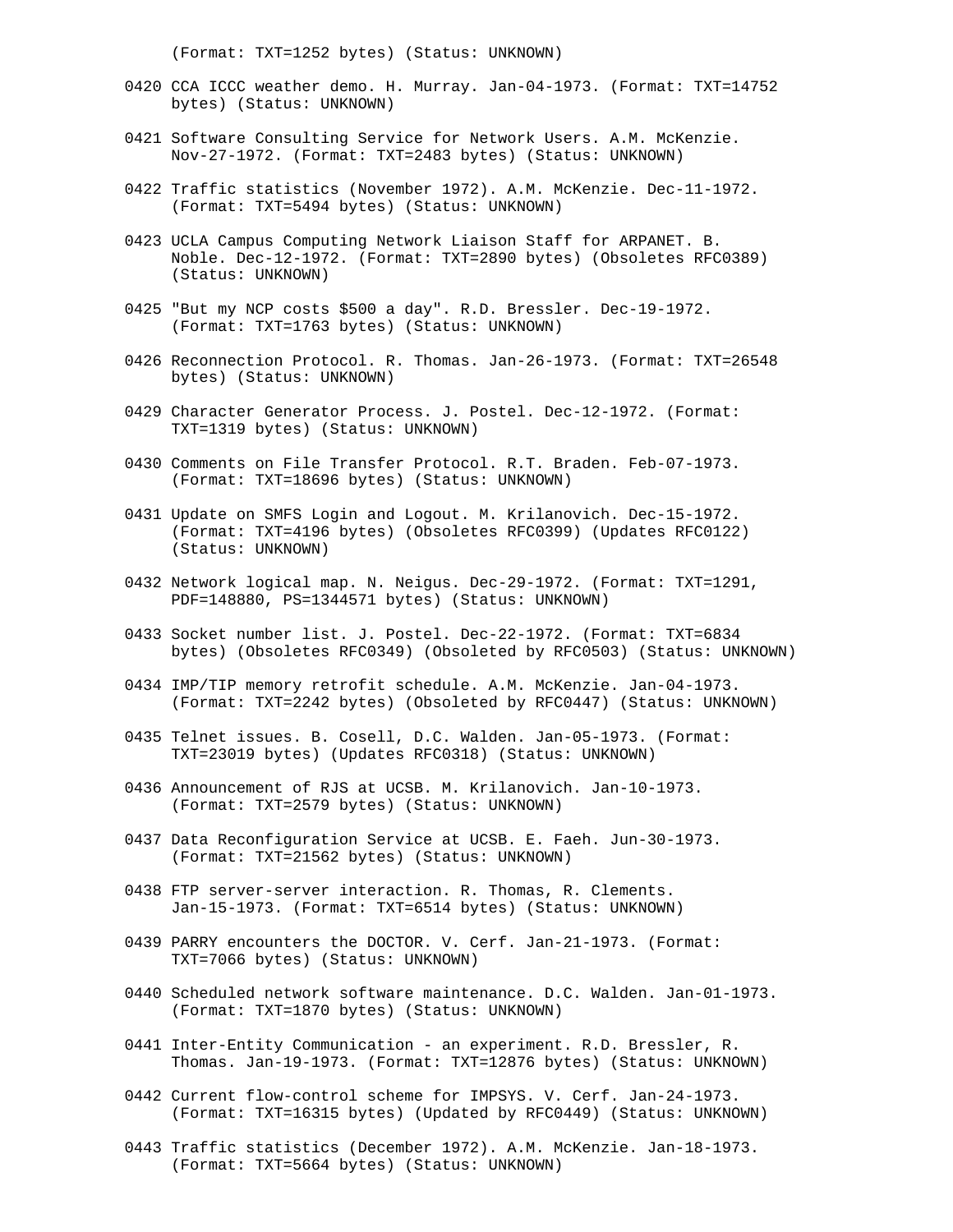- 0445 IMP/TIP preventive maintenance schedule. A.M. McKenzie. Jan-22-1973. (Format: TXT=2668 bytes) (Status: UNKNOWN)
- 0446 Proposal to consider a network program resource notebook. L.P. Deutsch. Jan-25-1973. (Format: TXT=3053 bytes) (Status: UNKNOWN)
- 0447 IMP/TIP memory retrofit schedule. A.M. McKenzie. Jan-29-1973. (Format: TXT=2332 bytes) (Obsoletes RFC0434) (Obsoleted by RFC0476) (Status: UNKNOWN)
- 0448 Print files in FTP. R.T. Braden. Feb-27-1973. (Format: TXT=6838 bytes) (Status: UNKNOWN)
- 0449 Current flow-control scheme for IMPSYS. D.C. Walden. Jan-06-1973. (Format: TXT=1662 bytes) (Updates RFC0442) (Status: UNKNOWN)
- 0450 MULTICS sampling timeout change. M.A. Padlipsky. Feb-08-1973. (Format: TXT=924 bytes) (Status: UNKNOWN)
- 0451 Tentative proposal for a Unified User Level Protocol. M.A. Padlipsky. Feb-22-1973. (Format: TXT=8114 bytes) (Status: UNKNOWN)
- 0452 TELENET Command at Host LL. J. Winett. Feb-08-1973. (Not online) (Status: UNKNOWN)
- 0453 Meeting announcement to discuss a network mail system. M.D. Kudlick. Feb-07-1973. (Format: TXT=4572 bytes) (Status: UNKNOWN)
- 0454 File Transfer Protocol meeting announcement and a new proposed document. A.M. McKenzie. Feb-16-1973. (Format: TXT=78966 bytes) (Updates RFC0354) (Status: UNKNOWN)
- 0455 Traffic statistics (January 1973). A.M. McKenzie. Feb-12-1973. (Format: TXT=5746 bytes) (Status: UNKNOWN)
- 0456 Memorandum: Date change of mail meeting. M.D. Kudlick. Feb-13-1973. (Format: TXT=950 bytes) (Status: UNKNOWN)
- 0457 TIPUG. D.C. Walden. Feb-15-1973. (Format: TXT=845 bytes) (Status: UNKNOWN)
- 0458 Mail retrieval via FTP. R.D. Bressler, R. Thomas. Feb-20-1973. (Format: TXT=2705 bytes) (Status: UNKNOWN)
- 0459 Network questionnaires. W. Kantrowitz. Feb-26-1973. (Format: TXT=1950 bytes) (Status: UNKNOWN)
- 0460 NCP survey. C. Kline. Feb-13-1973. (Format: TXT=10324 bytes) (Status: UNKNOWN)
- 0461 Telnet Protocol meeting announcement. A.M. McKenzie. Feb-14-1973. (Format: TXT=1966 bytes) (Status: UNKNOWN)
- 0462 Responding to user needs. J. Iseli, D. Crocker. Feb-22-1973. (Format: TXT=2808 bytes) (Status: UNKNOWN)
- 0463 FTP comments and response to RFC 430. A.K. Bhushan. Feb-21-1973. (Format: TXT=5729 bytes) (Status: UNKNOWN)
- 0464 Resource notebook framework. M.D. Kudlick. Feb-27-1973. (Format: TXT=3684 bytes) (Status: UNKNOWN)
- 0466 Telnet logger/server for host LL-67. J.M. Winett. Feb-27-1973. (Format: TXT=17595 bytes) (Status: UNKNOWN)
- 0467 Proposed change to Host-Host Protocol: Resynchronization of connection status. J.D. Burchfiel, R.S. Tomlinson. Feb-20-1973.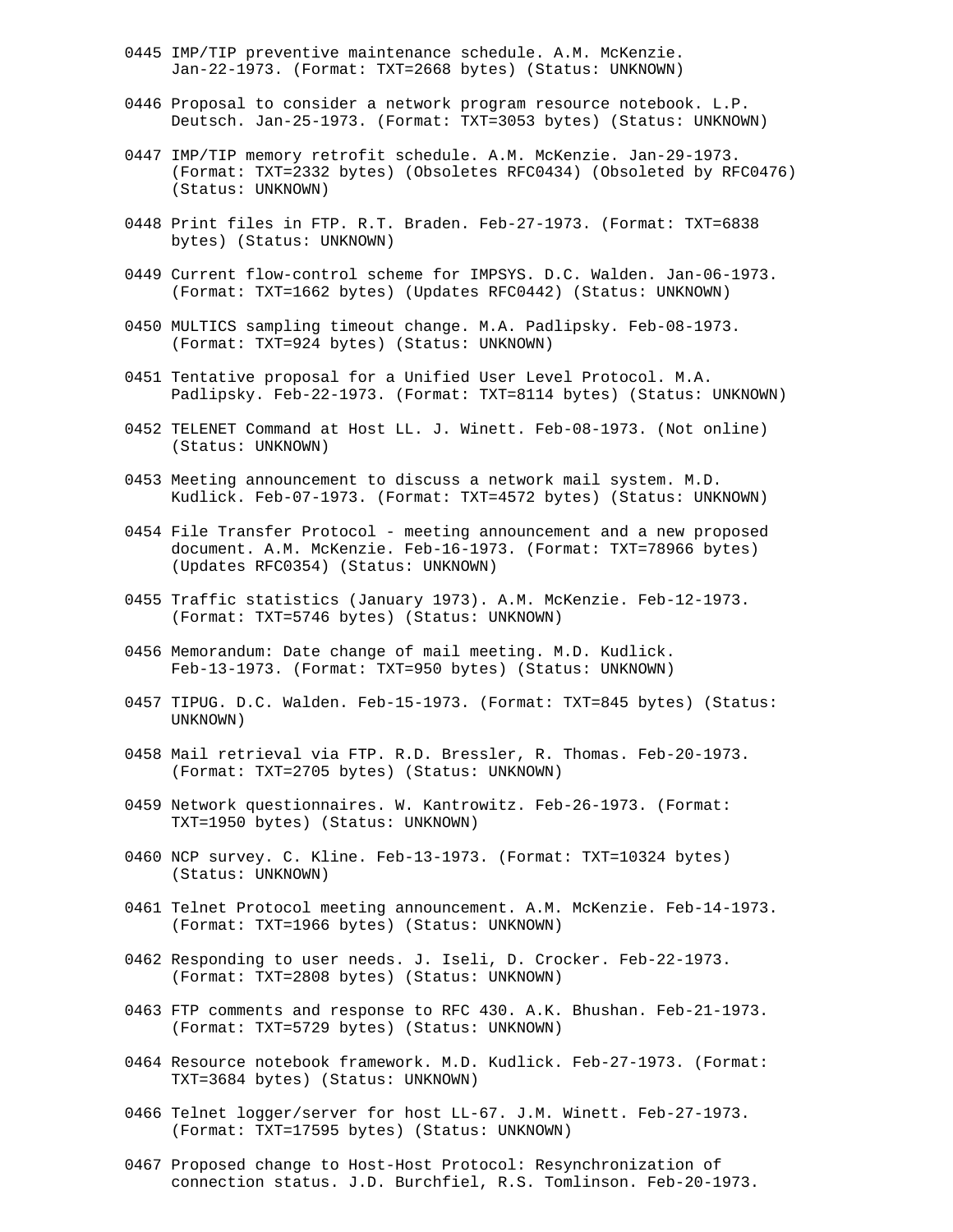(Format: TXT=14325 bytes) (Updated by RFC0492) (Status: UNKNOWN)

- 0468 FTP data compression. R.T. Braden. Mar-08-1973. (Format: TXT=14909 bytes) (Status: UNKNOWN)
- 0469 Network mail meeting summary. M.D. Kudlick. Mar-08-1973. (Format: TXT=17774 bytes) (Status: UNKNOWN)
- 0470 Change in socket for TIP news facility. R. Thomas. Mar-13-1973. (Format: TXT=1014 bytes) (Status: UNKNOWN)
- 0471 Workshop on multi-site executive programs. R. Thomas. Mar-13-1973. (Format: TXT=3339 bytes) (Status: UNKNOWN)
- 0472 Illinois' reply to Maxwell's request for graphics information (NIC 14925). S. Bunch. Mar-01-1973. (Format: TXT=4780 bytes) (Status: UNKNOWN)
- 0473 MIX and MIXAL?. D.C. Walden. Feb-28-1973. (Format: TXT=868 bytes) (Status: UNKNOWN)
- 0474 Announcement of NGWG meeting: Call for papers. S. Bunch. Mar-01-1973. (Format: TXT=1170 bytes) (Updates RFC0396) (Status: UNKNOWN)
- 0475 FTP and network mail system. A.K. Bhushan. Mar-06-1973. (Not online) (Status: UNKNOWN)
- 0476 IMP/TIP memory retrofit schedule (rev 2). A.M. McKenzie. Mar-07-1973. (Format: TXT=2281 bytes) (Obsoletes RFC0447) (Status: UNKNOWN)
- 0477 Remote Job Service at UCSB. M. Krilanovich. May-23-1973. (Format: TXT=40535 bytes) (Status: UNKNOWN)
- 0478 FTP server-server interaction II. R.D. Bressler, R. Thomas. Mar-26-1973. (Format: TXT=4199 bytes) (Status: UNKNOWN)
- 0479 Use of FTP by the NIC Journal. J.E. White. Mar-08-1973. (Format: TXT=11183 bytes) (Status: UNKNOWN)
- 0480 Host-dependent FTP parameters. J.E. White. Mar-08-1973. (Format: TXT=2084 bytes) (Status: UNKNOWN)
- 0482 Traffic statistics (February 1973). A.M. McKenzie. Mar-12-1973. (Format: TXT=6162 bytes) (Status: UNKNOWN)
- 0483 Cancellation of the resource notebook framework meeting. M.D. Kudlick. Mar-14-1973. (Format: TXT=1021 bytes) (Status: UNKNOWN)
- 0485 MIX and MIXAL at UCSB. J.R. Pickens. Mar-19-1973. (Format: TXT=2226 bytes) (Status: UNKNOWN)
- 0486 Data transfer revisited. R.D. Bressler. Mar-20-1973. (Format: TXT=4664 bytes) (Status: UNKNOWN)
- 0487 Free file transfer. R.D. Bressler. Apr-06-1973. (Format: TXT=3249 bytes) (Status: UNKNOWN)
- 0488 NLS classes at network sites. M.F. Auerbach. Mar-23-1973. (Format: TXT=3806 bytes) (Status: UNKNOWN)
- 0489 Comment on resynchronization of connection status proposal. J. Postel. Mar-26-1973. (Format: TXT=2010 bytes) (Status: UNKNOWN)
- 0490 Surrogate RJS for UCLA-CCN. J.R. Pickens. Mar-06-1973. (Format: TXT=9858 bytes) (Status: UNKNOWN)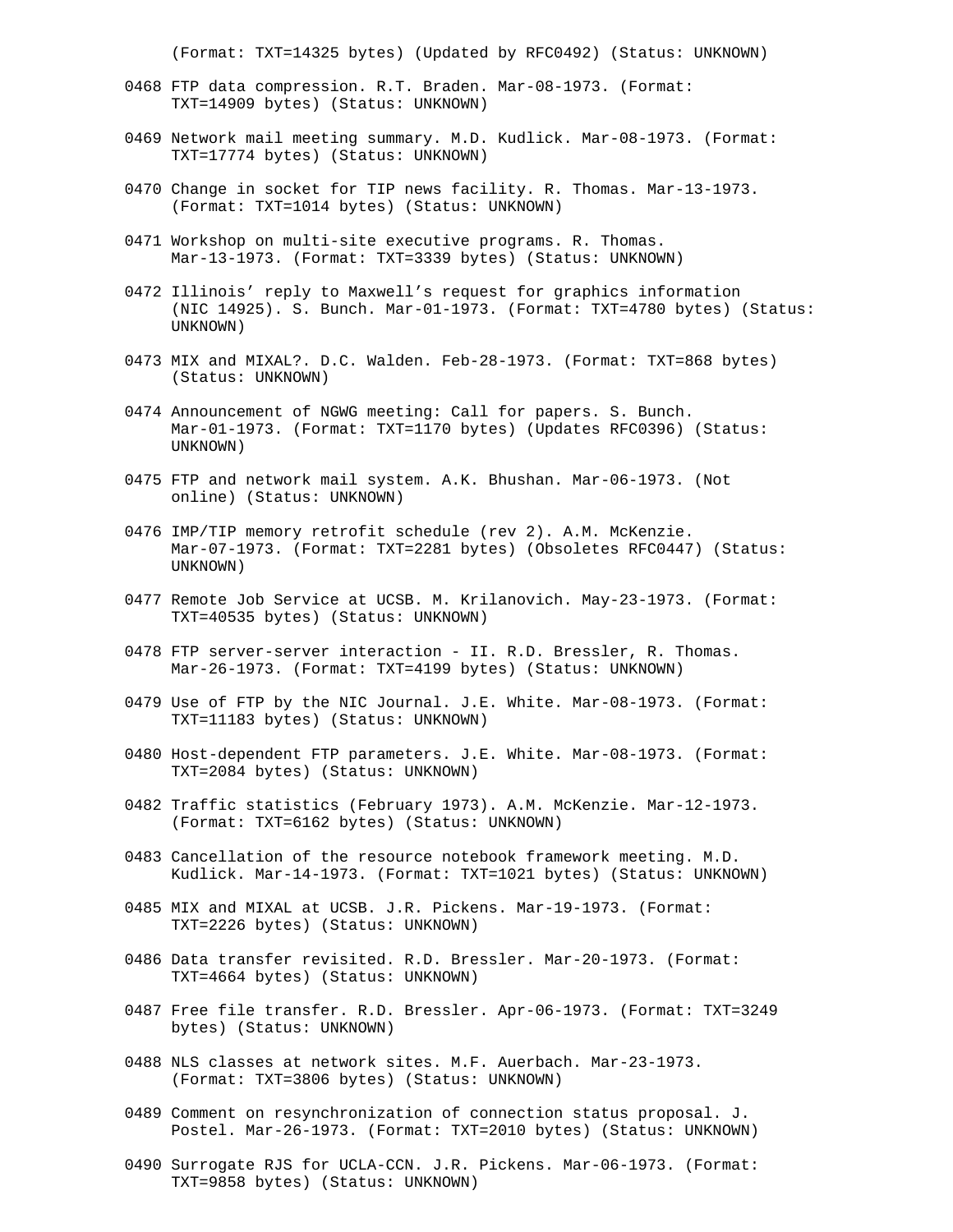- 0491 What is "Free"?. M.A. Padlipsky. Apr-12-1973. (Format: TXT=5872 bytes) (Status: UNKNOWN)
- 0492 Response to RFC 467. E. Meyer. Apr-18-1973. (Format: TXT=18791 bytes) (Updates RFC0467) (Status: UNKNOWN)
- 0493 Graphics Protocol. J.C. Michener, I.W. Cotton, K.C. Kelley, D.E. Liddle, E. Meyer. Apr-26-1973. (Not online) (Status: UNKNOWN)
- 0494 Availability of MIX and MIXAL in the Network. D.C. Walden. Apr-20-1973. (Format: TXT=2007 bytes) (Status: UNKNOWN)
- 0495 Telnet Protocol specifications. A.M. McKenzie. May-01-1973. (Format: TXT=4260 bytes) (Obsoletes RFC0158) (Status: UNKNOWN)
- 0496 TNLS quick reference card is available. M.F. Auerbach. Apr-05-1973. (Format: TXT=1110 bytes) (Status: UNKNOWN)
- 0497 Traffic statistics (March 1973). A.M. McKenzie. Apr-10-1973. (Not online) (Status: UNKNOWN)
- 0498 On mail service to CCN. R.T. Braden. Apr-17-1973. (Format: TXT=5315 bytes) (Status: UNKNOWN)
- 0499 Harvard's network RJE. B.R. Reussow. Apr-01-1973. (Format: TXT=12584 bytes) (Status: UNKNOWN)
- 0500 Integration of data management systems on a computer network. A. Shoshani, I. Spiegler. Apr-16-1973. (Not online) (Status: UNKNOWN)
- 0501 Un-muddling "free file transfer". K.T. Pogran. May-11-1973. (Format: TXT=13177 bytes) (Status: UNKNOWN)
- 0503 Socket number list. N. Neigus, J. Postel. Apr-12-1973. (Format: TXT=8690 bytes) (Obsoletes RFC0433) (Obsoleted by RFC0739) (Status: UNKNOWN)
- 0504 Distributed resources workshop announcement. R. Thomas. Apr-30-1973. (Format: TXT=9061 bytes) (Status: UNKNOWN)
- 0505 Two solutions to a file transfer access problem. M.A. Padlipsky. Jun-25-1973. (Format: TXT=7476 bytes) (Status: UNKNOWN)
- 0506 FTP command naming problem. M.A. Padlipsky. Jun-26-1973. (Format: TXT=1974 bytes) (Status: UNKNOWN)
- 0508 Real-time data transmission on the ARPANET. L. Pfeifer, J. McAfee. May-07-1973. (Format: TXT=25002 bytes) (Status: UNKNOWN)
- 0509 Traffic statistics (April 1973). A.M. McKenzie. Apr-07-1973. (Format: TXT=6538 bytes) (Status: UNKNOWN)
- 0510 Request for network mailbox addresses. J.E. White. May-30-1973. (Format: TXT=4150 bytes) (Status: UNKNOWN)
- 0511 Enterprise phone service to NIC from ARPANET sites. J.B. North. May-23-1973. (Format: TXT=4664 bytes) (Status: UNKNOWN)
- 0512 More on lost message detection. W. Hathaway. May-23-1973. (Format: TXT=3641 bytes) (Status: UNKNOWN)
- 0513 Comments on the new Telnet specifications. W. Hathaway. May-30-1973. (Format: TXT=7980 bytes) (Status: UNKNOWN)
- 0514 Network make-work. W. Kantrowitz. Jun-05-1973. (Format: TXT=8734 bytes) (Status: UNKNOWN)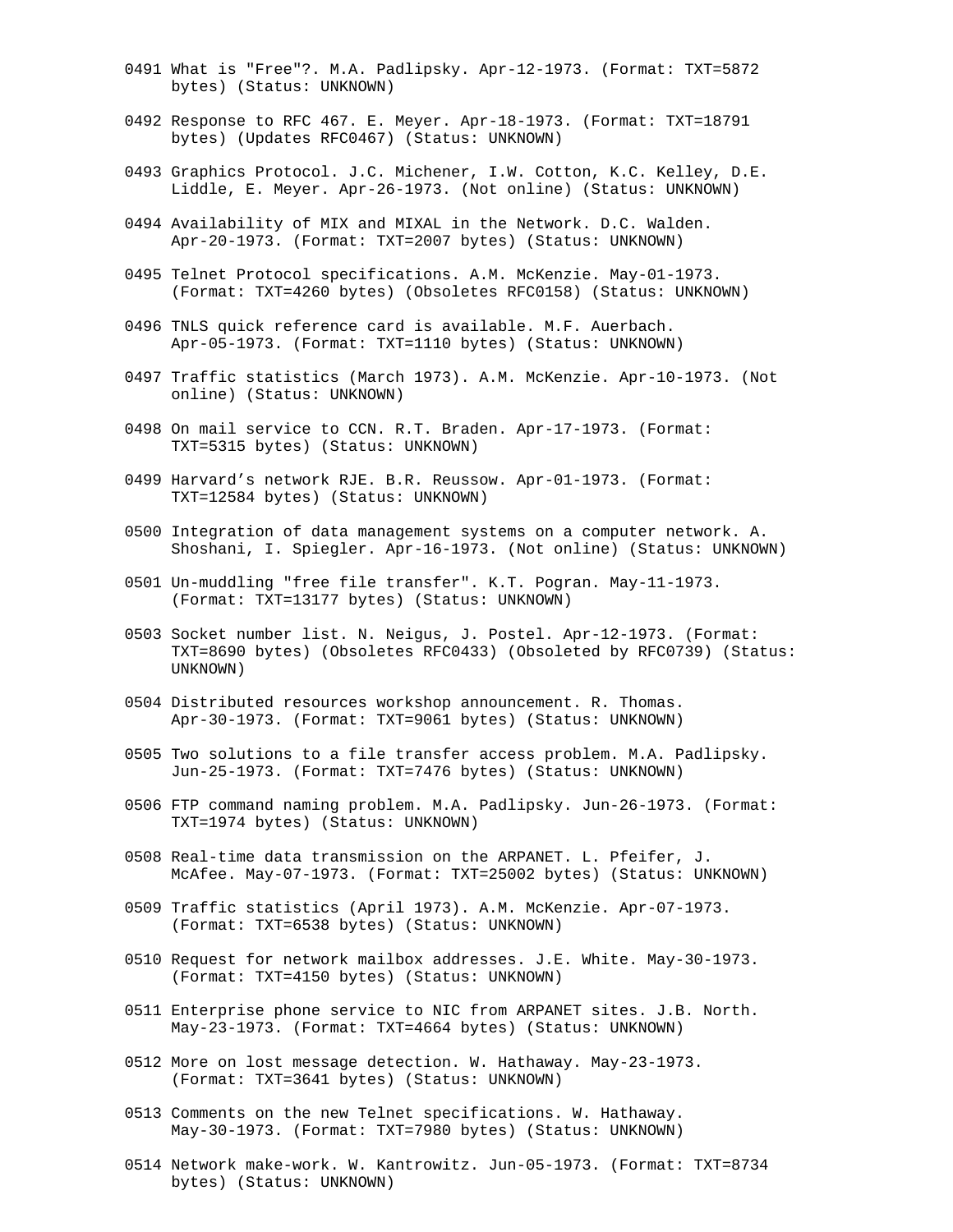- 0515 Specifications for datalanguage: Version 0/9. R. Winter. Jun-06-1973. (Not online) (Status: UNKNOWN)
- 0516 Lost message detection. J. Postel. May-18-1973. (Format: TXT=4086 bytes) (Status: UNKNOWN)
- 0518 ARPANET accounts. N. Vaughan, E.J. Feinler. Jun-19-1973. (Format: TXT=12880 bytes) (Status: UNKNOWN)
- 0519 Resource evaluation. J.R. Pickens. Jun-01-1973. (Not online) (Status: UNKNOWN)
- 0520 Memo to FTP group: Proposal for File Access Protocol. J.D. Day. Jun-25-1973. (Format: TXT=16825 bytes) (Status: UNKNOWN)
- 0521 Restricted use of IMP DDT. A.M. McKenzie. May-30-1973. (Format: TXT=3724 bytes) (Status: UNKNOWN)
- 0522 Traffic statistics (May 1973). A.M. McKenzie. Jun-05-1973. (Not online) (Status: UNKNOWN)
- 0523 SURVEY is in operation again. A.K. Bhushan. Jun-05-1973. (Format: TXT=2852 bytes) (Status: UNKNOWN)
- 0524 Proposed Mail Protocol. J.E. White. Jun-13-1973. (Format: TXT=75385 bytes) (Status: UNKNOWN)
- 0525 MIT-MATHLAB meets UCSB-OLS -an example of resource sharing. W. Parrish, J.R. Pickens. Jun-01-1973. (Format: TXT=18501, PS=304440, PDF=228274 bytes) (Status: UNKNOWN)
- 0526 Technical meeting: Digital image processing software systems. W.K. Pratt. Jun-25-1973. (Format: TXT=4062 bytes) (Status: UNKNOWN)
- 0527 ARPAWOCKY. D.L. Covill. May-01-1973. (Format: TXT=1857 bytes) (Status: UNKNOWN)
- 0528 Software checksumming in the IMP and network reliability. J.M. McQuillan. Jun-20-1973. (Format: TXT=23152 bytes) (Status: UNKNOWN)
- 0529 Note on protocol synch sequences. A.M. McKenzie, R. Thomas, R.S. Tomlinson, K.T. Pogran. Jun-29-1973. (Format: TXT=9068 bytes) (Status: UNKNOWN)
- 0530 Report on the Survey project. A.K. Bhushan. Jun-22-1973. (Not online) (Status: UNKNOWN)
- 0531 Feast or famine? A response to two recent RFC's about network information. M.A. Padlipsky. Jun-26-1973. (Format: TXT=5070 bytes) (Status: UNKNOWN)
- 0532 UCSD-CC Server-FTP facility. R.G. Merryman. Jul-12-1973. (Format: TXT=7298 bytes) (Status: UNKNOWN)
- 0533 Message-ID numbers. D.C. Walden. Jul-17-1973. (Format: TXT=2102 bytes) (Status: UNKNOWN)
- 0534 Lost message detection. D.C. Walden. Jul-17-1973. (Format: TXT=3227 bytes) (Status: UNKNOWN)
- 0535 Comments on File Access Protocol. R. Thomas. Jul-25-1973. (Not online) (Status: UNKNOWN)
- 0537 Announcement of NGG meeting July 16-17. S. Bunch. Jun-27-1973. (Format: TXT=2695 bytes) (Status: UNKNOWN)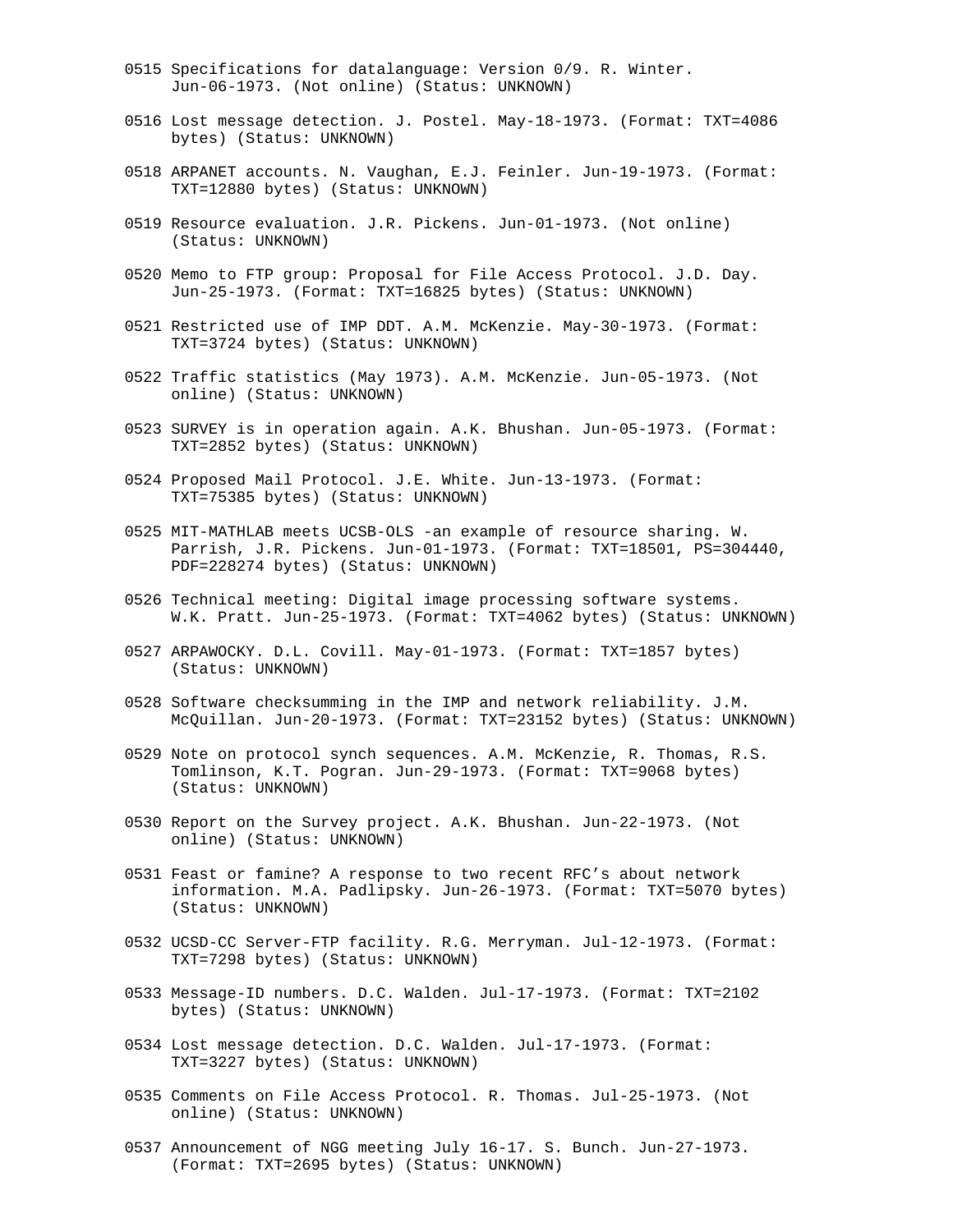- 0538 Traffic statistics (June 1973). A.M. McKenzie. Jul-05-1973. (Format: TXT=6389 bytes) (Status: UNKNOWN)
- 0539 Thoughts on the mail protocol proposed in RFC 524. D. Crocker, J. Postel. Jul-07-1973. (Format: TXT=6213 bytes) (Status: UNKNOWN)
- 0542 File Transfer Protocol. N. Neigus. Aug-12-1973. (Format: TXT=100666 bytes) (Obsoletes RFC0354) (Obsoleted by RFC0765) (Updated by RFC0614, RFC0640) (Also RFC0454, RFC0495) (Status: UNKNOWN)
- 0543 Network journal submission and delivery. N.D. Meyer. Jul-24-1973. (Format: TXT=15621 bytes) (Status: UNKNOWN)
- 0544 Locating on-line documentation at SRI-ARC. N.D. Meyer, K. Kelley. Jul-13-1973. (Format: TXT=1541 bytes) (Status: UNKNOWN)
- 0545 Of what quality be the UCSB resources evaluators?. J.R. Pickens. Jul-23-1973. (Format: TXT=3754 bytes) (Status: UNKNOWN)
- 0546 Tenex load averages for July 1973. R. Thomas. Aug-10-1973. (Format: TXT=6632, PS=356023, PDF=268918 bytes) (Status: UNKNOWN)
- 0547 Change to the Very Distant Host specification. D.C. Walden. Aug-13-1973. (Format: TXT=6236 bytes) (Status: UNKNOWN)
- 0548 Hosts using the IMP Going Down message. D.C. Walden. Aug-16-1973. (Format: TXT=1435 bytes) (Status: UNKNOWN)
- 0549 Minutes of Network Graphics Group meeting, 15-17 July 1973. J.C. Michener. Jul-17-1973. (Format: TXT=23367 bytes) (Status: UNKNOWN)
- 0550 NIC NCP experiment. L.P. Deutsch. Aug-24-1973. (Format: TXT=3688 bytes) (Status: UNKNOWN)
- 0552 Single access to standard protocols. A.D. Owen. Jul-13-1973. (Format: TXT=1404 bytes) (Status: UNKNOWN)
- 0553 Draft design for a text/graphics protocol. C.H. Irby, K. Victor. Jul-14-1973. (Format: TXT=35414 bytes) (Status: UNKNOWN)
- 0555 Responses to critiques of the proposed mail protocol. J.E. White. Jul-30-1973. (Format: TXT=21521 bytes) (Status: UNKNOWN)
- 0556 Traffic statistics (July 1973). A.M. McKenzie. Aug-13-1973. (Not online) (Status: UNKNOWN)
- 0557 Revelations in network host measurements. B.D. Wessler. Aug-30-1973. (Not online) (Status: UNKNOWN)
- 0559 Comments on The New Telnet Protocol and its Implementation. A.K. Bhushan. Aug-15-1973. (Format: TXT=10643 bytes) (Status: UNKNOWN)
- 0560 Remote Controlled Transmission and Echoing Telnet option. D. Crocker, J. Postel. Aug-18-1973. (Not online) (Status: UNKNOWN)
- 0561 Standardizing Network Mail Headers. A.K. Bhushan, K.T. Pogran, R.S. Tomlinson, J.E. White. Sep-05-1973. (Format: TXT=6159 bytes) (Updated by RFC0680) (Status: UNKNOWN)
- 0562 Modifications to the Telnet specification. A.M. McKenzie. Aug-28-1973. (Not online) (Status: UNKNOWN)
- 0563 Comments on the RCTE Telnet option. J. Davidson. Aug-28-1973. (Format: TXT=10788 bytes) (Status: UNKNOWN)
- 0565 Storing network survey data at the datacomputer. D. Cantor. Aug-28-1973. (Format: TXT=9307 bytes) (Status: UNKNOWN)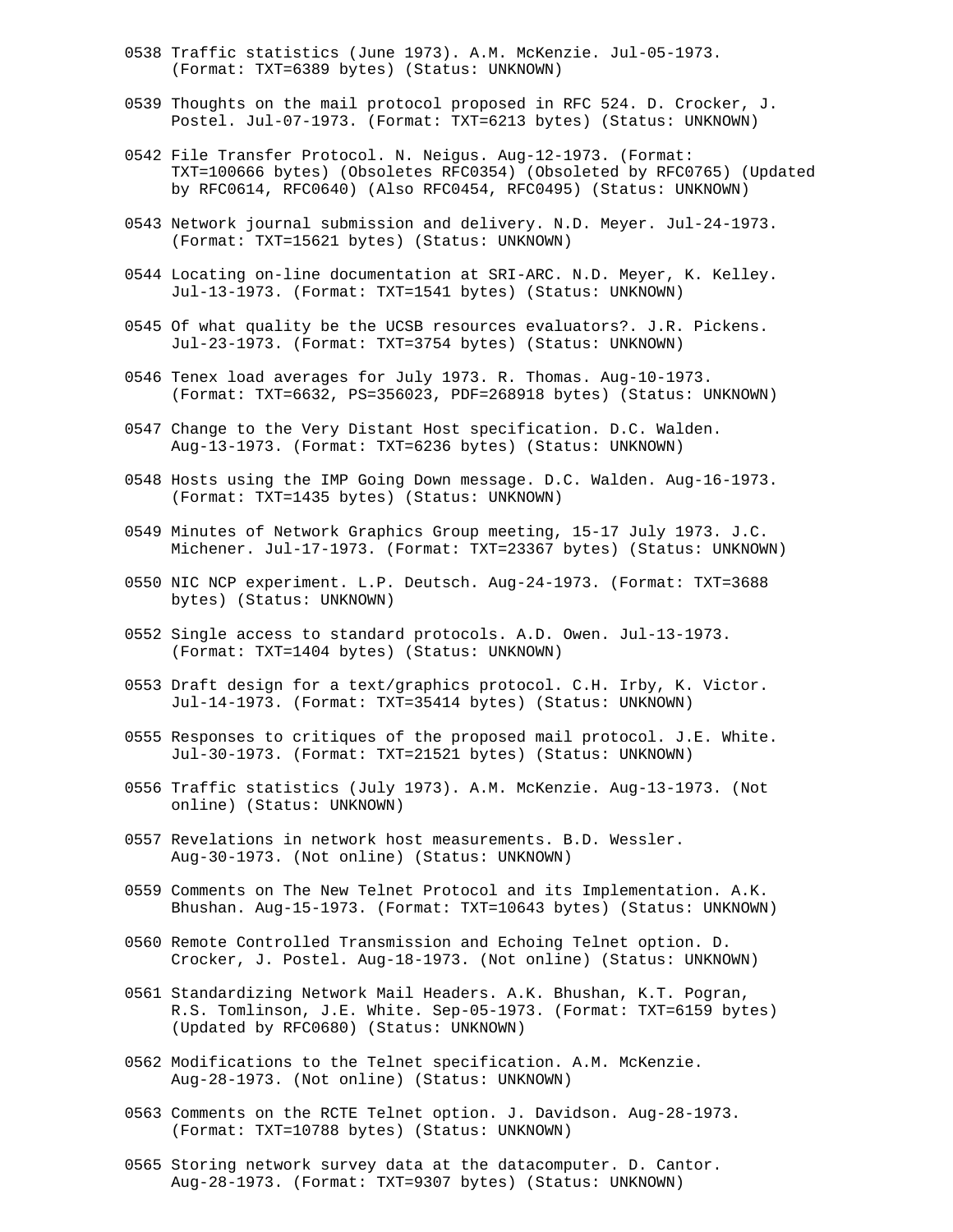- 0566 Traffic statistics (August 1973). A.M. McKenzie. Sep-04-1973. (Format: TXT=6674 bytes) (Status: UNKNOWN)
- 0567 Cross Country Network Bandwidth. L.P. Deutsch. Sep-06-1973. (Format: TXT=1529 bytes) (Updated by RFC0568) (Status: UNKNOWN)
- 0568 Response to RFC 567 cross country network bandwidth. J.M. McQuillan. Sep-18-1973. (Format: TXT=3244 bytes) (Updates RFC0567) (Status: UNKNOWN)
- 0569 NETED: A Common Editor for the ARPA Network. M.A. Padlipsky. Oct-15-1973. (Format: TXT=17717 bytes) (Status: HISTORIC)
- 0570 Experimental input mapping between NVT ASCII and UCSB On Line System. J.R. Pickens. Oct-30-1973. (Format: TXT=177, PS=488023, PDF=375635 bytes) (Status: UNKNOWN)
- 0571 Tenex FTP problem. R.T. Braden. Nov-15-1973. (Not online) (Status: UNKNOWN)
- 0573 Data and file transfer: Some measurement results. A.K. Bhushan. Sep-14-1973. (Not online) (Status: UNKNOWN)
- 0574 Announcement of a mail facility at UCSB. M. Krilanovich. Sep-26-1973. (Not online) (Status: UNKNOWN)
- 0576 Proposal for modifying linking. K. Victor. Sep-26-1973. (Not online) (Status: UNKNOWN)
- 0577 Mail priority. D. Crocker. Oct-18-1973. (Not online) (Status: UNKNOWN)
- 0578 Using MIT-Mathlab MACSYMA from MIT-DMS Muddle. A.K. Bhushan, N.D. Ryan. Oct-29-1973. (Not online) (Status: UNKNOWN)
- 0579 Traffic statistics (September 1973). A.M. McKenzie. Nov-26-1973. (Not online) (Status: UNKNOWN)
- 0580 Note to Protocol Designers and Implementers. J. Postel. Oct-25-1973. (Format: TXT=1451 bytes) (Updated by RFC0582) (Status: UNKNOWN)
- 0581 Corrections to RFC 560: Remote Controlled Transmission and Echoing Telnet Option. D. Crocker, J. Postel. Nov-02-1973. (Not online) (Status: UNKNOWN)
- 0582 Comments on RFC 580: Machine readable protocols. R. Clements. Nov-05-1973. (Format: TXT=1635 bytes) (Updates RFC0580) (Status: UNKNOWN)
- 0584 Charter for ARPANET Users Interest Working Group. J. Iseli, D. Crocker, N. Neigus. Nov-06-1973. (Format: TXT=3461 bytes) (Status: UNKNOWN)
- 0585 ARPANET users interest working group meeting. D. Crocker, N. Neigus, E.J. Feinler, J. Iseli. Nov-06-1973. (Format: TXT=18243 bytes) (Status: UNKNOWN)
- 0586 Traffic statistics (October 1973). A.M. McKenzie. Nov-08-1973. (Not online) (Status: UNKNOWN)
- 0587 Announcing new Telnet options. J. Postel. Nov-13-1973. (Not online) (Status: UNKNOWN)
- 0588 London node is now up. A.V. Stokes. Oct-29-1973. (Not online) (Status: UNKNOWN)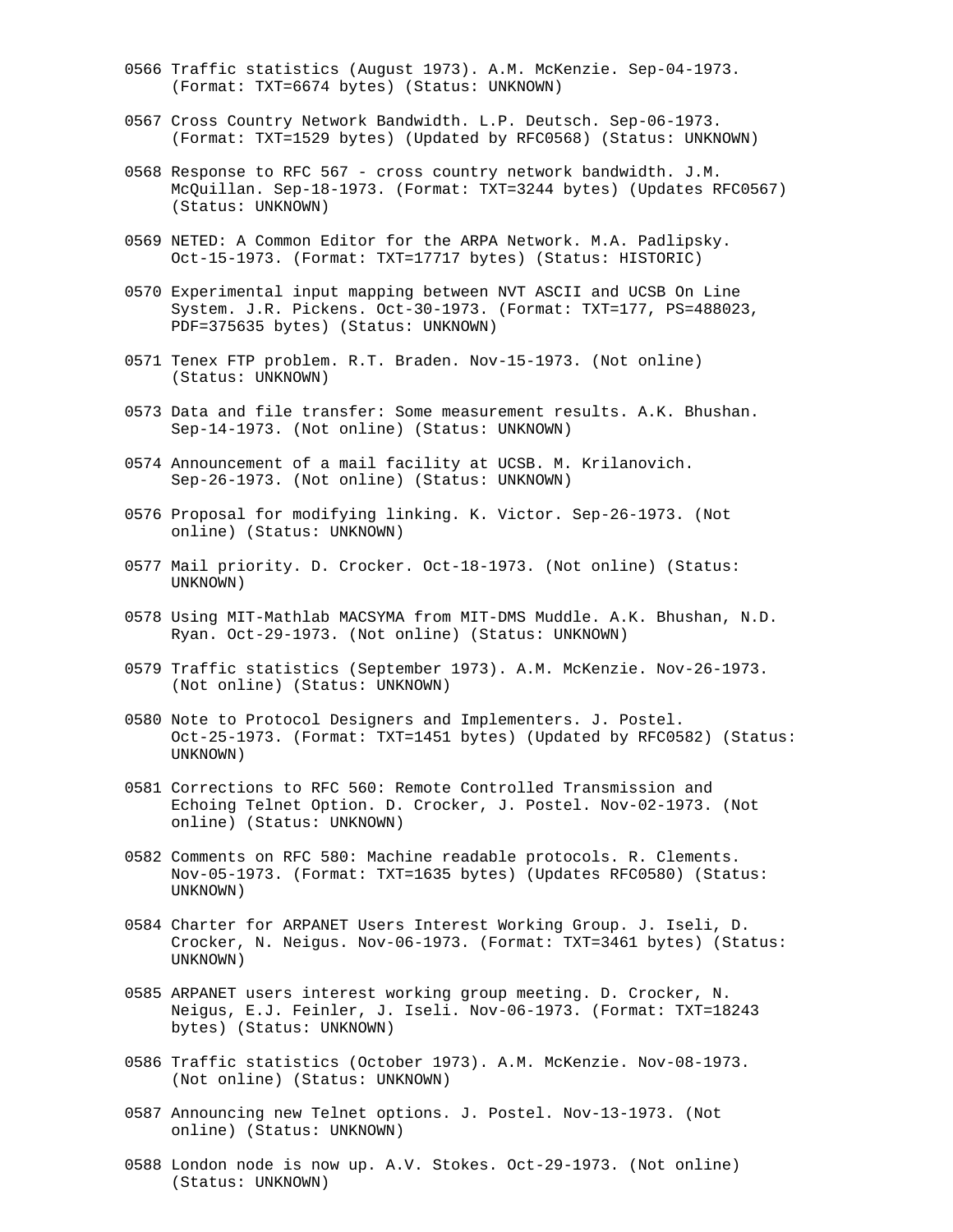- 0589 CCN NETRJS server messages to remote user. R.T. Braden. Nov-26-1973. (Format: TXT=7998 bytes) (Status: UNKNOWN)
- 0590 MULTICS address change. M.A. Padlipsky. Nov-19-1973. (Format: TXT=1436 bytes) (Status: UNKNOWN)
- 0591 Addition to the Very Distant Host specifications. D.C. Walden. Nov-29-1973. (Format: TXT=901 bytes) (Status: UNKNOWN)
- 0592 Some thoughts on system design to facilitate resource sharing. R.W. Watson. Nov-20-1973. (Not online) (Status: UNKNOWN)
- 0593 Telnet and FTP implementation schedule change. A.M. McKenzie, J. Postel. Nov-29-1973. (Format: TXT=2506 bytes) (Status: UNKNOWN)
- 0594 Speedup of Host-IMP interface. J.D. Burchfiel. Dec-10-1973. (Not online) (Status: UNKNOWN)
- 0595 Second thoughts in defense of the Telnet Go-Ahead. W. Hathaway. Dec-12-1973. (Format: TXT=13507 bytes) (Status: UNKNOWN)
- 0596 Second thoughts on Telnet Go-Ahead. E.A. Taft. Dec-08-1973. (Format: TXT=11919 bytes) (Status: UNKNOWN)
- 0597 Host status. N. Neigus, E.J. Feinler. Dec-12-1973. (Format: TXT=11678 bytes) (Updated by RFC0603) (Status: UNKNOWN)
- 0598 RFC index December 5, 1973. Network Information Center. Stanford Research Institute. Dec-05-1973. (Not online) (Status: UNKNOWN)
- 0599 Update on NETRJS. R.T. Braden. Dec-13-1973. (Format: TXT=16590 bytes) (Obsoletes RFC0189) (Obsoleted by RFC0740) (Status: UNKNOWN)
- 0600 Interfacing an Illinois plasma terminal to the ARPANET. A. Berggreen. Nov-26-1973. (Not online) (Status: UNKNOWN)
- 0601 Traffic statistics (November 1973). A.M. McKenzie. Dec-14-1973. (Format: TXT=9100 bytes) (Status: UNKNOWN)
- 0602 "The stockings were hung by the chimney with care". R.M. Metcalfe. Dec-27-1973. (Format: TXT=1988 bytes) (Status: UNKNOWN)
- 0603 Response to RFC 597: Host status. J.D. Burchfiel. Dec-31-1973. (Format: TXT=1482 bytes) (Updates RFC0597) (Updated by RFC0613) (Status: UNKNOWN)
- 0604 Assigned link numbers. J. Postel. Dec-26-1973. (Format: TXT=2758 bytes) (Obsoletes RFC0317) (Obsoleted by RFC0739) (Status: UNKNOWN)
- 0606 Host names on-line. L.P. Deutsch. Dec-29-1973. (Format: TXT=6855 bytes) (Status: UNKNOWN)
- 0607 Comments on the File Transfer Protocol. M. Krilanovich, G. Gregg. Jan-07-1974. (Format: TXT=8652 bytes) (Obsoleted by RFC0624) (Updated by RFC0614) (Status: UNKNOWN)
- 0608 Host names on-line. M.D. Kudlick. Jan-10-1974. (Format: TXT=7010 bytes) (Obsoleted by RFC0810) (Status: UNKNOWN)
- 0609 Statement of upcoming move of NIC/NLS service. B. Ferguson. Jan-10-1974. (Format: TXT=1260 bytes) (Status: UNKNOWN)
- 0610 Further datalanguage design concepts. R. Winter, J. Hill, W. Greiff. Dec-15-1973. (Format: TXT=198692 bytes) (Status: UNKNOWN)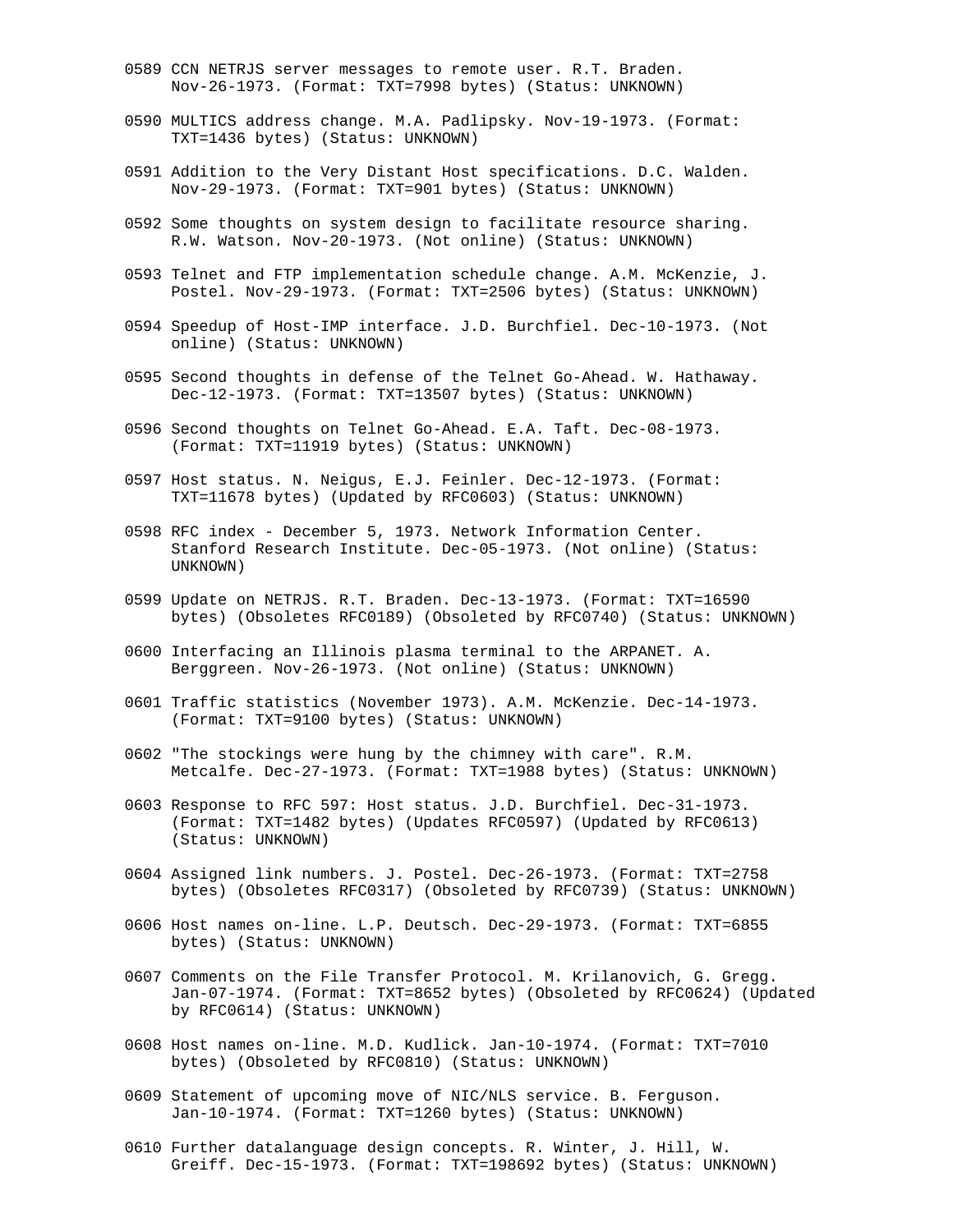- 0611 Two changes to the IMP/Host Protocol to improve user/network communications. D.C. Walden. Feb-14-1974. (Format: TXT=7481 bytes) (Status: UNKNOWN)
- 0612 Traffic statistics (December 1973). A.M. McKenzie. Jan-16-1974. (Format: TXT=9667 bytes) (Status: UNKNOWN)
- 0613 Network connectivity: A response to RFC 603. A.M. McKenzie. Jan-21-1974. (Format: TXT=2557 bytes) (Updates RFC0603) (Status: UNKNOWN)
- 0614 Response to RFC 607: "Comments on the File Transfer Protocol". K.T. Pogran, N. Neigus. Jan-28-1974. (Format: TXT=11409 bytes) (Updates RFC0542, RFC0607) (Status: UNKNOWN)
- 0615 Proposed Network Standard Data Pathname syntax. D. Crocker. Mar-01-1974. (Format: TXT=9448 bytes) (Status: UNKNOWN)
- 0616 Latest network maps. D.C. Walden. Feb-11-1973. (Not online) (Status: UNKNOWN)
- 0617 Note on socket number assignment. E.A. Taft. Feb-19-1974. (Format: TXT=8062 bytes) (Status: UNKNOWN)
- 0618 Few observations on NCP statistics. E.A. Taft. Feb-19-1974. (Format: TXT=4929 bytes) (Status: UNKNOWN)
- 0619 Mean round-trip times in the ARPANET. W. Naylor, H. Opderbeck. Mar-07-1974. (Format: TXT=30946 bytes) (Status: UNKNOWN)
- 0620 Request for monitor host table updates. B. Ferguson. Mar-01-1974. (Format: TXT=1950 bytes) (Status: UNKNOWN)
- 0621 NIC user directories at SRI ARC. M.D. Kudlick. Mar-06-1974. (Format: TXT=1351 bytes) (Status: UNKNOWN)
- 0622 Scheduling IMP/TIP down time. A.M. McKenzie. Mar-13-1974. (Format: TXT=4367 bytes) (Status: UNKNOWN)
- 0623 Comments on on-line host name service. M. Krilanovich. Feb-22-1974. (Format: TXT=3740 bytes) (Status: UNKNOWN)
- 0624 Comments on the File Transfer Protocol. M. Krilanovich, G. Gregg, W. Hathaway, J.E. White. Feb-28-1974. (Format: TXT=10105 bytes) (Obsoletes RFC0607) (Status: UNKNOWN)
- 0625 On-line hostnames service. M.D. Kudlick, E.J. Feinler. Mar-07-1974. (Format: TXT=2172 bytes) (Status: UNKNOWN)
- 0626 On a possible lockup condition in IMP subnet due to message sequencing. L. Kleinrock, H. Opderbeck. Mar-14-1974. (Format: TXT=13150 bytes) (Status: UNKNOWN)
- 0627 ASCII text file of hostnames. M.D. Kudlick, E.J. Feinler. Mar-25-1974. (Format: TXT=2007 bytes) (Status: UNKNOWN)
- 0628 Status of RFC numbers and a note on pre-assigned journal numbers. M.L. Keeney. Mar-27-1974. (Format: TXT=1036 bytes) (Status: UNKNOWN)
- 0629 Scenario for using the Network Journal. J.B. North. Mar-27-1974. (Format: TXT=4504 bytes) (Status: UNKNOWN)
- 0630 FTP error code usage for more reliable mail service. J. Sussmann. Apr-10-1974. (Format: TXT=4070 bytes) (Status: UNKNOWN)
- 0631 International meeting on minicomputers and data communication: Call for papers. A. Danthine. Apr-17-1974. (Format: TXT=2707 bytes)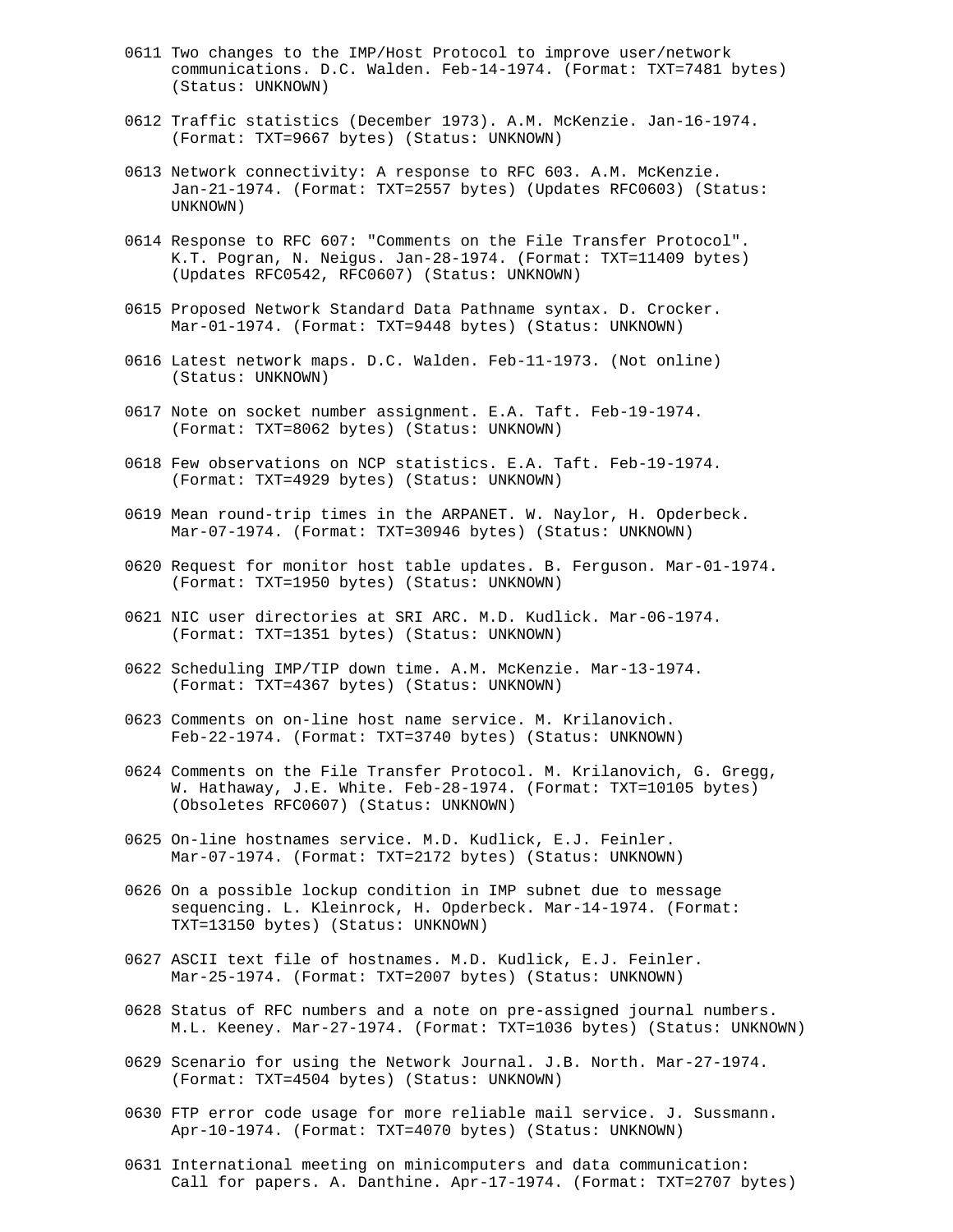(Status: UNKNOWN)

- 0632 Throughput degradations for single packet messages. H. Opderbeck. May-20-1974. (Format: TXT=14563 bytes) (Status: UNKNOWN)
- 0633 IMP/TIP preventive maintenance schedule. A.M. McKenzie. Mar-18-1974. (Format: TXT=3733 bytes) (Obsoleted by RFC0638) (Status: UNKNOWN)
- 0634 Change in network address for Haskins Lab. A.M. McKenzie. Apr-10-1974. (Format: TXT=1098 bytes) (Status: UNKNOWN)
- 0635 Assessment of ARPANET protocols. V. Cerf. Apr-22-1974. (Not online) (Status: UNKNOWN)
- 0636 TIP/Tenex reliability improvements. J.D. Burchfiel, B. Cosell, R.S. Tomlinson, D.C. Walden. Jun-10-1974. (Format: TXT=19914 bytes) (Status: UNKNOWN)
- 0637 Change of network address for SU-DSL. A.M. McKenzie. Apr-23-1974. (Format: TXT=916 bytes) (Status: UNKNOWN)
- 0638 IMP/TIP preventive maintenance schedule. A.M. McKenzie. Apr-25-1974. (Format: TXT=4088 bytes) (Obsoletes RFC0633) (Status: UNKNOWN)
- 0640 Revised FTP reply codes. J. Postel. Jun-19-1974. (Format: TXT=39670 bytes) (Updates RFC0542) (Status: UNKNOWN)
- 0642 Ready line philosophy and implementation. J.D. Burchfiel. Jul-05-1974. (Format: TXT=8414 bytes) (Status: UNKNOWN)
- 0643 Network Debugging Protocol. E. Mader. Jul-01-1974. (Format: TXT=12563 bytes) (Status: UNKNOWN)
- 0644 On the problem of signature authentication for network mail. R. Thomas. Jul-22-1974. (Format: TXT=9501 bytes) (Status: UNKNOWN)
- 0645 Network Standard Data Specification syntax. D. Crocker. Jun-26-1974. (Not online) (Status: UNKNOWN)
- 0647 Proposed protocol for connecting host computers to ARPA-like networks via front end processors. M.A. Padlipsky. Nov-12-1974. (Not online) (Status: UNKNOWN)
- 0651 Revised Telnet status option. D. Crocker. Oct-25-1974. (Format: TXT=4360 bytes) (Obsoleted by RFC0859) (Status: UNKNOWN)
- 0652 Telnet output carriage-return disposition option. D. Crocker. Oct-25-1974. (Format: TXT=7003 bytes) (Status: HISTORIC)
- 0653 Telnet output horizontal tabstops option. D. Crocker. Oct-25-1974. (Format: TXT=4694 bytes) (Status: HISTORIC)
- 0654 Telnet output horizontal tab disposition option. D. Crocker. Oct-25-1974. (Format: TXT=6158 bytes) (Status: HISTORIC)
- 0655 Telnet output formfeed disposition option. D. Crocker. Oct-25-1974. (Format: TXT=5991 bytes) (Status: HISTORIC)
- 0656 Telnet output vertical tabstops option. D. Crocker. Oct-25-1974. (Format: TXT=4858 bytes) (Status: HISTORIC)
- 0657 Telnet output vertical tab disposition option. D. Crocker. Oct-25-1974. (Format: TXT=5759 bytes) (Status: HISTORIC)
- 0658 Telnet output linefeed disposition. D. Crocker. Oct-25-1974.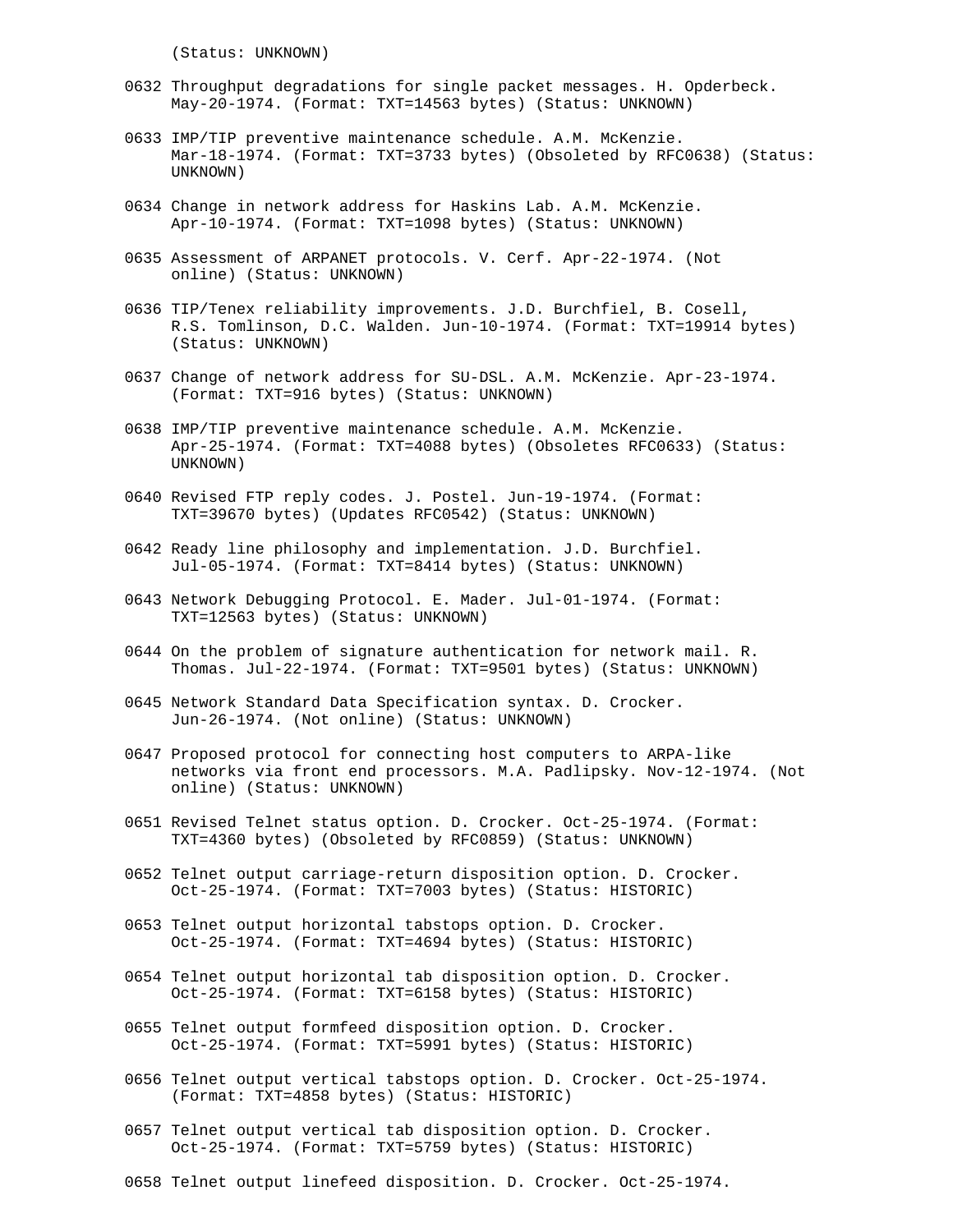(Format: TXT=6484 bytes) (Status: HISTORIC)

- 0659 Announcing additional Telnet options. J. Postel. Oct-18-1974. (Format: TXT=2016 bytes) (Status: UNKNOWN)
- 0660 Some changes to the IMP and the IMP/Host interface. D.C. Walden. Oct-23-1974. (Format: TXT=4991 bytes) (Status: UNKNOWN)
- 0661 Protocol information. J. Postel. Nov-23-1974. (Not online) (Status: UNKNOWN)
- 0662 Performance improvement in ARPANET file transfers from Multics. R. Kanodia. Nov-26-1974. (Format: TXT=8872 bytes) (Status: UNKNOWN)
- 0663 Lost message detection and recovery protocol. R. Kanodia. Nov-29-1974. (Format: TXT=44702 bytes) (Status: UNKNOWN)
- 0666 Specification of the Unified User-Level Protocol. M.A. Padlipsky. Nov-26-1974. (Not online) (Status: UNKNOWN)
- 0667 BBN host ports. S.G. Chipman. Dec-17-1974. (Not online) (Status: UNKNOWN)
- 0669 November, 1974, survey of New-Protocol Telnet servers. D.W. Dodds. Dec-04-1974. (Not online) (Status: UNKNOWN)
- 0671 Note on Reconnection Protocol. R. Schantz. Dec-06-1974. (Not online) (Status: UNKNOWN)
- 0672 Multi-site data collection facility. R. Schantz. Dec-06-1974. (Format: TXT=25736 bytes) (Status: UNKNOWN)
- 0674 Procedure call documents: Version 2. J. Postel, J.E. White. Dec-12-1974. (Format: TXT=12178 bytes) (Status: UNKNOWN)
- 0675 Specification of Internet Transmission Control Program. V. Cerf, Y. Dalal, C. Sunshine. Dec-01-1974. (Format: TXT=156874 bytes) (Status: UNKNOWN)
- 0677 Maintenance of duplicate databases. P.R. Johnson, R. Thomas. Jan-27-1975. (Format: TXT=22990 bytes) (Status: UNKNOWN)
- 0678 Standard file formats. J. Postel. Dec-19-1974. (Format: TXT=12393 bytes) (Status: UNKNOWN)
- 0679 February, 1975, survey of New-Protocol Telnet servers. D.W. Dodds. Feb-21-1975. (Not online) (Status: UNKNOWN)
- 0680 Message Transmission Protocol. T.H. Myer, D.A. Henderson. Apr-30-1975. (Not online) (Updates RFC0561) (Status: UNKNOWN)
- 0681 Network UNIX. S. Holmgren. Mar-18-1975. (Format: TXT=18874 bytes) (Status: UNKNOWN)
- 0683 FTPSRV Tenex extension for paged files. R. Clements. Apr-03-1975. (Format: TXT=8806 bytes) (Updates RFC0354) (Status: UNKNOWN)
- 0684 Commentary on procedure calling as a network protocol. R. Schantz. Apr-15-1975. (Format: TXT=21164 bytes) (Status: UNKNOWN)
- 0685 Response time in cross network debugging. M. Beeler. Apr-16-1975. (Format: TXT=6914 bytes) (Status: UNKNOWN)
- 0686 Leaving well enough alone. B. Harvey. May-10-1975. (Format: TXT=24605 bytes) (Status: UNKNOWN)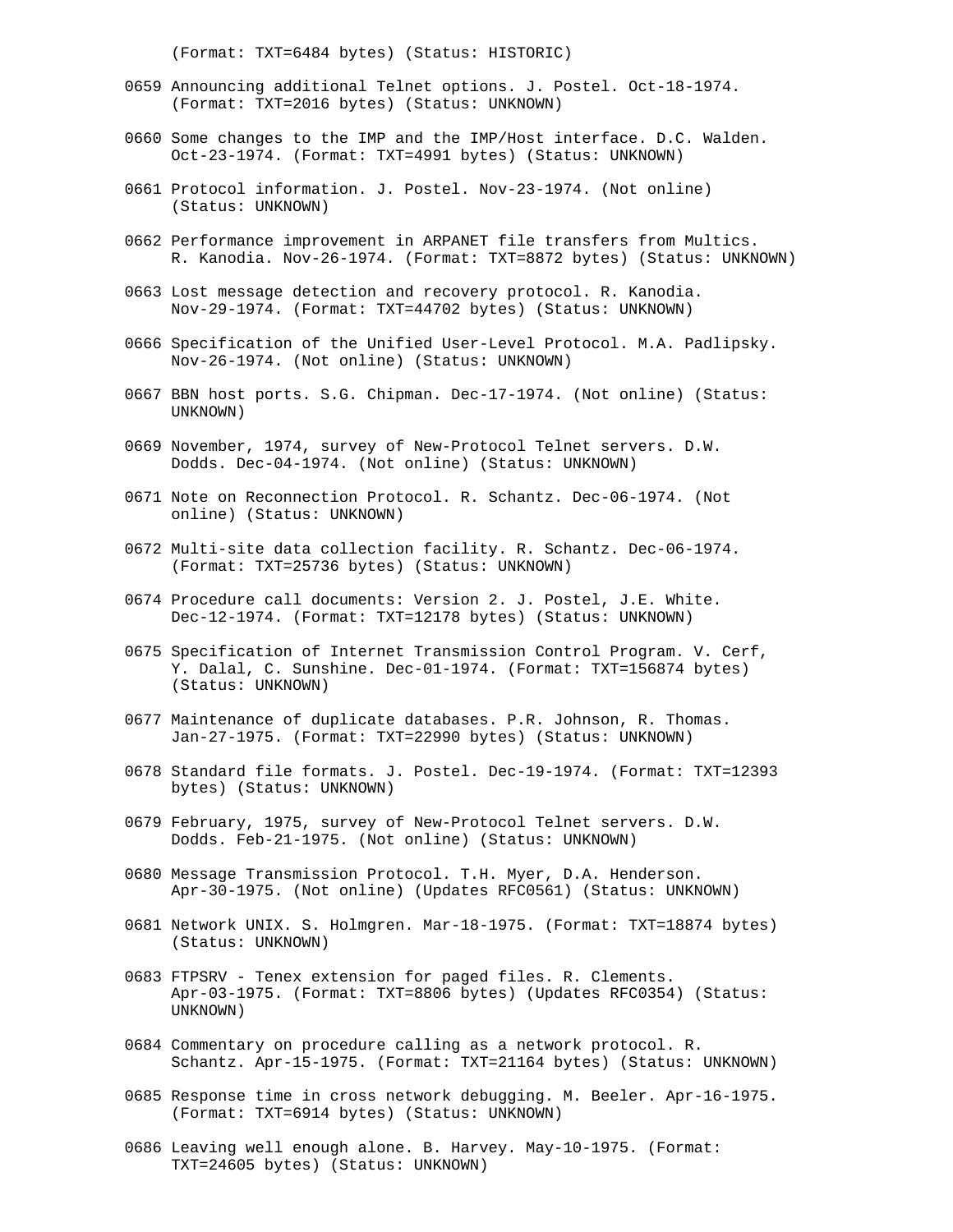- 0687 IMP/Host and Host/IMP Protocol changes. D.C. Walden. Jun-02-1975. (Format: TXT=6013 bytes) (Obsoleted by RFC0704) (Updated by RFC0690) (Status: UNKNOWN)
- 0688 Tentative schedule for the new Telnet implementation for the TIP. D.C. Walden. Jun-04-1975. (Format: TXT=1593 bytes) (Status: UNKNOWN)
- 0689 Tenex NCP finite state machine for connections. R. Clements. May-23-1975. (Format: TXT=13101 bytes) (Status: UNKNOWN)
- 0690 Comments on the proposed Host/IMP Protocol changes. J. Postel. Jun-06-1975. (Format: TXT=7215 bytes) (Updates RFC0687) (Updated by RFC0692) (Status: UNKNOWN)
- 0691 One more try on the FTP. B. Harvey. Jun-06-1975. (Format: TXT=32821 bytes) (Status: UNKNOWN)
- 0692 Comments on IMP/Host Protocol changes (RFCs 687 and 690). S.M. Wolfe. Jun-20-1975. (Format: TXT=2681 bytes) (Updates RFC0690) (Status: UNKNOWN)
- 0694 Protocol information. J. Postel. Jun-18-1975. (Not online) (Status: UNKNOWN)
- 0695 Official change in Host-Host Protocol. M. Krilanovich. Jul-05-1975. (Format: TXT=3425 bytes) (Status: UNKNOWN)
- 0696 Comments on the IMP/Host and Host/IMP Protocol changes. V.G. Cerf. Jul-13-1975. (Not online) (Status: UNKNOWN)
- 0697 CWD command of FTP. J. Lieb. Jul-14-1975. (Format: TXT=3047 bytes) (Status: UNKNOWN)
- 0698 Telnet extended ASCII option. T. Mock. Jul-23-1975. (Format: TXT=5086 bytes) (Status: PROPOSED STANDARD)
- 0699 Request For Comments summary notes: 600-699. J. Postel, J. Vernon. Nov-01-1982. (Format: TXT=14688 bytes) (Status: INFORMATIONAL)
- 0700 Protocol experiment. E. Mader, W.W. Plummer, R.S. Tomlinson. Aug-01-1974. (Format: TXT=14600 bytes) (Status: UNKNOWN)
- 0701 August, 1974, survey of New-Protocol Telnet servers. D.W. Dodds. Aug-01-1974. (Format: TXT=3549 bytes) (Status: UNKNOWN)
- 0702 September, 1974, survey of New-Protocol Telnet servers. D.W. Dodds. Sep-25-1974. (Format: TXT=5386 bytes) (Status: UNKNOWN)
- 0703 July, 1975, survey of New-Protocol Telnet Servers. D.W. Dodds. Jul-11-1975. (Format: TXT=5691 bytes) (Status: UNKNOWN)
- 0704 IMP/Host and Host/IMP Protocol change. P.J. Santos. Sep-15-1975. (Format: TXT=7504 bytes) (Obsoletes RFC0687) (Status: UNKNOWN)
- 0705 Front-end Protocol B6700 version. R.F. Bryan. Nov-05-1975. (Format: TXT=70998 bytes) (Status: UNKNOWN)
- 0706 On the junk mail problem. J. Postel. Nov-08-1975. (Format: TXT=2085 bytes) (Status: UNKNOWN)
- 0707 High-level framework for network-based resource sharing. J.E. White. Dec-23-1975. (Format: TXT=57254 bytes) (Status: UNKNOWN)
- 0708 Elements of a Distributed Programming System. J.E. White. Jan-28-1976. (Format: TXT=57888 bytes) (Status: UNKNOWN)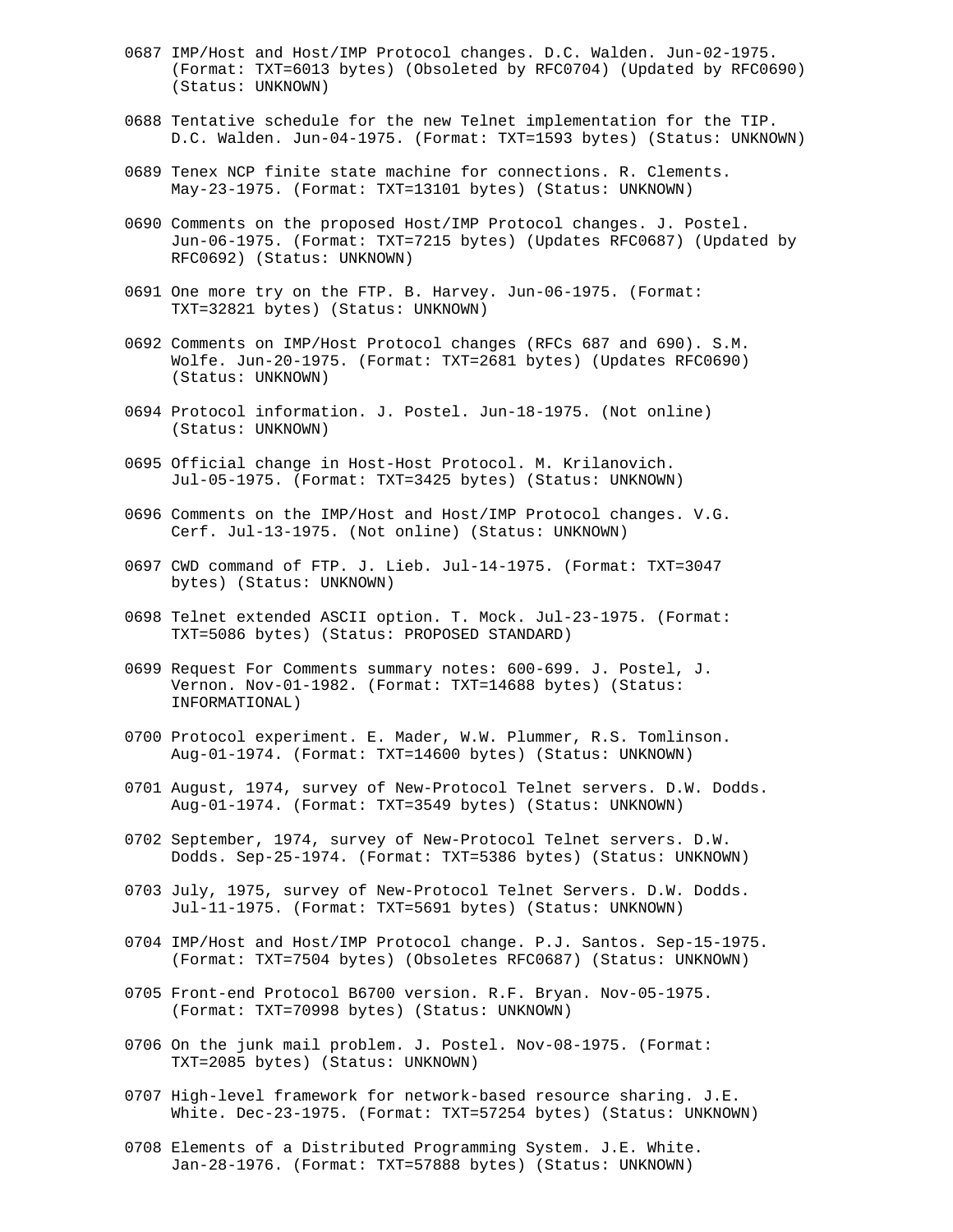- 0709 Not Issued.
- 0710 Not Issued.
- 0711 Not Issued.
- 0712 Distributed Capability Computing System (DCCS). J.E. Donnelley. Feb-05-1976. (Not online) (Status: UNKNOWN)
- 0713 MSDTP-Message Services Data Transmission Protocol. J. Haverty. Apr-06-1976. (Format: TXT=41175 bytes) (Status: UNKNOWN)
- 0714 Host-Host Protocol for an ARPANET-Type Network. A.M. McKenzie. Apr-21-1976. (Not online) (Status: UNKNOWN)
- 0715 Not Issued.
- 0716 Interim Revision to Appendix F of BBN 1822. D.C. Walden, J. Levin. May-24-1976. (Format: TXT=3345 bytes) (Status: UNKNOWN)
- 0717 Assigned Network Numbers. J. Postel. Jul-01-1976. (Format: TXT=2322 bytes) (Status: HISTORIC)
- 0718 Comments on RCTE from the Tenex Implementation Experience. J. Postel. Jun-30-1976. (Format: TXT=3829 bytes) (Status: UNKNOWN)
- 0719 Discussion on RCTE. J. Postel. Jul-22-1976. (Format: TXT=4708 bytes) (Status: UNKNOWN)
- 0720 Address Specification Syntax for Network Mail. D. Crocker. Aug-05-1976. (Format: TXT=6602 bytes) (Status: UNKNOWN)
- 0721 Out-of-Band Control Signals in a Host-to-Host Protocol. L.L. Garlick. Sep-01-1976. (Format: TXT=13566 bytes) (Status: UNKNOWN)
- 0722 Thoughts on Interactions in Distributed Services. J. Haverty. Sep-16-1976. (Format: TXT=29478 bytes) (Status: UNKNOWN)
- 0723 Not Issued.
- 0724 Proposed official standard for the format of ARPA Network messages. D. Crocker, K.T. Pogran, J. Vittal, D.A. Henderson. May-12-1977. (Format: TXT=75554 bytes) (Obsoleted by RFC0733) (Status: UNKNOWN)
- 0725 RJE protocol for a resource sharing network. J.D. Day, G.R. Grossman. Mar-01-1977. (Format: TXT=44025 bytes) (Status: UNKNOWN)
- 0726 Remote Controlled Transmission and Echoing Telnet option. J. Postel, D. Crocker. Mar-08-1977. (Format: TXT=38651 bytes) (Status: PROPOSED STANDARD)
- 0727 Telnet logout option. M.R. Crispin. Apr-27-1977. (Format: TXT=5674 bytes) (Status: PROPOSED STANDARD)
- 0728 Minor pitfall in the Telnet Protocol. J.D. Day. Apr-27-1977. (Format: TXT=2224 bytes) (Status: UNKNOWN)
- 0729 Telnet byte macro option. D. Crocker. May-13-1977. (Format: TXT=6509 bytes) (Obsoleted by RFC0735) (Status: UNKNOWN)
- 0730 Extensible field addressing. J. Postel. May-20-1977. (Format: TXT=9519 bytes) (Status: UNKNOWN)
- 0731 Telnet Data Entry Terminal option. J.D. Day. Jun-27-1977. (Format: TXT=61648 bytes) (Obsoleted by RFC0732) (Status: UNKNOWN)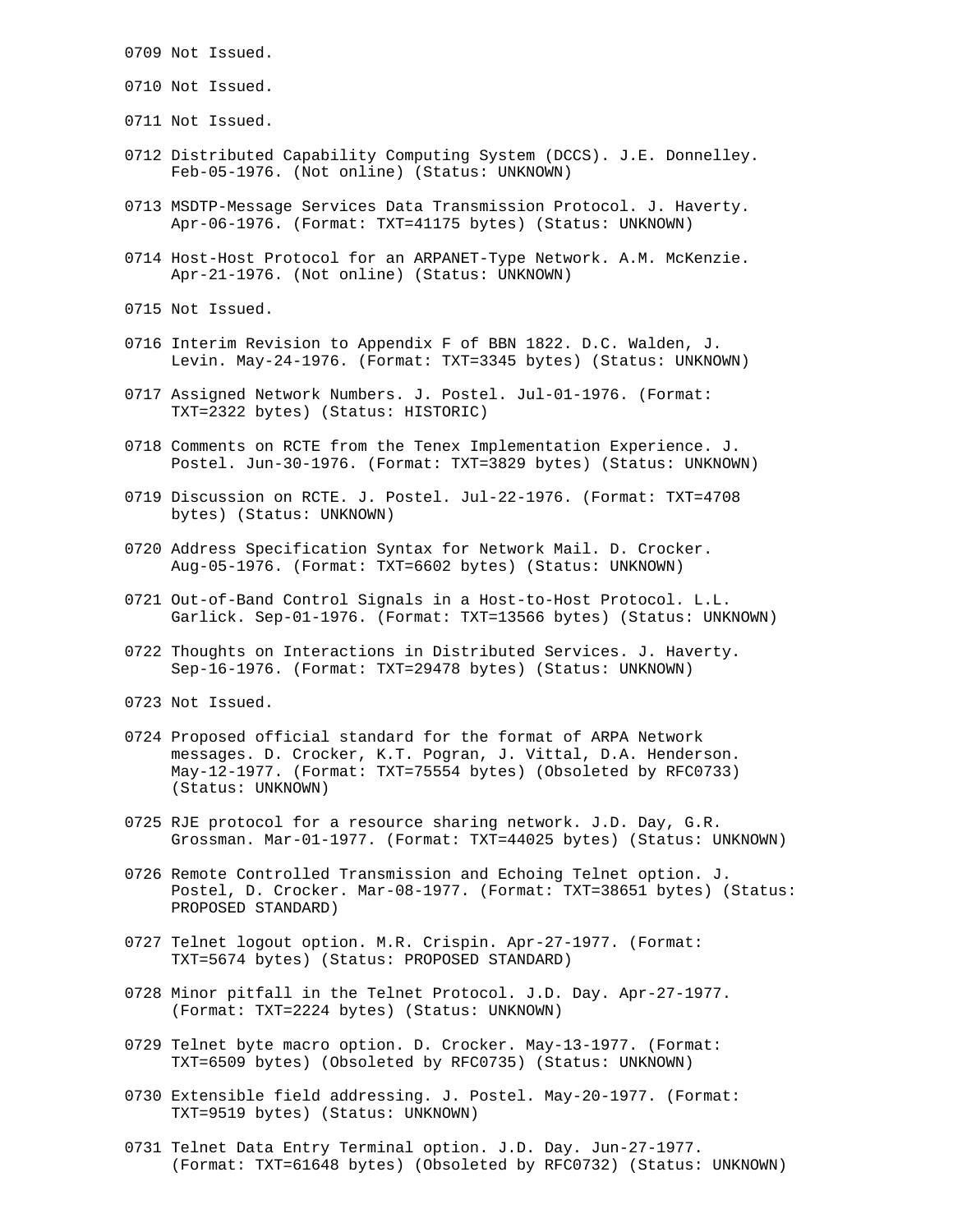- 0732 Telnet Data Entry Terminal option. J.D. Day. Sep-12-1977. (Format: TXT=57160 bytes) (Obsoletes RFC0731) (Updated by RFC1043) (Status: UNKNOWN)
- 0733 Standard for the format of ARPA network text messages. D. Crocker, J. Vittal, K.T. Pogran, D.A. Henderson. Nov-21-1977. (Format: TXT=73006 bytes) (Obsoletes RFC0724) (Obsoleted by RFC0822) (Status: UNKNOWN)
- 0734 SUPDUP Protocol. M.R. Crispin. Oct-07-1977. (Format: TXT=33256 bytes) (Status: HISTORIC)
- 0735 Revised Telnet byte macro option. D. Crocker, R.H. Gumpertz. Nov-03-1977. (Format: TXT=10585 bytes) (Obsoletes RFC0729) (Status: PROPOSED STANDARD)
- 0736 Telnet SUPDUP option. M.R. Crispin. Oct-31-1977. (Format: TXT=3081 bytes) (Status: PROPOSED STANDARD)
- 0737 FTP extension: XSEN. K. Harrenstien. Oct-31-1977. (Format: TXT=2127 bytes) (Status: UNKNOWN)
- 0738 Time server. K. Harrenstien. Oct-31-1977. (Format: TXT=1851 bytes) (Status: UNKNOWN)
- 0739 Assigned numbers. J. Postel. Nov-11-1977. (Format: TXT=16346 bytes) (Obsoletes RFC0604, RFC0503) (Obsoleted by RFC0750) (Status: HISTORIC)
- 0740 NETRJS Protocol. R.T. Braden. Nov-22-1977. (Format: TXT=38833 bytes) (Obsoletes RFC0599) (Status: HISTORIC)
- 0741 Specifications for the Network Voice Protocol (NVP). D. Cohen. Nov-22-1977. (Format: TXT=57581 bytes) (Status: UNKNOWN)
- 0742 NAME/FINGER Protocol. K. Harrenstien. Dec-30-1977. (Format: TXT=12321 bytes) (Obsoleted by RFC1288, RFC1196, RFC1194) (Status: UNKNOWN)
- 0743 FTP extension: XRSQ/XRCP. K. Harrenstien. Dec-30-1977. (Format: TXT=16249 bytes) (Status: UNKNOWN)
- 0744 MARS a Message Archiving and Retrieval Service. J. Sattley. Jan-08-1978. (Format: TXT=10984 bytes) (Status: UNKNOWN)
- 0745 JANUS interface specifications. M. Beeler. Mar-30-1978. (Format: TXT=21453 bytes) (Status: UNKNOWN)
- 0746 SUPDUP graphics extension. R. Stallman. Mar-17-1978. (Format: TXT=30197 bytes) (Status: UNKNOWN)
- 0747 Recent extensions to the SUPDUP Protocol. M.R. Crispin. Mar-21-1978. (Format: TXT=2870 bytes) (Status: UNKNOWN)
- 0748 Telnet randomly-lose option. M.R. Crispin. Apr-01-1978. (Format: TXT=2741 bytes) (Status: UNKNOWN)
- 0749 Telnet SUPDUP-Output option. B. Greenberg. Sep-18-1978. (Format: TXT=8933 bytes) (Status: PROPOSED STANDARD)
- 0750 Assigned numbers. J. Postel. Sep-26-1978. (Format: TXT=19979 bytes) (Obsoletes RFC0739) (Obsoleted by RFC0755) (Status: HISTORIC)
- 0751 Survey of FTP mail and MLFL. P.D. Lebling. Dec-10-1978. (Format: TXT=10069 bytes) (Status: UNKNOWN)
- 0752 Universal host table. M.R. Crispin. Jan-02-1979. (Format: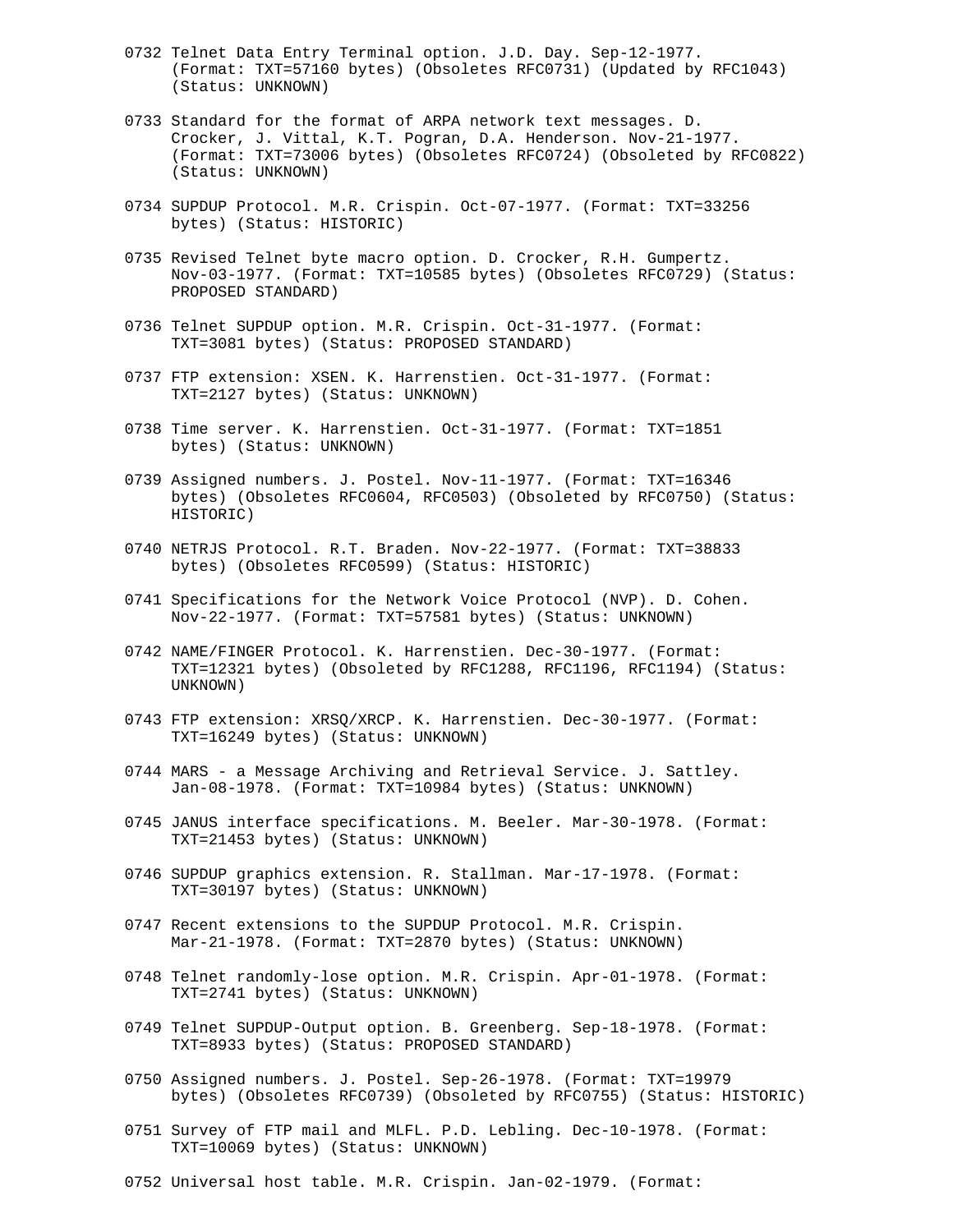TXT=33793 bytes) (Status: UNKNOWN)

- 0753 Internet Message Protocol. J. Postel. Mar-01-1979. (Format: TXT=93363 bytes) (Status: UNKNOWN)
- 0754 Out-of-net host addresses for mail. J. Postel. Apr-06-1979. (Format: TXT=19212 bytes) (Status: UNKNOWN)
- 0755 Assigned numbers. J. Postel. May-03-1979. (Format: TXT=22039 bytes) (Obsoletes RFC0750) (Obsoleted by RFC0758) (Status: HISTORIC)
- 0756 NIC name server a datagram-based information utility. J.R. Pickens, E.J. Feinler, J.E. Mathis. Jul-01-1979. (Format: TXT=23491 bytes) (Status: UNKNOWN)
- 0757 Suggested solution to the naming, addressing, and delivery problem for ARPANET message systems. D.P. Deutsch. Sep-10-1979. (Format: TXT=35618 bytes) (Status: UNKNOWN)
- 0758 Assigned numbers. J. Postel. Aug-01-1979. (Format: TXT=22911 bytes) (Obsoletes RFC0755) (Obsoleted by RFC0762) (Status: HISTORIC)
- 0759 Internet Message Protocol. J. Postel. Aug-01-1980. (Format: TXT=123606 bytes) (Status: HISTORIC)
- 0760 DoD standard Internet Protocol. J. Postel. Jan-01-1980. (Format: TXT=81507 bytes) (Obsoletes IEN 123) (Obsoleted by RFC0791) (Updated by RFC0777) (Status: UNKNOWN)
- 0761 DoD standard Transmission Control Protocol. J. Postel. Jan-01-1980. (Format: TXT=167049 bytes) (Status: UNKNOWN)
- 0762 Assigned numbers. J. Postel. Jan-01-1980. (Format: TXT=24668 bytes) (Obsoletes RFC0758) (Obsoleted by RFC0770) (Status: HISTORIC)
- 0763 Role mailboxes. M.D. Abrams. May-07-1980. (Format: TXT=942 bytes) (Status: UNKNOWN)
- 0764 Telnet Protocol specification. J. Postel. Jun-01-1980. (Format: TXT=40005 bytes) (Obsoleted by RFC0854) (Status: UNKNOWN)
- 0765 File Transfer Protocol specification. J. Postel. Jun-01-1980. (Format: TXT=146641 bytes) (Obsoletes RFC0542) (Obsoleted by RFC0959) (Status: UNKNOWN)
- 0766 Internet Protocol Handbook: Table of contents. J. Postel. Jul-01-1980. (Format: TXT=3465 bytes) (Obsoleted by RFC0774) (Status: UNKNOWN)
- 0767 Structured format for transmission of multi-media documents. J. Postel. Aug-01-1980. (Format: TXT=59971 bytes) (Status: UNKNOWN)
- 0768 User Datagram Protocol. J. Postel. Aug-28-1980. (Format: TXT=5896 bytes) (Also STD0006) (Status: STANDARD)
- 0769 Rapicom 450 facsimile file format. J. Postel. Sep-26-1980. (Format: TXT=4079 bytes) (Status: UNKNOWN)
- 0770 Assigned numbers. J. Postel. Sep-01-1980. (Format: TXT=26248 bytes) (Obsoletes RFC0762) (Obsoleted by RFC0776) (Status: HISTORIC)
- 0771 Mail transition plan. V.G. Cerf, J. Postel. Sep-01-1980. (Format: TXT=18623 bytes) (Status: UNKNOWN)
- 0772 Mail Transfer Protocol. S. Sluizer, J. Postel. Sep-01-1980. (Format: TXT=61061 bytes) (Obsoleted by RFC0780) (Status: UNKNOWN)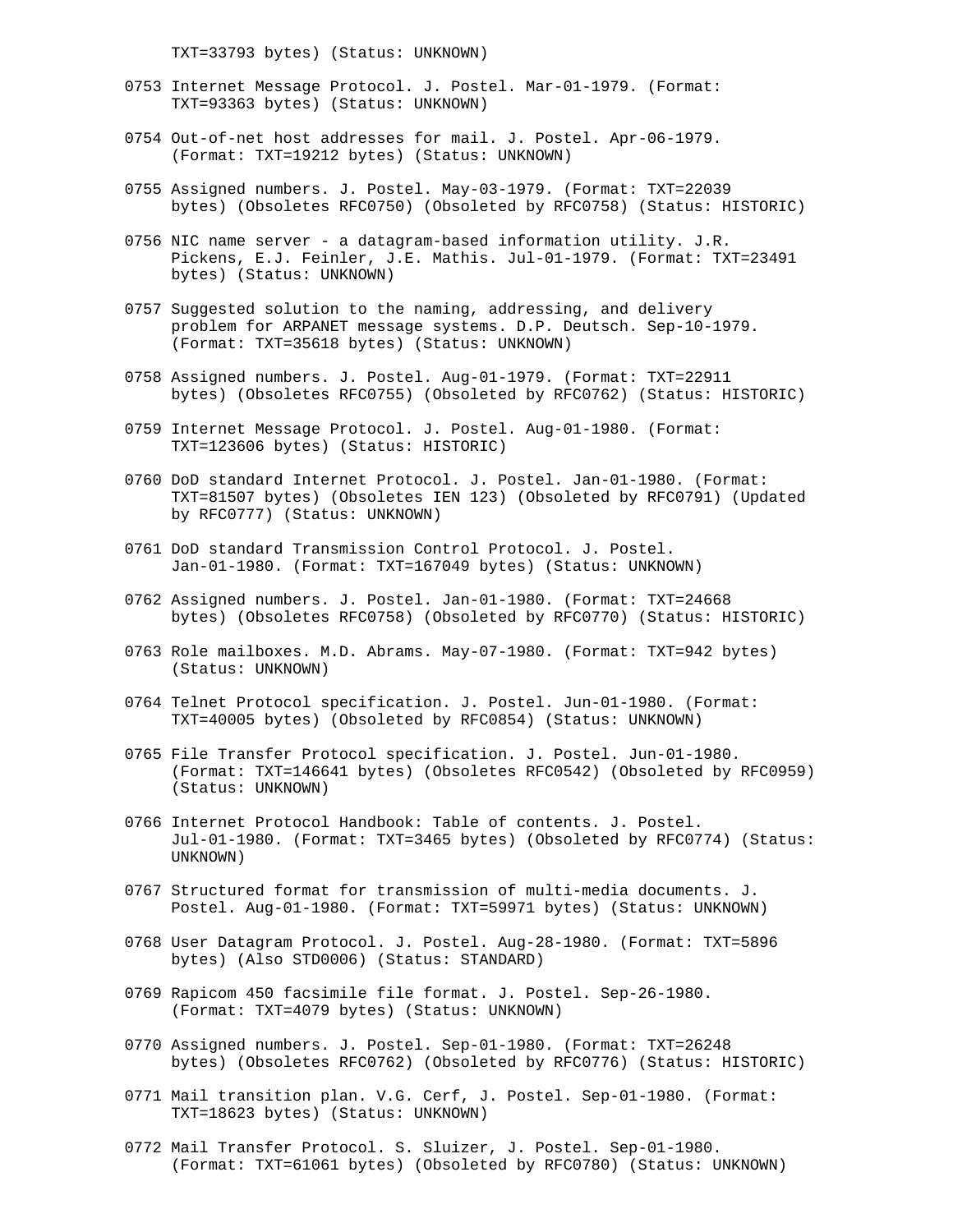- 0773 Comments on NCP/TCP mail service transition strategy. V.G. Cerf. Oct-01-1980. (Format: TXT=22181 bytes) (Status: UNKNOWN)
- 0774 Internet Protocol Handbook: Table of contents. J. Postel. Oct-01-1980. (Format: TXT=3452 bytes) (Obsoletes RFC0766) (Status: UNKNOWN)
- 0775 Directory oriented FTP commands. D. Mankins, D. Franklin, A.D. Owen. Dec-01-1980. (Format: TXT=9511 bytes) (Status: UNKNOWN)
- 0776 Assigned numbers. J. Postel. Jan-01-1981. (Format: TXT=30311 bytes) (Obsoletes RFC0770) (Obsoleted by RFC0790) (Status: HISTORIC)
- 0777 Internet Control Message Protocol. J. Postel. Apr-01-1981. (Format: TXT=19407 bytes) (Obsoleted by RFC0792) (Updates RFC0760) (Status: UNKNOWN)
- 0778 DCNET Internet Clock Service. D.L. Mills. Apr-18-1981. (Format: TXT=9464 bytes) (Status: HISTORIC)
- 0779 Telnet send-location option. E. Killian. Apr-01-1981. (Format: TXT=2564 bytes) (Status: PROPOSED STANDARD)
- 0780 Mail Transfer Protocol. S. Sluizer, J. Postel. May-01-1981. (Format: TXT=80352 bytes) (Obsoletes RFC0772) (Obsoleted by RFC0788) (Status: UNKNOWN)
- 0781 Specification of the Internet Protocol (IP) timestamp option. Z. Su. May-01-1981. (Format: TXT=4002 bytes) (Status: UNKNOWN)
- 0782 Virtual Terminal management model. J. Nabielsky, A.P. Skelton. Jan-01-1981. (Format: TXT=43589 bytes) (Status: UNKNOWN)
- 0783 TFTP Protocol (revision 2). K.R. Sollins. Jun-01-1981. (Format: TXT=23522 bytes) (Obsoletes IEN 133) (Obsoleted by RFC1350) (Status: UNKNOWN)
- 0784 Mail Transfer Protocol: ISI TOPS20 implementation. S. Sluizer, J. Postel. Jul-01-1981. (Format: TXT=5856 bytes) (Status: UNKNOWN)
- 0785 Mail Transfer Protocol: ISI TOPS20 file definitions. S. Sluizer, J. Postel. Jul-01-1981. (Format: TXT=7032 bytes) (Status: UNKNOWN)
- 0786 Mail Transfer Protocol: ISI TOPS20 MTP-NIMAIL interface. S. Sluizer, J. Postel. Jul-01-1981. (Format: TXT=3129 bytes) (Status: UNKNOWN)
- 0787 Connectionless data transmission survey/tutorial. A.L. Chapin. Jul-01-1981. (Format: TXT=84265 bytes) (Status: UNKNOWN)
- 0788 Simple Mail Transfer Protocol. J. Postel. Nov-01-1981. (Format: TXT=109001 bytes) (Obsoletes RFC0780) (Obsoleted by RFC0821) (Status: UNKNOWN)
- 0789 Vulnerabilities of network control protocols: An example. E.C. Rosen. Jul-01-1981. (Format: TXT=25541 bytes) (Status: UNKNOWN)
- 0790 Assigned numbers. J. Postel. Sep-01-1981. (Format: TXT=35316 bytes) (Obsoletes RFC0776) (Obsoleted by RFC0820) (Status: HISTORIC)
- 0791 Internet Protocol. J. Postel. Sep-01-1981. (Format: TXT=97779 bytes) (Obsoletes RFC0760) (Also STD0005) (Status: STANDARD)
- 0792 Internet Control Message Protocol. J. Postel. Sep-01-1981. (Format: TXT=30404 bytes) (Obsoletes RFC0777) (Updated by RFC0950) (Also STD0005) (Status: STANDARD)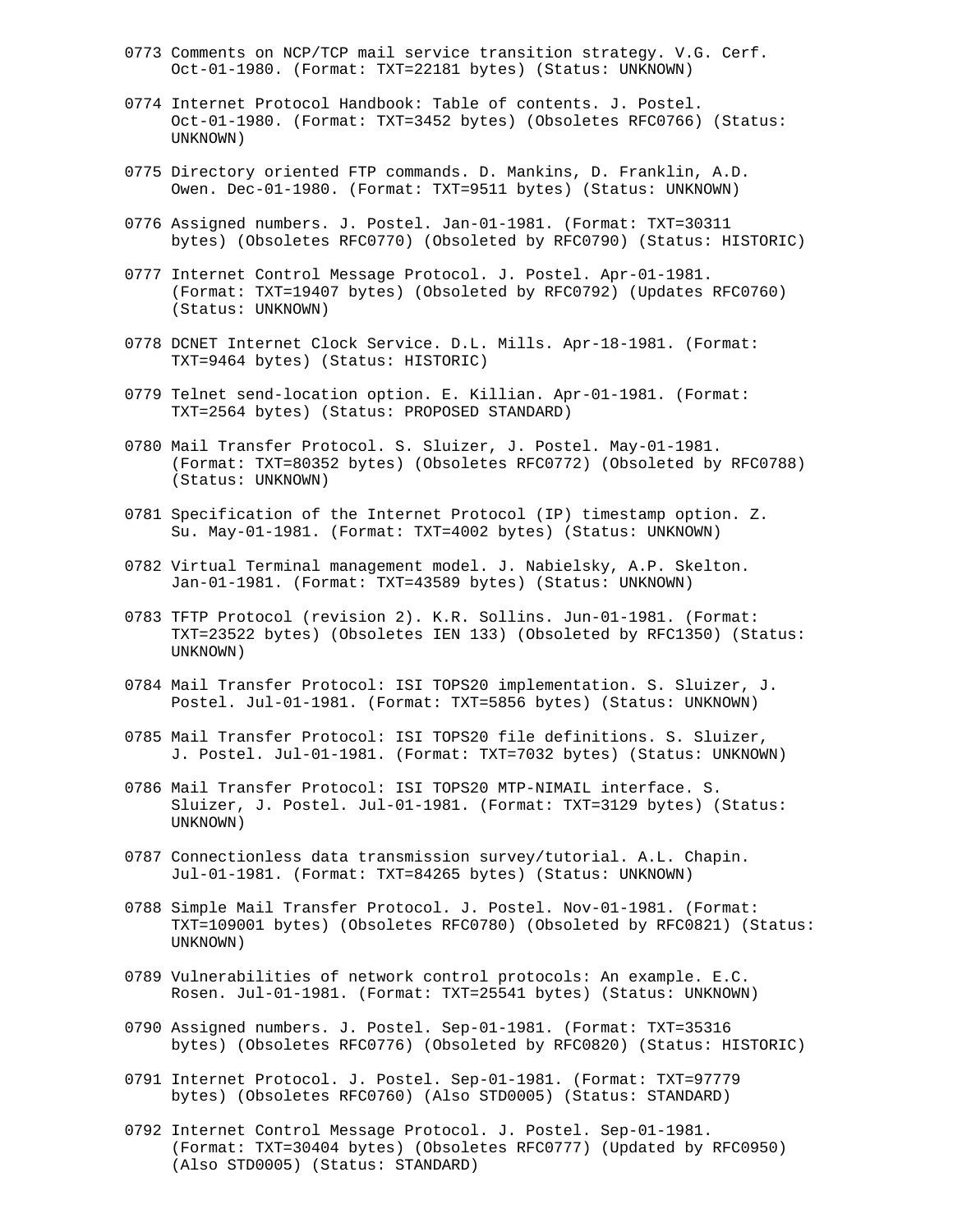- 0793 Transmission Control Protocol. J. Postel. Sep-01-1981. (Format: TXT=172710 bytes) (Updated by RFC3168) (Also STD0007) (Status: STANDARD)
- 0794 Pre-emption. V.G. Cerf. Sep-01-1981. (Format: TXT=5906 bytes) (Updates IEN 125) (Status: UNKNOWN)
- 0795 Service mappings. J. Postel. Sep-01-1981. (Format: TXT=5228 bytes) (Status: UNKNOWN)
- 0796 Address mappings. J. Postel. Sep-01-1981. (Format: TXT=11239 bytes) (Obsoletes IEN 115) (Status: UNKNOWN)
- 0797 Format for Bitmap files. A.R. Katz. Sep-01-1981. (Format: TXT=3067 bytes) (Status: UNKNOWN)
- 0798 Decoding facsimile data from the Rapicom 450. A.R. Katz. Sep-01-1981. (Format: TXT=38867 bytes) (Status: UNKNOWN)
- 0799 Internet name domains. D.L. Mills. Sep-01-1981. (Format: TXT=13896 bytes) (Status: UNKNOWN)
- 0800 Request For Comments summary notes: 700-799. J. Postel, J. Vernon. Nov-01-1982. (Format: TXT=18354 bytes) (Status: INFORMATIONAL)
- 0801 NCP/TCP transition plan. J. Postel. Nov-01-1981. (Format: TXT=42041 bytes) (Status: UNKNOWN)
- 0802 ARPANET 1822L Host Access Protocol. A.G. Malis. Nov-01-1981. (Format: TXT=62470 bytes) (Obsoleted by RFC0851) (Status: UNKNOWN)
- 0803 Dacom 450/500 facsimile data transcoding. A. Agarwal, M.J. O'Connor, D.L. Mills. Nov-02-1981. (Format: TXT=33826 bytes) (Status: UNKNOWN)
- 0804 CCITT draft recommendation T.4. International Telegraph and Telephone Consultative Committee of the International Telecommunication Union. Jan-01-1981. (Format: TXT=17025 bytes) (Status: UNKNOWN)
- 0805 Computer mail meeting notes. J. Postel. Feb-08-1982. (Format: TXT=12522 bytes) (Status: UNKNOWN)
- 0806 Proposed Federal Information Processing Standard: Specification for message format for computer based message systems. National Bureau of Standards. Sep-01-1981. (Format: TXT=216377 bytes) (Obsoleted by RFC0841) (Status: UNKNOWN)
- 0807 Multimedia mail meeting notes. J. Postel. Feb-09-1982. (Format: TXT=11633 bytes) (Status: UNKNOWN)
- 0808 Summary of computer mail services meeting held at BBN on 10 January 1979. J. Postel. Mar-01-1982. (Format: TXT=15930 bytes) (Status: UNKNOWN)
- 0809 UCL facsimile system. T. Chang. Feb-01-1982. (Format: TXT=171153 bytes) (Status: UNKNOWN)
- 0810 DoD Internet host table specification. E.J. Feinler, K. Harrenstien, Z. Su, V. White. Mar-01-1982. (Format: TXT=14196 bytes) (Obsoletes RFC0608) (Obsoleted by RFC0952) (Status: UNKNOWN)
- 0811 Hostnames Server. K. Harrenstien, V. White, E.J. Feinler. Mar-01-1982. (Format: TXT=7771 bytes) (Obsoleted by RFC0953) (Status: UNKNOWN)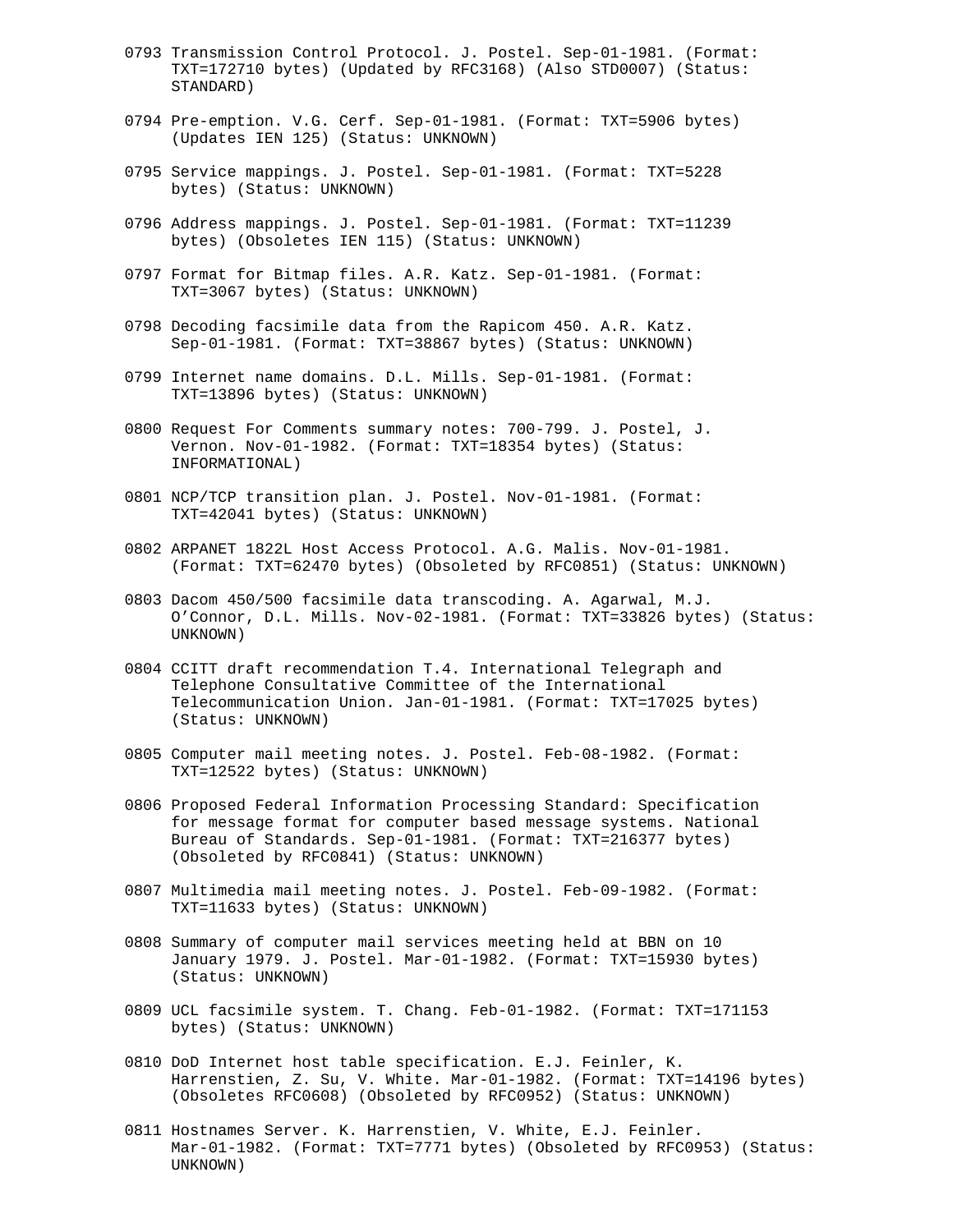- 0812 NICNAME/WHOIS. K. Harrenstien, V. White. Mar-01-1982. (Format: TXT=5389 bytes) (Obsoleted by RFC0954) (Status: UNKNOWN)
- 0813 Window and Acknowledgement Strategy in TCP. D.D. Clark. Jul-01-1982. (Format: TXT=38110 bytes) (Status: UNKNOWN)
- 0814 Name, addresses, ports, and routes. D.D. Clark. Jul-01-1982. (Format: TXT=24663 bytes) (Status: UNKNOWN)
- 0815 IP datagram reassembly algorithms. D.D. Clark. Jul-01-1982. (Format: TXT=14575 bytes) (Status: UNKNOWN)
- 0816 Fault isolation and recovery. D.D. Clark. Jul-01-1982. (Format: TXT=20106 bytes) (Status: UNKNOWN)
- 0817 Modularity and efficiency in protocol implementation. D.D. Clark. Jul-01-1982. (Format: TXT=45931 bytes) (Status: UNKNOWN)
- 0818 Remote User Telnet service. J. Postel. Nov-01-1982. (Format: TXT=3693 bytes) (Status: HISTORIC)
- 0819 Domain naming convention for Internet user applications. Z. Su, J. Postel. Aug-01-1982. (Format: TXT=35314 bytes) (Status: UNKNOWN)
- 0820 Assigned numbers. J. Postel. Aug-14-1982. (Format: TXT=54213 bytes) (Obsoletes RFC0790) (Obsoleted by RFC0870) (Status: HISTORIC)
- 0821 Simple Mail Transfer Protocol. J. Postel. Aug-01-1982. (Format: TXT=124482 bytes) (Obsoletes RFC0788) (Obsoleted by RFC2821) (Also STD0010) (Status: STANDARD)
- 0822 Standard for the format of ARPA Internet text messages. D. Crocker. Aug-13-1982. (Format: TXT=109200 bytes) (Obsoletes RFC0733) (Obsoleted by RFC2822) (Updated by RFC1123, RFC1138, RFC1148, RFC1327, RFC2156) (Also STD0011) (Status: STANDARD)
- 0823 DARPA Internet gateway. R.M. Hinden, A. Sheltzer. Sep-01-1982. (Format: TXT=62620 bytes) (Updates IEN 109, IEN 30) (Status: HISTORIC)
- 0824 CRONUS Virtual Local Network. W.I. MacGregor, D.C. Tappan. Aug-25-1982. (Format: TXT=58732 bytes) (Status: UNKNOWN)
- 0825 Request for comments on Requests For Comments. J. Postel. Nov-01-1982. (Format: TXT=4255 bytes) (Obsoleted by RFC1111, RFC1543, RFC2223) (Status: UNKNOWN)
- 0826 Ethernet Address Resolution Protocol: Or converting network protocol addresses to 48.bit Ethernet address for transmission on Ethernet hardware. D.C. Plummer. Nov-01-1982. (Format: TXT=22026 bytes) (Also STD0037) (Status: STANDARD)
- 0827 Exterior Gateway Protocol (EGP). E.C. Rosen. Oct-01-1982. (Format: TXT=68436 bytes) (Updated by RFC0904) (Status: UNKNOWN)
- 0828 Data communications: IFIP's international "network" of experts. K. Owen. Aug-01-1982. (Format: TXT=29922 bytes) (Status: UNKNOWN)
- 0829 Packet satellite technology reference sources. V.G. Cerf. Nov-01-1982. (Format: TXT=10919 bytes) (Status: UNKNOWN)
- 0830 Distributed system for Internet name service. Z. Su. Oct-01-1982. (Format: TXT=31597 bytes) (Status: UNKNOWN)
- 0831 Backup access to the European side of SATNET. R.T. Braden. Dec-01-1982. (Format: TXT=11735 bytes) (Status: UNKNOWN)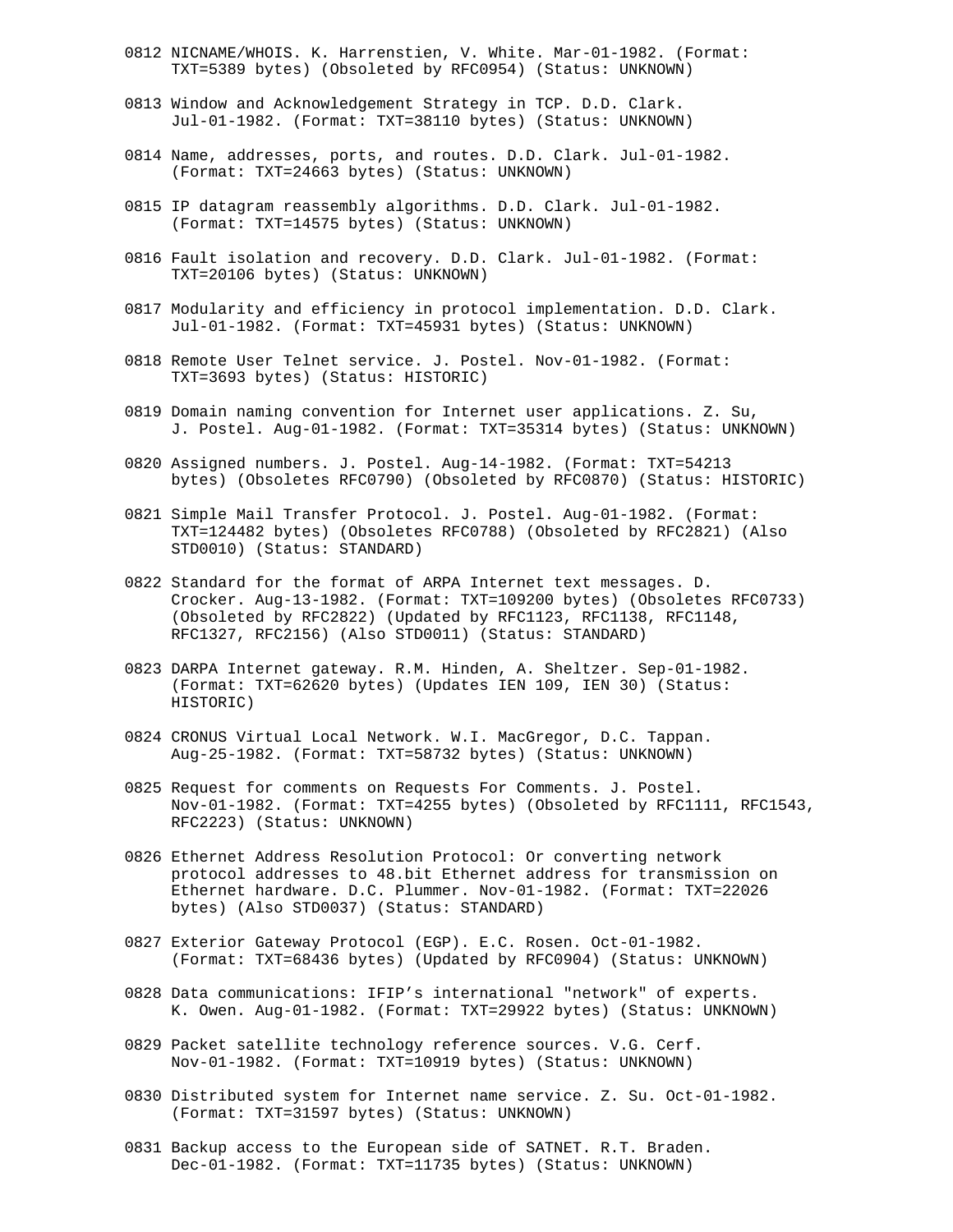- 0832 Who talks TCP?. D. Smallberg. Dec-07-1982. (Format: TXT=42751 bytes) (Obsoleted by RFC0833) (Status: UNKNOWN)
- 0833 Who talks TCP?. D. Smallberg. Dec-14-1982. (Format: TXT=42973 bytes) (Obsoletes RFC0832) (Obsoleted by RFC0834) (Status: UNKNOWN)
- 0834 Who talks TCP?. D. Smallberg. Dec-22-1982. (Format: TXT=42764 bytes) (Obsoletes RFC0833) (Obsoleted by RFC0835) (Status: UNKNOWN)
- 0835 Who talks TCP?. D. Smallberg. Dec-29-1982. (Format: TXT=42959 bytes) (Obsoletes RFC0834) (Obsoleted by RFC0836) (Status: UNKNOWN)
- 0836 Who talks TCP?. D. Smallberg. Jan-05-1983. (Format: TXT=43643 bytes) (Obsoletes RFC0835) (Obsoleted by RFC0837) (Status: UNKNOWN)
- 0837 Who talks TCP?. D. Smallberg. Jan-12-1983. (Format: TXT=44864 bytes) (Obsoletes RFC0836) (Obsoleted by RFC0838) (Status: UNKNOWN)
- 0838 Who talks TCP?. D. Smallberg. Jan-20-1983. (Format: TXT=45033 bytes) (Obsoletes RFC0837) (Obsoleted by RFC0839) (Status: UNKNOWN)
- 0839 Who talks TCP?. D. Smallberg. Jan-26-1983. (Format: TXT=45175 bytes) (Obsoletes RFC0838) (Obsoleted by RFC0842) (Status: UNKNOWN)
- 0840 Official protocols. J. Postel. Apr-13-1983. (Format: TXT=33534 bytes) (Obsoleted by RFC0880) (Status: HISTORIC)
- 0841 Specification for message format for Computer Based Message Systems. National Bureau of Standards. Jan-27-1983. (Format: TXT=231871 bytes) (Obsoletes RFC0806) (Status: UNKNOWN)
- 0842 Who talks TCP? survey of 1 February 83. D. Smallberg. Feb-03-1983. (Format: TXT=45962 bytes) (Obsoletes RFC0839) (Obsoleted by RFC0843) (Status: UNKNOWN)
- 0843 Who talks TCP? survey of 8 February 83. D. Smallberg. Feb-09-1983. (Format: TXT=46193 bytes) (Obsoletes RFC0842) (Obsoleted by RFC0845) (Updated by RFC0844) (Status: UNKNOWN)
- 0844 Who talks ICMP, too? Survey of 18 February 1983. R. Clements. Feb-18-1983. (Format: TXT=9078 bytes) (Updates RFC0843) (Status: UNKNOWN)
- 0845 Who talks TCP? survey of 15 February 1983. D. Smallberg. Feb-17-1983. (Format: TXT=45983 bytes) (Obsoletes RFC0843) (Obsoleted by RFC0846) (Status: UNKNOWN)
- 0846 Who talks TCP? survey of 22 February 1983. D. Smallberg. Feb-23-1983. (Format: TXT=45597 bytes) (Obsoletes RFC0845) (Obsoleted by RFC0847) (Status: UNKNOWN)
- 0847 Summary of Smallberg surveys. D. Smallberg, A. Westine, J. Postel. Feb-01-1983. (Format: TXT=3789 bytes) (Obsoletes RFC0846) (Status: UNKNOWN)
- 0848 Who provides the "little" TCP services?. D. Smallberg. Mar-14-1983. (Format: TXT=10985 bytes) (Status: UNKNOWN)
- 0849 Suggestions for improved host table distribution. M.R. Crispin. May-01-1983. (Format: TXT=5178 bytes) (Status: UNKNOWN)
- 0850 Standard for interchange of USENET messages. M.R. Horton. Jun-01-1983. (Format: TXT=43871 bytes) (Obsoleted by RFC1036) (Status: UNKNOWN)
- 0851 ARPANET 1822L Host Access Protocol. A.G. Malis. Apr-18-1983. (Format: TXT=72042 bytes) (Obsoletes RFC0802) (Obsoleted by RFC0878)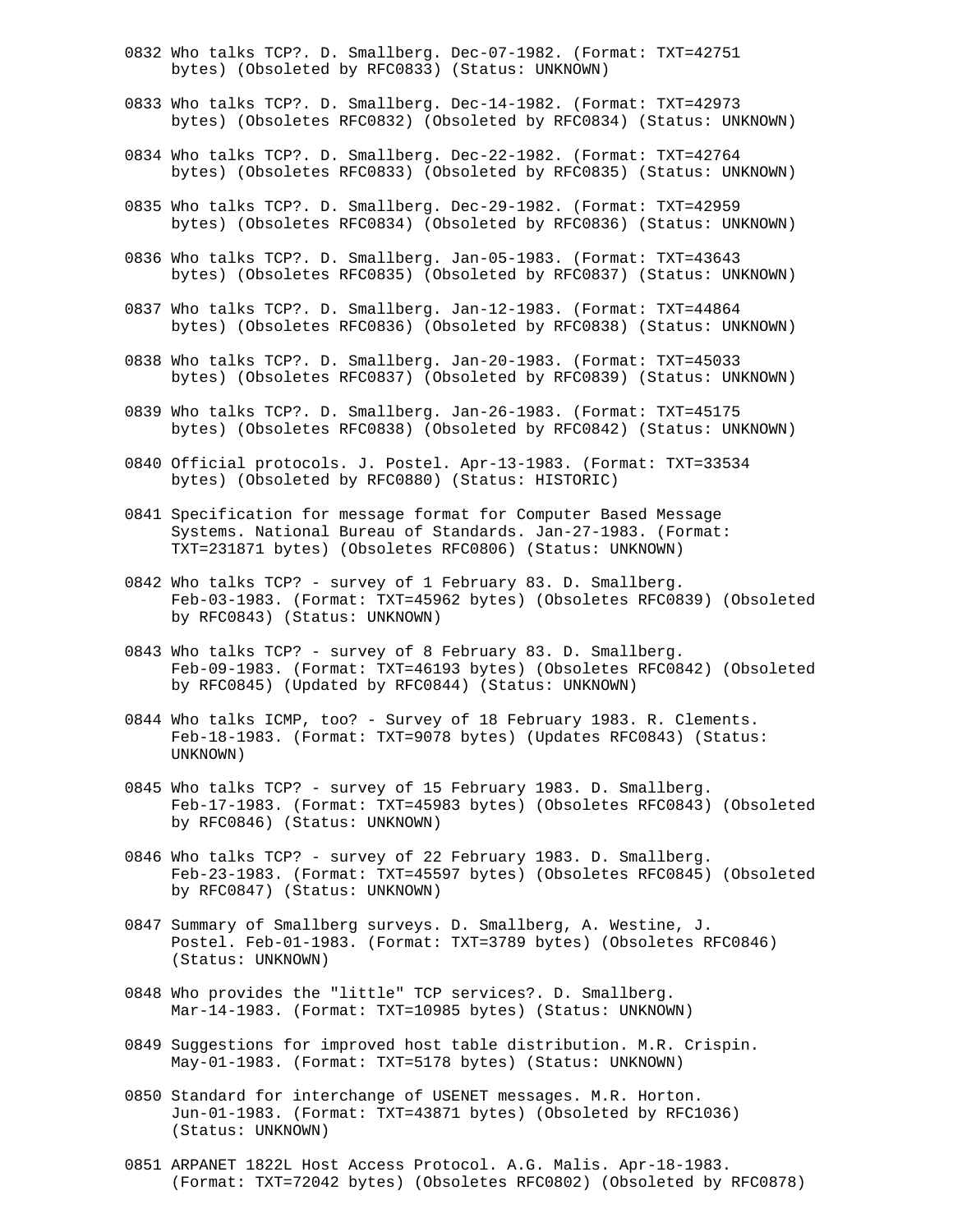(Status: UNKNOWN)

- 0852 ARPANET short blocking feature. A.G. Malis. Apr-01-1983. (Format: TXT=17151 bytes) (Status: UNKNOWN)
- 0853 Not Issued.
- 0854 Telnet Protocol Specification. J. Postel, J.K. Reynolds. May-01-1983. (Format: TXT=39371 bytes) (Obsoletes RFC0764) (Also STD0008) (Status: STANDARD)
- 0855 Telnet Option Specifications. J. Postel, J.K. Reynolds. May-01-1983. (Format: TXT=6218 bytes) (Obsoletes NIC 18640) (Also STD0008) (Status: STANDARD)
- 0856 Telnet Binary Transmission. J. Postel, J.K. Reynolds. May-01-1983. (Format: TXT=9192 bytes) (Obsoletes NIC 15389) (Also STD0027) (Status: STANDARD)
- 0857 Telnet Echo Option. J. Postel, J.K. Reynolds. May-01-1983. (Format: TXT=11143 bytes) (Obsoletes NIC 15390) (Also STD0028) (Status: STANDARD)
- 0858 Telnet Suppress Go Ahead Option. J. Postel, J.K. Reynolds. May-01-1983. (Format: TXT=3825 bytes) (Obsoletes NIC 15392) (Also STD0029) (Status: STANDARD)
- 0859 Telnet Status Option. J. Postel, J.K. Reynolds. May-01-1983. (Format: TXT=4443 bytes) (Obsoletes RFC0651) (Also STD0030) (Status: STANDARD)
- 0860 Telnet Timing Mark Option. J. Postel, J.K. Reynolds. May-01-1983. (Format: TXT=8108 bytes) (Obsoletes NIC 16238) (Also STD0031) (Status: STANDARD)
- 0861 Telnet Extended Options: List Option. J. Postel, J.K. Reynolds. May-01-1983. (Format: TXT=3181 bytes) (Obsoletes NIC 16239) (Also STD0032) (Status: STANDARD)
- 0862 Echo Protocol. J. Postel. May-01-1983. (Format: TXT=1294 bytes) (Also STD0020) (Status: STANDARD)
- 0863 Discard Protocol. J. Postel. May-01-1983. (Format: TXT=1297 bytes) (Also STD0021) (Status: STANDARD)
- 0864 Character Generator Protocol. J. Postel. May-01-1983. (Format: TXT=7016 bytes) (Also STD0022) (Status: STANDARD)
- 0865 Quote of the Day Protocol. J. Postel. May-01-1983. (Format: TXT=1734 bytes) (Also STD0023) (Status: STANDARD)
- 0866 Active users. J. Postel. May-01-1983. (Format: TXT=2087 bytes) (Also STD0024) (Status: STANDARD)
- 0867 Daytime Protocol. J. Postel. May-01-1983. (Format: TXT=2405 bytes) (Also STD0025) (Status: STANDARD)
- 0868 Time Protocol. J. Postel, K. Harrenstien. May-01-1983. (Format: TXT=3140 bytes) (Also STD0026) (Status: STANDARD)
- 0869 Host Monitoring Protocol. R. Hinden. Dec-01-1983. (Format: TXT=94550 bytes) (Status: HISTORIC)
- 0870 Assigned numbers. J.K. Reynolds, J. Postel. Oct-01-1983. (Format: TXT=56055 bytes) (Obsoletes RFC0820) (Obsoleted by RFC0900) (Status: HISTORIC)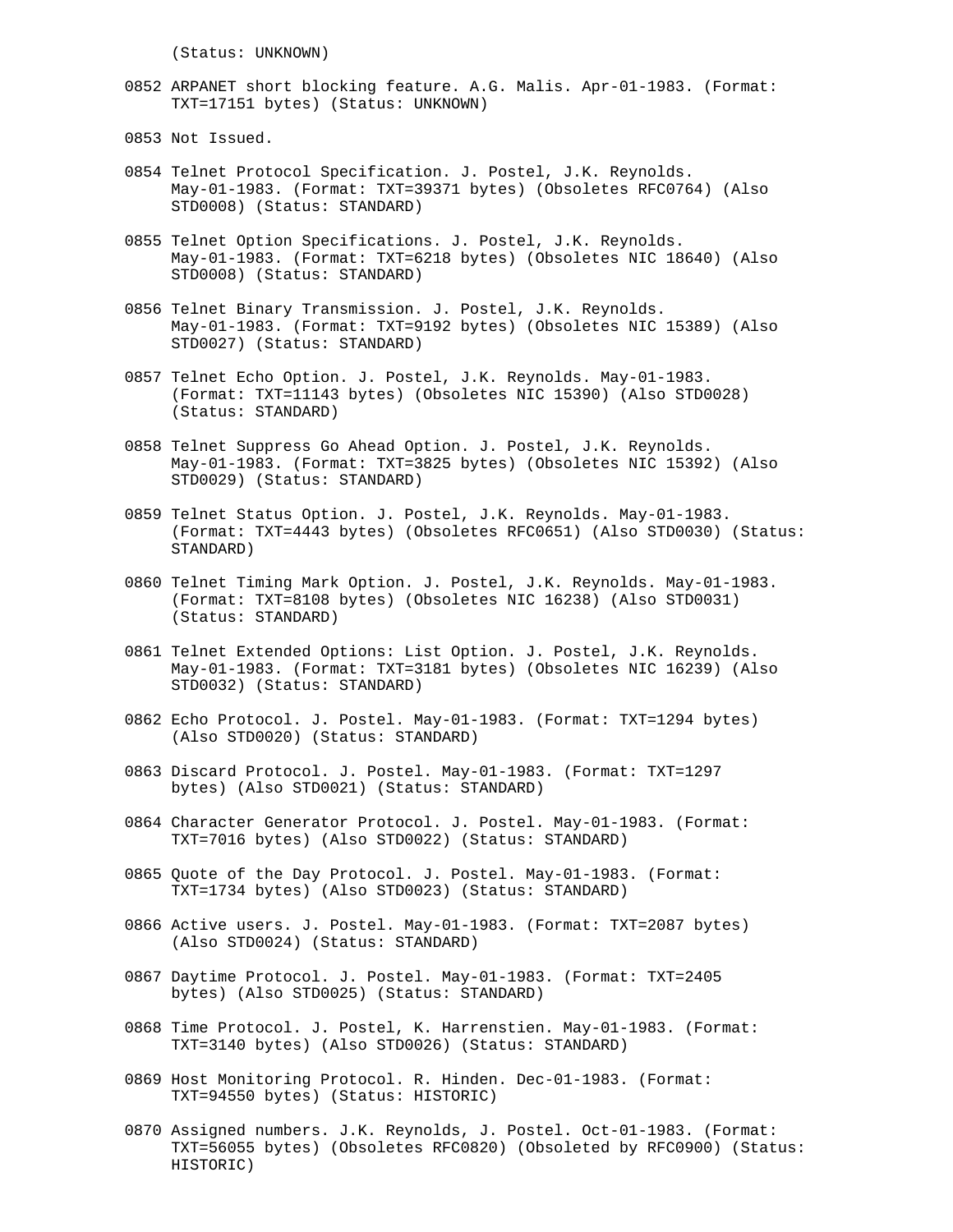- 0871 Perspective on the ARPANET reference model. M.A. Padlipsky. Sep-01-1982. (Format: TXT=74455 bytes) (Status: UNKNOWN)
- 0872 TCP-on-a-LAN. M.A. Padlipsky. Sep-01-1982. (Format: TXT=22446 bytes) (Status: UNKNOWN)
- 0873 Illusion of vendor support. M.A. Padlipsky. Sep-01-1982. (Format: TXT=23095 bytes) (Status: UNKNOWN)
- 0874 Critique of X.25. M.A. Padlipsky. Sep-01-1982. (Format: TXT=36386 bytes) (Status: UNKNOWN)
- 0875 Gateways, architectures, and heffalumps. M.A. Padlipsky. Sep-01-1982. (Format: TXT=22816 bytes) (Status: UNKNOWN)
- 0876 Survey of SMTP implementations. D. Smallberg. Sep-01-1983. (Format: TXT=37775 bytes) (Status: UNKNOWN)
- 0877 Standard for the transmission of IP datagrams over public data networks. J.T. Korb. Sep-01-1983. (Format: TXT=3272 bytes) (Obsoleted by RFC1356) (Status: UNKNOWN)
- 0878 ARPANET 1822L Host Access Protocol. A.G. Malis. Dec-01-1983. (Format: TXT=74774 bytes) (Obsoletes RFC0851) (Status: UNKNOWN)
- 0879 TCP maximum segment size and related topics. J. Postel. Nov-01-1983. (Format: TXT=22024 bytes) (Status: UNKNOWN)
- 0880 Official protocols. J.K. Reynolds, J. Postel. Oct-01-1983. (Format: TXT=37332 bytes) (Obsoletes RFC0840) (Obsoleted by RFC0901) (Status: HISTORIC)
- 0881 Domain names plan and schedule. J. Postel. Nov-01-1983. (Format: TXT=23490 bytes) (Updated by RFC0897) (Status: UNKNOWN)
- 0882 Domain names: Concepts and facilities. P.V. Mockapetris. Nov-01-1983. (Format: TXT=79776 bytes) (Obsoleted by RFC1034, RFC1035) (Updated by RFC0973) (Status: UNKNOWN)
- 0883 Domain names: Implementation specification. P.V. Mockapetris. Nov-01-1983. (Format: TXT=175067 bytes) (Obsoleted by RFC1034, RFC1035) (Updated by RFC0973) (Status: UNKNOWN)
- 0884 Telnet terminal type option. M. Solomon, E. Wimmers. Dec-01-1983. (Format: TXT=7881 bytes) (Obsoleted by RFC0930) (Status: UNKNOWN)
- 0885 Telnet end of record option. J. Postel. Dec-01-1983. (Format: TXT=3232 bytes) (Status: PROPOSED STANDARD)
- 0886 Proposed standard for message header munging. M.T. Rose. Dec-15-1983. (Format: TXT=30566 bytes) (Status: UNKNOWN)
- 0887 Resource Location Protocol. M. Accetta. Dec-01-1983. (Format: TXT=36770 bytes) (Status: EXPERIMENTAL)
- 0888 "STUB" Exterior Gateway Protocol. L. Seamonson, E.C. Rosen. Jan-01-1984. (Format: TXT=53227 bytes) (Updated by RFC0904) (Status: UNKNOWN)
- 0889 Internet delay experiments. D.L. Mills. Dec-01-1983. (Format: TXT=27128 bytes) (Status: UNKNOWN)
- 0890 Exterior Gateway Protocol implementation schedule. J. Postel. Feb-01-1984. (Format: TXT=5899 bytes) (Status: UNKNOWN)
- 0891 DCN local-network protocols. D.L. Mills. Dec-01-1983. (Format: TXT=66769 bytes) (Also STD0044) (Status: STANDARD)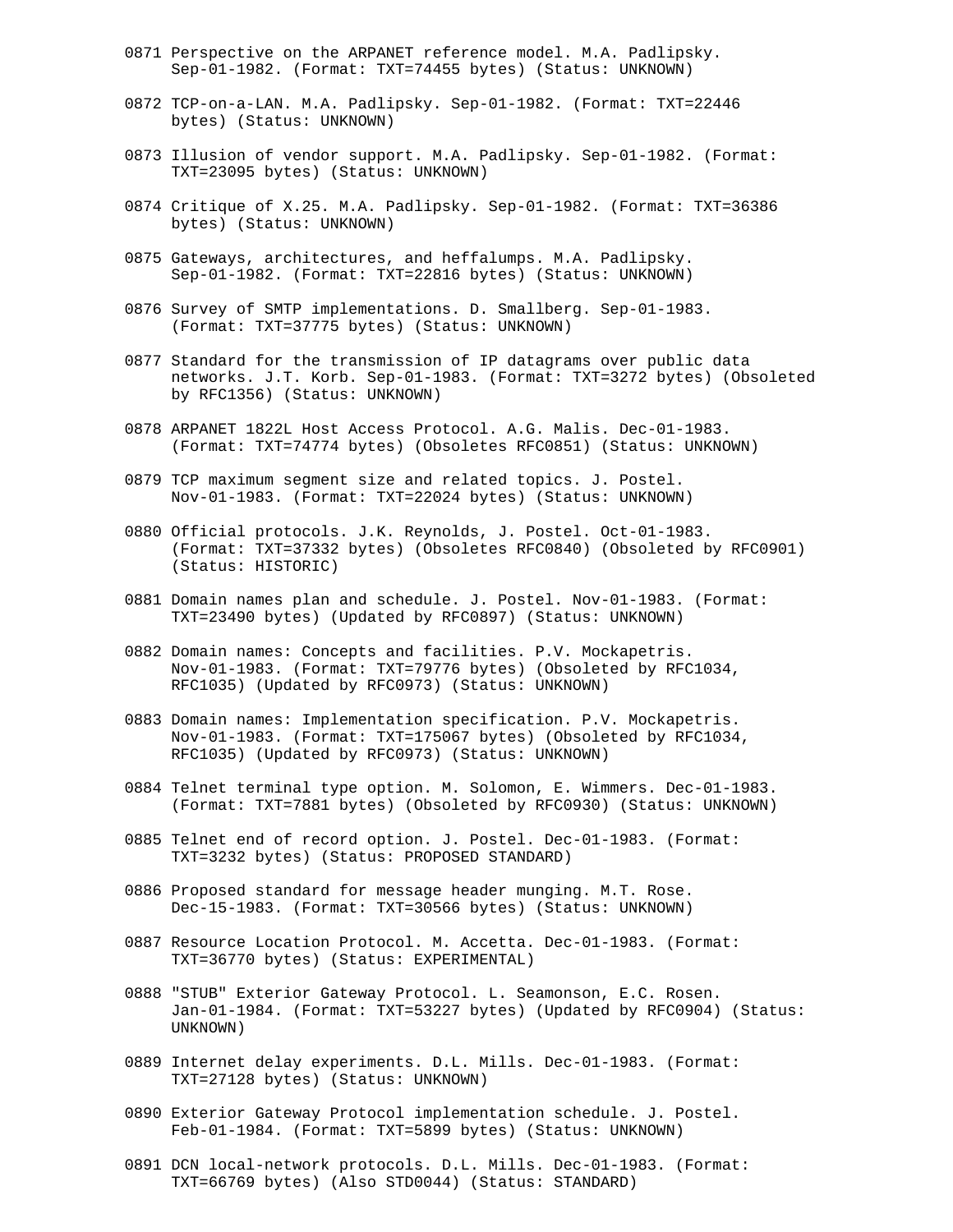- 0892 ISO Transport Protocol specification. International Organization for Standardization. Dec-01-1983. (Format: TXT=158151 bytes) (Obsoleted by RFC0905) (Status: UNKNOWN)
- 0893 Trailer encapsulations. S. Leffler, M.J. Karels. Apr-01-1984. (Format: TXT=13353 bytes) (Status: UNKNOWN)
- 0894 Standard for the transmission of IP datagrams over Ethernet networks. C. Hornig. Apr-01-1984. (Format: TXT=5697 bytes) (Also STD0041) (Status: STANDARD)
- 0895 Standard for the transmission of IP datagrams over experimental Ethernet networks. J. Postel. Apr-01-1984. (Format: TXT=4985 bytes) (Also STD0042) (Status: STANDARD)
- 0896 Congestion control in IP/TCP internetworks. J. Nagle. Jan-06-1984. (Format: TXT=26782 bytes) (Status: UNKNOWN)
- 0897 Domain name system implementation schedule. J. Postel. Feb-01-1984. (Format: TXT=15683 bytes) (Updates RFC0881) (Updated by RFC0921) (Status: UNKNOWN)
- 0898 Gateway special interest group meeting notes. R.M. Hinden, J. Postel, M. Muuss, J.K. Reynolds. Apr-01-1984. (Format: TXT=42112 bytes) (Status: UNKNOWN)
- 0899 Request For Comments summary notes: 800-899. J. Postel, A. Westine. May-01-1984. (Format: TXT=39996 bytes) (Status: INFORMATIONAL)
- 0900 Assigned Numbers. J.K. Reynolds, J. Postel. Jun-01-1984. (Format: TXT=82116 bytes) (Obsoletes RFC0870) (Obsoleted by RFC0923) (Status: HISTORIC)
- 0901 Official ARPA-Internet protocols. J.K. Reynolds, J. Postel. Jun-01-1984. (Format: TXT=41058 bytes) (Obsoletes RFC0880) (Obsoleted by RFC0924) (Status: UNKNOWN)
- 0902 ARPA Internet Protocol policy. J.K. Reynolds, J. Postel. Jul-01-1984. (Format: TXT=11027 bytes) (Status: UNKNOWN)
- 0903 Reverse Address Resolution Protocol. R. Finlayson, T. Mann, J.C. Mogul, M. Theimer. Jun-01-1984. (Format: TXT=9345 bytes) (Also STD0038) (Status: STANDARD)
- 0904 Exterior Gateway Protocol formal specification. D.L. Mills. Apr-01-1984. (Format: TXT=65226 bytes) (Updates RFC0827, RFC0888) (Status: HISTORIC)
- 0905 ISO Transport Protocol specification ISO DP 8073. A.M. McKenzie. Apr-01-1984. (Format: TXT=249214 bytes) (Obsoletes RFC0892) (Status: UNKNOWN)
- 0906 Bootstrap loading using TFTP. R. Finlayson. Jun-01-1984. (Format: TXT=10102 bytes) (Status: UNKNOWN)
- 0907 Host Access Protocol specification. Bolt Beranek and Newman, Inc.. Jul-01-1984. (Format: TXT=129985 bytes) (Updated by RFC1221) (Also STD0040) (Status: STANDARD)
- 0908 Reliable Data Protocol. D. Velten, R.M. Hinden, J. Sax. Jul-01-1984. (Format: TXT=97646 bytes) (Updated by RFC1151) (Status: EXPERIMENTAL)
- 0909 Loader Debugger Protocol. C. Welles, W. Milliken. Jul-01-1984. (Format: TXT=209813 bytes) (Status: EXPERIMENTAL)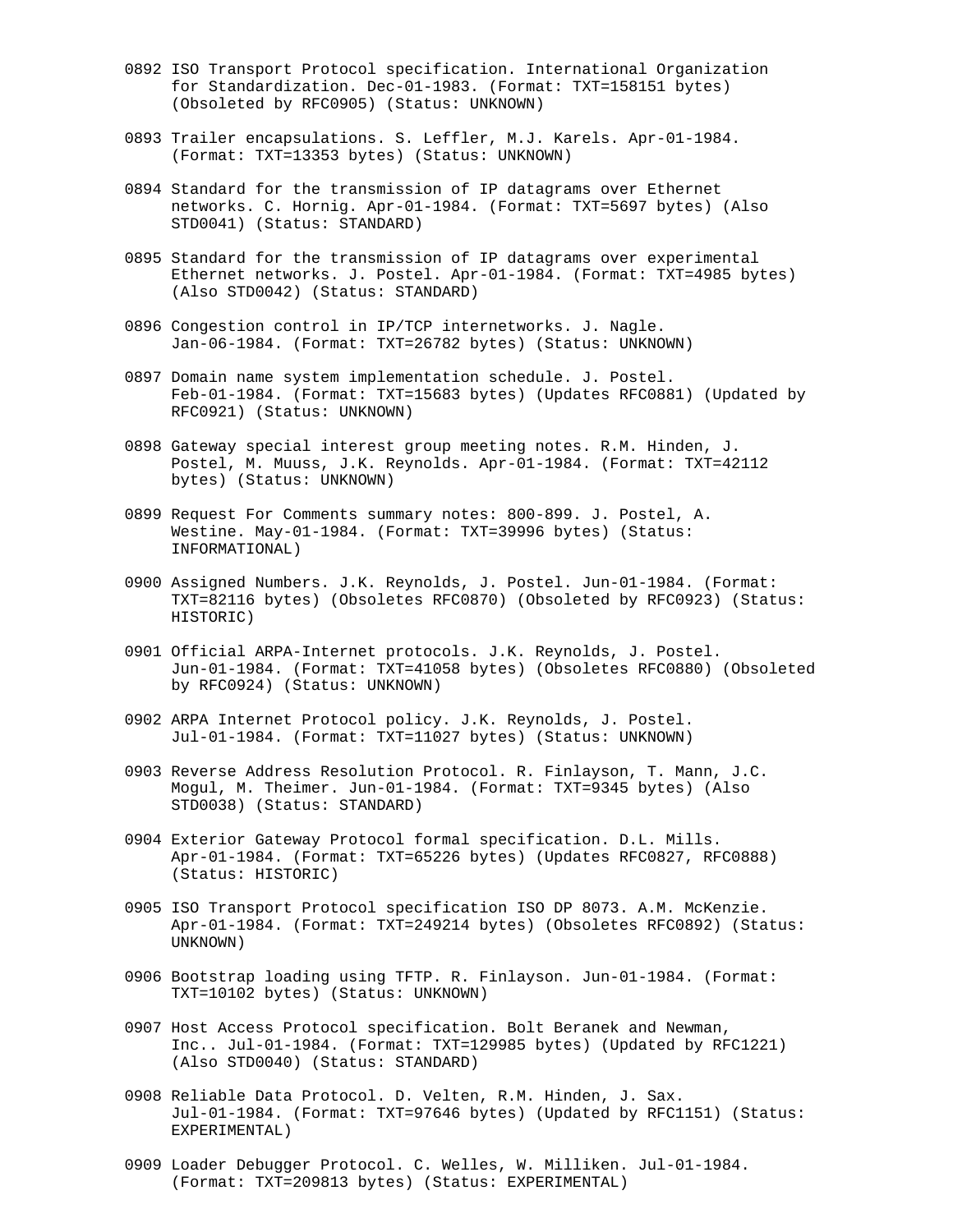- 0910 Multimedia mail meeting notes. H.C. Forsdick. Aug-01-1984. (Format: TXT=24915 bytes) (Status: UNKNOWN)
- 0911 EGP Gateway under Berkeley UNIX 4.2. P. Kirton. Aug-22-1984. (Format: TXT=55908 bytes) (Status: UNKNOWN)
- 0912 Authentication service. M. St. Johns. Sep-01-1984. (Format: TXT=4544 bytes) (Obsoleted by RFC0931) (Status: UNKNOWN)
- 0913 Simple File Transfer Protocol. M. Lottor. Sep-01-1984. (Format: TXT=20929 bytes) (Status: HISTORIC)
- 0914 Thinwire protocol for connecting personal computers to the Internet. D.J. Farber, G. Delp, T.M. Conte. Sep-01-1984. (Format: TXT=57288 bytes) (Status: HISTORIC)
- 0915 Network mail path service. M.A. Elvy, R. Nedved. Dec-01-1984. (Format: TXT=21635 bytes) (Status: UNKNOWN)
- 0916 Reliable Asynchronous Transfer Protocol (RATP). G.G. Finn. Oct-01-1984. (Format: TXT=110737 bytes) (Status: HISTORIC)
- 0917 Internet subnets. J.C. Mogul. Oct-01-1984. (Format: TXT=47072 bytes) (Status: UNKNOWN)
- 0918 Post Office Protocol. J.K. Reynolds. Oct-01-1984. (Format: TXT=9876 bytes) (Obsoleted by RFC0937) (Status: UNKNOWN)
- 0919 Broadcasting Internet Datagrams. J.C. Mogul. Oct-01-1984. (Format: TXT=16382 bytes) (Also STD0005) (Status: STANDARD)
- 0920 Domain requirements. J. Postel, J.K. Reynolds. Oct-01-1984. (Format: TXT=27823 bytes) (Status: UNKNOWN)
- 0921 Domain name system implementation schedule revised. J. Postel. Oct-01-1984. (Format: TXT=23318 bytes) (Updates RFC0897) (Status: UNKNOWN)
- 0922 Broadcasting Internet datagrams in the presence of subnets. J.C. Mogul. Oct-01-1984. (Format: TXT=24147 bytes) (Also STD0005) (Status: STANDARD)
- 0923 Assigned numbers. J.K. Reynolds, J. Postel. Oct-01-1984. (Format: TXT=96467 bytes) (Obsoletes RFC0900) (Obsoleted by RFC0943) (Status: HISTORIC)
- 0924 Official ARPA-Internet protocols for connecting personal computers to the Internet. J.K. Reynolds, J. Postel. Oct-01-1984. (Format: TXT=48513 bytes) (Obsoletes RFC0901) (Obsoleted by RFC0944) (Status: UNKNOWN)
- 0925 Multi-LAN address resolution. J. Postel. Oct-01-1984. (Format: TXT=31137 bytes) (Status: UNKNOWN)
- 0926 Protocol for providing the connectionless mode network services. International Organization for Standardization. Dec-01-1984. (Format: TXT=165895 bytes) (Obsoleted by RFC0994) (Status: UNKNOWN)
- 0927 TACACS user identification Telnet option. B.A. Anderson. Dec-01-1984. (Format: TXT=5474 bytes) (Status: PROPOSED STANDARD)
- 0928 Introduction to proposed DoD standard H-FP. M.A. Padlipsky. Dec-01-1984. (Format: TXT=60461 bytes) (Status: UNKNOWN)
- 0929 Proposed Host-Front End Protocol. J. Lilienkamp, R. Mandell, M.A. Padlipsky. Dec-01-1984. (Format: TXT=135042 bytes) (Status: HISTORIC)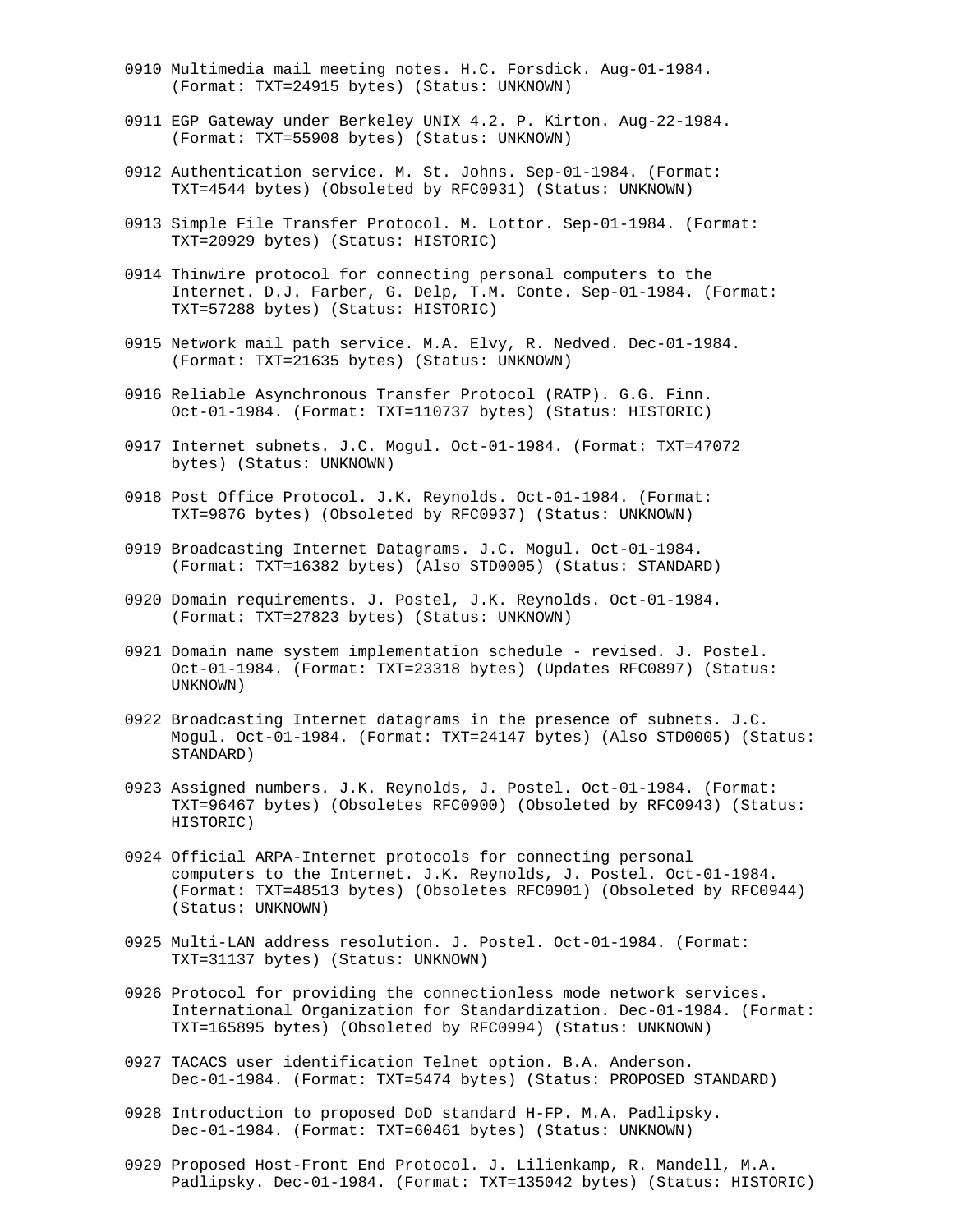- 0930 Telnet terminal type option. M. Solomon, E. Wimmers. Jan-01-1985. (Format: TXT=6583 bytes) (Obsoletes RFC0884) (Obsoleted by RFC1091) (Status: UNKNOWN)
- 0931 Authentication server. M. St. Johns. Jan-01-1985. (Format: TXT=8982 bytes) (Obsoletes RFC0912) (Obsoleted by RFC1413) (Status: UNKNOWN)
- 0932 Subnetwork addressing scheme. D.D. Clark. Jan-01-1985. (Format: TXT=9283 bytes) (Status: UNKNOWN)
- 0933 Output marking Telnet option. S. Silverman. Jan-01-1985. (Format: TXT=6715 bytes) (Status: PROPOSED STANDARD)
- 0934 Proposed standard for message encapsulation. M.T. Rose, E.A. Stefferud. Jan-01-1985. (Format: TXT=21770 bytes) (Status: UNKNOWN)
- 0935 Reliable link layer protocols. J.G. Robinson. Jan-01-1985. (Format: TXT=31625 bytes) (Status: UNKNOWN)
- 0936 Another Internet subnet addressing scheme. M.J. Karels. Feb-01-1985. (Format: TXT=10179 bytes) (Status: UNKNOWN)
- 0937 Post Office Protocol: Version 2. M. Butler, J. Postel, D. Chase, J. Goldberger, J.K. Reynolds. Feb-01-1985. (Format: TXT=42370 bytes) (Obsoletes RFC0918) (Status: HISTORIC)
- 0938 Internet Reliable Transaction Protocol functional and interface specification. T. Miller. Feb-01-1985. (Format: TXT=39478 bytes) (Status: EXPERIMENTAL)
- 0939 Executive summary of the NRC report on transport protocols for Department of Defense data networks. National Research Council. Feb-01-1985. (Format: TXT=42345 bytes) (Status: UNKNOWN)
- 0940 Toward an Internet standard scheme for subnetting. Gateway Algorithms and Data Structures Task Force. Apr-01-1985. (Format: TXT=6881 bytes) (Status: UNKNOWN)
- 0941 Addendum to the network service definition covering network layer addressing. International Organization for Standardization. Apr-01-1985. (Format: TXT=68733 bytes) (Status: UNKNOWN)
- 0942 Transport protocols for Department of Defense data networks. National Research Council. Feb-01-1985. (Format: TXT=217284 bytes) (Status: UNKNOWN)
- 0943 Assigned numbers. J.K. Reynolds, J. Postel. Apr-01-1985. (Format: TXT=105234 bytes) (Obsoletes RFC0923) (Obsoleted by RFC0960) (Status: HISTORIC)
- 0944 Official ARPA-Internet protocols. J.K. Reynolds, J. Postel. Apr-01-1985. (Format: TXT=61373 bytes) (Obsoletes RFC0924) (Obsoleted by RFC0961) (Status: UNKNOWN)
- 0945 DoD statement on the NRC report. J. Postel. May-01-1985. (Format: TXT=5017 bytes) (Obsoleted by RFC1039) (Status: UNKNOWN)
- 0946 Telnet terminal location number option. R. Nedved. May-01-1985. (Format: TXT=6285 bytes) (Status: PROPOSED STANDARD)
- 0947 Multi-network broadcasting within the Internet. K. Lebowitz, D. Mankins. Jun-01-1985. (Format: TXT=12569 bytes) (Status: UNKNOWN)
- 0948 Two methods for the transmission of IP datagrams over IEEE 802.3 networks. I. Winston. Jun-01-1985. (Format: TXT=11495 bytes)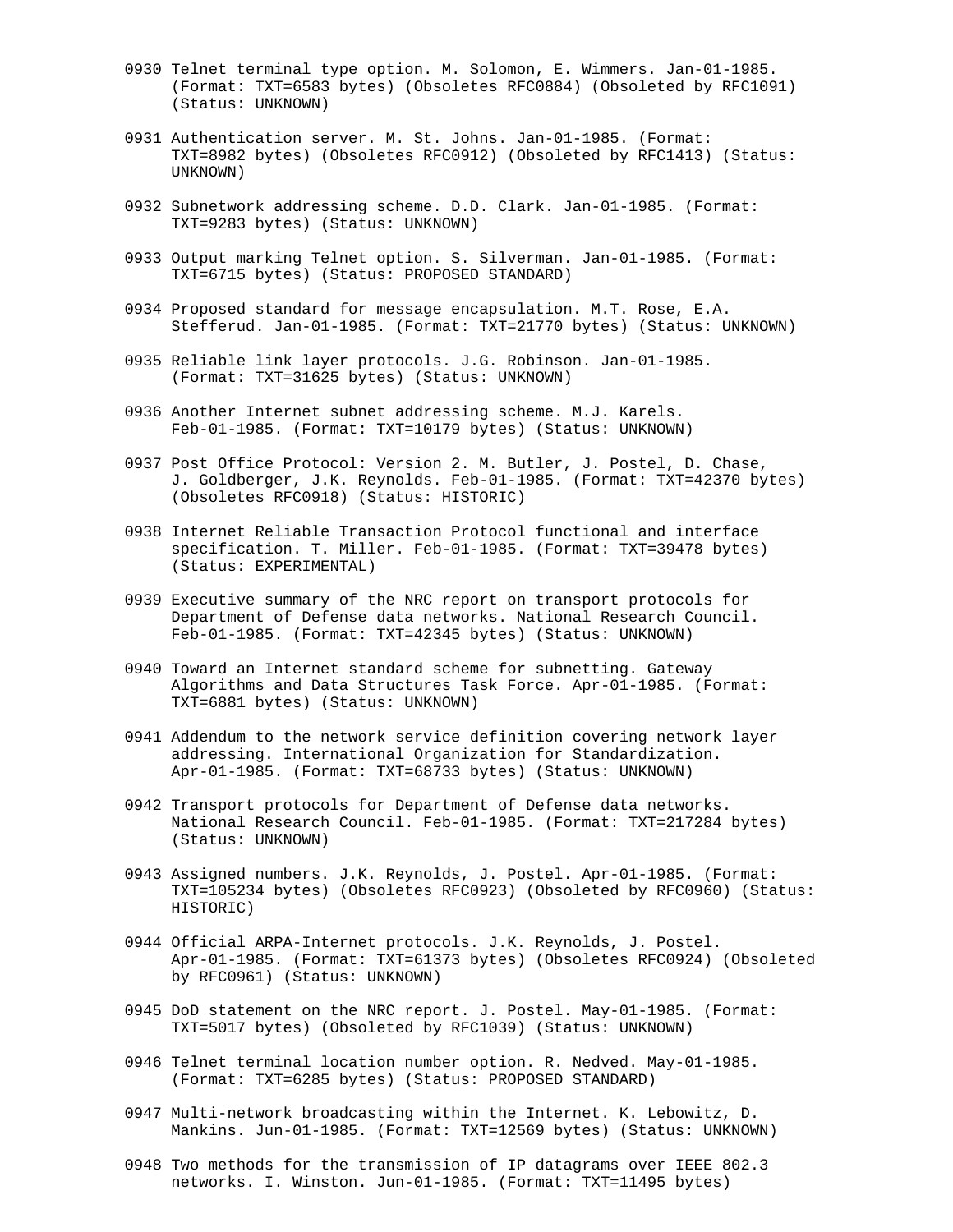(Obsoleted by RFC1042) (Status: UNKNOWN)

- 0949 FTP unique-named store command. M.A. Padlipsky. Jul-01-1985. (Format: TXT=4017 bytes) (Status: UNKNOWN)
- 0950 Internet Standard Subnetting Procedure. J.C. Mogul, J. Postel. Aug-01-1985. (Format: TXT=37985 bytes) (Updates RFC0792) (Also STD0005) (Status: STANDARD)
- 0951 Bootstrap Protocol. W.J. Croft, J. Gilmore. Sep-01-1985. (Format: TXT=28354 bytes) (Updated by RFC1395, RFC1497, RFC1532, RFC1542) (Status: DRAFT STANDARD)
- 0952 DoD Internet host table specification. K. Harrenstien, M.K. Stahl, E.J. Feinler. Oct-01-1985. (Format: TXT=12388 bytes) (Obsoletes RFC0810) (Status: UNKNOWN)
- 0953 Hostname Server. K. Harrenstien, M.K. Stahl, E.J. Feinler. Oct-01-1985. (Format: TXT=8305 bytes) (Obsoletes RFC0811) (Status: HISTORIC)
- 0954 NICNAME/WHOIS. K. Harrenstien, M.K. Stahl, E.J. Feinler. Oct-01-1985. (Format: TXT=7397 bytes) (Obsoletes RFC0812) (Status: DRAFT STANDARD)
- 0955 Towards a transport service for transaction processing applications. R.T. Braden. Sep-01-1985. (Format: TXT=22497 bytes) (Status: UNKNOWN)
- 0956 Algorithms for synchronizing network clocks. D.L. Mills. Sep-01-1985. (Format: TXT=67387 bytes) (Status: UNKNOWN)
- 0957 Experiments in network clock synchronization. D.L. Mills. Sep-01-1985. (Format: TXT=68952 bytes) (Status: UNKNOWN)
- 0958 Network Time Protocol (NTP). D.L. Mills. Sep-01-1985. (Format: TXT=30723 bytes) (Obsoleted by RFC1059, RFC1119, RFC1305) (Status: UNKNOWN)
- 0959 File Transfer Protocol. J. Postel, J.K. Reynolds. Oct-01-1985. (Format: TXT=151249 bytes) (Obsoletes RFC0765) (Updated by RFC2228, RFC2640, RFC2773) (Also STD0009) (Status: STANDARD)
- 0960 Assigned numbers. J.K. Reynolds, J. Postel. Dec-01-1985. (Format: TXT=125814 bytes) (Obsoletes RFC0943) (Obsoleted by RFC0990) (Status: HISTORIC)
- 0961 Official ARPA-Internet protocols. J.K. Reynolds, J. Postel. Dec-01-1985. (Format: TXT=52672 bytes) (Obsoletes RFC0944) (Obsoleted by RFC0991) (Status: UNKNOWN)
- 0962 TCP-4 prime. M.A. Padlipsky. Nov-01-1985. (Format: TXT=2773 bytes) (Status: UNKNOWN)
- 0963 Some problems with the specification of the Military Standard Internet Protocol. D.P. Sidhu. Nov-01-1985. (Format: TXT=44019 bytes) (Status: UNKNOWN)
- 0964 Some problems with the specification of the Military Standard Transmission Control Protocol. D.P. Sidhu. Nov-01-1985. (Format: TXT=20972 bytes) (Status: UNKNOWN)
- 0965 Format for a graphical communication protocol. L. Aguilar. Dec-01-1985. (Format: TXT=105456 bytes) (Status: UNKNOWN)
- 0966 Host groups: A multicast extension to the Internet Protocol. S.E. Deering, D.R. Cheriton. Dec-01-1985. (Format: TXT=59469 bytes)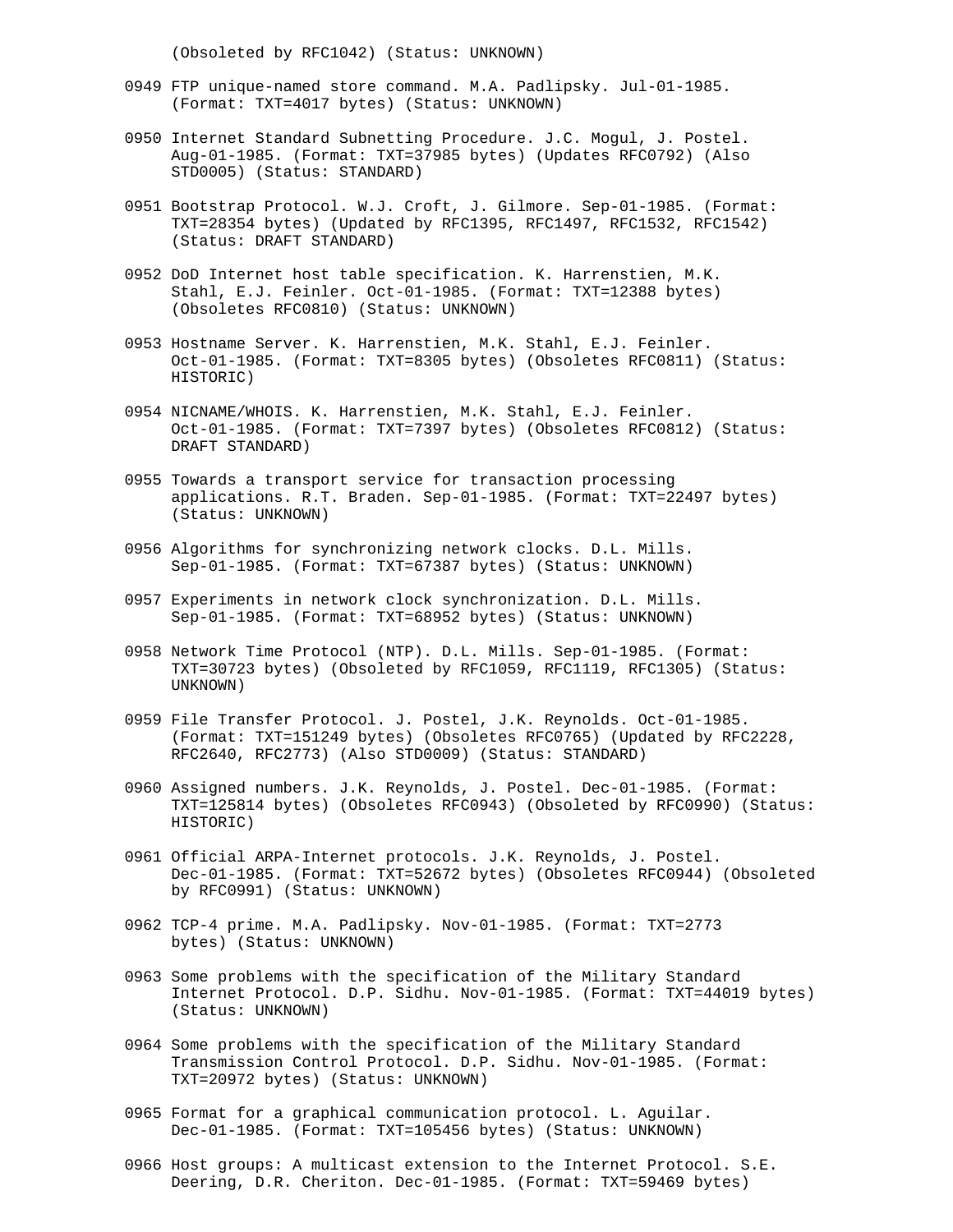(Obsoleted by RFC0988) (Status: UNKNOWN)

- 0967 All victims together. M.A. Padlipsky. Dec-01-1985. (Format: TXT=4706 bytes) (Status: UNKNOWN)
- 0968 Twas the night before start-up. V.G. Cerf. Dec-01-1985. (Format: TXT=2459 bytes) (Status: UNKNOWN)
- 0969 NETBLT: A bulk data transfer protocol. D.D. Clark, M.L. Lambert, L. Zhang. Dec-01-1985. (Format: TXT=40040 bytes) (Obsoleted by RFC0998) (Status: UNKNOWN)
- 0970 On packet switches with infinite storage. J. Nagle. Dec-01-1985. (Format: TXT=35316 bytes) (Status: UNKNOWN)
- 0971 Survey of data representation standards. A.L. DeSchon. Jan-01-1986. (Format: TXT=22883 bytes) (Status: UNKNOWN)
- 0972 Password Generator Protocol. F.J. Wancho. Jan-01-1986. (Format: TXT=3890 bytes) (Status: UNKNOWN)
- 0973 Domain system changes and observations. P.V. Mockapetris. Jan-01-1986. (Format: TXT=22364 bytes) (Obsoleted by RFC1034, RFC1035) (Updates RFC0882, RFC0883) (Status: UNKNOWN)
- 0974 Mail routing and the domain system. C. Partridge. Jan-01-1986. (Format: TXT=18581 bytes) (Obsoleted by RFC2821) (Status: HISTORIC)
- 0975 Autonomous confederations. D.L. Mills. Feb-01-1986. (Format: TXT=28010 bytes) (Status: UNKNOWN)
- 0976 UUCP mail interchange format standard. M.R. Horton. Feb-01-1986. (Format: TXT=26814 bytes) (Updated by RFC1137) (Status: UNKNOWN)
- 0977 Network News Transfer Protocol. B. Kantor, P. Lapsley. Feb-01-1986. (Format: TXT=55062 bytes) (Status: PROPOSED STANDARD)
- 0978 Voice File Interchange Protocol (VFIP). J.K. Reynolds, R. Gillman, W.A. Brackenridge, A. Witkowski, J. Postel. Feb-01-1986. (Format: TXT=9223 bytes) (Status: UNKNOWN)
- 0979 PSN End-to-End functional specification. A.G. Malis. Mar-01-1986. (Format: TXT=39472 bytes) (Status: UNKNOWN)
- 0980 Protocol document order information. O.J. Jacobsen, J. Postel. Mar-01-1986. (Format: TXT=24416 bytes) (Status: UNKNOWN)
- 0981 Experimental multiple-path routing algorithm. D.L. Mills. Mar-01-1986. (Format: TXT=59069 bytes) (Status: UNKNOWN)
- 0982 Guidelines for the specification of the structure of the Domain Specific Part (DSP) of the ISO standard NSAP address. H.W. Braun. Apr-01-1986. (Format: TXT=22595 bytes) (Status: UNKNOWN)
- 0983 ISO transport arrives on top of the TCP. D.E. Cass, M.T. Rose. Apr-01-1986. (Format: TXT=59819 bytes) (Obsoleted by RFC1006) (Status: UNKNOWN)
- 0984 PCMAIL: A distributed mail system for personal computers. D.D. Clark, M.L. Lambert. May-01-1986. (Format: TXT=69333 bytes) (Obsoleted by RFC0993) (Status: UNKNOWN)
- 0985 Requirements for Internet gateways draft. National Science Foundation, Network Technical Advisory Group. May-01-1986. (Format: TXT=59221 bytes) (Obsoleted by RFC1009) (Status: UNKNOWN)
- 0986 Guidelines for the use of Internet-IP addresses in the ISO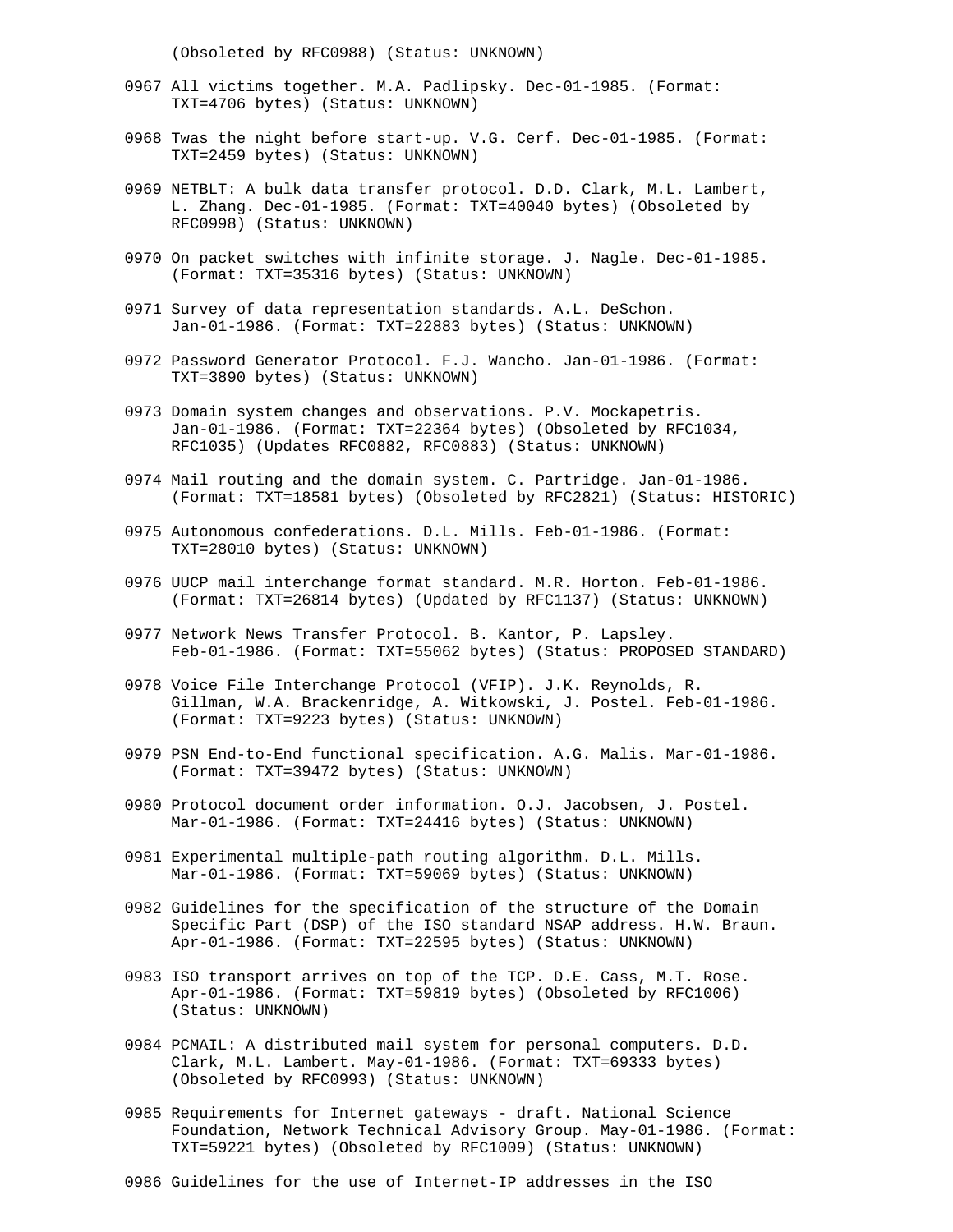Connectionless-Mode Network Protocol. R.W. Callon, H.W. Braun. Jun-01-1986. (Format: TXT=13950 bytes) (Obsoleted by RFC1069) (Status: UNKNOWN)

- 0987 Mapping between X.400 and RFC 822. S.E. Kille. Jun-01-1986. (Format: TXT=127540 bytes) (Obsoleted by RFC1327, RFC2156) (Updated by RFC1026, RFC1138, RFC1148) (Status: UNKNOWN)
- 0988 Host extensions for IP multicasting. S.E. Deering. Jul-01-1986. (Format: TXT=45220 bytes) (Obsoletes RFC0966) (Obsoleted by RFC1054, RFC1112) (Status: UNKNOWN)
- 0989 Privacy enhancement for Internet electronic mail: Part I: Message encipherment and authentication procedures. J. Linn. Feb-01-1987. (Format: TXT=63934 bytes) (Obsoleted by RFC1040, RFC1113) (Status: UNKNOWN)
- 0990 Assigned numbers. J.K. Reynolds, J. Postel. Nov-01-1986. (Format: TXT=174784 bytes) (Obsoletes RFC0960) (Obsoleted by RFC1010) (Updated by RFC0997) (Status: HISTORIC)
- 0991 Official ARPA-Internet protocols. J.K. Reynolds, J. Postel. Nov-01-1986. (Format: TXT=65205 bytes) (Obsoletes RFC0961) (Obsoleted by RFC1011) (Status: UNKNOWN)
- 0992 On communication support for fault tolerant process groups. K.P. Birman, T.A. Joseph. Nov-01-1986. (Format: TXT=52313 bytes) (Status: UNKNOWN)
- 0993 PCMAIL: A distributed mail system for personal computers. D.D. Clark, M.L. Lambert. Dec-01-1986. (Format: TXT=71725 bytes) (Obsoletes RFC0984) (Obsoleted by RFC1056) (Status: UNKNOWN)
- 0994 Final text of DIS 8473, Protocol for Providing the Connectionless-mode Network Service. International Organization for Standardization. Mar-01-1986. (Format: TXT=129006 bytes) (Obsoletes RFC0926) (Status: UNKNOWN)
- 0995 End System to Intermediate System Routing Exchange Protocol for use in conjunction with ISO 8473. International Organization for Standardization. Apr-01-1986. (Format: TXT=94069 bytes) (Status: UNKNOWN)
- 0996 Statistics server. D.L. Mills. Feb-01-1987. (Format: TXT=6127 bytes) (Status: HISTORIC)
- 0997 Internet numbers. J.K. Reynolds, J. Postel. Mar-01-1987. (Format: TXT=123919 bytes) (Obsoleted by RFC1020, RFC1117) (Updates RFC0990) (Status: UNKNOWN)
- 0998 NETBLT: A bulk data transfer protocol. D.D. Clark, M.L. Lambert, L. Zhang. Mar-01-1987. (Format: TXT=57147 bytes) (Obsoletes RFC0969) (Status: EXPERIMENTAL)
- 0999 Requests For Comments summary notes: 900-999. A. Westine, J. Postel. Apr-01-1987. (Format: TXT=62877 bytes) (Obsoletes RFC0160) (Obsoleted by RFC1000) (Status: UNKNOWN)
- 1000 Request For Comments reference guide. J.K. Reynolds, J. Postel. Aug-01-1987. (Format: TXT=323960 bytes) (Obsoletes RFC0999) (Status: UNKNOWN)
- 1001 Protocol standard for a NetBIOS service on a TCP/UDP transport: Concepts and methods. NetBIOS Working Group in the Defense Advanced Research Projects Agency, Internet Activities Board, End-to-End Services Task Force. Mar-01-1987. (Format: TXT=158437 bytes) (Also STD0019) (Status: STANDARD)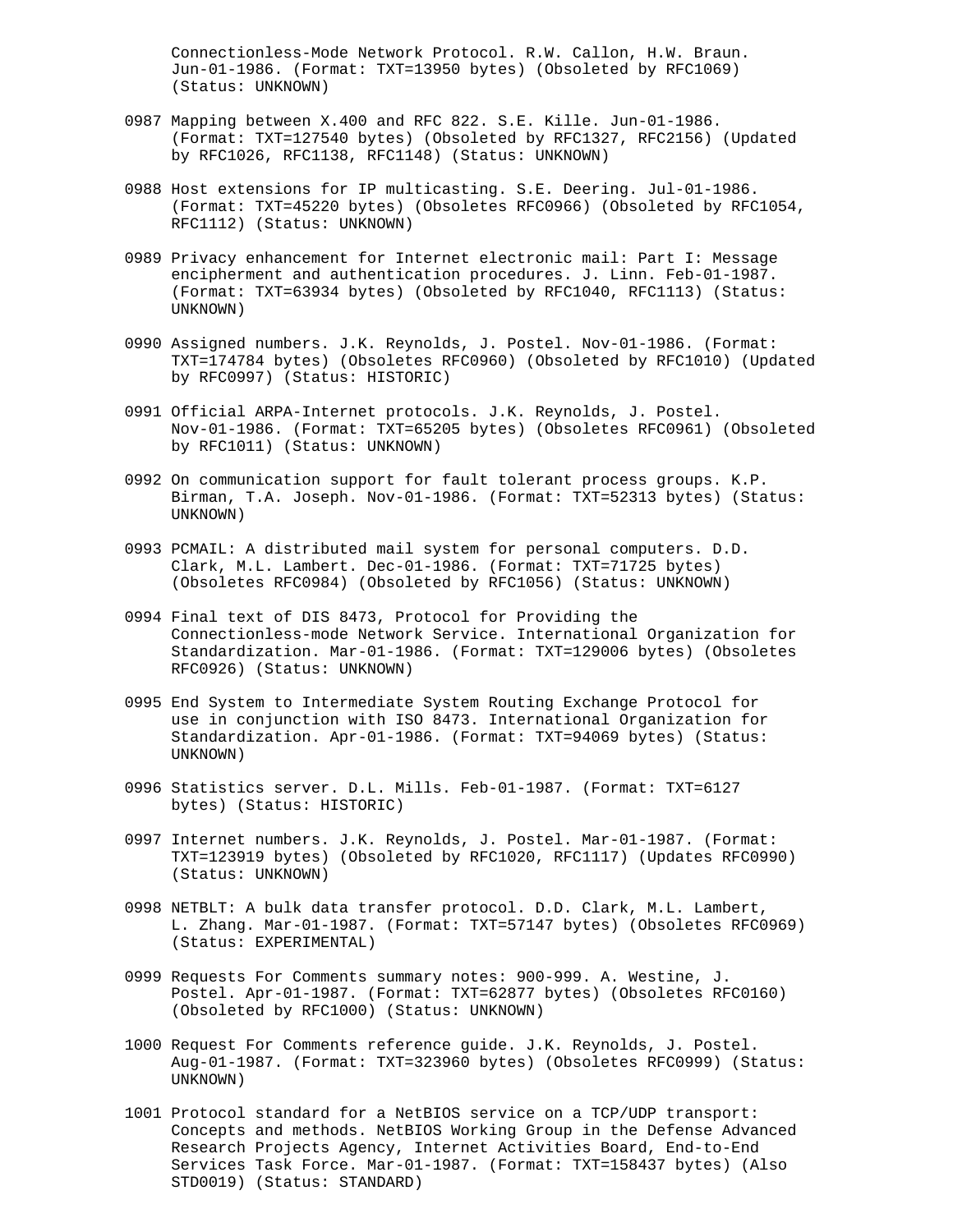- 1002 Protocol standard for a NetBIOS service on a TCP/UDP transport: Detailed specifications. NetBIOS Working Group in the Defense Advanced Research Projects Agency, Internet Activities Board, End-to-End Services Task Force. Mar-01-1987. (Format: TXT=170262 bytes) (Also STD0019) (Status: STANDARD)
- 1003 Issues in defining an equations representation standard. A.R. Katz. Mar-01-1987. (Format: TXT=19816 bytes) (Status: UNKNOWN)
- 1004 Distributed-protocol authentication scheme. D.L. Mills. Apr-01-1987. (Format: TXT=21402 bytes) (Status: EXPERIMENTAL)
- 1005 ARPANET AHIP-E Host Access Protocol (enhanced AHIP). A. Khanna, A.G. Malis. May-01-1987. (Format: TXT=69957 bytes) (Status: UNKNOWN)
- 1006 ISO transport services on top of the TCP: Version 3. M.T. Rose, D.E. Cass. May-01-1987. (Format: TXT=31935 bytes) (Obsoletes RFC0983) (Updated by RFC2126) (Also STD0035) (Status: STANDARD)
- 1007 Military supplement to the ISO Transport Protocol. W. McCoy. Jun-01-1987. (Format: TXT=51280 bytes) (Status: UNKNOWN)
- 1008 Implementation guide for the ISO Transport Protocol. W. McCoy. Jun-01-1987. (Format: TXT=204664 bytes) (Status: UNKNOWN)
- 1009 Requirements for Internet gateways. R.T. Braden, J. Postel. Jun-01-1987. (Format: TXT=128173 bytes) (Obsoletes RFC0985) (Obsoleted by RFC1812) (Status: HISTORIC)
- 1010 Assigned numbers. J.K. Reynolds, J. Postel. May-01-1987. (Format: TXT=78179 bytes) (Obsoletes RFC0990) (Obsoleted by RFC1060) (Status: HISTORIC)
- 1011 Official Internet protocols. J.K. Reynolds, J. Postel. May-01-1987. (Format: TXT=74593 bytes) (Obsoletes RFC0991) (Status: UNKNOWN)
- 1012 Bibliography of Request For Comments 1 through 999. J.K. Reynolds, J. Postel. Jun-01-1987. (Format: TXT=129194 bytes) (Status: INFORMATIONAL)
- 1013 X Window System Protocol, version 11: Alpha update April 1987. R.W. Scheifler. Jun-01-1987. (Format: TXT=244905 bytes) (Status: UNKNOWN)
- 1014 XDR: External Data Representation standard. Sun Microsystems. Jun-01-1987. (Format: TXT=39316 bytes) (Status: UNKNOWN)
- 1015 Implementation plan for interagency research Internet. B.M. Leiner. Jul-01-1987. (Format: TXT=63159 bytes) (Status: UNKNOWN)
- 1016 Something a host could do with source quench: The Source Quench Introduced Delay (SQuID). W. Prue, J. Postel. Jul-01-1987. (Format: TXT=47922 bytes) (Status: UNKNOWN)
- 1017 Network requirements for scientific research: Internet task force on scientific computing. B.M. Leiner. Aug-01-1987. (Format: TXT=49512 bytes) (Status: UNKNOWN)
- 1018 Some comments on SQuID. A.M. McKenzie. Aug-01-1987. (Format: TXT=7931 bytes) (Status: UNKNOWN)
- 1019 Report of the Workshop on Environments for Computational Mathematics. D. Arnon. Sep-01-1987. (Format: TXT=21151 bytes) (Status: UNKNOWN)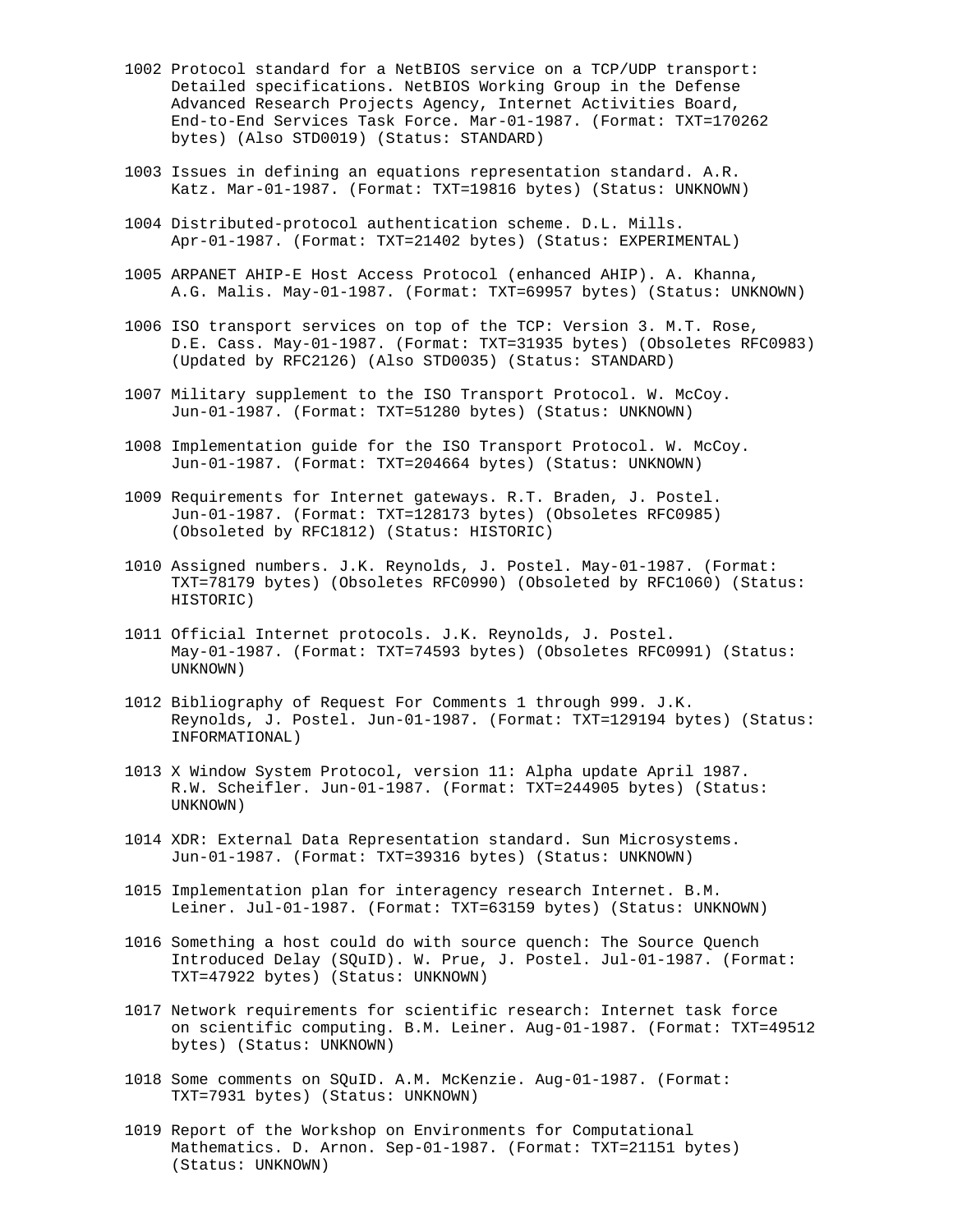- 1020 Internet numbers. S. Romano, M.K. Stahl. Nov-01-1987. (Format: TXT=146864 bytes) (Obsoletes RFC0997) (Obsoleted by RFC1062, RFC1117, RFC1166) (Status: UNKNOWN)
- 1021 High-level Entity Management System (HEMS). C. Partridge, G. Trewitt. Oct-01-1987. (Format: TXT=12993 bytes) (Status: HISTORIC)
- 1022 High-level Entity Management Protocol (HEMP). C. Partridge, G. Trewitt. Oct-01-1987. (Format: TXT=25348 bytes) (Status: UNKNOWN)
- 1023 HEMS monitoring and control language. G. Trewitt, C. Partridge. Oct-01-1987. (Format: TXT=40992 bytes) (Obsoleted by RFC1076) (Status: UNKNOWN)
- 1024 HEMS variable definitions. C. Partridge, G. Trewitt. Oct-01-1987. (Format: TXT=126536 bytes) (Status: UNKNOWN)
- 1025 TCP and IP bake off. J. Postel. Sep-01-1987. (Format: TXT=11648 bytes) (Status: UNKNOWN)
- 1026 Addendum to RFC 987: (Mapping between X.400 and RFC-822). S.E. Kille. Sep-01-1987. (Format: TXT=7117 bytes) (Obsoleted by RFC1327, RFC2156) (Updates RFC0987) (Updated by RFC1138, RFC1148) (Status: UNKNOWN)
- 1027 Using ARP to implement transparent subnet gateways. S. Carl-Mitchell, J.S. Quarterman. Oct-01-1987. (Format: TXT=21297 bytes) (Status: UNKNOWN)
- 1028 Simple Gateway Monitoring Protocol. J. Davin, J.D. Case, M. Fedor, M.L. Schoffstall. Nov-01-1987. (Format: TXT=82440 bytes) (Status: HISTORIC)
- 1029 More fault tolerant approach to address resolution for a Multi-LAN system of Ethernets. G. Parr. May-01-1988. (Format: TXT=44019 bytes) (Status: UNKNOWN)
- 1030 On testing the NETBLT Protocol over divers networks. M.L. Lambert. Nov-01-1987. (Format: TXT=40964 bytes) (Status: UNKNOWN)
- 1031 MILNET name domain transition. W.D. Lazear. Nov-01-1987. (Format: TXT=20137 bytes) (Status: UNKNOWN)
- 1032 Domain administrators guide. M.K. Stahl. Nov-01-1987. (Format: TXT=29454 bytes) (Status: UNKNOWN)
- 1033 Domain administrators operations guide. M. Lottor. Nov-01-1987. (Format: TXT=37263 bytes) (Status: UNKNOWN)
- 1034 Domain names concepts and facilities. P.V. Mockapetris. Nov-01-1987. (Format: TXT=129180 bytes) (Obsoletes RFC0973, RFC0882, RFC0883) (Updated by RFC1101, RFC1183, RFC1348, RFC1876, RFC1982, RFC2065, RFC2181, RFC2308, RFC2535) (Also STD0013) (Status: STANDARD)
- 1035 Domain names implementation and specification. P.V. Mockapetris. Nov-01-1987. (Format: TXT=125626 bytes) (Obsoletes RFC0973, RFC0882, RFC0883) (Updated by RFC1101, RFC1183, RFC1348, RFC1876, RFC1982, RFC1995, RFC1996, RFC2065, RFC2136, RFC2181, RFC2137, RFC2308, RFC2535, RFC2845) (Also STD0013) (Status: STANDARD)
- 1036 Standard for interchange of USENET messages. M.R. Horton, R. Adams. Dec-01-1987. (Format: TXT=46891 bytes) (Obsoletes RFC0850) (Status: UNKNOWN)
- 1037 NFILE a file access protocol. B. Greenberg, S. Keene. Dec-01-1987. (Format: TXT=197312 bytes) (Status: HISTORIC)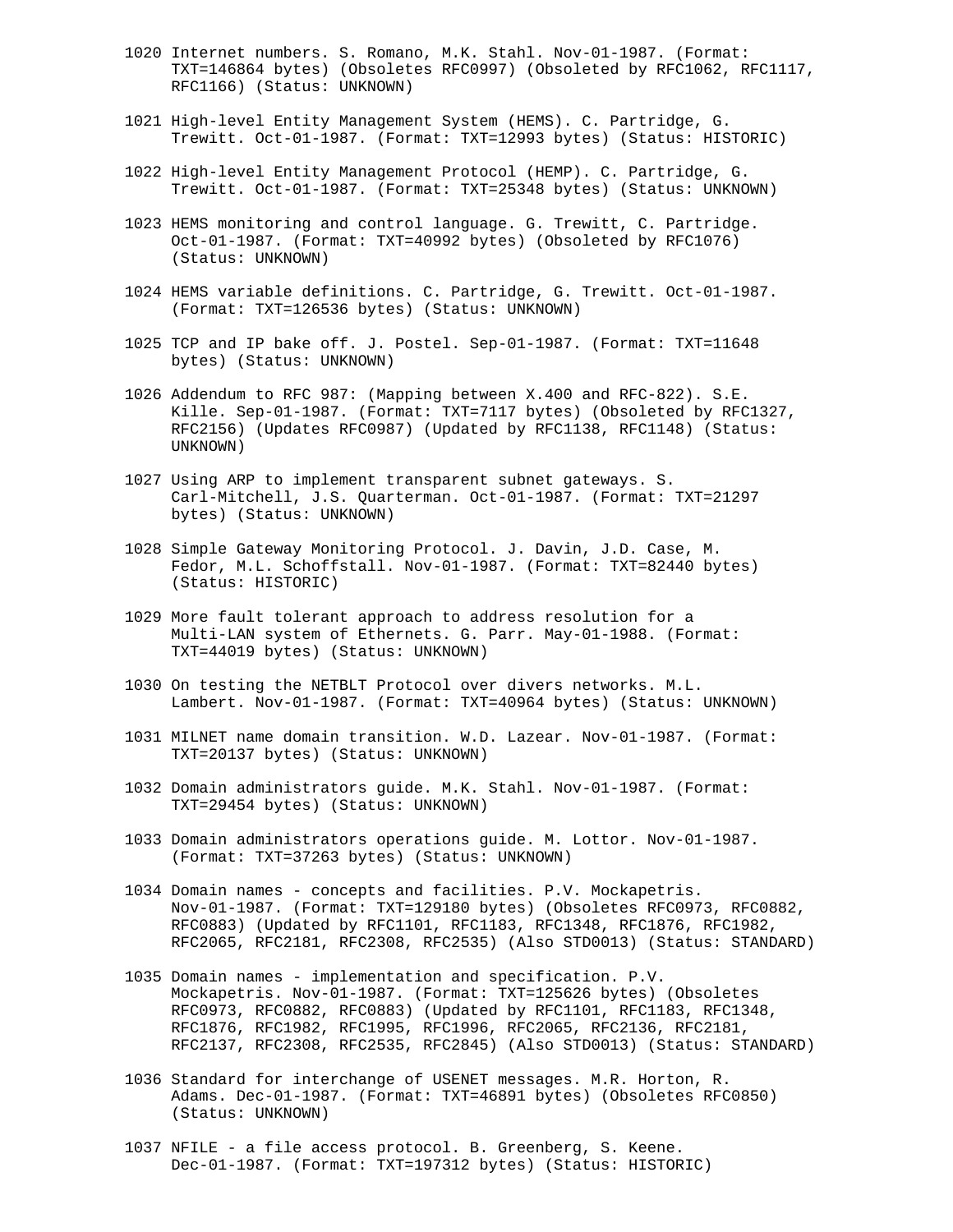- 1038 Draft revised IP security option. M. St. Johns. Jan-01-1988. (Format: TXT=15879 bytes) (Obsoleted by RFC1108) (Status: UNKNOWN)
- 1039 DoD statement on Open Systems Interconnection protocols. D. Latham. Jan-01-1988. (Format: TXT=6194 bytes) (Obsoletes RFC0945) (Status: UNKNOWN)
- 1040 Privacy enhancement for Internet electronic mail: Part I: Message encipherment and authentication procedures. J. Linn. Jan-01-1988. (Format: TXT=76276 bytes) (Obsoletes RFC0989) (Obsoleted by RFC1113) (Status: UNKNOWN)
- 1041 Telnet 3270 regime option. Y. Rekhter. Jan-01-1988. (Format: TXT=11608 bytes) (Status: PROPOSED STANDARD)
- 1042 Standard for the transmission of IP datagrams over IEEE 802 networks. J. Postel, J.K. Reynolds. Feb-01-1988. (Format: TXT=34359 bytes) (Obsoletes RFC0948) (Also STD0043) (Status: STANDARD)
- 1043 Telnet Data Entry Terminal option: DODIIS implementation. A. Yasuda, T. Thompson. Feb-01-1988. (Format: TXT=59478 bytes) (Updates RFC0732) (Status: PROPOSED STANDARD)
- 1044 Internet Protocol on Network System's HYPERchannel: Protocol specification. K. Hardwick, J. Lekashman. Feb-01-1988. (Format: TXT=103241 bytes) (Also STD0045) (Status: STANDARD)
- 1045 VMTP: Versatile Message Transaction Protocol: Protocol specification. D.R. Cheriton. Feb-01-1988. (Format: TXT=272058 bytes) (Status: EXPERIMENTAL)
- 1046 Queuing algorithm to provide type-of-service for IP links. W. Prue, J. Postel. Feb-01-1988. (Format: TXT=30106 bytes) (Status: UNKNOWN)
- 1047 Duplicate messages and SMTP. C. Partridge. Feb-01-1988. (Format: TXT=5888 bytes) (Status: UNKNOWN)
- 1048 BOOTP vendor information extensions. P.A. Prindeville. Feb-01-1988. (Format: TXT=15423 bytes) (Obsoleted by RFC1084, RFC1395, RFC1497, RFC1533) (Status: UNKNOWN)
- 1049 Content-type header field for Internet messages. M.A. Sirbu. Mar-01-1988. (Format: TXT=18923 bytes) (Status: HISTORIC)
- 1050 RPC: Remote Procedure Call Protocol specification. Sun Microsystems. Apr-01-1988. (Format: TXT=51540 bytes) (Obsoleted by RFC1057) (Status: HISTORIC)
- 1051 Standard for the transmission of IP datagrams and ARP packets over ARCNET networks. P.A. Prindeville. Mar-01-1988. (Format: TXT=7779 bytes) (Obsoleted by RFC1201) (Status: HISTORIC)
- 1052 IAB recommendations for the development of Internet network management standards. V.G. Cerf. Apr-01-1988. (Format: TXT=30569 bytes) (Status: UNKNOWN)
- 1053 Telnet X.3 PAD option. S. Levy, T. Jacobson. Apr-01-1988. (Format: TXT=48952 bytes) (Status: PROPOSED STANDARD)
- 1054 Host extensions for IP multicasting. S.E. Deering. May-01-1988. (Format: TXT=45465 bytes) (Obsoletes RFC0988) (Obsoleted by RFC1112) (Status: UNKNOWN)
- 1055 Nonstandard for transmission of IP datagrams over serial lines: SLIP. J.L. Romkey. Jun-01-1988. (Format: TXT=12911 bytes) (Also STD0047) (Status: STANDARD)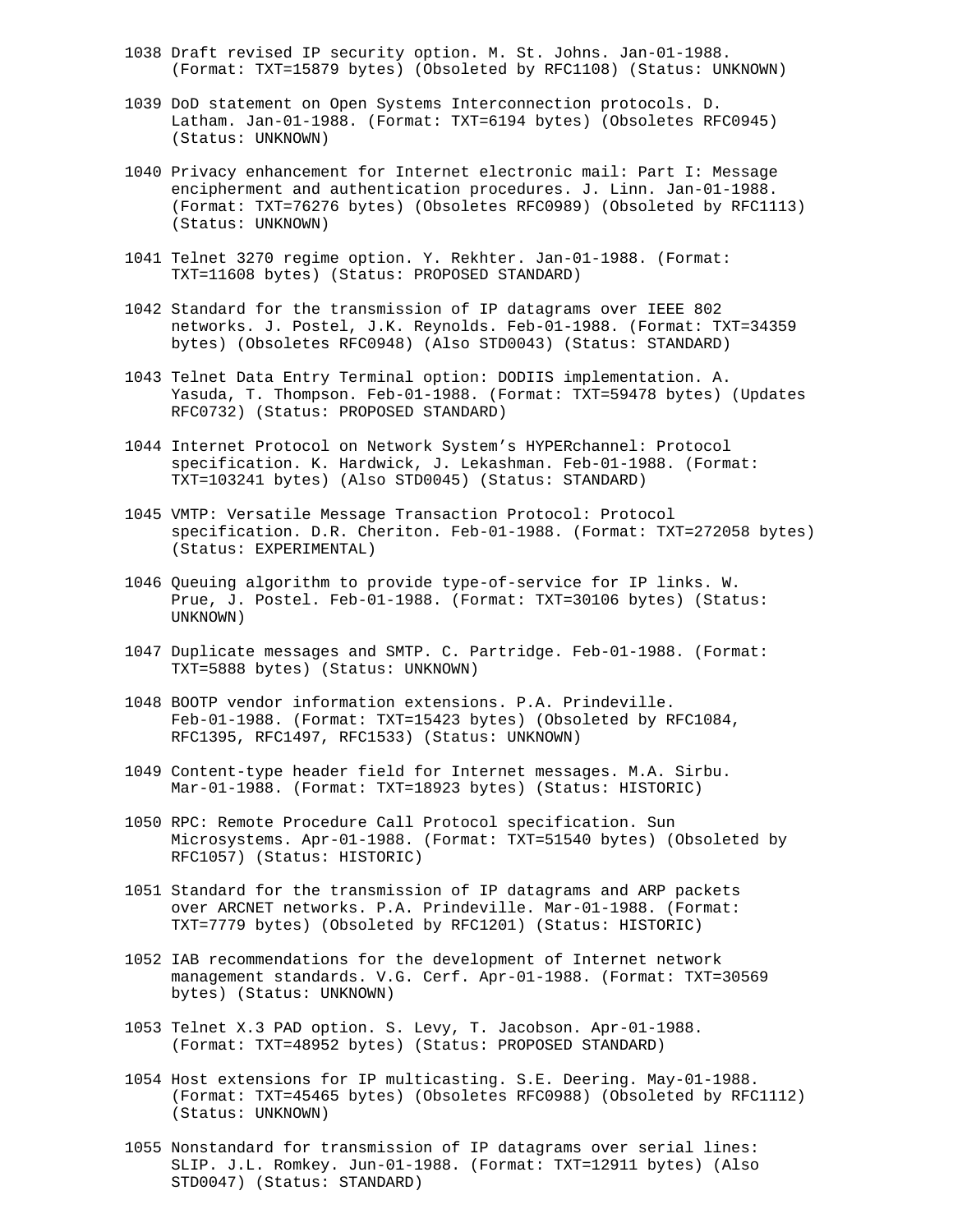- 1056 PCMAIL: A distributed mail system for personal computers. M.L. Lambert. Jun-01-1988. (Format: TXT=85368 bytes) (Obsoletes RFC0993) (Status: INFORMATIONAL)
- 1057 RPC: Remote Procedure Call Protocol specification: Version 2. Sun Microsystems. Jun-01-1988. (Format: TXT=52462 bytes) (Obsoletes RFC1050) (Status: INFORMATIONAL)
- 1058 Routing Information Protocol. C.L. Hedrick. Jun-01-1988. (Format: TXT=93285 bytes) (Updated by RFC1388, RFC1723) (Status: HISTORIC)
- 1059 Network Time Protocol (version 1) specification and implementation. D.L. Mills. Jul-01-1988. (Format: TXT=140890 bytes) (Obsoletes RFC0958) (Obsoleted by RFC1119, RFC1305) (Status: UNKNOWN)
- 1060 Assigned numbers. J.K. Reynolds, J. Postel. Mar-01-1990. (Format: TXT=177923 bytes) (Obsoletes RFC1010) (Obsoleted by RFC1340) (Status: HISTORIC)
- 1061 Not Issued.
- 1062 Internet numbers. S. Romano, M.K. Stahl, M. Recker. Aug-01-1988. (Format: TXT=198729 bytes) (Obsoletes RFC1020) (Obsoleted by RFC1117, RFC1166) (Status: UNKNOWN)
- 1063 IP MTU discovery options. J.C. Mogul, C.A. Kent, C. Partridge, K. McCloghrie. Jul-01-1988. (Format: TXT=27121 bytes) (Obsoleted by RFC1191) (Status: UNKNOWN)
- 1064 Interactive Mail Access Protocol: Version 2. M.R. Crispin. Jul-01-1988. (Format: TXT=57813 bytes) (Obsoleted by RFC1176, RFC1203) (Status: UNKNOWN)
- 1065 Structure and identification of management information for TCP/IP-based internets. K. McCloghrie, M.T. Rose. Aug-01-1988. (Format: TXT=38858 bytes) (Obsoleted by RFC1155) (Status: STANDARD)
- 1066 Management Information Base for network management of TCP/IP-based internets. K. McCloghrie, M.T. Rose. Aug-01-1988. (Format: TXT=135177 bytes) (Obsoleted by RFC1156) (Status: UNKNOWN)
- 1067 Simple Network Management Protocol. J.D. Case, M. Fedor, M.L. Schoffstall, J. Davin. Aug-01-1988. (Format: TXT=69592 bytes) (Obsoleted by RFC1098) (Status: UNKNOWN)
- 1068 Background File Transfer Program (BFTP). A.L. DeSchon, R.T. Braden. Aug-01-1988. (Format: TXT=51004 bytes) (Status: UNKNOWN)
- 1069 Guidelines for the use of Internet-IP addresses in the ISO Connectionless-Mode Network Protocol. R.W. Callon, H.W. Braun. Feb-01-1989. (Format: TXT=24268 bytes) (Obsoletes RFC0986) (Status: UNKNOWN)
- 1070 Use of the Internet as a subnetwork for experimentation with the OSI network layer. R.A. Hagens, N.E. Hall, M.T. Rose. Feb-01-1989. (Format: TXT=37354 bytes) (Status: UNKNOWN)
- 1071 Computing the Internet checksum. R.T. Braden, D.A. Borman, C. Partridge. Sep-01-1988. (Format: TXT=54941 bytes) (Updated by RFC1141) (Status: UNKNOWN)
- 1072 TCP extensions for long-delay paths. V. Jacobson, R.T. Braden. Oct-01-1988. (Format: TXT=36000 bytes) (Obsoleted by RFC1323, RFC2018) (Status: UNKNOWN)
- 1073 Telnet window size option. D. Waitzman. Oct-01-1988. (Format: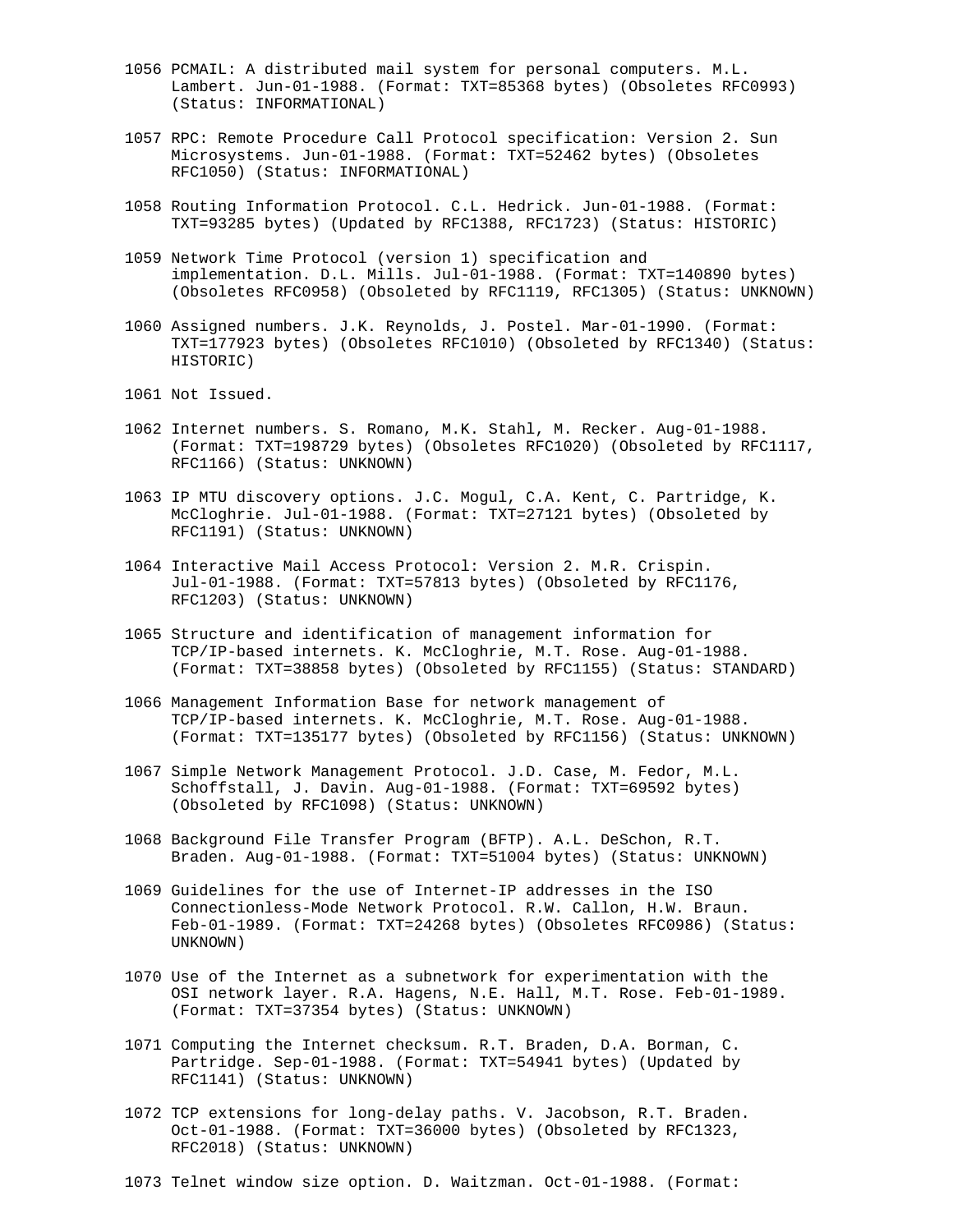TXT=7639 bytes) (Status: PROPOSED STANDARD)

- 1074 NSFNET backbone SPF based Interior Gateway Protocol. J. Rekhter. Oct-01-1988. (Format: TXT=10872 bytes) (Status: UNKNOWN)
- 1075 Distance Vector Multicast Routing Protocol. D. Waitzman, C. Partridge, S.E. Deering. Nov-01-1988. (Format: TXT=54731 bytes) (Status: EXPERIMENTAL)
- 1076 HEMS monitoring and control language. G. Trewitt, C. Partridge. Nov-01-1988. (Format: TXT=98774 bytes) (Obsoletes RFC1023) (Status: UNKNOWN)
- 1077 Critical issues in high bandwidth networking. B.M. Leiner. Nov-01-1988. (Format: TXT=116464 bytes) (Status: UNKNOWN)
- 1078 TCP port service Multiplexer (TCPMUX). M. Lottor. Nov-01-1988. (Format: TXT=3248 bytes) (Status: UNKNOWN)
- 1079 Telnet terminal speed option. C.L. Hedrick. Dec-01-1988. (Format: TXT=4942 bytes) (Status: PROPOSED STANDARD)
- 1080 Telnet remote flow control option. C.L. Hedrick. Nov-01-1988. (Format: TXT=6688 bytes) (Obsoleted by RFC1372) (Status: UNKNOWN)
- 1081 Post Office Protocol: Version 3. M.T. Rose. Nov-01-1988. (Format: TXT=37009 bytes) (Obsoleted by RFC1225) (Status: UNKNOWN)
- 1082 Post Office Protocol: Version 3: Extended service offerings. M.T. Rose. Nov-01-1988. (Format: TXT=25423 bytes) (Status: UNKNOWN)
- 1083 IAB official protocol standards. Defense Advanced Research Projects Agency, Internet Activities Board. Dec-01-1988. (Format: TXT=27128 bytes) (Obsoleted by RFC1100) (Status: HISTORIC)
- 1084 BOOTP vendor information extensions. J.K. Reynolds. Dec-01-1988. (Format: TXT=16327 bytes) (Obsoletes RFC1048) (Obsoleted by RFC1395, RFC1497, RFC1533) (Status: UNKNOWN)
- 1085 ISO presentation services on top of TCP/IP based internets. M.T. Rose. Dec-01-1988. (Format: TXT=64643 bytes) (Status: UNKNOWN)
- 1086 ISO-TP0 bridge between TCP and X.25. J.P. Onions, M.T. Rose. Dec-01-1988. (Format: TXT=19934 bytes) (Status: UNKNOWN)
- 1087 Ethics and the Internet. Defense Advanced Research Projects Agency, Internet Activities Board. Jan-01-1989. (Format: TXT=4582 bytes) (Status: UNKNOWN)
- 1088 Standard for the transmission of IP datagrams over NetBIOS networks. L.J. McLaughlin. Feb-01-1989. (Format: TXT=5749 bytes) (Also STD0048) (Status: STANDARD)
- 1089 SNMP over Ethernet. M.L. Schoffstall, C. Davin, M. Fedor, J.D. Case. Feb-01-1989. (Format: TXT=4458 bytes) (Status: UNKNOWN)
- 1090 SMTP on X.25. R. Ullmann. Feb-01-1989. (Format: TXT=6141 bytes) (Status: UNKNOWN)
- 1091 Telnet terminal-type option. J. VanBokkelen. Feb-01-1989. (Format: TXT=13439 bytes) (Obsoletes RFC0930) (Status: PROPOSED STANDARD)
- 1092 EGP and policy based routing in the new NSFNET backbone. J. Rekhter. Feb-01-1989. (Format: TXT=11865 bytes) (Status: UNKNOWN)
- 1093 NSFNET routing architecture. H.W. Braun. Feb-01-1989. (Format: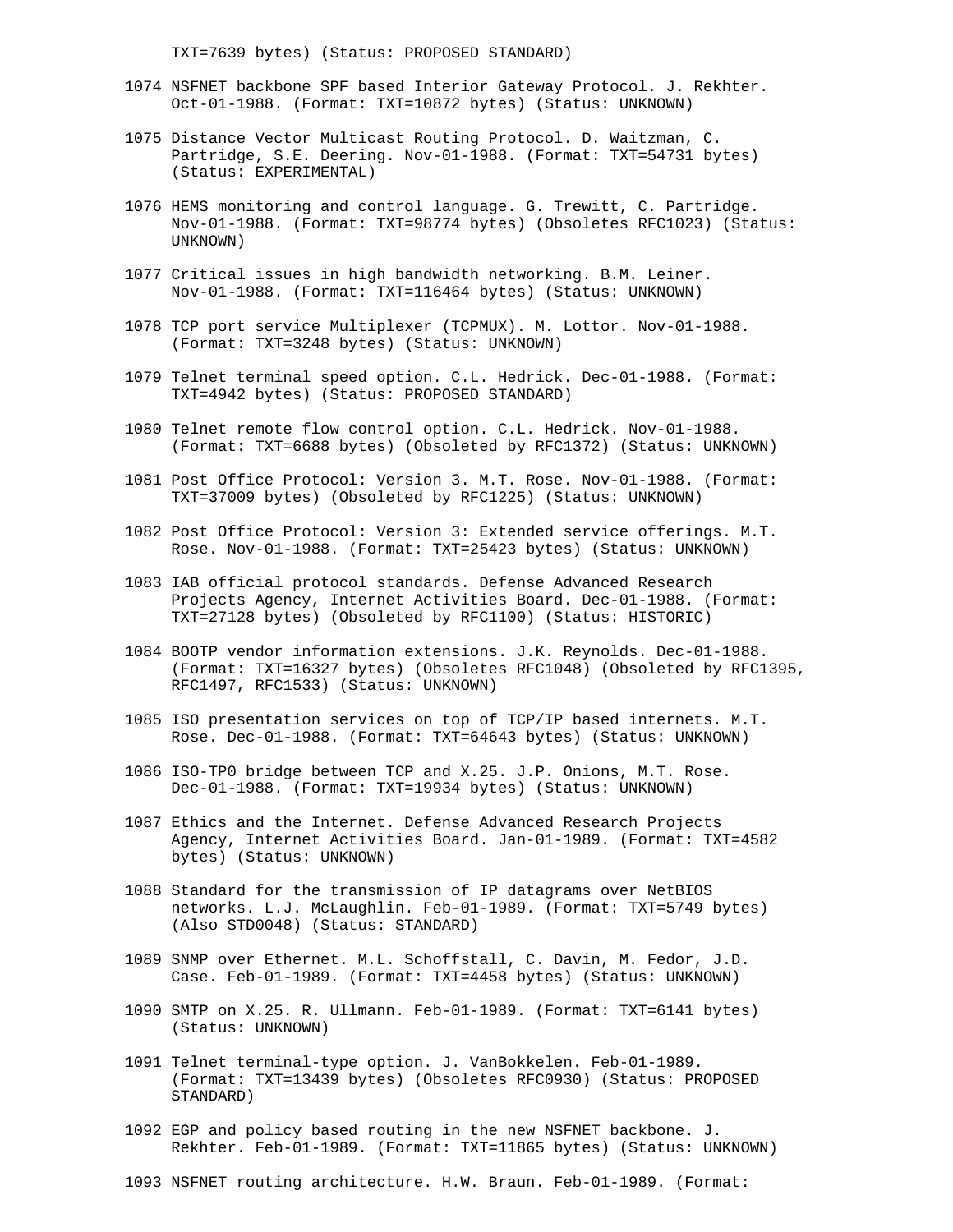TXT=20629 bytes) (Status: UNKNOWN)

- 1094 NFS: Network File System Protocol specification. Sun Microsystems. Mar-01-1989. (Format: TXT=51454 bytes) (Obsoleted by RFC3010) (Also RFC1813) (Status: INFORMATIONAL)
- 1095 Common Management Information Services and Protocol over TCP/IP (CMOT). U.S. Warrier, L. Besaw. Apr-01-1989. (Format: TXT=157506 bytes) (Obsoleted by RFC1189) (Status: UNKNOWN)
- 1096 Telnet X display location option. G.A. Marcy. Mar-01-1989. (Format: TXT=4634 bytes) (Status: PROPOSED STANDARD)
- 1097 Telnet subliminal-message option. B. Miller. Apr-01-1989. (Format: TXT=5490 bytes) (Status: UNKNOWN)
- 1098 Simple Network Management Protocol (SNMP). J.D. Case, M. Fedor, M.L. Schoffstall, C. Davin. April 1989. (Format: TXT=71563 bytes) (Obsoletes RFC1067) (Obsoleted by RFC1157) (Status: UNKNOWN)
- 1099 Request for Comments Summary: RFC Numbers 1000-1099. J. Reynolds. December 1991. (Format: TXT=49108 bytes) (Status: INFORMATIONAL)
- 1100 IAB official protocol standards. Defense Advanced Research Projects Agency, Internet Activities Board. Apr-01-1989. (Format: TXT=30101 bytes) (Obsoletes RFC1083) (Obsoleted by RFC1130) (Status: HISTORIC)
- 1101 DNS encoding of network names and other types. P.V. Mockapetris. Apr-01-1989. (Format: TXT=28677 bytes) (Updates RFC1034, RFC1035) (Status: UNKNOWN)
- 1102 Policy routing in Internet protocols. D.D. Clark. May-01-1989. (Format: TXT=59664 bytes) (Status: UNKNOWN)
- 1103 Proposed standard for the transmission of IP datagrams over FDDI Networks. D. Katz. Jun-01-1989. (Format: TXT=19439 bytes) (Obsoleted by RFC1188) (Status: UNKNOWN)
- 1104 Models of policy based routing. H.W. Braun. Jun-01-1989. (Format: TXT=25468 bytes) (Status: UNKNOWN)
- 1105 Border Gateway Protocol (BGP). K. Lougheed, Y. Rekhter. Jun-01-1989. (Format: TXT=37644 bytes) (Obsoleted by RFC1163) (Status: EXPERIMENTAL)
- 1106 TCP big window and NAK options. R. Fox. Jun-01-1989. (Format: TXT=37105 bytes) (Status: UNKNOWN)
- 1107 Plan for Internet directory services. K.R. Sollins. Jul-01-1989. (Format: TXT=51773 bytes) (Status: INFORMATIONAL)
- 1108 U.S. Department of Defense Security Options for the Internet Protocol. S. Kent. November 1991. (Format: TXT=41791 bytes) (Obsoletes RFC1038) (Status: HISTORIC)
- 1109 Report of the second Ad Hoc Network Management Review Group. V.G. Cerf. Aug-01-1989. (Format: TXT=20642 bytes) (Status: UNKNOWN)
- 1110 Problem with the TCP big window option. A.M. McKenzie. Aug-01-1989. (Format: TXT=5778 bytes) (Status: UNKNOWN)
- 1111 Request for comments on Request for Comments: Instructions to RFC authors. J. Postel. Aug-01-1989. (Format: TXT=11793 bytes) (Obsoletes RFC0825) (Obsoleted by RFC1543, RFC2223) (Status: INFORMATIONAL)
- 1112 Host extensions for IP multicasting. S.E. Deering. Aug-01-1989.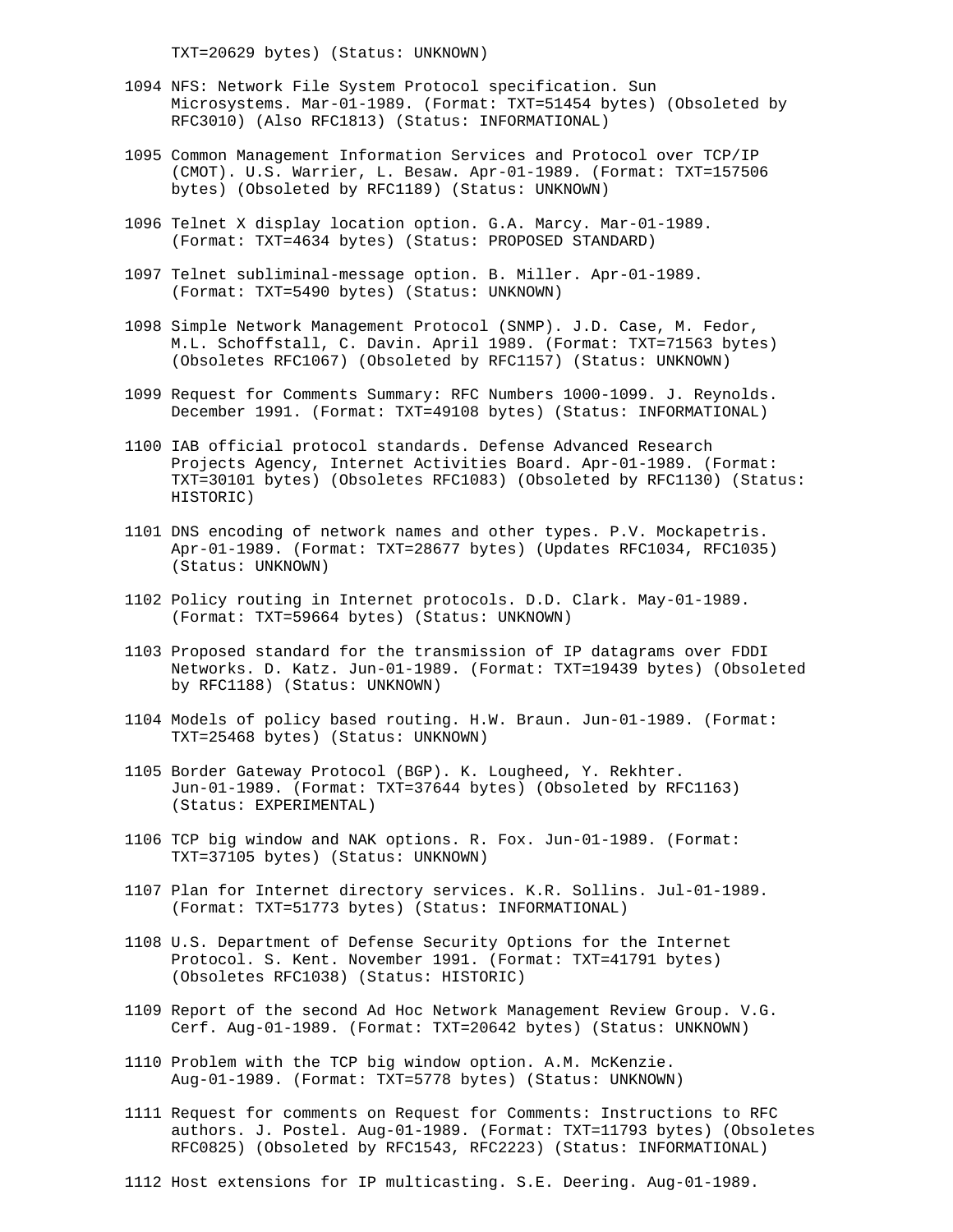(Format: TXT=39904 bytes) (Obsoletes RFC0988, RFC1054) (Updated by RFC2236) (Also STD0005) (Status: STANDARD)

- 1113 Privacy enhancement for Internet electronic mail: Part I message encipherment and authentication procedures. J. Linn. Aug-01-1989. (Format: TXT=89293 bytes) (Obsoletes RFC0989, RFC1040) (Obsoleted by RFC1421) (Status: HISTORIC)
- 1114 Privacy enhancement for Internet electronic mail: Part II certificate-based key management. S.T. Kent, J. Linn. Aug-01-1989. (Format: TXT=69661 bytes) (Obsoleted by RFC1422) (Status: HISTORIC)
- 1115 Privacy enhancement for Internet electronic mail: Part III algorithms, modes, and identifiers. J. Linn. Aug-01-1989. (Format: TXT=18226 bytes) (Obsoleted by RFC1423) (Status: HISTORIC)
- 1116 Telnet Linemode option. D.A. Borman. Aug-01-1989. (Format: TXT=47473 bytes) (Obsoleted by RFC1184) (Status: PROPOSED STANDARD)
- 1117 Internet numbers. S. Romano, M.K. Stahl, M. Recker. Aug-01-1989. (Format: TXT=324666 bytes) (Obsoletes RFC1062, RFC1020, RFC0997) (Obsoleted by RFC1166) (Status: INFORMATIONAL)
- 1118 Hitchhikers guide to the Internet. E. Krol. Sep-01-1989. (Format: TXT=62757 bytes) (Status: INFORMATIONAL)
- 1119 Network Time Protocol (version 2) specification and implementation. D.L. Mills. Sep-01-1989. (Format: TXT=143, PS=518020, PDF=187940 bytes) (Obsoletes RFC0958, RFC1059) (Obsoleted by RFC1305) (Also STD0012) (Status: STANDARD)
- 1120 Internet Activities Board. V. Cerf. Sep-01-1989. (Format: TXT=26123 bytes) (Obsoleted by RFC1160) (Status: INFORMATIONAL)
- 1121 Act one the poems. J. Postel, L. Kleinrock, V.G. Cerf, B. Boehm. Sep-01-1989. (Format: TXT=10644 bytes) (Status: INFORMATIONAL)
- 1122 Requirements for Internet Hosts Communication Layers. R. Braden, Ed.. October 1989. (Format: TXT=295992 bytes) (Also STD0003) (Status: STANDARD)
- 1123 Requirements for Internet Hosts Application and Support. R. Braden, Ed.. October 1989. (Format: TXT=245503 bytes) (Updates RFC0822) (Updated by RFC2181) (Also STD0003) (Status: STANDARD)
- 1124 Policy issues in interconnecting networks. B.M. Leiner. Sep-01-1989. (Format: TXT=118, PS=315692, PDF=143819 bytes) (Status: UNKNOWN)
- 1125 Policy requirements for inter Administrative Domain routing. D. Estrin. Nov-01-1989. (Format: TXT=55248, PS=282123, PDF=289862 bytes) (Status: UNKNOWN)
- 1126 Goals and functional requirements for inter-autonomous system routing. M. Little. Oct-01-1989. (Format: TXT=62725 bytes) (Status: UNKNOWN)
- 1127 Perspective on the Host Requirements RFCs. R.T. Braden. Oct-01-1989. (Format: TXT=41267 bytes) (Status: INFORMATIONAL)
- 1128 Measured performance of the Network Time Protocol in the Internet system. D.L. Mills. Oct-01-1989. (Format: TXT=314, PS=633742, PDF=197897 bytes) (Status: UNKNOWN)
- 1129 Internet Time Synchronization: The Network Time Protocol. D.L. Mills. Oct-01-1989. (Format: TXT=298, PS=551697, PDF=197036 bytes) (Also RFC1119) (Status: INFORMATIONAL)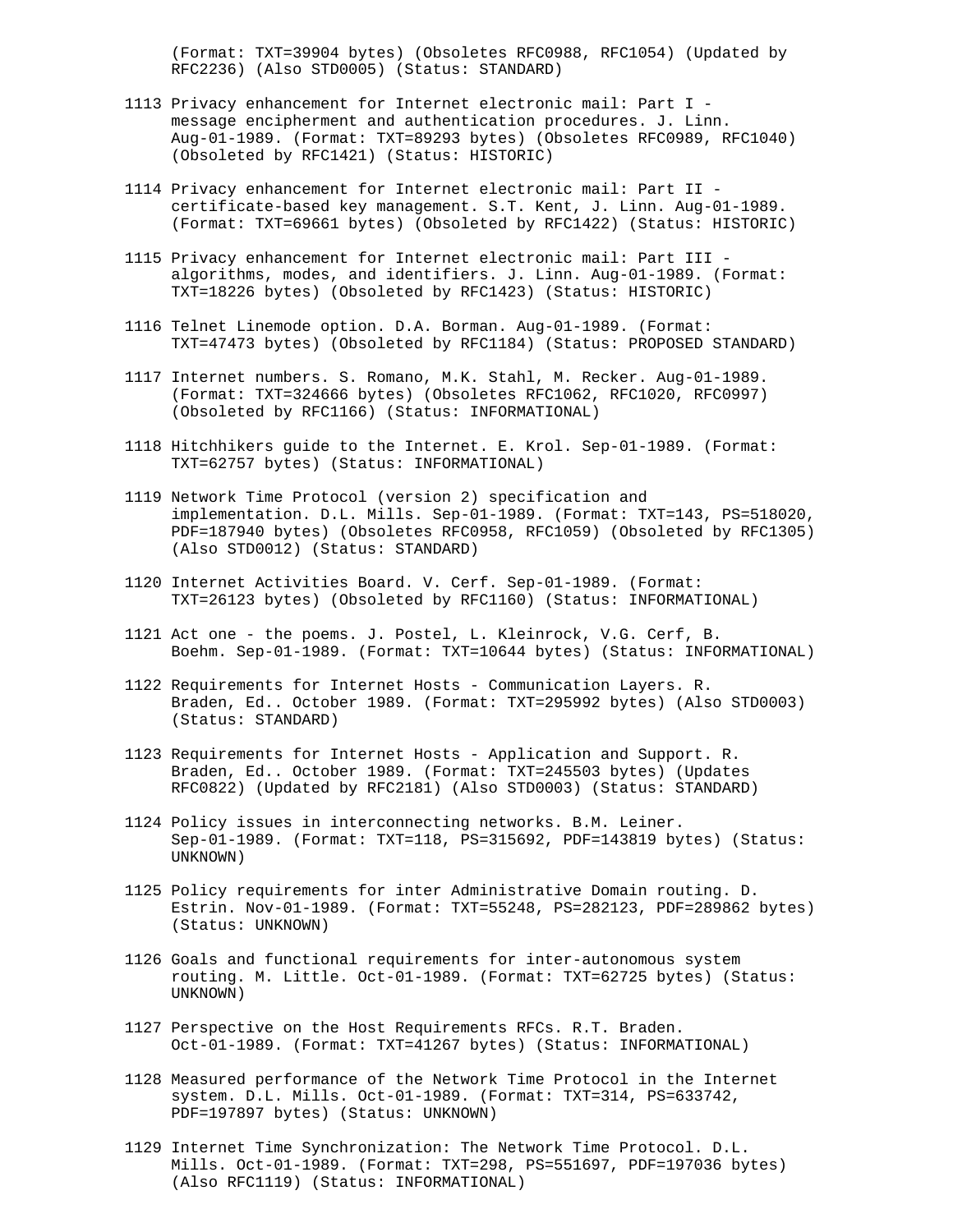- 1130 IAB official protocol standards. Defense Advanced Research Projects Agency, Internet Activities Board. Oct-01-1989. (Format: TXT=33858 bytes) (Obsoletes RFC1100) (Obsoleted by RFC1140) (Status: HISTORIC)
- 1131 OSPF specification. J. Moy. Oct-01-1989. (Format: TXT=268, PS=857280, PDF=398863 bytes) (Obsoleted by RFC1247) (Status: PROPOSED STANDARD)
- 1132 Standard for the transmission of 802.2 packets over IPX networks. L.J. McLaughlin. Nov-01-1989. (Format: TXT=8128 bytes) (Also STD0049) (Status: STANDARD)
- 1133 Routing between the NSFNET and the DDN. J.Y. Yu, H.W. Braun. Nov-01-1989. (Format: TXT=23169 bytes) (Status: INFORMATIONAL)
- 1134 Point-to-Point Protocol: A proposal for multi-protocol transmission of datagrams over Point-to-Point links. D. Perkins. Nov-01-1989. (Format: TXT=87352 bytes) (Obsoleted by RFC1171) (Status: PROPOSED STANDARD)
- 1135 Helminthiasis of the Internet. J.K. Reynolds. Dec-01-1989. (Format: TXT=77033 bytes) (Status: INFORMATIONAL)
- 1136 Administrative Domains and Routing Domains: A model for routing in the Internet. S. Hares, D. Katz. Dec-01-1989. (Format: TXT=22158 bytes) (Status: INFORMATIONAL)
- 1137 Mapping between full RFC 822 and RFC 822 with restricted encoding. S. Kille. Dec-01-1989. (Format: TXT=6266 bytes) (Updates RFC0976) (Status: HISTORIC)
- 1138 Mapping between X.400(1988) / ISO 10021 and RFC 822. S.E. Kille. Dec-01-1989. (Format: TXT=191029 bytes) (Obsoleted by RFC1327, RFC2156) (Updates RFC0822, RFC0987, RFC1026) (Updated by RFC1148) (Status: EXPERIMENTAL)
- 1139 Echo function for ISO 8473. R.A. Hagens. Jan-01-1990. (Format: TXT=14229 bytes) (Obsoleted by RFC1574, RFC1575) (Status: PROPOSED STANDARD)
- 1140 IAB official protocol standards. Defense Advanced Research Projects Agency, Internet Activities Board. May-01-1990. (Format: TXT=60501 bytes) (Obsoletes RFC1130) (Obsoleted by RFC1200) (Status: HISTORIC)
- 1141 Incremental updating of the Internet checksum. T. Mallory, A. Kullberg. Jan-01-1990. (Format: TXT=3587 bytes) (Updates RFC1071) (Updated by RFC1624) (Status: INFORMATIONAL)
- 1142 OSI IS-IS Intra-domain Routing Protocol. D. Oran, Ed.. Feb-01-1990. (Format: TXT=425379, PS=1440951, PDF=490300 bytes) (Status: INFORMATIONAL)
- 1143 The Q Method of Implementing TELNET Option Negotiation. D.J. Bernstein. Feb-01-1990. (Format: TXT=23331 bytes) (Status: EXPERIMENTAL)
- 1144 Compressing TCP/IP headers for low-speed serial links. V. Jacobson. Feb-01-1990. (Format: TXT=120959, PS=534729, PDF=255616 bytes) (Status: PROPOSED STANDARD)
- 1145 TCP alternate checksum options. J. Zweig, C. Partridge. Feb-01-1990. (Format: TXT=11052 bytes) (Obsoleted by RFC1146) (Status: EXPERIMENTAL)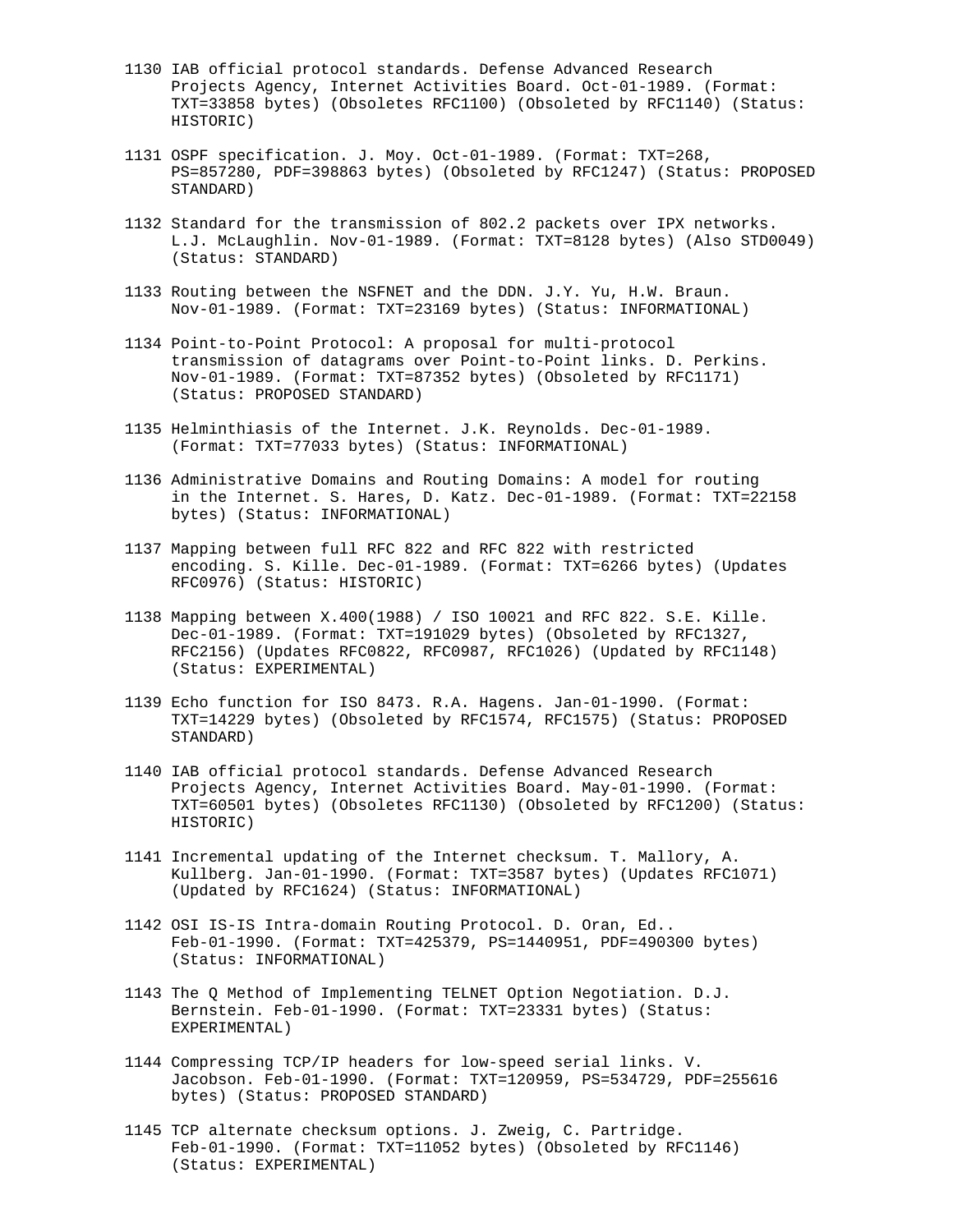- 1146 TCP alternate checksum options. J. Zweig, C. Partridge. Mar-01-1990. (Format: TXT=10955 bytes) (Obsoletes RFC1145) (Status: EXPERIMENTAL)
- 1147 FYI on a Network Management Tool Catalog: Tools for Monitoring and Debugging TCP/IP Internets and Interconnected Devices. R.H. Stine. Apr-01-1990. (Format: TXT=336906, PS=555225, PDF=308602 bytes) (Obsoleted by RFC1470) (Status: INFORMATIONAL)
- 1148 Mapping between X.400(1988) / ISO 10021 and RFC 822. S.E. Kille. Mar-01-1990. (Format: TXT=194292 bytes) (Obsoleted by RFC1327, RFC2156) (Updates RFC0822, RFC0987, RFC1026, RFC1138) (Status: EXPERIMENTAL)
- 1149 Standard for the transmission of IP datagrams on avian carriers. D. Waitzman. Apr-01-1990. (Format: TXT=3329 bytes) (Updated by RFC2549) (Status: EXPERIMENTAL)
- 1150 FYI on FYI: Introduction to the FYI Notes. G.S. Malkin, J.K. Reynolds. Mar-01-1990. (Format: TXT=7867 bytes) (Also FYI0001) (Status: INFORMATIONAL)
- 1151 Version 2 of the Reliable Data Protocol (RDP). C. Partridge, R.M. Hinden. Apr-01-1990. (Format: TXT=8293 bytes) (Updates RFC0908) (Status: EXPERIMENTAL)
- 1152 Workshop report: Internet research steering group workshop on very-high-speed networks. C. Partridge. Apr-01-1990. (Format: TXT=64003 bytes) (Status: INFORMATIONAL)
- 1153 Digest message format. F.J. Wancho. Apr-01-1990. (Format: TXT=6632 bytes) (Status: EXPERIMENTAL)
- 1154 Encoding header field for internet messages. D. Robinson, R. Ullmann. Apr-01-1990. (Format: TXT=12214 bytes) (Obsoleted by RFC1505) (Status: EXPERIMENTAL)
- 1155 Structure and identification of management information for TCP/IP-based internets. M.T. Rose, K. McCloghrie. May-01-1990. (Format: TXT=40927 bytes) (Obsoletes RFC1065) (Also STD0016) (Status: STANDARD)
- 1156 Management Information Base for network management of TCP/IP-based internets. K. McCloghrie, M.T. Rose. May-01-1990. (Format: TXT=138781 bytes) (Obsoletes RFC1066) (Status: HISTORIC)
- 1157 Simple Network Management Protocol (SNMP). J.D. Case, M. Fedor, M.L. Schoffstall, C. Davin. May-01-1990. (Format: TXT=74894 bytes) (Obsoletes RFC1098) (Also STD0015) (Status: STANDARD)
- 1158 Management Information Base for network management of TCP/IP-based internets: MIB-II. M.T. Rose. May-01-1990. (Format: TXT=212152 bytes) (Obsoleted by RFC1213) (Status: PROPOSED STANDARD)
- 1159 Message Send Protocol. R. Nelson. Jun-01-1990. (Format: TXT=3957 bytes) (Obsoleted by RFC1312) (Status: EXPERIMENTAL)
- 1160 Internet Activities Board. V. Cerf. May-01-1990. (Format: TXT=28182 bytes) (Obsoletes RFC1120) (Status: INFORMATIONAL)
- 1161 SNMP over OSI. M.T. Rose. Jun-01-1990. (Format: TXT=16036 bytes) (Obsoleted by RFC1418) (Status: EXPERIMENTAL)
- 1162 Connectionless Network Protocol (ISO 8473) and End System to Intermediate System (ISO 9542) Management Information Base. G. Satz. Jun-01-1990. (Format: TXT=109893 bytes) (Obsoleted by RFC1238) (Status: EXPERIMENTAL)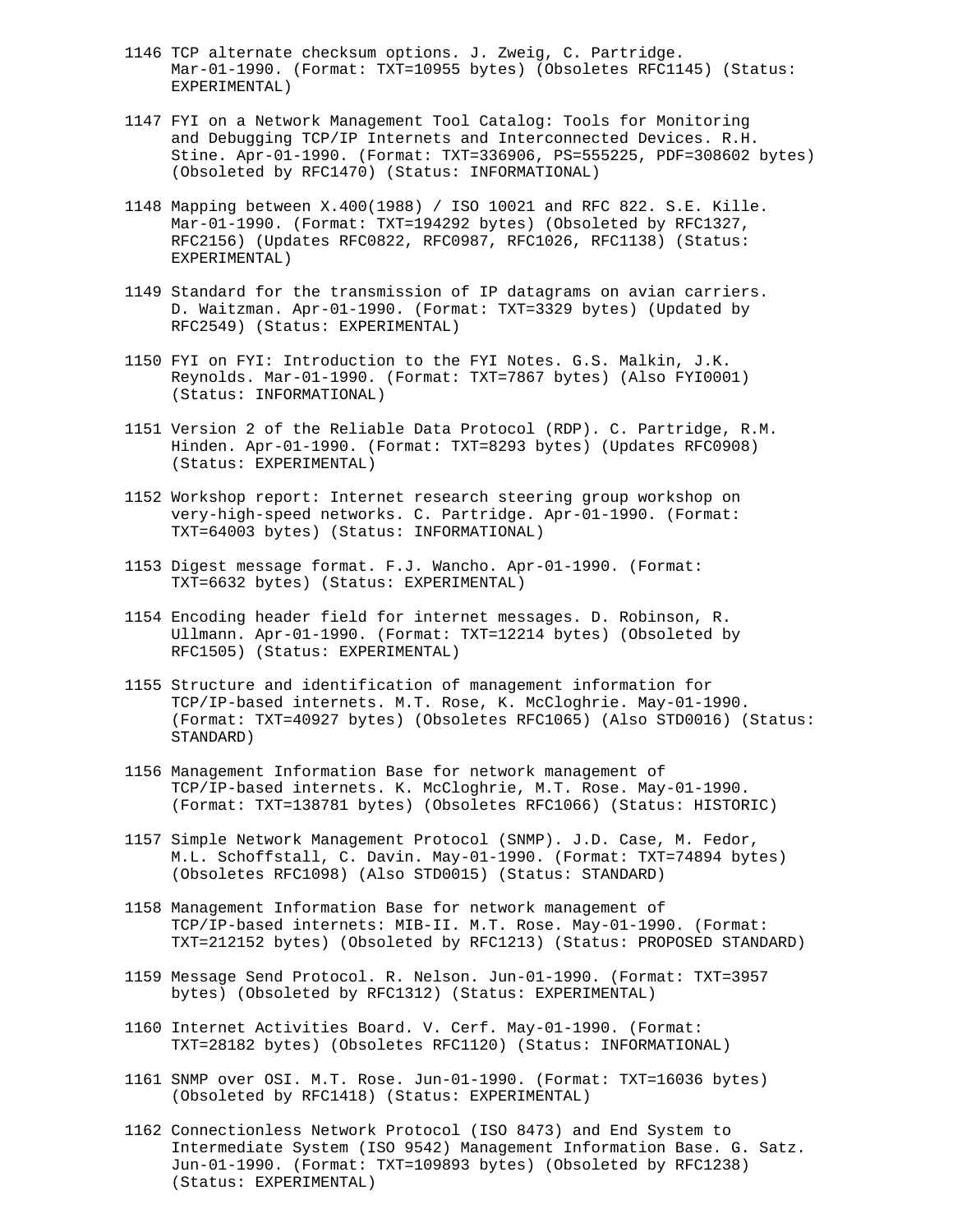- 1163 Border Gateway Protocol (BGP). K. Lougheed, Y. Rekhter. Jun-01-1990. (Format: TXT=69404 bytes) (Obsoletes RFC1105) (Obsoleted by RFC1267) (Status: HISTORIC)
- 1164 Application of the Border Gateway Protocol in the Internet. J.C. Honig, D. Katz, M. Mathis, Y. Rekhter, J.Y. Yu. Jun-01-1990. (Format: TXT=56278 bytes) (Obsoleted by RFC1268) (Status: HISTORIC)
- 1165 Network Time Protocol (NTP) over the OSI Remote Operations Service. J. Crowcroft, J.P. Onions. Jun-01-1990. (Format: TXT=18277 bytes) (Status: EXPERIMENTAL)
- 1166 Internet numbers. S. Kirkpatrick, M.K. Stahl, M. Recker. Jul-01-1990. (Format: TXT=566778 bytes) (Obsoletes RFC1117, RFC1062, RFC1020) (Status: INFORMATIONAL)
- 1167 Thoughts on the National Research and Education Network. V.G. Cerf. Jul-01-1990. (Format: TXT=20682 bytes) (Status: INFORMATIONAL)
- 1168 Intermail and Commercial Mail Relay services. A. Westine, A.L. DeSchon, J. Postel, C.E. Ward. Jul-01-1990. (Format: TXT=40306, PS=149816, PDF=55890 bytes) (Status: INFORMATIONAL)
- 1169 Explaining the role of GOSIP. V.G. Cerf, K.L. Mills. Aug-01-1990. (Format: TXT=30255 bytes) (Status: INFORMATIONAL)
- 1170 Public key standards and licenses. R.B. Fougner. Jan-01-1991. (Format: TXT=3144 bytes) (Status: INFORMATIONAL)
- 1171 Point-to-Point Protocol for the transmission of multi-protocol datagrams over Point-to-Point links. D. Perkins. Jul-01-1990. (Format: TXT=92321 bytes) (Obsoletes RFC1134) (Obsoleted by RFC1331) (Status: DRAFT STANDARD)
- 1172 Point-to-Point Protocol (PPP) initial configuration options. D. Perkins, R. Hobby. Jul-01-1990. (Format: TXT=76132 bytes) (Obsoleted by RFC1331, RFC1332) (Status: PROPOSED STANDARD)
- 1173 Responsibilities of host and network managers: A summary of the "oral tradition" of the Internet. J. VanBokkelen. Aug-01-1990. (Format: TXT=12527 bytes) (Status: INFORMATIONAL)
- 1174 IAB recommended policy on distributing internet identifier assignment and IAB recommended policy change to internet "connected" status. V.G. Cerf. Aug-01-1990. (Format: TXT=21321 bytes) (Status: INFORMATIONAL)
- 1175 FYI on where to start: A bibliography of internetworking information. K.L. Bowers, T.L. LaQuey, J.K. Reynolds, K. Roubicek, M.K. Stahl, A. Yuan. Aug-01-1990. (Format: TXT=67330 bytes) (Also FYI0003) (Status: INFORMATIONAL)
- 1176 Interactive Mail Access Protocol: Version 2. M.R. Crispin. Aug-01-1990. (Format: TXT=67330 bytes) (Obsoletes RFC1064) (Status: EXPERIMENTAL)
- 1177 FYI on Questions and Answers: Answers to commonly asked "new internet user" questions. G.S. Malkin, A.N. Marine, J.K. Reynolds. Aug-01-1990. (Format: TXT=52852 bytes) (Obsoleted by RFC1206) (Status: INFORMATIONAL)
- 1178 Choosing a name for your computer. D. Libes. Aug-01-1990. (Format: TXT=18472 bytes) (Also FYI0005) (Status: INFORMATIONAL)
- 1179 Line printer daemon protocol. L. McLaughlin. Aug-01-1990. (Format: TXT=24324 bytes) (Status: INFORMATIONAL)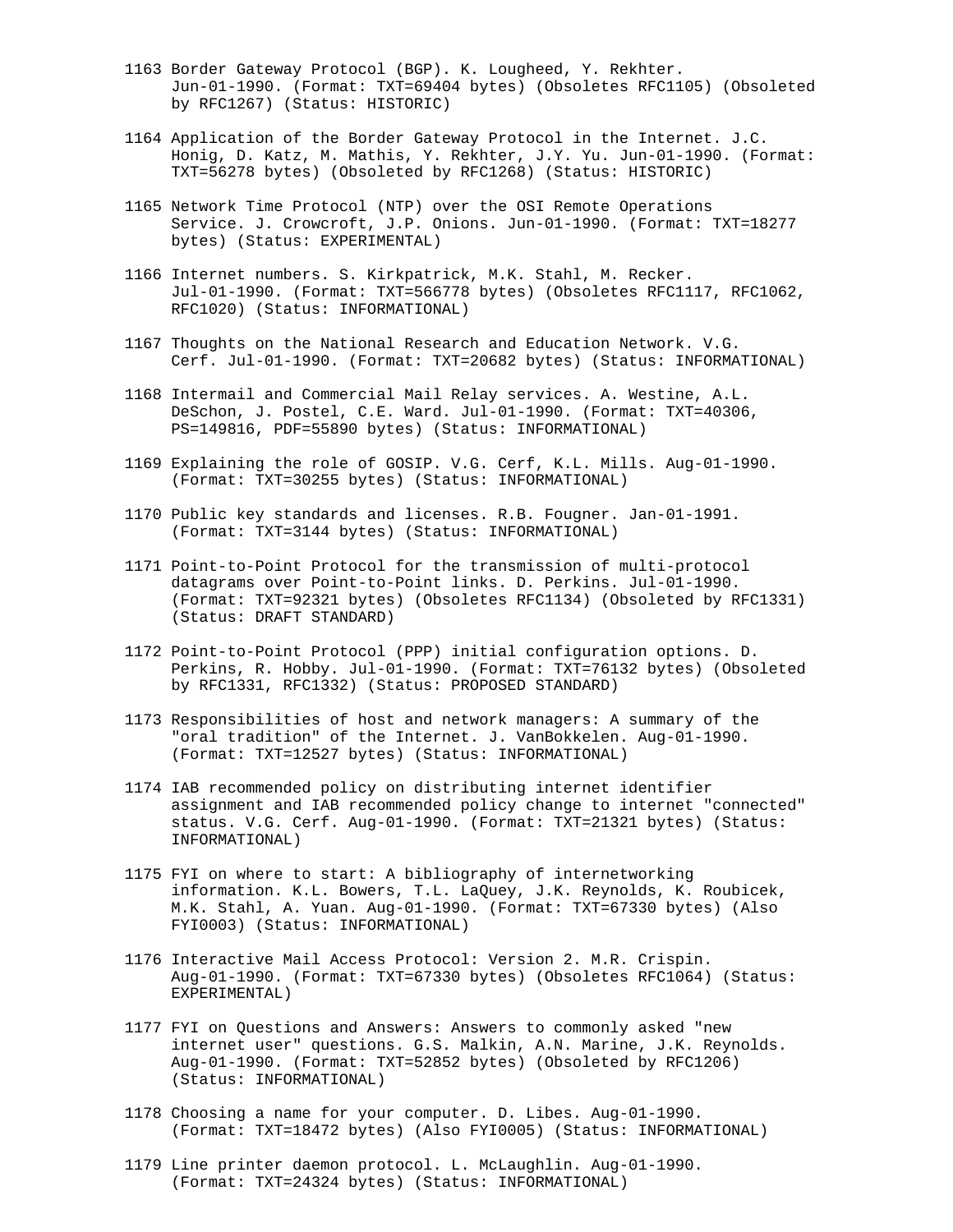- 1180 TCP/IP tutorial. T.J. Socolofsky, C.J. Kale. Jan-01-1991. (Format: TXT=65494 bytes) (Status: INFORMATIONAL)
- 1181 RIPE Terms of Reference. R. Blokzijl. Sep-01-1990. (Format: TXT=2523 bytes) (Status: INFORMATIONAL)
- 1182 Not Issued.
- 1183 New DNS RR Definitions. C.F. Everhart, L.A. Mamakos, R. Ullmann, P.V. Mockapetris. Oct-01-1990. (Format: TXT=23788 bytes) (Updates RFC1034, RFC1035) (Status: EXPERIMENTAL)
- 1184 Telnet Linemode Option. D.A. Borman. Oct-01-1990. (Format: TXT=53085 bytes) (Obsoletes RFC1116) (Status: DRAFT STANDARD)
- 1185 TCP Extension for High-Speed Paths. V. Jacobson, R.T. Braden, L. Zhang. Oct-01-1990. (Format: TXT=49508 bytes) (Obsoleted by RFC1323) (Status: EXPERIMENTAL)
- 1186 MD4 Message Digest Algorithm. R.L. Rivest. Oct-01-1990. (Format: TXT=35391 bytes) (Obsoleted by RFC1320) (Status: INFORMATIONAL)
- 1187 Bulk Table Retrieval with the SNMP. M.T. Rose, K. McCloghrie, J.R. Davin. Oct-01-1990. (Format: TXT=27220 bytes) (Status: EXPERIMENTAL)
- 1188 Proposed Standard for the Transmission of IP Datagrams over FDDI Networks. D. Katz. Oct-01-1990. (Format: TXT=22424 bytes) (Obsoletes RFC1103) (Status: DRAFT STANDARD)
- 1189 Common Management Information Services and Protocols for the Internet (CMOT and CMIP). U.S. Warrier, L. Besaw, L. LaBarre, B.D. Handspicker. Oct-01-1990. (Format: TXT=32928 bytes) (Obsoletes RFC1095) (Status: HISTORIC)
- 1190 Experimental Internet Stream Protocol: Version 2 (ST-II). C. Topolcic. Oct-01-1990. (Format: TXT=386909 bytes) (Obsoletes IEN 119) (Obsoleted by RFC1819) (Status: EXPERIMENTAL)
- 1191 Path MTU discovery. J.C. Mogul, S.E. Deering. Nov-01-1990. (Format: TXT=47936 bytes) (Obsoletes RFC1063) (Status: DRAFT STANDARD)
- 1192 Commercialization of the Internet summary report. B. Kahin. Nov-01-1990. (Format: TXT=35253 bytes) (Status: INFORMATIONAL)
- 1193 Client requirements for real-time communication services. D. Ferrari. Nov-01-1990. (Format: TXT=61540 bytes) (Status: INFORMATIONAL)
- 1194 Finger User Information Protocol. D.P. Zimmerman. Nov-01-1990. (Format: TXT=24626 bytes) (Obsoletes RFC0742) (Obsoleted by RFC1196, RFC1288) (Status: DRAFT STANDARD)
- 1195 Use of OSI IS-IS for routing in TCP/IP and dual environments. R.W. Callon. Dec-01-1990. (Format: TXT=187866, PS=362052 bytes) (Status: PROPOSED STANDARD)
- 1196 Finger User Information Protocol. D.P. Zimmerman. Dec-01-1990. (Format: TXT=24799 bytes) (Obsoletes RFC1194, RFC0742) (Obsoleted by RFC1288) (Status: DRAFT STANDARD)
- 1197 Using ODA for translating multimedia information. M. Sherman. Dec-01-1990. (Format: TXT=3620 bytes) (Status: INFORMATIONAL)
- 1198 FYI on the X window system. R.W. Scheifler. Jan-01-1991. (Format: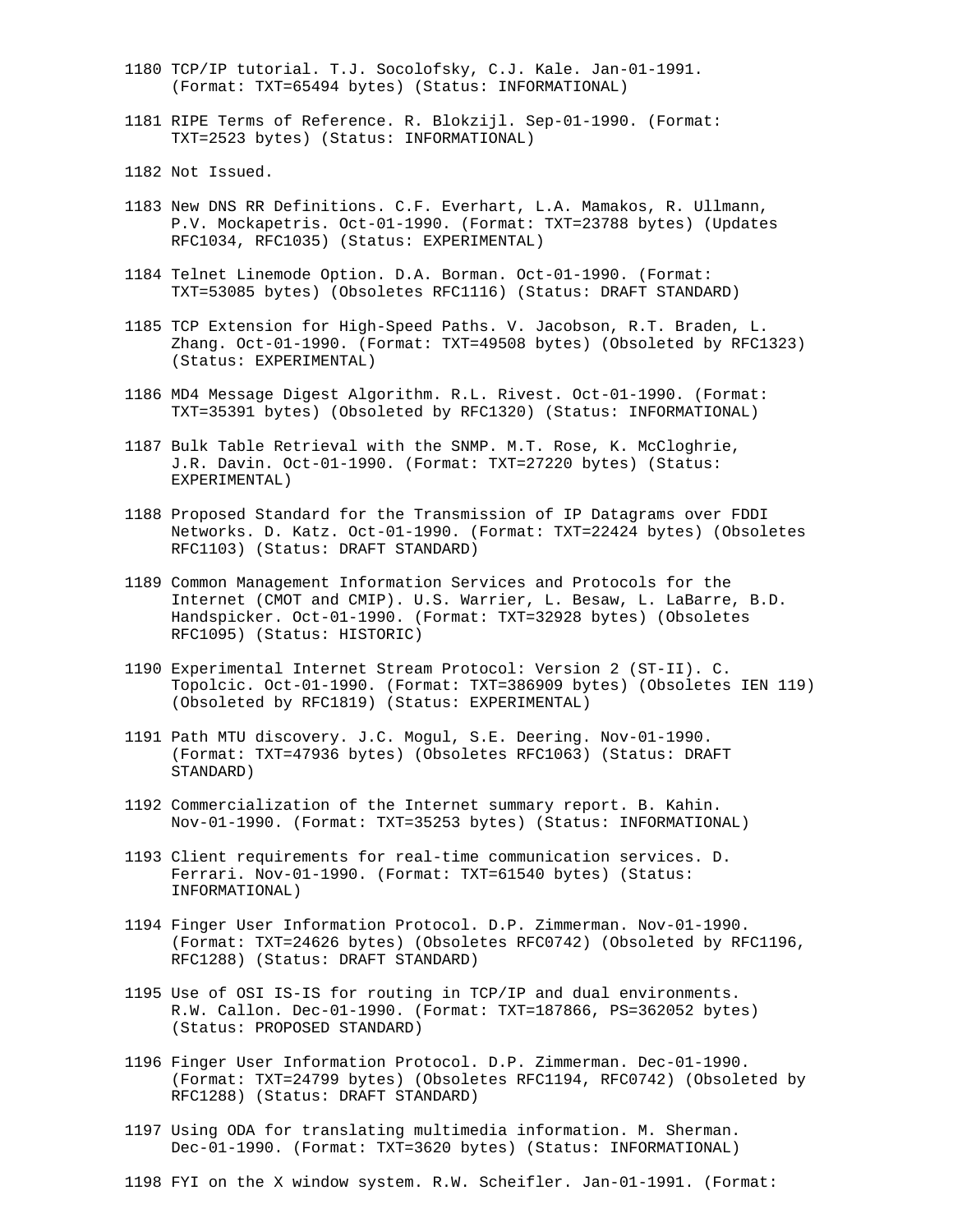TXT=3629 bytes) (Also FYI0006) (Status: INFORMATIONAL)

- 1199 Request for Comments Summary Notes: 1100-1199. J. Reynolds. Dec-01-1991. (Format: TXT=46443 bytes) (Status: INFORMATIONAL)
- 1200 IAB official protocol standards. Defense Advanced Research Projects Agency, Internet Activities Board. Apr-01-1991. (Format: TXT=67069 bytes) (Obsoletes RFC1140) (Obsoleted by RFC1250) (Status: HISTORIC)
- 1201 Transmitting IP traffic over ARCNET networks. D. Provan. Feb-01-1991. (Format: TXT=16959 bytes) (Obsoletes RFC1051) (Also STD0046) (Status: STANDARD)
- 1202 Directory Assistance service. M.T. Rose. Feb-01-1991. (Format: TXT=21645 bytes) (Status: INFORMATIONAL)
- 1203 Interactive Mail Access Protocol: Version 3. J. Rice. Feb-01-1991. (Format: TXT=123325 bytes) (Obsoletes RFC1064) (Status: HISTORIC)
- 1204 Message Posting Protocol (MPP). S. Yeh, D. Lee. Feb-01-1991. (Format: TXT=11371 bytes) (Status: EXPERIMENTAL)
- 1205 5250 Telnet interface. P. Chmielewski. Feb-01-1991. (Format: TXT=27179 bytes) (Updated by RFC2877) (Status: INFORMATIONAL)
- 1206 FYI on Questions and Answers: Answers to commonly asked "new Internet user" questions. G.S. Malkin, A.N. Marine. Feb-01-1991. (Format: TXT=72479 bytes) (Obsoletes RFC1177) (Obsoleted by RFC1325) (Status: INFORMATIONAL)
- 1207 FYI on Questions and Answers: Answers to commonly asked "experienced Internet user" questions. G.S. Malkin, A.N. Marine, J.K. Reynolds. Feb-01-1991. (Format: TXT=33385 bytes) (Also FYI0007) (Status: INFORMATIONAL)
- 1208 Glossary of networking terms. O.J. Jacobsen, D.C. Lynch. Mar-01-1991. (Format: TXT=41156 bytes) (Status: INFORMATIONAL)
- 1209 Transmission of IP datagrams over the SMDS Service. D.M. Piscitello, J. Lawrence. Mar-01-1991. (Format: TXT=25280 bytes) (Also STD0052) (Status: STANDARD)
- 1210 Network and infrastructure user requirements for transatlantic research collaboration: Brussels, July 16-18, and Washington July 24-25, 1990. V.G. Cerf, P.T. Kirstein, B. Randell. Mar-01-1991. (Format: TXT=79048 bytes) (Status: INFORMATIONAL)
- 1211 Problems with the maintenance of large mailing lists. A. Westine, J. Postel. Mar-01-1991. (Format: TXT=96167 bytes) (Status: INFORMATIONAL)
- 1212 Concise MIB definitions. M.T. Rose, K. McCloghrie. Mar-01-1991. (Format: TXT=43579 bytes) (Also STD0016) (Status: STANDARD)
- 1213 Management Information Base for Network Management of TCP/IP-based internets:MIB-II. K. McCloghrie, M.T. Rose. Mar-01-1991. (Format: TXT=146080 bytes) (Obsoletes RFC1158) (Updated by RFC2011, RFC2012, RFC2013) (Also STD0017) (Status: STANDARD)
- 1214 OSI internet management: Management Information Base. L. LaBarre. Apr-01-1991. (Format: TXT=172564 bytes) (Status: HISTORIC)
- 1215 Convention for defining traps for use with the SNMP. M.T. Rose. Mar-01-1991. (Format: TXT=19336 bytes) (Status: INFORMATIONAL)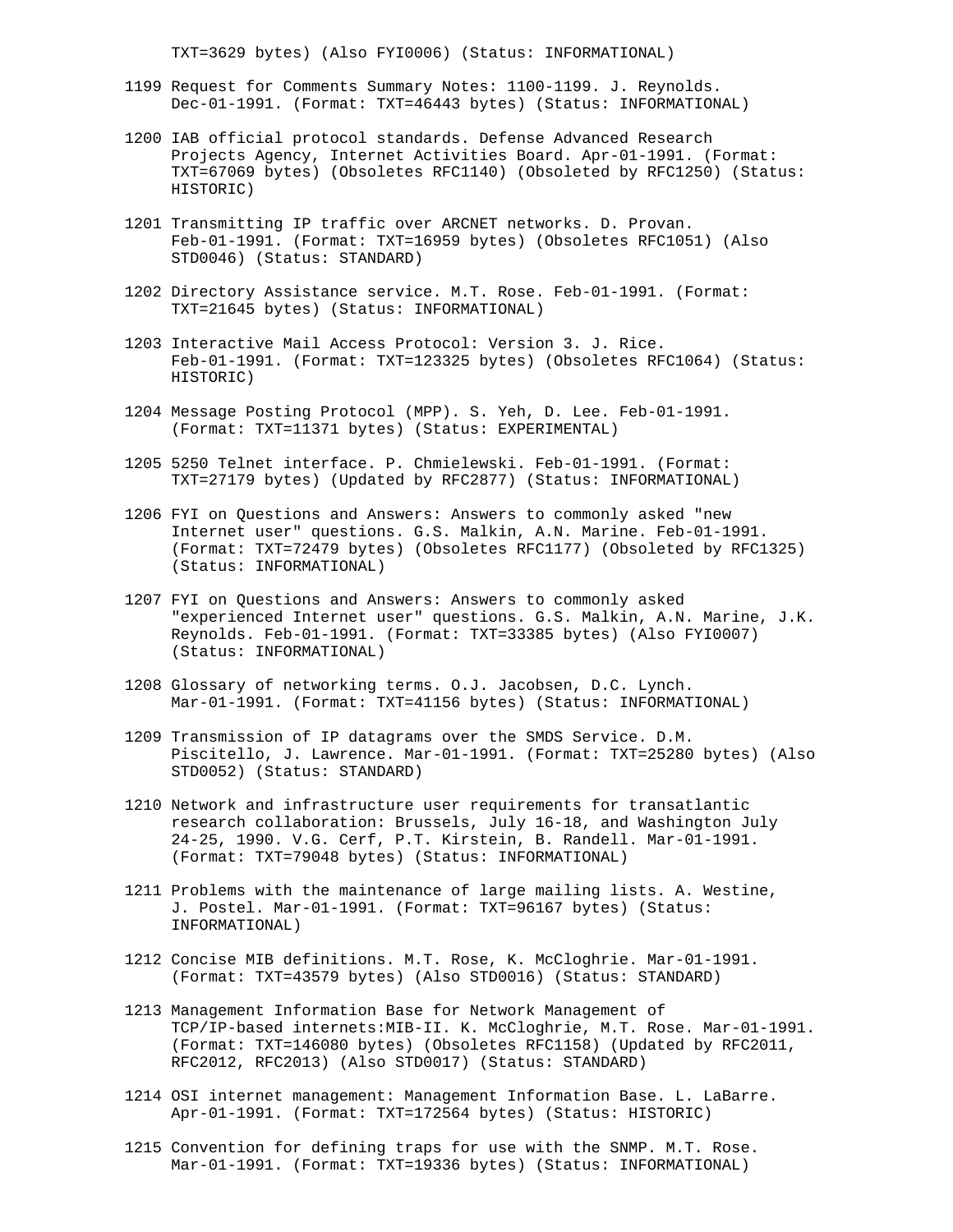- 1216 Gigabit network economics and paradigm shifts. P. Richard, P. Kynikos. Apr-01-1991. (Format: TXT=8130 bytes) (Status: INFORMATIONAL)
- 1217 Memo from the Consortium for Slow Commotion Research (CSCR). V.G. Cerf. Apr-01-1991. (Format: TXT=11079 bytes) (Status: INFORMATIONAL)
- 1218 Naming scheme for c=US. North American Directory Forum. Apr-01-1991. (Format: TXT=42698 bytes) (Obsoleted by RFC1255, RFC1417) (Status: INFORMATIONAL)
- 1219 On the assignment of subnet numbers. P.F. Tsuchiya. Apr-01-1991. (Format: TXT=30609 bytes) (Status: INFORMATIONAL)
- 1220 Point-to-Point Protocol extensions for bridging. F. Baker. Apr-01-1991. (Format: TXT=38165 bytes) (Obsoleted by RFC1638) (Status: PROPOSED STANDARD)
- 1221 Host Access Protocol (HAP) specification: Version 2. W. Edmond. Apr-01-1991. (Format: TXT=152740 bytes) (Updates RFC0907) (Status: INFORMATIONAL)
- 1222 Advancing the NSFNET routing architecture. H.W. Braun, Y. Rekhter. May-01-1991. (Format: TXT=15067 bytes) (Status: INFORMATIONAL)
- 1223 OSI CLNS and LLC1 protocols on Network Systems HYPERchannel. J.M. Halpern. May-01-1991. (Format: TXT=29601 bytes) (Status: INFORMATIONAL)
- 1224 Techniques for managing asynchronously generated alerts. L. Steinberg. May-01-1991. (Format: TXT=54303 bytes) (Status: EXPERIMENTAL)
- 1225 Post Office Protocol: Version 3. M.T. Rose. May-01-1991. (Format: TXT=37340 bytes) (Obsoletes RFC1081) (Obsoleted by RFC1460) (Status: DRAFT STANDARD)
- 1226 Internet protocol encapsulation of AX.25 frames. B. Kantor. May-01-1991. (Format: TXT=2573 bytes) (Status: EXPERIMENTAL)
- 1227 SNMP MUX protocol and MIB. M.T. Rose. May-01-1991. (Format: TXT=25868 bytes) (Status: HISTORIC)
- 1228 SNMP-DPI: Simple Network Management Protocol Distributed Program Interface. G. Carpenter, B. Wijnen. May-01-1991. (Format: TXT=96972 bytes) (Obsoleted by RFC1592) (Status: EXPERIMENTAL)
- 1229 Extensions to the generic-interface MIB. K. McCloghrie. May-01-1991. (Format: TXT=36022 bytes) (Obsoleted by RFC1573) (Updated by RFC1239) (Status: PROPOSED STANDARD)
- 1230 IEEE 802.4 Token Bus MIB. K. McCloghrie, R. Fox. May-01-1991. (Format: TXT=53100 bytes) (Updated by RFC1239) (Status: HISTORIC)
- 1231 IEEE 802.5 Token Ring MIB. K. McCloghrie, R. Fox, E. Decker. May-01-1991. (Format: TXT=53542 bytes) (Obsoleted by RFC1743, RFC1748) (Updated by RFC1239) (Status: PROPOSED STANDARD)
- 1232 Definitions of managed objects for the DS1 Interface type. F. Baker, C.P. Kolb. May-01-1991. (Format: TXT=60757 bytes) (Obsoleted by RFC1406) (Updated by RFC1239) (Status: PROPOSED STANDARD)
- 1233 Definitions of managed objects for the DS3 Interface type. T.A. Cox, K. Tesink. May-01-1991. (Format: TXT=49559 bytes) (Obsoleted by RFC1407) (Updated by RFC1239) (Status: PROPOSED STANDARD)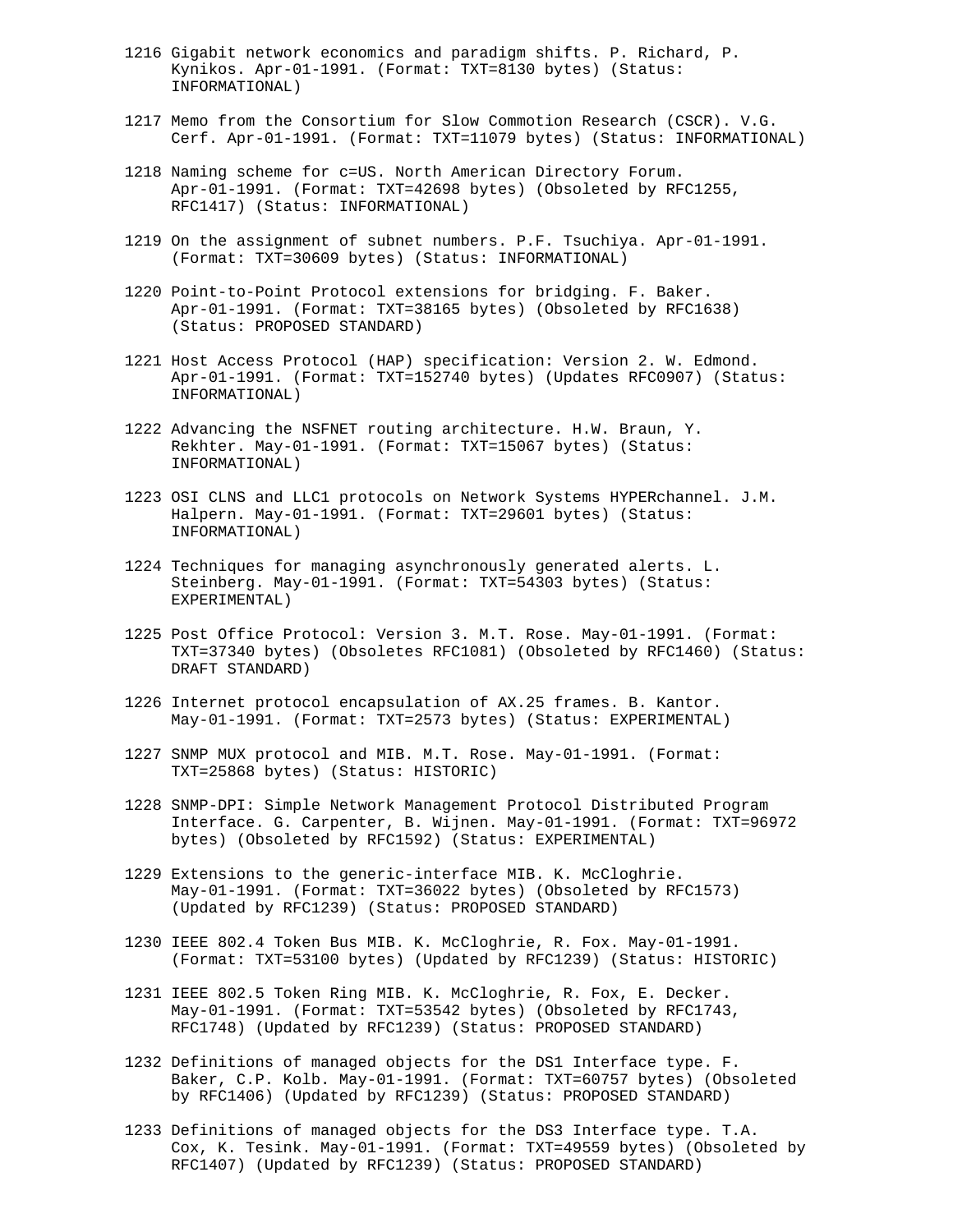- 1234 Tunneling IPX traffic through IP networks. D. Provan. Jun-01-1991. (Format: TXT=12333 bytes) (Status: PROPOSED STANDARD)
- 1235 Coherent File Distribution Protocol. J. Ioannidis, G. Maguire. Jun-01-1991. (Format: TXT=29345 bytes) (Status: EXPERIMENTAL)
- 1236 IP to X.121 address mapping for DDN. L. Morales, P. Hasse. Jun-01-1991. (Format: TXT=12626 bytes) (Status: INFORMATIONAL)
- 1237 Guidelines for OSI NSAP Allocation in the Internet. R. Collela, E.P. Gardner, R.W. Callon. Jul-01-1991. (Format: TXT=116989, PS=160478, PDF=171423 bytes) (Obsoleted by RFC1629) (Status: PROPOSED STANDARD)
- 1238 CLNS MIB for use with Connectionless Network Protocol (ISO 8473) and End System to Intermediate System (ISO 9542). G. Satz. Jun-01-1991. (Format: TXT=65159 bytes) (Obsoletes RFC1162) (Status: EXPERIMENTAL)
- 1239 Reassignment of experimental MIBs to standard MIBs. J.K. Reynolds. Jun-01-1991. (Format: TXT=3656 bytes) (Updates RFC1229, RFC1230, RFC1231, RFC1232, RFC1233) (Status: PROPOSED STANDARD)
- 1240 OSI connectionless transport services on top of UDP: Version 1. C. Shue, W. Haggerty, K. Dobbins. Jun-01-1991. (Format: TXT=18140 bytes) (Status: HISTORIC)
- 1241 Scheme for an internet encapsulation protocol: Version 1. R.A. Woodburn, D.L. Mills. Jul-01-1991. (Format: TXT=42468, PS=128921, PDF=44593 bytes) (Status: EXPERIMENTAL)
- 1242 Benchmarking terminology for network interconnection devices. S. Bradner. Jul-01-1991. (Format: TXT=22817 bytes) (Status: INFORMATIONAL)
- 1243 AppleTalk Management Information Base. S. Waldbusser. Jul-01-1991. (Format: TXT=61985 bytes) (Obsoleted by RFC1742) (Status: PROPOSED STANDARD)
- 1244 Site Security Handbook. J.P. Holbrook, J.K. Reynolds. Jul-01-1991. (Format: TXT=259129 bytes) (Obsoleted by RFC2196) (Status: INFORMATIONAL)
- 1245 OSPF Protocol Analysis. J. Moy. Jul-01-1991. (Format: TXT=26160, PS=33546, PDF=31723 bytes) (Also RFC1247, RFC1246) (Status: INFORMATIONAL)
- 1246 Experience with the OSPF Protocol. J. Moy. Jul-01-1991. (Format: TXT=70441, PS=141924, PDF=84633 bytes) (Also RFC1247, RFC1245) (Status: INFORMATIONAL)
- 1247 OSPF Version 2. J. Moy. Jul-01-1991. (Format: TXT=433332, PS=989724, PDF=490300 bytes) (Obsoletes RFC1131) (Obsoleted by RFC1583) (Also RFC1246, RFC1245) (Status: DRAFT STANDARD)
- 1248 OSPF Version 2 Management Information Base. F. Baker, R. Coltun. Jul-01-1991. (Format: TXT=74347 bytes) (Obsoleted by RFC1252) (Status: PROPOSED STANDARD)
- 1249 DIXIE Protocol Specification. T. Howes, M. Smith, B. Beecher. Aug-01-1991. (Format: TXT=20028 bytes) (Also RFC1202) (Status: INFORMATIONAL)
- 1250 IAB Official Protocol Standards. J. Postel. Aug-01-1991. (Format: TXT=62555 bytes) (Obsoletes RFC1200) (Obsoleted by RFC2200, RFC1280) (Status: HISTORIC)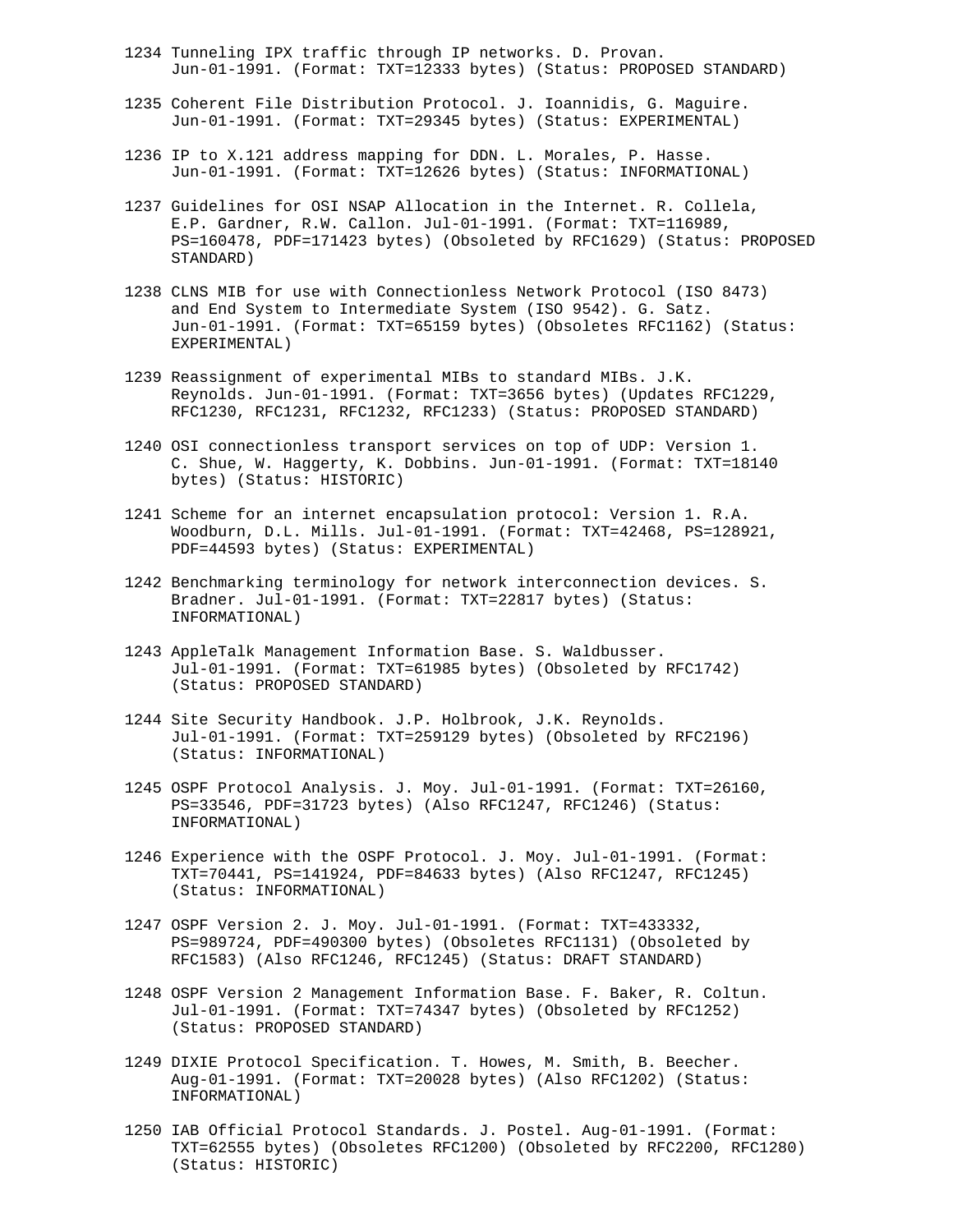- 1251 Who's Who in the Internet: Biographies of IAB, IESG and IRSG Members. G. Malkin. Aug-01-1991. (Format: TXT=70383 bytes) (Obsoleted by RFC1336) (Status: INFORMATIONAL)
- 1252 OSPF Version 2 Management Information Base. F. Baker, R. Coltun. Aug-01-1991. (Format: TXT=74471 bytes) (Obsoletes RFC1248) (Obsoleted by RFC1253) (Also RFC1247, RFC1245) (Status: PROPOSED STANDARD)
- 1253 OSPF Version 2 Management Information Base. F. Baker, R. Coltun. Aug-01-1991. (Format: TXT=74453 bytes) (Obsoletes RFC1252) (Obsoleted by RFC1850) (Also RFC1247, RFC1245, RFC1246) (Status: PROPOSED STANDARD)
- 1254 Gateway Congestion Control Survey. A. Mankin, K. Ramakrishnan. Aug-01-1991. (Format: TXT=67609 bytes) (Status: INFORMATIONAL)
- 1255 A Naming Scheme for c=US. The North American Directory Forum. Sep-01-1991. (Format: TXT=51103 bytes) (Obsoletes RFC1218) (Obsoleted by RFC1417) (Status: INFORMATIONAL)
- 1256 ICMP Router Discovery Messages. S. Deering, Ed.. Sep-01-1991. (Format: TXT=43059 bytes) (Also RFC0792) (Status: PROPOSED STANDARD)
- 1257 Isochronous applications do not require jitter-controlled networks. C. Partridge. Sep-01-1991. (Format: TXT=11075 bytes) (Status: INFORMATIONAL)
- 1258 BSD Rlogin. B. Kantor. Sep-01-1991. (Format: TXT=10763 bytes) (Status: INFORMATIONAL)
- 1259 Building the open road: The NREN as test-bed for the national public network. M. Kapor. Sep-01-1991. (Format: TXT=61654 bytes) (Status: INFORMATIONAL)
- 1260 Not Issued.
- 1261 Transition of Nic Services. S. Williamson, L. Nobile. Sep-01-1991. (Format: TXT=4244 bytes) (Status: INFORMATIONAL)
- 1262 Guidelines for Internet Measurement Activities. V.G. Cerf. Oct-01-1991. (Format: TXT=6381 bytes) (Status: INFORMATIONAL)
- 1263 TCP Extensions Considered Harmful. S. O'Malley, L.L. Peterson. Oct-01-1991. (Format: TXT=54078 bytes) (Status: INFORMATIONAL)
- 1264 Internet Engineering Task Force Internet Routing Protocol Standardization Criteria. R.M. Hinden. Oct-01-1991. (Format: TXT=17016 bytes) (Status: INFORMATIONAL)
- 1265 BGP Protocol Analysis. Y. Rekhter. Oct-01-1991. (Format: TXT=20728 bytes) (Status: INFORMATIONAL)
- 1266 Experience with the BGP Protocol. Y. Rekhter. Oct-01-1991. (Format: TXT=21938 bytes) (Status: INFORMATIONAL)
- 1267 Border Gateway Protocol 3 (BGP-3). K. Lougheed, Y. Rekhter. Oct-01-1991. (Format: TXT=80724 bytes) (Obsoletes RFC1163) (Status: HISTORIC)
- 1268 Application of the Border Gateway Protocol in the Internet. Y. Rekhter, P. Gross. Oct-01-1991. (Format: TXT=31102 bytes) (Obsoletes RFC1164) (Obsoleted by RFC1655) (Status: HISTORIC)
- 1269 Definitions of Managed Objects for the Border Gateway Protocol: Version 3. S. Willis, J.W. Burruss. Oct-01-1991. (Format: TXT=25717 bytes) (Status: PROPOSED STANDARD)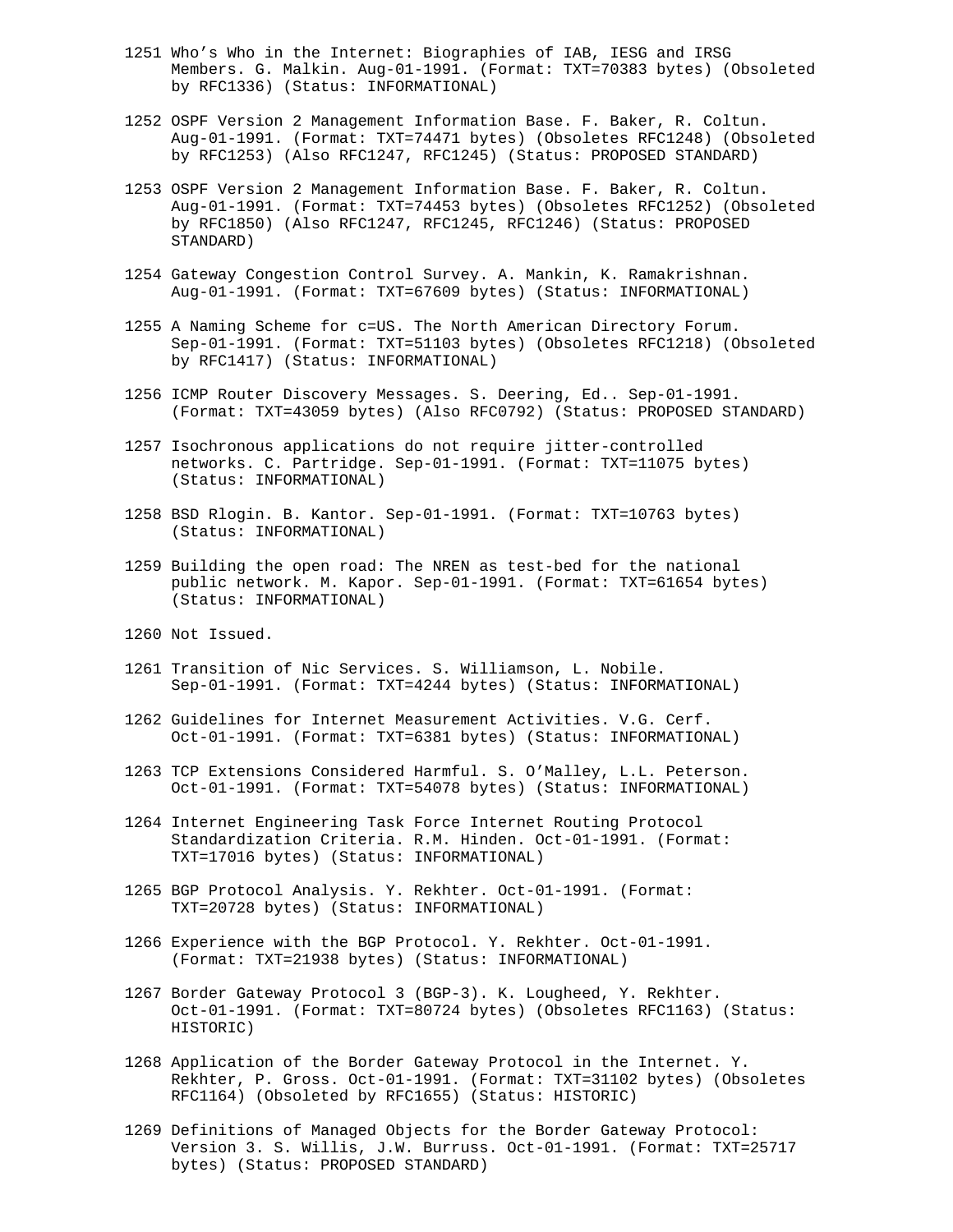- 1270 SNMP Communications Services. F. Kastenholz. Oct-01-1991. (Format: TXT=26167 bytes) (Status: INFORMATIONAL)
- 1271 Remote Network Monitoring Management Information Base. S. Waldbusser. Nov-01-1991. (Format: TXT=184111 bytes) (Obsoleted by RFC1757) (Updated by RFC1513) (Status: PROPOSED STANDARD)
- 1272 Internet Accounting: Background. C. Mills, D. Hirsh, G.R. Ruth. Nov-01-1991. (Format: TXT=46562 bytes) (Status: INFORMATIONAL)
- 1273 Measurement Study of Changes in Service-Level Reachability in the Global TCP/IP Internet: Goals, Experimental Design, Implementation, and Policy Considerations. M.F. Schwartz. Nov-01-1991. (Format: TXT=19949 bytes) (Status: INFORMATIONAL)
- 1274 The COSINE and Internet X.500 Schema. P. Barker, S. Kille. November 1991. (Format: TXT=92827 bytes) (Status: PROPOSED STANDARD)
- 1275 Replication Requirements to provide an Internet Directory using X.500. S.E. Hardcastle-Kille. November 1991. (Format: TXT=4616, PS=83736, PDF=62498 bytes) (Status: INFORMATIONAL)
- 1276 Replication and Distributed Operations extensions to provide an Internet Directory using X.500. S.E. Hardcastle-Kille. November 1991. (Format: TXT=33731, PS=217170 bytes) (Status: PROPOSED STANDARD)
- 1277 Encoding Network Addresses to Support Operation over Non-OSI Lower Layers. S.E. Hardcastle-Kille. November 1991. (Format: TXT=22254, PS=176169 bytes) (Status: PROPOSED STANDARD)
- 1278 A string encoding of Presentation Address. S.E. Hardcastle-Kille. November 1991. (Format: TXT=10256, PS=128696 bytes) (Status: INFORMATIONAL)
- 1279 X.500 and Domains. S.E. Hardcastle-Kille. November 1991. (Format: TXT=26669, PS=170029 bytes) (Status: EXPERIMENTAL)
- 1280 IAB Official Protocol Standards. J. Postel. March 1992. (Format: TXT=70458 bytes) (Obsoletes RFC1250) (Obsoleted by RFC1360) (Status: HISTORIC)
- 1281 Guidelines for the Secure Operation of the Internet. R. Pethia, S. Crocker, B. Fraser. November 1991. (Format: TXT=22618 bytes) (Status: INFORMATIONAL)
- 1282 BSD Rlogin. B. Kantor. December 1991. (Format: TXT=10704 bytes) (Status: INFORMATIONAL)
- 1283 SNMP over OSI. M. Rose. December 1991. (Format: TXT=16857 bytes) (Obsoleted by RFC1418) (Status: EXPERIMENTAL)
- 1284 Definitions of Managed Objects for the Ethernet-like Interface Types. J. Cook, Ed.. December 1991. (Format: TXT=43225 bytes) (Obsoleted by RFC1398) (Status: PROPOSED STANDARD)
- 1285 FDDI Management Information Base. J. Case. January 1992. (Format: TXT=99747 bytes) (Updated by RFC1512) (Status: PROPOSED STANDARD)
- 1286 Definitions of Managed Objects for Bridges. E. Decker, P. Langille, A. Rijsinghani, K. McCloghrie. December 1991. (Format: TXT=79104 bytes) (Obsoleted by RFC1493, RFC1525) (Status: PROPOSED STANDARD)
- 1287 Towards the Future Internet Architecture. D. Clark, L. Chapin, V. Cerf, R. Braden, R. Hobby. December 1991. (Format: TXT=59812 bytes) (Status: INFORMATIONAL)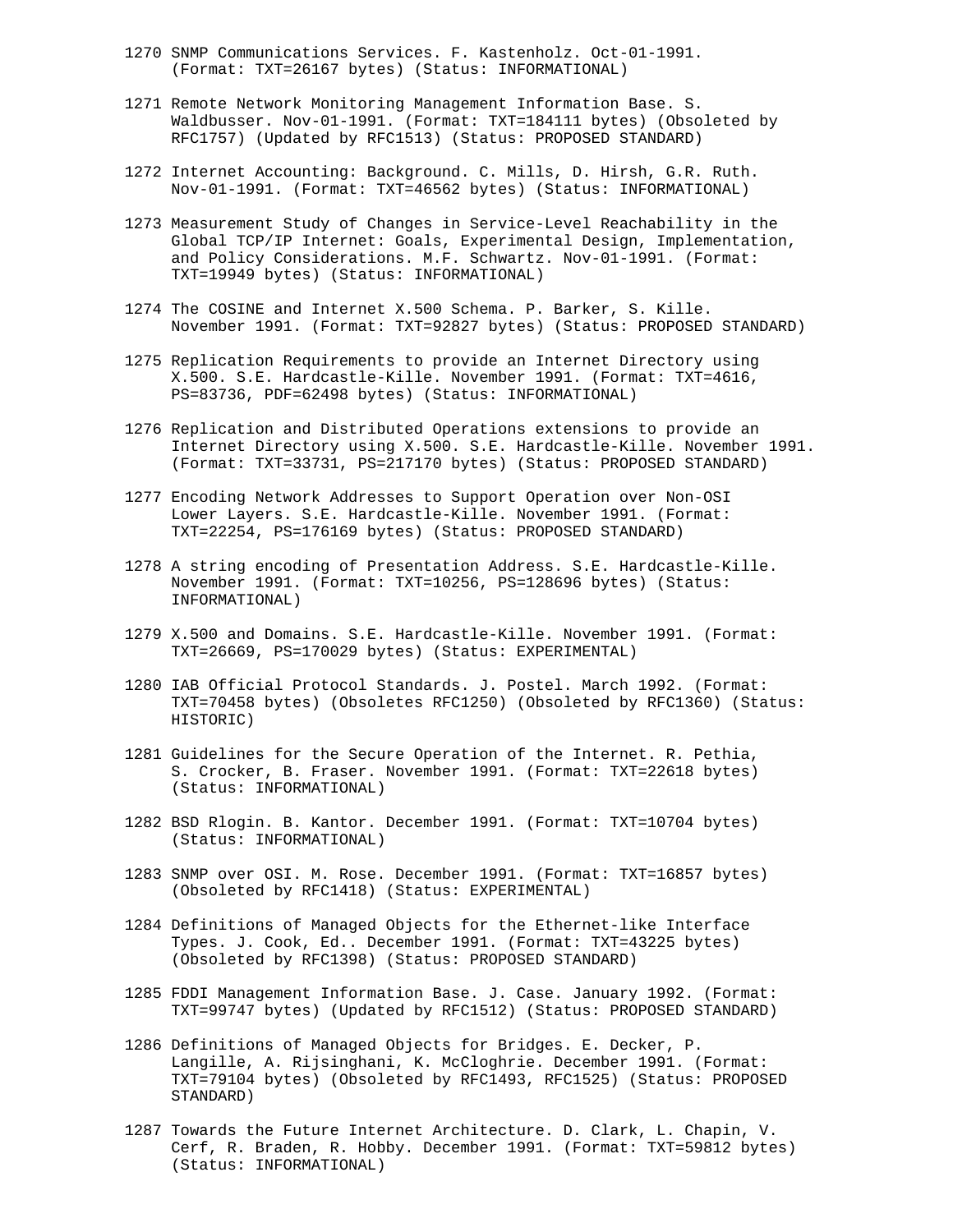- 1288 The Finger User Information Protocol. D. Zimmerman. December 1991. (Format: TXT=25161 bytes) (Obsoletes RFC1196, RFC1194, RFC0742) (Status: DRAFT STANDARD)
- 1289 DECnet Phase IV MIB Extensions. J. Saperia. December 1991. (Format: TXT=122272 bytes) (Obsoleted by RFC1559) (Status: PROPOSED STANDARD)
- 1290 There's Gold in them thar Networks! or Searching for Treasure in all the Wrong Places. J. Martin. December 1991. (Format: TXT=46997 bytes) (Obsoleted by RFC1402) (Status: INFORMATIONAL)
- 1291 Mid-Level Networks Potential Technical Services. V. Aggarwal. December 1991. (Format: TXT=24314, PS=218918 bytes) (Status: INFORMATIONAL)
- 1292 A Catalog of Available X.500 Implementations. R. Lang, R. Wright. January 1992. (Format: TXT=129468 bytes) (Obsoleted by RFC1632) (Status: INFORMATIONAL)
- 1293 Inverse Address Resolution Protocol. T. Bradley, C. Brown. January 1992. (Format: TXT=11368 bytes) (Obsoleted by RFC2390) (Status: PROPOSED STANDARD)
- 1294 Multiprotocol Interconnect over Frame Relay. T. Bradley, C. Brown, A. Malis. January 1992. (Format: TXT=54992 bytes) (Obsoleted by RFC1490, RFC2427) (Status: PROPOSED STANDARD)
- 1295 User Bill of Rights for entries and listings in the Public Directory. The North American Directory Forum. January 1992. (Format: TXT=3502 bytes) (Obsoleted by RFC1417) (Status: INFORMATIONAL)
- 1296 Internet Growth (1981-1991). M. Lottor. January 1992. (Format: TXT=20103 bytes) (Status: INFORMATIONAL)
- 1297 NOC Internal Integrated Trouble Ticket System Functional Specification Wishlist ("NOC TT REQUIREMENTS"). D. Johnson. January 1992. (Format: TXT=32964 bytes) (Status: INFORMATIONAL)
- 1298 SNMP over IPX. R. Wormley, S. Bostock. February 1992. (Format: TXT=7878 bytes) (Obsoleted by RFC1420) (Status: INFORMATIONAL)
- 1299 Summary of 1200-1299. M. Kennedy. January 1997. (Format: TXT=36594 bytes) (Status: INFORMATIONAL)
- 1300 Remembrances of Things Past. S. Greenfield. February 1992. (Format: TXT=4963 bytes) (Status: INFORMATIONAL)
- 1301 Multicast Transport Protocol. S. Armstrong, A. Freier, K. Marzullo. February 1992. (Format: TXT=91976 bytes) (Status: INFORMATIONAL)
- 1302 Building a Network Information Services Infrastructure. D. Sitzler, P. Smith, A. Marine. February 1992. (Format: TXT=29135 bytes) (Also FYI0012) (Status: INFORMATIONAL)
- 1303 A Convention for Describing SNMP-based Agents. K. McCloghrie, M. Rose. February 1992. (Format: TXT=22915 bytes) (Also RFC1155, RFC1212, RFC1213, RFC1157) (Status: INFORMATIONAL)
- 1304 Definitions of Managed Objects for the SIP Interface Type. T. Cox, K. Tesink, Eds.. February 1992. (Format: TXT=52491 bytes) (Obsoleted by RFC1694) (Status: PROPOSED STANDARD)
- 1305 Network Time Protocol (Version 3) Specification, Implementation. David L. Mills. March 1992. (Format: TXT=307085, PDF=442493 bytes) (Obsoletes RFC0958, RFC1059, RFC1119) (Status: DRAFT STANDARD)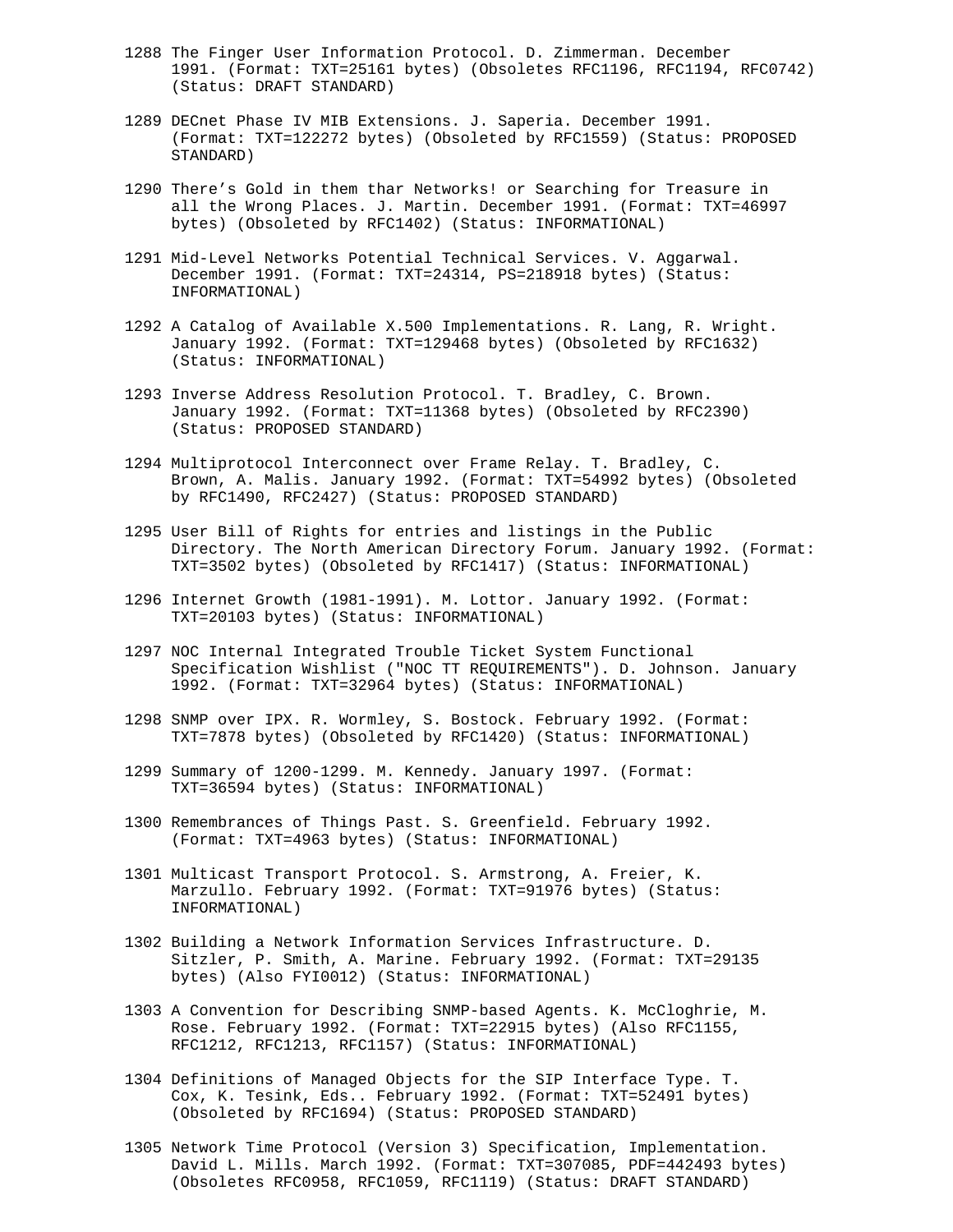- 1306 Experiences Supporting By-Request Circuit-Switched T3 Networks. A. Nicholson, J. Young. March 1992. (Format: TXT=25788 bytes) (Status: INFORMATIONAL)
- 1307 Dynamically Switched Link Control Protocol. J. Young, A. Nicholson. March 1992. (Format: TXT=24145 bytes) (Status: EXPERIMENTAL)
- 1308 Executive Introduction to Directory Services Using the X.500 Protocol. C. Weider, J. Reynolds. March 1992. (Format: TXT=9392 bytes) (Also FYI0013) (Status: INFORMATIONAL)
- 1309 Technical Overview of Directory Services Using the X.500 Protocol. C. Weider, J. Reynolds, S. Heker. March 1992. (Format: TXT=35694 bytes) (Also FYI0014) (Status: INFORMATIONAL)
- 1310 The Internet Standards Process. L. Chapin. March 1992. (Format: TXT=54738 bytes) (Obsoleted by RFC1602) (Status: INFORMATIONAL)
- 1311 Introduction to the STD Notes. J. Postel. March 1992. (Format: TXT=11308 bytes) (Status: INFORMATIONAL)
- 1312 Message Send Protocol 2. R. Nelson, G. Arnold. April 1992. (Format: TXT=18037 bytes) (Obsoletes RFC1159) (Status: EXPERIMENTAL)
- 1313 Today's Programming for KRFC AM 1313 Internet Talk Radio. C. Partridge. Apr-01-1992. (Format: TXT=5444 bytes) (Status: INFORMATIONAL)
- 1314 A File Format for the Exchange of Images in the Internet. A. Katz, D. Cohen. April 1992. (Format: TXT=54072 bytes) (Status: PROPOSED STANDARD)
- 1315 Management Information Base for Frame Relay DTEs. C. Brown, F. Baker, C. Carvalho. April 1992. (Format: TXT=33825 bytes) (Obsoleted by RFC2115) (Status: PROPOSED STANDARD)
- 1316 Definitions of Managed Objects for Character Stream Devices. B. Stewart. April 1992. (Format: TXT=35143 bytes) (Obsoleted by RFC1658) (Status: PROPOSED STANDARD)
- 1317 Definitions of Managed Objects for RS-232-like Hardware Devices. B. Stewart. April 1992. (Format: TXT=30442 bytes) (Obsoleted by RFC1659) (Status: PROPOSED STANDARD)
- 1318 Definitions of Managed Objects for Parallel-printer-like Hardware Devices. B. Stewart. April 1992. (Format: TXT=19570 bytes) (Obsoleted by RFC1660) (Status: PROPOSED STANDARD)
- 1319 The MD2 Message-Digest Algorithm. B. Kaliski. April 1992. (Format: TXT=25661 bytes) (Status: INFORMATIONAL)
- 1320 The MD4 Message-Digest Algorithm. R. Rivest. April 1992. (Format: TXT=32407 bytes) (Obsoletes RFC1186) (Status: INFORMATIONAL)
- 1321 The MD5 Message-Digest Algorithm. R. Rivest. April 1992. (Format: TXT=35222 bytes) (Status: INFORMATIONAL)
- 1322 A Unified Approach to Inter-Domain Routing. D. Estrin, Y. Rekhter, S. Hotz. May 1992. (Format: TXT=96934 bytes) (Status: INFORMATIONAL)
- 1323 TCP Extensions for High Performance. V. Jacobson, R. Braden, D. Borman. May 1992. (Format: TXT=84558 bytes) (Obsoletes RFC1072, RFC1185) (Status: PROPOSED STANDARD)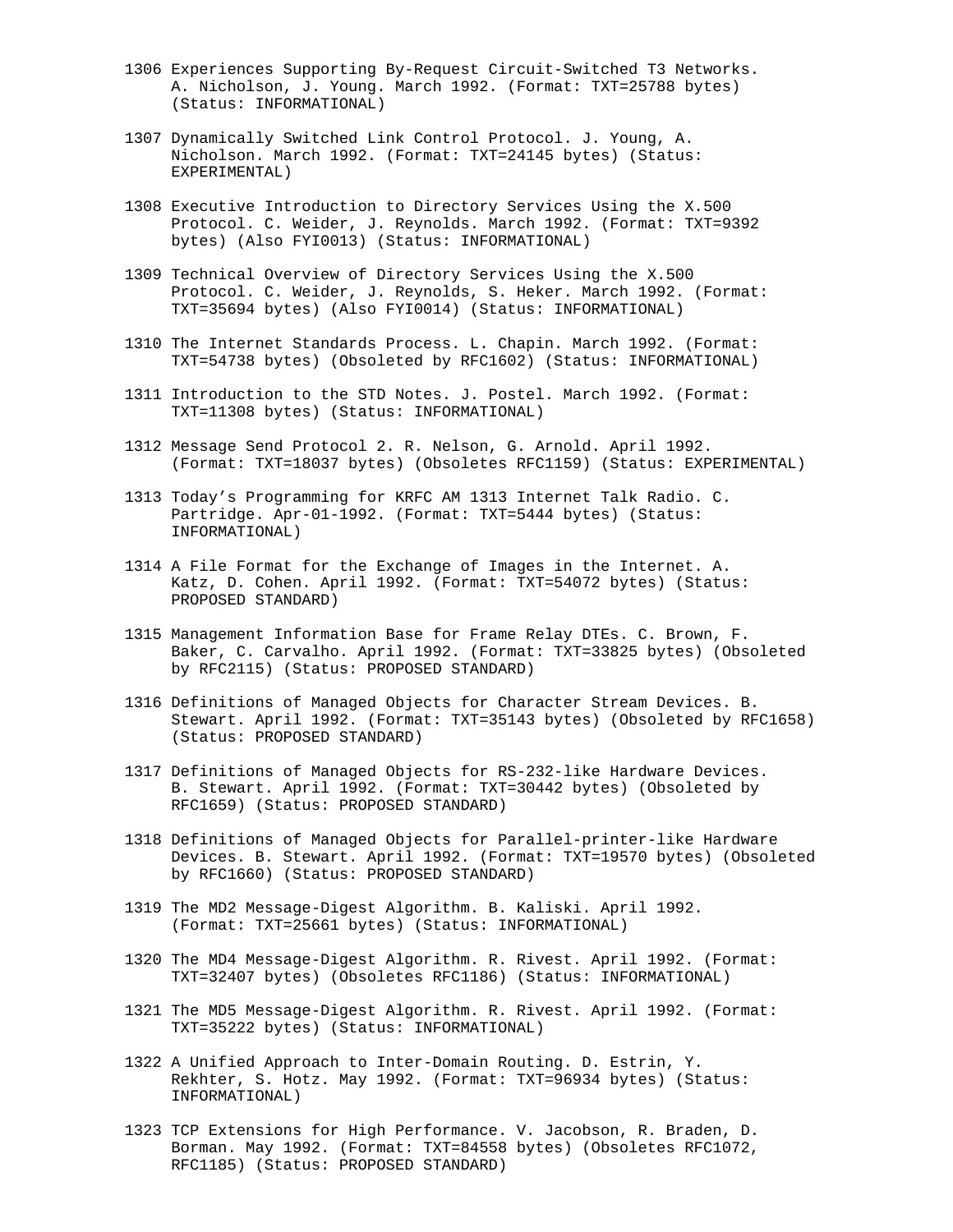- 1324 A Discussion on Computer Network Conferencing. D. Reed. May 1992. (Format: TXT=24988 bytes) (Status: INFORMATIONAL)
- 1325 FYI on Questions and Answers Answers to Commonly asked "New Internet User" Questions. G. Malkin, A. Marine. May 1992. (Format: TXT=91884 bytes) (Obsoletes RFC1206) (Obsoleted by RFC1594) (Status: INFORMATIONAL)
- 1326 Mutual Encapsulation Considered Dangerous. P. Tsuchiya. May 1992. (Format: TXT=11277 bytes) (Status: INFORMATIONAL)
- 1327 Mapping between X.400(1988) / ISO 10021 and RFC 822. S. Hardcastle-Kille. May 1992. (Format: TXT=228598 bytes) (Obsoletes RFC0987, RFC1026, RFC1138, RFC1148) (Obsoleted by RFC2156) (Updates RFC0822) (Updated by RFC1495) (Status: PROPOSED STANDARD)
- 1328 X.400 1988 to 1984 downgrading. S. Hardcastle-Kille. May 1992. (Format: TXT=10006 bytes) (Status: PROPOSED STANDARD)
- 1329 Thoughts on Address Resolution for Dual MAC FDDI Networks. P. Kuehn. May 1992. (Format: TXT=58150 bytes) (Status: INFORMATIONAL)
- 1330 Recommendations for the Phase I Deployment of OSI Directory Services (X.500) and OSI Message Handling Services (X.400) within the ESNET Community. ESCC X.500/X.400 Task Force, ESnet Site Coordinating Comittee (ESCC), Energy Sciences Network (ESnet). May 1992. (Format: TXT=192925 bytes) (Status: INFORMATIONAL)
- 1331 The Point-to-Point Protocol (PPP) for the Transmission of Multi-protocol Datagrams over Point-to-Point Links. W. Simpson. May 1992. (Format: TXT=129892 bytes) (Obsoletes RFC1171, RFC1172) (Obsoleted by RFC1548) (Status: PROPOSED STANDARD)
- 1332 The PPP Internet Protocol Control Protocol (IPCP). G. McGregor. May 1992. (Format: TXT=17613 bytes) (Obsoletes RFC1172) (Status: PROPOSED STANDARD)
- 1333 PPP Link Quality Monitoring. W. Simpson. May 1992. (Format: TXT=29965 bytes) (Obsoleted by RFC1989) (Status: PROPOSED STANDARD)
- 1334 PPP Authentication Protocols. B. Lloyd, W. Simpson. October 1992. (Format: TXT=33248 bytes) (Obsoleted by RFC1994) (Status: PROPOSED STANDARD)
- 1335 A Two-Tier Address Structure for the Internet: A Solution to the Problem of Address Space Exhaustion. Z. Wang, J. Crowcroft. May 1992. (Format: TXT=15418 bytes) (Status: INFORMATIONAL)
- 1336 Who's Who in the Internet: Biographies of IAB, IESG and IRSG Members. G. Malkin. May 1992. (Format: TXT=92119 bytes) (Obsoletes RFC1251) (Also FYI0009) (Status: INFORMATIONAL)
- 1337 TIME-WAIT Assassination Hazards in TCP. R. Braden. May 1992. (Format: TXT=22887 bytes) (Status: INFORMATIONAL)
- 1338 Supernetting: an Address Assignment and Aggregation Strategy. V. Fuller, T. Li, J. Yu, K. Varadhan. June 1992. (Format: TXT=47975 bytes) (Obsoleted by RFC1519) (Status: INFORMATIONAL)
- 1339 Remote Mail Checking Protocol. S. Dorner, P. Resnick. June 1992. (Format: TXT=13115 bytes) (Status: EXPERIMENTAL)
- 1340 Assigned Numbers. J. Reynolds, J. Postel. July 1992. (Format: TXT=232974 bytes) (Obsoletes RFC1060) (Obsoleted by RFC1700) (Status: HISTORIC)
- 1341 MIME (Multipurpose Internet Mail Extensions): Mechanisms for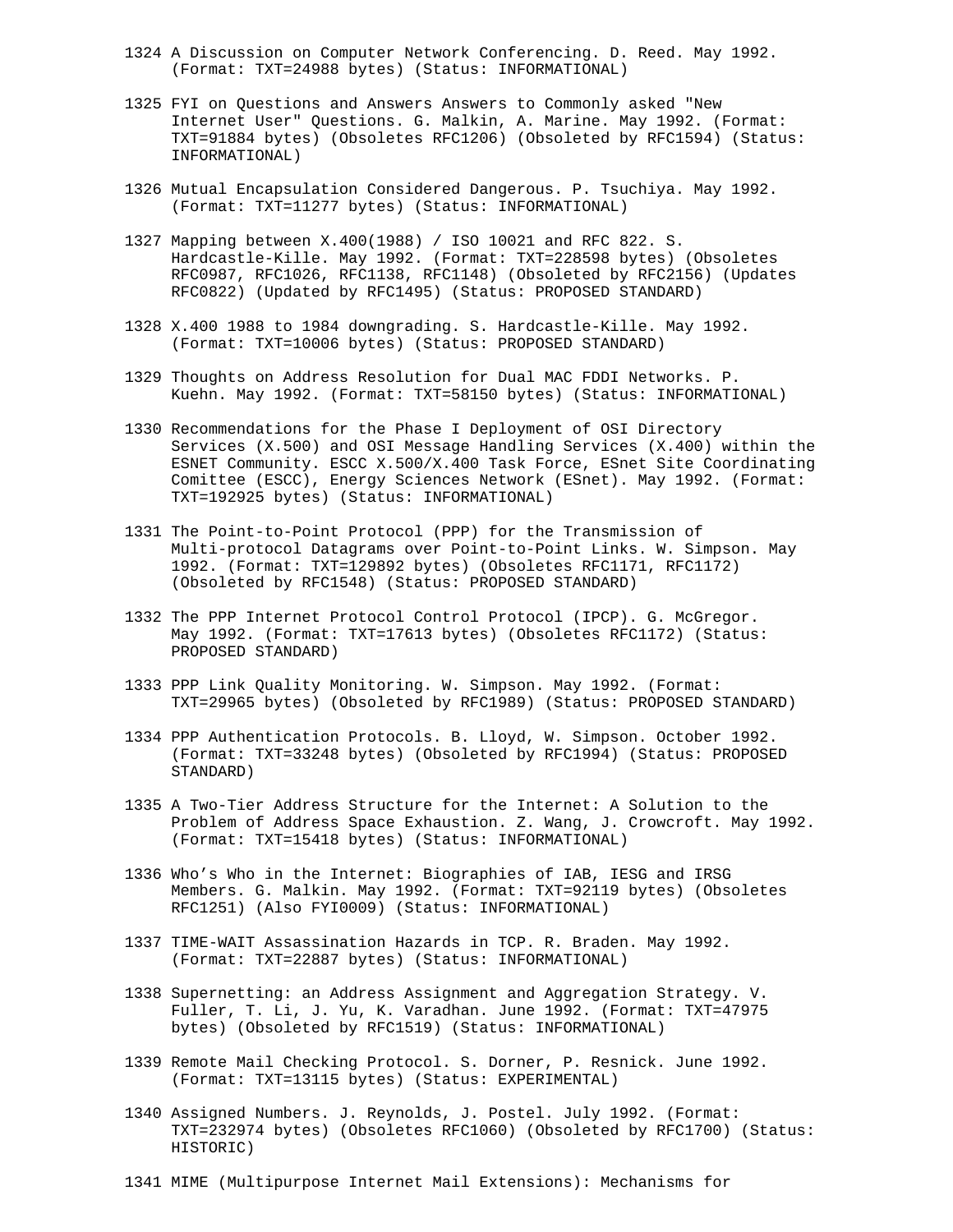Specifying and Describing the Format of Internet Message Bodies. N. Borenstein, N. Freed. June 1992. (Format: TXT=211117, PS=347082, PDF=192244 bytes) (Obsoleted by RFC1521) (Status: PROPOSED STANDARD)

- 1342 Representation of Non-ASCII Text in Internet Message Headers. K. Moore. June 1992. (Format: TXT=15845 bytes) (Obsoleted by RFC1522) (Status: PROPOSED STANDARD)
- 1343 A User Agent Configuration Mechanism for Multimedia Mail Format Information. N. Borenstein. June 1992. (Format: TXT=29295, PS=59978, PDF=28495 bytes) (Status: INFORMATIONAL)
- 1344 Implications of MIME for Internet Mail Gateways. N. Borenstein. June 1992. (Format: TXT=25872, PS=51812, PDF=24430 bytes) (Status: INFORMATIONAL)
- 1345 Character Mnemonics and Character Sets. K. Simonsen. June 1992. (Format: TXT=249737 bytes) (Status: INFORMATIONAL)
- 1346 Resource Allocation, Control, and Accounting for the Use of Network Resources. P. Jones. June 1992. (Format: TXT=13084 bytes) (Status: INFORMATIONAL)
- 1347 TCP and UDP with Bigger Addresses (TUBA), A Simple Proposal for Internet Addressing and Routing. R. Callon. June 1992. (Format: TXT=26563, PS=42398, PDF=22398 bytes) (Status: INFORMATIONAL)
- 1348 DNS NSAP RRs. B. Manning. July 1992. (Format: TXT=6871 bytes) (Obsoleted by RFC1637) (Updates RFC1034, RFC1035) (Status: EXPERIMENTAL)
- 1349 Type of Service in the Internet Protocol Suite. P. Almquist. July 1992. (Format: TXT=68949 bytes) (Obsoleted by RFC2474) (Status: PROPOSED STANDARD)
- 1350 The TFTP Protocol (Revision 2). K. Sollins. July 1992. (Format: TXT=24599 bytes) (Obsoletes RFC0783) (Updated by RFC1782, RFC1783, RFC1784, RFC1785, RFC2347, RFC2348, RFC2349) (Also STD0033) (Status: STANDARD)
- 1351 SNMP Administrative Model. J. Davin, J. Galvin, K. McCloghrie. July 1992. (Format: TXT=80721 bytes) (Status: HISTORIC)
- 1352 SNMP Security Protocols. J. Galvin, K. McCloghrie, J. Davin. July 1992. (Format: TXT=95732 bytes) (Status: HISTORIC)
- 1353 Definitions of Managed Objects for Administration of SNMP Parties. K. McCloghrie, J. Davin, J. Galvin. July 1992. (Format: TXT=59556 bytes) (Status: HISTORIC)
- 1354 IP Forwarding Table MIB. F. Baker. July 1992. (Format: TXT=24905 bytes) (Obsoleted by RFC2096) (Status: PROPOSED STANDARD)
- 1355 Privacy and Accuracy Issues in Network Information Center Databases. J. Curran, A. Marine. August 1992. (Format: TXT=8858 bytes) (Also FYI0015) (Status: INFORMATIONAL)
- 1356 Multiprotocol Interconnect on X.25 and ISDN in the Packet Mode. A. Malis, D. Robinson, R. Ullmann. August 1992. (Format: TXT=32043 bytes) (Obsoletes RFC0877) (Status: DRAFT STANDARD)
- 1357 A Format for E-mailing Bibliographic Records. D. Cohen. July 1992. (Format: TXT=25021 bytes) (Obsoleted by RFC1807) (Status: INFORMATIONAL)
- 1358 Charter of the Internet Architecture Board (IAB). L. Chapin. August 1992. (Format: TXT=11328 bytes) (Obsoleted by RFC1601)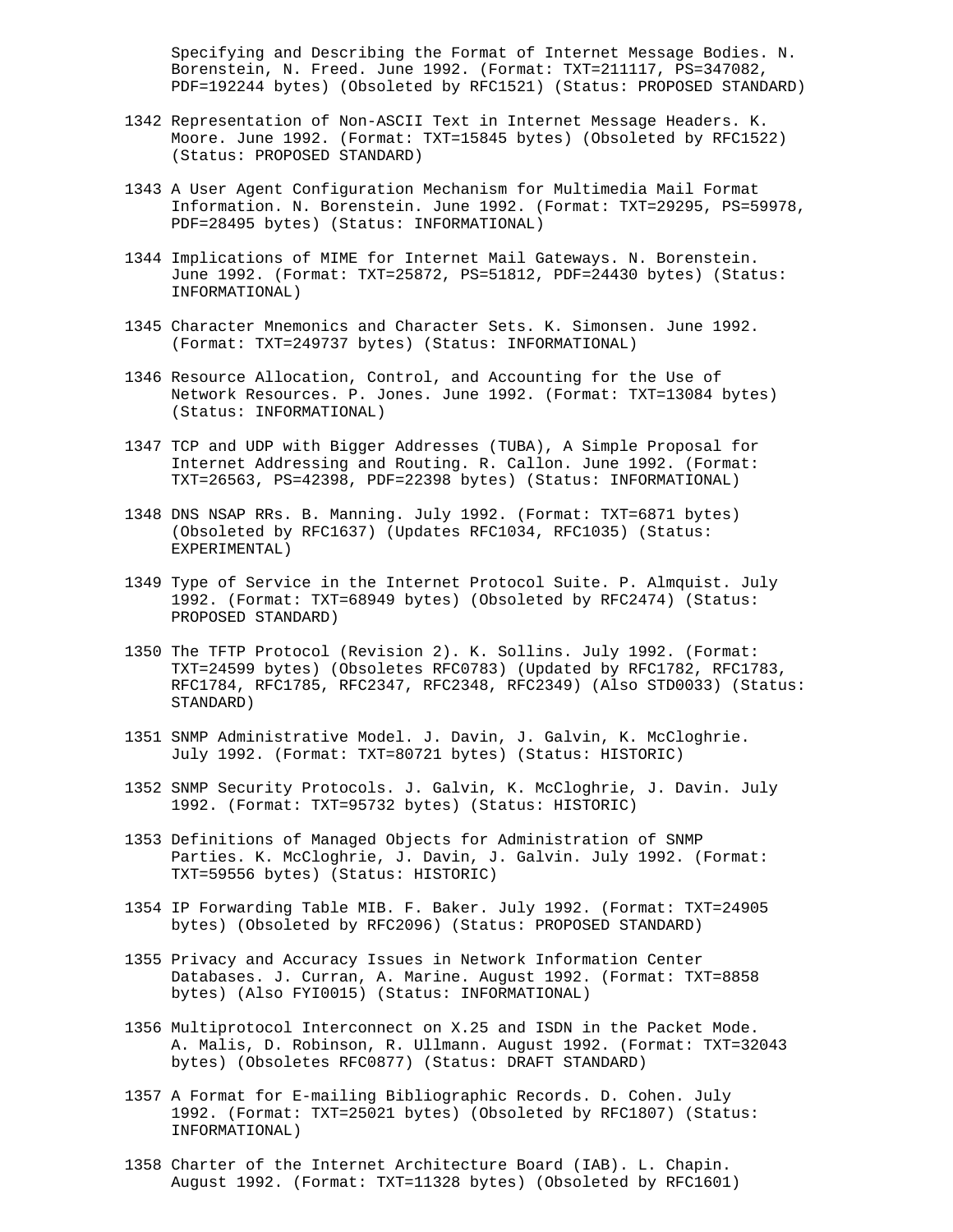(Status: INFORMATIONAL)

- 1359 Connecting to the Internet What Connecting Institutions Should Anticipate. ACM SIGUCCS. August 1992. (Format: TXT=53449 bytes) (Also FYI0016) (Status: INFORMATIONAL)
- 1360 IAB Official Protocol Standards. J. Postel. September 1992. (Format: TXT=71860 bytes) (Obsoletes RFC1280) (Obsoleted by RFC1410) (Status: HISTORIC)
- 1361 Simple Network Time Protocol (SNTP). D. Mills. August 1992. (Format: TXT=23812 bytes) (Obsoleted by RFC1769) (Also RFC1305) (Status: INFORMATIONAL)
- 1362 Novell IPX over Various WAN Media (IPXWAN). M. Allen. September 1992. (Format: TXT=30219 bytes) (Obsoleted by RFC1634) (Status: INFORMATIONAL)
- 1363 A Proposed Flow Specification. C. Partridge. September 1992. (Format: TXT=59214 bytes) (Status: INFORMATIONAL)
- 1364 BGP OSPF Interaction. K. Varadhan. September 1992. (Format: TXT=32121 bytes) (Obsoleted by RFC1403) (Also RFC1247, RFC1267) (Status: PROPOSED STANDARD)
- 1365 An IP Address Extension Proposal. K. Siyan. September 1992. (Format: TXT=12790 bytes) (Status: INFORMATIONAL)
- 1366 Guidelines for Management of IP Address Space. E. Gerich. October 1992. (Format: TXT=17793 bytes) (Obsoleted by RFC1466) (Status: INFORMATIONAL)
- 1367 Schedule for IP Address Space Management Guidelines. C. Topolcic. October 1992. (Format: TXT=4780 bytes) (Obsoleted by RFC1467) (Status: INFORMATIONAL)
- 1368 Definition of Managed Objects for IEEE 802.3 Repeater Devices. D. McMaster, K. McCloghrie. October 1992. (Format: TXT=83905 bytes) (Obsoleted by RFC1516) (Status: PROPOSED STANDARD)
- 1369 Implementation Notes and Experience for the Internet Ethernet MIB. F. Kastenholz. October 1992. (Format: TXT=13961 bytes) (Status: INFORMATIONAL)
- 1370 Applicability Statement for OSPF. Internet Architecture Board, L. Chapin. October 1992. (Format: TXT=4303 bytes) (Status: PROPOSED STANDARD)
- 1371 Choosing a Common IGP for the IP Internet. P. Gross. October 1992. (Format: TXT=18168 bytes) (Status: INFORMATIONAL)
- 1372 Telnet Remote Flow Control Option. C. Hedrick, D. Borman. October 1992. (Format: TXT=11098 bytes) (Obsoletes RFC1080) (Status: PROPOSED STANDARD)
- 1373 Portable DUAs. T. Tignor. October 1992. (Format: TXT=19931 bytes) (Status: INFORMATIONAL)
- 1374 IP and ARP on HIPPI. J. Renwick, A. Nicholson. October 1992. (Format: TXT=100903 bytes) (Obsoleted by RFC2834) (Status: PROPOSED STANDARD)
- 1375 Suggestion for New Classes of IP Addresses. P. Robinson. October 1992. (Format: TXT=16990 bytes) (Status: INFORMATIONAL)
- 1376 The PPP DECnet Phase IV Control Protocol (DNCP). S. Senum. November 1992. (Format: TXT=12448 bytes) (Obsoleted by RFC1762)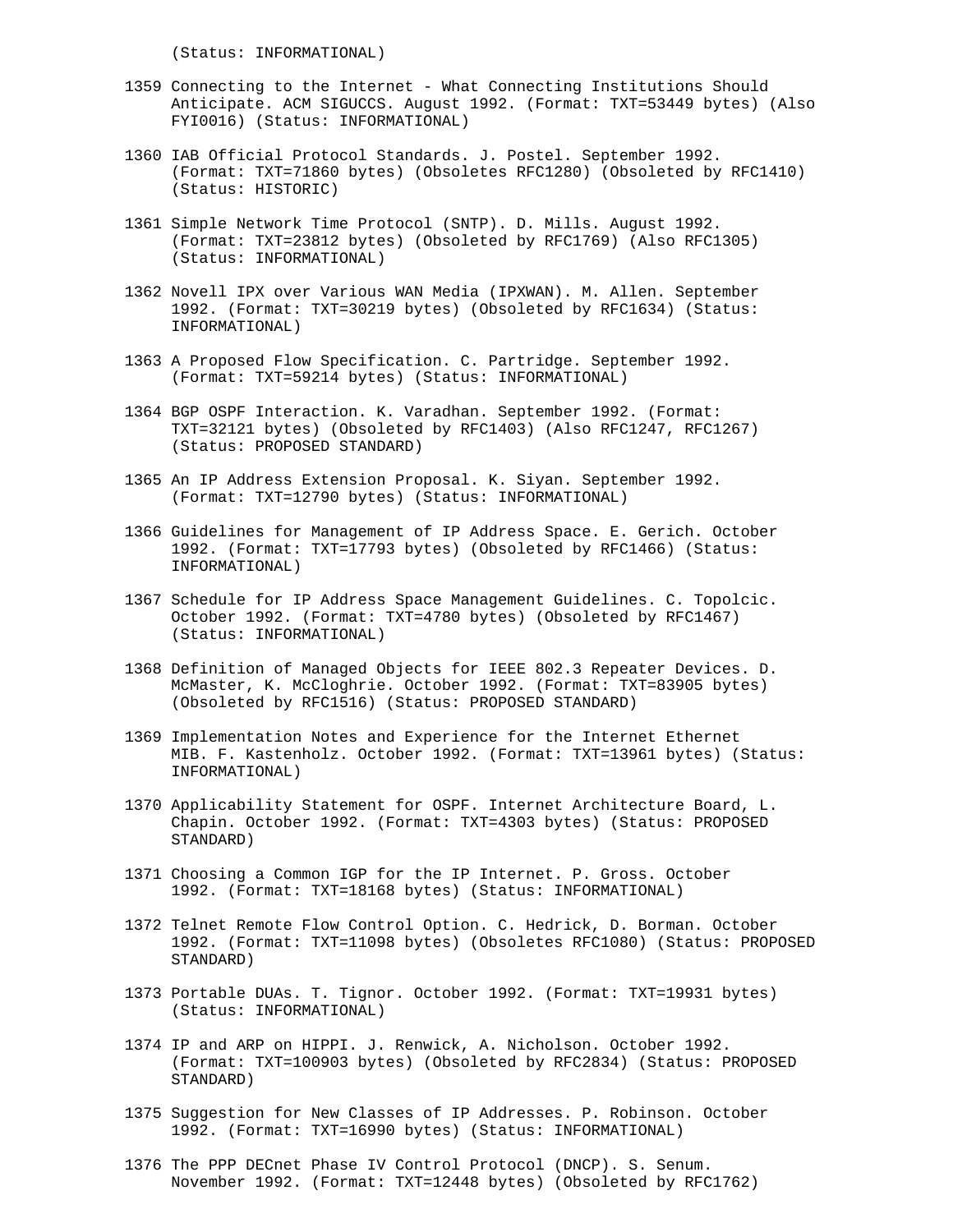(Status: PROPOSED STANDARD)

- 1377 The PPP OSI Network Layer Control Protocol (OSINLCP). D. Katz. November 1992. (Format: TXT=22109 bytes) (Status: PROPOSED STANDARD)
- 1378 The PPP AppleTalk Control Protocol (ATCP). B. Parker. November 1992. (Format: TXT=28496 bytes) (Status: PROPOSED STANDARD)
- 1379 Extending TCP for Transactions -- Concepts. R. Braden. November 1992. (Format: TXT=91353 bytes) (Updated by RFC1644) (Status: INFORMATIONAL)
- 1380 IESG Deliberations on Routing and Addressing. P. Gross, P. Almquist. November 1992. (Format: TXT=49415 bytes) (Status: INFORMATIONAL)
- 1381 SNMP MIB Extension for X.25 LAPB. D. Throop, F. Baker. November 1992. (Format: TXT=71253 bytes) (Status: PROPOSED STANDARD)
- 1382 SNMP MIB Extension for the X.25 Packet Layer. D. Throop, Ed.. November 1992. (Format: TXT=153877 bytes) (Status: PROPOSED STANDARD)
- 1383 An Experiment in DNS Based IP Routing. C. Huitema. December 1992. (Format: TXT=32680 bytes) (Status: EXPERIMENTAL)
- 1384 Naming Guidelines for Directory Pilots. P. Barker, S.E. Hardcastle-Kille. January 1993. (Format: TXT=25870, PS=175044, PDF=134487 bytes) (Obsoleted by RFC1617, RTR0011) (Status: INFORMATIONAL)
- 1385 EIP: The Extended Internet Protocol. Z. Wang. November 1992. (Format: TXT=39123 bytes) (Status: INFORMATIONAL)
- 1386 The US Domain. A. Cooper, J. Postel. December 1992. (Format: TXT=62310 bytes) (Obsoleted by RFC1480) (Status: INFORMATIONAL)
- 1387 RIP Version 2 Protocol Analysis. G. Malkin. January 1993. (Format: TXT=5598 bytes) (Obsoleted by RFC1721) (Status: INFORMATIONAL)
- 1388 RIP Version 2 Carrying Additional Information. G. Malkin. January 1993. (Format: TXT=16227 bytes) (Obsoleted by RFC1723) (Updates RFC1058) (Status: PROPOSED STANDARD)
- 1389 RIP Version 2 MIB Extensions. G. Malkin, F. Baker. January 1993. (Format: TXT=23569 bytes) (Obsoleted by RFC1724) (Status: PROPOSED STANDARD)
- 1390 Transmission of IP and ARP over FDDI Networks. D. Katz. January 1993. (Format: TXT=22077 bytes) (Also STD0036) (Status: STANDARD)
- 1391 The Tao of the IETF: A Guide for New Attendees of the Internet Engineering Task Force. G. Malkin. January 1993. (Format: TXT=41892 bytes) (Obsoleted by RFC1539) (Status: INFORMATIONAL)
- 1392 Internet Users' Glossary. G. Malkin, T. LaQuey Parker. January 1993. (Format: TXT=104624 bytes) (Obsoleted by RFC1983) (Status: INFORMATIONAL)
- 1393 Traceroute Using an IP Option. G. Malkin. January 1993. (Format: TXT=13140 bytes) (Status: EXPERIMENTAL)
- 1394 Relationship of Telex Answerback Codes to Internet Domains. P. Robinson. January 1993. (Format: TXT=43776 bytes) (Status: INFORMATIONAL)
- 1395 BOOTP Vendor Information Extensions. J. Reynolds. January 1993.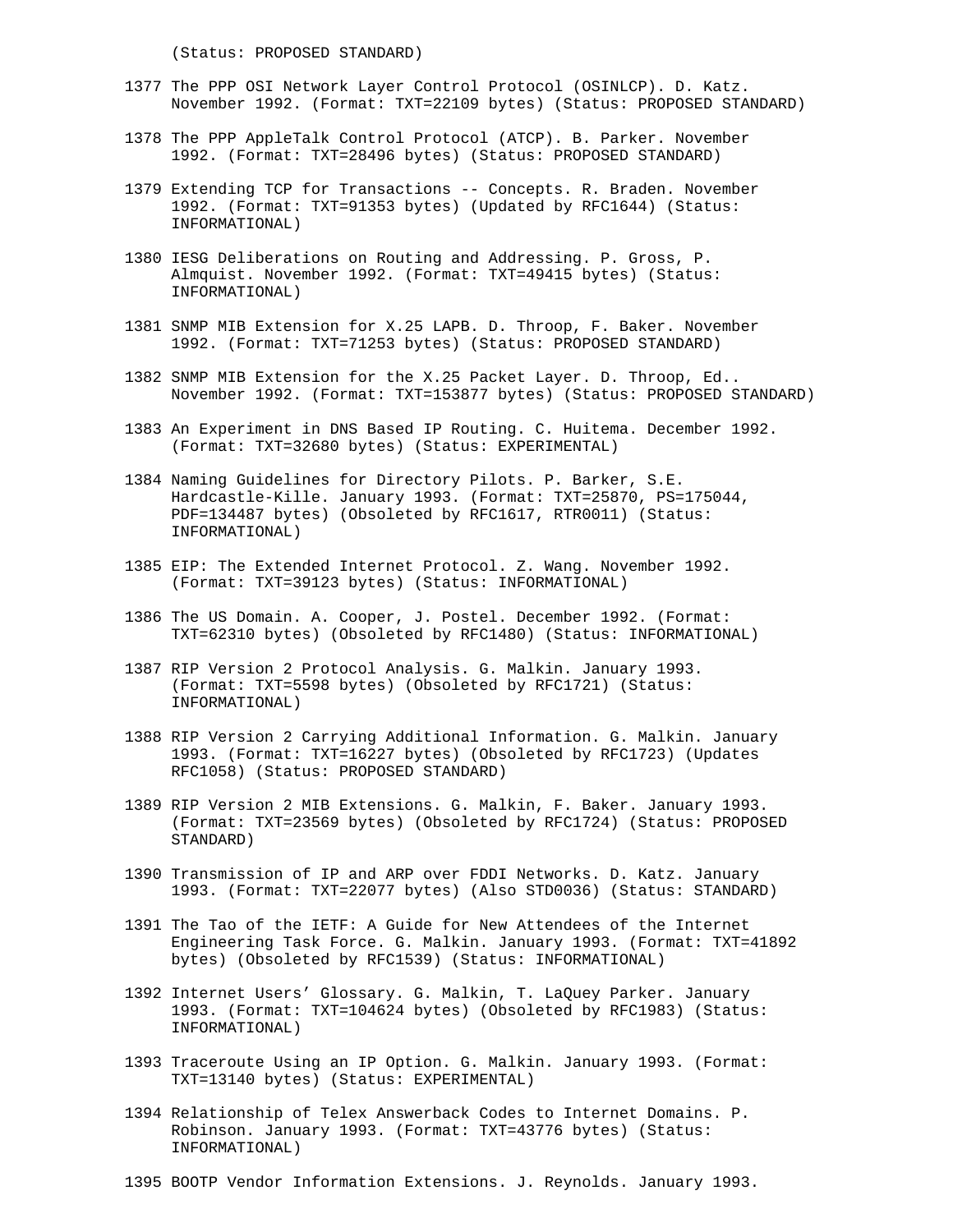(Format: TXT=16314 bytes) (Obsoletes RFC1084, RFC1048) (Obsoleted by RFC1497, RFC1533) (Updates RFC0951) (Status: DRAFT STANDARD)

- 1396 The Process for Organization of Internet Standards Working Group (POISED). S. Crocker. January 1993. (Format: TXT=22096 bytes) (Status: INFORMATIONAL)
- 1397 Default Route Advertisement In BGP2 and BGP3 Version of The Border Gateway Protocol. D. Haskin. January 1993. (Format: TXT=4124 bytes) (Status: PROPOSED STANDARD)
- 1398 Definitions of Managed Objects for the Ethernet-Like Interface Types. F. Kastenholz. January 1993. (Format: TXT=36684 bytes) (Obsoletes RFC1284) (Obsoleted by RFC1623) (Status: DRAFT STANDARD)
- 1399 Summary of 1300-1399. J. Elliott. January 1997. (Format: TXT=43662 bytes) (Status: INFORMATIONAL)
- 1400 Transition and Modernization of the Internet Registration Service. S. Williamson. March 1993. (Format: TXT=13008 bytes) (Status: INFORMATIONAL)
- 1401 Correspondence between the IAB and DISA on the use of DNS. Internet Architecture Board. January 1993. (Format: TXT=12528 bytes) (Status: INFORMATIONAL)
- 1402 There's Gold in them thar Networks! or Searching for Treasure in all the Wrong Places. J. Martin. January 1993. (Format: TXT=71176 bytes) (Obsoletes RFC1290) (Also FYI0010) (Status: INFORMATIONAL)
- 1403 BGP OSPF Interaction. K. Varadhan. January 1993. (Format: TXT=36173 bytes) (Obsoletes RFC1364) (Status: HISTORIC)
- 1404 A Model for Common Operational Statistics. B. Stockman. January 1993. (Format: TXT=52814 bytes) (Obsoleted by RFC1857) (Status: INFORMATIONAL)
- 1405 Mapping between X.400(1984/1988) and Mail-11 (DECnet mail). C. Allocchio. January 1993. (Format: TXT=33885 bytes) (Obsoleted by RFC2162) (Status: EXPERIMENTAL)
- 1406 Definitions of Managed Objects for the DS1 and E1 Interface Types. F. Baker, J. Watt, Eds.. January 1993. (Format: TXT=97559 bytes) (Obsoletes RFC1232) (Obsoleted by RFC2495) (Status: PROPOSED STANDARD)
- 1407 Definitions of Managed Objects for the DS3/E3 Interface Type. T. Cox, K. Tesink. January 1993. (Format: TXT=90682 bytes) (Obsoletes RFC1233) (Obsoleted by RFC2496) (Status: PROPOSED STANDARD)
- 1408 Telnet Environment Option. D. Borman, Ed.. January 1993. (Format: TXT=13936 bytes) (Updated by RFC1571) (Status: HISTORIC)
- 1409 Telnet Authentication Option. D. Borman, Ed.. January 1993. (Format: TXT=13119 bytes) (Obsoleted by RFC1416) (Status: EXPERIMENTAL)
- 1410 IAB Official Protocol Standards. J. Postel, Ed.. March 1993. (Format: TXT=76524 bytes) (Obsoletes RFC1360) (Obsoleted by RFC1500) (Status: HISTORIC)
- 1411 Telnet Authentication: Kerberos Version 4. D. Borman, Ed.. January 1993. (Format: TXT=7967 bytes) (Status: EXPERIMENTAL)
- 1412 Telnet Authentication: SPX. K. Alagappan. January 1993. (Format: TXT=6952 bytes) (Status: EXPERIMENTAL)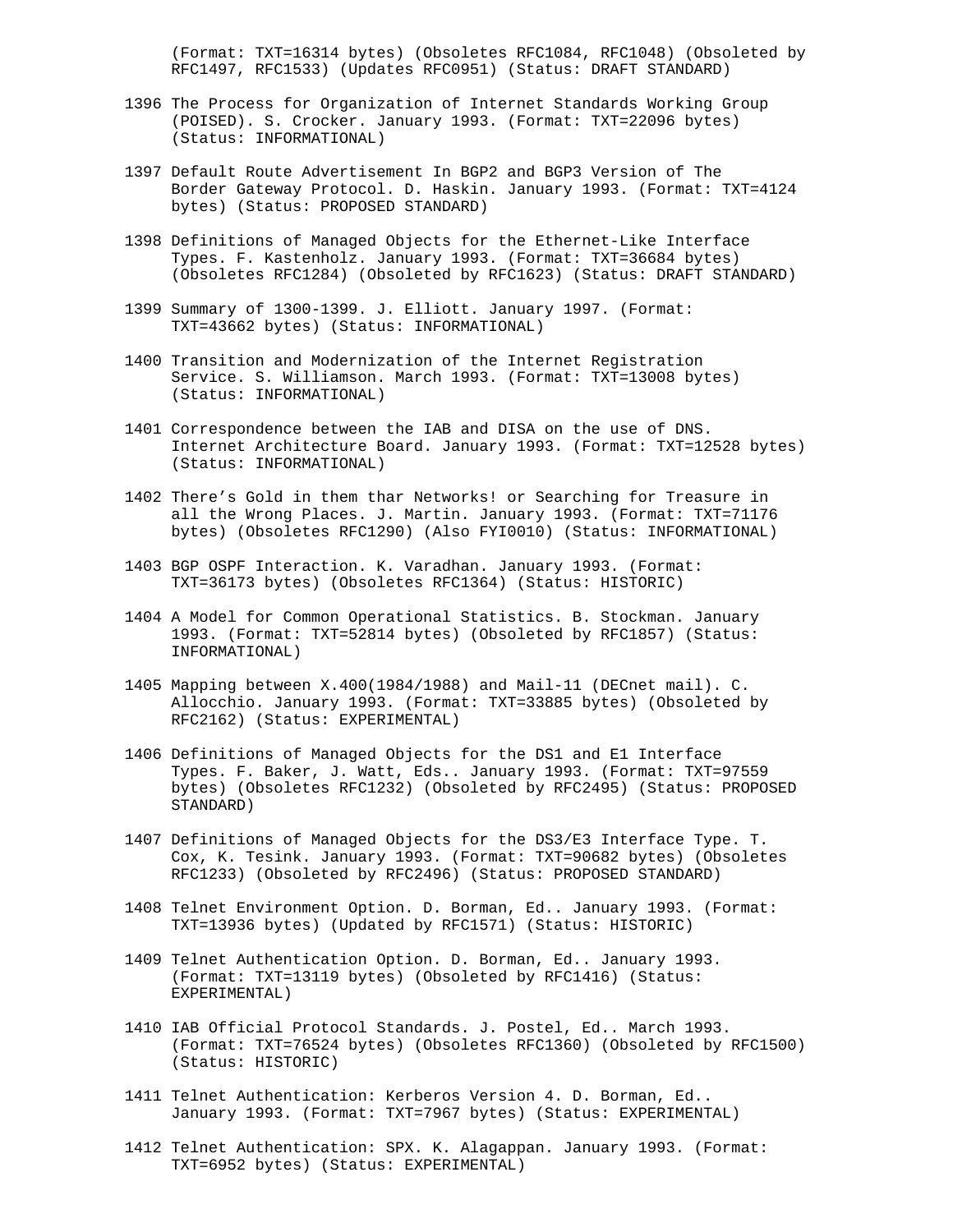- 1413 Identification Protocol. M. St. Johns. February 1993. (Format: TXT=16291 bytes) (Obsoletes RFC0931) (Status: PROPOSED STANDARD)
- 1414 Identification MIB. M. St. Johns, M. Rose. February 1993. (Format: TXT=14165 bytes) (Status: PROPOSED STANDARD)
- 1415 FTP-FTAM Gateway Specification. J. Mindel, R. Slaski. January 1993. (Format: TXT=128261 bytes) (Status: PROPOSED STANDARD)
- 1416 Telnet Authentication Option. D. Borman, Ed.. February 1993. (Format: TXT=13270 bytes) (Obsoletes RFC1409) (Obsoleted by RFC2941) (Status: EXPERIMENTAL)
- 1417 NADF Standing Documents: A Brief Overview. The North American Directory Forum. February 1993. (Format: TXT=7270 bytes) (Obsoletes RFC1295, RFC1255, RFC1218) (Obsoleted by RFC1758) (Status: INFORMATIONAL)
- 1418 SNMP over OSI. M. Rose. March 1993. (Format: TXT=7721 bytes) (Obsoletes RFC1161, RFC1283) (Status: PROPOSED STANDARD)
- 1419 SNMP over AppleTalk. G. Minshall, M. Ritter. March 1993. (Format: TXT=16470 bytes) (Status: PROPOSED STANDARD)
- 1420 SNMP over IPX. S. Bostock. March 1993. (Format: TXT=6762 bytes) (Obsoletes RFC1298) (Status: PROPOSED STANDARD)
- 1421 Privacy Enhancement for Internet Electronic Mail: Part I: Message Encryption and Authentication Procedures. J. Linn. February 1993. (Format: TXT=103894 bytes) (Obsoletes RFC1113) (Status: PROPOSED STANDARD)
- 1422 Privacy Enhancement for Internet Electronic Mail: Part II: Certificate-Based Key Management. S. Kent. February 1993. (Format: TXT=86085 bytes) (Obsoletes RFC1114) (Status: PROPOSED STANDARD)
- 1423 Privacy Enhancement for Internet Electronic Mail: Part III: Algorithms, Modes, and Identifiers. D. Balenson. February 1993. (Format: TXT=33277 bytes) (Obsoletes RFC1115) (Status: PROPOSED STANDARD)
- 1424 Privacy Enhancement for Internet Electronic Mail: Part IV: Key Certification and Related Services. B. Kaliski. February 1993. (Format: TXT=17537 bytes) (Status: PROPOSED STANDARD)
- 1425 SMTP Service Extensions. J. Klensin, WG Chair, N. Freed, Ed., M. Rose, E. Stefferud, D. Crocker. February 1993. (Format: TXT=20932 bytes) (Obsoleted by RFC1651) (Status: PROPOSED STANDARD)
- 1426 SMTP Service Extension for 8bit-MIMEtransport. J. Klensin, WG Chair, N. Freed, Ed., M. Rose, E. Stefferud, D. Crocker. February 1993. (Format: TXT=11661 bytes) (Obsoleted by RFC1652) (Status: PROPOSED STANDARD)
- 1427 SMTP Service Extension for Message Size Declaration. J. Klensin, WG Chair, N. Freed, Ed., K. Moore. February 1993. (Format: TXT=17856 bytes) (Obsoleted by RFC1653) (Status: PROPOSED STANDARD)
- 1428 Transition of Internet Mail from Just-Send-8 to 8bit-SMTP/MIME. G. Vaudreuil. February 1993. (Format: TXT=12064 bytes) (Status: INFORMATIONAL)
- 1429 Listserv Distribute Protocol. E. Thomas. February 1993. (Format: TXT=17759 bytes) (Status: INFORMATIONAL)
- 1430 A Strategic Plan for Deploying an Internet X.500 Directory Service. S. Hardcastle-Kille, E. Huizer, V. Cerf, R. Hobby, S. Kent.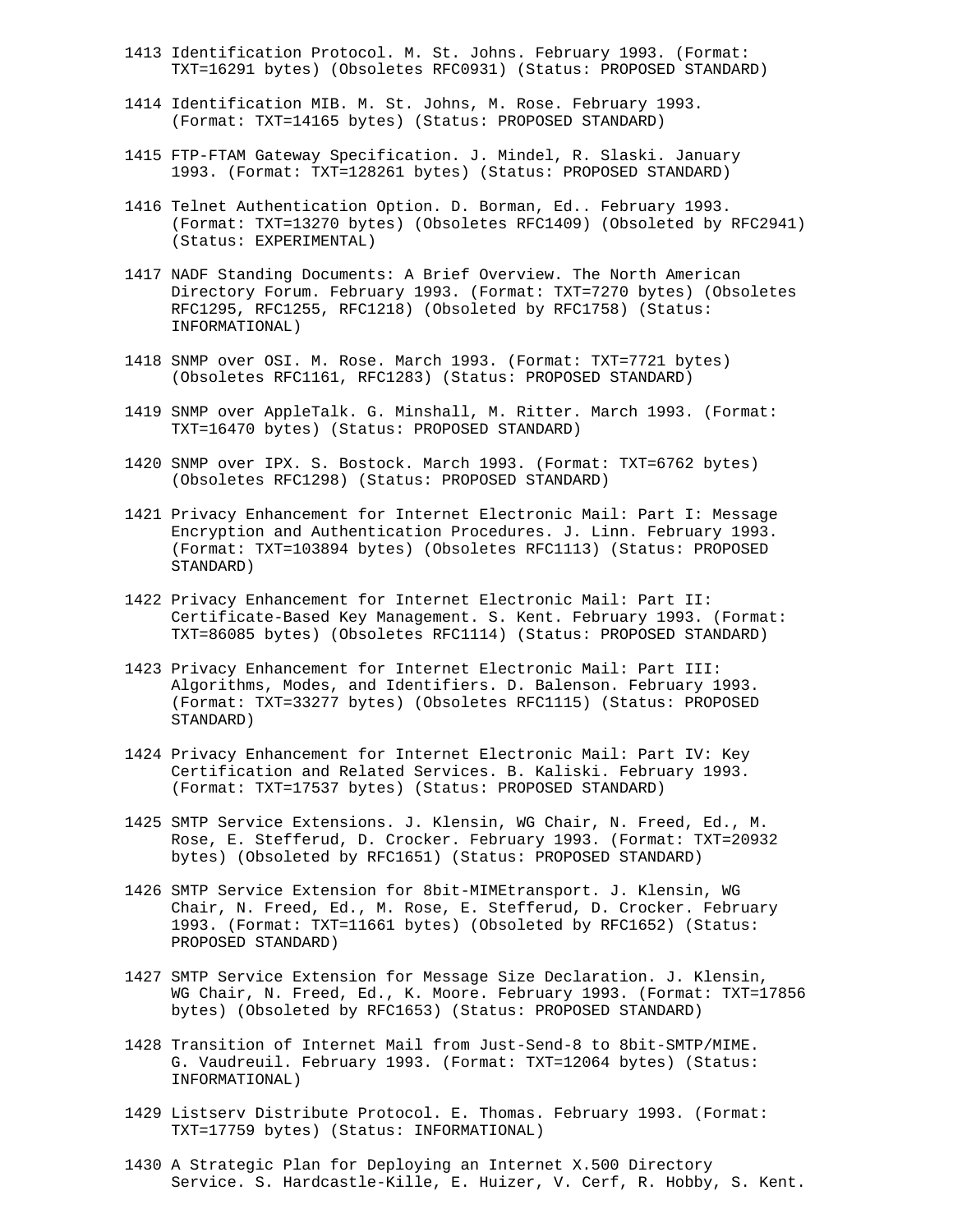February 1993. (Format: TXT=47587 bytes) (Status: INFORMATIONAL)

- 1431 DUA Metrics (OSI-DS 33 (v2)). P. Barker. February 1993. (Format: TXT=42240 bytes) (Status: INFORMATIONAL)
- 1432 Recent Internet Books. J. Quarterman. March 1993. (Format: TXT=27089 bytes) (Status: INFORMATIONAL)
- 1433 Directed ARP. J. Garrett, J. Hagan, J. Wong. March 1993. (Format: TXT=41028 bytes) (Status: EXPERIMENTAL)
- 1434 Data Link Switching: Switch-to-Switch Protocol. R. Dixon, D. Kushi. March 1993. (Format: TXT=80182, PS=292006, PDF=181839 bytes) (Obsoleted by RFC1795) (Status: INFORMATIONAL)
- 1435 IESG Advice from Experience with Path MTU Discovery. S. Knowles. March 1993. (Format: TXT=2708 bytes) (Status: INFORMATIONAL)
- 1436 The Internet Gopher Protocol (a distributed document search and retrieval protocol). F. Anklesaria, M. McCahill, P. Lindner, D. Johnson, D. Torrey, B. Albert. March 1993. (Format: TXT=36493 bytes) (Status: INFORMATIONAL)
- 1437 The Extension of MIME Content-Types to a New Medium. N. Borenstein, M. Linimon. Apr-01-1993. (Format: TXT=13356 bytes) (Status: INFORMATIONAL)
- 1438 Internet Engineering Task Force Statements Of Boredom (SOBs). A. Lyman Chapin, C. Huitema. Apr-01-1993. (Format: TXT=3044 bytes) (Status: INFORMATIONAL)
- 1439 The Uniqueness of Unique Identifiers. C. Finseth. March 1993. (Format: TXT=20477 bytes) (Status: INFORMATIONAL)
- 1440 SIFT/UFT: Sender-Initiated/Unsolicited File Transfer. R. Troth. July 1993. (Format: TXT=17366 bytes) (Status: EXPERIMENTAL)
- 1441 Introduction to version 2 of the Internet-standard Network Management Framework. J. Case, K. McCloghrie, M. Rose, S. Waldbusser. April 1993. (Format: TXT=25386 bytes) (Status: PROPOSED STANDARD)
- 1442 Structure of Management Information for version 2 of the Simple Network Management Protocol (SNMPv2). J. Case, K. McCloghrie, M. Rose, S. Waldbusser. April 1993. (Format: TXT=95779 bytes) (Obsoleted by RFC1902) (Status: PROPOSED STANDARD)
- 1443 Textual Conventions for version 2 of the Simple Network Management Protocol (SNMPv2). J. Case, K. McCloghrie, M. Rose, S. Waldbusser. April 1993. (Format: TXT=60947 bytes) (Obsoleted by RFC1903) (Status: PROPOSED STANDARD)
- 1444 Conformance Statements for version 2 of the Simple Network Management Protocol (SNMPv2). J. Case, K. McCloghrie, M. Rose, S. Waldbusser. April 1993. (Format: TXT=57744 bytes) (Obsoleted by RFC1904) (Status: PROPOSED STANDARD)
- 1445 Administrative Model for version 2 of the Simple Network Management Protocol (SNMPv2). J. Galvin, K. McCloghrie. April 1993. (Format: TXT=99443 bytes) (Status: HISTORIC)
- 1446 Security Protocols for version 2 of the Simple Network Management Protocol (SNMPv2). J. Galvin, K. McCloghrie. April 1993. (Format: TXT=108733 bytes) (Status: HISTORIC)
- 1447 Party MIB for version 2 of the Simple Network Management Protocol (SNMPv2). K. McCloghrie, J. Galvin. April 1993. (Format: TXT=80762 bytes) (Status: HISTORIC)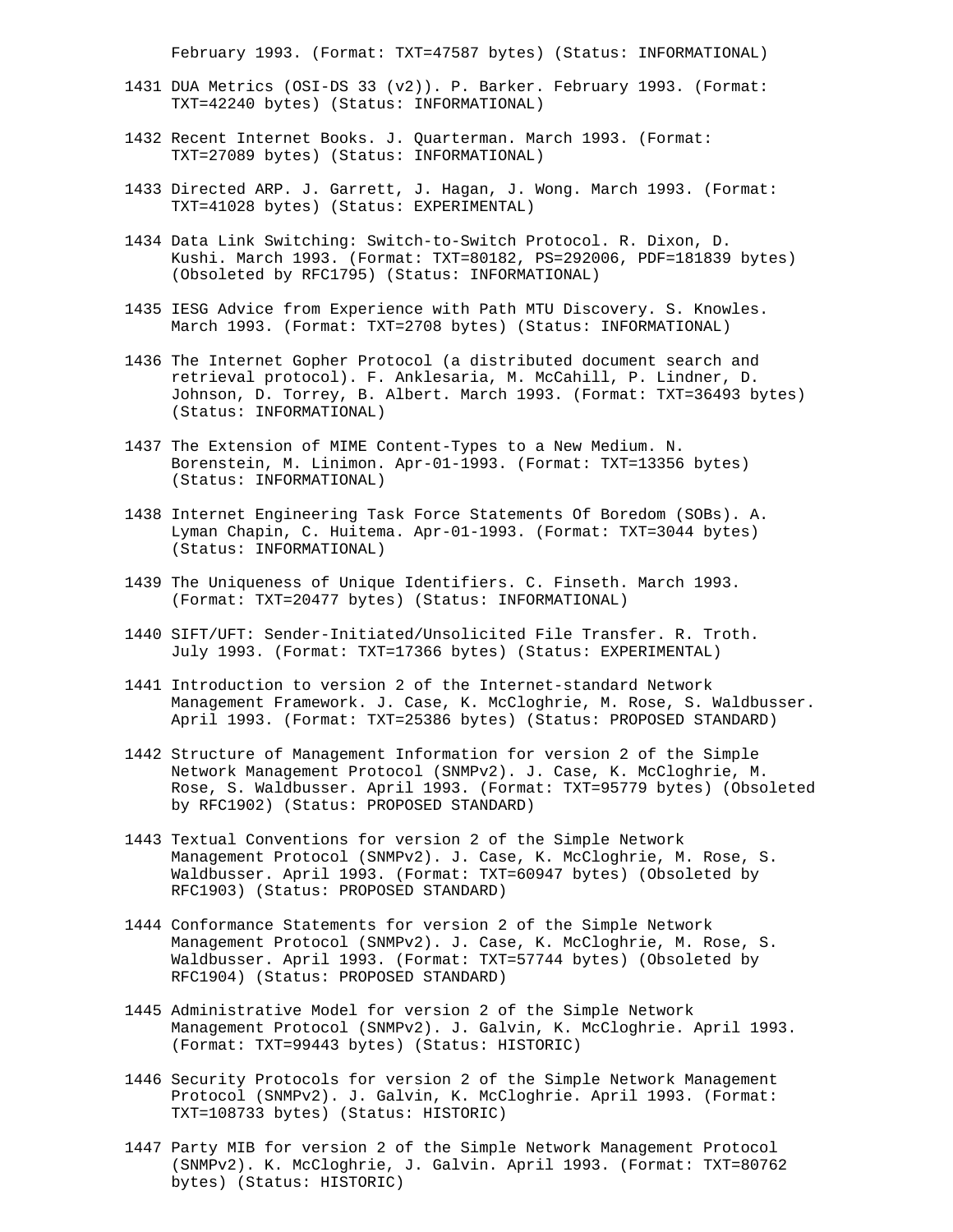- 1448 Protocol Operations for version 2 of the Simple Network Management Protocol (SNMPv2). J. Case, K. McCloghrie, M. Rose, S. Waldbusser. April 1993. (Format: TXT=74224 bytes) (Obsoleted by RFC1905) (Status: PROPOSED STANDARD)
- 1449 Transport Mappings for version 2 of the Simple Network Management Protocol (SNMPv2). J. Case, K. McCloghrie, M. Rose, S. Waldbusser. April 1993. (Format: TXT=41161 bytes) (Obsoleted by RFC1906) (Status: PROPOSED STANDARD)
- 1450 Management Information Base for version 2 of the Simple Network Management Protocol (SNMPv2). J. Case, K. McCloghrie, M. Rose, S. Waldbusser. April 1993. (Format: TXT=42172 bytes) (Obsoleted by RFC1907) (Status: PROPOSED STANDARD)
- 1451 Manager-to-Manager Management Information Base. J. Case, K. McCloghrie, M. Rose, S. Waldbusser. April 1993. (Format: TXT=62935 bytes) (Status: HISTORIC)
- 1452 Coexistence between version 1 and version 2 of the Internet-standard Network Management Framework. J. Case, K. McCloghrie, M. Rose, S. Waldbusser. April 1993. (Format: TXT=32176 bytes) (Obsoleted by RFC1908) (Status: PROPOSED STANDARD)
- 1453 A Comment on Packet Video Remote Conferencing and the Transport/Network Layers. W. Chimiak. April 1993. (Format: TXT=23563 bytes) (Status: INFORMATIONAL)
- 1454 Comparison of Proposals for Next Version of IP. T. Dixon. May 1993. (Format: TXT=35064 bytes) (Status: INFORMATIONAL)
- 1455 Physical Link Security Type of Service. D. Eastlake. May 1993. (Format: TXT=12391 bytes) (Obsoleted by RFC2474) (Status: EXPERIMENTAL)
- 1456 Conventions for Encoding the Vietnamese Language VISCII: VIetnamese Standard Code for Information Interchange VIQR: VIetnamese Quoted-Readable Specification. Vietnamese Standardization Working Group. May 1993. (Format: TXT=14775 bytes) (Status: INFORMATIONAL)
- 1457 Security Label Framework for the Internet. R. Housley. May 1993. (Format: TXT=35802 bytes) (Status: INFORMATIONAL)
- 1458 Requirements for Multicast Protocols. R. Braudes, S. Zabele. May 1993. (Format: TXT=48106 bytes) (Status: INFORMATIONAL)
- 1459 Internet Relay Chat Protocol. J. Oikarinen, D. Reed. May 1993. (Format: TXT=138964 bytes) (Updated by RFC2810, RFC2811, RFC2812, RFC2813) (Status: EXPERIMENTAL)
- 1460 Post Office Protocol Version 3. M. Rose. June 1993. (Format: TXT=38827 bytes) (Obsoletes RFC1225) (Obsoleted by RFC1725) (Status: DRAFT STANDARD)
- 1461 SNMP MIB extension for Multiprotocol Interconnect over X.25. D. Throop. May 1993. (Format: TXT=47945 bytes) (Status: PROPOSED STANDARD)
- 1462 FYI on "What is the Internet?". E. Krol, E. Hoffman. May 1993. (Format: TXT=27811 bytes) (Also FYI0020) (Status: INFORMATIONAL)
- 1463 FYI on Introducing the Internet-- A Short Bibliography of Introductory Internetworking Readings. E. Hoffman, L. Jackson. May 1993. (Format: TXT=7116 bytes) (Also FYI0019) (Status: INFORMATIONAL)
- 1464 Using the Domain Name System To Store Arbitrary String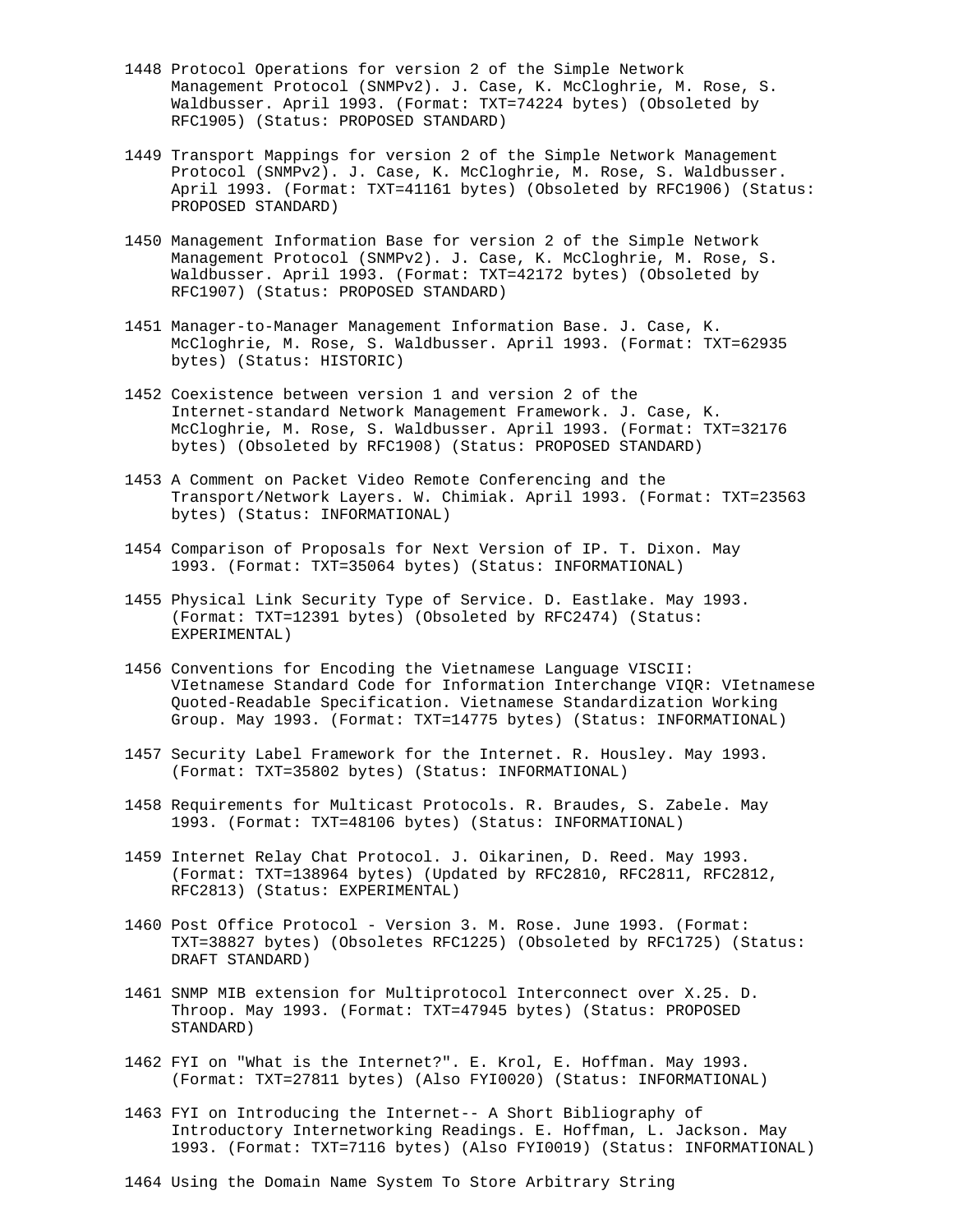Attributes. R. Rosenbaum. May 1993. (Format: TXT=7953 bytes) (Status: EXPERIMENTAL)

- 1465 Routing Coordination for X.400 MHS Services Within a Multi Protocol / Multi Network Environment Table Format V3 for Static Routing. D. Eppenberger. May 1993. (Format: TXT=66833 bytes) (Status: EXPERIMENTAL)
- 1466 Guidelines for Management of IP Address Space. E. Gerich. May 1993. (Format: TXT=22262 bytes) (Obsoletes RFC1366) (Obsoleted by RFC2050) (Status: INFORMATIONAL)
- 1467 Status of CIDR Deployment in the Internet. C. Topolcic. August 1993. (Format: TXT=20720 bytes) (Obsoletes RFC1367) (Status: INFORMATIONAL)
- 1468 Japanese Character Encoding for Internet Messages. J. Murai, M. Crispin, E. van der Poel. June 1993. (Format: TXT=10970 bytes) (Status: INFORMATIONAL)
- 1469 IP Multicast over Token-Ring Local Area Networks. T. Pusateri. June 1993. (Format: TXT=8189 bytes) (Status: PROPOSED STANDARD)
- 1470 FYI on a Network Management Tool Catalog: Tools for Monitoring and Debugging TCP/IP Internets and Interconnected Devices. R. Enger, J. Reynolds. June 1993. (Format: TXT=308528 bytes) (Obsoletes RFC1147) (Also FYI0002) (Status: INFORMATIONAL)
- 1471 The Definitions of Managed Objects for the Link Control Protocol of the Point-to-Point Protocol. F. Kastenholz. June 1993. (Format: TXT=53558 bytes) (Status: PROPOSED STANDARD)
- 1472 The Definitions of Managed Objects for the Security Protocols of the Point-to-Point Protocol. F. Kastenholz. June 1993. (Format: TXT=27152 bytes) (Status: PROPOSED STANDARD)
- 1473 The Definitions of Managed Objects for the IP Network Control Protocol of the Point-to-Point Protocol. F. Kastenholz. June 1993. (Format: TXT=20484 bytes) (Status: PROPOSED STANDARD)
- 1474 The Definitions of Managed Objects for the Bridge Network Control Protocol of the Point-to-Point Protocol. F. Kastenholz. June 1993. (Format: TXT=31846 bytes) (Status: PROPOSED STANDARD)
- 1475 TP/IX: The Next Internet. R. Ullmann. June 1993. (Format: TXT=77854 bytes) (Status: EXPERIMENTAL)
- 1476 RAP: Internet Route Access Protocol. R. Ullmann. June 1993. (Format: TXT=45560 bytes) (Status: EXPERIMENTAL)
- 1477 IDPR as a Proposed Standard. M. Steenstrup. July 1993. (Format: TXT=32238 bytes) (Status: INFORMATIONAL)
- 1478 An Architecture for Inter-Domain Policy Routing. M. Steenstrup. June 1993. (Format: TXT=90673 bytes) (Status: PROPOSED STANDARD)
- 1479 Inter-Domain Policy Routing Protocol Specification: Version 1. M. Steenstrup. July 1993. (Format: TXT=275823 bytes) (Status: PROPOSED STANDARD)
- 1480 The US Domain. A. Cooper, J. Postel. June 1993. (Format: TXT=100556 bytes) (Obsoletes RFC1386) (Status: INFORMATIONAL)
- 1481 IAB Recommendation for an Intermediate Strategy to Address the Issue of Scaling. C. Huitema. July 1993. (Format: TXT=3502 bytes) (Status: INFORMATIONAL)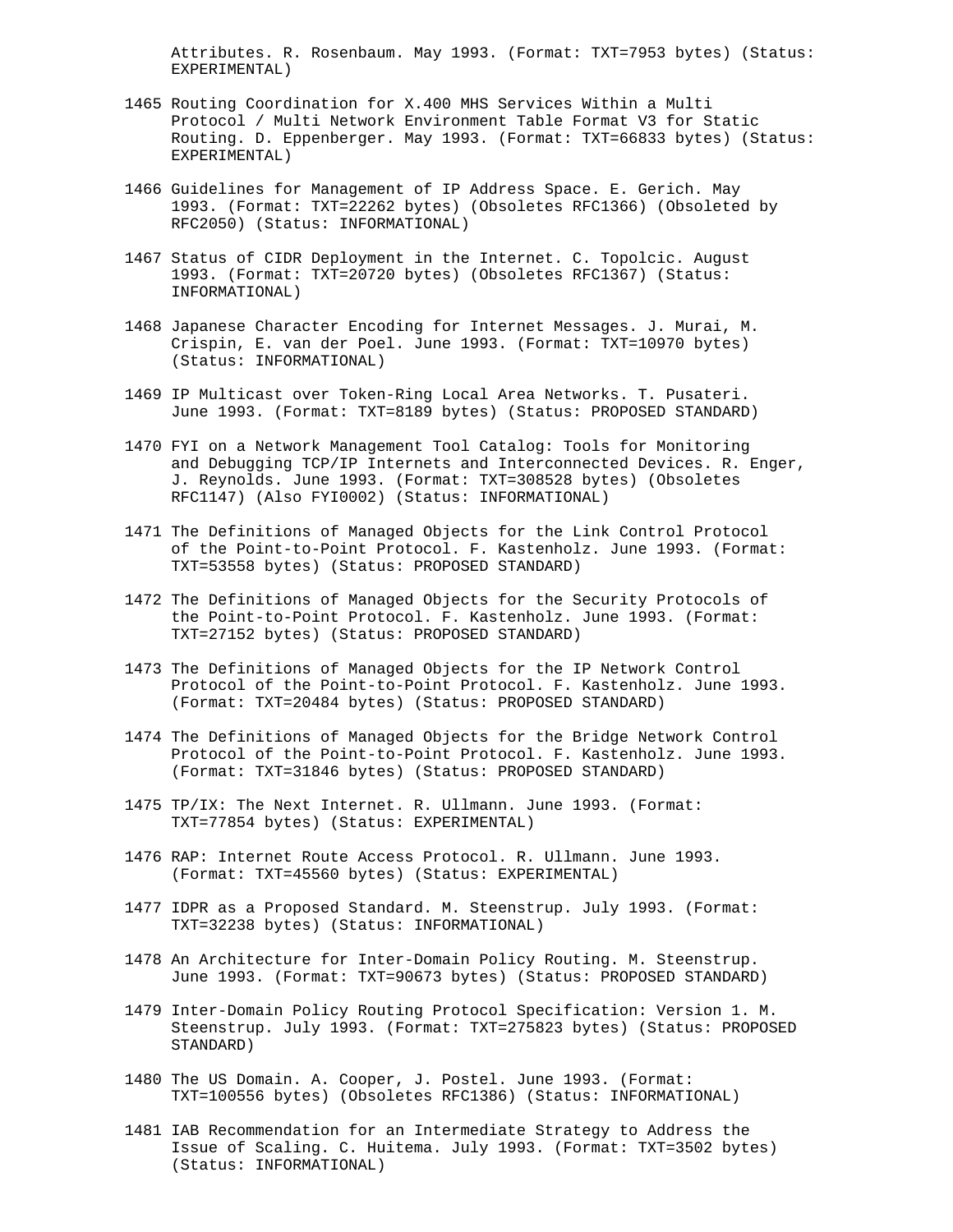- 1482 Aggregation Support in the NSFNET Policy-Based Routing Database. M. Knopper, S. Richardson. June 1993. (Format: TXT=25330 bytes) (Status: INFORMATIONAL)
- 1483 Multiprotocol Encapsulation over ATM Adaptation Layer 5. Juha Heinanen. July 1993. (Format: TXT=35192 bytes) (Obsoleted by RFC2684) (Status: PROPOSED STANDARD)
- 1484 Using the OSI Directory to achieve User Friendly Naming (OSI-DS 24 (v1.2)). S. Hardcastle-Kille. July 1993. (Format: TXT=48974 bytes) (Obsoleted by RFC1781) (Status: EXPERIMENTAL)
- 1485 A String Representation of Distinguished Names (OSI-DS 23 (v5)). S. Hardcastle-Kille. July 1993. (Format: TXT=11158 bytes) (Obsoleted by RFC1779) (Status: PROPOSED STANDARD)
- 1486 An Experiment in Remote Printing. M. Rose, C. Malamud. July 1993. (Format: TXT=26373 bytes) (Obsoleted by RFC1528, RFC1529) (Status: EXPERIMENTAL)
- 1487 X.500 Lightweight Directory Access Protocol. W. Yeong, T. Howes, S. Kille. July 1993. (Format: TXT=44947 bytes) (Obsoleted by RFC1777) (Status: PROPOSED STANDARD)
- 1488 The X.500 String Representation of Standard Attribute Syntaxes. T. Howes, S. Kille, W. Yeong, C. Robbins. July 1993. (Format: TXT=17182 bytes) (Obsoleted by RFC1778) (Status: PROPOSED STANDARD)
- 1489 Registration of a Cyrillic Character Set. A. Chernov. July 1993. (Format: TXT=7798 bytes) (Status: INFORMATIONAL)
- 1490 Multiprotocol Interconnect over Frame Relay. T. Bradley, C. Brown, A. Malis. July 1993. (Format: TXT=75206 bytes) (Obsoletes RFC1294) (Obsoleted by RFC2427) (Status: DRAFT STANDARD)
- 1491 A Survey of Advanced Usages of X.500. C. Weider, R. Wright. July 1993. (Format: TXT=34883 bytes) (Also FYI0021) (Status: INFORMATIONAL)
- 1492 An Access Control Protocol, Sometimes Called TACACS. C. Finseth. July 1993. (Format: TXT=41880 bytes) (Status: INFORMATIONAL)
- 1493 Definitions of Managed Objects for Bridges. E. Decker, P. Langille, A. Rijsinghani, K. McCloghrie. July 1993. (Format: TXT=74493 bytes) (Obsoletes RFC1286) (Status: DRAFT STANDARD)
- 1494 Equivalences between 1988 X.400 and RFC-822 Message Bodies. H. Alvestrand, S. Thompson. August 1993. (Format: TXT=37273 bytes) (Status: PROPOSED STANDARD)
- 1495 Mapping between X.400 and RFC-822 Message Bodies. H. Alvestrand, S. Kille, R. Miles, M. Rose, S. Thompson. August 1993. (Format: TXT=20071 bytes) (Obsoleted by RFC2156) (Updates RFC1327) (Status: PROPOSED STANDARD)
- 1496 Rules for downgrading messages from X.400/88 to X.400/84 when MIME content-types are present in the messages. H. Alvestrand, J. Romaguera, K. Jordan. August 1993. (Format: TXT=8411 bytes) (Status: PROPOSED STANDARD)
- 1497 BOOTP Vendor Information Extensions. J. Reynolds. August 1993. (Format: TXT=16805 bytes) (Obsoletes RFC1395, RFC1084, RFC1048) (Obsoleted by RFC1533) (Updates RFC0951) (Status: DRAFT STANDARD)
- 1498 On the Naming and Binding of Network Destinations. J. Saltzer. August 1993. (Format: TXT=24698 bytes) (Status: INFORMATIONAL)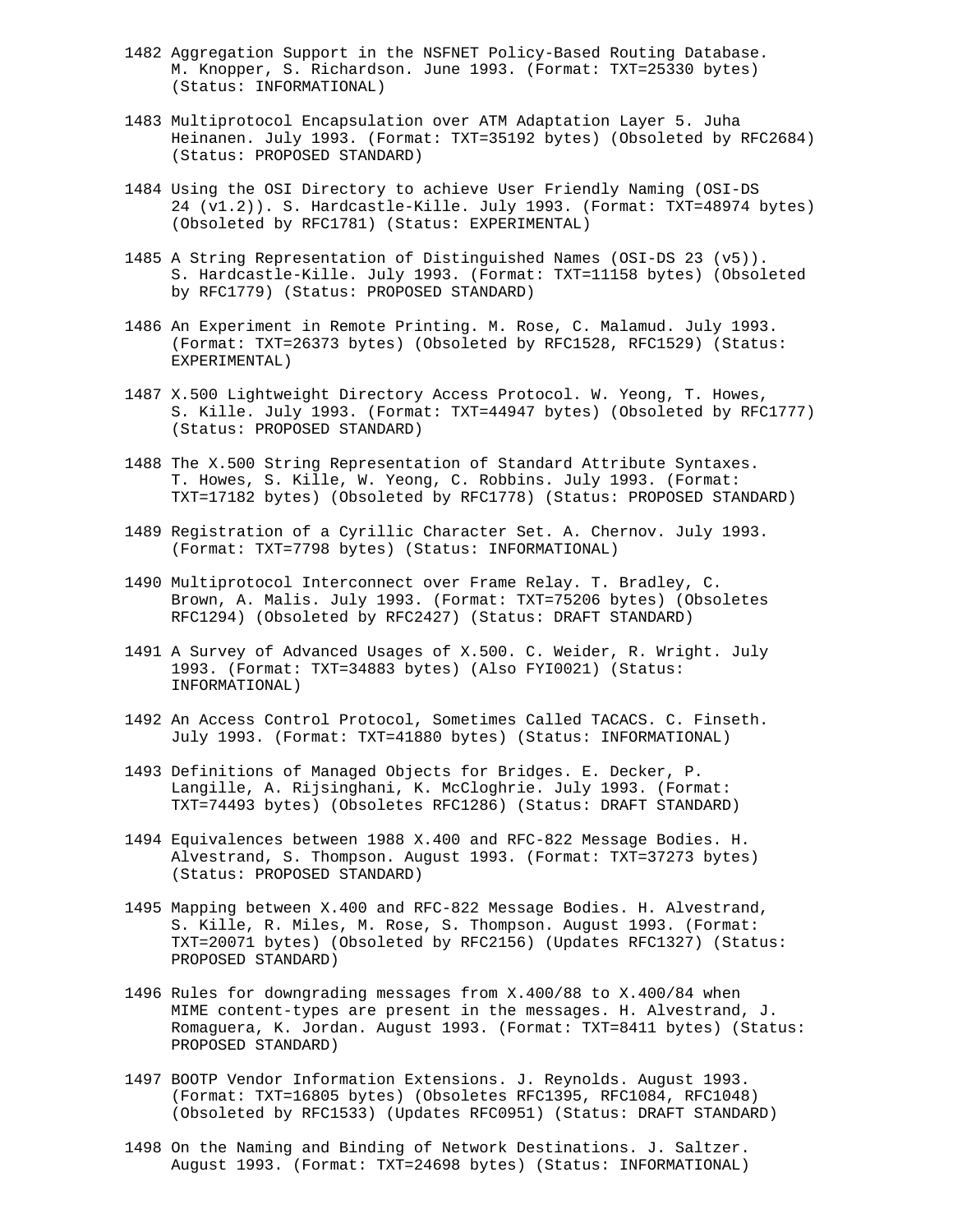- 1499 Summary of 1400-1499. J. Elliott. January 1997. (Format: TXT=40923 bytes) (Status: INFORMATIONAL)
- 1500 Internet Official Protocol Standards. J. Postel. August 1993. (Format: TXT=79557 bytes) (Obsoletes RFC1410) (Obsoleted by RFC1540) (Status: HISTORIC)
- 1501 OS/2 User Group. E. Brunsen. August 1993. (Format: TXT=3636 bytes) (Status: INFORMATIONAL)
- 1502 X.400 Use of Extended Character Sets. H. Alvestrand. August 1993. (Format: TXT=27976 bytes) (Status: PROPOSED STANDARD)
- 1503 Algorithms for Automating Administration in SNMPv2 Managers. K. McCloghrie, M. Rose. August 1993. (Format: TXT=33542 bytes) (Status: INFORMATIONAL)
- 1504 Appletalk Update-Based Routing Protocol: Enhanced Appletalk Routing. A. Oppenheimer. August 1993. (Format: TXT=201553 bytes) (Status: INFORMATIONAL)
- 1505 Encoding Header Field for Internet Messages. A. Costanzo, D. Robinson, R. Ullmann. August 1993. (Format: TXT=63796 bytes) (Obsoletes RFC1154) (Status: EXPERIMENTAL)
- 1506 A Tutorial on Gatewaying between X.400 and Internet Mail. J. Houttuin. August 1993. (Format: TXT=85550 bytes) (Status: INFORMATIONAL)
- 1507 DASS Distributed Authentication Security Service. C. Kaufman. September 1993. (Format: TXT=287809 bytes) (Status: EXPERIMENTAL)
- 1508 Generic Security Service Application Program Interface. J. Linn. September 1993. (Format: TXT=111228 bytes) (Obsoleted by RFC2078) (Status: PROPOSED STANDARD)
- 1509 Generic Security Service API : C-bindings. J. Wray. September 1993. (Format: TXT=99608 bytes) (Obsoleted by RFC2744) (Status: PROPOSED STANDARD)
- 1510 The Kerberos Network Authentication Service (V5). J. Kohl, C. Neuman. September 1993. (Format: TXT=275395 bytes) (Status: PROPOSED STANDARD)
- 1511 Common Authentication Technology Overview. J. Linn. September 1993. (Format: TXT=4185 bytes) (Status: INFORMATIONAL)
- 1512 FDDI Management Information Base. J. Case, A. Rijsinghani. September 1993. (Format: TXT=108589 bytes) (Updates RFC1285) (Status: PROPOSED STANDARD)
- 1513 Token Ring Extensions to the Remote Network Monitoring MIB. S. Waldbusser. September 1993. (Format: TXT=121974 bytes) (Updates RFC1271) (Status: PROPOSED STANDARD)
- 1514 Host Resources MIB. P. Grillo, S. Waldbusser. September 1993. (Format: TXT=63775 bytes) (Obsoleted by RFC2790) (Status: PROPOSED STANDARD)
- 1515 Definitions of Managed Objects for IEEE 802.3 Medium Attachment Units (MAUs). D. McMaster, K. McCloghrie, S. Roberts. September 1993. (Format: TXT=52828 bytes) (Status: PROPOSED STANDARD)
- 1516 Definitions of Managed Objects for IEEE 802.3 Repeater Devices. D. McMaster, K. McCloghrie. September 1993. (Format: TXT=82918 bytes) (Obsoletes RFC1368) (Obsoleted by RFC2108) (Status: DRAFT STANDARD)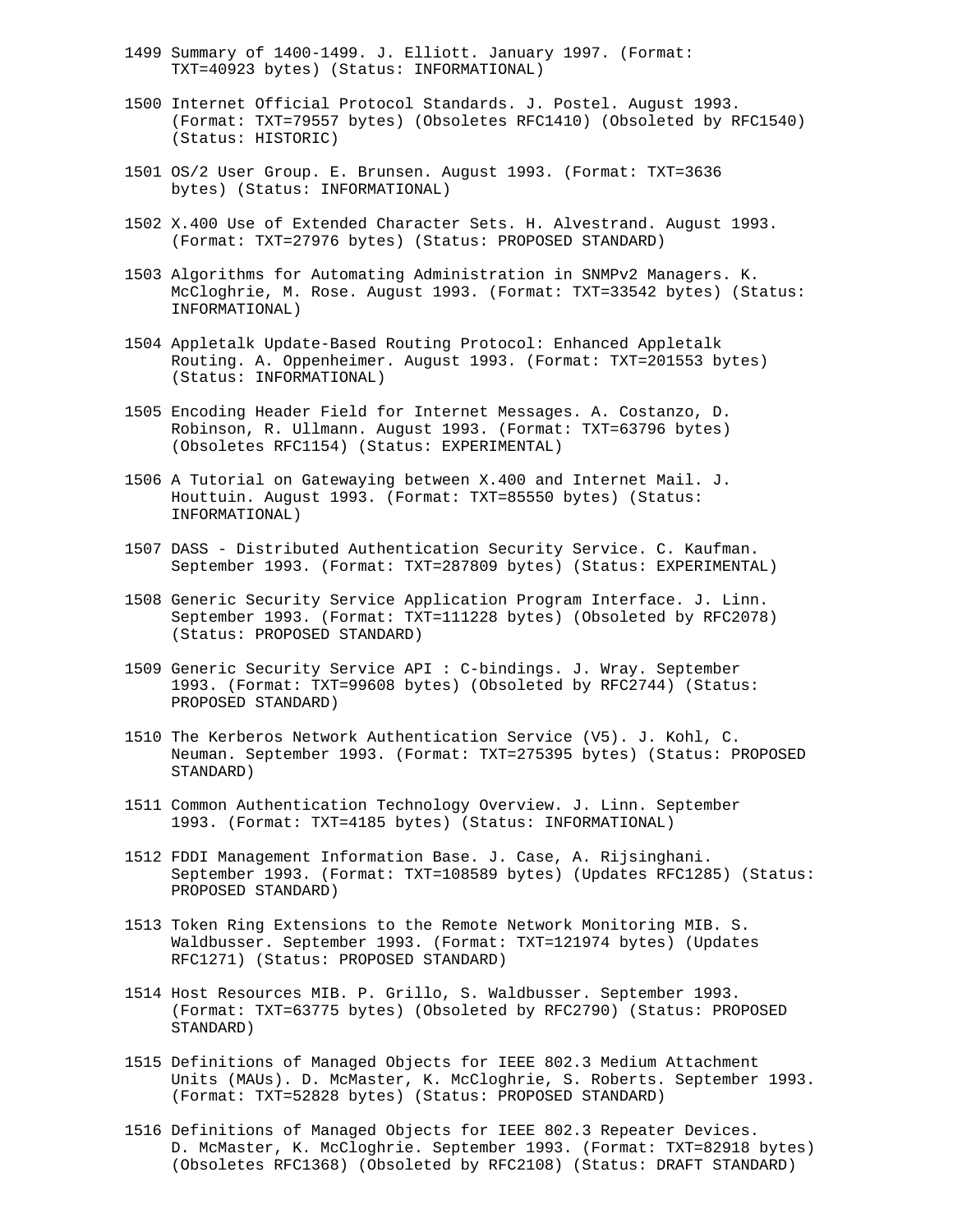- 1517 Applicability Statement for the Implementation of Classless Inter-Domain Routing (CIDR). Internet Engineering Steering Group, R. Hinden. September 1993. (Format: TXT=7357 bytes) (Status: PROPOSED STANDARD)
- 1518 An Architecture for IP Address Allocation with CIDR. Y. Rekhter, T. Li. September 1993. (Format: TXT=72609 bytes) (Status: PROPOSED STANDARD)
- 1519 Classless Inter-Domain Routing (CIDR): an Address Assignment and Aggregation Strategy. V. Fuller, T. Li, J. Yu, K. Varadhan. September 1993. (Format: TXT=59998 bytes) (Obsoletes RFC1338) (Status: PROPOSED STANDARD)
- 1520 Exchanging Routing Information Across Provider Boundaries in the CIDR Environment. Y. Rekhter, C. Topolcic. September 1993. (Format: TXT=20389 bytes) (Status: INFORMATIONAL)
- 1521 MIME (Multipurpose Internet Mail Extensions) Part One: Mechanisms for Specifying and Describing the Format of Internet Message Bodies. N. Borenstein, N. Freed. September 1993. (Format: TXT=187424, PS=393670, PDF=205091 bytes) (Obsoletes RFC1341) (Obsoleted by RFC2045, RFC2046, RFC2047, RFC2048, RFC2049) (Updated by RFC1590) (Status: DRAFT STANDARD)
- 1522 MIME (Multipurpose Internet Mail Extensions) Part Two: Message Header Extensions for Non-ASCII Text. K. Moore. September 1993. (Format: TXT=22502 bytes) (Obsoletes RFC1342) (Obsoleted by RFC2045, RFC2046, RFC2047, RFC2048, RFC2049) (Status: DRAFT STANDARD)
- 1523 The text/enriched MIME Content-type. N. Borenstein. September 1993. (Format: TXT=32691 bytes) (Obsoleted by RFC1563, RFC1896) (Status: INFORMATIONAL)
- 1524 A User Agent Configuration Mechanism For Multimedia Mail Format Information. N. Borenstein. September 1993. (Format: TXT=26464 bytes) (Status: INFORMATIONAL)
- 1525 Definitions of Managed Objects for Source Routing Bridges. E. Decker, K. McCloghrie, P. Langille, A. Rijsinghani. September 1993. (Format: TXT=38100 bytes) (Obsoletes RFC1286) (Status: PROPOSED STANDARD)
- 1526 Assignment of System Identifiers for TUBA/CLNP Hosts. D. Piscitello. September 1993. (Format: TXT=16848 bytes) (Status: INFORMATIONAL)
- 1527 What Should We Plan Given the Dilemma of the Network?. G. Cook. September 1993. (Format: TXT=46935 bytes) (Status: INFORMATIONAL)
- 1528 Principles of Operation for the TPC.INT Subdomain: Remote Printing -- Technical Procedures. C. Malamud, M. Rose. October 1993. (Format: TXT=18576 bytes) (Obsoletes RFC1486) (Status: EXPERIMENTAL)
- 1529 Principles of Operation for the TPC.INT Subdomain: Remote Printing -- Administrative Policies. C. Malamud, M. Rose. October 1993. (Format: TXT=11142 bytes) (Obsoletes RFC1486) (Status: INFORMATIONAL)
- 1530 Principles of Operation for the TPC.INT Subdomain: General Principles and Policy. C. Malamud, M. Rose. October 1993. (Format: TXT=15031 bytes) (Status: INFORMATIONAL)
- 1531 Dynamic Host Configuration Protocol. R. Droms. October 1993. (Format: TXT=96192 bytes) (Obsoleted by RFC1541) (Status: PROPOSED STANDARD)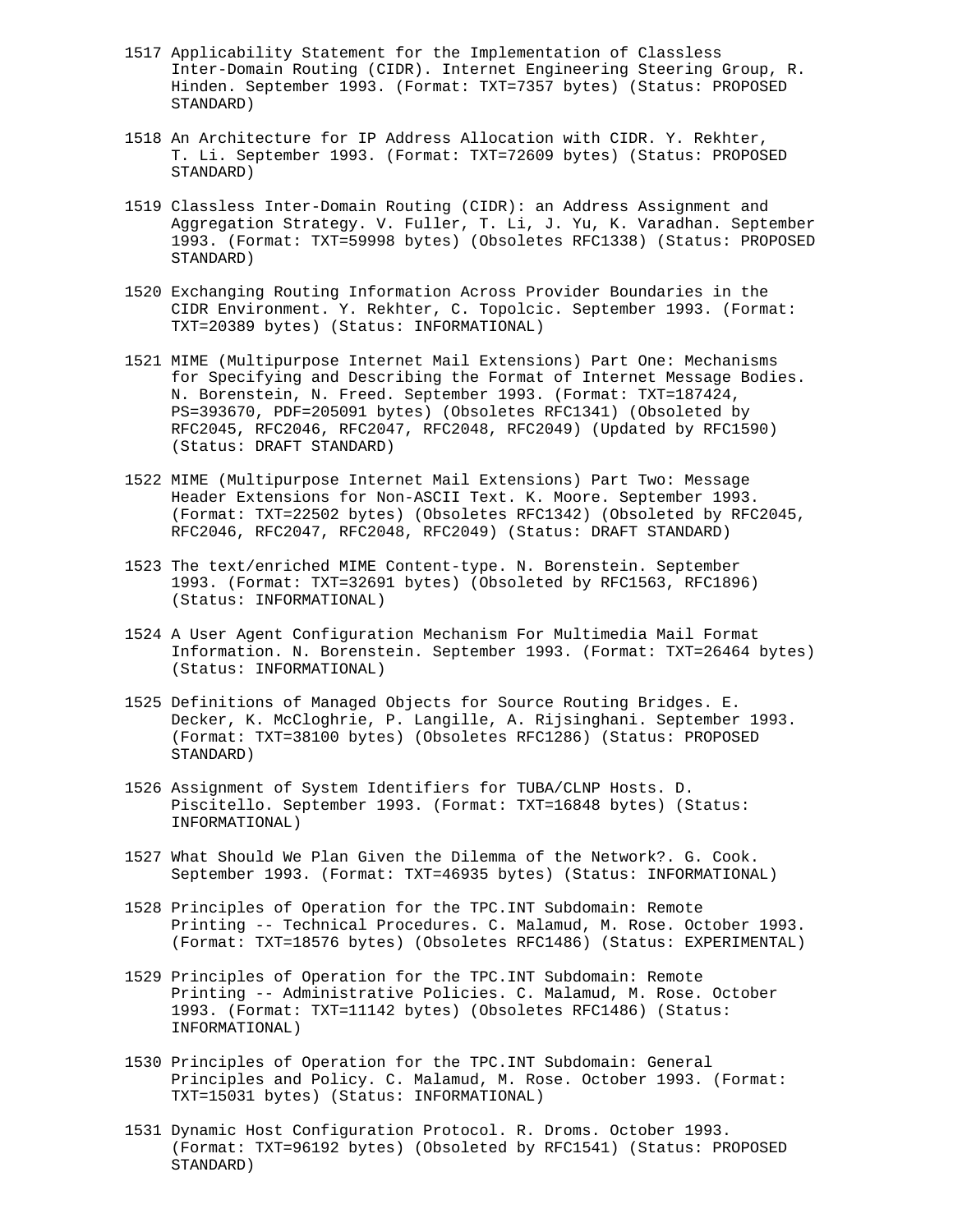- 1532 Clarifications and Extensions for the Bootstrap Protocol. W. Wimer. October 1993. (Format: TXT=51545 bytes) (Obsoleted by RFC1542) (Updates RFC0951) (Status: PROPOSED STANDARD)
- 1533 DHCP Options and BOOTP Vendor Extensions. S. Alexander, R. Droms. October 1993. (Format: TXT=50919 bytes) (Obsoletes RFC1497, RFC1395, RFC1084, RFC1048) (Obsoleted by RFC2132) (Status: PROPOSED STANDARD)
- 1534 Interoperation Between DHCP and BOOTP. R. Droms. October 1993. (Format: TXT=6966 bytes) (Status: DRAFT STANDARD)
- 1535 A Security Problem and Proposed Correction With Widely Deployed DNS Software. E. Gavron. October 1993. (Format: TXT=9722 bytes) (Status: INFORMATIONAL)
- 1536 Common DNS Implementation Errors and Suggested Fixes. A. Kumar, J. Postel, C. Neuman, P. Danzig, S. Miller. October 1993. (Format: TXT=25476 bytes) (Status: INFORMATIONAL)
- 1537 Common DNS Data File Configuration Errors. P. Beertema. October 1993. (Format: TXT=19825 bytes) (Obsoleted by RFC1912) (Status: INFORMATIONAL)
- 1538 Advanced SNA/IP : A Simple SNA Transport Protocol. W. Behl, B. Sterling, W. Teskey. October 1993. (Format: TXT=21217 bytes) (Status: INFORMATIONAL)
- 1539 The Tao of IETF A Guide for New Attendees of the Internet Engineering Task Force. G. Malkin. October 1993. (Format: TXT=48199 bytes) (Obsoletes RFC1391) (Obsoleted by RFC1718) (Status: INFORMATIONAL)
- 1540 Internet Official Protocol Standards. J. Postel. October 1993. (Format: TXT=75496 bytes) (Obsoletes RFC1500) (Obsoleted by RFC1600) (Status: HISTORIC)
- 1541 Dynamic Host Configuration Protocol. R. Droms. October 1993. (Format: TXT=96950 bytes) (Obsoletes RFC1531) (Obsoleted by RFC2131) (Status: PROPOSED STANDARD)
- 1542 Clarifications and Extensions for the Bootstrap Protocol. W. Wimer. October 1993. (Format: TXT=52948 bytes) (Obsoletes RFC1532) (Updates RFC0951) (Status: DRAFT STANDARD)
- 1543 Instructions to RFC Authors. J. Postel. October 1993. (Format: TXT=31383 bytes) (Obsoletes RFC1111, RFC0825) (Obsoleted by RFC2223) (Status: INFORMATIONAL)
- 1544 The Content-MD5 Header Field. M. Rose. November 1993. (Format: TXT=6478 bytes) (Obsoleted by RFC1864) (Status: PROPOSED STANDARD)
- 1545 FTP Operation Over Big Address Records (FOOBAR). D. Piscitello. November 1993. (Format: TXT=8985 bytes) (Obsoleted by RFC1639) (Status: EXPERIMENTAL)
- 1546 Host Anycasting Service. C. Partridge, T. Mendez, W. Milliken. November 1993. (Format: TXT=22263 bytes) (Status: INFORMATIONAL)
- 1547 Requirements for an Internet Standard Point-to-Point Protocol. D. Perkins. December 1993. (Format: TXT=49810 bytes) (Status: INFORMATIONAL)
- 1548 The Point-to-Point Protocol (PPP). W. Simpson. December 1993. (Format: TXT=111638 bytes) (Obsoletes RFC1331) (Obsoleted by RFC1661) (Updated by RFC1570) (Status: DRAFT STANDARD)
- 1549 PPP in HDLC Framing. W. Simpson, Ed.. December 1993. (Format: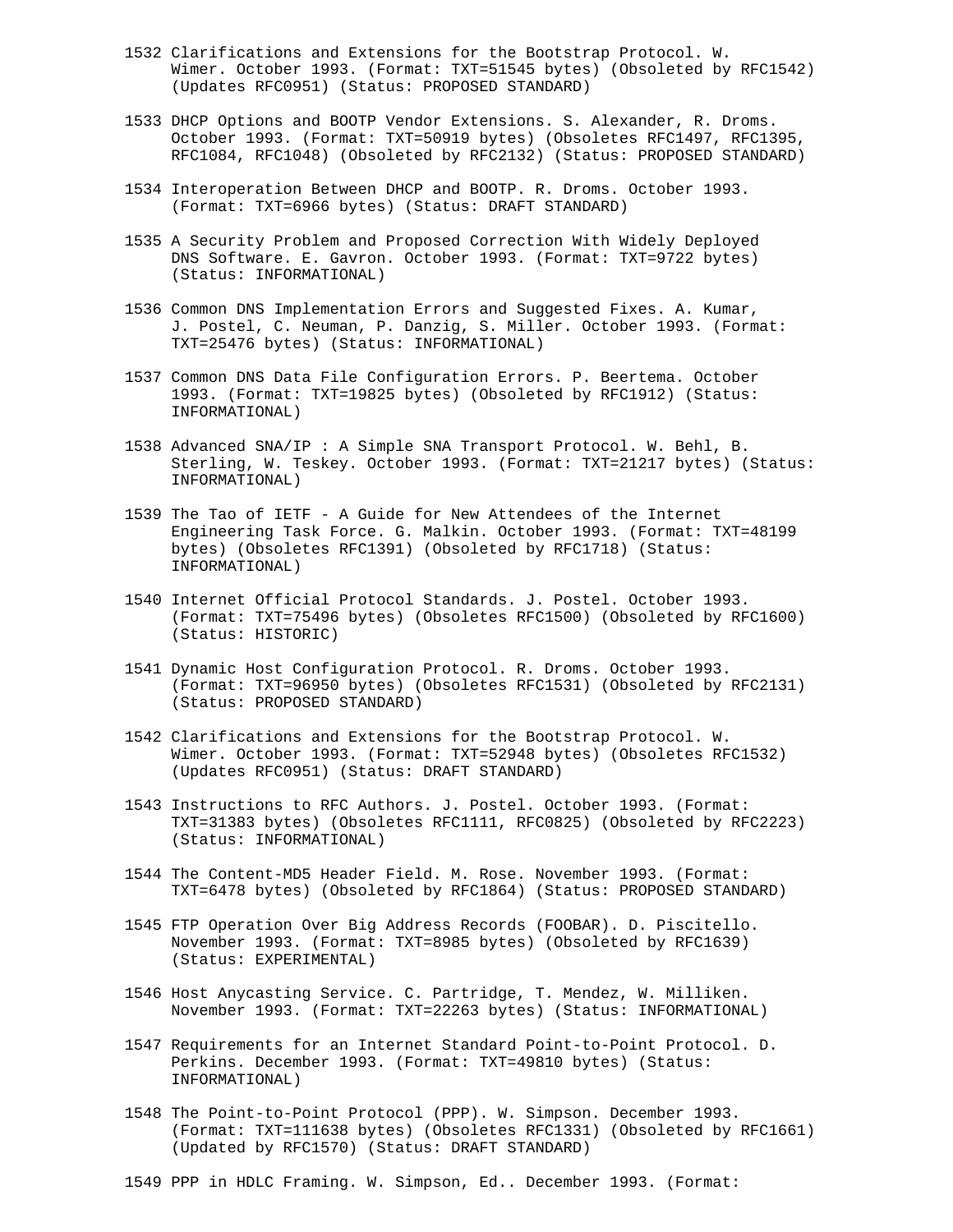TXT=36352 bytes) (Obsoleted by RFC1662) (Status: DRAFT STANDARD)

- 1550 IP: Next Generation (IPng) White Paper Solicitation. S. Bradner, A. Mankin. December 1993. (Format: TXT=12472 bytes) (Status: INFORMATIONAL)
- 1551 Novell IPX Over Various WAN Media (IPXWAN). M. Allen. December 1993. (Format: TXT=54210 bytes) (Obsoleted by RFC1634) (Status: INFORMATIONAL)
- 1552 The PPP Internetworking Packet Exchange Control Protocol (IPXCP). W. Simpson. December 1993. (Format: TXT=29173 bytes) (Status: PROPOSED STANDARD)
- 1553 Compressing IPX Headers Over WAN Media (CIPX). S. Mathur, M. Lewis. December 1993. (Format: TXT=47450 bytes) (Status: PROPOSED STANDARD)
- 1554 ISO-2022-JP-2: Multilingual Extension of ISO-2022-JP. M. Ohta, K. Handa. December 1993. (Format: TXT=11449 bytes) (Status: INFORMATIONAL)
- 1555 Hebrew Character Encoding for Internet Messages. H. Nussbacher, Y. Bourvine. December 1993. (Format: TXT=9273 bytes) (Status: INFORMATIONAL)
- 1556 Handling of Bi-directional Texts in MIME. H. Nussbacher. December 1993. (Format: TXT=5602 bytes) (Status: INFORMATIONAL)
- 1557 Korean Character Encoding for Internet Messages. U. Choi, K. Chon, H. Park. December 1993. (Format: TXT=8736 bytes) (Status: INFORMATIONAL)
- 1558 A String Representation of LDAP Search Filters. T. Howes. December 1993. (Format: TXT=5239 bytes) (Obsoleted by RFC1960) (Status: INFORMATIONAL)
- 1559 DECnet Phase IV MIB Extensions. J. Saperia. December 1993. (Format: TXT=125427 bytes) (Obsoletes RFC1289) (Status: DRAFT STANDARD)
- 1560 The MultiProtocol Internet. B. Leiner, Y. Rekhter. December 1993. (Format: TXT=16651 bytes) (Status: INFORMATIONAL)
- 1561 Use of ISO CLNP in TUBA Environments. D. Piscitello. December 1993. (Format: TXT=55902 bytes) (Status: EXPERIMENTAL)
- 1562 Naming Guidelines for the AARNet X.500 Directory Service. G. Michaelson, M. Prior. December 1993. (Format: TXT=6884 bytes) (Status: INFORMATIONAL)
- 1563 The text/enriched MIME Content-type. N. Borenstein. January 1994. (Format: TXT=32913, PS=73543, PDF=37459 bytes) (Obsoletes RFC1523) (Obsoleted by RFC1896) (Status: INFORMATIONAL)
- 1564 DSA Metrics (OSI-DS 34 (v3)). P. Barker, R. Hedberg. January 1994. (Format: TXT=46205 bytes) (Status: INFORMATIONAL)
- 1565 Network Services Monitoring MIB. S. Kille, N. Freed. January 1994. (Format: TXT=29761 bytes) (Obsoleted by RFC2248) (Status: PROPOSED STANDARD)
- 1566 Mail Monitoring MIB. S. Kille, N. Freed. January 1994. (Format: TXT=33136 bytes) (Obsoleted by RFC2249, RFC2789) (Status: PROPOSED STANDARD)
- 1567 X.500 Directory Monitoring MIB. G. Mansfield, S. Kille. January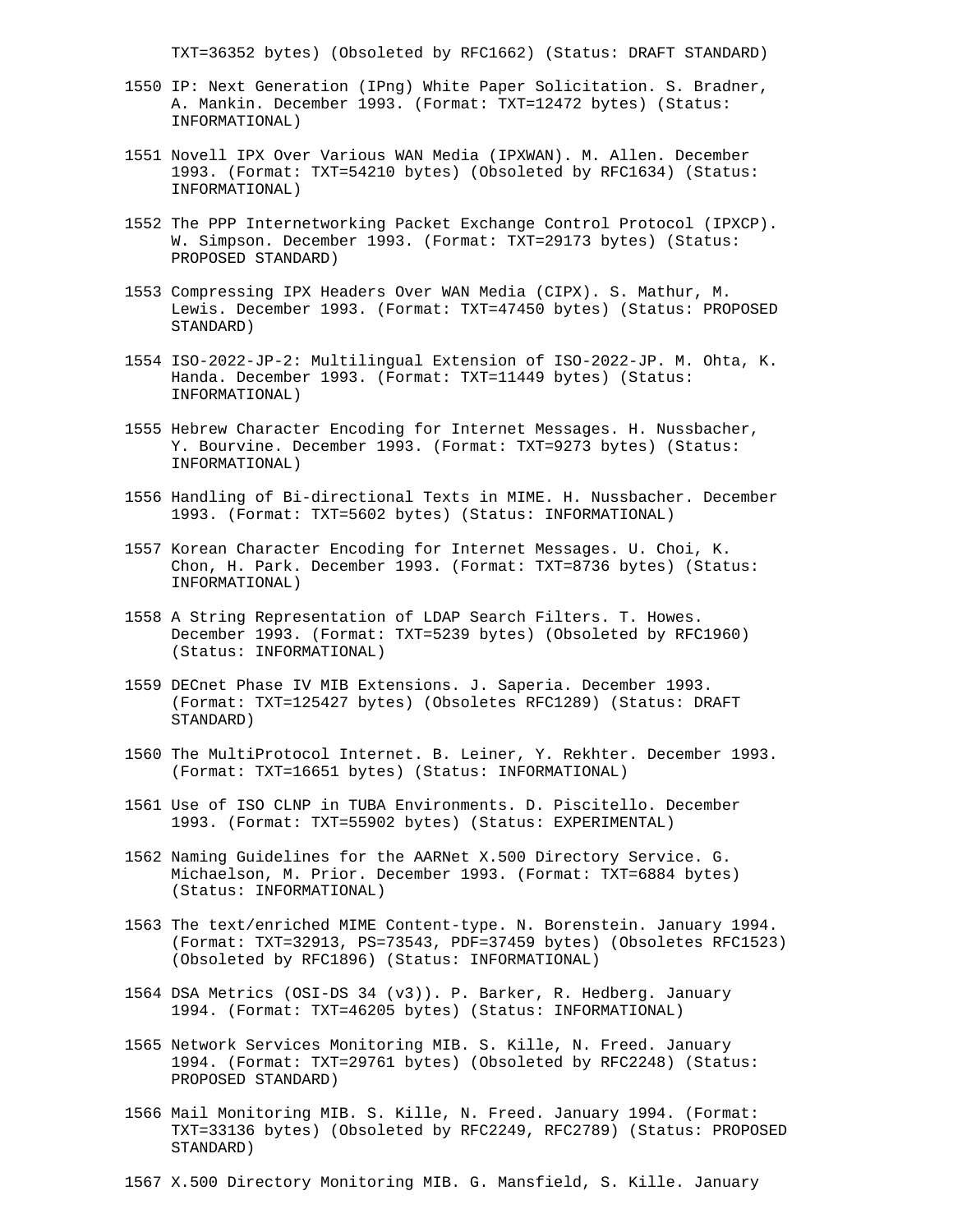1994. (Format: TXT=33527 bytes) (Obsoleted by RFC2605) (Status: PROPOSED STANDARD)

- 1568 Simple Network Paging Protocol Version 1(b). A. Gwinn. January 1994. (Format: TXT=16558 bytes) (Obsoleted by RFC1645) (Status: INFORMATIONAL)
- 1569 Principles of Operation for the TPC.INT Subdomain: Radio Paging -- Technical Procedures. M. Rose. January 1994. (Format: TXT=12597 bytes) (Obsoleted by RFC1703) (Status: INFORMATIONAL)
- 1570 PPP LCP Extensions. W. Simpson, Ed.. January 1994. (Format: TXT=35719 bytes) (Updates RFC1548) (Updated by RFC2484) (Status: PROPOSED STANDARD)
- 1571 Telnet Environment Option Interoperability Issues. D. Borman. January 1994. (Format: TXT=8117 bytes) (Updates RFC1408) (Status: INFORMATIONAL)
- 1572 Telnet Environment Option. S. Alexander, Ed.. January 1994. (Format: TXT=14676 bytes) (Status: PROPOSED STANDARD)
- 1573 Evolution of the Interfaces Group of MIB-II. K. McCloghrie, F. Kastenholz. January 1994. (Format: TXT=123057 bytes) (Obsoletes RFC1229) (Obsoleted by RFC2233) (Status: PROPOSED STANDARD)
- 1574 Essential Tools for the OSI Internet. S. Hares, C. Wittbrodt. February 1994. (Format: TXT=27735 bytes) (Obsoletes RFC1139) (Status: INFORMATIONAL)
- 1575 An Echo Function for CLNP (ISO 8473). S. Hares, C. Wittbrodt. February 1994. (Format: TXT=22479 bytes) (Obsoletes RFC1139) (Status: DRAFT STANDARD)
- 1576 TN3270 Current Practices. J. Penner. January 1994. (Format: TXT=24477 bytes) (Status: INFORMATIONAL)
- 1577 Classical IP and ARP over ATM. M. Laubach. January 1994. (Format: TXT=41239 bytes) (Obsoleted by RFC2225) (Status: PROPOSED STANDARD)
- 1578 FYI on Questions and Answers Answers to Commonly Asked "Primary and Secondary School Internet User" Questions. J. Sellers. February 1994. (Format: TXT=113646 bytes) (Obsoleted by RFC1941) (Status: INFORMATIONAL)
- 1579 Firewall-Friendly FTP. S. Bellovin. February 1994. (Format: TXT=8806 bytes) (Status: INFORMATIONAL)
- 1580 Guide to Network Resource Tools. EARN Staff. March 1994. (Format: TXT=235112 bytes) (Also FYI0023) (Status: INFORMATIONAL)
- 1581 Protocol Analysis for Extensions to RIP to Support Demand Circuits. G. Meyer. February 1994. (Format: TXT=7536 bytes) (Status: INFORMATIONAL)
- 1582 Extensions to RIP to Support Demand Circuits. G. Meyer. February 1994. (Format: TXT=63271 bytes) (Status: PROPOSED STANDARD)
- 1583 OSPF Version 2. J. Moy. March 1994. (Format: TXT=532636, PS=990794, PDF=465711 bytes) (Obsoletes RFC1247) (Obsoleted by RFC2178) (Status: DRAFT STANDARD)
- 1584 Multicast Extensions to OSPF. J. Moy. March 1994. (Format: TXT=262463, PS=426358, PDF=243185 bytes) (Status: PROPOSED STANDARD)
- 1585 MOSPF: Analysis and Experience. J. Moy. March 1994. (Format: TXT=29754 bytes) (Status: INFORMATIONAL)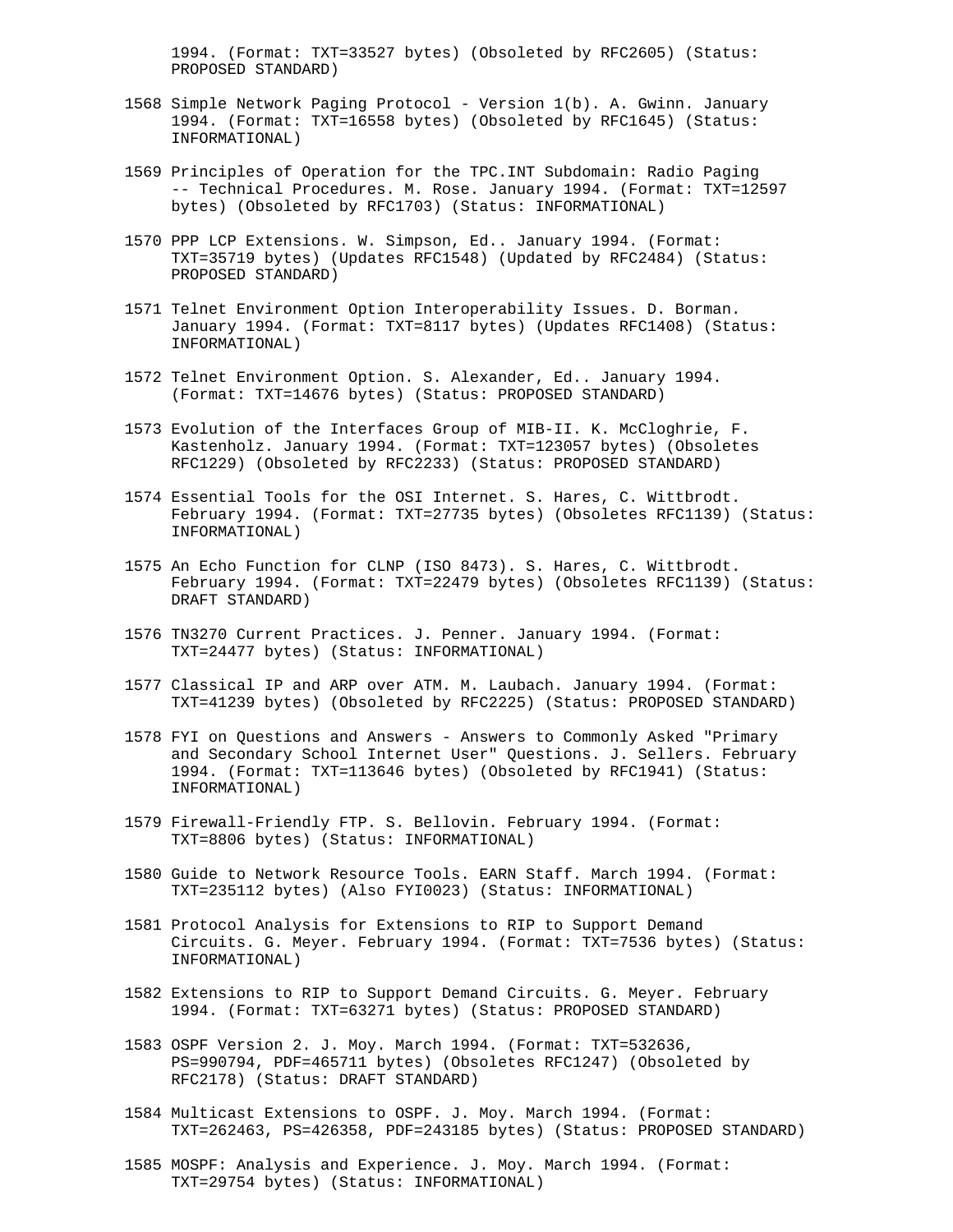- 1586 Guidelines for Running OSPF Over Frame Relay Networks. O. deSouza, M. Rodrigues. March 1994. (Format: TXT=14968 bytes) (Status: INFORMATIONAL)
- 1587 The OSPF NSSA Option. R. Coltun, V. Fuller. March 1994. (Format: TXT=37412 bytes) (Status: PROPOSED STANDARD)
- 1588 White Pages Meeting Report. J. Postel, C. Anderson. February 1994. (Format: TXT=77945 bytes) (Status: INFORMATIONAL)
- 1589 A Kernel Model for Precision Timekeeping. D. Mills. March 1994. (Format: TXT=88129 bytes) (Status: INFORMATIONAL)
- 1590 Media Type Registration Procedure. J. Postel. March 1994. (Format: TXT=13044 bytes) (Obsoleted by RFC2045, RFC2046, RFC2047, RFC2048, RFC2049) (Updates RFC1521) (Status: INFORMATIONAL)
- 1591 Domain Name System Structure and Delegation. J. Postel. March 1994. (Format: TXT=16481 bytes) (Status: INFORMATIONAL)
- 1592 Simple Network Management Protocol Distributed Protocol Interface Version 2.0. B. Wijnen, G. Carpenter, K. Curran, A. Sehgal, G. Waters. March 1994. (Format: TXT=135259 bytes) (Obsoletes RFC1228) (Status: EXPERIMENTAL)
- 1593 SNA APPN Node MIB. W. McKenzie, J. Cheng. March 1994. (Format: TXT=207882 bytes) (Status: INFORMATIONAL)
- 1594 FYI on Questions and Answers Answers to Commonly asked "New Internet User" Questions. A. Marine, J. Reynolds, G. Malkin. March 1994. (Format: TXT=98753 bytes) (Obsoletes RFC1325) (Obsoleted by RFC2664) (Status: INFORMATIONAL)
- 1595 Definitions of Managed Objects for the SONET/SDH Interface Type. T. Brown, K. Tesink. March 1994. (Format: TXT=121937 bytes) (Obsoleted by RFC2558) (Status: PROPOSED STANDARD)
- 1596 Definitions of Managed Objects for Frame Relay Service. T. Brown, Ed.. March 1994. (Format: TXT=88795 bytes) (Obsoleted by RFC1604) (Status: PROPOSED STANDARD)
- 1597 Address Allocation for Private Internets. Y. Rekhter, B. Moskowitz, D. Karrenberg, G. de Groot. March 1994. (Format: TXT=17430 bytes) (Obsoleted by RFC1918) (Status: INFORMATIONAL)
- 1598 PPP in X.25. W. Simpson. March 1994. (Format: TXT=13835 bytes) (Status: PROPOSED STANDARD)
- 1599 Summary of 1500-1599. M. Kennedy. January 1997. (Format: TXT=43761 bytes) (Status: INFORMATIONAL)
- 1600 Internet Official Protocol Standards. J. Postel. March 1994. (Format: TXT=80958 bytes) (Obsoletes RFC1540) (Obsoleted by RFC1610) (Status: HISTORIC)
- 1601 Charter of the Internet Architecture Board (IAB). C. Huitema. March 1994. (Format: TXT=12424 bytes) (Obsoletes RFC1358) (Obsoleted by RFC2850) (Status: INFORMATIONAL)
- 1602 The Internet Standards Process -- Revision 2. Internet Architecture Board, Internet Engineering Steering Group. March 1994. (Format: TXT=88465 bytes) (Obsoletes RFC1310) (Obsoleted by RFC2026) (Updated by RFC1871) (Status: INFORMATIONAL)
- 1603 IETF Working Group Guidelines and Procedures. E. Huizer, D. Crocker. March 1994. (Format: TXT=63900 bytes) (Obsoleted by RFC2418)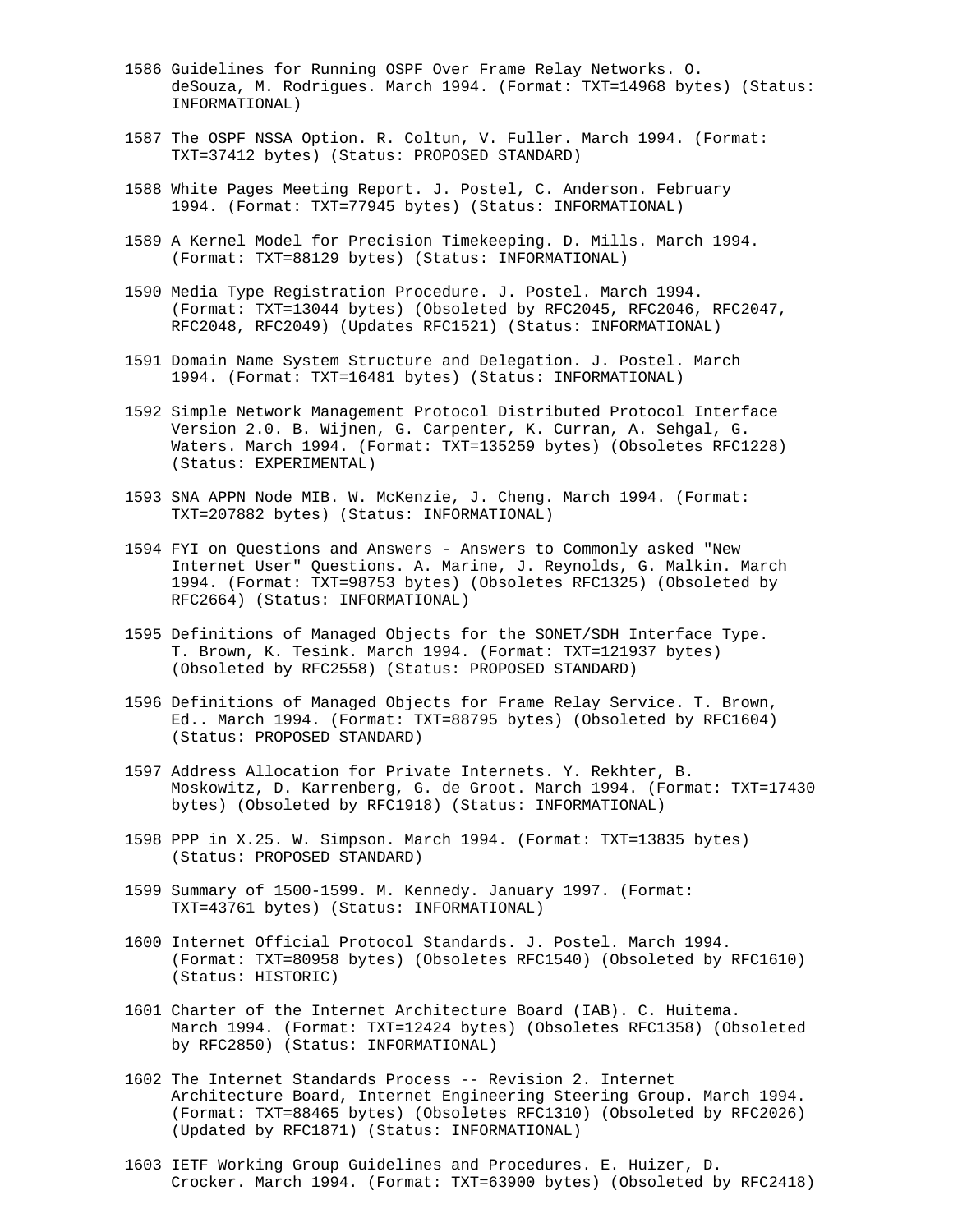(Updated by RFC1871) (Status: INFORMATIONAL)

- 1604 Definitions of Managed Objects for Frame Relay Service. T. Brown, Ed.. March 1994. (Format: TXT=88770 bytes) (Obsoletes RFC1596) (Obsoleted by RFC2954) (Status: PROPOSED STANDARD)
- 1605 SONET to Sonnet Translation. W. Shakespeare. Apr-01-1994. (Format: TXT=4451 bytes) (Status: INFORMATIONAL)
- 1606 A Historical Perspective On The Usage Of IP Version 9. J. Onions. Apr-01-1994. (Format: TXT=8398 bytes) (Status: INFORMATIONAL)
- 1607 A VIEW FROM THE 21ST CENTURY. V. Cerf. Apr-01-1994. (Format: TXT=28165 bytes) (Status: INFORMATIONAL)
- 1608 Representing IP Information in the X.500 Directory. T. Johannsen, G. Mansfield, M. Kosters, S. Sataluri. March 1994. (Format: TXT=40269 bytes) (Status: EXPERIMENTAL)
- 1609 Charting Networks in the X.500 Directory. G. Mansfield, T. Johannsen, M. Knopper. March 1994. (Format: TXT=30044 bytes) (Status: EXPERIMENTAL)
- 1610 Internet Official Protocol Standards. J. Postel. July 1994. (Format: TXT=81346 bytes) (Obsoletes RFC1600) (Obsoleted by RFC1720) (Status: HISTORIC)
- 1611 DNS Server MIB Extensions. R. Austein, J. Saperia. May 1994. (Format: TXT=58700 bytes) (Status: HISTORIC)
- 1612 DNS Resolver MIB Extensions. R. Austein, J. Saperia. May 1994. (Format: TXT=61382 bytes) (Status: HISTORIC)
- 1613 cisco Systems X.25 over TCP (XOT). J. Forster, G. Satz, G. Glick, R. Day. May 1994. (Format: TXT=29267 bytes) (Status: INFORMATIONAL)
- 1614 Network Access to Multimedia Information. C. Adie. May 1994. (Format: TXT=187253 bytes) (Status: INFORMATIONAL)
- 1615 Migrating from X.400(84) to X.400(88). J. Houttuin, J. Craigie. May 1994. (Format: TXT=39693 bytes) (Status: INFORMATIONAL)
- 1616 X.400(1988) for the Academic and Research Community in Europe. RARE WG-MSG Task Force 88, E. Huizer, J. Romaguera, Eds.. May 1994. (Format: TXT=107432 bytes) (Status: INFORMATIONAL)
- 1617 Naming and Structuring Guidelines for X.500 Directory Pilots. P. Barker, S. Kille, T. Lenggenhager. May 1994. (Format: TXT=56739 bytes) (Obsoletes RFC1384) (Status: INFORMATIONAL)
- 1618 PPP over ISDN. W. Simpson. May 1994. (Format: TXT=14896 bytes) (Status: PROPOSED STANDARD)
- 1619 PPP over SONET/SDH. W. Simpson. May 1994. (Format: TXT=8893 bytes) (Obsoleted by RFC2615) (Status: PROPOSED STANDARD)
- 1620 Internet Architecture Extensions for Shared Media. B. Braden, J. Postel, Y. Rekhter. May 1994. (Format: TXT=44999 bytes) (Status: INFORMATIONAL)
- 1621 Pip Near-term Architecture. P. Francis. May 1994. (Format: TXT=128905 bytes) (Status: INFORMATIONAL)
- 1622 Pip Header Processing. P. Francis. May 1994. (Format: TXT=34837 bytes) (Status: INFORMATIONAL)
- 1623 Definitions of Managed Objects for the Ethernet-like Interface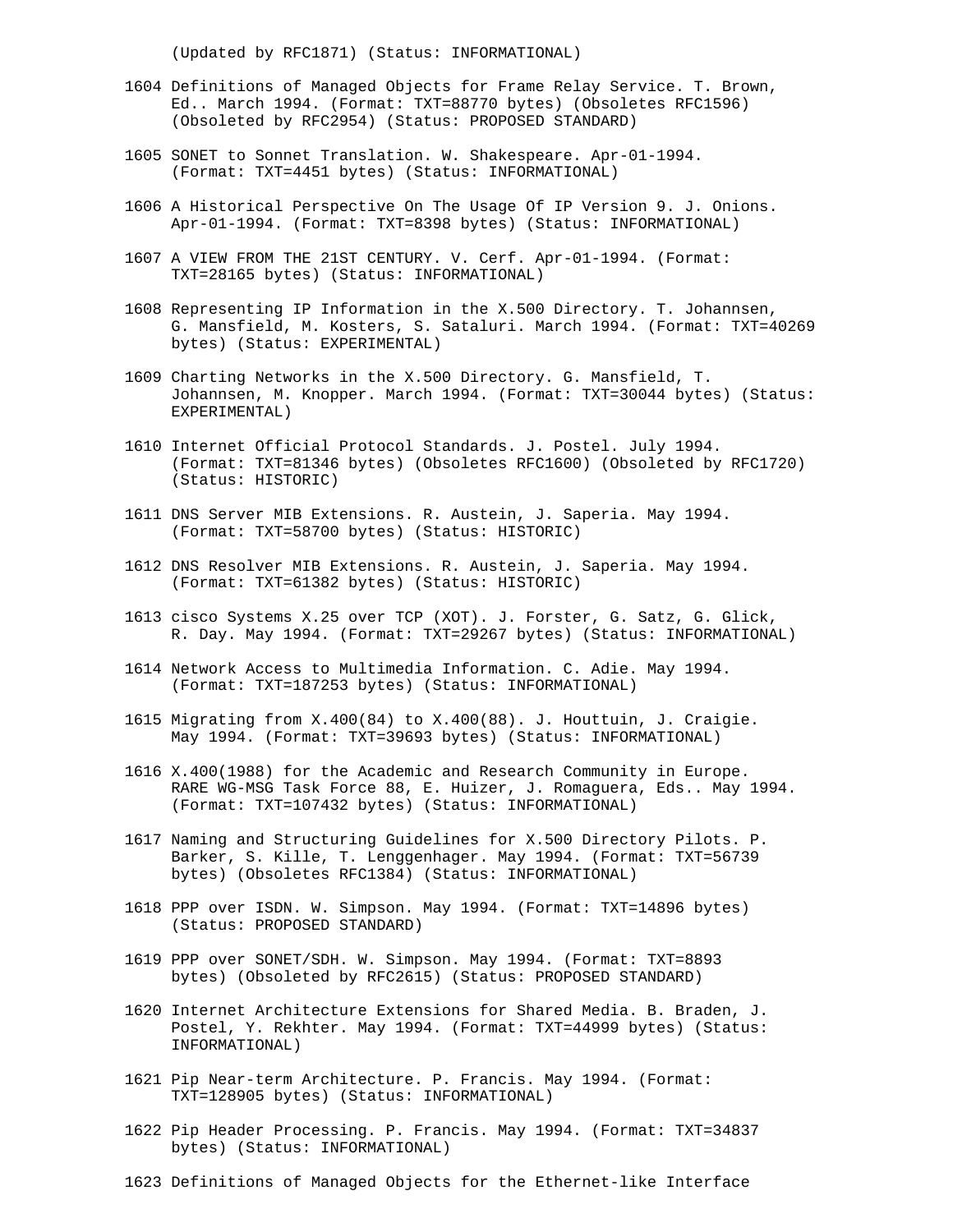Types. F. Kastenholz. May 1994. (Format: TXT=38745 bytes) (Obsoletes RFC1398) (Obsoleted by RFC1643) (Status: HISTORIC)

- 1624 Computation of the Internet Checksum via Incremental Update. A. Rijsinghani, Ed.. May 1994. (Format: TXT=9836 bytes) (Updates RFC1141) (Status: INFORMATIONAL)
- 1625 WAIS over Z39.50-1988. M. St. Pierre, J. Fullton, K. Gamiel, J. Goldman, B. Kahle, J. Kunze, H. Morris, F. Schiettecatte. June 1994. (Format: TXT=14694 bytes) (Status: INFORMATIONAL)
- 1626 Default IP MTU for use over ATM AAL5. R. Atkinson. May 1994. (Format: TXT=11841 bytes) (Obsoleted by RFC2225) (Status: PROPOSED STANDARD)
- 1627 Network 10 Considered Harmful (Some Practices Shouldn't be Codified). E. Lear, E. Fair, D. Crocker, T. Kessler. July 1994. (Format: TXT=18823 bytes) (Obsoleted by RFC1918) (Status: INFORMATIONAL)
- 1628 UPS Management Information Base. J. Case, Ed.. May 1994. (Format: TXT=83439 bytes) (Status: PROPOSED STANDARD)
- 1629 Guidelines for OSI NSAP Allocation in the Internet. R. Colella, R. Callon, E. Gardner, Y. Rekhter. May 1994. (Format: TXT=131640 bytes) (Obsoletes RFC1237) (Status: DRAFT STANDARD)
- 1630 Universal Resource Identifiers in WWW: A Unifying Syntax for the Expression of Names and Addresses of Objects on the Network as used in the World-Wide Web. T. Berners-Lee. June 1994. (Format: TXT=57601 bytes) (Status: INFORMATIONAL)
- 1631 The IP Network Address Translator (NAT). K. Egevang, P. Francis. May 1994. (Format: TXT=22714 bytes) (Obsoleted by RFC3022) (Status: INFORMATIONAL)
- 1632 A Revised Catalog of Available X.500 Implementations. A. Getchell, S. Sataluri, Eds.. May 1994. (Format: TXT=124111 bytes) (Obsoletes RFC1292) (Obsoleted by RFC2116) (Status: INFORMATIONAL)
- 1633 Integrated Services in the Internet Architecture: an Overview. R. Braden, D. Clark, S. Shenker. June 1994. (Format: TXT=89691, PS=207016, PDF=201858 bytes) (Status: INFORMATIONAL)
- 1634 Novell IPX Over Various WAN Media (IPXWAN). M. Allen. May 1994. (Format: TXT=55347 bytes) (Obsoletes RFC1551, RFC1362) (Status: INFORMATIONAL)
- 1635 How to Use Anonymous FTP. P. Deutsch, A. Emtage, A. Marine. May 1994. (Format: TXT=27258 bytes) (Also FYI0024) (Status: INFORMATIONAL)
- 1636 Report of IAB Workshop on Security in the Internet Architecture February 8-10, 1994. R. Braden, D. Clark, S. Crocker, C. Huitema. June 1994. (Format: TXT=130761 bytes) (Status: INFORMATIONAL)
- 1637 DNS NSAP Resource Records. B. Manning, R. Colella. June 1994. (Format: TXT=21768 bytes) (Obsoletes RFC1348) (Obsoleted by RFC1706) (Status: EXPERIMENTAL)
- 1638 PPP Bridging Control Protocol (BCP). F. Baker, R. Bowen. June 1994. (Format: TXT=58477 bytes) (Obsoletes RFC1220) (Obsoleted by RFC2878) (Status: PROPOSED STANDARD)
- 1639 FTP Operation Over Big Address Records (FOOBAR). D. Piscitello. June 1994. (Format: TXT=10055 bytes) (Obsoletes RFC1545) (Status: EXPERIMENTAL)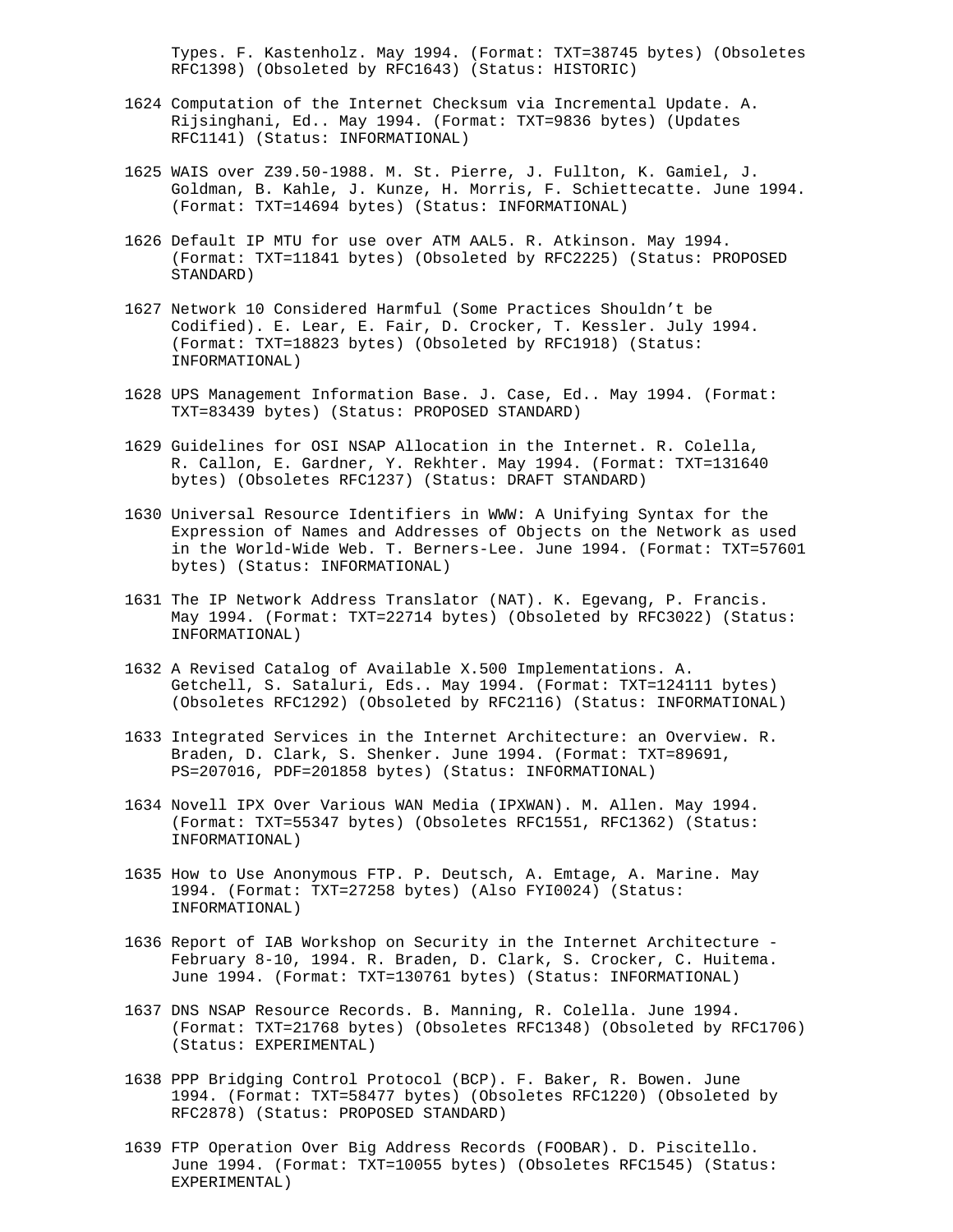- 1640 The Process for Organization of Internet Standards Working Group (POISED). S. Crocker. June 1994. (Format: TXT=21780 bytes) (Status: INFORMATIONAL)
- 1641 Using Unicode with MIME. D. Goldsmith, M. Davis. July 1994. (Format: TXT=11258, PS=20451, PDF=11658 bytes) (Status: EXPERIMENTAL)
- 1642 UTF-7 A Mail-Safe Transformation Format of Unicode. D. Goldsmith, M. Davis. July 1994. (Format: TXT=27770, PS=50907, PDF=29573 bytes) (Obsoleted by RFC2152) (Status: EXPERIMENTAL)
- 1643 Definitions of Managed Objects for the Ethernet-like Interface Types. F. Kastenholz. July 1994. (Format: TXT=39008 bytes) (Obsoletes RFC1623) (Also STD0050) (Status: STANDARD)
- 1644 T/TCP -- TCP Extensions for Transactions Functional Specification. R. Braden. July 1994. (Format: TXT=87362 bytes) (Updates RFC1379) (Status: EXPERIMENTAL)
- 1645 Simple Network Paging Protocol Version 2. A. Gwinn. July 1994. (Format: TXT=31243 bytes) (Obsoletes RFC1568) (Obsoleted by RFC1861) (Status: INFORMATIONAL)
- 1646 TN3270 Extensions for LUname and Printer Selection. C. Graves, T. Butts, M. Angel. July 1994. (Format: TXT=27564 bytes) (Status: INFORMATIONAL)
- 1647 TN3270 Enhancements. B. Kelly. July 1994. (Format: TXT=84420 bytes) (Obsoleted by RFC2355) (Status: PROPOSED STANDARD)
- 1648 Postmaster Convention for X.400 Operations. A. Cargille. July 1994. (Format: TXT=8761 bytes) (Status: PROPOSED STANDARD)
- 1649 Operational Requirements for X.400 Management Domains in the GO-MHS Community. R. Hagens, A. Hansen. July 1994. (Format: TXT=28138 bytes) (Status: INFORMATIONAL)
- 1650 Definitions of Managed Objects for the Ethernet-like Interface Types using SMIv2. F. Kastenholz. August 1994. (Format: TXT=40484 bytes) (Obsoleted by RFC2358) (Status: PROPOSED STANDARD)
- 1651 SMTP Service Extensions. J. Klensin, N. Freed, M. Rose, E. Stefferud, D. Crocker. July 1994. (Format: TXT=22153 bytes) (Obsoletes RFC1425) (Obsoleted by RFC1869) (Status: DRAFT STANDARD)
- 1652 SMTP Service Extension for 8bit-MIMEtransport. J. Klensin, N. Freed, M. Rose, E. Stefferud, D. Crocker. July 1994. (Format: TXT=11842 bytes) (Obsoletes RFC1426) (Status: DRAFT STANDARD)
- 1653 SMTP Service Extension for Message Size Declaration. J. Klensin, N. Freed, K. Moore. July 1994. (Format: TXT=17883 bytes) (Obsoletes RFC1427) (Obsoleted by RFC1870) (Status: DRAFT STANDARD)
- 1654 A Border Gateway Protocol 4 (BGP-4). Y. Rekhter, T. Li, Eds.. July 1994. (Format: TXT=130118 bytes) (Obsoleted by RFC1771) (Status: PROPOSED STANDARD)
- 1655 Application of the Border Gateway Protocol in the Internet. Y. Rekhter, P. Gross, Eds.. July 1994. (Format: TXT=43664 bytes) (Obsoletes RFC1268) (Obsoleted by RFC1772) (Status: PROPOSED STANDARD)
- 1656 BGP-4 Protocol Document Roadmap and Implementation Experience. P. Traina. July 1994. (Format: TXT=7705 bytes) (Obsoleted by RFC1773) (Status: INFORMATIONAL)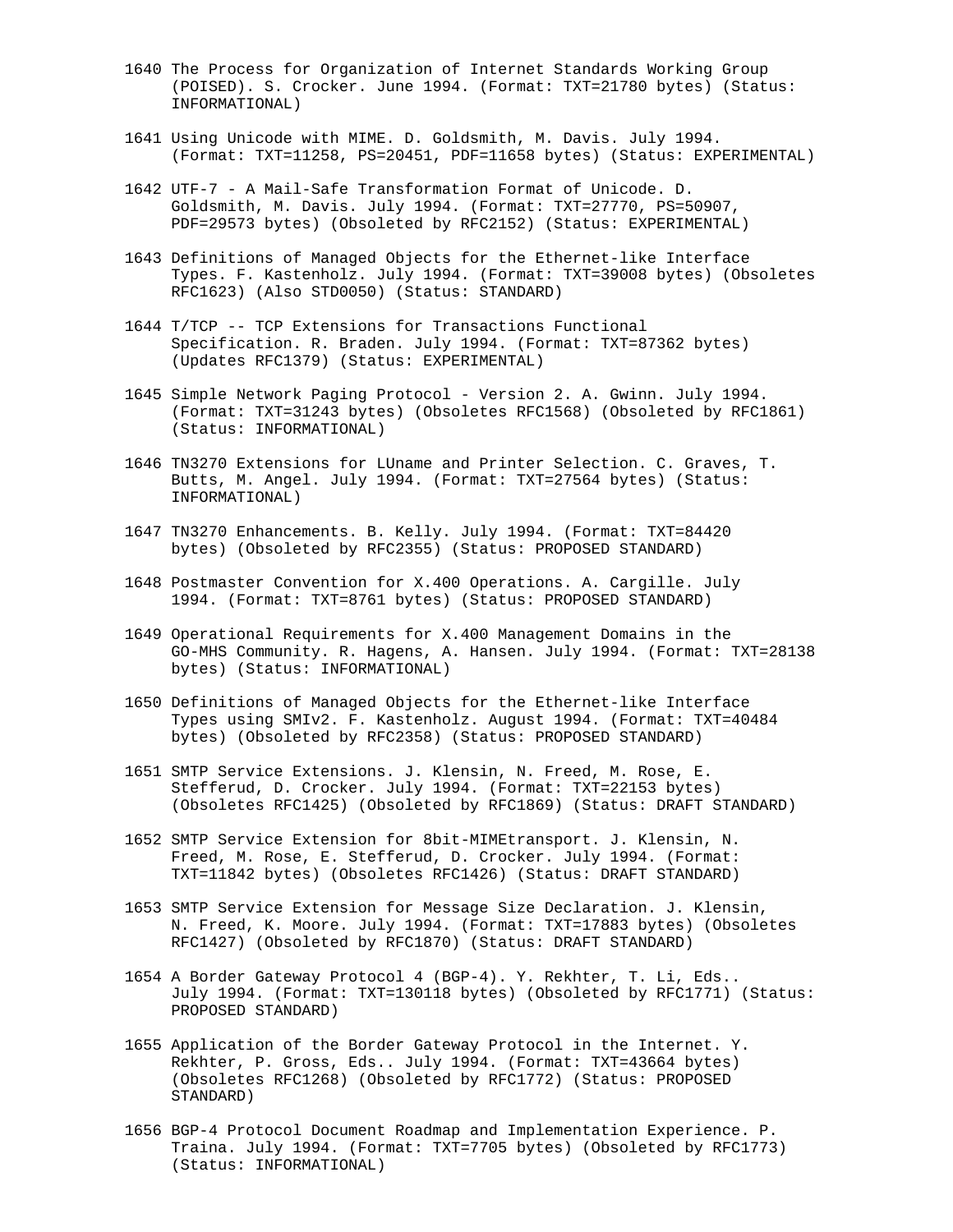- 1657 Definitions of Managed Objects for the Fourth Version of the Border Gateway Protocol (BGP-4) using SMIv2. S. Willis, J. Burruss, J. Chu, Ed.. July 1994. (Format: TXT=45505 bytes) (Status: DRAFT STANDARD)
- 1658 Definitions of Managed Objects for Character Stream Devices using SMIv2. B. Stewart. July 1994. (Format: TXT=32579 bytes) (Obsoletes RFC1316) (Status: DRAFT STANDARD)
- 1659 Definitions of Managed Objects for RS-232-like Hardware Devices using SMIv2. B. Stewart. July 1994. (Format: TXT=36479 bytes) (Obsoletes RFC1317) (Status: DRAFT STANDARD)
- 1660 Definitions of Managed Objects for Parallel-printer-like Hardware Devices using SMIv2. B. Stewart. July 1994. (Format: TXT=16784 bytes) (Obsoletes RFC1318) (Status: DRAFT STANDARD)
- 1661 The Point-to-Point Protocol (PPP). W. Simpson, Ed.. July 1994. (Format: TXT=103026 bytes) (Obsoletes RFC1548) (Updated by RFC2153) (Also STD0051) (Status: STANDARD)
- 1662 PPP in HDLC-like Framing. W. Simpson, Ed.. July 1994. (Format: TXT=48058 bytes) (Obsoletes RFC1549) (Also STD0051) (Status: STANDARD)
- 1663 PPP Reliable Transmission. D. Rand. July 1994. (Format: TXT=17281 bytes) (Status: PROPOSED STANDARD)
- 1664 Using the Internet DNS to Distribute RFC1327 Mail Address Mapping Tables. C. Allocchio, A. Bonito, B. Cole, S. Giordano, R. Hagens. August 1994. (Format: TXT=50783 bytes) (Obsoleted by RFC2163) (Status: EXPERIMENTAL)
- 1665 Definitions of Managed Objects for SNA NAUs using SMIv2. Z. Kielczewski, D. Kostick, K. Shih, Eds.. July 1994. (Format: TXT=133381 bytes) (Obsoleted by RFC1666) (Status: PROPOSED STANDARD)
- 1666 Definitions of Managed Objects for SNA NAUs using SMIv2. Z. Kielczewski, D. Kostick, K. Shih, Eds.. August 1994. (Format: TXT=134385 bytes) (Obsoletes RFC1665) (Status: PROPOSED STANDARD)
- 1667 Modeling and Simulation Requirements for IPng. S. Symington, D. Wood, M. Pullen. August 1994. (Format: TXT=17291 bytes) (Status: INFORMATIONAL)
- 1668 Unified Routing Requirements for IPng. D. Estrin, T. Li, Y. Rekhter. August 1994. (Format: TXT=5106 bytes) (Status: INFORMATIONAL)
- 1669 Market Viability as a IPng Criteria. J. Curran. August 1994. (Format: TXT=8099 bytes) (Status: INFORMATIONAL)
- 1670 Input to IPng Engineering Considerations. D. Heagerty. August 1994. (Format: TXT=5350 bytes) (Status: INFORMATIONAL)
- 1671 IPng White Paper on Transition and Other Considerations. B. Carpenter. August 1994. (Format: TXT=17631 bytes) (Status: INFORMATIONAL)
- 1672 Accounting Requirements for IPng. N. Brownlee. August 1994. (Format: TXT=6185 bytes) (Status: INFORMATIONAL)
- 1673 Electric Power Research Institute Comments on IPng. R. Skelton. August 1994. (Format: TXT=7476 bytes) (Status: INFORMATIONAL)
- 1674 A Cellular Industry View of IPng. M. Taylor. August 1994. (Format: TXT=6157 bytes) (Status: INFORMATIONAL)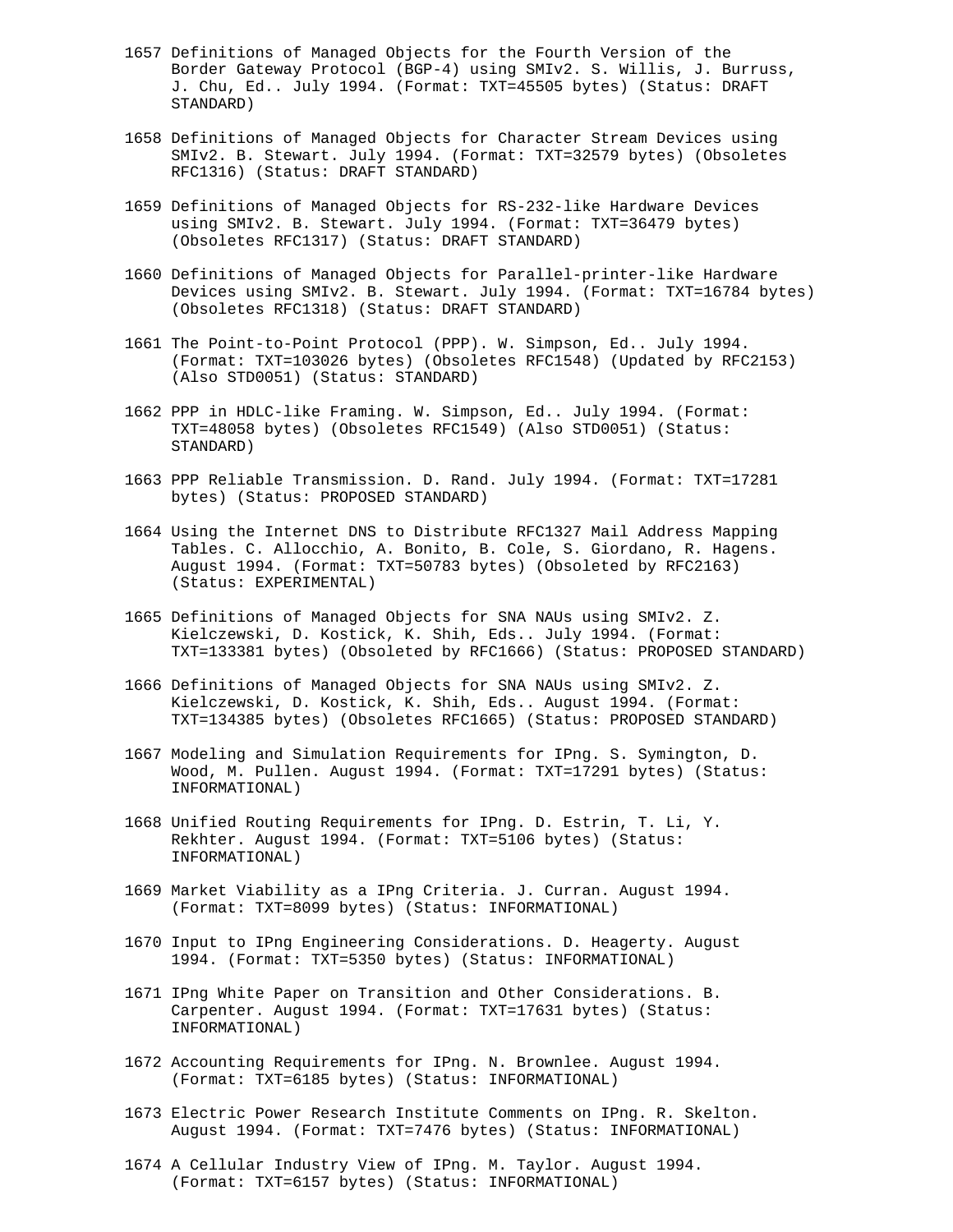- 1675 Security Concerns for IPng. S. Bellovin. August 1994. (Format: TXT=8290 bytes) (Status: INFORMATIONAL)
- 1676 INFN Requirements for an IPng. A. Ghiselli, D. Salomoni, C. Vistoli. August 1994. (Format: TXT=8493 bytes) (Status: INFORMATIONAL)
- 1677 Tactical Radio Frequency Communication Requirements for IPng. B. Adamson. August 1994. (Format: TXT=24065 bytes) (Status: INFORMATIONAL)
- 1678 IPng Requirements of Large Corporate Networks. E. Britton, J. Tavs. August 1994. (Format: TXT=18650 bytes) (Status: INFORMATIONAL)
- 1679 HPN Working Group Input to the IPng Requirements Solicitation. D. Green, P. Irey, D. Marlow, K. O'Donoghue. August 1994. (Format: TXT=22974 bytes) (Status: INFORMATIONAL)
- 1680 IPng Support for ATM Services. C. Brazdziunas. August 1994. (Format: TXT=17846 bytes) (Status: INFORMATIONAL)
- 1681 On Many Addresses per Host. S. Bellovin. August 1994. (Format: TXT=11964 bytes) (Status: INFORMATIONAL)
- 1682 IPng BSD Host Implementation Analysis. J. Bound. August 1994. (Format: TXT=22295 bytes) (Status: INFORMATIONAL)
- 1683 Multiprotocol Interoperability In IPng. R. Clark, M. Ammar, K. Calvert. August 1994. (Format: TXT=28201 bytes) (Status: INFORMATIONAL)
- 1684 Introduction to White Pages Services based on X.500. P. Jurg. August 1994. (Format: TXT=22985 bytes) (Status: INFORMATIONAL)
- 1685 Writing X.400 O/R Names. H. Alvestrand. August 1994. (Format: TXT=21242 bytes) (Also RTR0012) (Status: INFORMATIONAL)
- 1686 IPng Requirements: A Cable Television Industry Viewpoint. M. Vecchi. August 1994. (Format: TXT=39052 bytes) (Status: INFORMATIONAL)
- 1687 A Large Corporate User's View of IPng. E. Fleischman. August 1994. (Format: TXT=34120 bytes) (Status: INFORMATIONAL)
- 1688 IPng Mobility Considerations. W. Simpson. August 1994. (Format: TXT=19151 bytes) (Status: INFORMATIONAL)
- 1689 A Status Report on Networked Information Retrieval: Tools and Groups. J. Foster, Ed.. August 1994. (Format: TXT=375469 bytes) (Also FYI0025) (Status: INFORMATIONAL)
- 1690 Introducing the Internet Engineering and Planning Group (IEPG). G. Huston. August 1994. (Format: TXT=3013 bytes) (Status: INFORMATIONAL)
- 1691 The Document Architecture for the Cornell Digital Library. W. Turner. August 1994. (Format: TXT=20438 bytes) (Status: INFORMATIONAL)
- 1692 Transport Multiplexing Protocol (TMux). P. Cameron, D. Crocker, D. Cohen, J. Postel. August 1994. (Format: TXT=26163 bytes) (Status: PROPOSED STANDARD)
- 1693 An Extension to TCP : Partial Order Service. T. Connolly, P. Amer, P. Conrad. November 1994. (Format: TXT=90100 bytes) (Status: EXPERIMENTAL)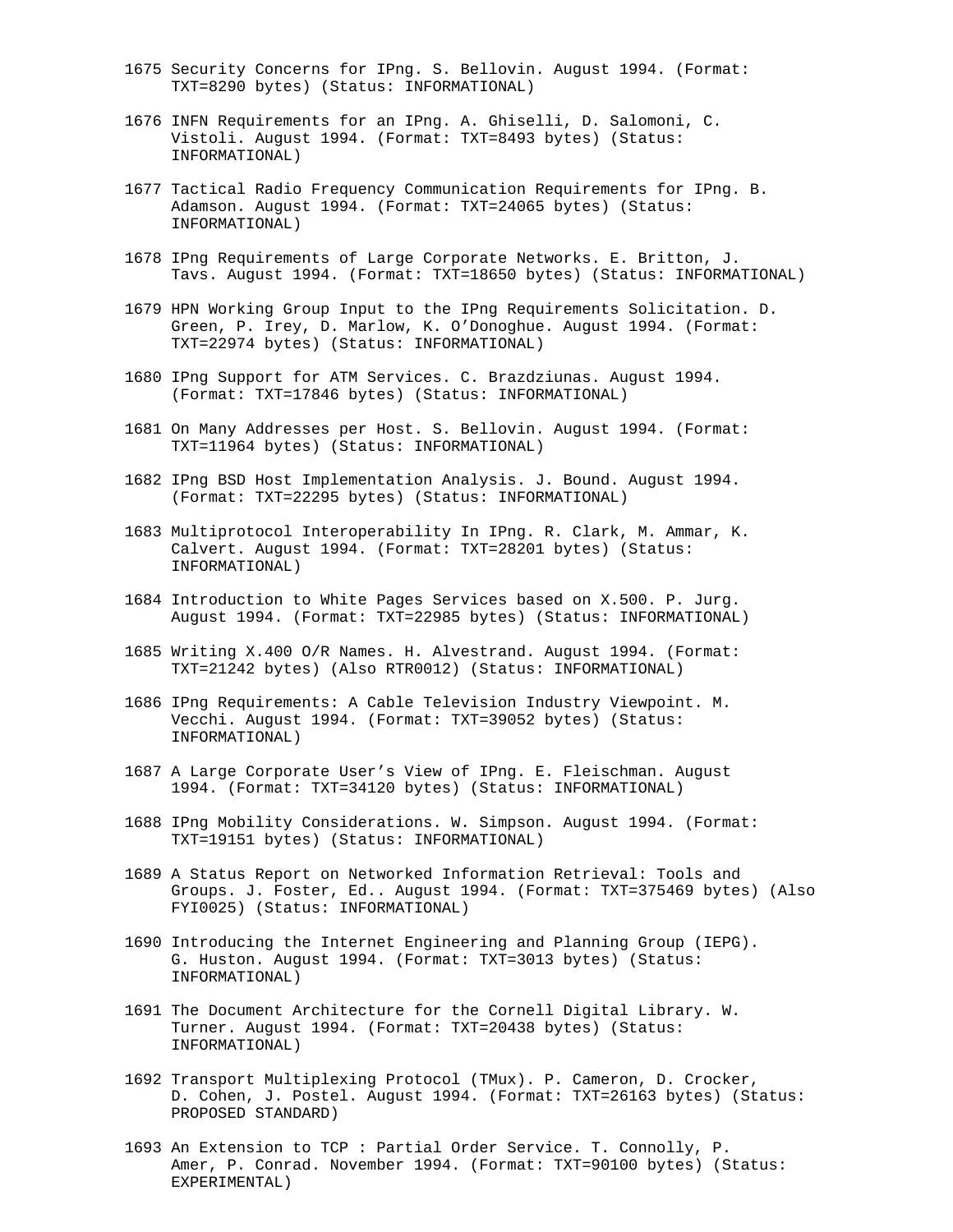- 1694 Definitions of Managed Objects for SMDS Interfaces using SMIv2. T. Brown, K. Tesink, Eds.. August 1994. (Format: TXT=70856 bytes) (Obsoletes RFC1304) (Status: DRAFT STANDARD)
- 1695 Definitions of Managed Objects for ATM Management Version 8.0 using SMIv2. M. Ahmed, K. Tesink, Eds.. August 1994. (Format: TXT=175461 bytes) (Obsoleted by RFC2515) (Status: PROPOSED STANDARD)
- 1696 Modem Management Information Base (MIB) using SMIv2. J. Barnes, L. Brown, R. Royston, S. Waldbusser. August 1994. (Format: TXT=54054 bytes) (Status: PROPOSED STANDARD)
- 1697 Relational Database Management System (RDBMS) Management Information Base (MIB) using SMIv2. D. Brower, Ed., B. Purvy, A. Daniel, M. Sinykin, J. Smith. August 1994. (Format: TXT=76202 bytes) (Status: PROPOSED STANDARD)
- 1698 Octet Sequences for Upper-Layer OSI to Support Basic Communications Applications. P. Furniss. October 1994. (Format: TXT=67433 bytes) (Status: INFORMATIONAL)
- 1699 Summary of 1600-1699. J. Elliott. January 1997. (Format: TXT=40674 bytes) (Status: INFORMATIONAL)
- 1700 Assigned Numbers. J. Reynolds, J. Postel. October 1994. (Format: TXT=458860 bytes) (Obsoletes RFC1340) (Obsoleted by RFC3232) (Also STD0002) (Status: HISTORIC)
- 1701 Generic Routing Encapsulation (GRE). S. Hanks, T. Li, D. Farinacci, P. Traina. October 1994. (Format: TXT=15460 bytes) (Status: INFORMATIONAL)
- 1702 Generic Routing Encapsulation over IPv4 networks. S. Hanks, T. Li, D. Farinacci, P. Traina. October 1994. (Format: TXT=7288 bytes) (Status: INFORMATIONAL)
- 1703 Principles of Operation for the TPC.INT Subdomain: Radio Paging -- Technical Procedures. M. Rose. October 1994. (Format: TXT=17985 bytes) (Obsoletes RFC1569) (Status: INFORMATIONAL)
- 1704 On Internet Authentication. N. Haller, R. Atkinson. October 1994. (Format: TXT=42269 bytes) (Status: INFORMATIONAL)
- 1705 Six Virtual Inches to the Left: The Problem with IPng. R. Carlson, D. Ficarella. October 1994. (Format: TXT=65222 bytes) (Status: INFORMATIONAL)
- 1706 DNS NSAP Resource Records. B. Manning, R. Colella. October 1994. (Format: TXT=19721 bytes) (Obsoletes RFC1637) (Status: INFORMATIONAL)
- 1707 CATNIP: Common Architecture for the Internet. M. McGovern, R. Ullmann. October 1994. (Format: TXT=37568 bytes) (Status: INFORMATIONAL)
- 1708 NTP PICS PROFORMA For the Network Time Protocol Version 3. D. Gowin. October 1994. (Format: TXT=26523 bytes) (Status: INFORMATIONAL)
- 1709 K-12 Internetworking Guidelines. J. Gargano, D. Wasley. November 1994. (Format: TXT=66659, PS=662030, PDF=134065 bytes) (Also FYI0026) (Status: INFORMATIONAL)
- 1710 Simple Internet Protocol Plus White Paper. R. Hinden. October 1994. (Format: TXT=56910 bytes) (Status: INFORMATIONAL)
- 1711 Classifications in E-mail Routing. J. Houttuin. October 1994.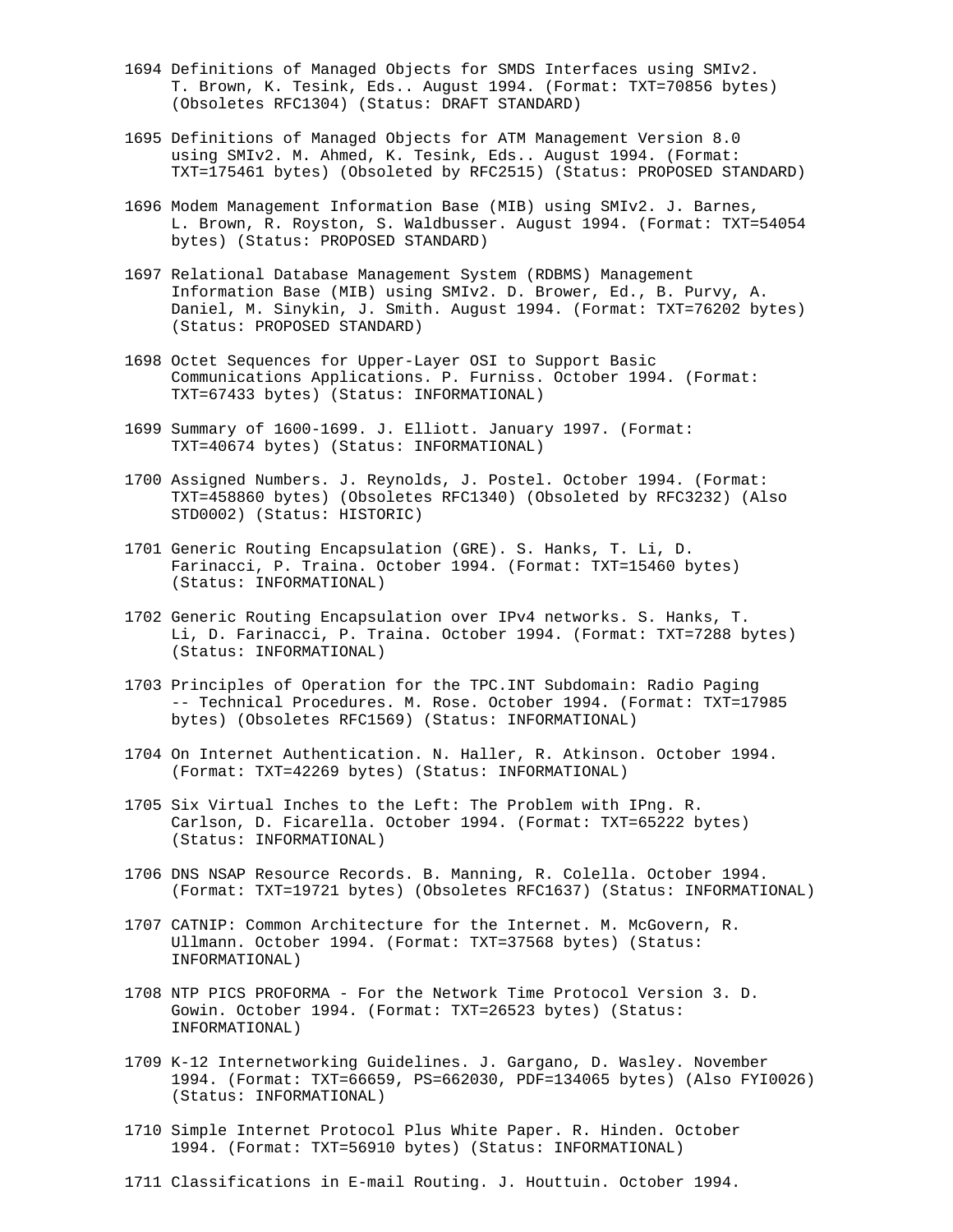(Format: TXT=47584 bytes) (Status: INFORMATIONAL)

- 1712 DNS Encoding of Geographical Location. C. Farrell, M. Schulze, S. Pleitner, D. Baldoni. November 1994. (Format: TXT=13237 bytes) (Status: EXPERIMENTAL)
- 1713 Tools for DNS debugging. A. Romao. November 1994. (Format: TXT=33500 bytes) (Also FYI0027) (Status: INFORMATIONAL)
- 1714 Referral Whois Protocol (RWhois). S. Williamson, M. Kosters. November 1994. (Format: TXT=85395, PS=204207, PDF=85556 bytes) (Obsoleted by RFC2167) (Status: INFORMATIONAL)
- 1715 The H Ratio for Address Assignment Efficiency. C. Huitema. November 1994. (Format: TXT=7392 bytes) (Updated by RFC3194) (Status: INFORMATIONAL)
- 1716 Towards Requirements for IP Routers. P. Almquist, F. Kastenholz. November 1994. (Format: TXT=432330 bytes) (Obsoleted by RFC1812) (Status: INFORMATIONAL)
- 1717 The PPP Multilink Protocol (MP). K. Sklower, B. Lloyd, G. McGregor, D. Carr. November 1994. (Format: TXT=46264 bytes) (Obsoleted by RFC1990) (Status: PROPOSED STANDARD)
- 1718 The Tao of IETF A Guide for New Attendees of the Internet Engineering Task Force. IETF Secretariat, G. Malkin. November 1994. (Format: TXT=50458 bytes) (Obsoletes RFC1539) (Obsoleted by RFC3160) (Status: INFORMATIONAL)
- 1719 A Direction for IPng. P. Gross. December 1994. (Format: TXT=11118 bytes) (Status: INFORMATIONAL)
- 1720 Internet Official Protocol Standards. J. Postel. November 1994. (Format: TXT=89063 bytes) (Obsoletes RFC1610) (Obsoleted by RFC1780) (Status: HISTORIC)
- 1721 RIP Version 2 Protocol Analysis. G. Malkin. November 1994. (Format: TXT=6680 bytes) (Obsoletes RFC1387) (Status: INFORMATIONAL)
- 1722 RIP Version 2 Protocol Applicability Statement. G. Malkin. November 1994. (Format: TXT=10236 bytes) (Also STD0057) (Status: STANDARD)
- 1723 RIP Version 2 Carrying Additional Information. G. Malkin. November 1994. (Format: TXT=18597 bytes) (Obsoletes RFC1388) (Obsoleted by RFC2453) (Updates RFC1058) (Also STD0056) (Status: STANDARD)
- 1724 RIP Version 2 MIB Extension. G. Malkin, F. Baker. November 1994. (Format: TXT=29645 bytes) (Obsoletes RFC1389) (Status: DRAFT STANDARD)
- 1725 Post Office Protocol Version 3. J. Myers, M. Rose. November 1994. (Format: TXT=35058 bytes) (Obsoletes RFC1460) (Obsoleted by RFC1939) (Also STD0053) (Status: STANDARD)
- 1726 Technical Criteria for Choosing IP The Next Generation (IPng). C. Partridge, F. Kastenholz. December 1994. (Format: TXT=74109 bytes) (Status: INFORMATIONAL)
- 1727 A Vision of an Integrated Internet Information Service. C. Weider, P. Deutsch. December 1994. (Format: TXT=28468 bytes) (Status: INFORMATIONAL)
- 1728 Resource Transponders. C. Weider. December 1994. (Format: TXT=12092 bytes) (Status: INFORMATIONAL)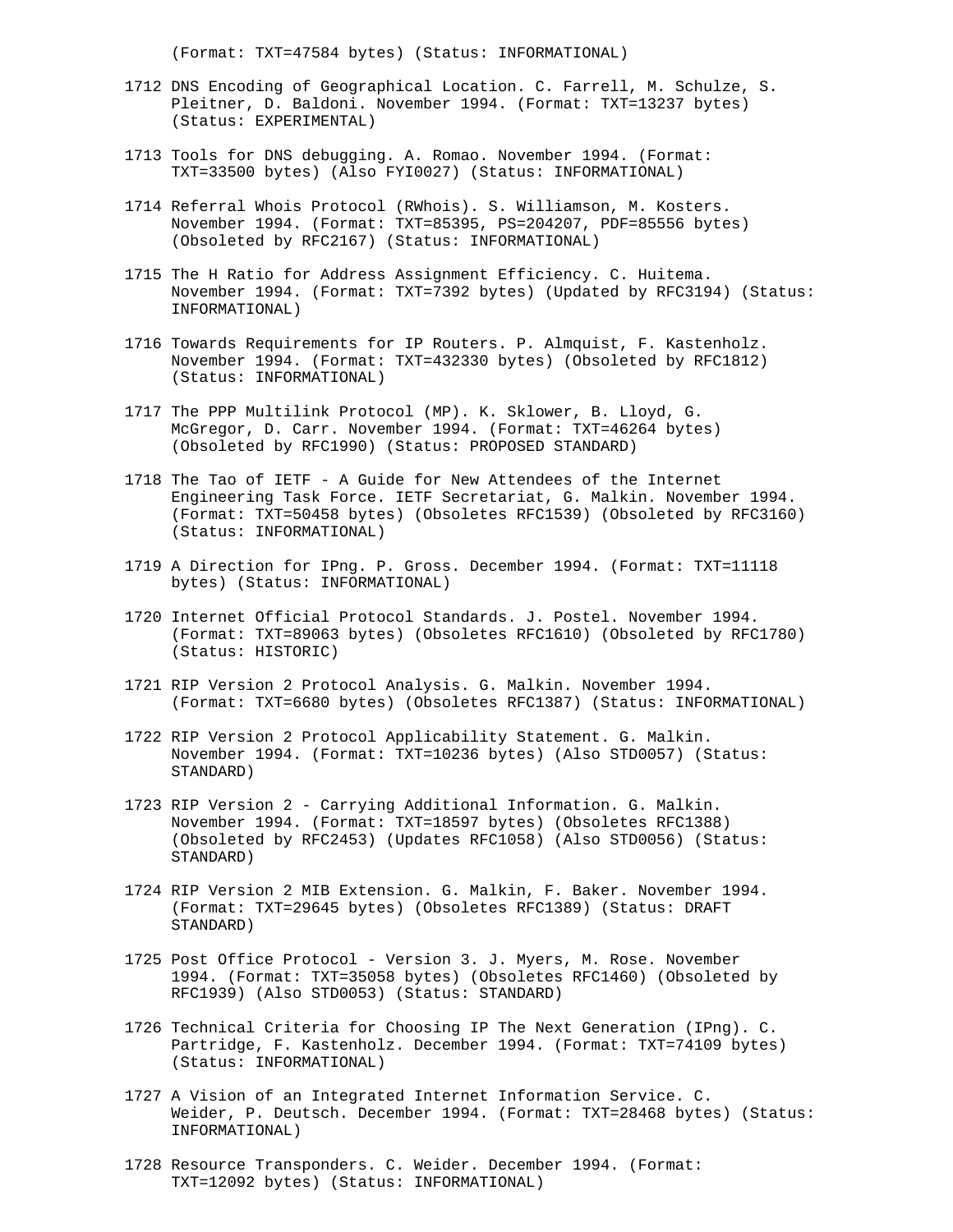- 1729 Using the Z39.50 Information Retrieval Protocol. C. Lynch. December 1994. (Format: TXT=20927 bytes) (Status: INFORMATIONAL)
- 1730 Internet Message Access Protocol Version 4. M. Crispin. December 1994. (Format: TXT=156660 bytes) (Obsoleted by RFC2060, RFC2061) (Status: PROPOSED STANDARD)
- 1731 IMAP4 Authentication Mechanisms. J. Myers. December 1994. (Format: TXT=11433 bytes) (Status: PROPOSED STANDARD)
- 1732 IMAP4 Compatibility with IMAP2 and IMAP2bis. M. Crispin. December 1994. (Format: TXT=9276 bytes) (Status: INFORMATIONAL)
- 1733 Distributed Electronic Mail Models in IMAP4. M. Crispin. December 1994. (Format: TXT=6205 bytes) (Status: INFORMATIONAL)
- 1734 POP3 AUTHentication command. J. Myers. December 1994. (Format: TXT=8499 bytes) (Status: PROPOSED STANDARD)
- 1735 NBMA Address Resolution Protocol (NARP). J. Heinanen, R. Govindan. December 1994. (Format: TXT=24485 bytes) (Status: EXPERIMENTAL)
- 1736 Functional Recommendations for Internet Resource Locators. J. Kunze. February 1995. (Format: TXT=22415 bytes) (Status: INFORMATIONAL)
- 1737 Functional Requirements for Uniform Resource Names. K. Sollins, L. Masinter. December 1994. (Format: TXT=16337 bytes) (Status: INFORMATIONAL)
- 1738 Uniform Resource Locators (URL). T. Berners-Lee, L. Masinter, M. McCahill. December 1994. (Format: TXT=51348 bytes) (Updated by RFC1808, RFC2368, RFC2396) (Status: PROPOSED STANDARD)
- 1739 A Primer On Internet and TCP/IP Tools. G. Kessler, S. Shepard. December 1994. (Format: TXT=102676 bytes) (Obsoleted by RFC2151) (Status: INFORMATIONAL)
- 1740 MIME Encapsulation of Macintosh Files MacMIME. P. Faltstrom, D. Crocker, E. Fair. December 1994. (Format: TXT=31297 bytes) (Status: PROPOSED STANDARD)
- 1741 MIME Content Type for BinHex Encoded Files. P. Faltstrom, D. Crocker, E. Fair. December 1994. (Format: TXT=10155 bytes) (Status: INFORMATIONAL)
- 1742 AppleTalk Management Information Base II. S. Waldbusser, K. Frisa. January 1995. (Format: TXT=168306 bytes) (Obsoletes RFC1243) (Status: PROPOSED STANDARD)
- 1743 IEEE 802.5 MIB using SMIv2. K. McCloghrie, E. Decker. December 1994. (Format: TXT=43224 bytes) (Obsoletes RFC1231) (Obsoleted by RFC1748) (Status: DRAFT STANDARD)
- 1744 Observations on the Management of the Internet Address Space. G. Huston. December 1994. (Format: TXT=32411 bytes) (Status: INFORMATIONAL)
- 1745 BGP4/IDRP for IP---OSPF Interaction. K. Varadhan, S. Hares, Y. Rekhter. December 1994. (Format: TXT=43675 bytes) (Status: HISTORIC)
- 1746 Ways to Define User Expectations. B. Manning, D. Perkins. December 1994. (Format: TXT=46164 bytes) (Status: INFORMATIONAL)
- 1747 Definitions of Managed Objects for SNA Data Link Control (SDLC)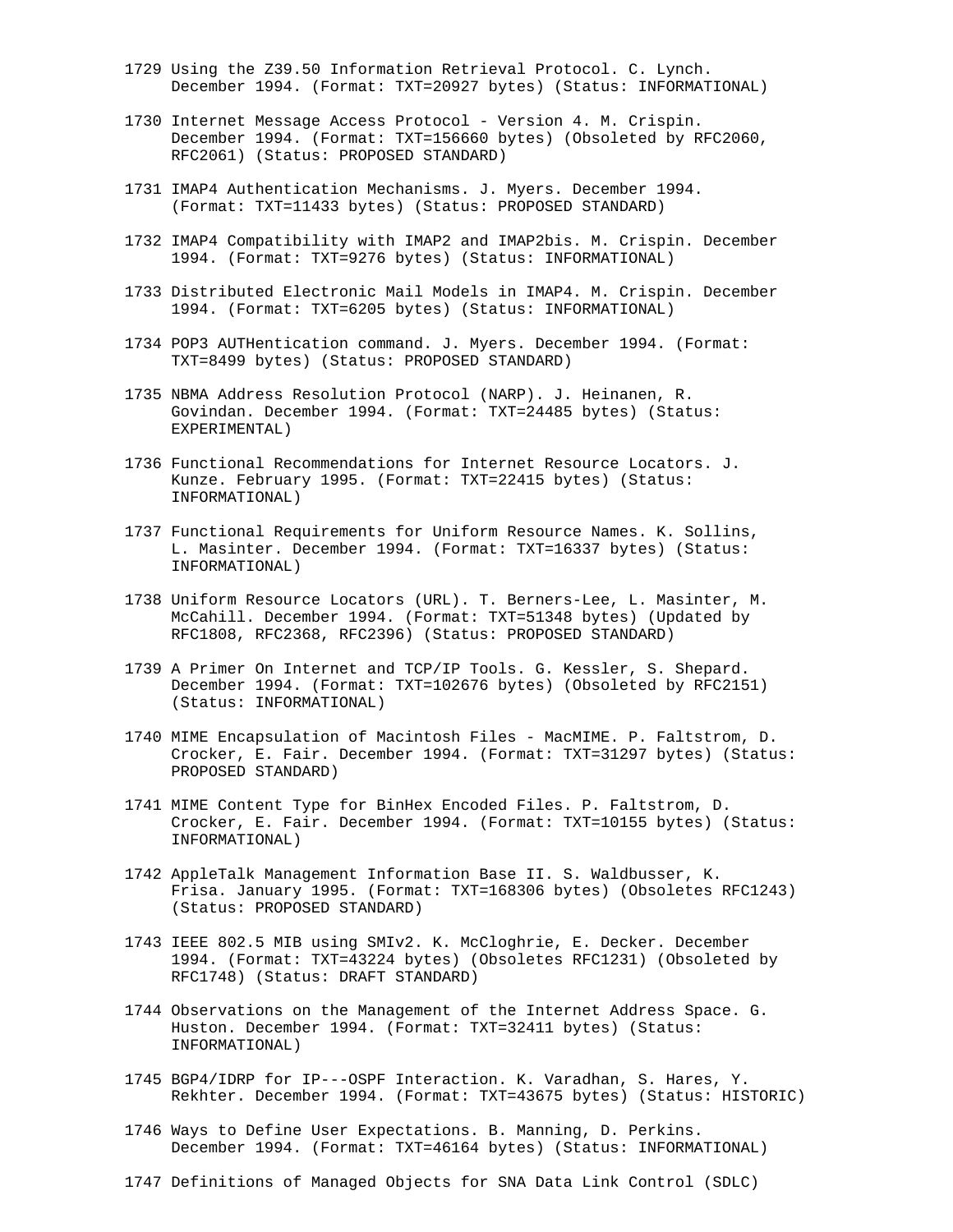using SMIv2. J. Hilgeman, Chair, S. Nix, A. Bartky, W. Clark, Ed.. January 1995. (Format: TXT=147388 bytes) (Status: PROPOSED STANDARD)

- 1748 IEEE 802.5 MIB using SMIv2. K. McCloghrie, E. Decker. December 1994. (Format: TXT=43224 bytes) (Obsoletes RFC1743, RFC1231) (Updated by RFC1749) (Status: DRAFT STANDARD)
- 1749 IEEE 802.5 Station Source Routing MIB using SMIv2. K. McCloghrie, F. Baker, E. Decker. December 1994. (Format: TXT=17563 bytes) (Updates RFC1748) (Status: PROPOSED STANDARD)
- 1750 Randomness Recommendations for Security. D. Eastlake, S. Crocker, J. Schiller. December 1994. (Format: TXT=73842 bytes) (Status: INFORMATIONAL)
- 1751 A Convention for Human-Readable 128-bit Keys. D. McDonald. December 1994. (Format: TXT=31428 bytes) (Status: INFORMATIONAL)
- 1752 The Recommendation for the IP Next Generation Protocol. S. Bradner, A. Mankin. January 1995. (Format: TXT=127784 bytes) (Status: PROPOSED STANDARD)
- 1753 IPng Technical Requirements Of the Nimrod Routing and Addressing Architecture. N. Chiappa. December 1994. (Format: TXT=46586 bytes) (Status: INFORMATIONAL)
- 1754 IP over ATM Working Group's Recommendations for the ATM Forum's Multiprotocol BOF Version 1. M. Laubach. January 1995. (Format: TXT=13483 bytes) (Status: INFORMATIONAL)
- 1755 ATM Signaling Support for IP over ATM. M. Perez, F. Liaw, D. Grossman, A. Mankin, E. Hoffman, A. Malis. February 1995. (Format: TXT=55209 bytes) (Status: PROPOSED STANDARD)
- 1756 Remote Write Protocol Version 1.0. T. Rinne. January 1995. (Format: TXT=22078 bytes) (Status: EXPERIMENTAL)
- 1757 Remote Network Monitoring Management Information Base. S. Waldbusser. February 1995. (Format: TXT=208117 bytes) (Obsoletes RFC1271) (Obsoleted by RFC2819) (Status: DRAFT STANDARD)
- 1758 NADF Standing Documents: A Brief Overview. The North American Directory Forum. February 1995. (Format: TXT=7294 bytes) (Obsoletes RFC1417) (Status: INFORMATIONAL)
- 1759 Printer MIB. R. Smith, F. Wright, T. Hastings, S. Zilles, J. Gyllenskog. March 1995. (Format: TXT=239228 bytes) (Status: PROPOSED STANDARD)
- 1760 The S/KEY One-Time Password System. N. Haller. February 1995. (Format: TXT=31124 bytes) (Status: INFORMATIONAL)
- 1761 Snoop Version 2 Packet Capture File Format. B. Callaghan, R. Gilligan. February 1995. (Format: TXT=10761 bytes) (Status: INFORMATIONAL)
- 1762 The PPP DECnet Phase IV Control Protocol (DNCP). S. Senum. March 1995. (Format: TXT=12709 bytes) (Obsoletes RFC1376) (Status: DRAFT STANDARD)
- 1763 The PPP Banyan Vines Control Protocol (BVCP). S. Senum. March 1995. (Format: TXT=17817 bytes) (Status: PROPOSED STANDARD)
- 1764 The PPP XNS IDP Control Protocol (XNSCP). S. Senum. March 1995. (Format: TXT=9525 bytes) (Status: PROPOSED STANDARD)

1765 OSPF Database Overflow. J. Moy. March 1995. (Format: TXT=21613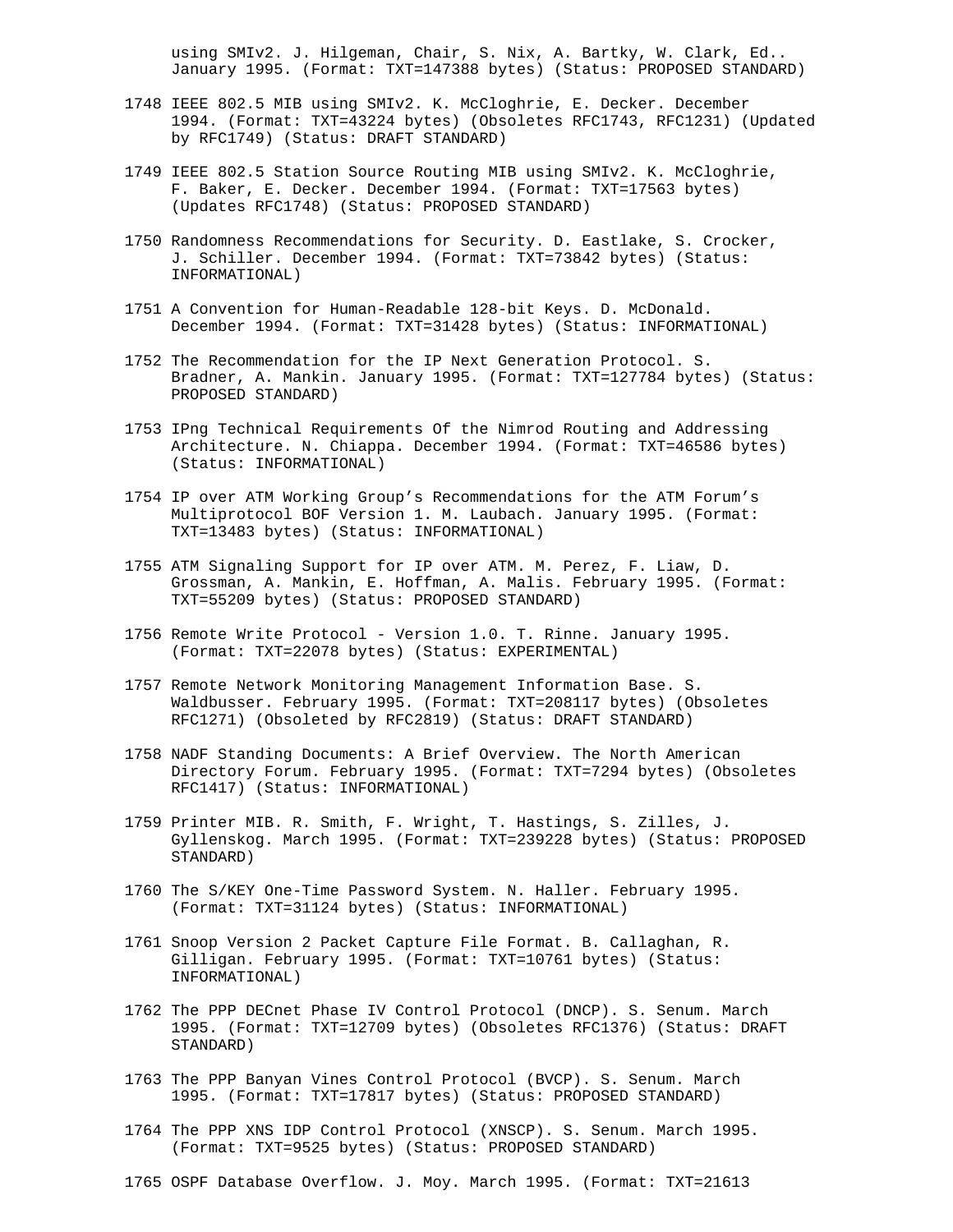bytes) (Status: EXPERIMENTAL)

- 1766 Tags for the Identification of Languages. H. Alvestrand. March 1995. (Format: TXT=16966 bytes) (Obsoleted by RFC3066) (Status: PROPOSED STANDARD)
- 1767 MIME Encapsulation of EDI Objects. D. Crocker. March 1995. (Format: TXT=15293 bytes) (Status: PROPOSED STANDARD)
- 1768 Host Group Extensions for CLNP Multicasting. D. Marlow. March 1995. (Format: TXT=111499 bytes) (Status: EXPERIMENTAL)
- 1769 Simple Network Time Protocol (SNTP). D. Mills. March 1995. (Format: TXT=34454 bytes) (Obsoletes RFC1361) (Obsoleted by RFC2030) (Status: INFORMATIONAL)
- 1770 IPv4 Option for Sender Directed Multi-Destination Delivery. C. Graff. March 1995. (Format: TXT=11606 bytes) (Status: INFORMATIONAL)
- 1771 A Border Gateway Protocol 4 (BGP-4). Y. Rekhter, T. Li. March 1995. (Format: TXT=131903 bytes) (Obsoletes RFC1654) (Status: DRAFT STANDARD)
- 1772 Application of the Border Gateway Protocol in the Internet. Y. Rekhter, P. Gross. March 1995. (Format: TXT=43916 bytes) (Obsoletes RFC1655) (Status: DRAFT STANDARD)
- 1773 Experience with the BGP-4 protocol. P. Traina. March 1995. (Format: TXT=19936 bytes) (Obsoletes RFC1656) (Status: INFORMATIONAL)
- 1774 BGP-4 Protocol Analysis. P. Traina, Ed.. March 1995. (Format: TXT=23823 bytes) (Status: INFORMATIONAL)
- 1775 To Be "On" the Internet. D. Crocker. March 1995. (Format: TXT=8454 bytes) (Status: INFORMATIONAL)
- 1776 The Address is the Message. S. Crocker. Apr-01-1995. (Format: TXT=2051 bytes) (Status: INFORMATIONAL)
- 1777 Lightweight Directory Access Protocol. W. Yeong, T. Howes, S. Kille. March 1995. (Format: TXT=45459 bytes) (Obsoletes RFC1487) (Status: DRAFT STANDARD)
- 1778 The String Representation of Standard Attribute Syntaxes. T. Howes, S. Kille, W. Yeong, C. Robbins. March 1995. (Format: TXT=19053 bytes) (Obsoletes RFC1488) (Updated by RFC2559) (Status: DRAFT STANDARD)
- 1779 A String Representation of Distinguished Names. S. Kille. March 1995. (Format: TXT=12429 bytes) (Obsoletes RFC1485) (Obsoleted by RFC2253) (Status: DRAFT STANDARD)
- 1780 Internet Official Protocol Standards. J. Postel, Ed.. March 1995. (Format: TXT=86594 bytes) (Obsoletes RFC1720) (Obsoleted by RFC1800) (Status: HISTORIC)
- 1781 Using the OSI Directory to Achieve User Friendly Naming. S. Kille. March 1995. (Format: TXT=47129 bytes) (Obsoletes RFC1484) (Status: PROPOSED STANDARD)
- 1782 TFTP Option Extension. G. Malkin, A. Harkin. March 1995. (Format: TXT=11508 bytes) (Obsoleted by RFC2347) (Updates RFC1350) (Status: PROPOSED STANDARD)
- 1783 TFTP Blocksize Option. G. Malkin, A. Harkin. March 1995. (Format: TXT=7814 bytes) (Obsoleted by RFC2348) (Updates RFC1350) (Status: PROPOSED STANDARD)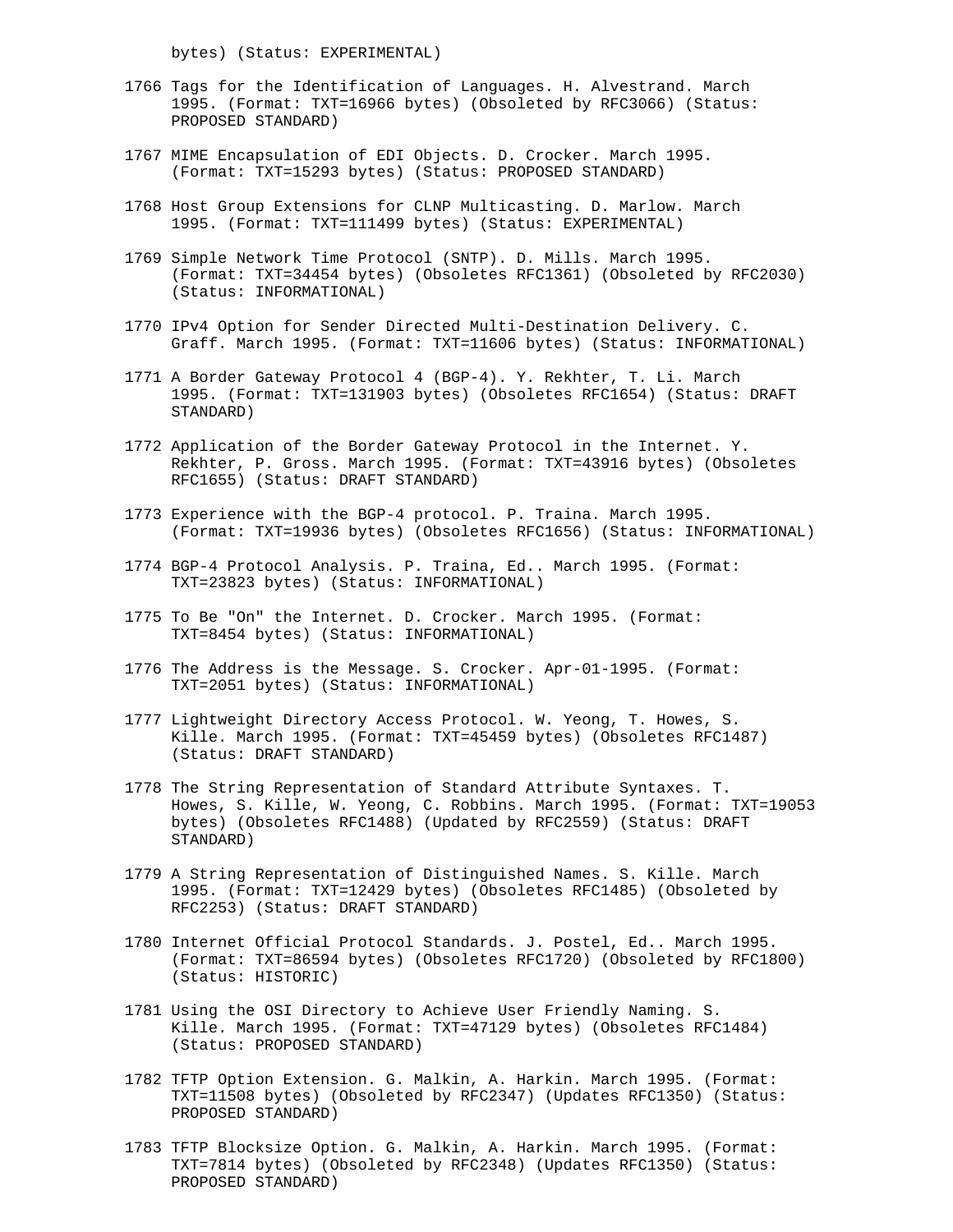- 1784 TFTP Timeout Interval and Transfer Size Options. G. Malkin, A. Harkin. March 1995. (Format: TXT=6106 bytes) (Obsoleted by RFC2349) (Updates RFC1350) (Status: PROPOSED STANDARD)
- 1785 TFTP Option Negotiation Analysis. G. Malkin, A. Harkin. March 1995. (Format: TXT=3354 bytes) (Updates RFC1350) (Status: INFORMATIONAL)
- 1786 Representation of IP Routing Policies in a Routing Registry (ripe-81++). T. Bates, E. Gerich, L. Joncheray, J-M. Jouanigot, D. Karrenberg, M. Terpstra, J. Yu. March 1995. (Format: TXT=133643 bytes) (Status: INFORMATIONAL)
- 1787 Routing in a Multi-provider Internet. Y. Rekhter. April 1995. (Format: TXT=20754 bytes) (Status: INFORMATIONAL)
- 1788 ICMP Domain Name Messages. W. Simpson. April 1995. (Format: TXT=11722 bytes) (Status: EXPERIMENTAL)
- 1789 INETPhone: Telephone Services and Servers on Internet. C. Yang. April 1995. (Format: TXT=14186 bytes) (Status: INFORMATIONAL)
- 1790 An Agreement between the Internet Society and Sun Microsystems, Inc. in the Matter of ONC RPC and XDR Protocols. V. Cerf. April 1995. (Format: TXT=8226 bytes) (Status: INFORMATIONAL)
- 1791 TCP And UDP Over IPX Networks With Fixed Path MTU. T. Sung. April 1995. (Format: TXT=22347 bytes) (Status: EXPERIMENTAL)
- 1792 TCP/IPX Connection Mib Specification. T. Sung. April 1995. (Format: TXT=16389 bytes) (Status: EXPERIMENTAL)
- 1793 Extending OSPF to Support Demand Circuits. J. Moy. April 1995. (Format: TXT=78728 bytes) (Status: PROPOSED STANDARD)
- 1794 DNS Support for Load Balancing. T. Brisco. April 1995. (Format: TXT=15494 bytes) (Status: INFORMATIONAL)
- 1795 Data Link Switching: Switch-to-Switch Protocol AIW DLSw RIG: DLSw Closed Pages, DLSw Standard Version 1. L. Wells, Chair, A. Bartky, Ed.. April 1995. (Format: TXT=214848 bytes) (Obsoletes RFC1434) (Status: INFORMATIONAL)
- 1796 Not All RFCs are Standards. C. Huitema, J. Postel, S. Crocker. April 1995. (Format: TXT=7049 bytes) (Status: INFORMATIONAL)
- 1797 Class A Subnet Experiment. Internet Assigned Numbers Authority (IANA). April 1995. (Format: TXT=6779 bytes) (Status: EXPERIMENTAL)
- 1798 Connection-less Lightweight X.500 Directory Access Protocol. A. Young. June 1995. (Format: TXT=18548 bytes) (Status: PROPOSED STANDARD)
- 1799 Request for Comments Summary RFC Numbers 1700-1799. M. Kennedy. January 1997. (Format: TXT=42038 bytes) (Status: INFORMATIONAL)
- 1800 Internet Official Protocol Standards. J. Postel, Ed.. July 1995. (Format: TXT=83649 bytes) (Obsoletes RFC1780) (Obsoleted by RFC1880) (Status: HISTORIC)
- 1801 MHS use of the X.500 Directory to support MHS Routing. S. Kille. June 1995. (Format: TXT=156462 bytes) (Status: EXPERIMENTAL)
- 1802 Introducing Project Long Bud: Internet Pilot Project for the Deployment of X.500 Directory Information in Support of X.400 Routing. H. Alvestrand, K. Jordan, S. Langlois, J. Romaguera. June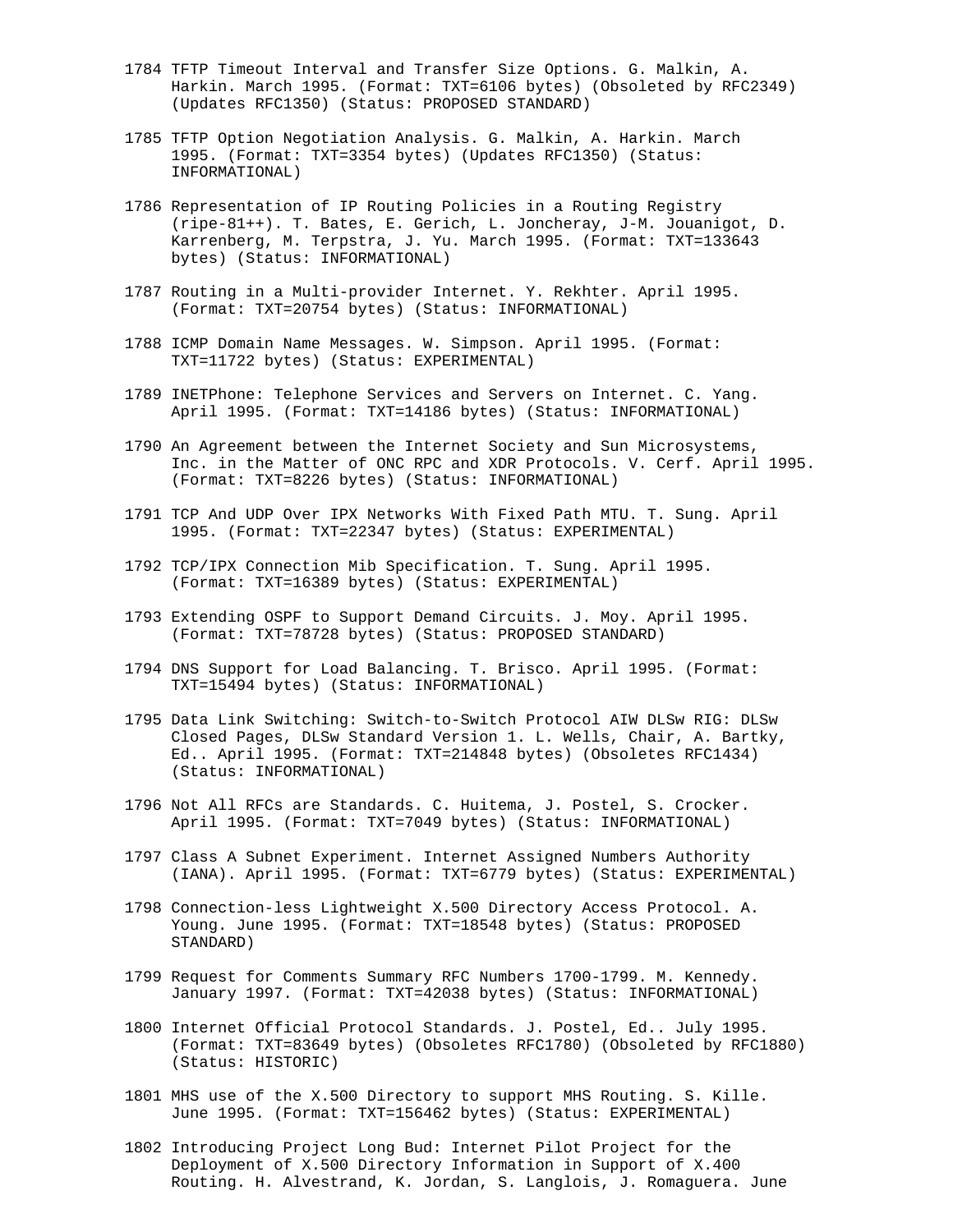1995. (Format: TXT=24637 bytes) (Status: INFORMATIONAL)

- 1803 Recommendations for an X.500 Production Directory Service. R. Wright, A. Getchell, T. Howes, S. Sataluri, P. Yee, W. Yeong. June 1995. (Format: TXT=14721 bytes) (Status: INFORMATIONAL)
- 1804 Schema Publishing in X.500 Directory. G. Mansfield, P. Rajeev, S. Raghavan, T. Howes. June 1995. (Format: TXT=18268 bytes) (Status: EXPERIMENTAL)
- 1805 Location-Independent Data/Software Integrity Protocol. A. Rubin. June 1995. (Format: TXT=13352 bytes) (Status: INFORMATIONAL)
- 1806 Communicating Presentation Information in Internet Messages: The Content-Disposition Header. R. Troost, S. Dorner. June 1995. (Format: TXT=15548 bytes) (Updated by RFC2183) (Status: EXPERIMENTAL)
- 1807 A Format for Bibliographic Records. R. Lasher, D. Cohen. June 1995. (Format: TXT=29417 bytes) (Obsoletes RFC1357) (Status: INFORMATIONAL)
- 1808 Relative Uniform Resource Locators. R. Fielding. June 1995. (Format: TXT=34950 bytes) (Updates RFC1738) (Updated by RFC2368, RFC2396) (Status: PROPOSED STANDARD)
- 1809 Using the Flow Label Field in IPv6. C. Partridge. June 1995. (Format: TXT=13591 bytes) (Status: INFORMATIONAL)
- 1810 Report on MD5 Performance. J. Touch. June 1995. (Format: TXT=16607 bytes) (Status: INFORMATIONAL)
- 1811 U.S. Government Internet Domain Names. Federal Networking Council. June 1995. (Format: TXT=6641 bytes) (Obsoleted by RFC1816) (Status: INFORMATIONAL)
- 1812 Requirements for IP Version 4 Routers. F. Baker, Ed.. June 1995. (Format: TXT=415740 bytes) (Obsoletes RFC1716, RFC1009) (Updated by RFC2644) (Status: PROPOSED STANDARD)
- 1813 NFS Version 3 Protocol Specification. B. Callaghan, B. Pawlowski, P. Staubach. June 1995. (Format: TXT=229793 bytes) (Obsoleted by RFC3010) (Also RFC1094) (Status: INFORMATIONAL)
- 1814 Unique Addresses are Good. E. Gerich. June 1995. (Format: TXT=5936 bytes) (Status: INFORMATIONAL)
- 1815 Character Sets ISO-10646 and ISO-10646-J-1. M. Ohta. July 1995. (Format: TXT=11823 bytes) (Status: INFORMATIONAL)
- 1816 U.S. Government Internet Domain Names. Federal Networking Council. August 1995. (Format: TXT=17979 bytes) (Obsoletes RFC1811) (Obsoleted by RFC2146) (Status: INFORMATIONAL)
- 1817 CIDR and Classful Routing. Y. Rekhter. August 1995. (Format: TXT=3416 bytes) (Status: INFORMATIONAL)
- 1818 Best Current Practices. J. Postel, T. Li, Y. Rekhter. August 1995. (Format: TXT=4114 bytes) (Also BCP0001) (Status: BEST CURRENT PRACTICE)
- 1819 Internet Stream Protocol Version 2 (ST2) Protocol Specification Version ST2+. L. Delgrossi, L. Berger, Eds.. August 1995. (Format: TXT=266875 bytes) (Obsoletes RFC1190, IEN 119) (Status: EXPERIMENTAL)
- 1820 Multimedia E-mail (MIME) User Agent Checklist. E. Huizer. August 1995. (Format: TXT=14672 bytes) (Obsoleted by RFC1844) (Status: INFORMATIONAL)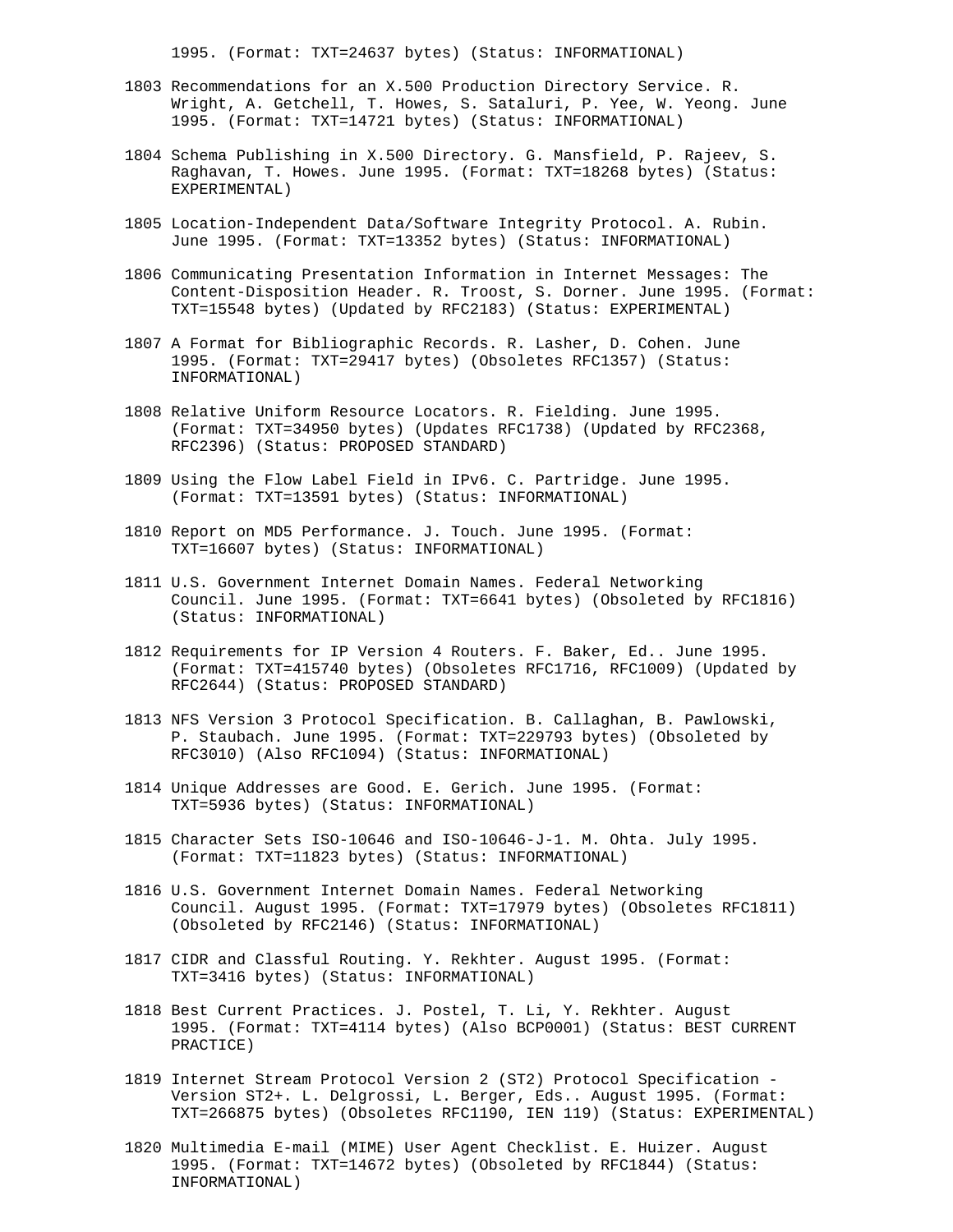- 1821 Integration of Real-time Services in an IP-ATM Network Architecture. M. Borden, E. Crawley, B. Davie, S. Batsell. August 1995. (Format: TXT=64466 bytes) (Status: INFORMATIONAL)
- 1822 A Grant of Rights to Use a Specific IBM patent with Photuris. J. Lowe. August 1995. (Format: TXT=2664 bytes) (Status: INFORMATIONAL)
- 1823 The LDAP Application Program Interface. T. Howes, M. Smith. August 1995. (Format: TXT=41081 bytes) (Status: INFORMATIONAL)
- 1824 The Exponential Security System TESS: An Identity-Based Cryptographic Protocol for Authenticated Key-Exchange (E.I.S.S.-Report 1995/4). H. Danisch. August 1995. (Format: TXT=45540 bytes) (Status: INFORMATIONAL)
- 1825 Security Architecture for the Internet Protocol. R. Atkinson. August 1995. (Format: TXT=56772 bytes) (Obsoleted by RFC2401) (Status: PROPOSED STANDARD)
- 1826 IP Authentication Header. R. Atkinson. August 1995. (Format: TXT=27583 bytes) (Obsoleted by RFC2402) (Status: PROPOSED STANDARD)
- 1827 IP Encapsulating Security Payload (ESP). R. Atkinson. August 1995. (Format: TXT=30278 bytes) (Obsoleted by RFC2406) (Status: PROPOSED STANDARD)
- 1828 IP Authentication using Keyed MD5. P. Metzger, W. Simpson. August 1995. (Format: TXT=9800 bytes) (Status: PROPOSED STANDARD)
- 1829 The ESP DES-CBC Transform. P. Karn, P. Metzger, W. Simpson. August 1995. (Format: TXT=19291 bytes) (Status: PROPOSED STANDARD)
- 1830 SMTP Service Extensions for Transmission of Large and Binary MIME Messages. G. Vaudreuil. August 1995. (Format: TXT=16555 bytes) (Obsoleted by RFC3030) (Status: EXPERIMENTAL)
- 1831 RPC: Remote Procedure Call Protocol Specification Version 2. R. Srinivasan. August 1995. (Format: TXT=37798 bytes) (Status: PROPOSED STANDARD)
- 1832 XDR: External Data Representation Standard. R. Srinivasan. August 1995. (Format: TXT=47418 bytes) (Status: DRAFT STANDARD)
- 1833 Binding Protocols for ONC RPC Version 2. R. Srinivasan. August 1995. (Format: TXT=24449 bytes) (Status: PROPOSED STANDARD)
- 1834 Whois and Network Information Lookup Service, Whois++. J. Gargano, K. Weiss. August 1995. (Format: TXT=14429 bytes) (Status: INFORMATIONAL)
- 1835 Architecture of the WHOIS++ service. P. Deutsch, R. Schoultz, P. Faltstrom, C. Weider. August 1995. (Format: TXT=80581 bytes) (Status: PROPOSED STANDARD)
- 1836 Representing the O/R Address hierarchy in the X.500 Directory Information Tree. S. Kille. August 1995. (Format: TXT=20175 bytes) (Obsoleted by RFC2294) (Status: EXPERIMENTAL)
- 1837 Representing Tables and Subtrees in the X.500 Directory. S. Kille. August 1995. (Format: TXT=10924 bytes) (Obsoleted by RFC2293) (Status: EXPERIMENTAL)
- 1838 Use of the X.500 Directory to support mapping between X.400 and RFC 822 Addresses. S. Kille. August 1995. (Format: TXT=12216 bytes) (Obsoleted by RFC2164) (Status: EXPERIMENTAL)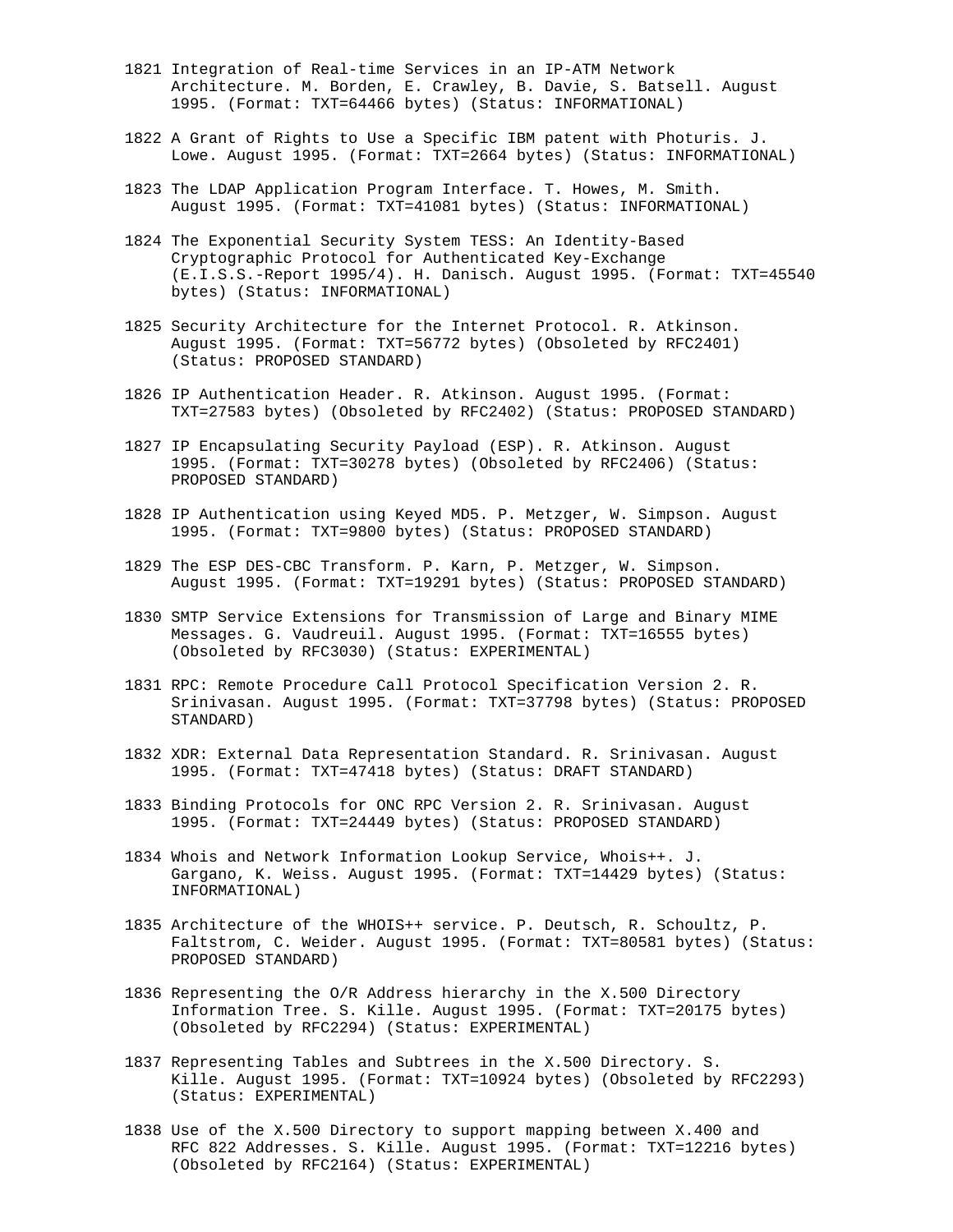- 1841 PPP Network Control Protocol for LAN Extension. J. Chapman, D. Coli, A. Harvey, B. Jensen, K. Rowett. September 1995. (Format: TXT=146206 bytes) (Status: INFORMATIONAL)
- 1842 ASCII Printable Characters-Based Chinese Character Encoding for Internet Messages. Y. Wei, Y. Zhang, J. Li, J. Ding, Y. Jiang. August 1995. (Format: TXT=24143 bytes) (Status: INFORMATIONAL)
- 1843 HZ A Data Format for Exchanging Files of Arbitrarily Mixed Chinese and ASCII characters. F. Lee. August 1995. (Format: TXT=8787 bytes) (Status: INFORMATIONAL)
- 1844 Multimedia E-mail (MIME) User Agent Checklist. E. Huizer. August 1995. (Format: TXT=15072 bytes) (Obsoletes RFC1820) (Status: INFORMATIONAL)
- 1845 SMTP Service Extension for Checkpoint/Restart. D. Crocker, N. Freed, A. Cargille. September 1995. (Format: TXT=15399 bytes) (Status: EXPERIMENTAL)
- 1846 SMTP 521 Reply Code. A. Durand, F. Dupont. September 1995. (Format: TXT=6558 bytes) (Status: EXPERIMENTAL)
- 1847 Security Multiparts for MIME: Multipart/Signed and Multipart/Encrypted. J. Galvin, S. Murphy, S. Crocker, N. Freed. October 1995. (Format: TXT=23679 bytes) (Status: PROPOSED STANDARD)
- 1848 MIME Object Security Services. S. Crocker, N. Freed, J. Galvin, S. Murphy. October 1995. (Format: TXT=95010 bytes) (Status: PROPOSED STANDARD)
- 1850 OSPF Version 2 Management Information Base. F. Baker, R. Coltun. November 1995. (Format: TXT=140255 bytes) (Obsoletes RFC1253) (Status: DRAFT STANDARD)
- 1851 The ESP Triple DES Transform. P. Karn, P. Metzger, W. Simpson. September 1995. (Format: TXT=20000 bytes) (Status: EXPERIMENTAL)
- 1852 IP Authentication using Keyed SHA. P. Metzger, W. Simpson. September 1995. (Format: TXT=9367 bytes) (Obsoleted by RFC2841) (Status: EXPERIMENTAL)
- 1853 IP in IP Tunneling. W. Simpson. October 1995. (Format: TXT=14803 bytes) (Status: INFORMATIONAL)
- 1854 SMTP Service Extension for Command Pipelining. N. Freed. October 1995. (Format: TXT=14097 bytes) (Obsoleted by RFC2197) (Status: PROPOSED STANDARD)
- 1855 Netiquette Guidelines. S. Hambridge. October 1995. (Format: TXT=46185 bytes) (Also FYI0028) (Status: INFORMATIONAL)
- 1856 The Opstat Client-Server Model for Statistics Retrieval. H. Clark. September 1995. (Format: TXT=29954 bytes) (Status: INFORMATIONAL)
- 1857 A Model for Common Operational Statistics. M. Lambert. October 1995. (Format: TXT=55314 bytes) (Obsoletes RFC1404) (Status: INFORMATIONAL)
- 1858 Security Considerations for IP Fragment Filtering. G. Ziemba, D. Reed, P. Traina. October 1995. (Format: TXT=20468 bytes) (Updated by RFC3128) (Status: INFORMATIONAL)
- 1859 ISO Transport Class 2 Non-use of Explicit Flow Control over TCP RFC1006 extension. Y. Pouffary. October 1995. (Format: TXT=14572 bytes) (Status: INFORMATIONAL)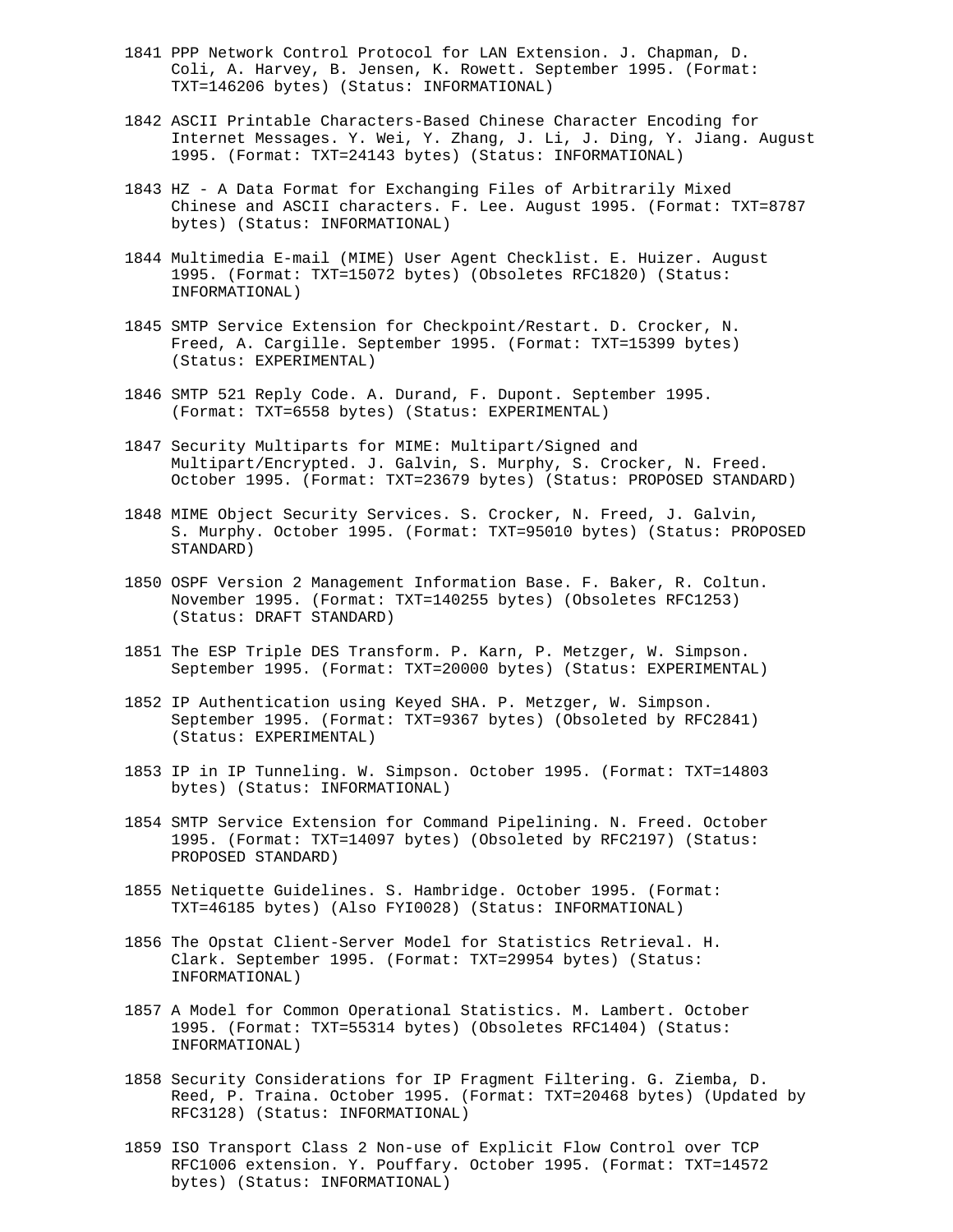- 1860 Variable Length Subnet Table For IPv4. T. Pummill, B. Manning. October 1995. (Format: TXT=5694 bytes) (Obsoleted by RFC1878) (Status: INFORMATIONAL)
- 1861 Simple Network Paging Protocol Version 3 -Two-Way Enhanced. A. Gwinn. October 1995. (Format: TXT=49181 bytes) (Obsoletes RFC1645) (Status: INFORMATIONAL)
- 1862 Report of the IAB Workshop on Internet Information Infrastructure, October 12-14, 1994. M. McCahill, J. Romkey, M. Schwartz, K. Sollins, T. Verschuren, C. Weider. November 1995. (Format: TXT=62483 bytes) (Status: INFORMATIONAL)
- 1863 A BGP/IDRP Route Server alternative to a full mesh routing. D. Haskin. October 1995. (Format: TXT=37426 bytes) (Status: EXPERIMENTAL)
- 1864 The Content-MD5 Header Field. J. Myers, M. Rose. October 1995. (Format: TXT=7216 bytes) (Obsoletes RFC1544) (Status: DRAFT STANDARD)
- 1865 EDI Meets the Internet Frequently Asked Questions about Electronic Data Interchange (EDI) on the Internet. W. Houser, J. Griffin, C. Hage. January 1996. (Format: TXT=98361 bytes) (Status: INFORMATIONAL)
- 1866 Hypertext Markup Language 2.0. T. Berners-Lee, D. Connolly. November 1995. (Format: TXT=146904 bytes) (Obsoleted by RFC2854) (Status: HISTORIC)
- 1867 Form-based File Upload in HTML. E. Nebel, L. Masinter. November 1995. (Format: TXT=26183 bytes) (Obsoleted by RFC2854) (Status: HISTORIC)
- 1868 ARP Extension UNARP. G. Malkin. November 1995. (Format: TXT=7681 bytes) (Status: EXPERIMENTAL)
- 1869 SMTP Service Extensions. J. Klensin, N. Freed, M. Rose, E. Stefferud, D. Crocker. November 1995. (Format: TXT=23299 bytes) (Obsoletes RFC1651) (Obsoleted by RFC2821) (Also STD0010) (Status: STANDARD)
- 1870 SMTP Service Extension for Message Size Declaration. J. Klensin, N. Freed, K. Moore. November 1995. (Format: TXT=18226 bytes) (Obsoletes RFC1653) (Also STD0010) (Status: STANDARD)
- 1871 Addendum to RFC 1602 -- Variance Procedure. J. Postel. November 1995. (Format: TXT=7747 bytes) (Updates RFC1602, RFC1603) (Also BCP0002) (Status: BEST CURRENT PRACTICE)
- 1872 The MIME Multipart/Related Content-type. E. Levinson. December 1995. (Format: TXT=15565 bytes) (Obsoleted by RFC2112) (Status: EXPERIMENTAL)
- 1873 Message/External-Body Content-ID Access Type. E. Levinson. December 1995. (Format: TXT=5878 bytes) (Status: EXPERIMENTAL)
- 1874 SGML Media Types. E. Levinson. December 1995. (Format: TXT=12515 bytes) (Status: EXPERIMENTAL)
- 1875 UNINETT PCA Policy Statements. N. Berge. December 1995. (Format: TXT=19089 bytes) (Status: INFORMATIONAL)
- 1876 A Means for Expressing Location Information in the Domain Name System. C. Davis, P. Vixie, T. Goodwin, I. Dickinson. January 1996. (Format: TXT=29631 bytes) (Updates RFC1034, RFC1035) (Status: EXPERIMENTAL)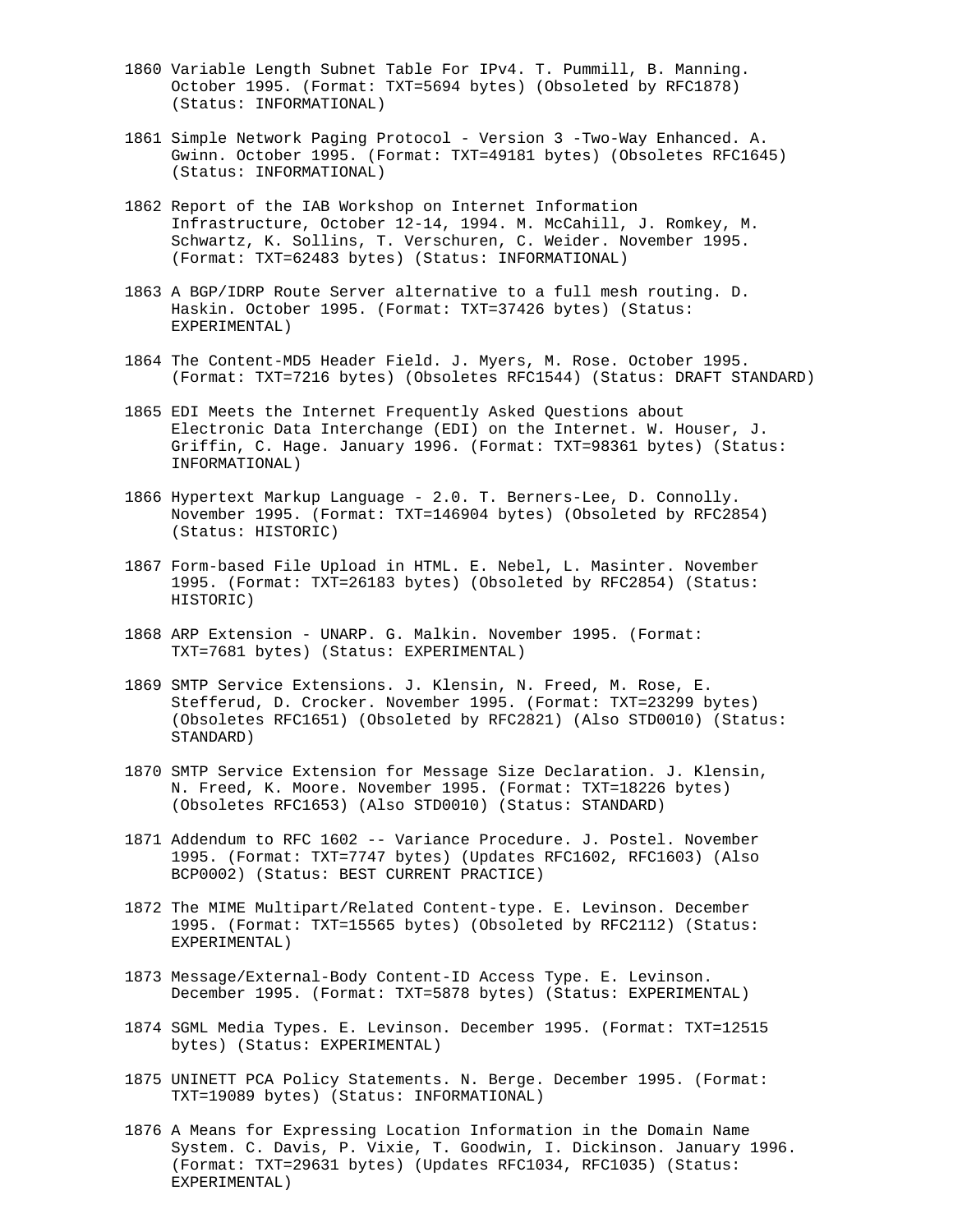- 1877 PPP Internet Protocol Control Protocol Extensions for Name Server Addresses. S. Cobb. December 1995. (Format: TXT=10591 bytes) (Status: INFORMATIONAL)
- 1878 Variable Length Subnet Table For IPv4. T. Pummill, B. Manning. December 1995. (Format: TXT=19414 bytes) (Obsoletes RFC1860) (Status: INFORMATIONAL)
- 1879 Class A Subnet Experiment Results and Recommendations. B. Manning, Ed.. January 1996. (Format: TXT=10589 bytes) (Status: INFORMATIONAL)
- 1880 Internet Official Protocol Standards. J. Postel, Ed.. November 1995. (Format: TXT=89153 bytes) (Obsoletes RFC1800) (Obsoleted by RFC1920) (Status: HISTORIC)
- 1881 IPv6 Address Allocation Management. IAB, IESG. December 1995. (Format: TXT=3215 bytes) (Status: INFORMATIONAL)
- 1882 The 12-Days of Technology Before Christmas. B. Hancock. December 1995. (Format: TXT=9130 bytes) (Status: INFORMATIONAL)
- 1883 Internet Protocol, Version 6 (IPv6) Specification. S. Deering, R. Hinden. December 1995. (Format: TXT=82089 bytes) (Obsoleted by RFC2460) (Status: PROPOSED STANDARD)
- 1884 IP Version 6 Addressing Architecture. R. Hinden, S. Deering, Eds.. December 1995. (Format: TXT=37860 bytes) (Obsoleted by RFC2373) (Status: HISTORIC)
- 1885 Internet Control Message Protocol (ICMPv6) for the Internet Protocol Version 6 (IPv6). A. Conta, S. Deering. December 1995. (Format: TXT=32214 bytes) (Obsoleted by RFC2463) (Status: PROPOSED STANDARD)
- 1886 DNS Extensions to support IP version 6. S. Thomson, C. Huitema. December 1995. (Format: TXT=6424 bytes) (Updated by RFC2874, RFC3152) (Status: PROPOSED STANDARD)
- 1887 An Architecture for IPv6 Unicast Address Allocation. Y. Rekhter, T. Li, Eds.. December 1995. (Format: TXT=66066 bytes) (Status: INFORMATIONAL)
- 1888 OSI NSAPs and IPv6. J. Bound, B. Carpenter, D. Harrington, J. Houldsworth, A. Lloyd. August 1996. (Format: TXT=36469 bytes) (Status: EXPERIMENTAL)
- 1889 RTP: A Transport Protocol for Real-Time Applications. Audio-Video Transport Working Group, H. Schulzrinne, S. Casner, R. Frederick, V. Jacobson. January 1996. (Format: TXT=188544 bytes) (Status: PROPOSED STANDARD)
- 1890 RTP Profile for Audio and Video Conferences with Minimal Control. Audio-Video Transport Working Group, H. Schulzrinne. January 1996. (Format: TXT=37509 bytes) (Status: PROPOSED STANDARD)
- 1891 SMTP Service Extension for Delivery Status Notifications. K. Moore. January 1996. (Format: TXT=65192 bytes) (Status: PROPOSED STANDARD)
- 1892 The Multipart/Report Content Type for the Reporting of Mail System Administrative Messages. G. Vaudreuil. January 1996. (Format: TXT=7800 bytes) (Status: PROPOSED STANDARD)
- 1893 Enhanced Mail System Status Codes. G. Vaudreuil. January 1996. (Format: TXT=28218 bytes) (Status: PROPOSED STANDARD)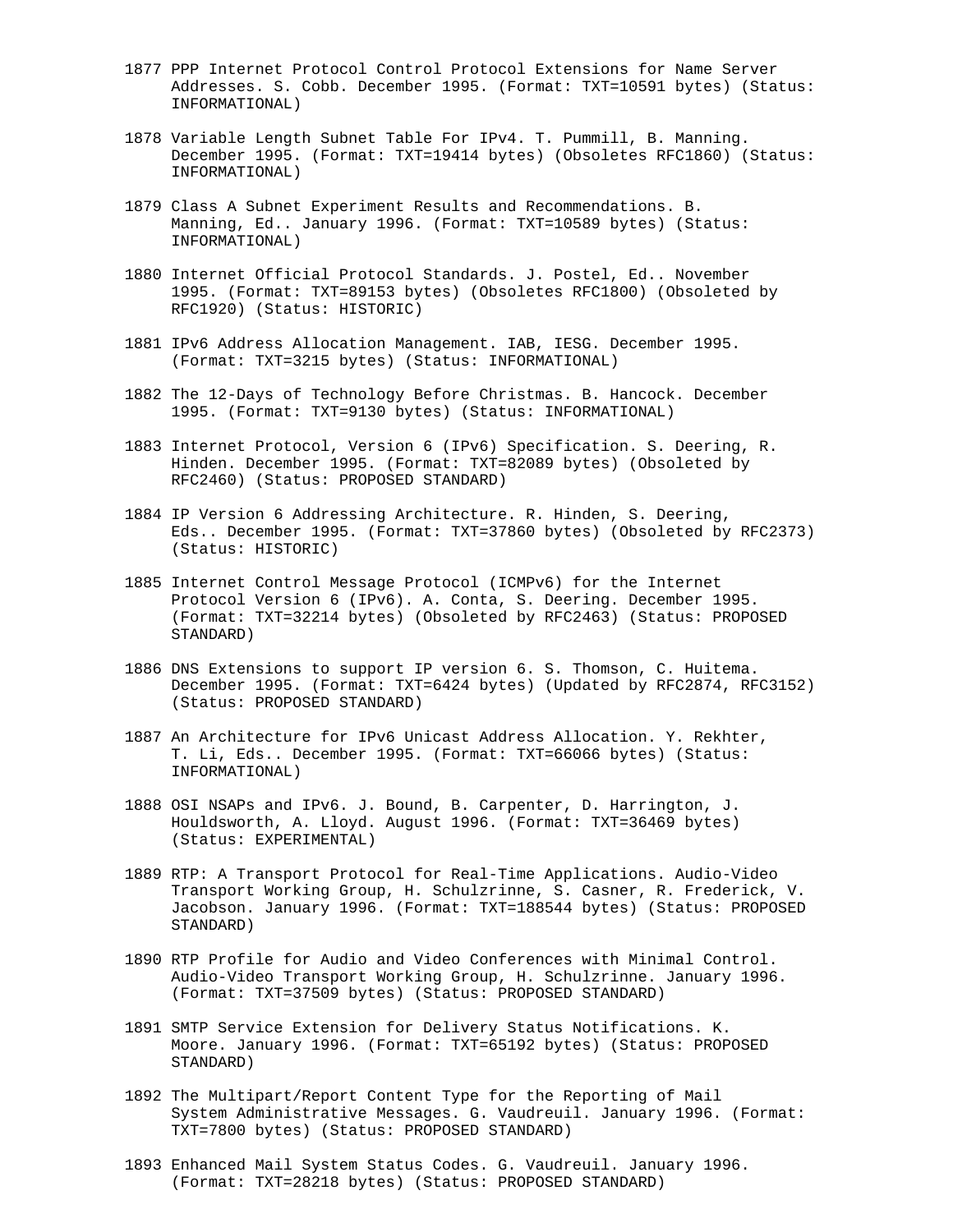- 1894 An Extensible Message Format for Delivery Status Notifications. K. Moore, G. Vaudreuil. January 1996. (Format: TXT=77462 bytes) (Updated by RFC2852) (Status: PROPOSED STANDARD)
- 1895 The Application/CALS-1840 Content-type. E. Levinson. February 1996. (Format: TXT=10576 bytes) (Status: INFORMATIONAL)
- 1896 The text/enriched MIME Content-type. P. Resnick, A. Walker. February 1996. (Format: TXT=45926, PS=81217 bytes) (Obsoletes RFC1523, RFC1563) (Status: INFORMATIONAL)
- 1897 IPv6 Testing Address Allocation. R. Hinden, J. Postel. January 1996. (Format: TXT=6643 bytes) (Obsoleted by RFC2471) (Status: EXPERIMENTAL)
- 1898 CyberCash Credit Card Protocol Version 0.8. D. Eastlake, B. Boesch, S. Crocker, M. Yesil. February 1996. (Format: TXT=113633 bytes) (Status: INFORMATIONAL)
- 1899 Request for Comments Summary RFC Numbers 1800-1899. J. Elliott. January 1997. (Format: TXT=37984 bytes) (Status: INFORMATIONAL)
- 1900 Renumbering Needs Work. B. Carpenter, Y. Rekhter. February 1996. (Format: TXT=9528 bytes) (Status: INFORMATIONAL)
- 1901 Introduction to Community-based SNMPv2. J. Case, K. McCloghrie, M. Rose, S. Waldbusser. January 1996. (Format: TXT=15903 bytes) (Status: EXPERIMENTAL)
- 1902 Structure of Management Information for Version 2 of the Simple Network Management Protocol (SNMPv2). J. Case, K. McCloghrie, M. Rose, S. Waldbusser. January 1996. (Format: TXT=77453 bytes) (Obsoletes RFC1442) (Obsoleted by RFC2578) (Status: DRAFT STANDARD)
- 1903 Textual Conventions for Version 2 of the Simple Network Management Protocol (SNMPv2). J. Case, K. McCloghrie, M. Rose, S. Waldbusser. January 1996. (Format: TXT=52652 bytes) (Obsoletes RFC1443) (Obsoleted by RFC2579) (Status: DRAFT STANDARD)
- 1904 Conformance Statements for Version 2 of the Simple Network Management Protocol (SNMPv2). J. Case, K. McCloghrie, M. Rose, S. Waldbusser. January 1996. (Format: TXT=47083 bytes) (Obsoletes RFC1444) (Obsoleted by RFC2580) (Status: DRAFT STANDARD)
- 1905 Protocol Operations for Version 2 of the Simple Network Management Protocol (SNMPv2). J. Case, K. McCloghrie, M. Rose, S. Waldbusser. January 1996. (Format: TXT=55526 bytes) (Obsoletes RFC1448) (Status: DRAFT STANDARD)
- 1906 Transport Mappings for Version 2 of the Simple Network Management Protocol (SNMPv2). J. Case, K. McCloghrie, M. Rose, S. Waldbusser. January 1996. (Format: TXT=27465 bytes) (Obsoletes RFC1449) (Status: DRAFT STANDARD)
- 1907 Management Information Base for Version 2 of the Simple Network Management Protocol (SNMPv2). J. Case, K. McCloghrie, M. Rose, S. Waldbusser. January 1996. (Format: TXT=34881 bytes) (Obsoletes RFC1450) (Status: DRAFT STANDARD)
- 1908 Coexistence between Version 1 and Version 2 of the Internet-standard Network Management Framework. J. Case, K. McCloghrie, M. Rose, S. Waldbusser. January 1996. (Format: TXT=21463 bytes) (Obsoletes RFC1452) (Obsoleted by RFC2576) (Status: DRAFT STANDARD)

1909 An Administrative Infrastructure for SNMPv2. K. McCloghrie, Ed..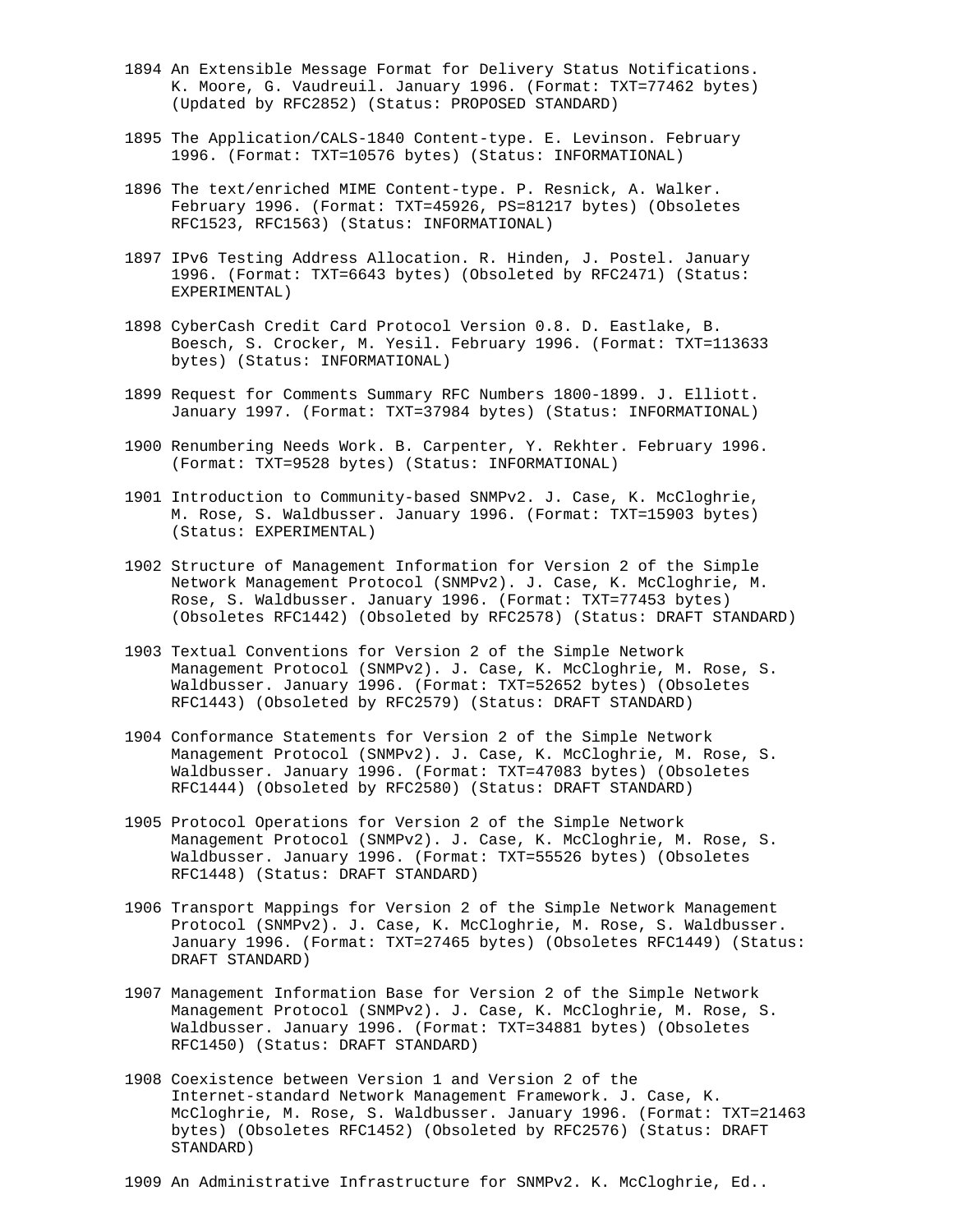February 1996. (Format: TXT=45773 bytes) (Status: EXPERIMENTAL)

- 1910 User-based Security Model for SNMPv2. G. Waters, Ed.. February 1996. (Format: TXT=98252 bytes) (Status: EXPERIMENTAL)
- 1911 Voice Profile for Internet Mail. G. Vaudreuil. February 1996. (Format: TXT=50242 bytes) (Obsoleted by RFC2421, RFC2422, RFC2423) (Status: EXPERIMENTAL)
- 1912 Common DNS Operational and Configuration Errors. D. Barr. February 1996. (Format: TXT=38252 bytes) (Obsoletes RFC1537) (Status: INFORMATIONAL)
- 1913 Architecture of the Whois++ Index Service. C. Weider, J. Fullton, S. Spero. February 1996. (Format: TXT=33743 bytes) (Status: PROPOSED STANDARD)
- 1914 How to Interact with a Whois++ Mesh. P. Faltstrom, R. Schoultz, C. Weider. February 1996. (Format: TXT=17842 bytes) (Status: PROPOSED STANDARD)
- 1915 Variance for The PPP Compression Control Protocol and The PPP Encryption Control Protocol. F. Kastenholz. February 1996. (Format: TXT=14347 bytes) (Also BCP0003) (Status: BEST CURRENT PRACTICE)
- 1916 Enterprise Renumbering: Experience and Information Solicitation. H. Berkowitz, P. Ferguson, W. Leland, P. Nesser. February 1996. (Format: TXT=16117 bytes) (Status: INFORMATIONAL)
- 1917 An Appeal to the Internet Community to Return Unused IP Networks (Prefixes) to the IANA. P. Nesser II. February 1996. (Format: TXT=23623 bytes) (Also BCP0004) (Status: BEST CURRENT PRACTICE)
- 1918 Address Allocation for Private Internets. Y. Rekhter, B. Moskowitz, D. Karrenberg, G. J. de Groot, E. Lear. February 1996. (Format: TXT=22270 bytes) (Obsoletes RFC1627, RFC1597) (Also BCP0005) (Status: BEST CURRENT PRACTICE)
- 1919 Classical versus Transparent IP Proxies. M. Chatel. March 1996. (Format: TXT=87374 bytes) (Status: INFORMATIONAL)
- 1920 Internet Official Protocol Standards. J. Postel. March 1996. (Format: TXT=91936 bytes) (Obsoletes RFC1880) (Obsoleted by RFC2000) (Status: HISTORIC)
- 1921 TNVIP Protocol. J. Dujonc. March 1996. (Format: TXT=57475 bytes) (Status: INFORMATIONAL)
- 1922 Chinese Character Encoding for Internet Messages. HF. Zhu, DY. Hu, ZG. Wang, TC. Kao, WCH. Chang, M. Crispin. March 1996. (Format: TXT=50995 bytes) (Status: INFORMATIONAL)
- 1923 RIPv1 Applicability Statement for Historic Status. J. Halpern, S. Bradner. March 1996. (Format: TXT=5560 bytes) (Status: INFORMATIONAL)
- 1924 A Compact Representation of IPv6 Addresses. R. Elz. Apr-01-1996. (Format: TXT=10409 bytes) (Status: INFORMATIONAL)
- 1925 The Twelve Networking Truths. R. Callon. Apr-01-1996. (Format: TXT=4294 bytes) (Status: INFORMATIONAL)
- 1926 An Experimental Encapsulation of IP Datagrams on Top of ATM. J. Eriksson. Apr-01-1996. (Format: TXT=2969 bytes) (Status: INFORMATIONAL)
- 1927 Suggested Additional MIME Types for Associating Documents. C. Rogers. Apr-01-1996. (Format: TXT=5254 bytes) (Status: INFORMATIONAL)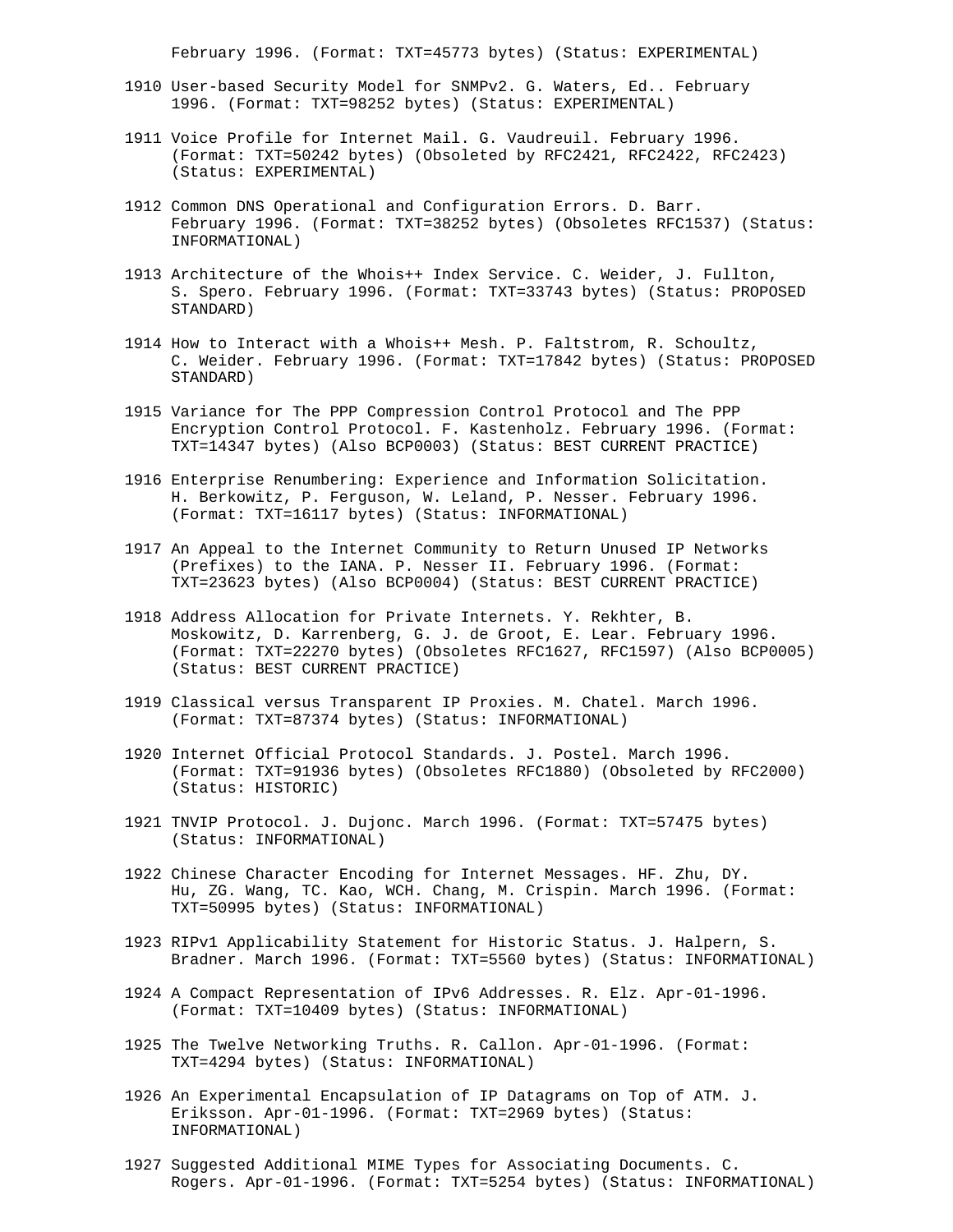- 1928 SOCKS Protocol Version 5. M. Leech, M. Ganis, Y. Lee, R. Kuris, D. Koblas, L. Jones. March 1996. (Format: TXT=19741 bytes) (Status: PROPOSED STANDARD)
- 1929 Username/Password Authentication for SOCKS V5. M. Leech. March 1996. (Format: TXT=3568 bytes) (Status: PROPOSED STANDARD)
- 1930 Guidelines for creation, selection, and registration of an Autonomous System (AS). J. Hawkinson, T. Bates. March 1996. (Format: TXT=22073 bytes) (Also BCP0006) (Status: BEST CURRENT PRACTICE)
- 1931 Dynamic RARP Extensions for Automatic Network Address Acquisition. D. Brownell. April 1996. (Format: TXT=27544 bytes) (Status: INFORMATIONAL)
- 1932 IP over ATM: A Framework Document. R. Cole, D. Shur, C. Villamizar. April 1996. (Format: TXT=68031 bytes) (Status: INFORMATIONAL)
- 1933 Transition Mechanisms for IPv6 Hosts and Routers. R. Gilligan, E. Nordmark. April 1996. (Format: TXT=47005 bytes) (Obsoleted by RFC2893) (Status: PROPOSED STANDARD)
- 1934 Ascend's Multilink Protocol Plus (MP+). K. Smith. April 1996. (Format: TXT=87072 bytes) (Status: INFORMATIONAL)
- 1935 What is the Internet, Anyway?. J. Quarterman, S. Carl-Mitchell. April 1996. (Format: TXT=30369 bytes) (Status: INFORMATIONAL)
- 1936 Implementing the Internet Checksum in Hardware. J. Touch, B. Parham. April 1996. (Format: TXT=36618 bytes) (Status: INFORMATIONAL)
- 1937 "Local/Remote" Forwarding Decision in Switched Data Link Subnetworks. Y. Rekhter, D. Kandlur. May 1996. (Format: TXT=18302 bytes) (Status: INFORMATIONAL)
- 1938 A One-Time Password System. N. Haller, C. Metz. May 1996. (Format: TXT=44844 bytes) (Obsoleted by RFC2289) (Status: PROPOSED STANDARD)
- 1939 Post Office Protocol Version 3. J. Myers, M. Rose. May 1996. (Format: TXT=47018 bytes) (Obsoletes RFC1725) (Updated by RFC1957, RFC2449) (Also STD0053) (Status: STANDARD)
- 1940 Source Demand Routing: Packet Format and Forwarding Specification (Version 1). D. Estrin, T. Li, Y. Rekhter, K. Varadhan, D. Zappala. May 1996. (Format: TXT=60858 bytes) (Status: INFORMATIONAL)
- 1941 Frequently Asked Questions for Schools. J. Sellers, J. Robichaux. May 1996. (Format: TXT=150980 bytes) (Obsoletes RFC1578) (Also FYI0022) (Status: INFORMATIONAL)
- 1942 HTML Tables. D. Raggett. May 1996. (Format: TXT=68705 bytes) (Obsoleted by RFC2854) (Status: HISTORIC)
- 1943 Building an X.500 Directory Service in the US. B. Jennings. May 1996. (Format: TXT=51266 bytes) (Status: INFORMATIONAL)
- 1944 Benchmarking Methodology for Network Interconnect Devices. S. Bradner, J. McQuaid. May 1996. (Format: TXT=66061 bytes) (Obsoleted by RFC2544) (Status: INFORMATIONAL)
- 1945 Hypertext Transfer Protocol -- HTTP/1.0. T. Berners-Lee, R. Fielding, H. Frystyk. May 1996. (Format: TXT=137582 bytes) (Status: INFORMATIONAL)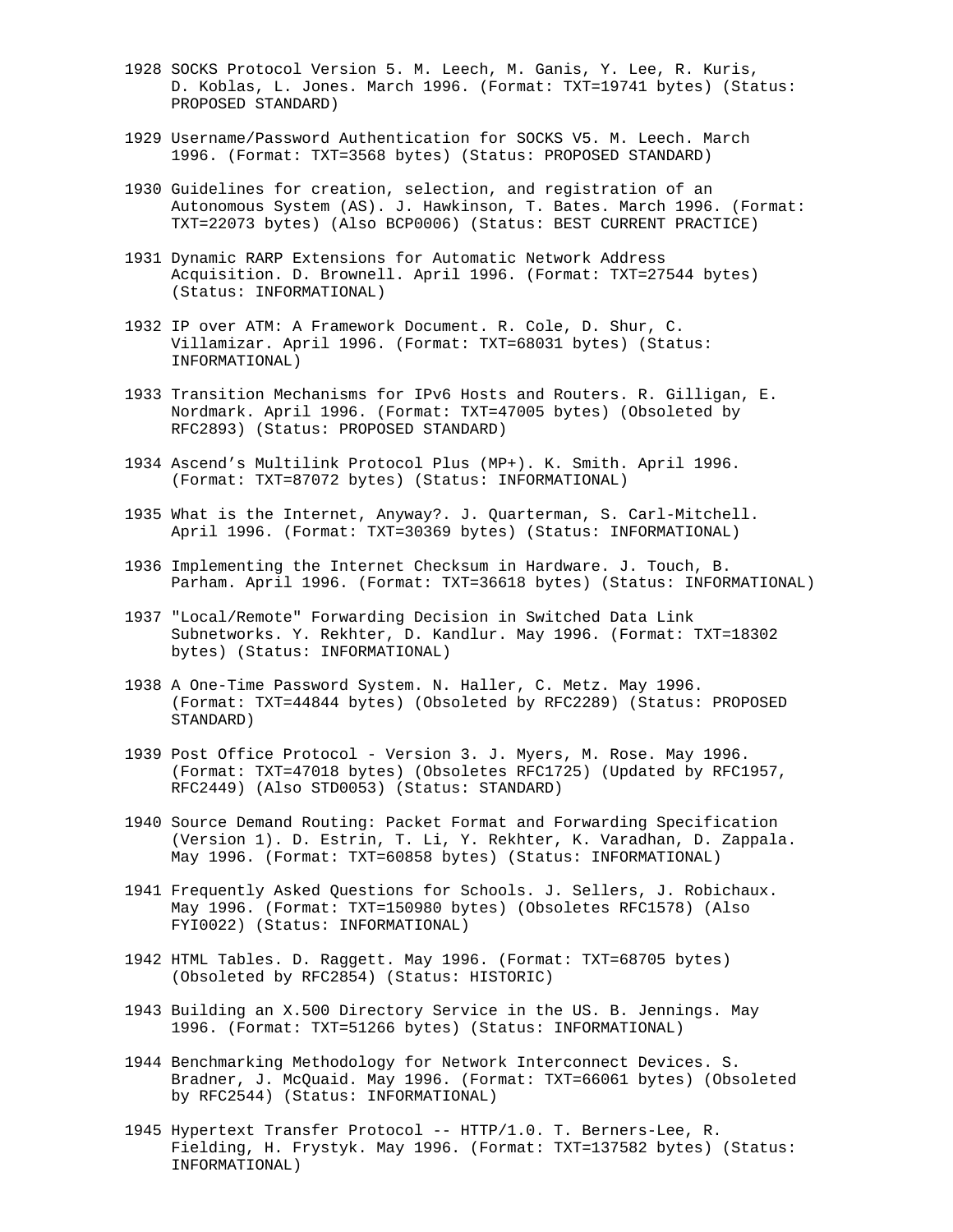- 1946 Native ATM Support for ST2+. S. Jackowski. May 1996. (Format: TXT=50430 bytes) (Status: INFORMATIONAL)
- 1947 Greek Character Encoding for Electronic Mail Messages. D. Spinellis. May 1996. (Format: TXT=14428 bytes) (Status: INFORMATIONAL)
- 1948 Defending Against Sequence Number Attacks. S. Bellovin. May 1996. (Format: TXT=13074 bytes) (Status: INFORMATIONAL)
- 1949 Scalable Multicast Key Distribution. A. Ballardie. May 1996. (Format: TXT=41853 bytes) (Status: EXPERIMENTAL)
- 1950 ZLIB Compressed Data Format Specification version 3.3. P. Deutsch, J-L. Gailly. May 1996. (Format: TXT=20502, PS=37768, PDF=36393 bytes) (Status: INFORMATIONAL)
- 1951 DEFLATE Compressed Data Format Specification version 1.3. P. Deutsch. May 1996. (Format: TXT=36944, PS=57408, PDF=56620 bytes) (Status: INFORMATIONAL)
- 1952 GZIP file format specification version 4.3. P. Deutsch. May 1996. (Format: TXT=25036, PS=43337, PDF=43211 bytes) (Status: INFORMATIONAL)
- 1953 Ipsilon Flow Management Protocol Specification for IPv4 Version 1.0. P. Newman, W. Edwards, R. Hinden, E. Hoffman, F. Ching Liaw, T. Lyon, G. Minshall. May 1996. (Format: TXT=43749 bytes) (Status: INFORMATIONAL)
- 1954 Transmission of Flow Labelled IPv4 on ATM Data Links Ipsilon Version 1.0. P. Newman, W. Edwards, R. Hinden, E. Hoffman, F. Ching Liaw, T. Lyon, G. Minshall. May 1996. (Format: TXT=16075 bytes) (Status: INFORMATIONAL)
- 1955 New Scheme for Internet Routing and Addressing (ENCAPS) for IPNG. R. Hinden. June 1996. (Format: TXT=10115 bytes) (Status: INFORMATIONAL)
- 1956 Registration in the MIL Domain. D. Engebretson, R. Plzak. June 1996. (Format: TXT=2923 bytes) (Status: INFORMATIONAL)
- 1957 Some Observations on Implementations of the Post Office Protocol (POP3). R. Nelson. June 1996. (Format: TXT=2325 bytes) (Updates RFC1939) (Status: INFORMATIONAL)
- 1958 Architectural Principles of the Internet. B. Carpenter, Ed.. June 1996. (Format: TXT=17345 bytes) (Status: INFORMATIONAL)
- 1959 An LDAP URL Format. T. Howes, M. Smith. June 1996. (Format: TXT=7243 bytes) (Obsoleted by RFC2255) (Status: PROPOSED STANDARD)
- 1960 A String Representation of LDAP Search Filters. T. Howes. June 1996. (Format: TXT=5288 bytes) (Obsoletes RFC1558) (Obsoleted by RFC2254) (Status: PROPOSED STANDARD)
- 1961 GSS-API Authentication Method for SOCKS Version 5. P. McMahon. June 1996. (Format: TXT=16036 bytes) (Status: PROPOSED STANDARD)
- 1962 The PPP Compression Control Protocol (CCP). D. Rand. June 1996. (Format: TXT=18005 bytes) (Updated by RFC2153) (Status: PROPOSED STANDARD)
- 1963 PPP Serial Data Transport Protocol (SDTP). K. Schneider, S. Venters. August 1996. (Format: TXT=38185 bytes) (Status: INFORMATIONAL)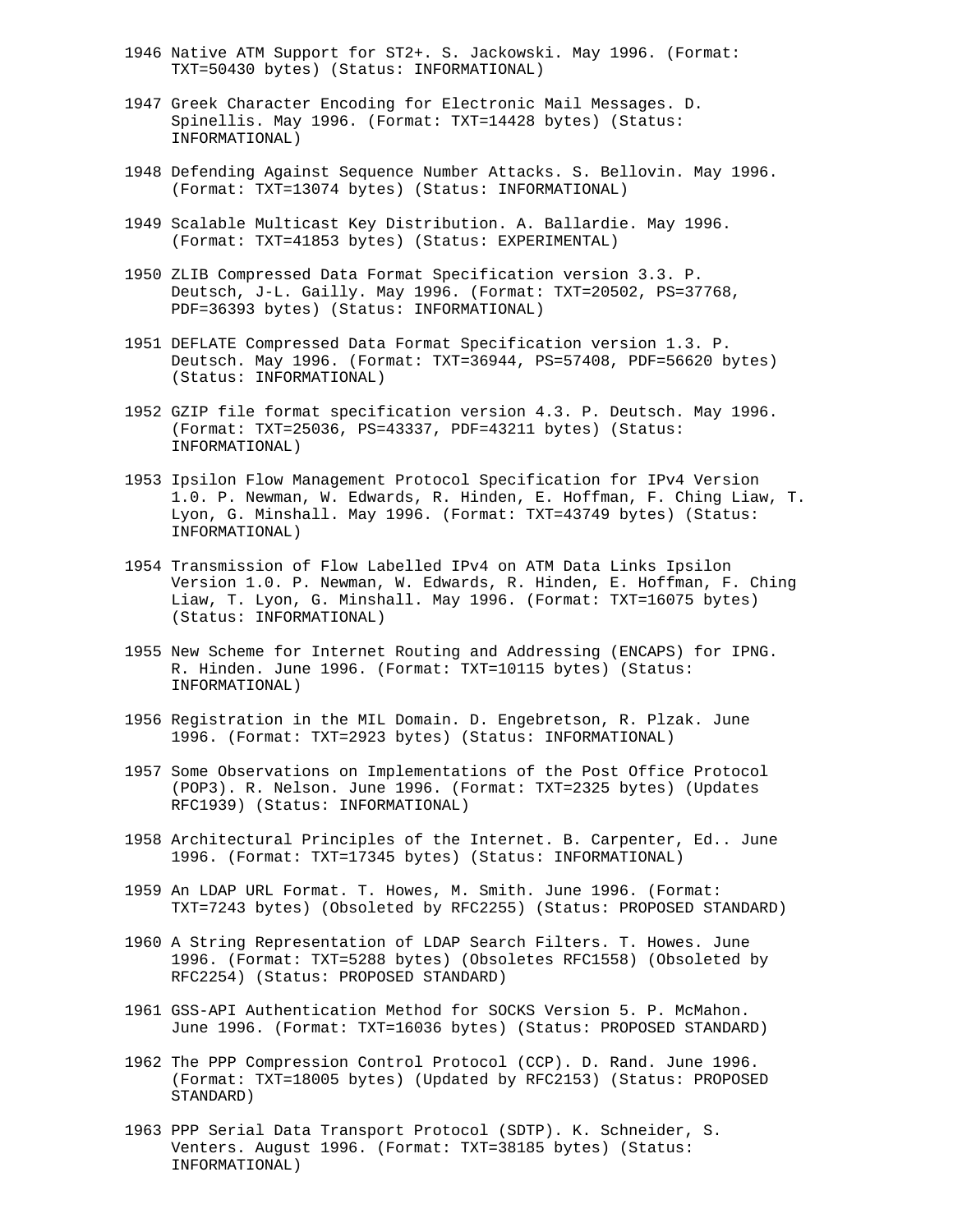- 1964 The Kerberos Version 5 GSS-API Mechanism. J. Linn. June 1996. (Format: TXT=47413 bytes) (Status: PROPOSED STANDARD)
- 1965 Autonomous System Confederations for BGP. P. Traina. June 1996. (Format: TXT=13575 bytes) (Obsoleted by RFC3065) (Status: EXPERIMENTAL)
- 1966 BGP Route Reflection An alternative to full mesh IBGP. T. Bates, R. Chandra. June 1996. (Format: TXT=14320 bytes) (Updated by RFC2796) (Status: EXPERIMENTAL)
- 1967 PPP LZS-DCP Compression Protocol (LZS-DCP). K. Schneider, R. Friend. August 1996. (Format: TXT=40039 bytes) (Status: INFORMATIONAL)
- 1968 The PPP Encryption Control Protocol (ECP). G. Meyer. June 1996. (Format: TXT=20781 bytes) (Status: PROPOSED STANDARD)
- 1969 The PPP DES Encryption Protocol (DESE). K. Sklower, G. Meyer. June 1996. (Format: TXT=20383 bytes) (Obsoleted by RFC2419) (Status: INFORMATIONAL)
- 1970 Neighbor Discovery for IP Version 6 (IPv6). T. Narten, E. Nordmark, W. Simpson. August 1996. (Format: TXT=197632 bytes) (Obsoleted by RFC2461) (Status: PROPOSED STANDARD)
- 1971 IPv6 Stateless Address Autoconfiguration. S. Thomson, T. Narten. August 1996. (Format: TXT=56890 bytes) (Obsoleted by RFC2462) (Status: PROPOSED STANDARD)
- 1972 A Method for the Transmission of IPv6 Packets over Ethernet Networks. M. Crawford. August 1996. (Format: TXT=6353 bytes) (Obsoleted by RFC2464) (Status: PROPOSED STANDARD)
- 1973 PPP in Frame Relay. W. Simpson. June 1996. (Format: TXT=14780 bytes) (Status: PROPOSED STANDARD)
- 1974 PPP Stac LZS Compression Protocol. R. Friend, W. Simpson. August 1996. (Format: TXT=45267 bytes) (Status: INFORMATIONAL)
- 1975 PPP Magnalink Variable Resource Compression. D. Schremp, J. Black, J. Weiss. August 1996. (Format: TXT=8655 bytes) (Status: INFORMATIONAL)
- 1976 PPP for Data Compression in Data Circuit-Terminating Equipment (DCE). K. Schneider, S. Venters. August 1996. (Format: TXT=19781 bytes) (Status: INFORMATIONAL)
- 1977 PPP BSD Compression Protocol. V. Schryver. August 1996. (Format: TXT=50747 bytes) (Status: INFORMATIONAL)
- 1978 PPP Predictor Compression Protocol. D. Rand. August 1996. (Format: TXT=17424 bytes) (Status: INFORMATIONAL)
- 1979 PPP Deflate Protocol. J. Woods. August 1996. (Format: TXT=18803 bytes) (Status: INFORMATIONAL)
- 1980 A Proposed Extension to HTML : Client-Side Image Maps. J. Seidman. August 1996. (Format: TXT=13448 bytes) (Obsoleted by RFC2854) (Status: HISTORIC)
- 1981 Path MTU Discovery for IP version 6. J. McCann, S. Deering, J. Mogul. August 1996. (Format: TXT=34088 bytes) (Status: PROPOSED STANDARD)
- 1982 Serial Number Arithmetic. R. Elz, R. Bush. August 1996. (Format: TXT=14440 bytes) (Updates RFC1034, RFC1035) (Status: PROPOSED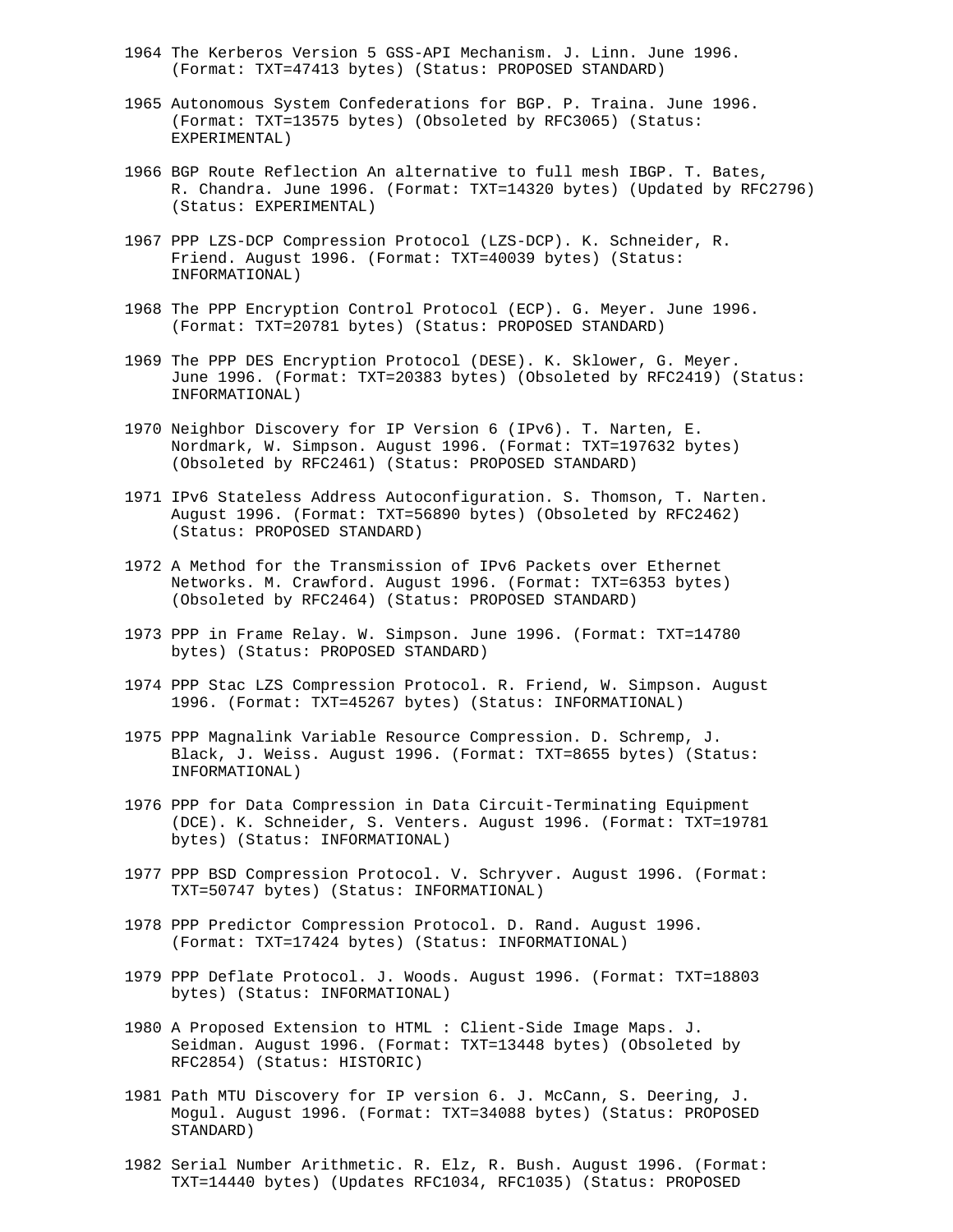STANDARD)

- 1983 Internet Users' Glossary. G. Malkin, Ed.. August 1996. (Format: TXT=123008 bytes) (Obsoletes RFC1392) (Also FYI0018) (Status: INFORMATIONAL)
- 1984 IAB and IESG Statement on Cryptographic Technology and the Internet. IAB, IESG. August 1996. (Format: TXT=10738 bytes) (Status: INFORMATIONAL)
- 1985 SMTP Service Extension for Remote Message Queue Starting. J. De Winter. August 1996. (Format: TXT=14815 bytes) (Status: PROPOSED STANDARD)
- 1986 Experiments with a Simple File Transfer Protocol for Radio Links using Enhanced Trivial File Transfer Protocol (ETFTP). W. Polites, W. Wollman, D. Woo, R. Langan. August 1996. (Format: TXT=49772 bytes) (Status: EXPERIMENTAL)
- 1987 Ipsilon's General Switch Management Protocol Specification Version 1.1. P. Newman, W. Edwards, R. Hinden, E. Hoffman, F. Ching Liaw, T. Lyon, G. Minshall. August 1996. (Format: TXT=105821 bytes) (Updated by RFC2297) (Status: INFORMATIONAL)
- 1988 Conditional Grant of Rights to Specific Hewlett-Packard Patents In Conjunction With the Internet Engineering Task Force's Internet-Standard Network Management Framework. G. McAnally, D. Gilbert, J. Flick. August 1996. (Format: TXT=3821 bytes) (Status: INFORMATIONAL)
- 1989 PPP Link Quality Monitoring. W. Simpson. August 1996. (Format: TXT=29289 bytes) (Obsoletes RFC1333) (Status: DRAFT STANDARD)
- 1990 The PPP Multilink Protocol (MP). K. Sklower, B. Lloyd, G. McGregor, D. Carr, T. Coradetti. August 1996. (Format: TXT=53271 bytes) (Obsoletes RFC1717) (Status: DRAFT STANDARD)
- 1991 PGP Message Exchange Formats. D. Atkins, W. Stallings, P. Zimmermann. August 1996. (Format: TXT=46255 bytes) (Status: INFORMATIONAL)
- 1992 The Nimrod Routing Architecture. I. Castineyra, N. Chiappa, M. Steenstrup. August 1996. (Format: TXT=59848 bytes) (Status: INFORMATIONAL)
- 1993 PPP Gandalf FZA Compression Protocol. A. Barbir, D. Carr, W. Simpson. August 1996. (Format: TXT=9811 bytes) (Status: INFORMATIONAL)
- 1994 PPP Challenge Handshake Authentication Protocol (CHAP). W. Simpson. August 1996. (Format: TXT=24094 bytes) (Obsoletes RFC1334) (Updated by RFC2484) (Status: DRAFT STANDARD)
- 1995 Incremental Zone Transfer in DNS. M. Ohta. August 1996. (Format: TXT=16810 bytes) (Updates RFC1035) (Status: PROPOSED STANDARD)
- 1996 A Mechanism for Prompt Notification of Zone Changes (DNS NOTIFY). P. Vixie. August 1996. (Format: TXT=15247 bytes) (Updates RFC1035) (Status: PROPOSED STANDARD)
- 1997 BGP Communities Attribute. R. Chandra, P. Traina, T. Li. August 1996. (Format: TXT=8275 bytes) (Status: PROPOSED STANDARD)
- 1998 An Application of the BGP Community Attribute in Multi-home Routing. E. Chen, T. Bates. August 1996. (Format: TXT=16953 bytes) (Status: INFORMATIONAL)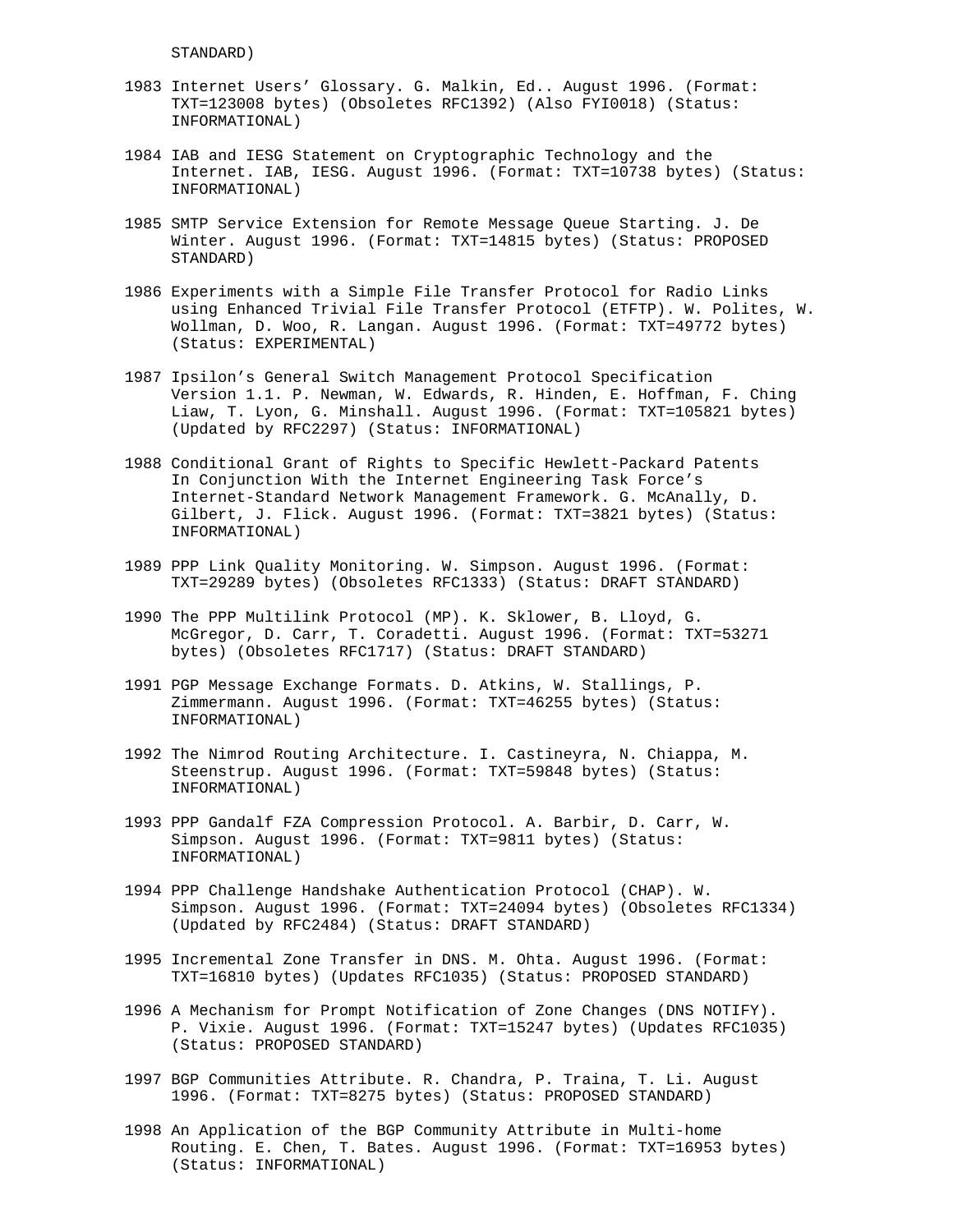- 1999 Request for Comments Summary RFC Numbers 1900-1999. J. Elliott. January 1997. (Format: TXT=39819 bytes) (Status: INFORMATIONAL)
- 2000 Internet Official Protocol Standards. J. Postel, Ed.. February 1997. (Format: TXT=121356 bytes) (Obsoletes RFC1920) (Obsoleted by RFC2200) (Status: HISTORIC)
- 2001 TCP Slow Start, Congestion Avoidance, Fast Retransmit, and Fast Recovery Algorithms. W. Stevens. January 1997. (Format: TXT=12981 bytes) (Obsoleted by RFC2581) (Status: PROPOSED STANDARD)
- 2002 IP Mobility Support. C. Perkins, Ed.. October 1996. (Format: TXT=193103 bytes) (Obsoleted by RFC3220) (Updated by RFC2290) (Status: PROPOSED STANDARD)
- 2003 IP Encapsulation within IP. C. Perkins. October 1996. (Format: TXT=30291 bytes) (Status: PROPOSED STANDARD)
- 2004 Minimal Encapsulation within IP. C. Perkins. October 1996. (Format: TXT=12202 bytes) (Status: PROPOSED STANDARD)
- 2005 Applicability Statement for IP Mobility Support. J. Solomon. October 1996. (Format: TXT=10509 bytes) (Status: PROPOSED STANDARD)
- 2006 The Definitions of Managed Objects for IP Mobility Support using SMIv2. D. Cong, M. Hamlen, C. Perkins. October 1996. (Format: TXT=95030 bytes) (Status: PROPOSED STANDARD)
- 2007 Catalogue of Network Training Materials. J. Foster, M. Isaacs, M. Prior. October 1996. (Format: TXT=78941 bytes) (Also FYI0029) (Status: INFORMATIONAL)
- 2008 Implications of Various Address Allocation Policies for Internet Routing. Y. Rekhter, T. Li. October 1996. (Format: TXT=34717 bytes) (Also BCP0007) (Status: BEST CURRENT PRACTICE)
- 2009 GPS-Based Addressing and Routing. T. Imielinski, J. Navas. November 1996. (Format: TXT=66229 bytes) (Status: EXPERIMENTAL)
- 2010 Operational Criteria for Root Name Servers. B. Manning, P. Vixie. October 1996. (Format: TXT=14870 bytes) (Obsoleted by RFC2870) (Status: INFORMATIONAL)
- 2011 SNMPv2 Management Information Base for the Internet Protocol using SMIv2. K. McCloghrie, Ed.. November 1996. (Format: TXT=31168 bytes) (Updates RFC1213) (Status: PROPOSED STANDARD)
- 2012 SNMPv2 Management Information Base for the Transmission Control Protocol using SMIv2. K. McCloghrie, Ed.. November 1996. (Format: TXT=16792 bytes) (Updates RFC1213) (Status: PROPOSED STANDARD)
- 2013 SNMPv2 Management Information Base for the User Datagram Protocol using SMIv2. K. McCloghrie, Ed.. November 1996. (Format: TXT=9333 bytes) (Updates RFC1213) (Status: PROPOSED STANDARD)
- 2014 IRTF Research Group Guidelines and Procedures. A. Weinrib, J. Postel. October 1996. (Format: TXT=27507 bytes) (Also BCP0008) (Status: BEST CURRENT PRACTICE)
- 2015 MIME Security with Pretty Good Privacy (PGP). M. Elkins. October 1996. (Format: TXT=14223 bytes) (Updated by RFC3156) (Status: PROPOSED STANDARD)
- 2016 Uniform Resource Agents (URAs). L. Daigle, P. Deutsch, B. Heelan, C. Alpaugh, M. Maclachlan. October 1996. (Format: TXT=38355 bytes) (Status: EXPERIMENTAL)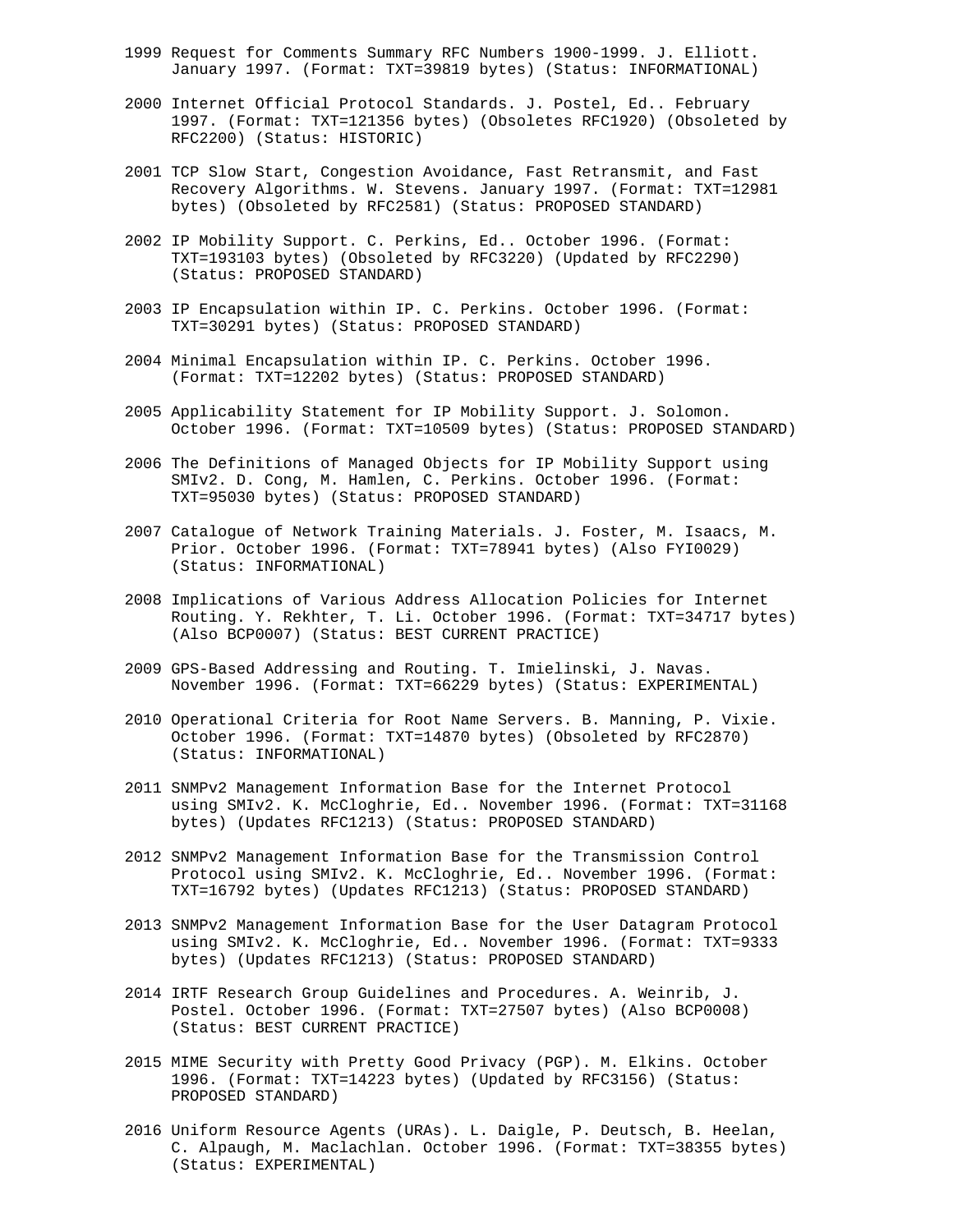- 2017 Definition of the URL MIME External-Body Access-Type. N. Freed, K. Moore, A. Cargille. October 1996. (Format: TXT=9000 bytes) (Status: PROPOSED STANDARD)
- 2018 TCP Selective Acknowledgement Options. M. Mathis, J. Mahdavi, S. Floyd, A. Romanow. October 1996. (Format: TXT=25671 bytes) (Obsoletes RFC1072) (Status: PROPOSED STANDARD)
- 2019 Transmission of IPv6 Packets Over FDDI. M. Crawford. October 1996. (Format: TXT=12344 bytes) (Obsoleted by RFC2467) (Status: PROPOSED STANDARD)
- 2020 IEEE 802.12 Interface MIB. J. Flick. October 1996. (Format: TXT=72135 bytes) (Status: PROPOSED STANDARD)
- 2021 Remote Network Monitoring Management Information Base Version 2 using SMIv2. S. Waldbusser. January 1997. (Format: TXT=262223 bytes) (Status: PROPOSED STANDARD)
- 2022 Support for Multicast over UNI 3.0/3.1 based ATM Networks. G. Armitage. November 1996. (Format: TXT=189219 bytes) (Status: PROPOSED STANDARD)
- 2023 IP Version 6 over PPP. D. Haskin, E. Allen. October 1996. (Format: TXT=20275 bytes) (Obsoleted by RFC2472) (Status: PROPOSED STANDARD)
- 2024 Definitions of Managed Objects for Data Link Switching using SMIv2. D. Chen, Ed., P. Gayek, S. Nix. October 1996. (Format: TXT=173952 bytes) (Status: PROPOSED STANDARD)
- 2025 The Simple Public-Key GSS-API Mechanism (SPKM). C. Adams. October 1996. (Format: TXT=101692 bytes) (Status: PROPOSED STANDARD)
- 2026 The Internet Standards Process -- Revision 3. S. Bradner. October 1996. (Format: TXT=86731 bytes) (Obsoletes RFC1602) (Also BCP0009) (Status: BEST CURRENT PRACTICE)
- 2027 IAB and IESG Selection, Confirmation, and Recall Process: Operation of the Nominating and Recall Committees. J. Galvin. October 1996. (Format: TXT=24207 bytes) (Obsoleted by RFC2282) (Status: INFORMATIONAL)
- 2028 The Organizations Involved in the IETF Standards Process. R. Hovey, S. Bradner. October 1996. (Format: TXT=13865 bytes) (Also BCP0011) (Status: BEST CURRENT PRACTICE)
- 2029 RTP Payload Format of Sun's CellB Video Encoding. M. Speer, D. Hoffman. October 1996. (Format: TXT=11216 bytes) (Status: PROPOSED STANDARD)
- 2030 Simple Network Time Protocol (SNTP) Version 4 for IPv4, IPv6 and OSI. D. Mills. October 1996. (Format: TXT=48620 bytes) (Obsoletes RFC1769) (Status: INFORMATIONAL)
- 2031 IETF-ISOC relationship. E. Huizer. October 1996. (Format: TXT=8816 bytes) (Status: INFORMATIONAL)
- 2032 RTP Payload Format for H.261 Video Streams. T. Turletti, C. Huitema. October 1996. (Format: TXT=27488 bytes) (Status: PROPOSED STANDARD)
- 2033 Local Mail Transfer Protocol. J. Myers. October 1996. (Format: TXT=14711 bytes) (Status: INFORMATIONAL)
- 2034 SMTP Service Extension for Returning Enhanced Error Codes. N. Freed. October 1996. (Format: TXT=10460 bytes) (Status: PROPOSED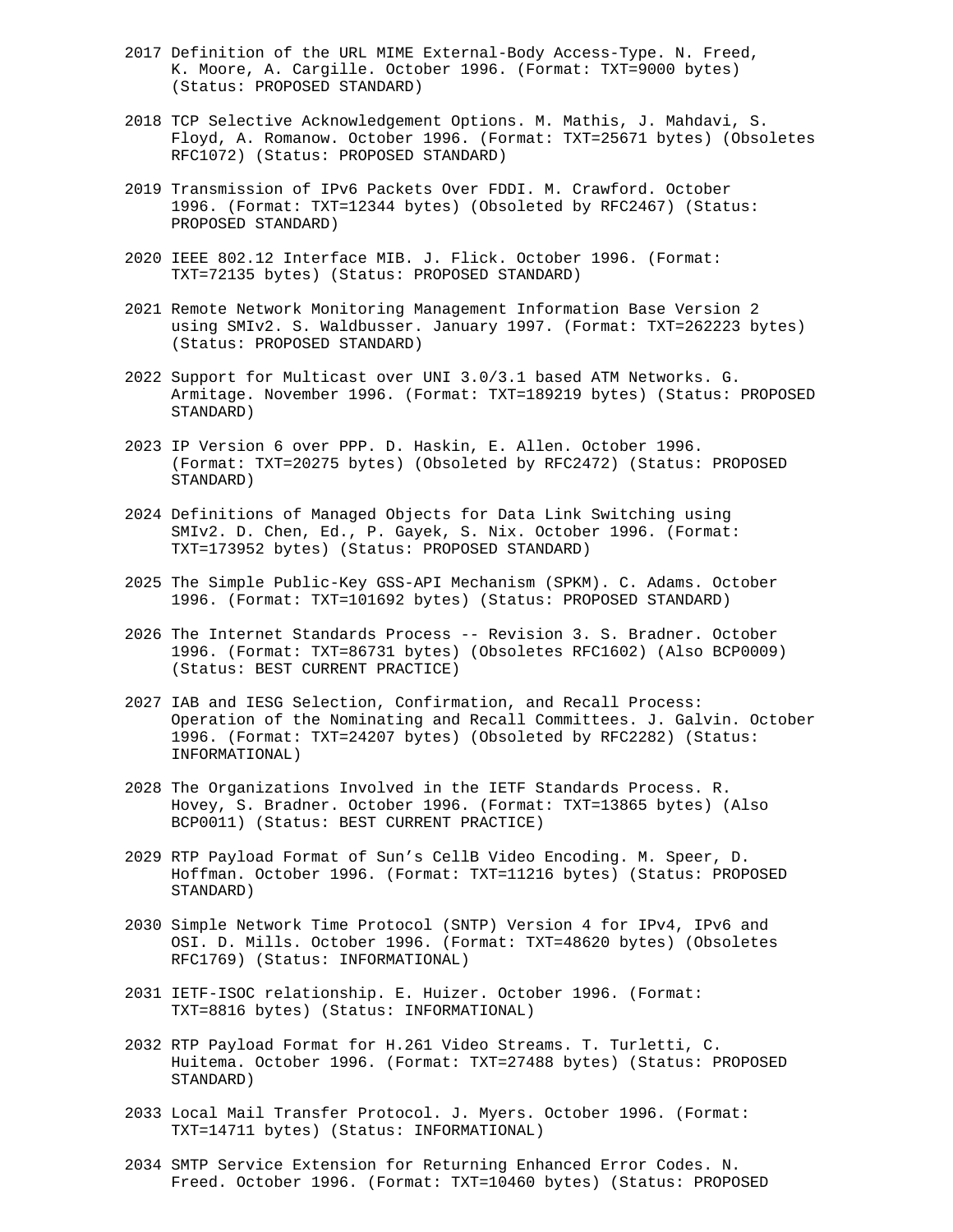STANDARD)

- 2035 RTP Payload Format for JPEG-compressed Video. L. Berc, W. Fenner, R. Frederick, S. McCanne. October 1996. (Format: TXT=30079 bytes) (Obsoleted by RFC2435) (Status: PROPOSED STANDARD)
- 2036 Observations on the use of Components of the Class A Address Space within the Internet. G. Huston. October 1996. (Format: TXT=20743 bytes) (Status: INFORMATIONAL)
- 2037 Entity MIB using SMIv2. K. McCloghrie, A. Bierman. October 1996. (Format: TXT=74362 bytes) (Obsoleted by RFC2737) (Status: PROPOSED STANDARD)
- 2038 RTP Payload Format for MPEG1/MPEG2 Video. D. Hoffman, G. Fernando, V. Goyal. October 1996. (Format: TXT=23266 bytes) (Obsoleted by RFC2250) (Status: PROPOSED STANDARD)
- 2039 Applicability of Standards Track MIBs to Management of World Wide Web Servers. C. Kalbfleisch. November 1996. (Format: TXT=31966 bytes) (Status: INFORMATIONAL)
- 2040 The RC5, RC5-CBC, RC5-CBC-Pad, and RC5-CTS Algorithms. R. Baldwin, R. Rivest. October 1996. (Format: TXT=54598 bytes) (Status: INFORMATIONAL)
- 2041 Mobile Network Tracing. B. Noble, G. Nguyen, M. Satyanarayanan, R. Katz. October 1996. (Format: TXT=64688 bytes) (Status: INFORMATIONAL)
- 2042 Registering New BGP Attribute Types. B. Manning. January 1997. (Format: TXT=4001 bytes) (Status: INFORMATIONAL)
- 2043 The PPP SNA Control Protocol (SNACP). A. Fuqua. October 1996. (Format: TXT=13719 bytes) (Status: PROPOSED STANDARD)
- 2044 UTF-8, a transformation format of Unicode and ISO 10646. F. Yergeau. October 1996. (Format: TXT=11932 bytes) (Obsoleted by RFC2279) (Status: INFORMATIONAL)
- 2045 Multipurpose Internet Mail Extensions (MIME) Part One: Format of Internet Message Bodies. N. Freed, N. Borenstein. November 1996. (Format: TXT=72932 bytes) (Obsoletes RFC1521, RFC1522, RFC1590) (Updated by RFC2184, RFC2231) (Status: DRAFT STANDARD)
- 2046 Multipurpose Internet Mail Extensions (MIME) Part Two: Media Types. N. Freed, N. Borenstein. November 1996. (Format: TXT=105854 bytes) (Obsoletes RFC1521, RFC1522, RFC1590) (Updated by RFC2646) (Status: DRAFT STANDARD)
- 2047 MIME (Multipurpose Internet Mail Extensions) Part Three: Message Header Extensions for Non-ASCII Text. K. Moore. November 1996. (Format: TXT=33262 bytes) (Obsoletes RFC1521, RFC1522, RFC1590) (Updated by RFC2184, RFC2231) (Status: DRAFT STANDARD)
- 2048 Multipurpose Internet Mail Extensions (MIME) Part Four: Registration Procedures. N. Freed, J. Klensin, J. Postel. November 1996. (Format: TXT=45033 bytes) (Obsoletes RFC1521, RFC1522, RFC1590) (Updated by RFC3023) (Also BCP0013) (Status: BEST CURRENT PRACTICE)
- 2049 Multipurpose Internet Mail Extensions (MIME) Part Five: Conformance Criteria and Examples. N. Freed, N. Borenstein. November 1996. (Format: TXT=51207 bytes) (Obsoletes RFC1521, RFC1522, RFC1590) (Status: DRAFT STANDARD)
- 2050 Internet Registry IP Allocation Guidelines. K. Hubbard, M. Kosters, D. Conrad, D. Karrenberg, J. Postel. November 1996. (Format: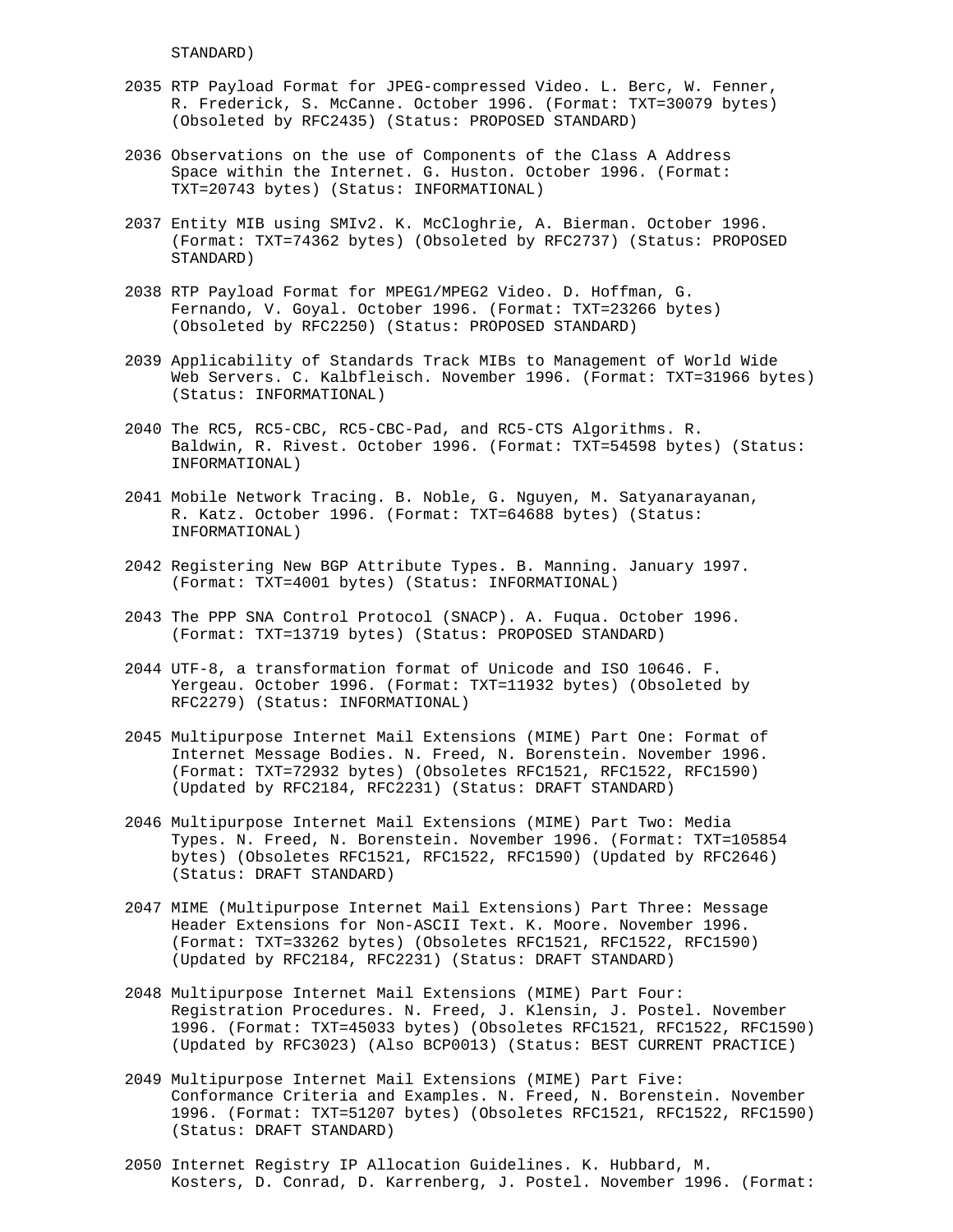TXT=28975 bytes) (Obsoletes RFC1466) (Also BCP0012) (Status: BEST CURRENT PRACTICE)

- 2051 Definitions of Managed Objects for APPC using SMIv2. M. Allen, B. Clouston, Z. Kielczewski, W. Kwan, B. Moore. October 1996. (Format: TXT=239359 bytes) (Status: PROPOSED STANDARD)
- 2052 A DNS RR for specifying the location of services (DNS SRV). A. Gulbrandsen, P. Vixie. October 1996. (Format: TXT=19257 bytes) (Obsoleted by RFC2782) (Status: EXPERIMENTAL)
- 2053 The AM (Armenia) Domain. E. Der-Danieliantz. October 1996. (Format: TXT=4128 bytes) (Status: INFORMATIONAL)
- 2054 WebNFS Client Specification. B. Callaghan. October 1996. (Format: TXT=36354 bytes) (Status: INFORMATIONAL)
- 2055 WebNFS Server Specification. B. Callaghan. October 1996. (Format: TXT=20498 bytes) (Status: INFORMATIONAL)
- 2056 Uniform Resource Locators for Z39.50. R. Denenberg, J. Kunze, D. Lynch. November 1996. (Format: TXT=14204 bytes) (Status: PROPOSED STANDARD)
- 2057 Source Directed Access Control on the Internet. S. Bradner. November 1996. (Format: TXT=56664 bytes) (Status: INFORMATIONAL)
- 2058 Remote Authentication Dial In User Service (RADIUS). C. Rigney, A. Rubens, W. Simpson, S. Willens. January 1997. (Format: TXT=118880 bytes) (Obsoleted by RFC2138) (Status: PROPOSED STANDARD)
- 2059 RADIUS Accounting. C. Rigney. January 1997. (Format: TXT=44237 bytes) (Obsoleted by RFC2139) (Status: INFORMATIONAL)
- 2060 Internet Message Access Protocol Version 4rev1. M. Crispin. December 1996. (Format: TXT=166513 bytes) (Obsoletes RFC1730) (Status: PROPOSED STANDARD)
- 2061 IMAP4 Compatibility with IMAP2bis. M. Crispin. December 1996. (Format: TXT=5867 bytes) (Obsoletes RFC1730) (Status: INFORMATIONAL)
- 2062 Internet Message Access Protocol Obsolete Syntax. M. Crispin. December 1996. (Format: TXT=14222 bytes) (Status: INFORMATIONAL)
- 2063 Traffic Flow Measurement: Architecture. N. Brownlee, C. Mills, G. Ruth. January 1997. (Format: TXT=89092 bytes) (Obsoleted by RFC2722) (Status: EXPERIMENTAL)
- 2064 Traffic Flow Measurement: Meter MIB. N. Brownlee. January 1997. (Format: TXT=67520 bytes) (Obsoleted by RFC2720) (Status: EXPERIMENTAL)
- 2065 Domain Name System Security Extensions. D. Eastlake, C. Kaufman. January 1997. (Format: TXT=97718 bytes) (Obsoleted by RFC2535) (Updates RFC1034, RFC1035) (Status: PROPOSED STANDARD)
- 2066 TELNET CHARSET Option. R. Gellens. January 1997. (Format: TXT=26088 bytes) (Status: EXPERIMENTAL)
- 2067 IP over HIPPI. J. Renwick. January 1997. (Format: TXT=66702 bytes) (Status: DRAFT STANDARD)
- 2068 Hypertext Transfer Protocol -- HTTP/1.1. R. Fielding, J. Gettys, J. Mogul, H. Frystyk, T. Berners-Lee. January 1997. (Format: TXT=378114 bytes) (Obsoleted by RFC2616) (Status: PROPOSED STANDARD)

2069 An Extension to HTTP : Digest Access Authentication. J. Franks,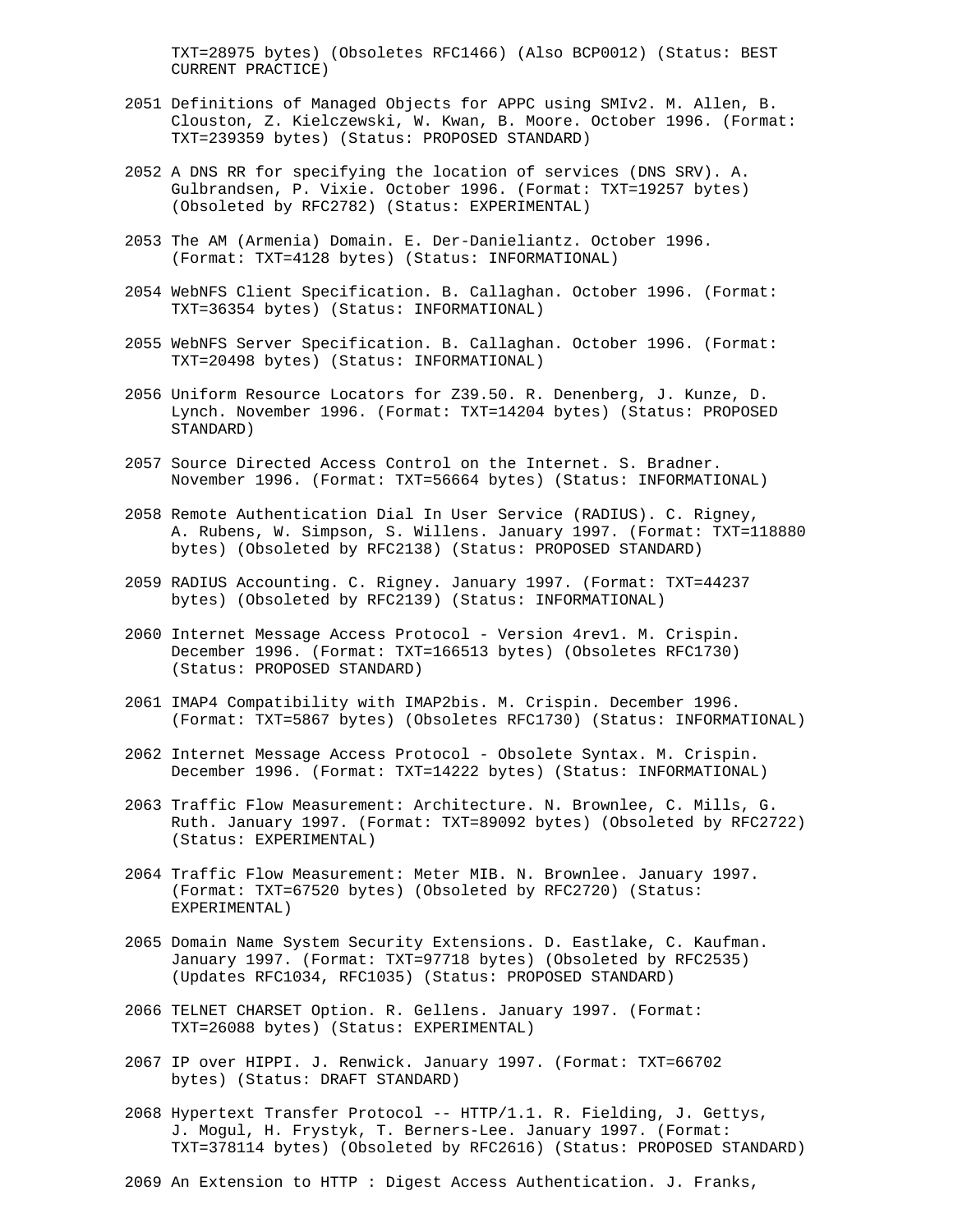P. Hallam-Baker, J. Hostetler, P. Leach, A. Luotonen, E. Sink, L. Stewart. January 1997. (Format: TXT=41733 bytes) (Obsoleted by RFC2617) (Status: PROPOSED STANDARD)

- 2070 Internationalization of the Hypertext Markup Language. F. Yergeau, G. Nicol, G. Adams, M. Duerst. January 1997. (Format: TXT=91887 bytes) (Obsoleted by RFC2854) (Status: HISTORIC)
- 2071 Network Renumbering Overview: Why would I want it and what is it anyway?. P. Ferguson, H. Berkowitz. January 1997. (Format: TXT=33218 bytes) (Status: INFORMATIONAL)
- 2072 Router Renumbering Guide. H. Berkowitz. January 1997. (Format: TXT=110591 bytes) (Status: INFORMATIONAL)
- 2073 An IPv6 Provider-Based Unicast Address Format. Y. Rekhter, P. Lothberg, R. Hinden, S. Deering, J. Postel. January 1997. (Format: TXT=15549 bytes) (Obsoleted by RFC2374) (Status: PROPOSED STANDARD)
- 2074 Remote Network Monitoring MIB Protocol Identifiers. A. Bierman, R. Iddon. January 1997. (Format: TXT=81262 bytes) (Obsoleted by RFC2895) (Status: PROPOSED STANDARD)
- 2075 IP Echo Host Service. C. Partridge. January 1997. (Format: TXT=12536 bytes) (Status: EXPERIMENTAL)
- 2076 Common Internet Message Headers. J. Palme. February 1997. (Format: TXT=47639 bytes) (Status: INFORMATIONAL)
- 2077 The Model Primary Content Type for Multipurpose Internet Mail Extensions. S. Nelson, C. Parks, Mitra. January 1997. (Format: TXT=30158 bytes) (Status: PROPOSED STANDARD)
- 2078 Generic Security Service Application Program Interface, Version 2. J. Linn. January 1997. (Format: TXT=185990 bytes) (Obsoletes RFC1508) (Obsoleted by RFC2743) (Status: PROPOSED STANDARD)
- 2079 Definition of an X.500 Attribute Type and an Object Class to Hold Uniform Resource Identifiers (URIs). M. Smith. January 1997. (Format: TXT=8757 bytes) (Status: PROPOSED STANDARD)
- 2080 RIPng for IPv6. G. Malkin, R. Minnear. January 1997. (Format: TXT=47534 bytes) (Status: PROPOSED STANDARD)
- 2081 RIPng Protocol Applicability Statement. G. Malkin. January 1997. (Format: TXT=6821 bytes) (Status: INFORMATIONAL)
- 2082 RIP-2 MD5 Authentication. F. Baker, R. Atkinson. January 1997. (Format: TXT=25436 bytes) (Status: PROPOSED STANDARD)
- 2083 PNG (Portable Network Graphics) Specification Version 1.0. T. Boutell. March 1997. (Format: TXT=242528 bytes) (Status: INFORMATIONAL)
- 2084 Considerations for Web Transaction Security. G. Bossert, S. Cooper, W. Drummond. January 1997. (Format: TXT=9022 bytes) (Status: INFORMATIONAL)
- 2085 HMAC-MD5 IP Authentication with Replay Prevention. M. Oehler, R. Glenn. February 1997. (Format: TXT=13399 bytes) (Status: PROPOSED STANDARD)
- 2086 IMAP4 ACL extension. J. Myers. January 1997. (Format: TXT=13925 bytes) (Status: PROPOSED STANDARD)
- 2087 IMAP4 QUOTA extension. J. Myers. January 1997. (Format: TXT=8542 bytes) (Status: PROPOSED STANDARD)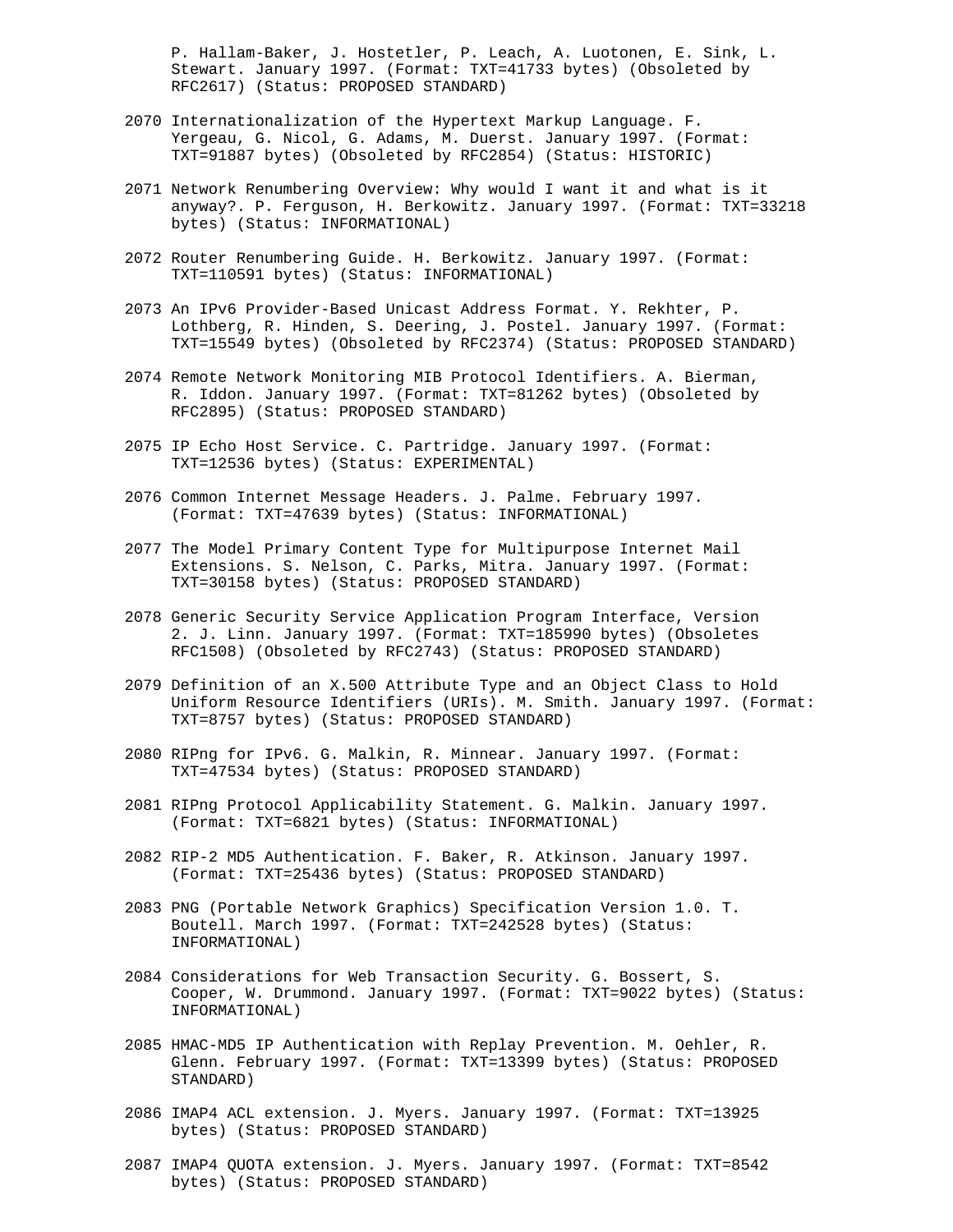- 2088 IMAP4 non-synchronizing literals. J. Myers. January 1997. (Format: TXT=4052 bytes) (Status: PROPOSED STANDARD)
- 2089 V2ToV1 Mapping SNMPv2 onto SNMPv1 within a bi-lingual SNMP agent. B. Wijnen, D. Levi. January 1997. (Format: TXT=23814 bytes) (Obsoleted by RFC2576) (Status: INFORMATIONAL)
- 2090 TFTP Multicast Option. A. Emberson. February 1997. (Format: TXT=11857 bytes) (Status: EXPERIMENTAL)
- 2091 Triggered Extensions to RIP to Support Demand Circuits. G. Meyer, S. Sherry. January 1997. (Format: TXT=44835 bytes) (Status: PROPOSED STANDARD)
- 2092 Protocol Analysis for Triggered RIP. S. Sherry, G. Meyer. January 1997. (Format: TXT=10865 bytes) (Status: INFORMATIONAL)
- 2093 Group Key Management Protocol (GKMP) Specification. H. Harney, C. Muckenhirn. July 1997. (Format: TXT=48678 bytes) (Status: EXPERIMENTAL)
- 2094 Group Key Management Protocol (GKMP) Architecture. H. Harney, C. Muckenhirn. July 1997. (Format: TXT=53097 bytes) (Status: EXPERIMENTAL)
- 2095 IMAP/POP AUTHorize Extension for Simple Challenge/Response. J. Klensin, R. Catoe, P. Krumviede. January 1997. (Format: TXT=10446 bytes) (Obsoleted by RFC2195) (Status: PROPOSED STANDARD)
- 2096 IP Forwarding Table MIB. F. Baker. January 1997. (Format: TXT=35930 bytes) (Obsoletes RFC1354) (Status: PROPOSED STANDARD)
- 2097 The PPP NetBIOS Frames Control Protocol (NBFCP). G. Pall. January 1997. (Format: TXT=27104 bytes) (Status: PROPOSED STANDARD)
- 2098 Toshiba's Router Architecture Extensions for ATM : Overview. Y. Katsube, K. Nagami, H. Esaki. February 1997. (Format: TXT=43622 bytes) (Status: INFORMATIONAL)
- 2099 Request for Comments Summary RFC Numbers 2000-2099. J. Elliott. March 1997. (Format: TXT=40763 bytes) (Status: INFORMATIONAL)
- 2100 The Naming of Hosts. J. Ashworth. Apr-01-1997. (Format: TXT=4077 bytes) (Status: INFORMATIONAL)
- 2101 IPv4 Address Behaviour Today. B. Carpenter, J. Crowcroft, Y. Rekhter. February 1997. (Format: TXT=31407 bytes) (Status: INFORMATIONAL)
- 2102 Multicast Support for Nimrod : Requirements and Solution Approaches. R. Ramanathan. February 1997. (Format: TXT=50963 bytes) (Status: INFORMATIONAL)
- 2103 Mobility Support for Nimrod : Challenges and Solution Approaches. R. Ramanathan. February 1997. (Format: TXT=41352 bytes) (Status: INFORMATIONAL)
- 2104 HMAC: Keyed-Hashing for Message Authentication. H. Krawczyk, M. Bellare, R. Canetti. February 1997. (Format: TXT=22297 bytes) (Status: INFORMATIONAL)
- 2105 Cisco Systems' Tag Switching Architecture Overview. Y. Rekhter, B. Davie, D. Katz, E. Rosen, G. Swallow. February 1997. (Format: TXT=33013 bytes) (Status: INFORMATIONAL)
- 2106 Data Link Switching Remote Access Protocol. S. Chiang, J. Lee, H.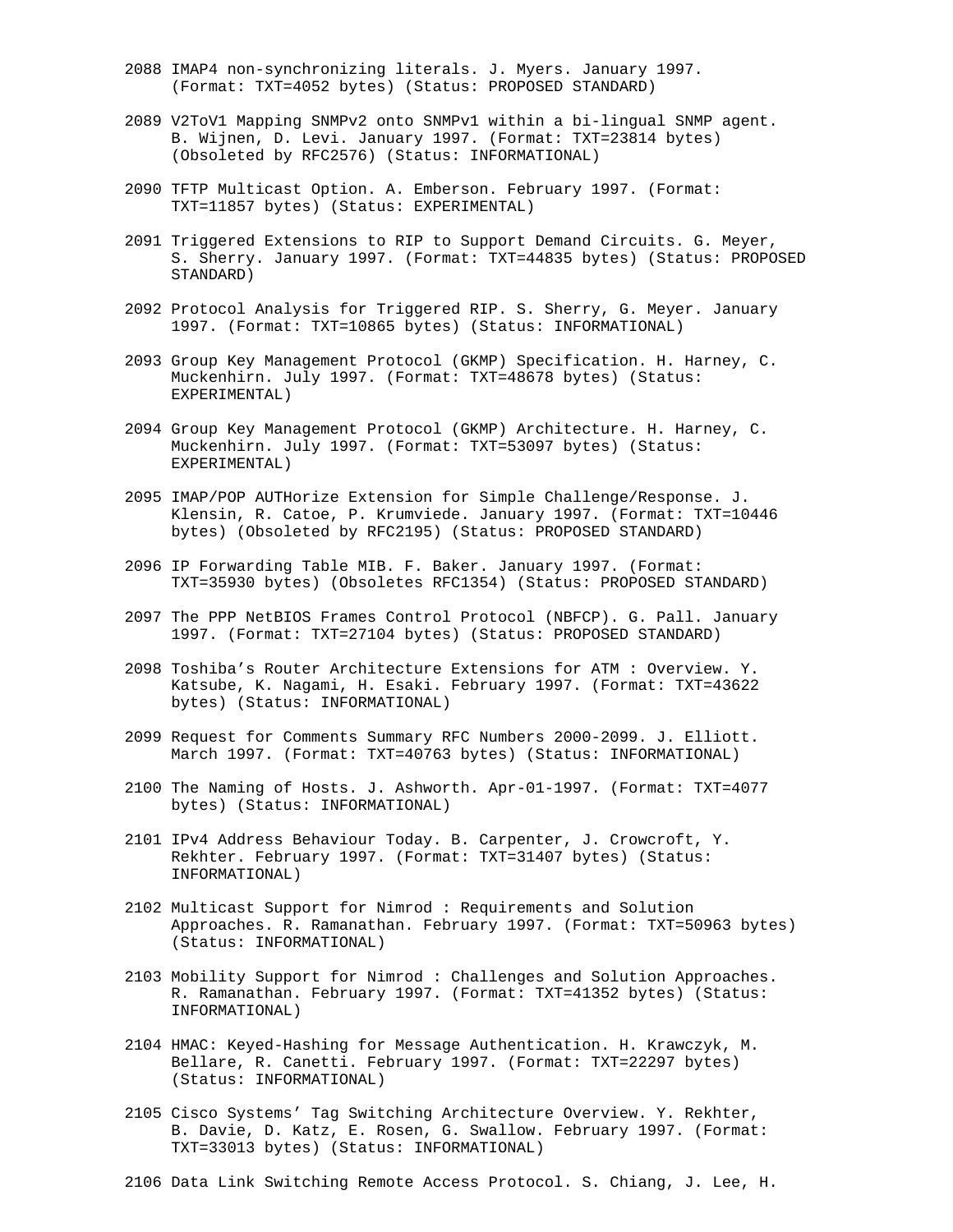Yasuda. February 1997. (Format: TXT=40819 bytes) (Obsoleted by RFC2114) (Status: INFORMATIONAL)

- 2107 Ascend Tunnel Management Protocol ATMP. K. Hamzeh. February 1997. (Format: TXT=44300 bytes) (Status: INFORMATIONAL)
- 2108 Definitions of Managed Objects for IEEE 802.3 Repeater Devices using SMIv2. K. de Graaf, D. Romascanu, D. McMaster, K. McCloghrie. February 1997. (Format: TXT=166336 bytes) (Obsoletes RFC1516) (Status: PROPOSED STANDARD)
- 2109 HTTP State Management Mechanism. D. Kristol, L. Montulli. February 1997. (Format: TXT=43469 bytes) (Obsoleted by RFC2965) (Status: PROPOSED STANDARD)
- 2110 MIME E-mail Encapsulation of Aggregate Documents, such as HTML (MHTML). J. Palme, A. Hopmann. March 1997. (Format: TXT=41961 bytes) (Obsoleted by RFC2557) (Status: PROPOSED STANDARD)
- 2111 Content-ID and Message-ID Uniform Resource Locators. E. Levinson. March 1997. (Format: TXT=9099 bytes) (Obsoleted by RFC2392) (Status: PROPOSED STANDARD)
- 2112 The MIME Multipart/Related Content-type. E. Levinson. March 1997. (Format: TXT=17052 bytes) (Obsoletes RFC1872) (Obsoleted by RFC2387) (Status: PROPOSED STANDARD)
- 2113 IP Router Alert Option. D. Katz. February 1997. (Format: TXT=7924 bytes) (Status: PROPOSED STANDARD)
- 2114 Data Link Switching Client Access Protocol. S. Chiang, J. Lee, H. Yasuda. February 1997. (Format: TXT=50872 bytes) (Obsoletes RFC2106) (Status: INFORMATIONAL)
- 2115 Management Information Base for Frame Relay DTEs Using SMIv2. C. Brown, F. Baker. September 1997. (Format: TXT=59950 bytes) (Obsoletes RFC1315) (Status: DRAFT STANDARD)
- 2116 X.500 Implementations Catalog-96. C. Apple, K. Rossen. April 1997. (Format: TXT=243994 bytes) (Obsoletes RFC1632) (Also FYI0011) (Status: INFORMATIONAL)
- 2117 Protocol Independent Multicast-Sparse Mode (PIM-SM): Protocol Specification. D. Estrin, D. Farinacci, A. Helmy, D. Thaler, S. Deering, M. Handley, V. Jacobson, C. Liu, P. Sharma, L. Wei. June 1997. (Format: TXT=151886 bytes) (Obsoleted by RFC2362) (Status: EXPERIMENTAL)
- 2118 Microsoft Point-To-Point Compression (MPPC) Protocol. G. Pall. March 1997. (Format: TXT=17443 bytes) (Status: INFORMATIONAL)
- 2119 Key words for use in RFCs to Indicate Requirement Levels. S. Bradner. March 1997. (Format: TXT=4723 bytes) (Also BCP0014) (Status: BEST CURRENT PRACTICE)
- 2120 Managing the X.500 Root Naming Context. D. Chadwick. March 1997. (Format: TXT=30773 bytes) (Status: EXPERIMENTAL)
- 2121 Issues affecting MARS Cluster Size. G. Armitage. March 1997. (Format: TXT=26781 bytes) (Status: INFORMATIONAL)
- 2122 VEMMI URL Specification. D. Mavrakis, H. Layec, K. Kartmann. March 1997. (Format: TXT=25043 bytes) (Status: PROPOSED STANDARD)
- 2123 Traffic Flow Measurement: Experiences with NeTraMet. N. Brownlee. March 1997. (Format: TXT=81874 bytes) (Status: INFORMATIONAL)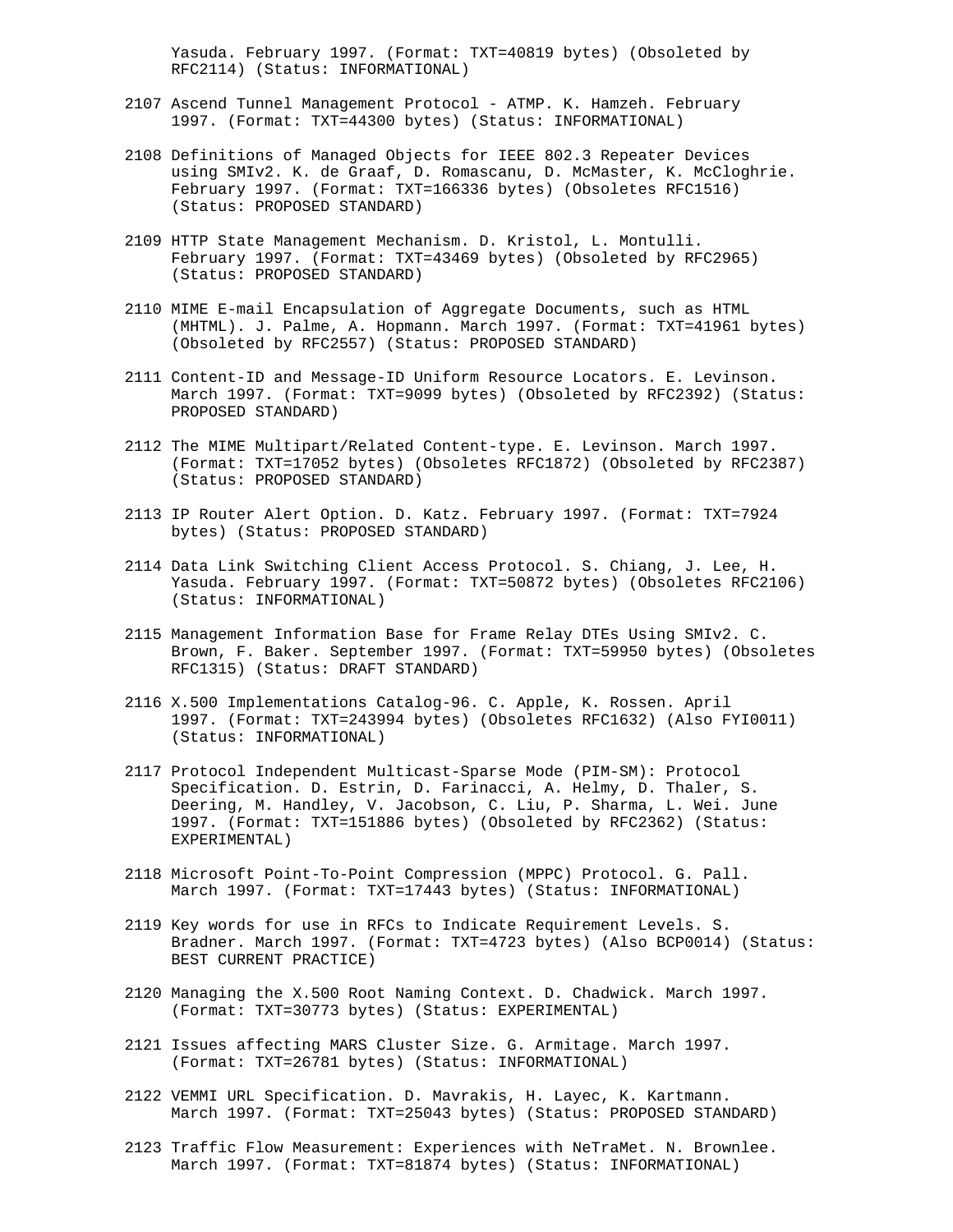- 2124 Cabletron's Light-weight Flow Admission Protocol Specification Version 1.0. P. Amsden, J. Amweg, P. Calato, S. Bensley, G. Lyons. March 1997. (Format: TXT=47912 bytes) (Status: INFORMATIONAL)
- 2125 The PPP Bandwidth Allocation Protocol (BAP) / The PPP Bandwidth Allocation Control Protocol (BACP). C. Richards, K. Smith. March 1997. (Format: TXT=49213 bytes) (Status: PROPOSED STANDARD)
- 2126 ISO Transport Service on top of TCP (ITOT). Y. Pouffary, A. Young. March 1997. (Format: TXT=51032 bytes) (Updates RFC1006) (Status: PROPOSED STANDARD)
- 2127 ISDN Management Information Base using SMIv2. G. Roeck, Ed.. March 1997. (Format: TXT=95994 bytes) (Status: PROPOSED STANDARD)
- 2128 Dial Control Management Information Base using SMIv2. G. Roeck, Ed.. March 1997. (Format: TXT=66153 bytes) (Status: PROPOSED STANDARD)
- 2129 Toshiba's Flow Attribute Notification Protocol (FANP) Specification. K. Nagami, Y. Katsube, Y. Shobatake, A. Mogi, S. Matsuzawa, T. Jinmei, H. Esaki. April 1997. (Format: TXT=41137 bytes) (Status: INFORMATIONAL)
- 2130 The Report of the IAB Character Set Workshop held 29 February 1 March, 1996. C. Weider, C. Preston, K. Simonsen, H. Alvestrand, R. Atkinson, M. Crispin, P. Svanberg. April 1997. (Format: TXT=63443 bytes) (Status: INFORMATIONAL)
- 2131 Dynamic Host Configuration Protocol. R. Droms. March 1997. (Format: TXT=113738 bytes) (Obsoletes RFC1541) (Status: DRAFT STANDARD)
- 2132 DHCP Options and BOOTP Vendor Extensions. S. Alexander, R. Droms. March 1997. (Format: TXT=63670 bytes) (Obsoletes RFC1533) (Status: DRAFT STANDARD)
- 2133 Basic Socket Interface Extensions for IPv6. R. Gilligan, S. Thomson, J. Bound, W. Stevens. April 1997. (Format: TXT=69737 bytes) (Obsoleted by RFC2553) (Status: INFORMATIONAL)
- 2134 Articles of Incorporation of Internet Society. ISOC Board of Trustees. April 1997. (Format: TXT=9131 bytes) (Status: INFORMATIONAL)
- 2135 Internet Society By-Laws. ISOC Board of Trustees. April 1997. (Format: TXT=20467 bytes) (Status: INFORMATIONAL)
- 2136 Dynamic Updates in the Domain Name System (DNS UPDATE). P. Vixie, Ed., S. Thomson, Y. Rekhter, J. Bound. April 1997. (Format: TXT=56354 bytes) (Updates RFC1035) (Updated by RFC3007) (Status: PROPOSED STANDARD)
- 2137 Secure Domain Name System Dynamic Update. D. Eastlake. April 1997. (Format: TXT=24824 bytes) (Obsoleted by RFC3007) (Updates RFC1035) (Status: PROPOSED STANDARD)
- 2138 Remote Authentication Dial In User Service (RADIUS). C. Rigney, A. Rubens, W. Simpson, S. Willens. April 1997. (Format: TXT=120407 bytes) (Obsoletes RFC2058) (Obsoleted by RFC2865) (Status: PROPOSED STANDARD)
- 2139 RADIUS Accounting. C. Rigney. April 1997. (Format: TXT=44919 bytes) (Obsoletes RFC2059) (Obsoleted by RFC2866) (Status: INFORMATIONAL)

2140 TCP Control Block Interdependence. J. Touch. April 1997. (Format: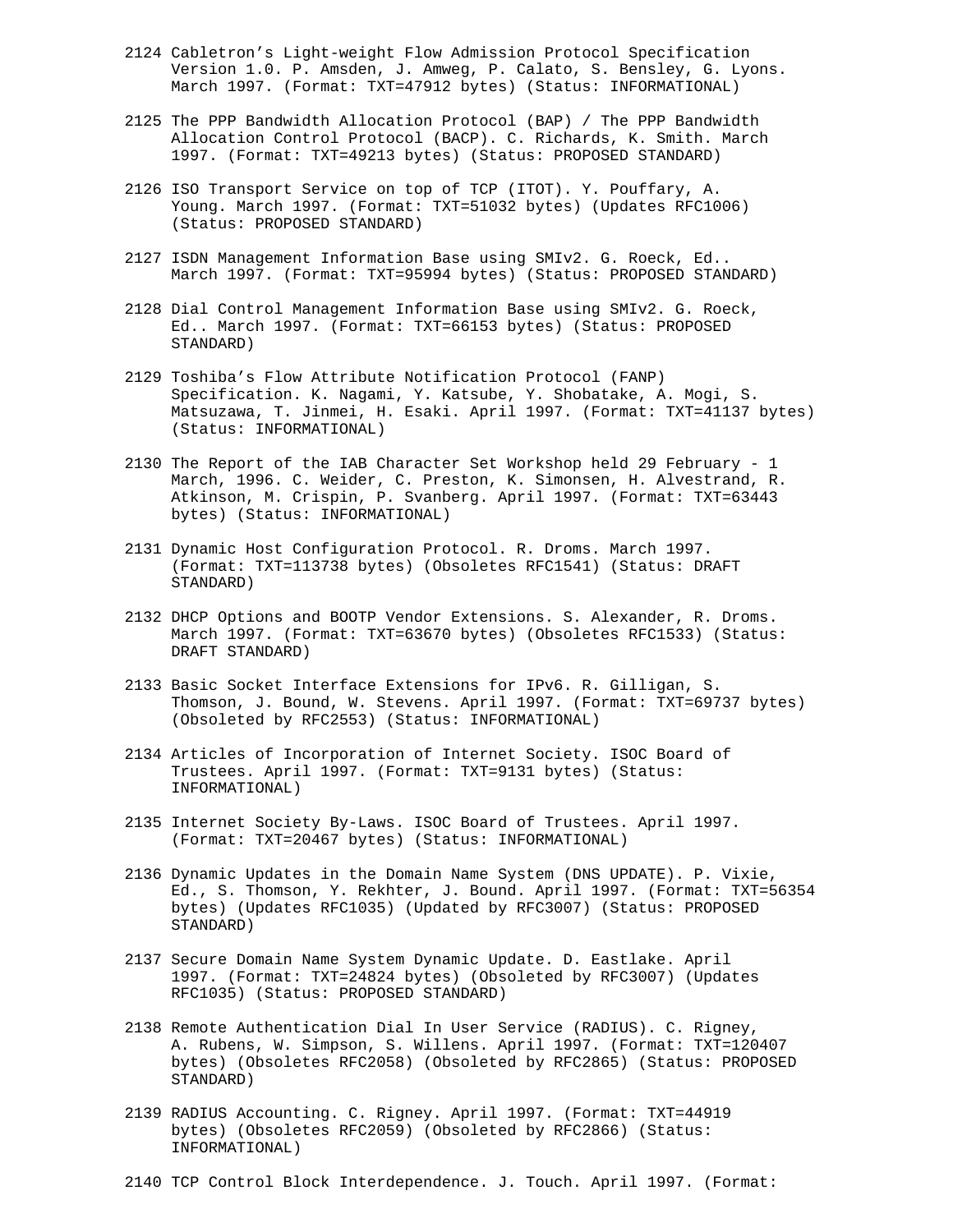TXT=26032 bytes) (Status: INFORMATIONAL)

- 2141 URN Syntax. R. Moats. May 1997. (Format: TXT=14077 bytes) (Status: PROPOSED STANDARD)
- 2142 Mailbox Names for Common Services, Roles and Functions. D. Crocker. May 1997. (Format: TXT=12195 bytes) (Status: PROPOSED STANDARD)
- 2143 Encapsulating IP with the Small Computer System Interface. B. Elliston. May 1997. (Format: TXT=10749 bytes) (Status: EXPERIMENTAL)
- 2144 The CAST-128 Encryption Algorithm. C. Adams. May 1997. (Format: TXT=37532 bytes) (Status: INFORMATIONAL)
- 2145 Use and Interpretation of HTTP Version Numbers. J. C. Mogul, R. Fielding, J. Gettys, H. Frystyk. May 1997. (Format: TXT=13659 bytes) (Status: INFORMATIONAL)
- 2146 U.S. Government Internet Domain Names. Federal Networking Council. May 1997. (Format: TXT=26564 bytes) (Obsoletes RFC1816) (Status: INFORMATIONAL)
- 2147 TCP and UDP over IPv6 Jumbograms. D. Borman. May 1997. (Format: TXT=1883 bytes) (Obsoleted by RFC2675) (Status: PROPOSED STANDARD)
- 2148 Deployment of the Internet White Pages Service. H. Alvestrand, P. Jurg. September 1997. (Format: TXT=31539 bytes) (Also BCP0015) (Status: BEST CURRENT PRACTICE)
- 2149 Multicast Server Architectures for MARS-based ATM multicasting. R. Talpade, M. Ammar. May 1997. (Format: TXT=42007 bytes) (Status: INFORMATIONAL)
- 2150 Humanities and Arts: Sharing Center Stage on the Internet. J. Max, W. Stickle. October 1997. (Format: TXT=154037 bytes) (Also FYI0031) (Status: INFORMATIONAL)
- 2151 A Primer On Internet and TCP/IP Tools and Utilities. G. Kessler, S. Shepard. June 1997. (Format: TXT=114130 bytes) (Obsoletes RFC1739) (Also FYI0030) (Status: INFORMATIONAL)
- 2152 UTF-7 A Mail-Safe Transformation Format of Unicode. D. Goldsmith, M. Davis. May 1997. (Format: TXT=28065 bytes) (Obsoletes RFC1642) (Status: INFORMATIONAL)
- 2153 PPP Vendor Extensions. W. Simpson. May 1997. (Format: TXT=10780 bytes) (Updates RFC1661, RFC1962) (Status: INFORMATIONAL)
- 2154 OSPF with Digital Signatures. S. Murphy, M. Badger, B. Wellington. June 1997. (Format: TXT=72701 bytes) (Status: EXPERIMENTAL)
- 2155 Definitions of Managed Objects for APPN using SMIv2. B. Clouston, B. Moore. June 1997. (Format: TXT=213809 bytes) (Obsoleted by RFC2455) (Status: PROPOSED STANDARD)
- 2156 MIXER (Mime Internet X.400 Enhanced Relay): Mapping between X.400 and RFC 822/MIME. S. Kille. January 1998. (Format: TXT=280385 bytes) (Obsoletes RFC0987, RFC1026, RFC1138, RFC1148, RFC1327, RFC1495) (Updates RFC0822) (Status: PROPOSED STANDARD)
- 2157 Mapping between X.400 and RFC-822/MIME Message Bodies. H. Alvestrand. January 1998. (Format: TXT=92554 bytes) (Status: PROPOSED STANDARD)
- 2158 X.400 Image Body Parts. H. Alvestrand. January 1998. (Format: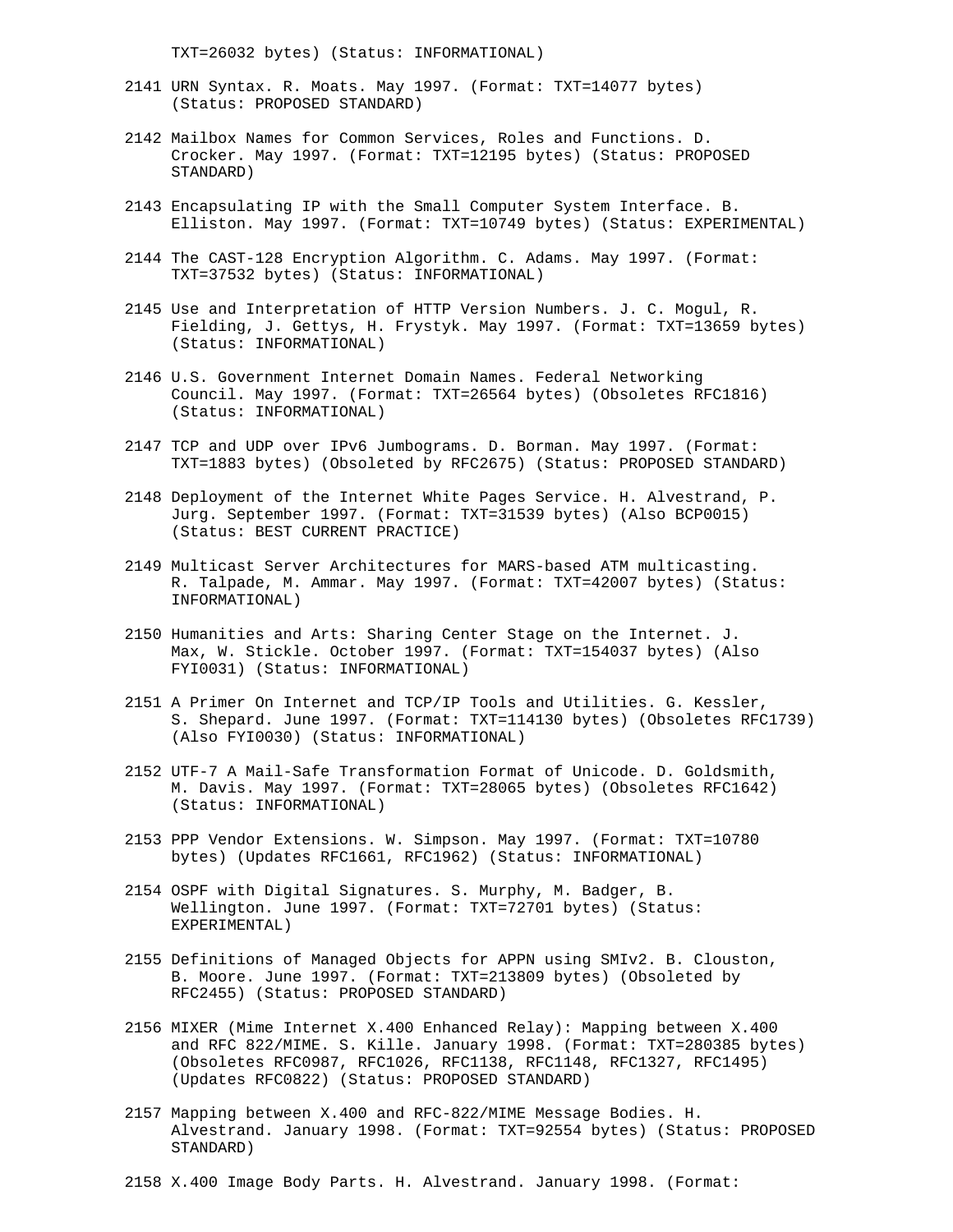TXT=5547 bytes) (Status: PROPOSED STANDARD)

- 2159 A MIME Body Part for FAX. H. Alvestrand. January 1998. (Format: TXT=11471 bytes) (Status: PROPOSED STANDARD)
- 2160 Carrying PostScript in X.400 and MIME. H. Alvestrand. January 1998. (Format: TXT=7059 bytes) (Status: PROPOSED STANDARD)
- 2161 A MIME Body Part for ODA. H. Alvestrand. January 1998. (Format: TXT=8009 bytes) (Status: EXPERIMENTAL)
- 2162 MaXIM-11 Mapping between X.400 / Internet mail and Mail-11 mail. C. Allocchio. January 1998. (Format: TXT=58553 bytes) (Obsoletes RFC1405) (Status: EXPERIMENTAL)
- 2163 Using the Internet DNS to Distribute MIXER Conformant Global Address Mapping (MCGAM). C. Allocchio. January 1998. (Format: TXT=58789 bytes) (Obsoletes RFC1664) (Status: PROPOSED STANDARD)
- 2164 Use of an X.500/LDAP directory to support MIXER address mapping. S. Kille. January 1998. (Format: TXT=16701 bytes) (Obsoletes RFC1838) (Status: PROPOSED STANDARD)
- 2165 Service Location Protocol. J. Veizades, E. Guttman, C. Perkins, S. Kaplan. June 1997. (Format: TXT=169889 bytes) (Updated by RFC2608, RFC2609) (Status: PROPOSED STANDARD)
- 2166 APPN Implementer's Workshop Closed Pages Document DLSw v2.0 Enhancements. D. Bryant, P. Brittain. June 1997. (Format: TXT=75527 bytes) (Status: INFORMATIONAL)
- 2167 Referral Whois (RWhois) Protocol V1.5. S. Williamson, M. Kosters, D. Blacka, J. Singh, K. Zeilstra. June 1997. (Format: TXT=136355 bytes) (Obsoletes RFC1714) (Status: INFORMATIONAL)
- 2168 Resolution of Uniform Resource Identifiers using the Domain Name System. R. Daniel, M. Mealling. June 1997. (Format: TXT=46528 bytes) (Updated by RFC2915) (Status: EXPERIMENTAL)
- 2169 A Trivial Convention for using HTTP in URN Resolution. R. Daniel. June 1997. (Format: TXT=17763 bytes) (Status: EXPERIMENTAL)
- 2170 Application REQuested IP over ATM (AREQUIPA). W. Almesberger, J. Le Boudec, P. Oechslin. July 1997. (Format: TXT=22874 bytes) (Status: INFORMATIONAL)
- 2171 MAPOS Multiple Access Protocol over SONET/SDH Version 1. K. Murakami, M. Maruyama. June 1997. (Format: TXT=17480 bytes) (Status: INFORMATIONAL)
- 2172 MAPOS Version 1 Assigned Numbers. M. Maruyama, K. Murakami. June 1997. (Format: TXT=4857 bytes) (Status: INFORMATIONAL)
- 2173 A MAPOS version 1 Extension Node Switch Protocol. K. Murakami, M. Maruyama. June 1997. (Format: TXT=12251 bytes) (Status: INFORMATIONAL)
- 2174 A MAPOS version 1 Extension Switch-Switch Protocol. K. Murakami, M. Maruyama. June 1997. (Format: TXT=47967 bytes) (Status: INFORMATIONAL)
- 2175 MAPOS 16 Multiple Access Protocol over SONET/SDH with 16 Bit Addressing. K. Murakami, M. Maruyama. June 1997. (Format: TXT=11677 bytes) (Status: INFORMATIONAL)
- 2176 IPv4 over MAPOS Version 1. K. Murakami, M. Maruyama. June 1997. (Format: TXT=12305 bytes) (Status: INFORMATIONAL)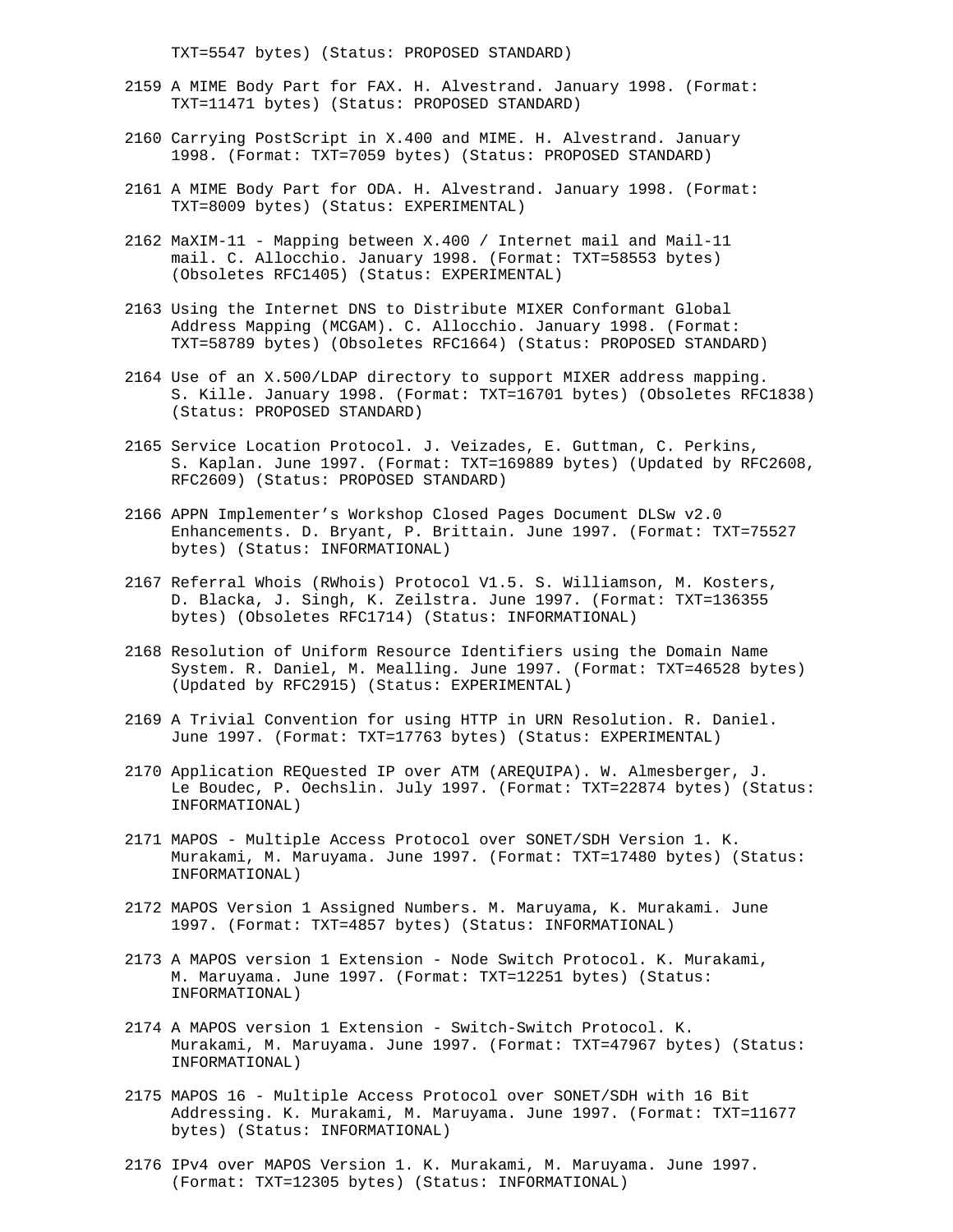- 2177 IMAP4 IDLE command. B. Leiba. June 1997. (Format: TXT=6770 bytes) (Status: PROPOSED STANDARD)
- 2178 OSPF Version 2. J. Moy. July 1997. (Format: TXT=495866 bytes) (Obsoletes RFC1583) (Obsoleted by RFC2328) (Status: DRAFT STANDARD)
- 2179 Network Security For Trade Shows. A. Gwinn. July 1997. (Format: TXT=20690 bytes) (Status: INFORMATIONAL)
- 2180 IMAP4 Multi-Accessed Mailbox Practice. M. Gahrns. July 1997. (Format: TXT=24750 bytes) (Status: INFORMATIONAL)
- 2181 Clarifications to the DNS Specification. R. Elz, R. Bush. July 1997. (Format: TXT=36989 bytes) (Updates RFC1034, RFC1035, RFC1123) (Updated by RFC2535) (Status: PROPOSED STANDARD)
- 2182 Selection and Operation of Secondary DNS Servers. R. Elz, R. Bush, S. Bradner, M. Patton. July 1997. (Format: TXT=27456 bytes) (Also BCP0016) (Status: BEST CURRENT PRACTICE)
- 2183 Communicating Presentation Information in Internet Messages: The Content-Disposition Header Field. R. Troost, S. Dorner, K. Moore, Ed.. August 1997. (Format: TXT=23150 bytes) (Updates RFC1806) (Updated by RFC2184, RFC2231) (Status: PROPOSED STANDARD)
- 2184 MIME Parameter Value and Encoded Word Extensions: Character Sets, Languages, and Continuations. N. Freed, K. Moore. August 1997. (Format: TXT=17635 bytes) (Obsoleted by RFC2231) (Updates RFC2045, RFC2047, RFC2183) (Status: PROPOSED STANDARD)
- 2185 Routing Aspects of IPv6 Transition. R. Callon, D. Haskin. September 1997. (Format: TXT=31281 bytes) (Status: INFORMATIONAL)
- 2186 Internet Cache Protocol (ICP), version 2. D. Wessels, K. Claffy. September 1997. (Format: TXT=18808 bytes) (Status: INFORMATIONAL)
- 2187 Application of Internet Cache Protocol (ICP), version 2. D. Wessels, K. Claffy. September 1997. (Format: TXT=51662 bytes) (Status: INFORMATIONAL)
- 2188 AT&T/Neda's Efficient Short Remote Operations (ESRO) Protocol Specification Version 1.2. M. Banan, M. Taylor, J. Cheng. September 1997. (Format: TXT=118374 bytes) (Status: INFORMATIONAL)
- 2189 Core Based Trees (CBT version 2) Multicast Routing -- Protocol Specification --. A. Ballardie. September 1997. (Format: TXT=52043 bytes) (Status: EXPERIMENTAL)
- 2190 RTP Payload Format for H.263 Video Streams. C. Zhu. September 1997. (Format: TXT=26409 bytes) (Status: PROPOSED STANDARD)
- 2191 VENUS Very Extensive Non-Unicast Service. G. Armitage. September 1997. (Format: TXT=31316 bytes) (Status: INFORMATIONAL)
- 2192 IMAP URL Scheme. C. Newman. September 1997. (Format: TXT=31426 bytes) (Status: PROPOSED STANDARD)
- 2193 IMAP4 Mailbox Referrals. M. Gahrns. September 1997. (Format: TXT=16248 bytes) (Status: PROPOSED STANDARD)
- 2194 Review of Roaming Implementations. B. Aboba, J. Lu, J. Alsop, J. Ding, W. Wang. September 1997. (Format: TXT=81533 bytes) (Status: INFORMATIONAL)
- 2195 IMAP/POP AUTHorize Extension for Simple Challenge/Response. J. Klensin, R. Catoe, P. Krumviede. September 1997. (Format: TXT=10468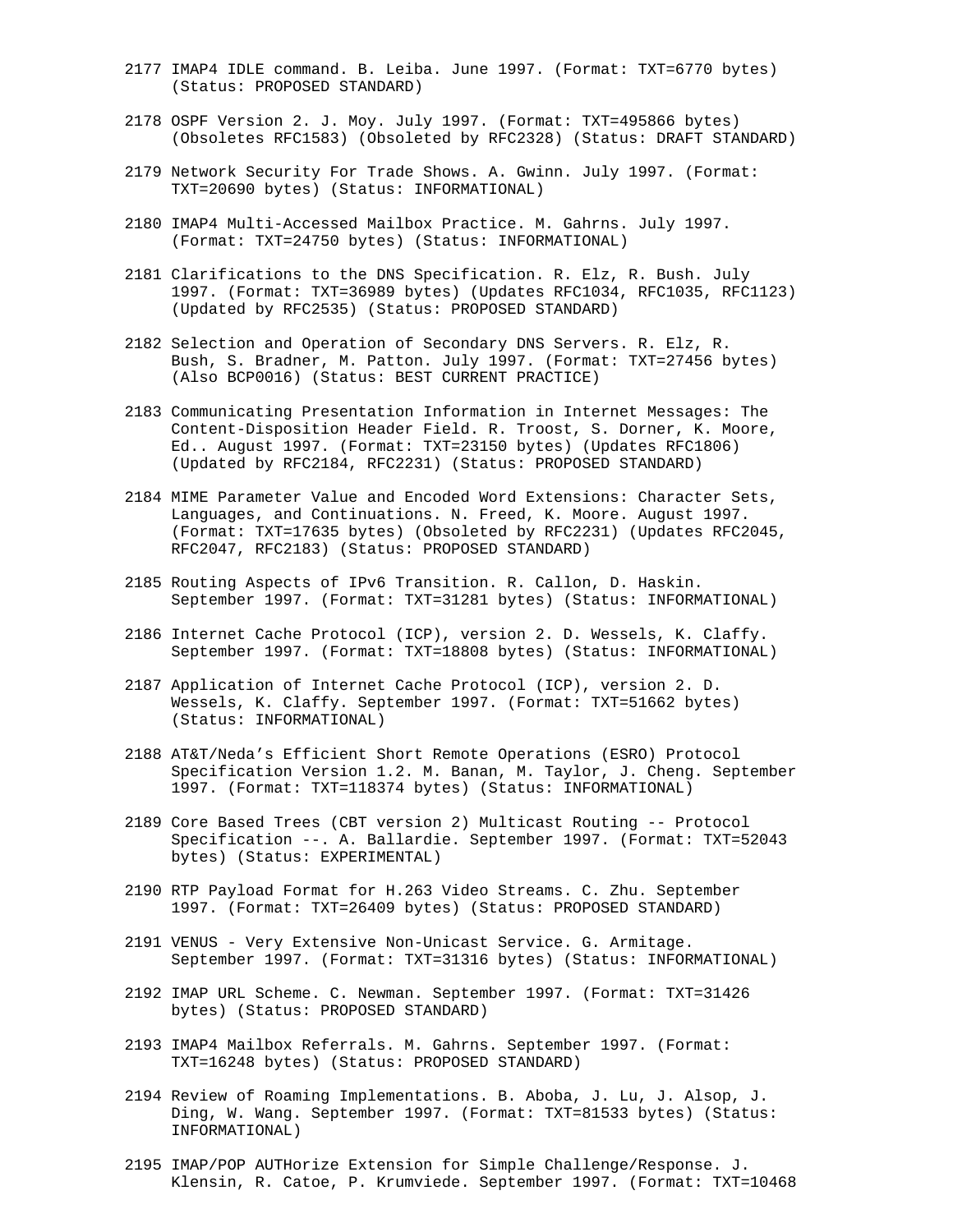bytes) (Obsoletes RFC2095) (Status: PROPOSED STANDARD)

- 2196 Site Security Handbook. B. Fraser. September 1997. (Format: TXT=191772 bytes) (Obsoletes RFC1244) (Also FYI0008) (Status: INFORMATIONAL)
- 2197 SMTP Service Extension for Command Pipelining. N. Freed. September 1997. (Format: TXT=15003 bytes) (Obsoletes RFC1854) (Obsoleted by RFC2920) (Status: DRAFT STANDARD)
- 2198 RTP Payload for Redundant Audio Data. C. Perkins, I. Kouvelas, O. Hodson, V. Hardman, M. Handley, J.C. Bolot, A. Vega-Garcia, S. Fosse-Parisis. September 1997. (Format: TXT=25166 bytes) (Status: PROPOSED STANDARD)
- 2199 Request for Comments Summary RFC Numbers 2100-2199. A. Ramos. January 1998. (Format: TXT=47664 bytes) (Status: INFORMATIONAL)
- 2200 Internet Official Protocol Standards. J. Postel. June 1997. (Format: TXT=94506 bytes) (Obsoletes RFC1250, RFC2000) (Obsoleted by RFC2300) (Status: HISTORIC)
- 2201 Core Based Trees (CBT) Multicast Routing Architecture. A. Ballardie. September 1997. (Format: TXT=38040 bytes) (Status: EXPERIMENTAL)
- 2202 Test Cases for HMAC-MD5 and HMAC-SHA-1. P. Cheng, R. Glenn. September 1997. (Format: TXT=11945 bytes) (Status: INFORMATIONAL)
- 2203 RPCSEC\_GSS Protocol Specification. M. Eisler, A. Chiu, L. Ling. September 1997. (Format: TXT=50937 bytes) (Status: PROPOSED STANDARD)
- 2204 ODETTE File Transfer Protocol. D. Nash. September 1997. (Format: TXT=151857 bytes) (Status: INFORMATIONAL)
- 2205 Resource ReSerVation Protocol (RSVP) -- Version 1 Functional Specification. R. Braden, Ed., L. Zhang, S. Berson, S. Herzog, S. Jamin. September 1997. (Format: TXT=223974 bytes) (Updated by RFC2750) (Status: PROPOSED STANDARD)
- 2206 RSVP Management Information Base using SMIv2. F. Baker, J. Krawczyk, A. Sastry. September 1997. (Format: TXT=112937 bytes) (Status: PROPOSED STANDARD)
- 2207 RSVP Extensions for IPSEC Data Flows. L. Berger, T. O'Malley. September 1997. (Format: TXT=30473 bytes) (Status: PROPOSED STANDARD)
- 2208 Resource ReSerVation Protocol (RSVP) -- Version 1 Applicability Statement Some Guidelines on Deployment. A. Mankin, Ed., F. Baker, B. Braden, S. Bradner, M. O'Dell, A. Romanow, A. Weinrib, L. Zhang. September 1997. (Format: TXT=14289 bytes) (Status: INFORMATIONAL)
- 2209 Resource ReSerVation Protocol (RSVP) -- Version 1 Message Processing Rules. R. Braden, L. Zhang. September 1997. (Format: TXT=51690 bytes) (Status: INFORMATIONAL)
- 2210 The Use of RSVP with IETF Integrated Services. J. Wroclawski. September 1997. (Format: TXT=77613 bytes) (Status: PROPOSED STANDARD)
- 2211 Specification of the Controlled-Load Network Element Service. J. Wroclawski. September 1997. (Format: TXT=46523 bytes) (Status: PROPOSED STANDARD)
- 2212 Specification of Guaranteed Quality of Service. S. Shenker, C. Partridge, R. Guerin. September 1997. (Format: TXT=52330 bytes) (Status: PROPOSED STANDARD)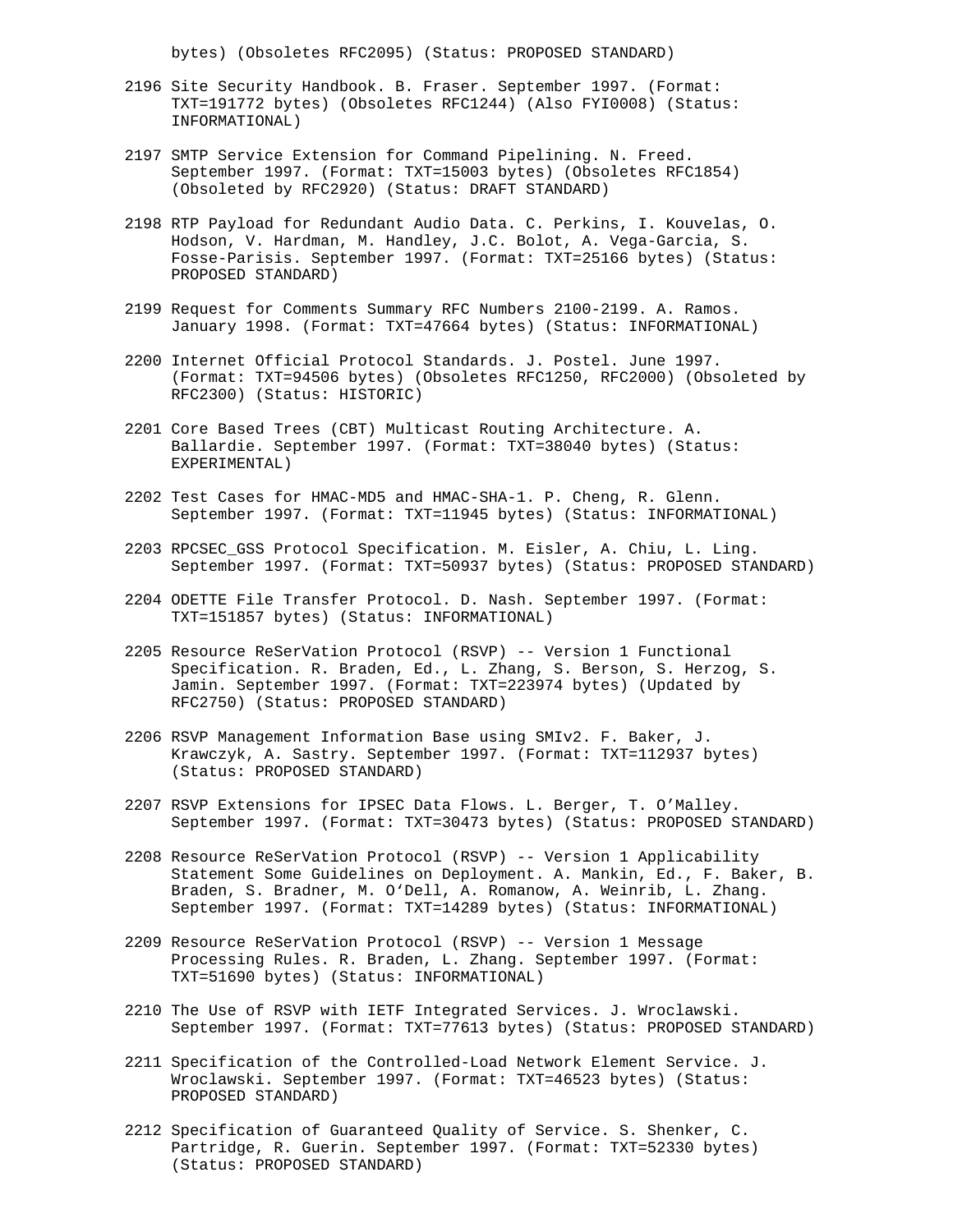- 2213 Integrated Services Management Information Base using SMIv2. F. Baker, J. Krawczyk, A. Sastry. September 1997. (Format: TXT=36147 bytes) (Status: PROPOSED STANDARD)
- 2214 Integrated Services Management Information Base Guaranteed Service Extensions using SMIv2. F. Baker, J. Krawczyk, A. Sastry. September 1997. (Format: TXT=15971 bytes) (Status: PROPOSED STANDARD)
- 2215 General Characterization Parameters for Integrated Service Network Elements. S. Shenker, J. Wroclawski. September 1997. (Format: TXT=39552 bytes) (Status: PROPOSED STANDARD)
- 2216 Network Element Service Specification Template. S. Shenker, J. Wroclawski. September 1997. (Format: TXT=53655 bytes) (Status: INFORMATIONAL)
- 2217 Telnet Com Port Control Option. G. Clark. October 1997. (Format: TXT=31664 bytes) (Status: EXPERIMENTAL)
- 2218 A Common Schema for the Internet White Pages Service. T. Genovese, B. Jennings. October 1997. (Format: TXT=16258 bytes) (Status: PROPOSED STANDARD)
- 2219 Use of DNS Aliases for Network Services. M. Hamilton, R. Wright. October 1997. (Format: TXT=17858 bytes) (Also BCP0017) (Status: BEST CURRENT PRACTICE)
- 2220 The Application/MARC Content-type. R. Guenther. October 1997. (Format: TXT=7025 bytes) (Status: INFORMATIONAL)
- 2221 IMAP4 Login Referrals. M. Gahrns. October 1997. (Format: TXT=9251 bytes) (Status: PROPOSED STANDARD)
- 2222 Simple Authentication and Security Layer (SASL). J. Myers. October 1997. (Format: TXT=35010 bytes) (Updated by RFC2444) (Status: PROPOSED STANDARD)
- 2223 Instructions to RFC Authors. J. Postel, J. Reynolds. October 1997. (Format: TXT=37948 bytes) (Obsoletes RFC1543, RFC1111, RFC0825) (Status: INFORMATIONAL)
- 2224 NFS URL Scheme. B. Callaghan. October 1997. (Format: TXT=22726 bytes) (Status: INFORMATIONAL)
- 2225 Classical IP and ARP over ATM. M. Laubach, J. Halpern. April 1998. (Format: TXT=65779 bytes) (Obsoletes RFC1626, RFC1577) (Status: PROPOSED STANDARD)
- 2226 IP Broadcast over ATM Networks. T. Smith, G. Armitage. October 1997. (Format: TXT=30661 bytes) (Status: PROPOSED STANDARD)
- 2227 Simple Hit-Metering and Usage-Limiting for HTTP. J. Mogul, P. Leach. October 1997. (Format: TXT=85127 bytes) (Status: PROPOSED STANDARD)
- 2228 FTP Security Extensions. M. Horowitz, S. Lunt. October 1997. (Format: TXT=58733 bytes) (Updates RFC0959) (Status: PROPOSED STANDARD)
- 2229 A Dictionary Server Protocol. R. Faith, B. Martin. October 1997. (Format: TXT=59551 bytes) (Status: INFORMATIONAL)
- 2230 Key Exchange Delegation Record for the DNS. R. Atkinson. November 1997. (Format: TXT=25563 bytes) (Status: INFORMATIONAL)
- 2231 MIME Parameter Value and Encoded Word Extensions: Character Sets, Languages, and Continuations. N. Freed, K. Moore. November 1997.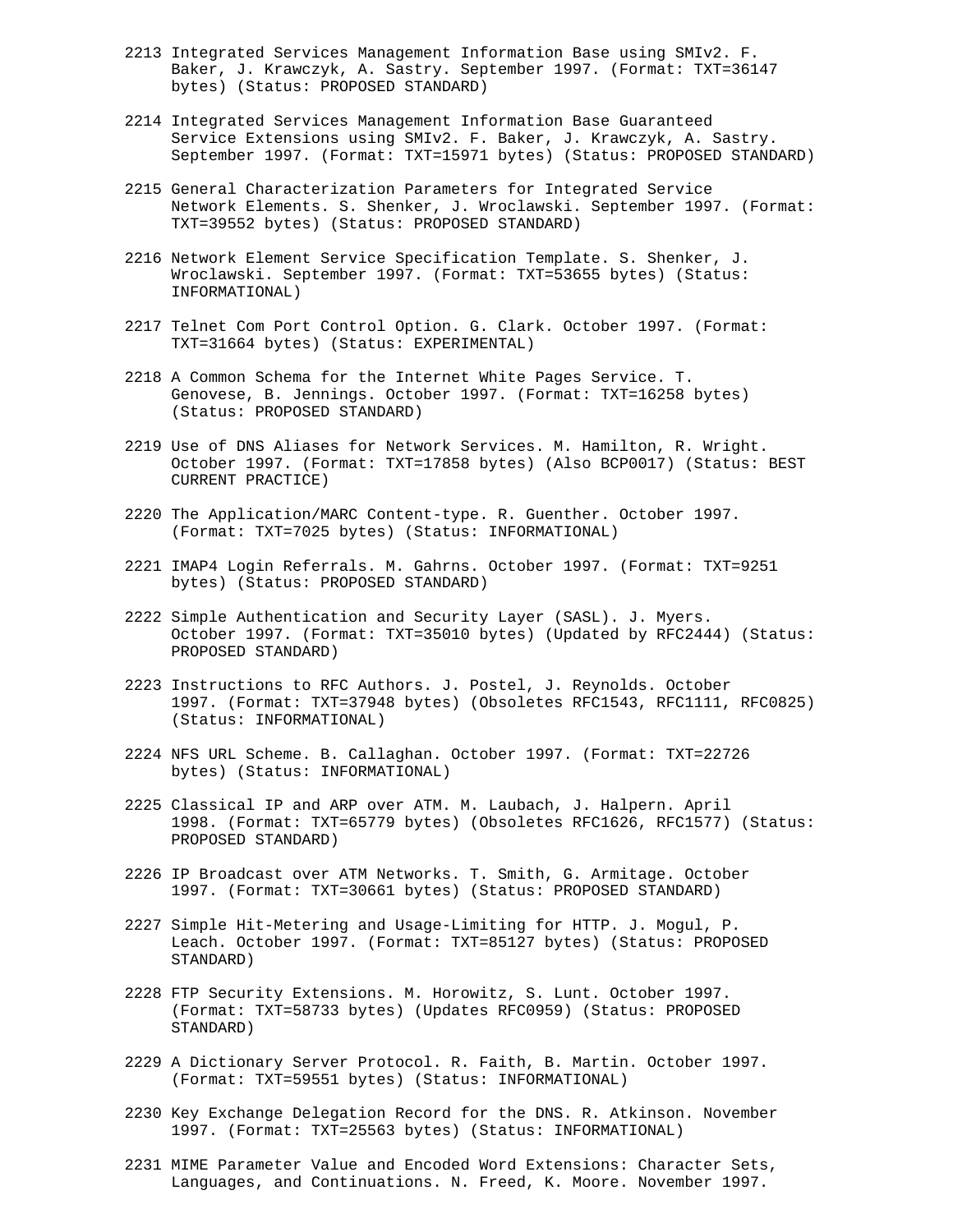(Format: TXT=19280 bytes) (Obsoletes RFC2184) (Updates RFC2045, RFC2047, RFC2183) (Status: PROPOSED STANDARD)

- 2232 Definitions of Managed Objects for DLUR using SMIv2. B. Clouston, Ed., B. Moore, Ed.. November 1997. (Format: TXT=37955 bytes) (Status: PROPOSED STANDARD)
- 2233 The Interfaces Group MIB using SMIv2. K. McCloghrie, F. Kastenholz. November 1997. (Format: TXT=148033 bytes) (Obsoletes RFC1573) (Obsoleted by RFC2863) (Status: PROPOSED STANDARD)
- 2234 Augmented BNF for Syntax Specifications: ABNF. D. Crocker, Ed., P. Overell. November 1997. (Format: TXT=24265 bytes) (Status: PROPOSED STANDARD)
- 2235 Hobbes' Internet Timeline. R. Zakon. November 1997. (Format: TXT=43060 bytes) (Also FYI0032) (Status: INFORMATIONAL)
- 2236 Internet Group Management Protocol, Version 2. W. Fenner. November 1997. (Format: TXT=51048 bytes) (Updates RFC1112) (Status: PROPOSED STANDARD)
- 2237 Japanese Character Encoding for Internet Messages. K. Tamaru. November 1997. (Format: TXT=11628 bytes) (Status: INFORMATIONAL)
- 2238 Definitions of Managed Objects for HPR using SMIv2. B. Clouston, Ed., B. Moore, Ed.. November 1997. (Format: TXT=65498 bytes) (Status: PROPOSED STANDARD)
- 2239 Definitions of Managed Objects for IEEE 802.3 Medium Attachment Units (MAUs) using SMIv2. K. de Graaf, D. Romascanu, D. McMaster, K. McCloghrie, S. Roberts. November 1997. (Format: TXT=80651 bytes) (Obsoleted by RFC2668) (Status: PROPOSED STANDARD)
- 2240 A Legal Basis for Domain Name Allocation. O. Vaughan. November 1997. (Format: TXT=13602 bytes) (Obsoleted by RFC2352) (Status: INFORMATIONAL)
- 2241 DHCP Options for Novell Directory Services. D. Provan. November 1997. (Format: TXT=8419 bytes) (Status: PROPOSED STANDARD)
- 2242 NetWare/IP Domain Name and Information. R. Droms, K. Fong. November 1997. (Format: TXT=10653 bytes) (Status: PROPOSED STANDARD)
- 2243 OTP Extended Responses. C. Metz. November 1997. (Format: TXT=19730 bytes) (Status: PROPOSED STANDARD)
- 2244 ACAP -- Application Configuration Access Protocol. C. Newman, J. G. Myers. November 1997. (Format: TXT=154610 bytes) (Status: PROPOSED STANDARD)
- 2245 Anonymous SASL Mechanism. C. Newman. November 1997. (Format: TXT=9974 bytes) (Status: PROPOSED STANDARD)
- 2246 The TLS Protocol Version 1.0. T. Dierks, C. Allen. January 1999. (Format: TXT=170401 bytes) (Status: PROPOSED STANDARD)
- 2247 Using Domains in LDAP/X.500 Distinguished Names. S. Kille, M. Wahl, A. Grimstad, R. Huber, S. Sataluri. January 1998. (Format: TXT=12411 bytes) (Status: PROPOSED STANDARD)
- 2248 Network Services Monitoring MIB. N. Freed, S. Kille. January 1998. (Format: TXT=34106 bytes) (Obsoletes RFC1565) (Obsoleted by RFC2788) (Status: PROPOSED STANDARD)
- 2249 Mail Monitoring MIB. N. Freed, S. Kille. January 1998. (Format: TXT=52334 bytes) (Obsoletes RFC1566) (Obsoleted by RFC2789) (Status: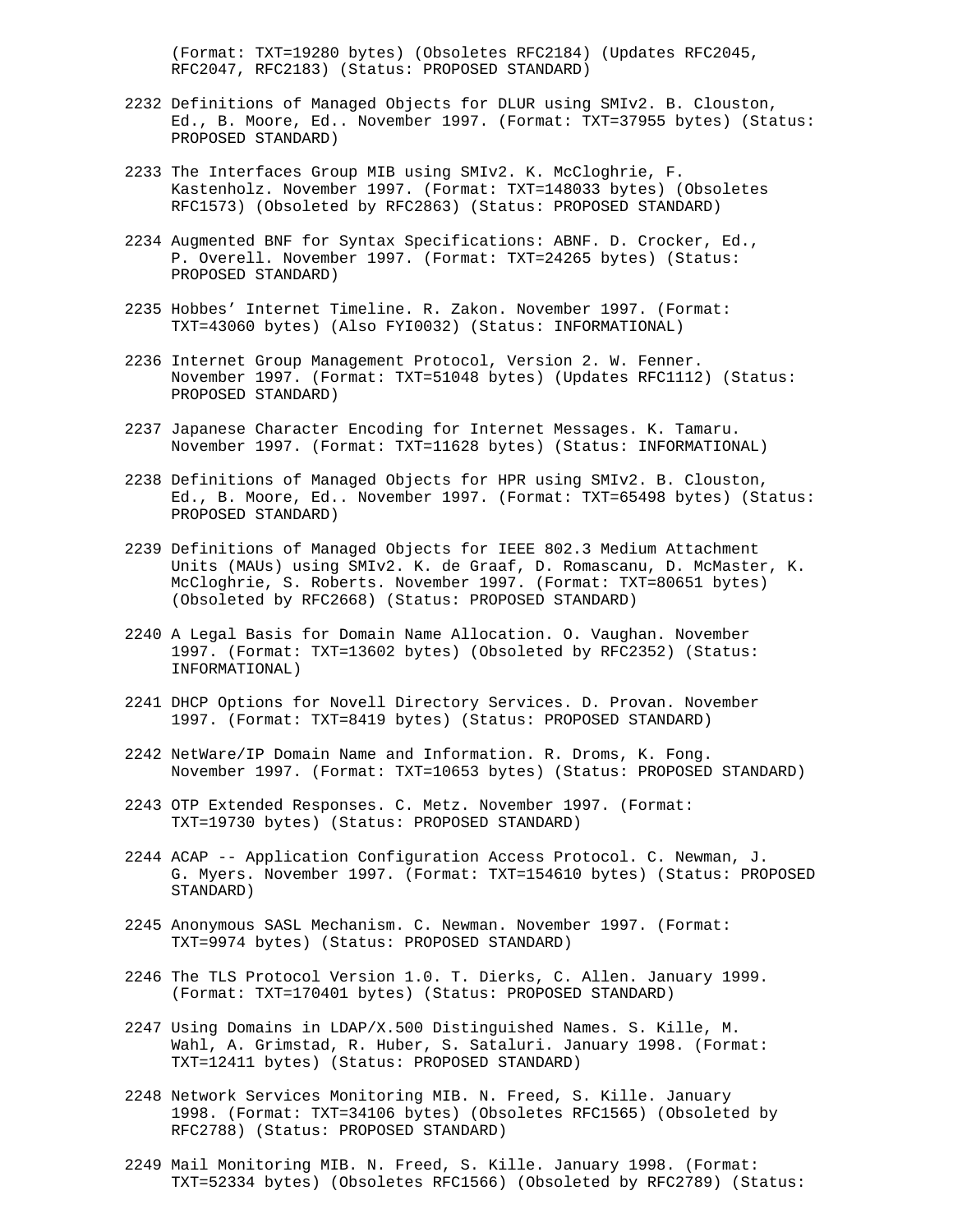- 2250 RTP Payload Format for MPEG1/MPEG2 Video. D. Hoffman, G. Fernando, V. Goyal, M. Civanlar. January 1998. (Format: TXT=34293 bytes) (Obsoletes RFC2038) (Status: PROPOSED STANDARD)
- 2251 Lightweight Directory Access Protocol (v3). M. Wahl, T. Howes, S. Kille. December 1997. (Format: TXT=114488 bytes) (Status: PROPOSED STANDARD)
- 2252 Lightweight Directory Access Protocol (v3): Attribute Syntax Definitions. M. Wahl, A. Coulbeck, T. Howes, S. Kille. December 1997. (Format: TXT=60204 bytes) (Status: PROPOSED STANDARD)
- 2253 Lightweight Directory Access Protocol (v3): UTF-8 String Representation of Distinguished Names. M. Wahl, S. Kille, T. Howes. December 1997. (Format: TXT=18226 bytes) (Obsoletes RFC1779) (Status: PROPOSED STANDARD)
- 2254 The String Representation of LDAP Search Filters. T. Howes. December 1997. (Format: TXT=13511 bytes) (Obsoletes RFC1960) (Status: PROPOSED STANDARD)
- 2255 The LDAP URL Format. T. Howes, M. Smith. December 1997. (Format: TXT=20685 bytes) (Obsoletes RFC1959) (Status: PROPOSED STANDARD)
- 2256 A Summary of the X.500(96) User Schema for use with LDAPv3. M. Wahl. December 1997. (Format: TXT=32377 bytes) (Status: PROPOSED STANDARD)
- 2257 Agent Extensibility (AgentX) Protocol Version 1. M. Daniele, B. Wijnen, D. Francisco. January 1998. (Format: TXT=177452 bytes) (Obsoleted by RFC2741) (Status: PROPOSED STANDARD)
- 2258 Internet Nomenclator Project. J. Ordille. January 1998. (Format: TXT=34871 bytes) (Status: INFORMATIONAL)
- 2259 Simple Nomenclator Query Protocol (SNQP). J. Elliott, J. Ordille. January 1998. (Format: TXT=58508 bytes) (Status: INFORMATIONAL)
- 2260 Scalable Support for Multi-homed Multi-provider Connectivity. T. Bates, Y. Rekhter. January 1998. (Format: TXT=28085 bytes) (Status: INFORMATIONAL)
- 2261 An Architecture for Describing SNMP Management Frameworks. D. Harrington, R. Presuhn, B. Wijnen. January 1998. (Format: TXT=128036 bytes) (Obsoleted by RFC2271) (Status: PROPOSED STANDARD)
- 2262 Message Processing and Dispatching for the Simple Network Management Protocol (SNMP). J. Case, D. Harrington, R. Presuhn, B. Wijnen. January 1998. (Format: TXT=88254 bytes) (Obsoleted by RFC2272) (Status: PROPOSED STANDARD)
- 2263 SNMPv3 Applications. D. Levi, P. Meyer, B. Stewart. January 1998. (Format: TXT=143493 bytes) (Obsoleted by RFC2273) (Status: PROPOSED STANDARD)
- 2264 User-based Security Model (USM) for version 3 of the Simple Network Management Protocol (SNMPv3). U. Blumenthal, B. Wijnen. January 1998. (Format: TXT=168759 bytes) (Obsoleted by RFC2274) (Status: PROPOSED STANDARD)
- 2265 View-based Access Control Model (VACM) for the Simple Network Management Protocol (SNMP). B. Wijnen, R. Presuhn, K. McCloghrie. January 1998. (Format: TXT=77807 bytes) (Obsoleted by RFC2275) (Status: PROPOSED STANDARD)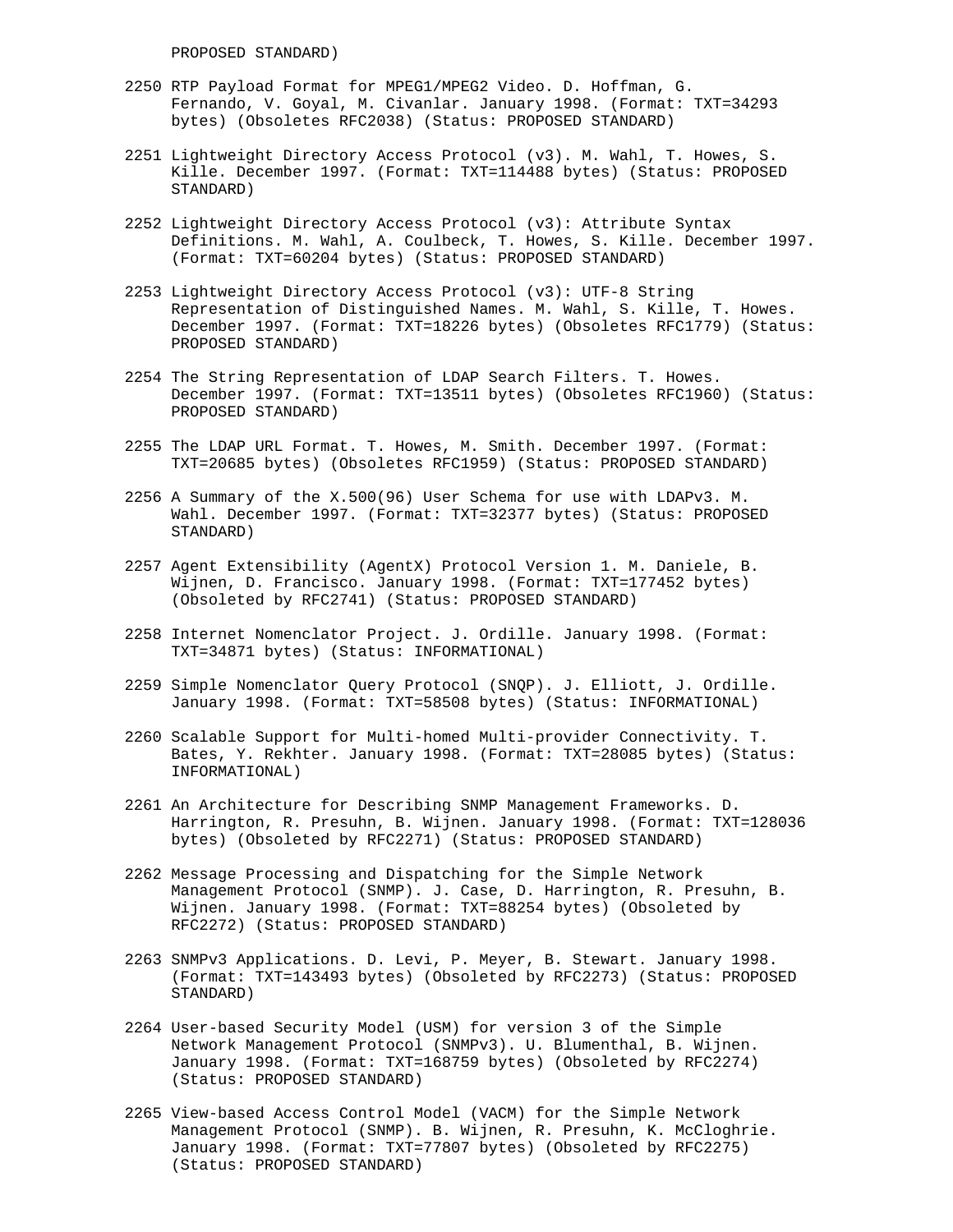- 2266 Definitions of Managed Objects for IEEE 802.12 Repeater Devices. J. Flick. January 1998. (Format: TXT=134027 bytes) (Status: PROPOSED STANDARD)
- 2267 Network Ingress Filtering: Defeating Denial of Service Attacks which employ IP Source Address Spoofing. P. Ferguson, D. Senie. January 1998. (Format: TXT=21032 bytes) (Obsoleted by RFC2827) (Status: INFORMATIONAL)
- 2268 A Description of the  $RC2(r)$  Encryption Algorithm. R. Rivest. March 1998. (Format: TXT=19048 bytes) (Status: INFORMATIONAL)
- 2269 Using the MARS Model in non-ATM NBMA Networks. G. Armitage. January 1998. (Format: TXT=12094 bytes) (Status: INFORMATIONAL)
- 2270 Using a Dedicated AS for Sites Homed to a Single Provider. J. Stewart, T. Bates, R. Chandra, E. Chen. January 1998. (Format: TXT=12063 bytes) (Status: INFORMATIONAL)
- 2271 An Architecture for Describing SNMP Management Frameworks. D. Harrington, R. Presuhn, B. Wijnen. January 1998. (Format: TXT=128227 bytes) (Obsoletes RFC2261) (Obsoleted by RFC2571) (Status: PROPOSED STANDARD)
- 2272 Message Processing and Dispatching for the Simple Network Management Protocol (SNMP). J. Case, D. Harrington, R. Presuhn, B. Wijnen. January 1998. (Format: TXT=88445 bytes) (Obsoletes RFC2262) (Obsoleted by RFC2572) (Status: PROPOSED STANDARD)
- 2273 SNMPv3 Applications. D. Levi, P. Meyer, B. Stewart. January 1998. (Format: TXT=143754 bytes) (Obsoletes RFC2263) (Obsoleted by RFC2573) (Status: PROPOSED STANDARD)
- 2274 User-based Security Model (USM) for version 3 of the Simple Network Management Protocol (SNMPv3). U. Blumenthal, B. Wijnen. January 1998. (Format: TXT=168950 bytes) (Obsoletes RFC2264) (Obsoleted by RFC2574) (Status: PROPOSED STANDARD)
- 2275 View-based Access Control Model (VACM) for the Simple Network Management Protocol (SNMP). B. Wijnen, R. Presuhn, K. McCloghrie. January 1998. (Format: TXT=77998 bytes) (Obsoletes RFC2265) (Obsoleted by RFC2575) (Status: PROPOSED STANDARD)
- 2276 Architectural Principles of Uniform Resource Name Resolution. K. Sollins. January 1998. (Format: TXT=64811 bytes) (Status: INFORMATIONAL)
- 2277 IETF Policy on Character Sets and Languages. H. Alvestrand. January 1998. (Format: TXT=16622 bytes) (Also BCP0018) (Status: BEST CURRENT PRACTICE)
- 2278 IANA Charset Registration Procedures. N. Freed, J. Postel. January 1998. (Format: TXT=18881 bytes) (Obsoleted by RFC2978) (Status: INFORMATIONAL)
- 2279 UTF-8, a transformation format of ISO 10646. F. Yergeau. January 1998. (Format: TXT=21634 bytes) (Obsoletes RFC2044) (Status: DRAFT STANDARD)
- 2280 Routing Policy Specification Language (RPSL). C. Alaettinoglu, T. Bates, E. Gerich, D. Karrenberg, D. Meyer, M. Terpstra, C. Villamizar. January 1998. (Format: TXT=114985 bytes) (Obsoleted by RFC2622) (Status: PROPOSED STANDARD)
- 2281 Cisco Hot Standby Router Protocol (HSRP). T. Li, B. Cole, P. Morton, D. Li. March 1998. (Format: TXT=35161 bytes) (Status: INFORMATIONAL)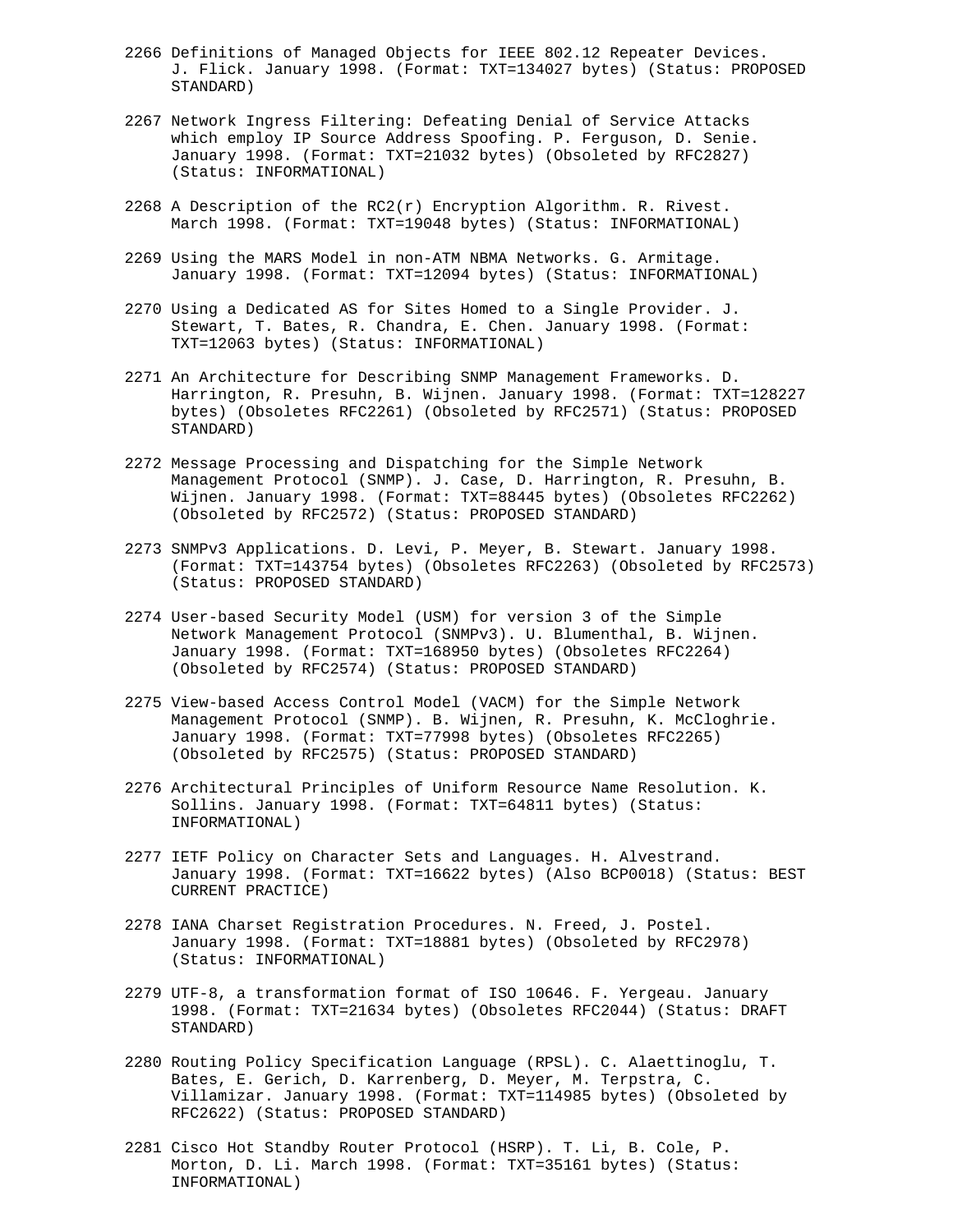- 2282 IAB and IESG Selection, Confirmation, and Recall Process: Operation of the Nominating and Recall Committees. J. Galvin. February 1998. (Format: TXT=29852 bytes) (Obsoletes RFC2027) (Obsoleted by RFC2727) (Status: INFORMATIONAL)
- 2283 Multiprotocol Extensions for BGP-4. T. Bates, R. Chandra, D. Katz, Y. Rekhter. February 1998. (Format: TXT=18946 bytes) (Obsoleted by RFC2858) (Status: PROPOSED STANDARD)
- 2284 PPP Extensible Authentication Protocol (EAP). L. Blunk, J. Vollbrecht. March 1998. (Format: TXT=29452 bytes) (Updated by RFC2484) (Status: PROPOSED STANDARD)
- 2285 Benchmarking Terminology for LAN Switching Devices. R. Mandeville. February 1998. (Format: TXT=43130 bytes) (Status: INFORMATIONAL)
- 2286 Test Cases for HMAC-RIPEMD160 and HMAC-RIPEMD128. J. Kapp. February 1998. (Format: TXT=11849 bytes) (Status: INFORMATIONAL)
- 2287 Definitions of System-Level Managed Objects for Applications. C. Krupczak, J. Saperia. February 1998. (Format: TXT=98210 bytes) (Status: PROPOSED STANDARD)
- 2288 Using Existing Bibliographic Identifiers as Uniform Resource Names. C. Lynch, C. Preston, R. Daniel. February 1998. (Format: TXT=21628 bytes) (Status: INFORMATIONAL)
- 2289 A One-Time Password System. N. Haller, C. Metz, P. Nesser, M. Straw. February 1998. (Format: TXT=56495 bytes) (Obsoletes RFC1938) (Also STD0061) (Status: STANDARD)
- 2290 Mobile-IPv4 Configuration Option for PPP IPCP. J. Solomon, S. Glass. February 1998. (Format: TXT=39421 bytes) (Updates RFC2002) (Updated by RFC2794) (Status: PROPOSED STANDARD)
- 2291 Requirements for a Distributed Authoring and Versioning Protocol for the World Wide Web. J. Slein, F. Vitali, E. Whitehead, D. Durand. February 1998. (Format: TXT=44036 bytes) (Status: INFORMATIONAL)
- 2292 Advanced Sockets API for IPv6. W. Stevens, M. Thomas. February 1998. (Format: TXT=152077 bytes) (Status: INFORMATIONAL)
- 2293 Representing Tables and Subtrees in the X.500 Directory. S. Kille. March 1998. (Format: TXT=12539 bytes) (Obsoletes RFC1837) (Status: PROPOSED STANDARD)
- 2294 Representing the O/R Address hierarchy in the X.500 Directory Information Tree. S. Kille. March 1998. (Format: TXT=22059 bytes) (Obsoletes RFC1836) (Status: PROPOSED STANDARD)
- 2295 Transparent Content Negotiation in HTTP. K. Holtman, A. Mutz. March 1998. (Format: TXT=125130 bytes) (Status: EXPERIMENTAL)
- 2296 HTTP Remote Variant Selection Algorithm -- RVSA/1.0. K. Holtman, A. Mutz. March 1998. (Format: TXT=26932 bytes) (Status: EXPERIMENTAL)
- 2297 Ipsilon's General Switch Management Protocol Specification Version 2.0. P. Newman, W. Edwards, R. Hinden, E. Hoffman, F. Ching Liaw, T. Lyon, G. Minshall. March 1998. (Format: TXT=280484 bytes) (Updates RFC1987) (Status: INFORMATIONAL)
- 2298 An Extensible Message Format for Message Disposition Notifications. R. Fajman. March 1998. (Format: TXT=62059 bytes) (Status: PROPOSED STANDARD)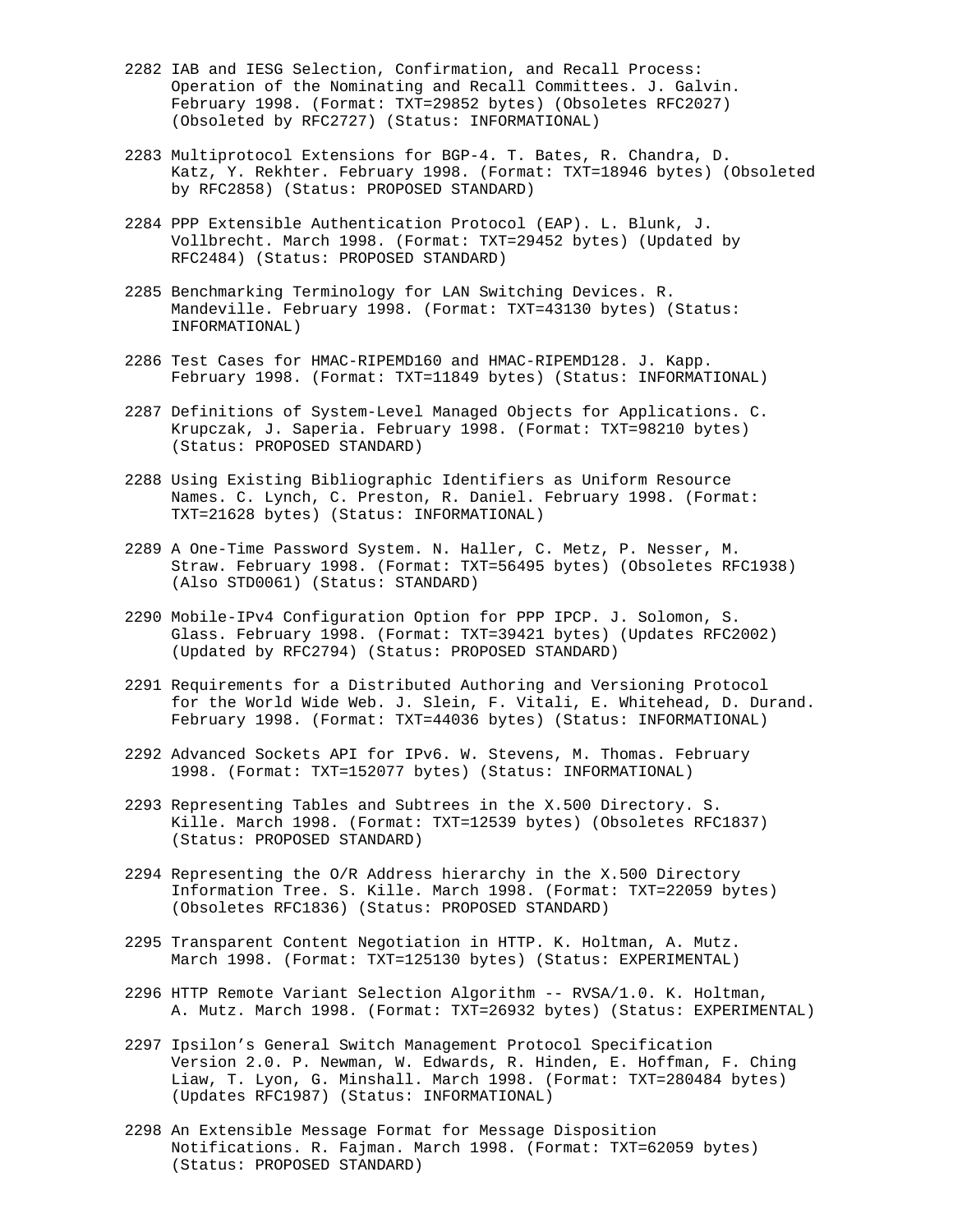- 2299 Request for Comments Summary. A. Ramos. January 1999. (Format: TXT=51234 bytes) (Status: INFORMATIONAL)
- 2300 Internet Official Protocol Standards. J. Postel. May 1998. (Format: TXT=128322 bytes) (Obsoletes RFC2200) (Obsoleted by RFC2400) (Status: HISTORIC)
- 2301 File Format for Internet Fax. L. McIntyre, S. Zilles, R. Buckley, D. Venable, G. Parsons, J. Rafferty. March 1998. (Format: TXT=200525 bytes) (Status: PROPOSED STANDARD)
- 2302 Tag Image File Format (TIFF) image/tiff MIME Sub-type Registration. G. Parsons, J. Rafferty, S. Zilles. March 1998. (Format: TXT=14375 bytes) (Status: PROPOSED STANDARD)
- 2303 Minimal PSTN address format in Internet Mail. C. Allocchio. March 1998. (Format: TXT=14625 bytes) (Obsoleted by RFC3191) (Status: PROPOSED STANDARD)
- 2304 Minimal FAX address format in Internet Mail. C. Allocchio. March 1998. (Format: TXT=13236 bytes) (Obsoleted by RFC3192) (Status: PROPOSED STANDARD)
- 2305 A Simple Mode of Facsimile Using Internet Mail. K. Toyoda, H. Ohno, J. Murai, D. Wing. March 1998. (Format: TXT=24624 bytes) (Status: PROPOSED STANDARD)
- 2306 Tag Image File Format (TIFF) F Profile for Facsimile. G. Parsons, J. Rafferty. March 1998. (Format: TXT=59358 bytes) (Status: INFORMATIONAL)
- 2307 An Approach for Using LDAP as a Network Information Service. L. Howard. March 1998. (Format: TXT=41396 bytes) (Status: EXPERIMENTAL)
- 2308 Negative Caching of DNS Queries (DNS NCACHE). M. Andrews. March 1998. (Format: TXT=41428 bytes) (Updates RFC1034, RFC1035) (Status: PROPOSED STANDARD)
- 2309 Recommendations on Queue Management and Congestion Avoidance in the Internet. B. Braden, D. Clark, J. Crowcroft, B. Davie, S. Deering, D. Estrin, S. Floyd, V. Jacobson, G. Minshall, C. Partridge, L. Peterson, K. Ramakrishnan, S. Shenker, J. Wroclawski, L. Zhang. April 1998. (Format: TXT=38079 bytes) (Status: INFORMATIONAL)
- 2310 The Safe Response Header Field. K. Holtman. April 1998. (Format: TXT=8091 bytes) (Status: EXPERIMENTAL)
- 2311 S/MIME Version 2 Message Specification. S. Dusse, P. Hoffman, B. Ramsdell, L. Lundblade, L. Repka. March 1998. (Format: TXT=70901 bytes) (Status: INFORMATIONAL)
- 2312 S/MIME Version 2 Certificate Handling. S. Dusse, P. Hoffman, B. Ramsdell, J. Weinstein. March 1998. (Format: TXT=39829 bytes) (Status: INFORMATIONAL)
- 2313 PKCS #1: RSA Encryption Version 1.5. B. Kaliski. March 1998. (Format: TXT=37777 bytes) (Obsoleted by RFC2437) (Status: INFORMATIONAL)
- 2314 PKCS #10: Certification Request Syntax Version 1.5. B. Kaliski. March 1998. (Format: TXT=15814 bytes) (Obsoleted by RFC2986) (Status: INFORMATIONAL)
- 2315 PKCS #7: Cryptographic Message Syntax Version 1.5. B. Kaliski. March 1998. (Format: TXT=69679 bytes) (Status: INFORMATIONAL)
- 2316 Report of the IAB Security Architecture Workshop. S. Bellovin.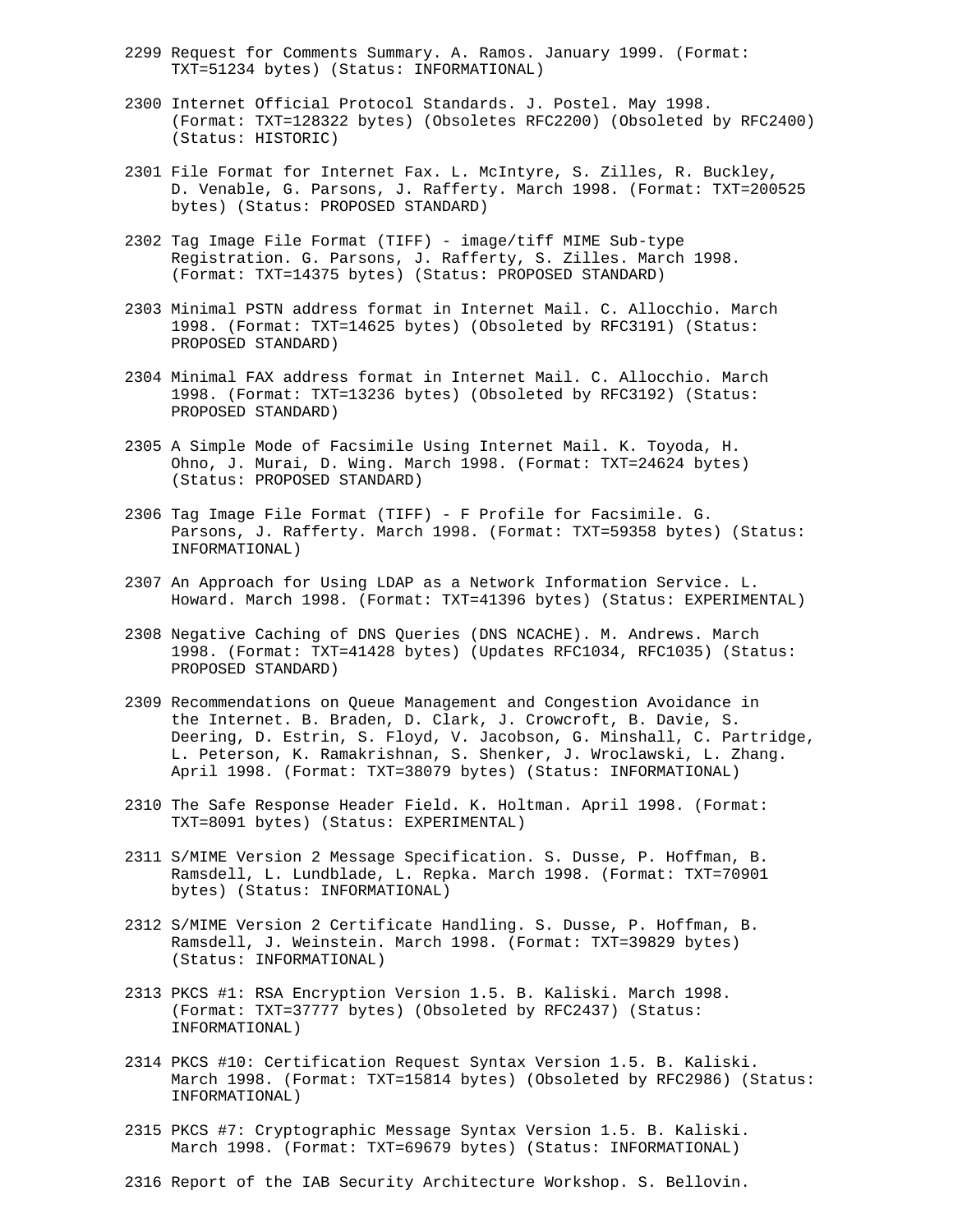April 1998. (Format: TXT=19733 bytes) (Status: INFORMATIONAL)

- 2317 Classless IN-ADDR.ARPA delegation. H. Eidnes, G. de Groot, P. Vixie. March 1998. (Format: TXT=17744 bytes) (Also BCP0020) (Status: BEST CURRENT PRACTICE)
- 2318 The text/css Media Type. H. Lie, B. Bos, C. Lilley. March 1998. (Format: TXT=7819 bytes) (Status: INFORMATIONAL)
- 2319 Ukrainian Character Set KOI8-U. KOI8-U Working Group. April 1998. (Format: TXT=18042 bytes) (Status: INFORMATIONAL)
- 2320 Definitions of Managed Objects for Classical IP and ARP Over ATM Using SMIv2 (IPOA-MIB). M. Greene, J. Luciani, K. White, T. Kuo. April 1998. (Format: TXT=102116 bytes) (Status: PROPOSED STANDARD)
- 2321 RITA -- The Reliable Internetwork Troubleshooting Agent. A. Bressen. Apr-01-1998. (Format: TXT=12302 bytes) (Status: INFORMATIONAL)
- 2322 Management of IP numbers by peg-dhcp. K. van den Hout, A. Koopal, R. van Mook. Apr-01-1998. (Format: TXT=12665 bytes) (Status: INFORMATIONAL)
- 2323 IETF Identification and Security Guidelines. A. Ramos. Apr-01-1998. (Format: TXT=9257 bytes) (Status: INFORMATIONAL)
- 2324 Hyper Text Coffee Pot Control Protocol (HTCPCP/1.0). L. Masinter. Apr-01-1998. (Format: TXT=19610 bytes) (Status: INFORMATIONAL)
- 2325 Definitions of Managed Objects for Drip-Type Heated Beverage Hardware Devices using SMIv2. M. Slavitch. Apr-01-1998. (Format: TXT=12726 bytes) (Status: INFORMATIONAL)
- 2326 Real Time Streaming Protocol (RTSP). H. Schulzrinne, A. Rao, R. Lanphier. April 1998. (Format: TXT=195010 bytes) (Status: PROPOSED STANDARD)
- 2327 SDP: Session Description Protocol. M. Handley, V. Jacobson. April 1998. (Format: TXT=87096 bytes) (Status: PROPOSED STANDARD)
- 2328 OSPF Version 2. J. Moy. April 1998. (Format: TXT=447367 bytes) (Obsoletes RFC2178) (Also STD0054) (Status: STANDARD)
- 2329 OSPF Standardization Report. J. Moy. April 1998. (Format: TXT=15130 bytes) (Status: INFORMATIONAL)
- 2330 Framework for IP Performance Metrics. V. Paxson, G. Almes, J. Mahdavi, M. Mathis. May 1998. (Format: TXT=94387 bytes) (Status: INFORMATIONAL)
- 2331 ATM Signalling Support for IP over ATM UNI Signalling 4.0 Update. M. Maher. April 1998. (Format: TXT=61119 bytes) (Status: PROPOSED STANDARD)
- 2332 NBMA Next Hop Resolution Protocol (NHRP). J. Luciani, D. Katz, D. Piscitello, B. Cole, N. Doraswamy. April 1998. (Format: TXT=126978 bytes) (Status: PROPOSED STANDARD)
- 2333 NHRP Protocol Applicability Statement. D. Cansever. April 1998. (Format: TXT=20164 bytes) (Status: PROPOSED STANDARD)
- 2334 Server Cache Synchronization Protocol (SCSP). J. Luciani, G. Armitage, J. Halpern, N. Doraswamy. April 1998. (Format: TXT=98161 bytes) (Status: PROPOSED STANDARD)
- 2335 A Distributed NHRP Service Using SCSP. J. Luciani. April 1998.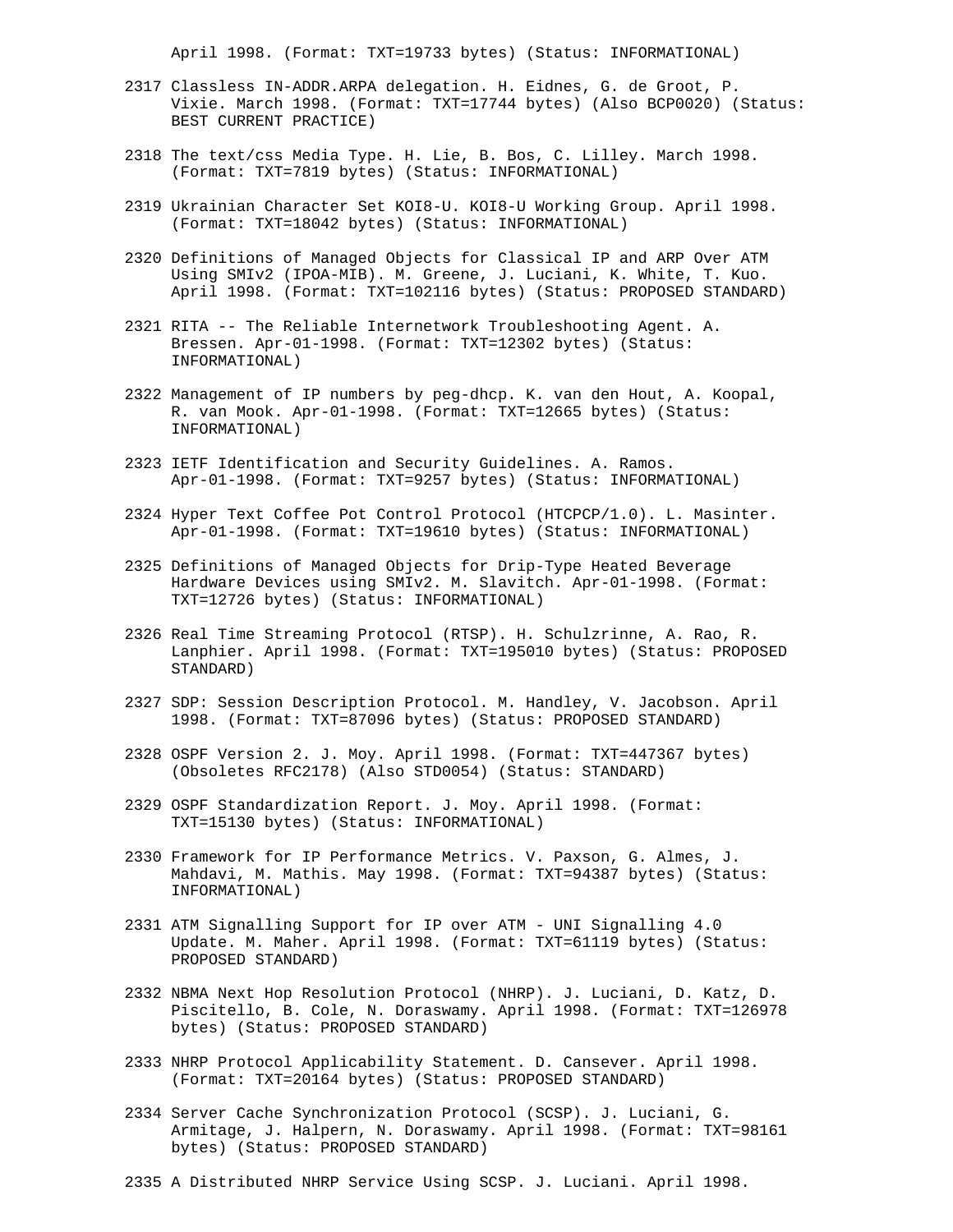(Format: TXT=14007 bytes) (Status: PROPOSED STANDARD)

- 2336 Classical IP to NHRP Transition. J. Luciani. July 1998. (Format: TXT=10500 bytes) (Status: INFORMATIONAL)
- 2337 Intra-LIS IP multicast among routers over ATM using Sparse Mode PIM. D. Farinacci, D. Meyer, Y. Rekhter. April 1998. (Format: TXT=16357 bytes) (Status: EXPERIMENTAL)
- 2338 Virtual Router Redundancy Protocol. S. Knight, D. Weaver, D. Whipple, R. Hinden, D. Mitzel, P. Hunt, P. Higginson, M. Shand, A. Lindem. April 1998. (Format: TXT=59871 bytes) (Status: PROPOSED STANDARD)
- 2339 An Agreement Between the Internet Society, the IETF, and Sun Microsystems, Inc. in the matter of NFS V.4 Protocols. The Internet Society, Sun Microsystems. May 1998. (Format: TXT=10745 bytes) (Status: INFORMATIONAL)
- 2340 Nortel's Virtual Network Switching (VNS) Overview. B. Jamoussi, D. Jamieson, D. Williston, S. Gabe. May 1998. (Format: TXT=30731 bytes) (Status: INFORMATIONAL)
- 2341 Cisco Layer Two Forwarding (Protocol) "L2F". A. Valencia, M. Littlewood, T. Kolar. May 1998. (Format: TXT=66592 bytes) (Status: HISTORIC)
- 2342 IMAP4 Namespace. M. Gahrns, C. Newman. May 1998. (Format: TXT=19489 bytes) (Status: PROPOSED STANDARD)
- 2343 RTP Payload Format for Bundled MPEG. M. Civanlar, G. Cash, B. Haskell. May 1998. (Format: TXT=16557 bytes) (Status: EXPERIMENTAL)
- 2344 Reverse Tunneling for Mobile IP. G. Montenegro, Ed.. May 1998. (Format: TXT=39468 bytes) (Obsoleted by RFC3024) (Status: PROPOSED STANDARD)
- 2345 Domain Names and Company Name Retrieval. J. Klensin, T. Wolf, G. Oglesby. May 1998. (Format: TXT=29707 bytes) (Status: EXPERIMENTAL)
- 2346 Making Postscript and PDF International. J. Palme. May 1998. (Format: TXT=12382 bytes) (Status: INFORMATIONAL)
- 2347 TFTP Option Extension. G. Malkin, A. Harkin. May 1998. (Format: TXT=13060 bytes) (Obsoletes RFC1782) (Updates RFC1350) (Status: DRAFT STANDARD)
- 2348 TFTP Blocksize Option. G. Malkin, A. Harkin. May 1998. (Format: TXT=9515 bytes) (Obsoletes RFC1783) (Updates RFC1350) (Status: DRAFT STANDARD)
- 2349 TFTP Timeout Interval and Transfer Size Options. G. Malkin, A. Harkin. May 1998. (Format: TXT=7848 bytes) (Obsoletes RFC1784) (Updates RFC1350) (Status: DRAFT STANDARD)
- 2350 Expectations for Computer Security Incident Response. N. Brownlee, E. Guttman. June 1998. (Format: TXT=86545 bytes) (Also BCP0021) (Status: BEST CURRENT PRACTICE)
- 2351 Mapping of Airline Reservation, Ticketing, and Messaging Traffic over IP. A. Rober. May 1998. (Format: TXT=43440 bytes) (Status: INFORMATIONAL)
- 2352 A Convention For Using Legal Names as Domain Names. O. Vaughan. May 1998. (Format: TXT=16354 bytes) (Obsoletes RFC2240) (Status: INFORMATIONAL)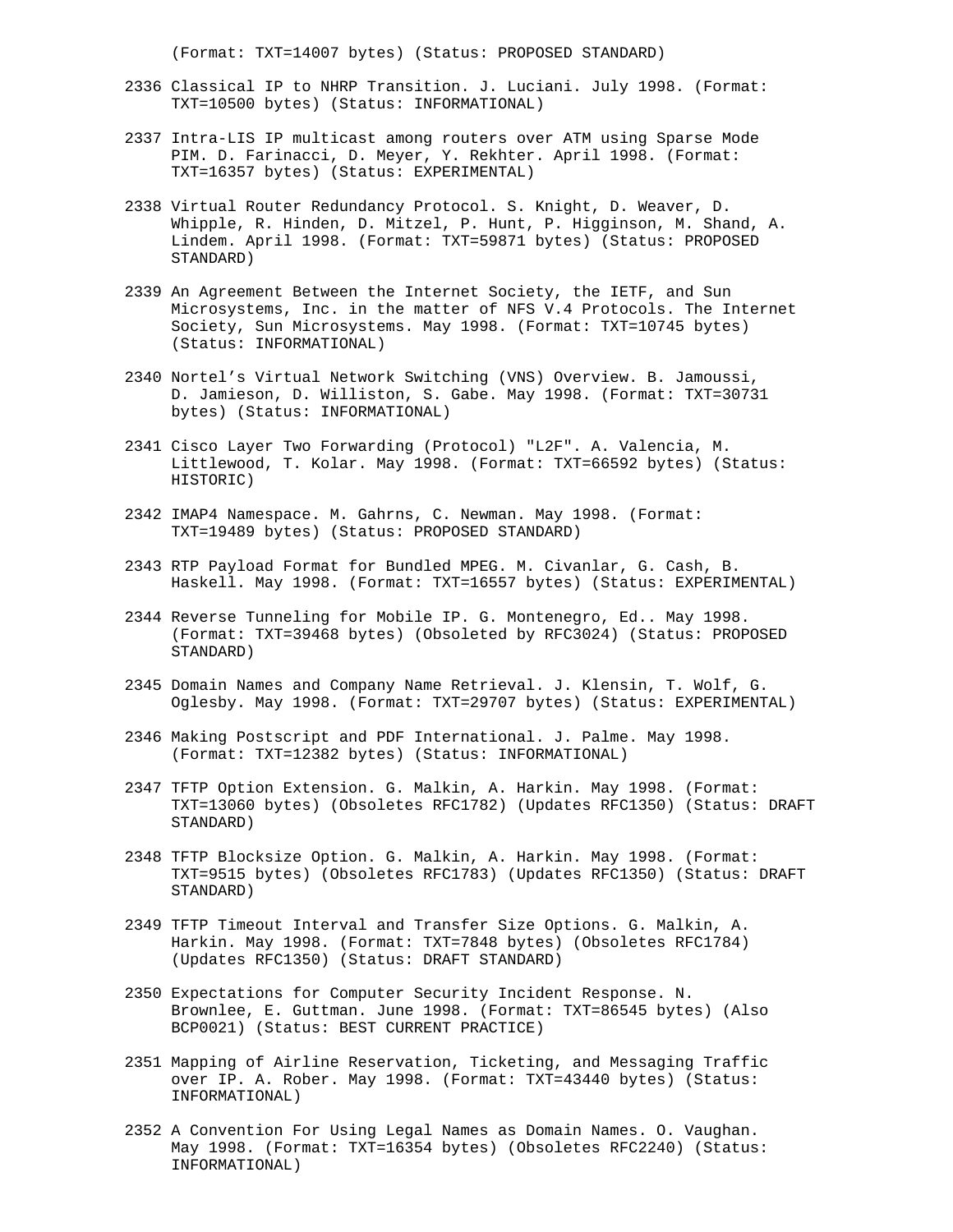- 2353 APPN/HPR in IP Networks APPN Implementers' Workshop Closed Pages Document. G. Dudley. May 1998. (Format: TXT=116972 bytes) (Status: INFORMATIONAL)
- 2354 Options for Repair of Streaming Media. C. Perkins, O. Hodson. June 1998. (Format: TXT=28876 bytes) (Status: INFORMATIONAL)
- 2355 TN3270 Enhancements. B. Kelly. June 1998. (Format: TXT=89394 bytes) (Obsoletes RFC1647) (Status: DRAFT STANDARD)
- 2356 Sun's SKIP Firewall Traversal for Mobile IP. G. Montenegro, V. Gupta. June 1998. (Format: TXT=53198 bytes) (Status: INFORMATIONAL)
- 2357 IETF Criteria for Evaluating Reliable Multicast Transport and Application Protocols. A. Mankin, A. Romanow, S. Bradner, V. Paxson. June 1998. (Format: TXT=24130 bytes) (Status: INFORMATIONAL)
- 2358 Definitions of Managed Objects for the Ethernet-like Interface Types. J. Flick, J. Johnson. June 1998. (Format: TXT=87891 bytes) (Obsoletes RFC1650) (Obsoleted by RFC2665) (Status: PROPOSED STANDARD)
- 2359 IMAP4 UIDPLUS extension. J. Myers. June 1998. (Format: TXT=10862 bytes) (Status: PROPOSED STANDARD)
- 2360 Guide for Internet Standards Writers. G. Scott. June 1998. (Format: TXT=47280 bytes) (Also BCP0022) (Status: BEST CURRENT PRACTICE)
- 2361 WAVE and AVI Codec Registries. E. Fleischman. June 1998. (Format: TXT=97796 bytes) (Status: INFORMATIONAL)
- 2362 Protocol Independent Multicast-Sparse Mode (PIM-SM): Protocol Specification. D. Estrin, D. Farinacci, A. Helmy, D. Thaler, S. Deering, M. Handley, V. Jacobson, C. Liu, P. Sharma, L. Wei. June 1998. (Format: TXT=159833 bytes) (Obsoletes RFC2117) (Status: EXPERIMENTAL)
- 2363 PPP Over FUNI. G. Gross, M. Kaycee, A. Li, A. Malis, J. Stephens. July 1998. (Format: TXT=22576 bytes) (Status: PROPOSED STANDARD)
- 2364 PPP Over AAL5. G. Gross, M. Kaycee, A. Li, A. Malis, J. Stephens. July 1998. (Format: TXT=23539 bytes) (Status: PROPOSED STANDARD)
- 2365 Administratively Scoped IP Multicast. D. Meyer. July 1998. (Format: TXT=17770 bytes) (Also BCP0023) (Status: BEST CURRENT PRACTICE)
- 2366 Definitions of Managed Objects for Multicast over UNI 3.0/3.1 based ATM Networks. C. Chung, M. Greene. July 1998. (Format: TXT=134312 bytes) (Obsoleted by RFC2417) (Status: PROPOSED STANDARD)
- 2367 PF\_KEY Key Management API, Version 2. D. McDonald, C. Metz, B. Phan. July 1998. (Format: TXT=146754 bytes) (Status: INFORMATIONAL)
- 2368 The mailto URL scheme. P. Hoffman, L. Masinter, J. Zawinski. July 1998. (Format: TXT=16502 bytes) (Updates RFC1738, RFC1808) (Status: PROPOSED STANDARD)
- 2369 The Use of URLs as Meta-Syntax for Core Mail List Commands and their Transport through Message Header Fields. G. Neufeld, J. Baer. July 1998. (Format: TXT=30853 bytes) (Status: PROPOSED STANDARD)
- 2370 The OSPF Opaque LSA Option. R. Coltun. July 1998. (Format: TXT=33789 bytes) (Also RFC2328) (Status: PROPOSED STANDARD)
- 2371 Transaction Internet Protocol Version 3.0. J. Lyon, K. Evans, J.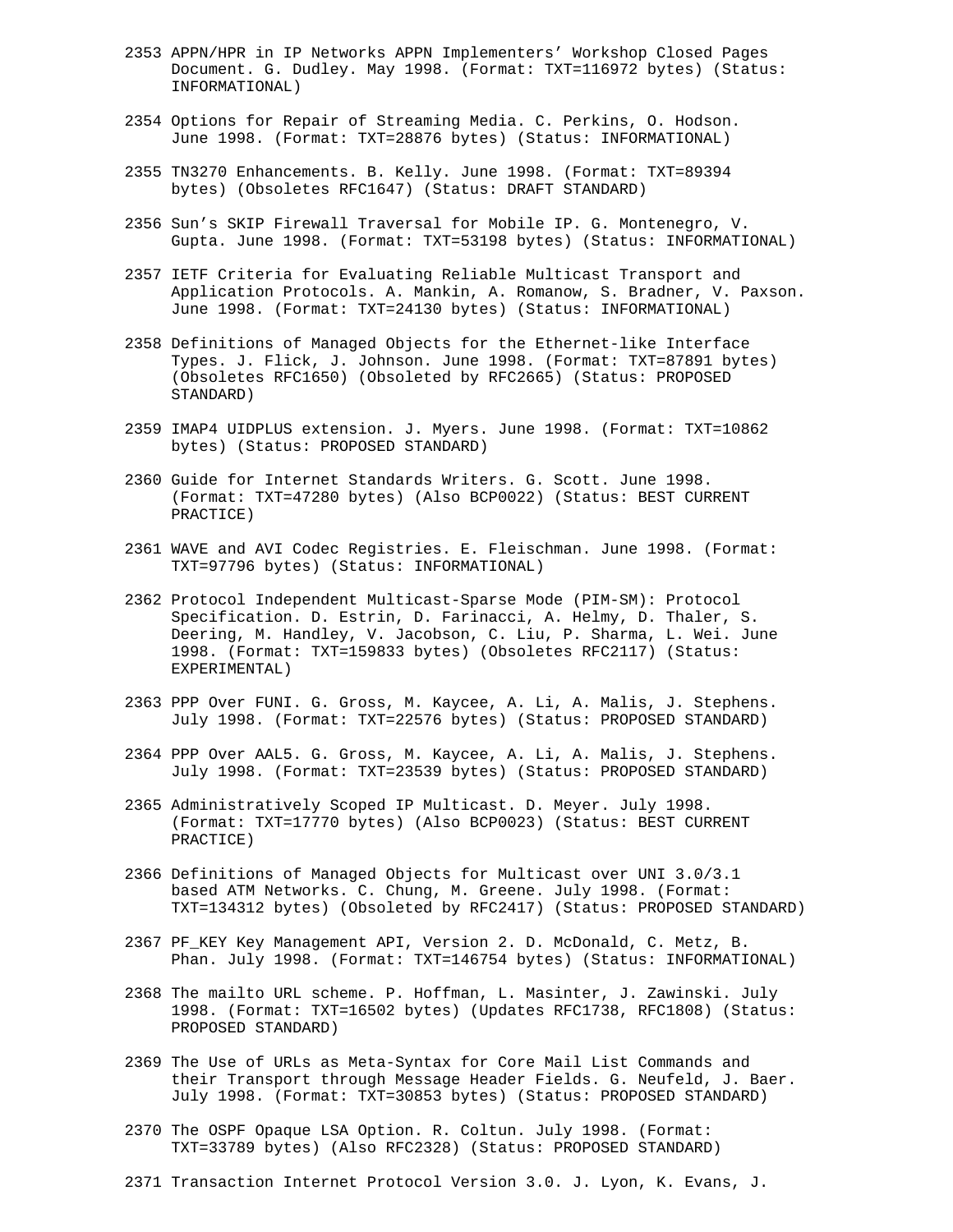Klein. July 1998. (Format: TXT=71399 bytes) (Status: PROPOSED STANDARD)

- 2372 Transaction Internet Protocol Requirements and Supplemental Information. K. Evans, J. Klein, J. Lyon. July 1998. (Format: TXT=53699 bytes) (Status: INFORMATIONAL)
- 2373 IP Version 6 Addressing Architecture. R. Hinden, S. Deering. July 1998. (Format: TXT=52526 bytes) (Obsoletes RFC1884) (Status: PROPOSED STANDARD)
- 2374 An IPv6 Aggregatable Global Unicast Address Format. R. Hinden, M. O'Dell, S. Deering. July 1998. (Format: TXT=25068 bytes) (Obsoletes RFC2073) (Status: PROPOSED STANDARD)
- 2375 IPv6 Multicast Address Assignments. R. Hinden, S. Deering. July 1998. (Format: TXT=14356 bytes) (Status: INFORMATIONAL)
- 2376 XML Media Types. E. Whitehead, M. Murata. July 1998. (Format: TXT=32143 bytes) (Obsoleted by RFC3023) (Status: INFORMATIONAL)
- 2377 Naming Plan for Internet Directory-Enabled Applications. A. Grimstad, R. Huber, S. Sataluri, M. Wahl. September 1998. (Format: TXT=38274 bytes) (Status: INFORMATIONAL)
- 2378 The CCSO Nameserver (Ph) Architecture. R. Hedberg, P. Pomes. September 1998. (Format: TXT=38960 bytes) (Status: INFORMATIONAL)
- 2379 RSVP over ATM Implementation Guidelines. L. Berger. August 1998. (Format: TXT=15174 bytes) (Also BCP0024) (Status: BEST CURRENT PRACTICE)
- 2380 RSVP over ATM Implementation Requirements. L. Berger. August 1998. (Format: TXT=31234 bytes) (Status: PROPOSED STANDARD)
- 2381 Interoperation of Controlled-Load Service and Guaranteed Service with ATM. M. Garrett, M. Borden. August 1998. (Format: TXT=107299 bytes) (Status: PROPOSED STANDARD)
- 2382 A Framework for Integrated Services and RSVP over ATM. E. Crawley, Ed., L. Berger, S. Berson, F. Baker, M. Borden, J. Krawczyk. August 1998. (Format: TXT=73865 bytes) (Status: INFORMATIONAL)
- 2383 ST2+ over ATM Protocol Specification UNI 3.1 Version. M. Suzuki. August 1998. (Format: TXT=99889 bytes) (Status: INFORMATIONAL)
- 2384 POP URL Scheme. R. Gellens. August 1998. (Format: TXT=13649 bytes) (Status: PROPOSED STANDARD)
- 2385 Protection of BGP Sessions via the TCP MD5 Signature Option. A. Heffernan. August 1998. (Format: TXT=12315 bytes) (Status: PROPOSED STANDARD)
- 2386 A Framework for QoS-based Routing in the Internet. E. Crawley, R. Nair, B. Rajagopalan, H. Sandick. August 1998. (Format: TXT=93459 bytes) (Status: INFORMATIONAL)
- 2387 The MIME Multipart/Related Content-type. E. Levinson. August 1998. (Format: TXT=18864 bytes) (Obsoletes RFC2112) (Status: PROPOSED STANDARD)
- 2388 Returning Values from Forms: multipart/form-data. L. Masinter. August 1998. (Format: TXT=16531 bytes) (Status: PROPOSED STANDARD)
- 2389 Feature negotiation mechanism for the File Transfer Protocol. P. Hethmon, R. Elz. August 1998. (Format: TXT=18536 bytes) (Also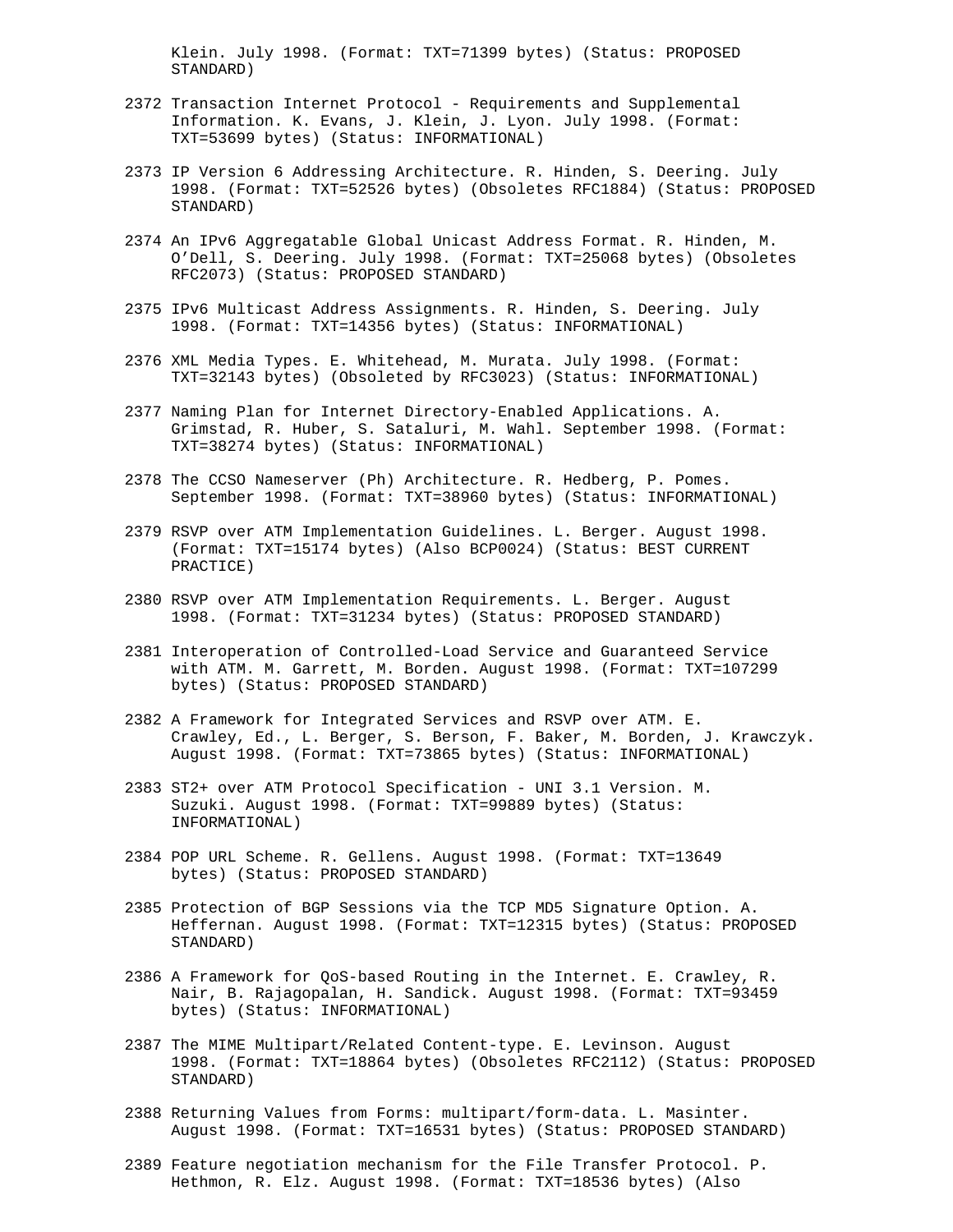RFC0959) (Status: PROPOSED STANDARD)

- 2390 Inverse Address Resolution Protocol. T. Bradley, C. Brown, A. Malis. September 1998. (Format: TXT=20849 bytes) (Obsoletes RFC1293) (Status: DRAFT STANDARD)
- 2391 Load Sharing using IP Network Address Translation (LSNAT). P. Srisuresh, D. Gan. August 1998. (Format: TXT=44884 bytes) (Status: INFORMATIONAL)
- 2392 Content-ID and Message-ID Uniform Resource Locators. E. Levinson. August 1998. (Format: TXT=11141 bytes) (Obsoletes RFC2111) (Status: PROPOSED STANDARD)
- 2393 IP Payload Compression Protocol (IPComp). A. Shacham, R. Monsour, R. Pereira, M. Thomas. December 1998. (Format: TXT=20757 bytes) (Obsoleted by RFC3173) (Status: PROPOSED STANDARD)
- 2394 IP Payload Compression Using DEFLATE. R. Pereira. December 1998. (Format: TXT=11053 bytes) (Status: INFORMATIONAL)
- 2395 IP Payload Compression Using LZS. R. Friend, R. Monsour. December 1998. (Format: TXT=14882 bytes) (Status: INFORMATIONAL)
- 2396 Uniform Resource Identifiers (URI): Generic Syntax. T. Berners-Lee, R. Fielding, L. Masinter. August 1998. (Format: TXT=83639 bytes) (Updates RFC1808, RFC1738) (Status: DRAFT STANDARD)
- 2397 The "data" URL scheme. L. Masinter. August 1998. (Format: TXT=9514 bytes) (Status: PROPOSED STANDARD)
- 2398 Some Testing Tools for TCP Implementors. S. Parker, C. Schmechel. August 1998. (Format: TXT=24107 bytes) (Also FYI0033) (Status: INFORMATIONAL)
- 2399 Request for Comments Summary. A. Ramos. January 1999. (Format: TXT=45853 bytes) (Status: INFORMATIONAL)
- 2400 Internet Official Protocol Standards. J. Postel, J. Reynolds. September 1998. (Format: TXT=110969 bytes) (Obsoletes RFC2300) (Obsoleted by RFC2500) (Status: HISTORIC)
- 2401 Security Architecture for the Internet Protocol. S. Kent, R. Atkinson. November 1998. (Format: TXT=168162 bytes) (Obsoletes RFC1825) (Updated by RFC3168) (Status: PROPOSED STANDARD)
- 2402 IP Authentication Header. S. Kent, R. Atkinson. November 1998. (Format: TXT=52831 bytes) (Obsoletes RFC1826) (Status: PROPOSED STANDARD)
- 2403 The Use of HMAC-MD5-96 within ESP and AH. C. Madson, R. Glenn. November 1998. (Format: TXT=13578 bytes) (Status: PROPOSED STANDARD)
- 2404 The Use of HMAC-SHA-1-96 within ESP and AH. C. Madson, R. Glenn. November 1998. (Format: TXT=13089 bytes) (Status: PROPOSED STANDARD)
- 2405 The ESP DES-CBC Cipher Algorithm With Explicit IV. C. Madson, N. Doraswamy. November 1998. (Format: TXT=20208 bytes) (Status: PROPOSED STANDARD)
- 2406 IP Encapsulating Security Payload (ESP). S. Kent, R. Atkinson. November 1998. (Format: TXT=54202 bytes) (Obsoletes RFC1827) (Status: PROPOSED STANDARD)
- 2407 The Internet IP Security Domain of Interpretation for ISAKMP. D. Piper. November 1998. (Format: TXT=67878 bytes) (Status: PROPOSED STANDARD)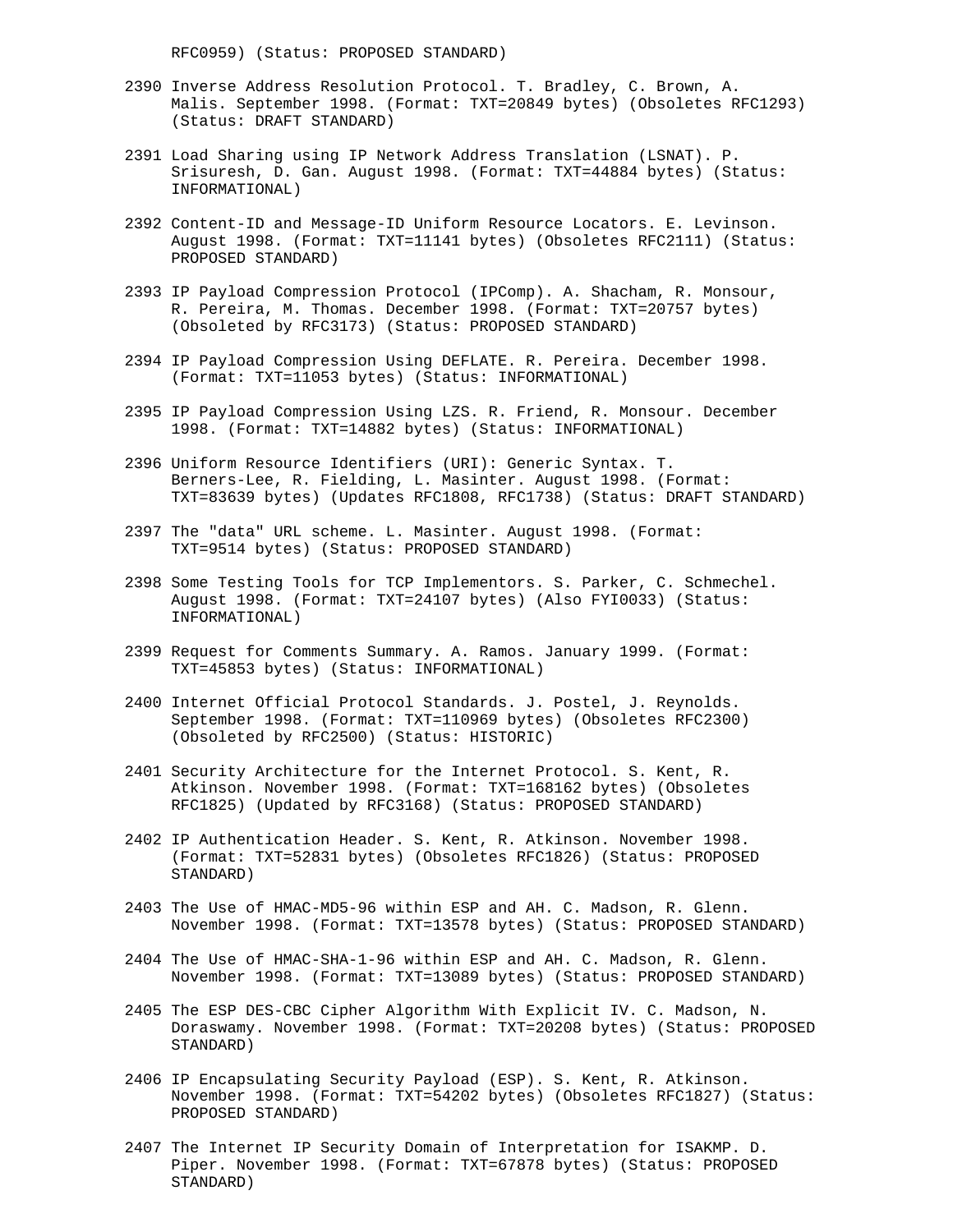- 2408 Internet Security Association and Key Management Protocol (ISAKMP). D. Maughan, M. Schertler, M. Schneider, J. Turner. November 1998. (Format: TXT=209175 bytes) (Status: PROPOSED STANDARD)
- 2409 The Internet Key Exchange (IKE). D. Harkins, D. Carrel. November 1998. (Format: TXT=94949 bytes) (Status: PROPOSED STANDARD)
- 2410 The NULL Encryption Algorithm and Its Use With IPsec. R. Glenn, S. Kent. November 1998. (Format: TXT=11239 bytes) (Status: PROPOSED STANDARD)
- 2411 IP Security Document Roadmap. R. Thayer, N. Doraswamy, R. Glenn. November 1998. (Format: TXT=22983 bytes) (Status: INFORMATIONAL)
- 2412 The OAKLEY Key Determination Protocol. H. Orman. November 1998. (Format: TXT=118649 bytes) (Status: INFORMATIONAL)
- 2413 Dublin Core Metadata for Resource Discovery. S. Weibel, J. Kunze, C. Lagoze, M. Wolf. September 1998. (Format: TXT=15501 bytes) (Status: INFORMATIONAL)
- 2414 Increasing TCP's Initial Window. M. Allman, S. Floyd, C. Partridge. September 1998. (Format: TXT=32019 bytes) (Status: EXPERIMENTAL)
- 2415 Simulation Studies of Increased Initial TCP Window Size. K. Poduri, K. Nichols. September 1998. (Format: TXT=24205 bytes) (Status: INFORMATIONAL)
- 2416 When TCP Starts Up With Four Packets Into Only Three Buffers. T. Shepard, C. Partridge. September 1998. (Format: TXT=12663 bytes) (Status: INFORMATIONAL)
- 2417 Definitions of Managed Objects for Multicast over UNI 3.0/3.1 based ATM Networks. C. Chung, M. Greene. September 1998. (Format: TXT=134862 bytes) (Obsoletes RFC2366) (Status: PROPOSED STANDARD)
- 2418 IETF Working Group Guidelines and Procedures. S. Bradner. September 1998. (Format: TXT=62857 bytes) (Obsoletes RFC1603) (Also BCP0025) (Status: BEST CURRENT PRACTICE)
- 2419 The PPP DES Encryption Protocol, Version 2 (DESE-bis). K. Sklower, G. Meyer. September 1998. (Format: TXT=24414 bytes) (Obsoletes RFC1969) (Status: PROPOSED STANDARD)
- 2420 The PPP Triple-DES Encryption Protocol (3DESE). H. Kummert. September 1998. (Format: TXT=16729 bytes) (Status: PROPOSED STANDARD)
- 2421 Voice Profile for Internet Mail version 2. G. Vaudreuil, G. Parsons. September 1998. (Format: TXT=123663 bytes) (Obsoletes RFC1911) (Status: PROPOSED STANDARD)
- 2422 Toll Quality Voice 32 kbit/s ADPCM MIME Sub-type Registration. G. Vaudreuil, G. Parsons. September 1998. (Format: TXT=10157 bytes) (Obsoletes RFC1911) (Status: PROPOSED STANDARD)
- 2423 VPIM Voice Message MIME Sub-type Registration. G. Vaudreuil, G. Parsons. September 1998. (Format: TXT=10729 bytes) (Obsoletes RFC1911) (Status: PROPOSED STANDARD)
- 2424 Content Duration MIME Header Definition. G. Vaudreuil, G. Parsons. September 1998. (Format: TXT=7116 bytes) (Status: PROPOSED STANDARD)
- 2425 A MIME Content-Type for Directory Information. T. Howes, M. Smith, F. Dawson. September 1998. (Format: TXT=64478 bytes) (Status: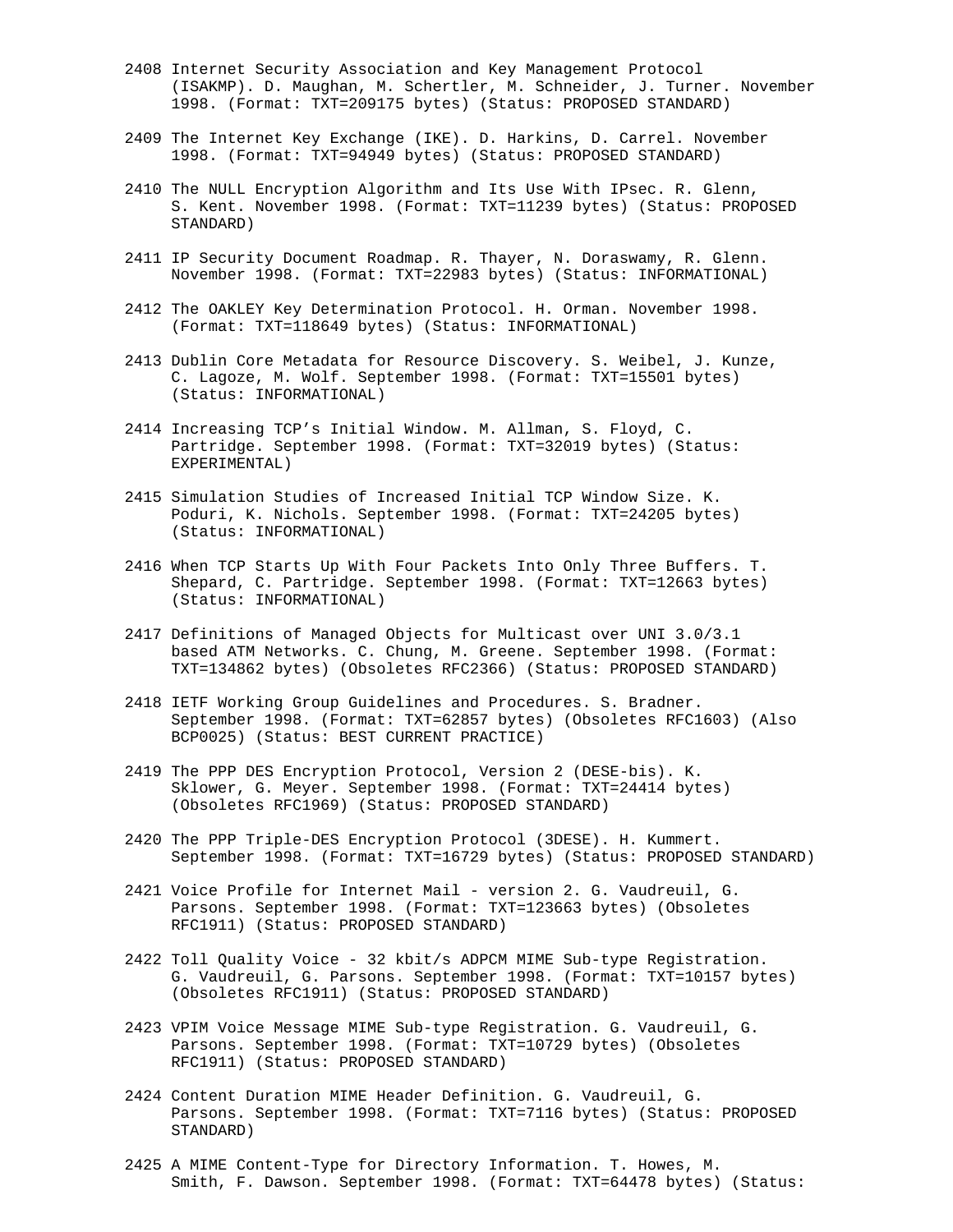- 2426 vCard MIME Directory Profile. F. Dawson, T. Howes. September 1998. (Format: TXT=74646 bytes) (Status: PROPOSED STANDARD)
- 2427 Multiprotocol Interconnect over Frame Relay. C. Brown, A. Malis. September 1998. (Format: TXT=74671 bytes) (Obsoletes RFC1490, RFC1294) (Also STD0055) (Status: STANDARD)
- 2428 FTP Extensions for IPv6 and NATs. M. Allman, S. Ostermann, C. Metz. September 1998. (Format: TXT=16028 bytes) (Status: PROPOSED STANDARD)
- 2429 RTP Payload Format for the 1998 Version of ITU-T Rec. H.263 Video (H.263+). C. Bormann, L. Cline, G. Deisher, T. Gardos, C. Maciocco, D. Newell, J. Ott, G. Sullivan, S. Wenger, C. Zhu. October 1998. (Format: TXT=43166 bytes) (Status: PROPOSED STANDARD)
- 2430 A Provider Architecture for Differentiated Services and Traffic Engineering (PASTE). T. Li, Y. Rekhter. October 1998. (Format: TXT=40148 bytes) (Status: INFORMATIONAL)
- 2431 RTP Payload Format for BT.656 Video Encoding. D. Tynan. October 1998. (Format: TXT=22323 bytes) (Status: PROPOSED STANDARD)
- 2432 Terminology for IP Multicast Benchmarking. K. Dubray. October 1998. (Format: TXT=29758 bytes) (Status: INFORMATIONAL)
- 2433 Microsoft PPP CHAP Extensions. G. Zorn, S. Cobb. October 1998. (Format: TXT=34502 bytes) (Status: INFORMATIONAL)
- 2434 Guidelines for Writing an IANA Considerations Section in RFCs. T. Narten, H. Alvestrand. October 1998. (Format: TXT=25092 bytes) (Also BCP0026) (Status: BEST CURRENT PRACTICE)
- 2435 RTP Payload Format for JPEG-compressed Video. L. Berc, W. Fenner, R. Frederick, S. McCanne, P. Stewart. October 1998. (Format: TXT=54173 bytes) (Obsoletes RFC2035) (Status: PROPOSED STANDARD)
- 2436 Collaboration between ISOC/IETF and ITU-T. R. Brett, S. Bradner, G. Parsons. October 1998. (Format: TXT=31154 bytes) (Status: INFORMATIONAL)
- 2437 PKCS #1: RSA Cryptography Specifications Version 2.0. B. Kaliski, J. Staddon. October 1998. (Format: TXT=73529 bytes) (Obsoletes RFC2313) (Status: INFORMATIONAL)
- 2438 Advancement of MIB specifications on the IETF Standards Track. M. O'Dell, H. Alvestrand, B. Wijnen, S. Bradner. October 1998. (Format: TXT=13633 bytes) (Also BCP0027) (Status: BEST CURRENT PRACTICE)
- 2439 BGP Route Flap Damping. C. Villamizar, R. Chandra, R. Govindan. November 1998. (Format: TXT=86376 bytes) (Status: PROPOSED STANDARD)
- 2440 OpenPGP Message Format. J. Callas, L. Donnerhacke, H. Finney, R. Thayer. November 1998. (Format: TXT=141371 bytes) (Status: PROPOSED STANDARD)
- 2441 Working with Jon, Tribute delivered at UCLA, October 30, 1998. D. Cohen. November 1998. (Format: TXT=11992 bytes) (Status: INFORMATIONAL)
- 2442 The Batch SMTP Media Type. N. Freed, D. Newman, J. Belissen, M. Hoy. November 1998. (Format: TXT=18384 bytes) (Status: INFORMATIONAL)
- 2443 A Distributed MARS Service Using SCSP. J. Luciani, A. Gallo. November 1998. (Format: TXT=41451 bytes) (Status: EXPERIMENTAL)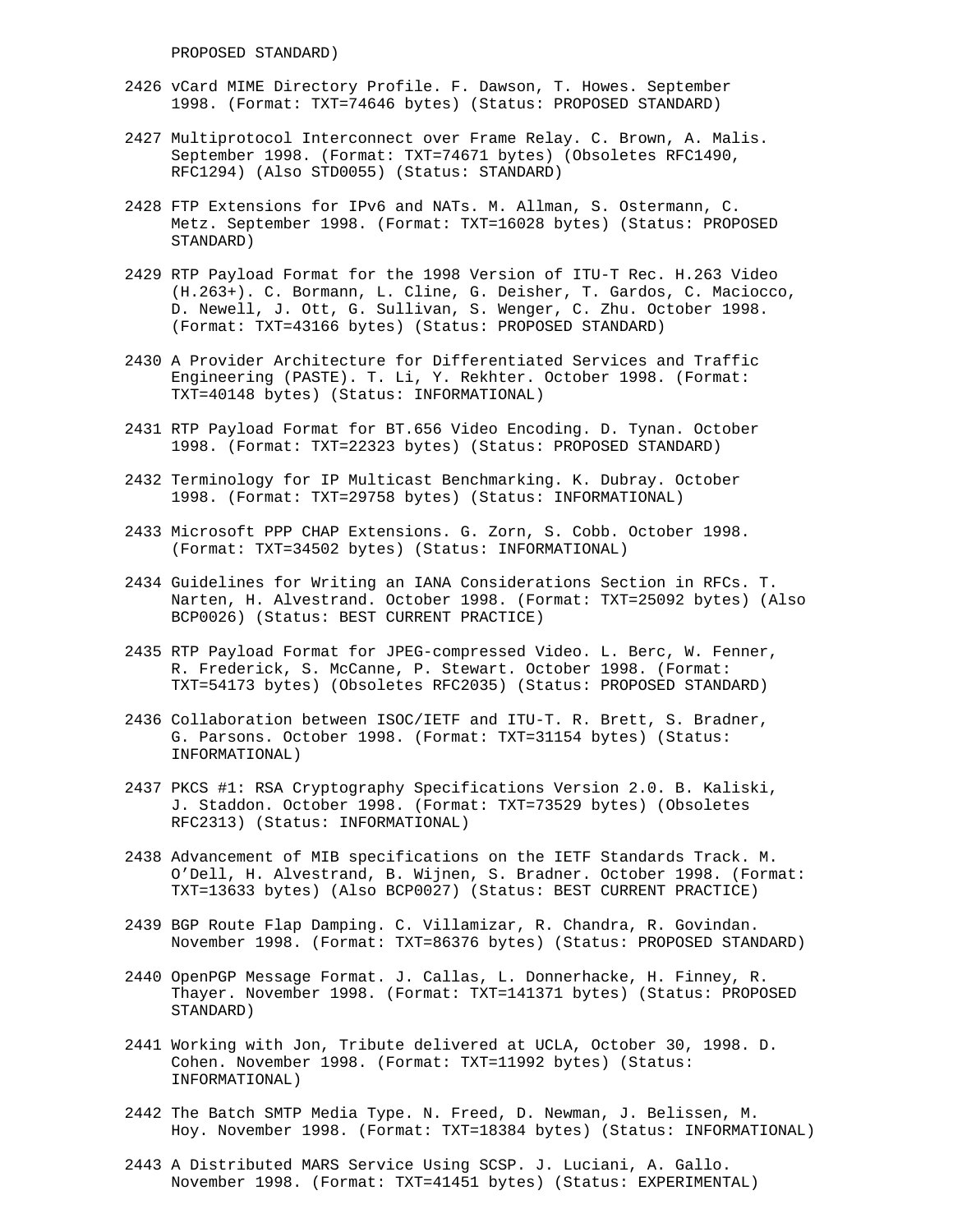- 2444 The One-Time-Password SASL Mechanism. C. Newman. October 1998. (Format: TXT=13408 bytes) (Updates RFC2222) (Status: PROPOSED STANDARD)
- 2445 Internet Calendaring and Scheduling Core Object Specification (iCalendar). F. Dawson, D. Stenerson. November 1998. (Format: TXT=291838 bytes) (Status: PROPOSED STANDARD)
- 2446 iCalendar Transport-Independent Interoperability Protocol (iTIP) Scheduling Events, BusyTime, To-dos and Journal Entries. S. Silverberg, S. Mansour, F. Dawson, R. Hopson. November 1998. (Format: TXT=225964 bytes) (Status: PROPOSED STANDARD)
- 2447 iCalendar Message-Based Interoperability Protocol (iMIP). F. Dawson, S. Mansour, S. Silverberg. November 1998. (Format: TXT=33480 bytes) (Status: PROPOSED STANDARD)
- 2448 AT&T's Error Resilient Video Transmission Technique. M. Civanlar, G. Cash, B. Haskell. November 1998. (Format: TXT=14655 bytes) (Status: INFORMATIONAL)
- 2449 POP3 Extension Mechanism. R. Gellens, C. Newman, L. Lundblade. November 1998. (Format: TXT=36017 bytes) (Updates RFC1939) (Status: PROPOSED STANDARD)
- 2450 Proposed TLA and NLA Assignment Rule. R. Hinden. December 1998. (Format: TXT=24486 bytes) (Status: INFORMATIONAL)
- 2451 The ESP CBC-Mode Cipher Algorithms. R. Pereira, R. Adams. November 1998. (Format: TXT=26400 bytes) (Status: PROPOSED STANDARD)
- 2452 IP Version 6 Management Information Base for the Transmission Control Protocol. M. Daniele. December 1998. (Format: TXT=19066 bytes) (Status: PROPOSED STANDARD)
- 2453 RIP Version 2. G. Malkin. November 1998. (Format: TXT=98462 bytes) (Obsoletes RFC1723) (Also STD0056) (Status: STANDARD)
- 2454 IP Version 6 Management Information Base for the User Datagram Protocol. M. Daniele. December 1998. (Format: TXT=15862 bytes) (Status: PROPOSED STANDARD)
- 2455 Definitions of Managed Objects for APPN. B. Clouston, B. Moore. November 1998. (Format: TXT=251061 bytes) (Obsoletes RFC2155) (Status: PROPOSED STANDARD)
- 2456 Definitions of Managed Objects for APPN TRAPS. B. Clouston, B. Moore. November 1998. (Format: TXT=44023 bytes) (Status: PROPOSED STANDARD)
- 2457 Definitions of Managed Objects for Extended Border Node. B. Clouston, B. Moore. November 1998. (Format: TXT=54380 bytes) (Status: PROPOSED STANDARD)
- 2458 Toward the PSTN/Internet Inter-Networking--Pre-PINT Implementations. H. Lu, M. Krishnaswamy, L. Conroy, S. Bellovin, F. Burg, A., DeSimone, K. Tewani, P. Davidson, H. Schulzrinne, K. Vishwanathan. November 1998. (Format: TXT=139100 bytes) (Status: INFORMATIONAL)
- 2459 Internet X.509 Public Key Infrastructure Certificate and CRL Profile. R. Housley, W. Ford, W. Polk, D. Solo. January 1999. (Format: TXT=278438 bytes) (Status: PROPOSED STANDARD)
- 2460 Internet Protocol, Version 6 (IPv6) Specification. S. Deering, R. Hinden. December 1998. (Format: TXT=85490 bytes) (Obsoletes RFC1883)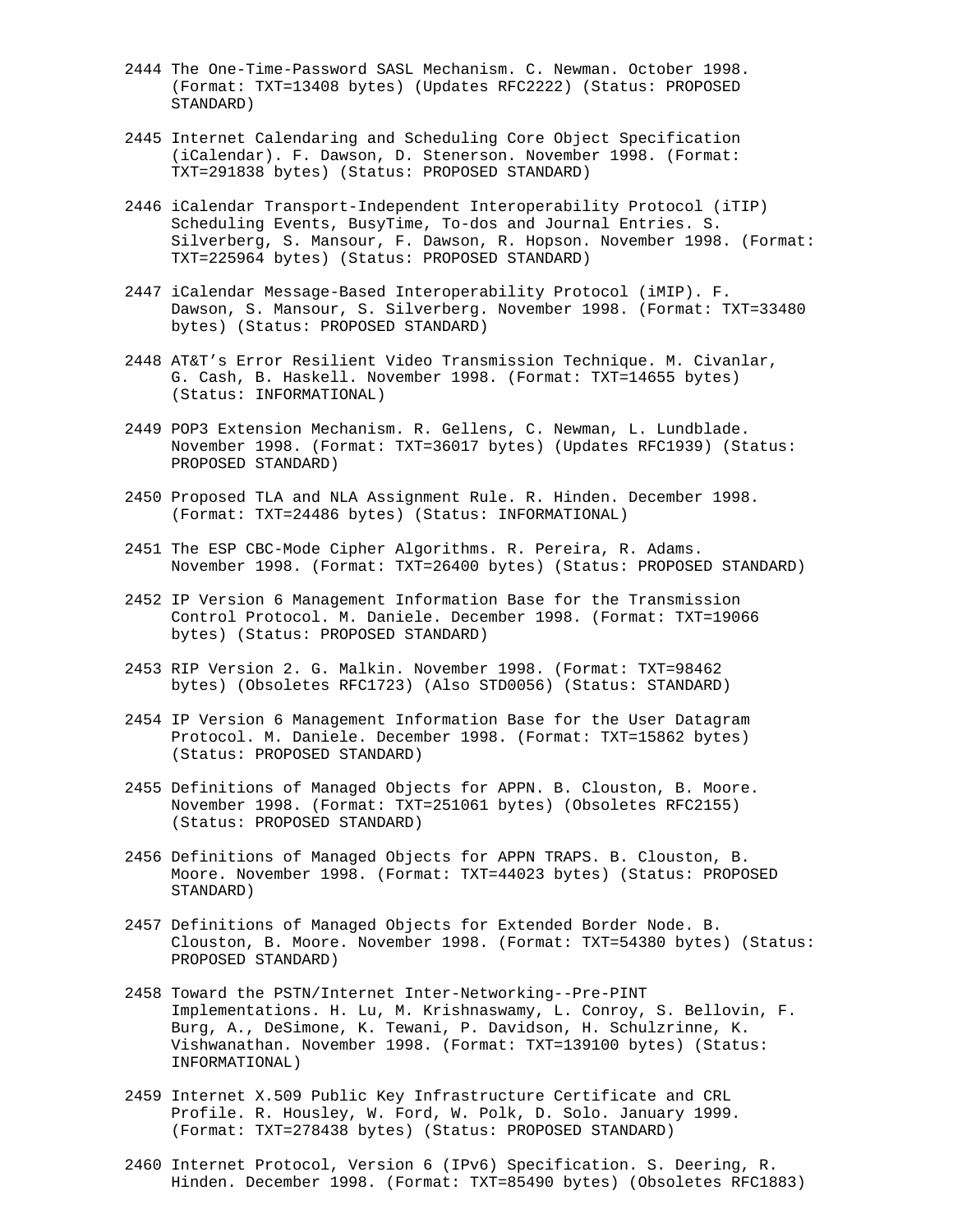(Status: DRAFT STANDARD)

- 2461 Neighbor Discovery for IP Version 6 (IPv6). T. Narten, E. Nordmark, W. Simpson. December 1998. (Format: TXT=222516 bytes) (Obsoletes RFC1970) (Status: DRAFT STANDARD)
- 2462 IPv6 Stateless Address Autoconfiguration. S. Thomson, T. Narten. December 1998. (Format: TXT=61210 bytes) (Obsoletes RFC1971) (Status: DRAFT STANDARD)
- 2463 Internet Control Message Protocol (ICMPv6) for the Internet Protocol Version 6 (IPv6) Specification. A. Conta, S. Deering. December 1998. (Format: TXT=34190 bytes) (Obsoletes RFC1885) (Status: DRAFT STANDARD)
- 2464 Transmission of IPv6 Packets over Ethernet Networks. M. Crawford. December 1998. (Format: TXT=12725 bytes) (Obsoletes RFC1972) (Status: PROPOSED STANDARD)
- 2465 Management Information Base for IP Version 6: Textual Conventions and General Group. D. Haskin, S. Onishi. December 1998. (Format: TXT=77339 bytes) (Status: PROPOSED STANDARD)
- 2466 Management Information Base for IP Version 6: ICMPv6 Group. D. Haskin, S. Onishi. December 1998. (Format: TXT=27547 bytes) (Status: PROPOSED STANDARD)
- 2467 Transmission of IPv6 Packets over FDDI Networks. M. Crawford. December 1998. (Format: TXT=16028 bytes) (Obsoletes RFC2019) (Status: PROPOSED STANDARD)
- 2468 I REMEMBER IANA. V. Cerf. October 1998. (Format: TXT=8543 bytes) (Status: INFORMATIONAL)
- 2469 A Caution On The Canonical Ordering Of Link-Layer Addresses. T. Narten, C. Burton. December 1998. (Format: TXT=9948 bytes) (Status: INFORMATIONAL)
- 2470 Transmission of IPv6 Packets over Token Ring Networks. M. Crawford, T. Narten, S. Thomas. December 1998. (Format: TXT=21677 bytes) (Status: PROPOSED STANDARD)
- 2471 IPv6 Testing Address Allocation. R. Hinden, R. Fink, J. Postel (deceased). December 1998. (Format: TXT=8031 bytes) (Obsoletes RFC1897) (Status: EXPERIMENTAL)
- 2472 IP Version 6 over PPP. D. Haskin, E. Allen. December 1998. (Format: TXT=29696 bytes) (Obsoletes RFC2023) (Status: PROPOSED STANDARD)
- 2473 Generic Packet Tunneling in IPv6 Specification. A. Conta, S. Deering. December 1998. (Format: TXT=77956 bytes) (Status: PROPOSED STANDARD)
- 2474 Definition of the Differentiated Services Field (DS Field) in the IPv4 and IPv6 Headers. K. Nichols, S. Blake, F. Baker, D. Black. December 1998. (Format: TXT=50576 bytes) (Obsoletes RFC1455, RFC1349) (Updated by RFC3168) (Status: PROPOSED STANDARD)
- 2475 An Architecture for Differentiated Service. S. Blake, D. Black, M. Carlson, E. Davies, Z. Wang, W. Weiss. December 1998. (Format: TXT=94786 bytes) (Status: INFORMATIONAL)
- 2476 Message Submission. R. Gellens, J. Klensin. December 1998. (Format: TXT=30050 bytes) (Status: PROPOSED STANDARD)
- 2477 Criteria for Evaluating Roaming Protocols. B. Aboba, G. Zorn.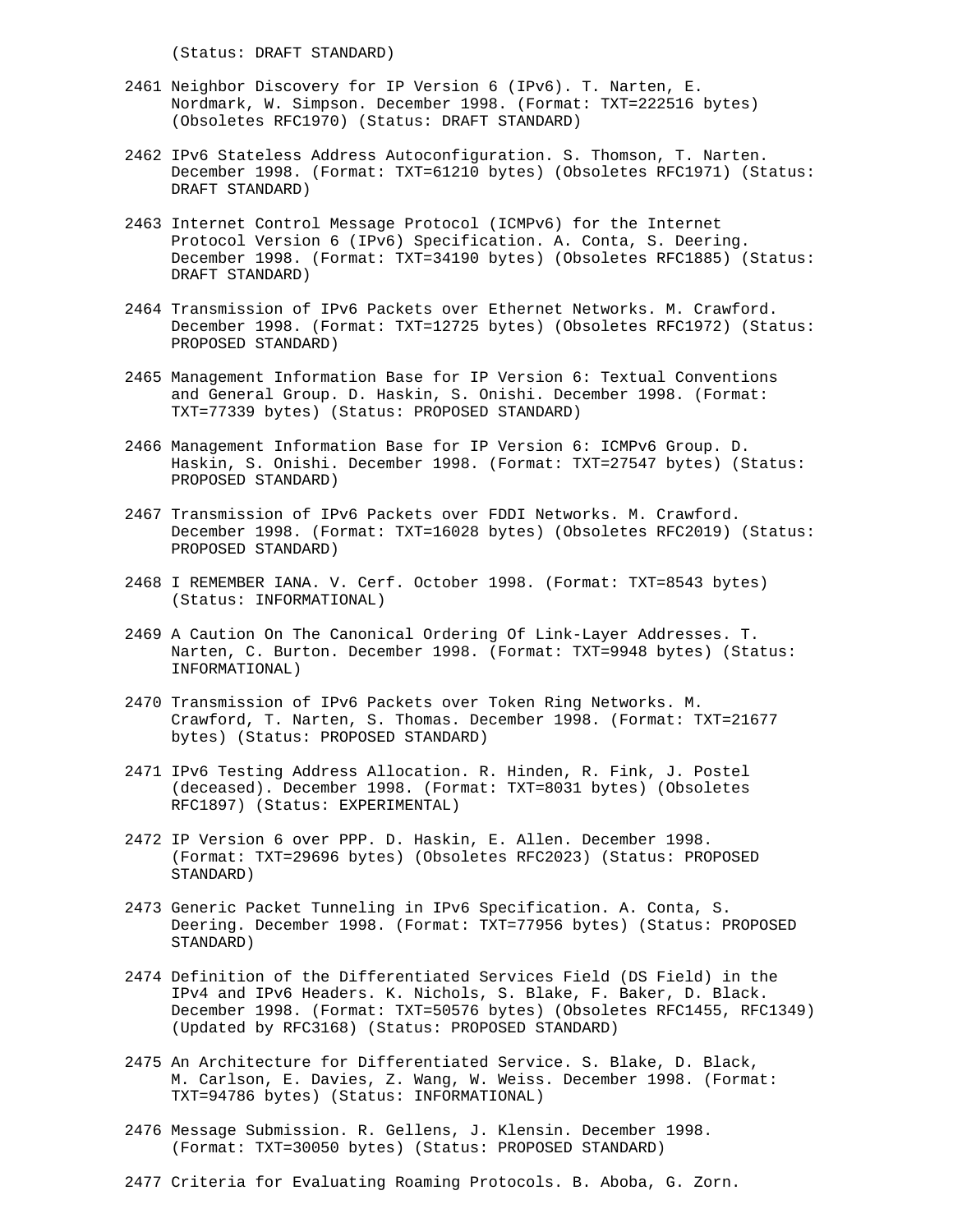January 1999. (Format: TXT=23530 bytes) (Status: INFORMATIONAL)

- 2478 The Simple and Protected GSS-API Negotiation Mechanism. E. Baize, D. Pinkas. December 1998. (Format: TXT=35581 bytes) (Status: PROPOSED STANDARD)
- 2479 Independent Data Unit Protection Generic Security Service Application Program Interface (IDUP-GSS-API). C. Adams. December 1998. (Format: TXT=156070 bytes) (Status: INFORMATIONAL)
- 2480 Gateways and MIME Security Multiparts. N. Freed. January 1999. (Format: TXT=11751 bytes) (Status: PROPOSED STANDARD)
- 2481 A Proposal to add Explicit Congestion Notification (ECN) to IP. K. Ramakrishnan, S. Floyd. January 1999. (Format: TXT=64559 bytes) (Obsoleted by RFC3168) (Status: EXPERIMENTAL)
- 2482 Language Tagging in Unicode Plain Text. K. Whistler, G. Adams. January 1999. (Format: TXT=27800 bytes) (Status: INFORMATIONAL)
- 2483 URI Resolution Services Necessary for URN Resolution. M. Mealling, R. Daniel. January 1999. (Format: TXT=30518 bytes) (Status: EXPERIMENTAL)
- 2484 PPP LCP Internationalization Configuration Option. G. Zorn. January 1999. (Format: TXT=8330 bytes) (Updates RFC2284, RFC1994, RFC1570) (Status: PROPOSED STANDARD)
- 2485 DHCP Option for The Open Group's User Authentication Protocol. S. Drach. January 1999. (Format: TXT=7205 bytes) (Status: PROPOSED STANDARD)
- 2486 The Network Access Identifier. B. Aboba, M. Beadles. January 1999. (Format: TXT=14261 bytes) (Status: PROPOSED STANDARD)
- 2487 SMTP Service Extension for Secure SMTP over TLS. P. Hoffman. January 1999. (Format: TXT=15120 bytes) (Obsoleted by RFC3207) (Status: PROPOSED STANDARD)
- 2488 Enhancing TCP Over Satellite Channels using Standard Mechanisms. M. Allman, D. Glover, L. Sanchez. January 1999. (Format: TXT=47857 bytes) (Also BCP0028) (Status: BEST CURRENT PRACTICE)
- 2489 Procedure for Defining New DHCP Options. R. Droms. January 1999. (Format: TXT=10484 bytes) (Obsoleted by RFC2939) (Also BCP0029) (Status: BEST CURRENT PRACTICE)
- 2490 A Simulation Model for IP Multicast with RSVP. M. Pullen, R. Malghan, L. Lavu, G. Duan, J. Ma, H. Nah. January 1999. (Format: TXT=74936, PS=1956365, PDF=135368 bytes) (Status: INFORMATIONAL)
- 2491 IPv6 over Non-Broadcast Multiple Access (NBMA) networks. G. Armitage, P. Schulter, M. Jork, G. Harter. January 1999. (Format: TXT=100782 bytes) (Status: PROPOSED STANDARD)
- 2492 IPv6 over ATM Networks. G. Armitage, P. Schulter, M. Jork. January 1999. (Format: TXT=21199 bytes) (Status: PROPOSED STANDARD)
- 2493 Textual Conventions for MIB Modules Using Performance History Based on 15 Minute Intervals. K. Tesink, Ed.. January 1999. (Format: TXT=18749 bytes) (Status: PROPOSED STANDARD)
- 2494 Definitions of Managed Objects for the DS0 and DS0 Bundle Interface Type. D. Fowler, Ed.. January 1999. (Format: TXT=47208 bytes) (Status: PROPOSED STANDARD)
- 2495 Definitions of Managed Objects for the DS1, E1, DS2 and E2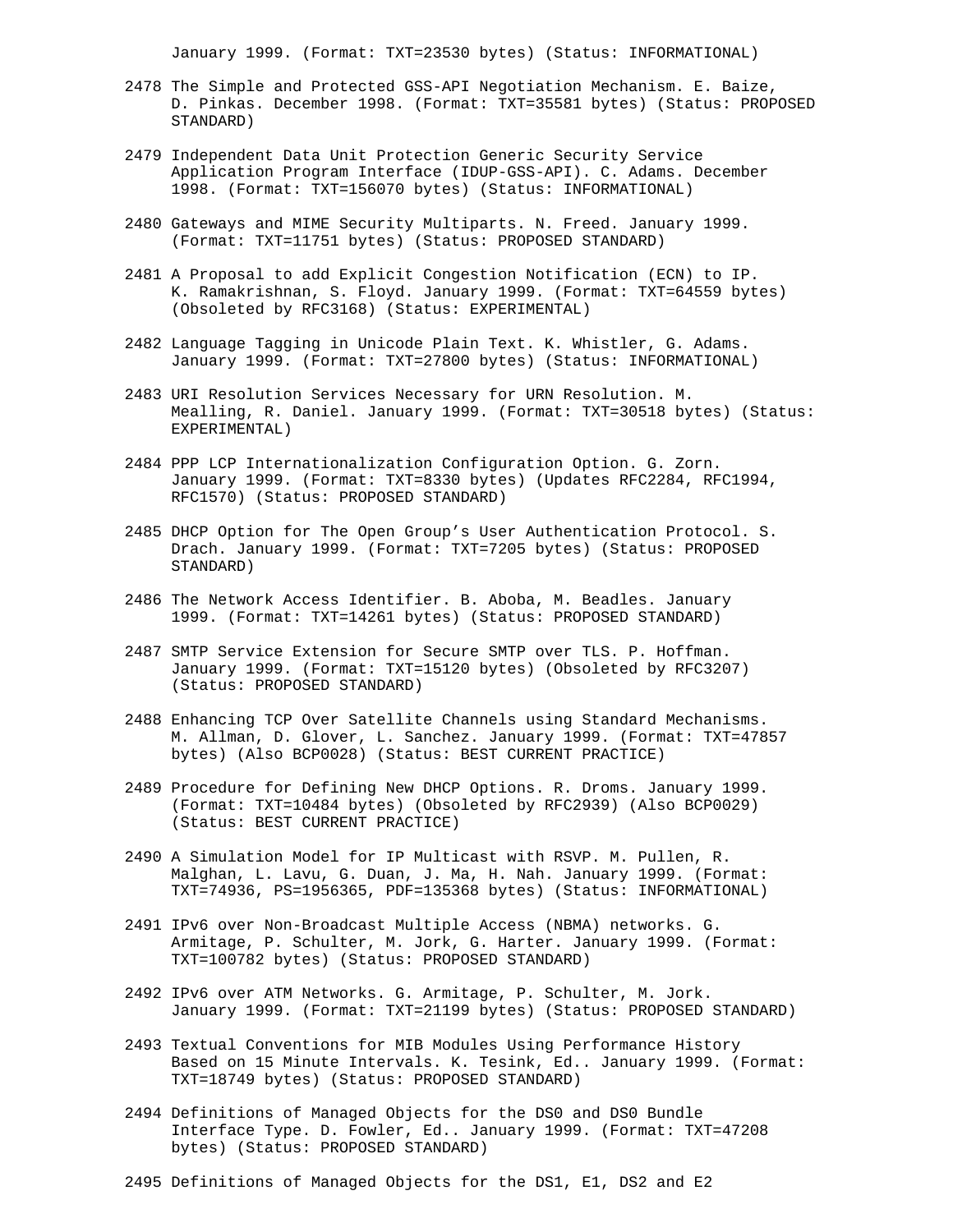Interface Types. D. Fowler, Ed.. January 1999. (Format: TXT=155560 bytes) (Obsoletes RFC1406) (Status: PROPOSED STANDARD)

- 2496 Definitions of Managed Object for the DS3/E3 Interface Type. D. Fowler, Ed.. January 1999. (Format: TXT=124251 bytes) (Obsoletes RFC1407) (Status: PROPOSED STANDARD)
- 2497 Transmission of IPv6 Packets over ARCnet Networks. I. Souvatzis. January 1999. (Format: TXT=10304 bytes) (Also RFC1201) (Status: PROPOSED STANDARD)
- 2498 IPPM Metrics for Measuring Connectivity. J. Mahdavi, V. Paxson. January 1999. (Format: TXT=17869 bytes) (Obsoleted by RFC2678) (Status: EXPERIMENTAL)
- 2499 Request for Comments Summary. A. Ramos. July 1999. (Format: TXT=43431 bytes) (Status: INFORMATIONAL)
- 2500 Internet Official Protocol Standards. J. Reynolds, R. Braden. June 1999. (Format: TXT=78845 bytes) (Obsoletes RFC2400) (Obsoleted by RFC2600) (Status: HISTORIC)
- 2501 Mobile Ad hoc Networking (MANET): Routing Protocol Performance Issues and Evaluation Considerations. S. Corson, J. Macker. January 1999. (Format: TXT=28912 bytes) (Status: INFORMATIONAL)
- 2502 Limitations of Internet Protocol Suite for Distributed Simulation the Large Multicast Environment. M. Pullen, M. Myjak, C. Bouwens. February 1999. (Format: TXT=28190 bytes) (Status: INFORMATIONAL)
- 2503 MIME Types for Use with the ISO ILL Protocol. R. Moulton, M. Needleman. February 1999. (Format: TXT=9078 bytes) (Status: INFORMATIONAL)
- 2504 Users' Security Handbook. E. Guttman, L. Leong, G. Malkin. February 1999. (Format: TXT=74036 bytes) (Also FYI0034) (Status: INFORMATIONAL)
- 2505 Anti-Spam Recommendations for SMTP MTAs. G. Lindberg. February 1999. (Format: TXT=53597 bytes) (Also BCP0030) (Status: BEST CURRENT PRACTICE)
- 2506 Media Feature Tag Registration Procedure. K. Holtman, A. Mutz, T. Hardie. March 1999. (Format: TXT=24892 bytes) (Also BCP0031) (Status: BEST CURRENT PRACTICE)
- 2507 IP Header Compression. M. Degermark, B. Nordgren, S. Pink. February 1999. (Format: TXT=106292 bytes) (Status: PROPOSED STANDARD)
- 2508 Compressing IP/UDP/RTP Headers for Low-Speed Serial Links. S. Casner, V. Jacobson. February 1999. (Format: TXT=60474 bytes) (Status: PROPOSED STANDARD)
- 2509 IP Header Compression over PPP. M. Engan, S. Casner, C. Bormann. February 1999. (Format: TXT=18676 bytes) (Status: PROPOSED STANDARD)
- 2510 Internet X.509 Public Key Infrastructure Certificate Management Protocols. C. Adams, S. Farrell. March 1999. (Format: TXT=158178 bytes) (Status: PROPOSED STANDARD)
- 2511 Internet X.509 Certificate Request Message Format. M. Myers, C. Adams, D. Solo, D. Kemp. March 1999. (Format: TXT=48278 bytes) (Status: PROPOSED STANDARD)
- 2512 Accounting Information for ATM Networks. K. McCloghrie, J. Heinanen, W. Greene, A. Prasad. February 1999. (Format: TXT=29119 bytes) (Status: PROPOSED STANDARD)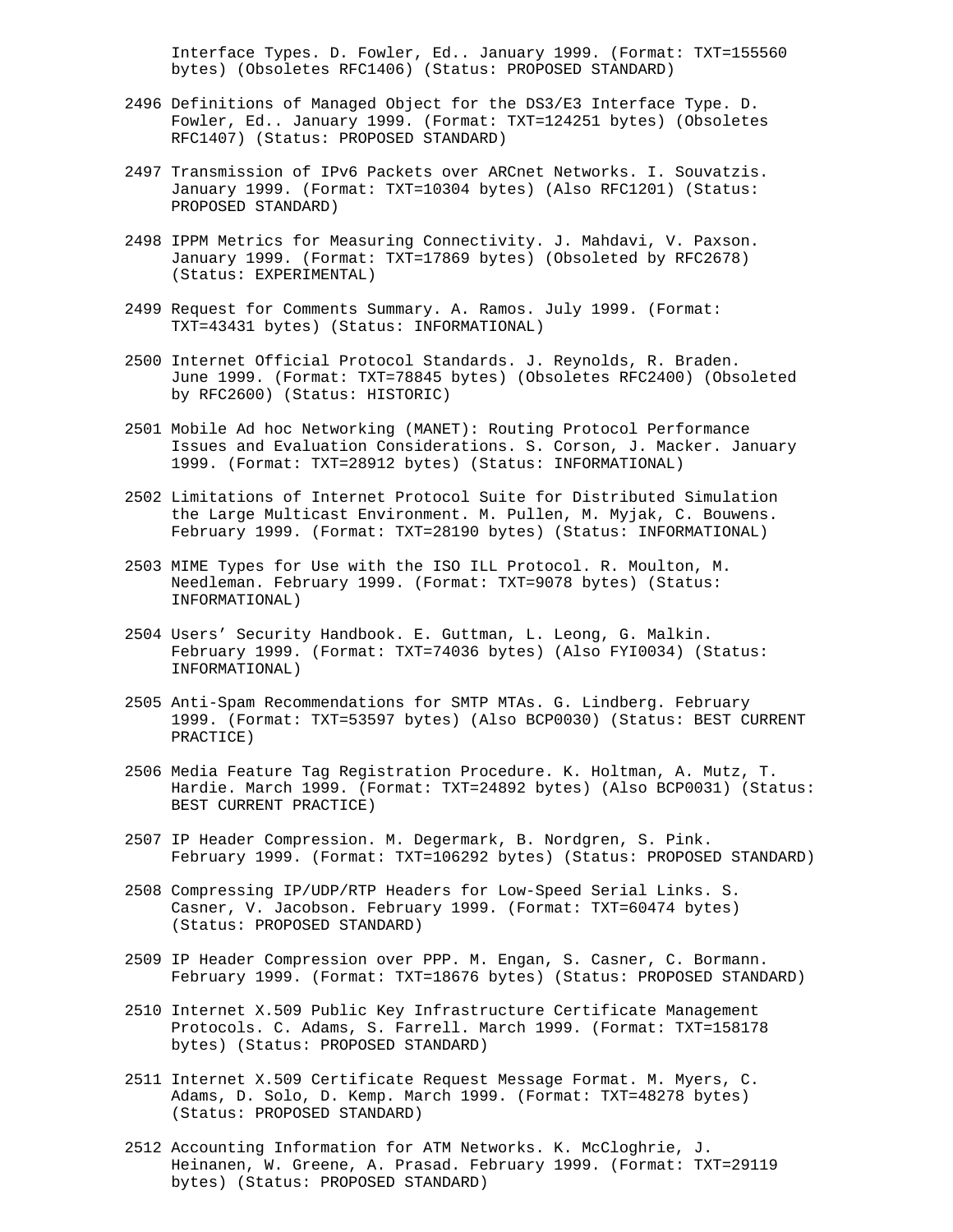- 2513 Managed Objects for Controlling the Collection and Storage of Accounting Information for Connection-Oriented Networks. K. McCloghrie, J. Heinanen, W. Greene, A. Prasad. February 1999. (Format: TXT=60789 bytes) (Status: PROPOSED STANDARD)
- 2514 Definitions of Textual Conventions and OBJECT-IDENTITIES for ATM Management. M. Noto, E. Spiegel, K. Tesink. February 1999. (Format: TXT=37583 bytes) (Status: PROPOSED STANDARD)
- 2515 Definitions of Managed Objects for ATM Management. K. Tesink, Ed. February 1999. (Format: TXT=179993 bytes) (Obsoletes RFC1695) (Status: PROPOSED STANDARD)
- 2516 A Method for Transmitting PPP Over Ethernet (PPPoE). L. Mamakos, K. Lidl, J. Evarts, D. Carrel, D. Simone, R. Wheeler. February 1999. (Format: TXT=32537 bytes) (Status: INFORMATIONAL)
- 2517 Building Directories from DNS: Experiences from WWWSeeker. R. Moats, R. Huber. February 1999. (Format: TXT=14001 bytes) (Status: INFORMATIONAL)
- 2518 HTTP Extensions for Distributed Authoring -- WEBDAV. Y. Goland, E. Whitehead, A. Faizi, S. Carter, D. Jensen. February 1999. (Format: TXT=202829 bytes) (Status: PROPOSED STANDARD)
- 2519 A Framework for Inter-Domain Route Aggregation. E. Chen, J. Stewart. February 1999. (Format: TXT=25394 bytes) (Status: INFORMATIONAL)
- 2520 NHRP with Mobile NHCs. J. Luciani, H. Suzuki, N. Doraswamy, D. Horton. February 1999. (Format: TXT=16763 bytes) (Status: EXPERIMENTAL)
- 2521 ICMP Security Failures Messages. P. Karn, W. Simpson. March 1999. (Format: TXT=14637 bytes) (Status: EXPERIMENTAL)
- 2522 Photuris: Session-Key Management Protocol. P. Karn, W. Simpson. March 1999. (Format: TXT=157224 bytes) (Status: EXPERIMENTAL)
- 2523 Photuris: Extended Schemes and Attributes. P. Karn, W. Simpson. March 1999. (Format: TXT=38166 bytes) (Status: EXPERIMENTAL)
- 2524 Neda's Efficient Mail Submission and Delivery (EMSD) Protocol Specification Version 1.3. M. Banan. February 1999. (Format: TXT=153171 bytes) (Status: INFORMATIONAL)
- 2525 Known TCP Implementation Problems. V. Paxson, M Allman, S. Dawson, W. Fenner, J. Griner, I. Heavens, K. Lahey, J. Semke, B. Volz. March 1999. (Format: TXT=137201 bytes) (Status: INFORMATIONAL)
- 2526 Reserved IPv6 Subnet Anycast Addresses. D. Johnson, S. Deering. March 1999. (Format: TXT=14555 bytes) (Status: PROPOSED STANDARD)
- 2527 Internet X.509 Public Key Infrastructure Certificate Policy and Certification Practices Framework. S. Chokhani, W. Ford. March 1999. (Format: TXT=91860 bytes) (Status: INFORMATIONAL)
- 2528 Internet X.509 Public Key Infrastructure Representation of Key Exchange Algorithm (KEA) Keys in Internet X.509 Public Key Infrastructure Certificates. R. Housley, W. Polk. March 1999. (Format: TXT=18273 bytes) (Status: INFORMATIONAL)
- 2529 Transmission of IPv6 over IPv4 Domains without Explicit Tunnels. B. Carpenter, C. Jung. March 1999. (Format: TXT=21049 bytes) (Status: PROPOSED STANDARD)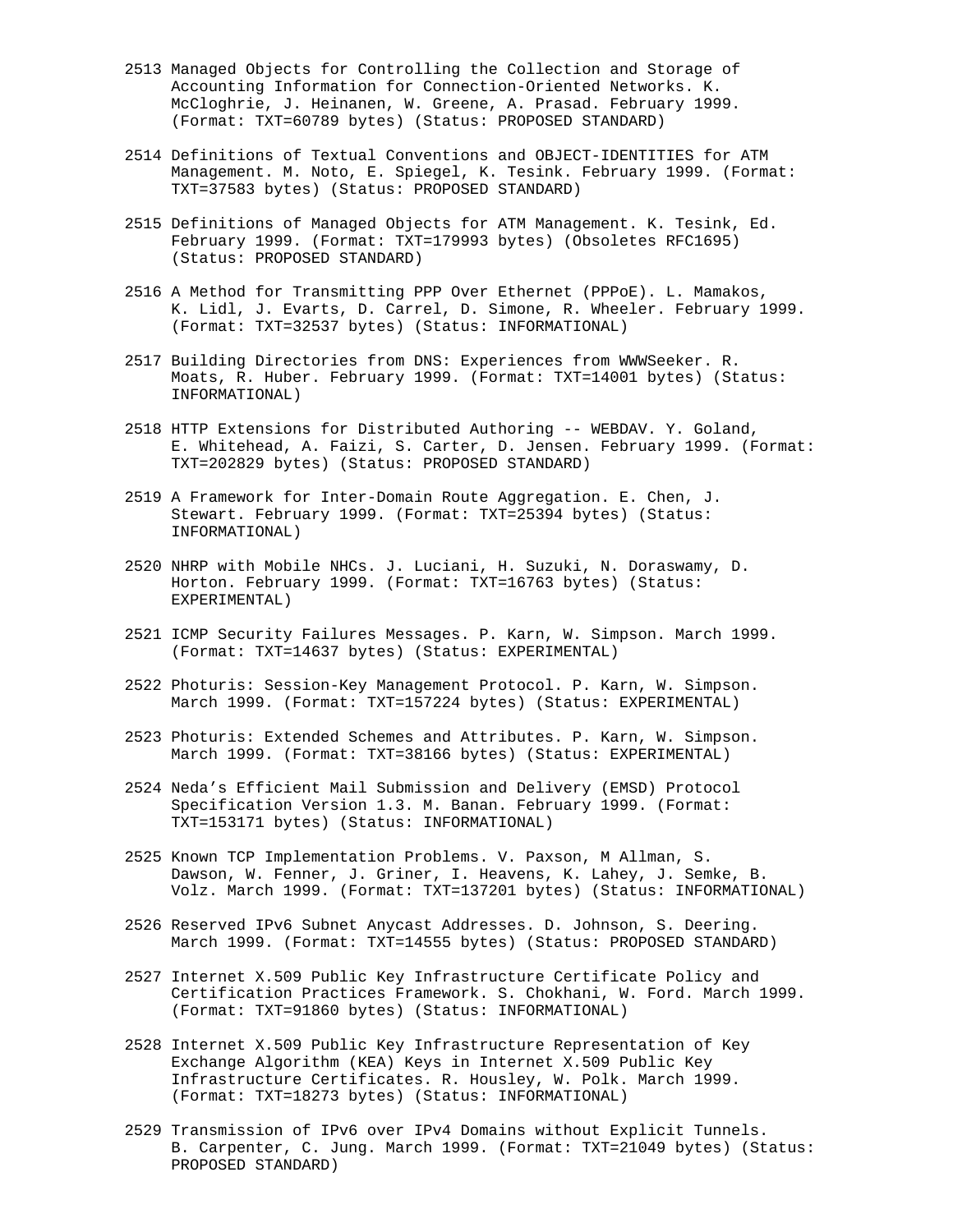- 2530 Indicating Supported Media Features Using Extensions to DSN and MDN. D. Wing. March 1999. (Format: TXT=7824 bytes) (Status: PROPOSED STANDARD)
- 2531 Content Feature Schema for Internet Fax. G. Klyne, L. McIntyre. March 1999. (Format: TXT=88295 bytes) (Obsoleted by RFC2879) (Status: PROPOSED STANDARD)
- 2532 Extended Facsimile Using Internet Mail. L. Masinter, D. Wing. March 1999. (Format: TXT=22717 bytes) (Status: PROPOSED STANDARD)
- 2533 A Syntax for Describing Media Feature Sets. G. Klyne. March 1999. (Format: TXT=79057 bytes) (Updated by RFC2938) (Status: PROPOSED STANDARD)
- 2534 Media Features for Display, Print, and Fax. L. Masinter, D. Wing, A. Mutz, K. Holtman. March 1999. (Format: TXT=15466 bytes) (Status: PROPOSED STANDARD)
- 2535 Domain Name System Security Extensions. D. Eastlake. March 1999. (Format: TXT=110958 bytes) (Obsoletes RFC2065) (Updates RFC2181, RFC1035, RFC1034) (Updated by RFC2931, RFC3007, RFC3008, RFC3090, RFC3226) (Status: PROPOSED STANDARD)
- 2536 DSA KEYs and SIGs in the Domain Name System (DNS). D. Eastlake. March 1999. (Format: TXT=11121 bytes) (Status: PROPOSED STANDARD)
- 2537 RSA/MD5 KEYs and SIGs in the Domain Name System (DNS). D. Eastlake. March 1999. (Format: TXT=10810 bytes) (Obsoleted by RFC3110) (Status: PROPOSED STANDARD)
- 2538 Storing Certificates in the Domain Name System (DNS). D. Eastlake, O. Gudmundsson. March 1999. (Format: TXT=19857 bytes) (Status: PROPOSED STANDARD)
- 2539 Storage of Diffie-Hellman Keys in the Domain Name System (DNS). D. Eastlake. March 1999. (Format: TXT=21049 bytes) (Status: PROPOSED STANDARD)
- 2540 Detached Domain Name System (DNS) Information. D. Eastlake. March 1999. (Format: TXT=12546 bytes) (Status: EXPERIMENTAL)
- 2541 DNS Security Operational Considerations. D. Eastlake. March 1999. (Format: TXT=14498 bytes) (Status: INFORMATIONAL)
- 2542 Terminology and Goals for Internet Fax. L. Masinter. March 1999. (Format: TXT=46372 bytes) (Status: INFORMATIONAL)
- 2543 SIP: Session Initiation Protocol. M. Handley, H. Schulzrinne, E. Schooler, J. Rosenberg. March 1999. (Format: TXT=338861 bytes) (Status: PROPOSED STANDARD)
- 2544 Benchmarking Methodology for Network Interconnect Devices. S. Bradner, J. McQuaid. March 1999. (Format: TXT=66688 bytes) (Obsoletes RFC1944) (Status: INFORMATIONAL)
- 2545 Use of BGP-4 Multiprotocol Extensions for IPv6 Inter-Domain Routing. P. Marques, F. Dupont. March 1999. (Format: TXT=10209 bytes) (Status: PROPOSED STANDARD)
- 2546 6Bone Routing Practice. A. Durand, B. Buclin. March 1999. (Format: TXT=17844 bytes) (Obsoleted by RFC2772) (Status: INFORMATIONAL)
- 2547 BGP/MPLS VPNs. E. Rosen, Y. Rekhter. March 1999. (Format: TXT=63270 bytes) (Status: INFORMATIONAL)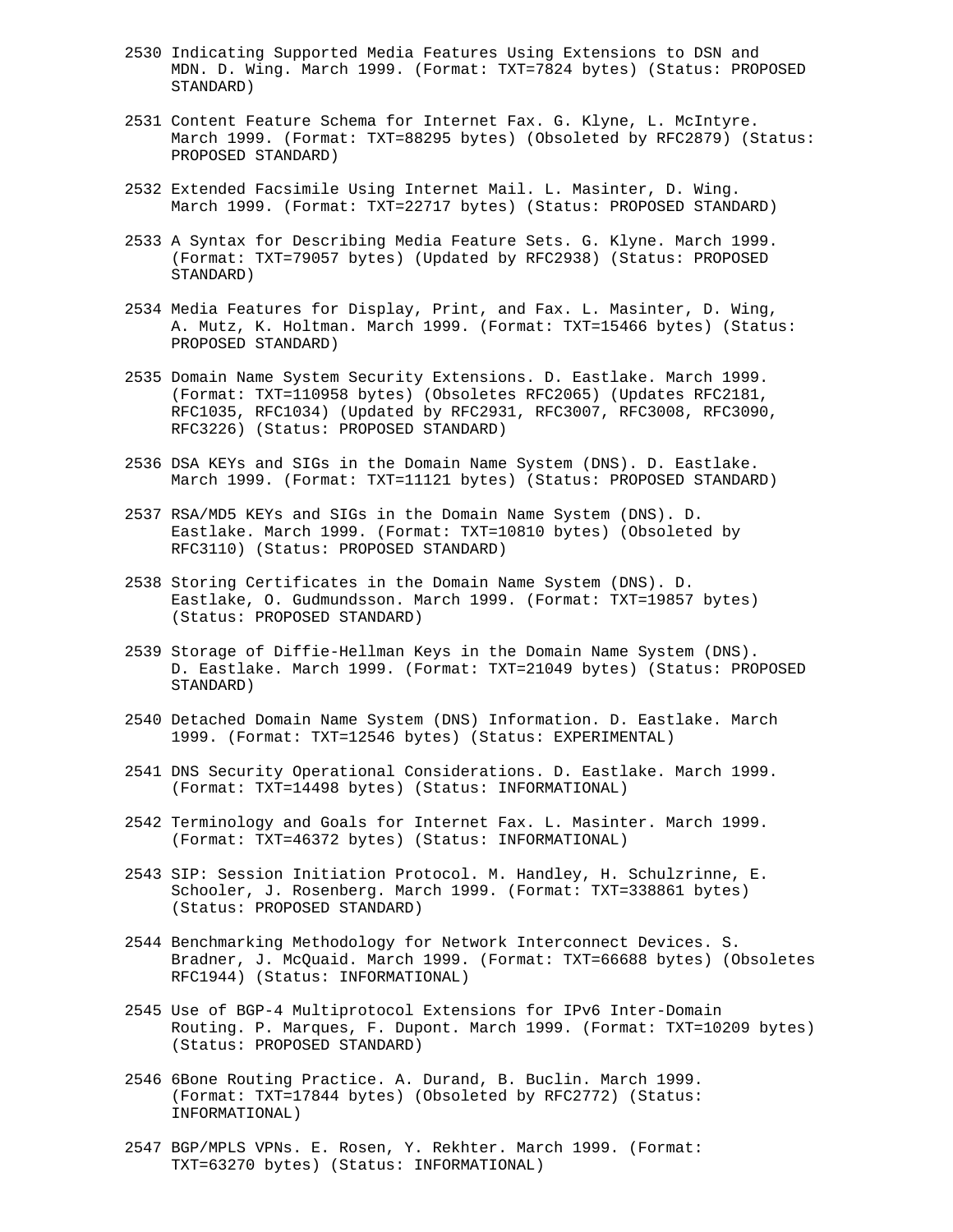- 2548 Microsoft Vendor-specific RADIUS Attributes. G. Zorn. March 1999. (Format: TXT=80763 bytes) (Status: INFORMATIONAL)
- 2549 IP over Avian Carriers with Quality of Service. D. Waitzman. Apr-01-1999. (Format: TXT=9519 bytes) (Updates RFC1149) (Status: INFORMATIONAL)
- 2550 Y10K and Beyond. S. Glassman, M. Manasse, J. Mogul. Apr-01-1999. (Format: TXT=28011 bytes) (Status: INFORMATIONAL)
- 2551 The Roman Standards Process -- Revision III. S. Bradner. Apr-01-1999. (Format: TXT=28054 bytes) (Status: INFORMATIONAL)
- 2552 Architecture for the Information Brokerage in the ACTS Project GAIA. M. Blinov, M. Bessonov, C. Clissmann. April 1999. (Format: TXT=65172 bytes) (Status: INFORMATIONAL)
- 2553 Basic Socket Interface Extensions for IPv6. R. Gilligan, S. Thomson, J. Bound, W. Stevens. March 1999. (Format: TXT=89215 bytes) (Obsoletes RFC2133) (Updated by RFC3152) (Status: INFORMATIONAL)
- 2554 SMTP Service Extension for Authentication. J. Myers. March 1999. (Format: TXT=20534 bytes) (Status: PROPOSED STANDARD)
- 2555 30 Years of RFCs. RFC Editor, et al.. Apr-07-1999. (Format: TXT=42902 bytes) (Status: INFORMATIONAL)
- 2556 OSI connectionless transport services on top of UDP Applicability Statement for Historic Status. S. Bradner. March 1999. (Format: TXT=5864 bytes) (Status: INFORMATIONAL)
- 2557 MIME Encapsulation of Aggregate Documents, such as HTML (MHTML). J. Palme, A. Hopmann, N. Shelness. March 1999. (Format: TXT=61854 bytes) (Obsoletes RFC2110) (Status: PROPOSED STANDARD)
- 2558 Definitions of Managed Objects for the SONET/SDH Interface Type. K. Tesink. March 1999. (Format: TXT=138550 bytes) (Obsoletes RFC1595) (Status: PROPOSED STANDARD)
- 2559 Internet X.509 Public Key Infrastructure Operational Protocols LDAPv2. S. Boeyen, T. Howes, P. Richard. April 1999. (Format: TXT=22889 bytes) (Updates RFC1778) (Status: PROPOSED STANDARD)
- 2560 X.509 Internet Public Key Infrastructure Online Certificate Status Protocol - OCSP. M. Myers, R. Ankney, A. Malpani, S. Galperin, C. Adams. June 1999. (Format: TXT=43243 bytes) (Status: PROPOSED STANDARD)
- 2561 Base Definitions of Managed Objects for TN3270E Using SMIv2. K. White, R. Moore. April 1999. (Format: TXT=113705 bytes) (Status: PROPOSED STANDARD)
- 2562 Definitions of Protocol and Managed Objects for TN3270E Response Time Collection Using SMIv2 (TN3270E-RT-MIB). K. White, R. Moore. April 1999. (Format: TXT=110633 bytes) (Status: PROPOSED STANDARD)
- 2563 DHCP Option to Disable Stateless Auto-Configuration in IPv4 Clients. R. Troll. May 1999. (Format: TXT=17838 bytes) (Status: PROPOSED STANDARD)
- 2564 Application Management MIB. C. Kalbfleisch, C. Krupczak, R. Presuhn, J. Saperia. May 1999. (Format: TXT=183314 bytes) (Status: PROPOSED STANDARD)
- 2565 Internet Printing Protocol/1.0: Encoding and Transport. R. Herriot, Ed., S. Butler, P. Moore, R. Turner. April 1999. (Format: TXT=80439 bytes) (Obsoleted by RFC2910) (Status: EXPERIMENTAL)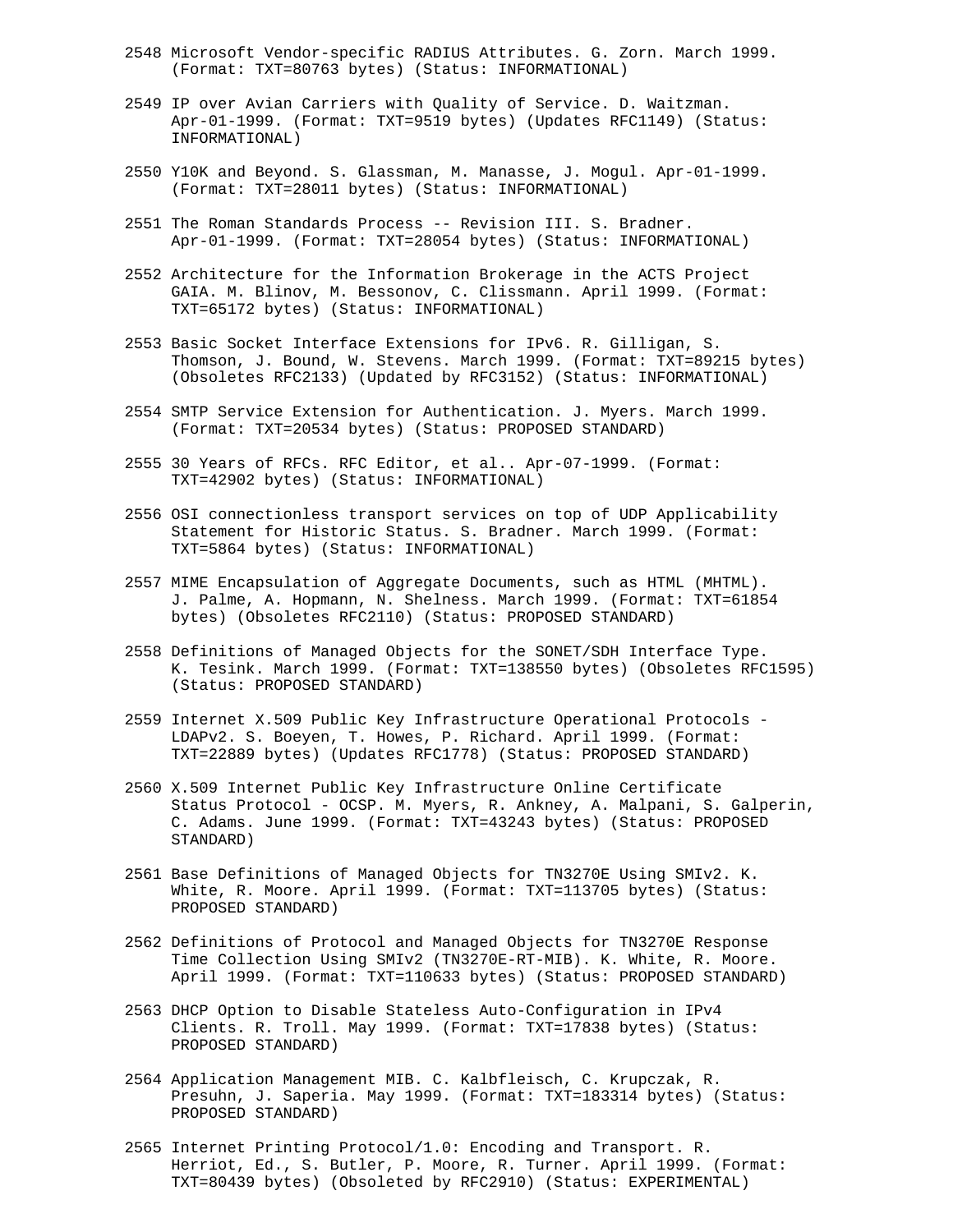- 2566 Internet Printing Protocol/1.0: Model and Semantics. R. deBry, T. Hastings, R. Herriot, S. Isaacson, P. Powell. April 1999. (Format: TXT=438887 bytes) (Obsoleted by RFC2911) (Status: EXPERIMENTAL)
- 2567 Design Goals for an Internet Printing Protocol. F. Wright. April 1999. (Format: TXT=90260 bytes) (Status: EXPERIMENTAL)
- 2568 Rationale for the Structure of the Model and Protocol for the Internet Printing Protocol. S. Zilles. April 1999. (Format: TXT=23547 bytes) (Status: EXPERIMENTAL)
- 2569 Mapping between LPD and IPP Protocols. R. Herriot, Ed., T. Hastings, N. Jacobs, J. Martin. April 1999. (Format: TXT=57886 bytes) (Status: EXPERIMENTAL)
- 2570 Introduction to Version 3 of the Internet-standard Network Management Framework. J. Case, R. Mundy, D. Partain, B. Stewart. April 1999. (Format: TXT=50381 bytes) (Status: INFORMATIONAL)
- 2571 An Architecture for Describing SNMP Management Frameworks. B. Wijnen, D. Harrington, R. Presuhn. April 1999. (Format: TXT=139260 bytes) (Obsoletes RFC2271) (Status: DRAFT STANDARD)
- 2572 Message Processing and Dispatching for the Simple Network Management Protocol (SNMP). J. Case, D. Harrington, R. Presuhn, B. Wijnen. April 1999. (Format: TXT=96035 bytes) (Obsoletes RFC2272) (Status: DRAFT STANDARD)
- 2573 SNMP Applications. D. Levi, P. Meyer, B. Stewart. April 1999. (Format: TXT=150427 bytes) (Obsoletes RFC2273) (Status: DRAFT STANDARD)
- 2574 User-based Security Model (USM) for version 3 of the Simple Network Management Protocol (SNMPv3). U. Blumenthal, B. Wijnen. April 1999. (Format: TXT=190755 bytes) (Obsoletes RFC2274) (Status: DRAFT STANDARD)
- 2575 View-based Access Control Model (VACM) for the Simple Network Management Protocol (SNMP). B. Wijnen, R. Presuhn, K. McCloghrie. April 1999. (Format: TXT=79642 bytes) (Obsoletes RFC2275) (Status: DRAFT STANDARD)
- 2576 Coexistence between Version 1, Version 2, and Version 3 of the Internet-standard Network Management Framework. R. Frye, D. Levi, S. Routhier, B. Wijnen. March 2000. (Format: TXT=98589 bytes) (Obsoletes RFC1908, RFC2089) (Status: PROPOSED STANDARD)
- 2577 FTP Security Considerations. M. Allman, S. Ostermann. May 1999. (Format: TXT=17870 bytes) (Status: INFORMATIONAL)
- 2578 Structure of Management Information Version 2 (SMIv2). K. McCloghrie, D. Perkins, J. Schoenwaelder. April 1999. (Format: TXT=89712 bytes) (Obsoletes RFC1902) (Also STD0058) (Status: STANDARD)
- 2579 Textual Conventions for SMIv2. K. McCloghrie, D. Perkins, J. Schoenwaelder. April 1999. (Format: TXT=59039 bytes) (Obsoletes RFC1903) (Also STD0058) (Status: STANDARD)
- 2580 Conformance Statements for SMIv2. K. McCloghrie, D. Perkins, J. Schoenwaelder. April 1999. (Format: TXT=54253 bytes) (Obsoletes RFC1904) (Also STD0058) (Status: STANDARD)
- 2581 TCP Congestion Control. M. Allman, V. Paxson, W. Stevens. April 1999. (Format: TXT=31351 bytes) (Obsoletes RFC2001) (Status: PROPOSED STANDARD)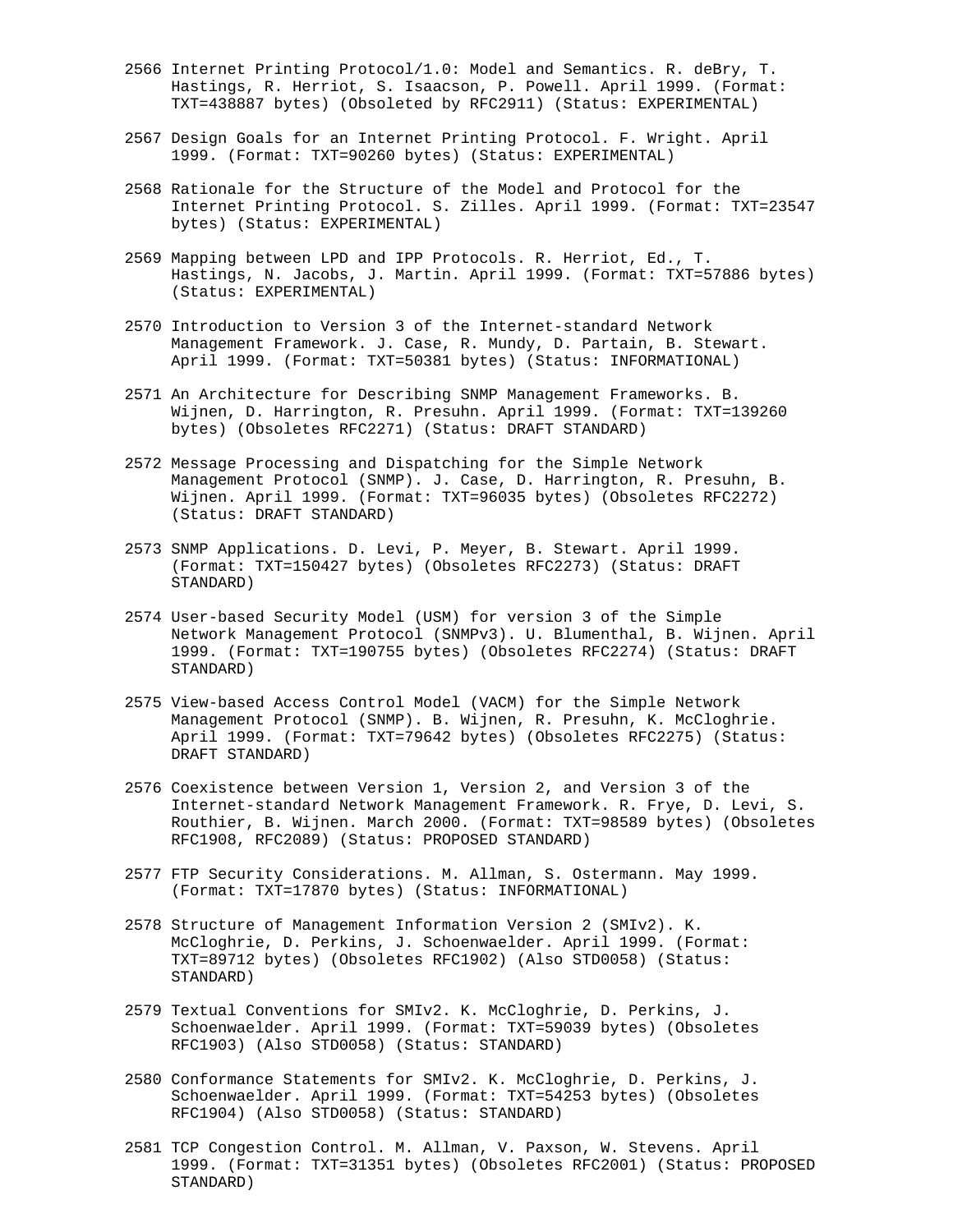- 2582 The NewReno Modification to TCP's Fast Recovery Algorithm. S. Floyd, T. Henderson. April 1999. (Format: TXT=29393 bytes) (Status: EXPERIMENTAL)
- 2583 Guidelines for Next Hop Client (NHC) Developers. R. Carlson, L. Winkler. May 1999. (Format: TXT=21338 bytes) (Status: INFORMATIONAL)
- 2584 Definitions of Managed Objects for APPN/HPR in IP Networks. B. Clouston, B. Moore. May 1999. (Format: TXT=40187 bytes) (Status: PROPOSED STANDARD)
- 2585 Internet X.509 Public Key Infrastructure Operational Protocols: FTP and HTTP. R. Housley, P. Hoffman. May 1999. (Format: TXT=14813 bytes) (Status: PROPOSED STANDARD)
- 2586 The Audio/L16 MIME content type. J. Salsman, H. Alvestrand. May 1999. (Format: TXT=8694 bytes) (Status: INFORMATIONAL)
- 2587 Internet X.509 Public Key Infrastructure LDAPv2 Schema. S. Boeyen, T. Howes, P. Richard. June 1999. (Format: TXT=15102 bytes) (Status: PROPOSED STANDARD)
- 2588 IP Multicast and Firewalls. R. Finlayson. May 1999. (Format: TXT=28622 bytes) (Status: INFORMATIONAL)
- 2589 Lightweight Directory Access Protocol (v3): Extensions for Dynamic Directory Services. Y. Yaacovi, M. Wahl, T. Genovese. May 1999. (Format: TXT=26855 bytes) (Status: PROPOSED STANDARD)
- 2590 Transmission of IPv6 Packets over Frame Relay Networks Specification. A. Conta, A. Malis, M. Mueller. May 1999. (Format: TXT=41817 bytes) (Status: PROPOSED STANDARD)
- 2591 Definitions of Managed Objects for Scheduling Management Operations. D. Levi, J. Schoenwaelder. May 1999. (Format: TXT=52920 bytes) (Obsoleted by RFC3231) (Status: PROPOSED STANDARD)
- 2592 Definitions of Managed Objects for the Delegation of Management Script. D. Levi, J. Schoenwaelder. May 1999. (Format: TXT=110629 bytes) (Obsoleted by RFC3165) (Status: PROPOSED STANDARD)
- 2593 Script MIB Extensibility Protocol Version 1.0. J. Schoenwaelder, J. Quittek. May 1999. (Format: TXT=49663 bytes) (Obsoleted by RFC3179) (Status: EXPERIMENTAL)
- 2594 Definitions of Managed Objects for WWW Services. H. Hazewinkel, C. Kalbfleisch, J. Schoenwaelder. May 1999. (Format: TXT=88876 bytes) (Status: PROPOSED STANDARD)
- 2595 Using TLS with IMAP, POP3 and ACAP. C. Newman. June 1999. (Format: TXT=32440 bytes) (Status: PROPOSED STANDARD)
- 2596 Use of Language Codes in LDAP. M. Wahl, T. Howes. May 1999. (Format: TXT=17413 bytes) (Status: PROPOSED STANDARD)
- 2597 Assured Forwarding PHB Group. J. Heinanen, F. Baker, W. Weiss, J. Wroclawski. June 1999. (Format: TXT=24068 bytes) (Status: PROPOSED STANDARD)
- 2598 An Expedited Forwarding PHB. V. Jacobson, K. Nichols, K. Poduri. June 1999. (Format: TXT=23656 bytes) (Obsoleted by RFC3246) (Status: PROPOSED STANDARD)
- 2599 Request for Comments Summary RFC Numbers 2500-2599. A. DeLaCruz. March 2000. (Format: TXT=45845 bytes) (Status: INFORMATIONAL)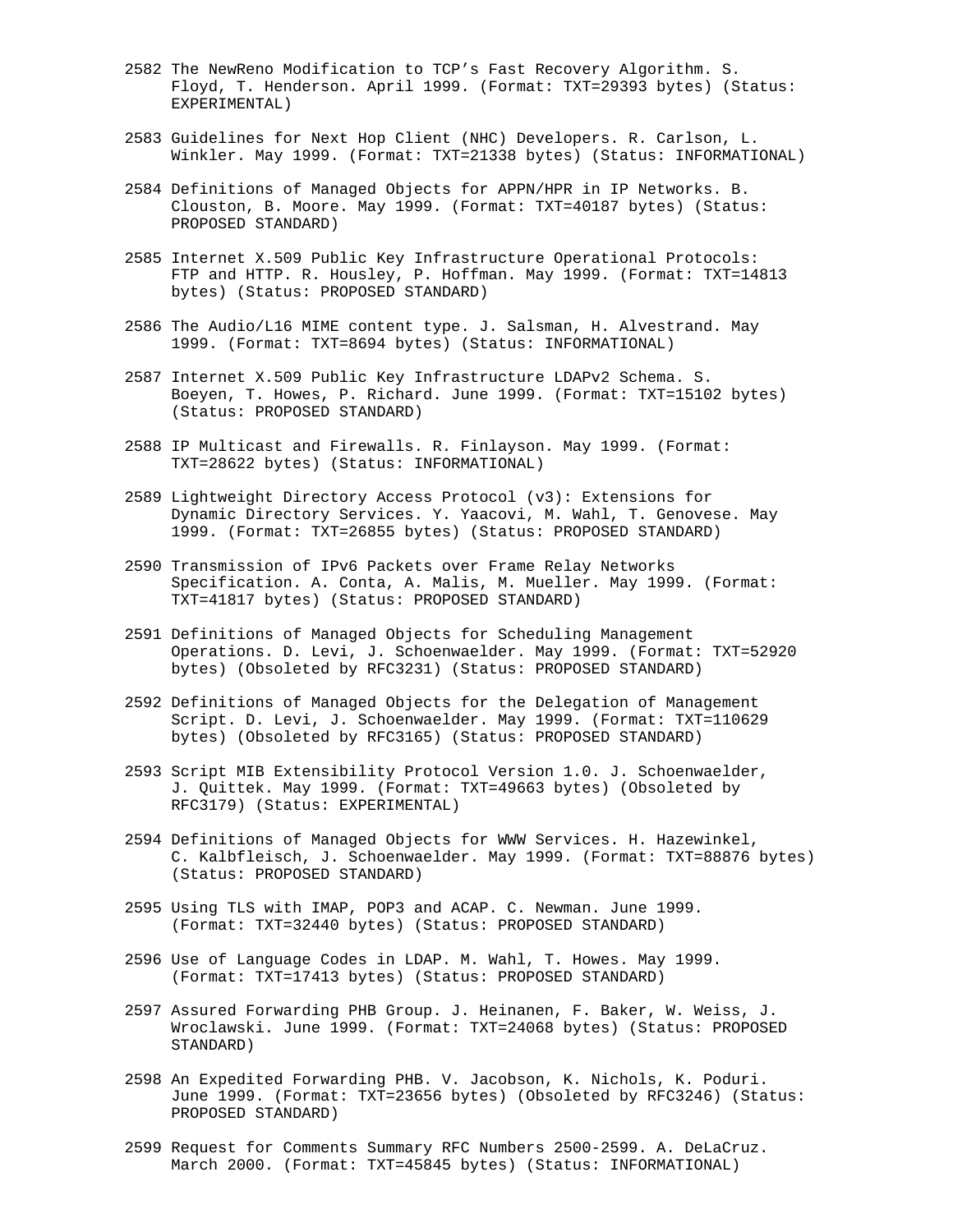- 2600 Internet Official Protocol Standards. J. Reynolds, R. Braden. March 2000. (Format: TXT=86139 bytes) (Obsoletes RFC2500) (Obsoleted by RFC2700) (Status: HISTORIC)
- 2601 ILMI-Based Server Discovery for ATMARP. M. Davison. June 1999. (Format: TXT=11820 bytes) (Status: PROPOSED STANDARD)
- 2602 ILMI-Based Server Discovery for MARS. M. Davison. June 1999. (Format: TXT=12031 bytes) (Status: PROPOSED STANDARD)
- 2603 ILMI-Based Server Discovery for NHRP. M. Davison. June 1999. (Format: TXT=11865 bytes) (Status: PROPOSED STANDARD)
- 2604 Wireless Device Configuration (OTASP/OTAPA) via ACAP. R. Gellens. June 1999. (Format: TXT=65329 bytes) (Obsoleted by RFC2636) (Status: INFORMATIONAL)
- 2605 Directory Server Monitoring MIB. G. Mansfield, S. Kille. June 1999. (Format: TXT=49166 bytes) (Obsoletes RFC1567) (Status: PROPOSED STANDARD)
- 2606 Reserved Top Level DNS Names. D. Eastlake, A. Panitz. June 1999. (Format: TXT=8008 bytes) (Also BCP0032) (Status: BEST CURRENT PRACTICE)
- 2607 Proxy Chaining and Policy Implementation in Roaming. B. Aboba, J. Vollbrecht. June 1999. (Format: TXT=33271 bytes) (Status: INFORMATIONAL)
- 2608 Service Location Protocol, Version 2. E. Guttman, C. Perkins, J. Veizades, M. Day. June 1999. (Format: TXT=129475 bytes) (Updates RFC2165) (Updated by RFC3224) (Status: PROPOSED STANDARD)
- 2609 Service Templates and Service: Schemes. E. Guttman, C. Perkins, J. Kempf. June 1999. (Format: TXT=72842 bytes) (Updates RFC2165) (Status: PROPOSED STANDARD)
- 2610 DHCP Options for Service Location Protocol. C. Perkins, E. Guttman. June 1999. (Format: TXT=10859 bytes) (Status: PROPOSED STANDARD)
- 2611 URN Namespace Definition Mechanisms. L. Daigle, D. van Gulik, R. Iannella, P. Falstrom. June 1999. (Format: TXT=26916 bytes) (Also BCP0033) (Status: BEST CURRENT PRACTICE)
- 2612 The CAST-256 Encryption Algorithm. C. Adams, J. Gilchrist. June 1999. (Format: TXT=37468 bytes) (Status: INFORMATIONAL)
- 2613 Remote Network Monitoring MIB Extensions for Switched Networks Version 1.0. R. Waterman, B. Lahaye, D. Romascanu, S. Waldbusser. June 1999. (Format: TXT=88701 bytes) (Status: PROPOSED STANDARD)
- 2614 An API for Service Location. J. Kempf, E. Guttman. June 1999. (Format: TXT=164002 bytes) (Status: INFORMATIONAL)
- 2615 PPP over SONET/SDH. A. Malis, W. Simpson. June 1999. (Format: TXT=18708 bytes) (Obsoletes RFC1619) (Status: PROPOSED STANDARD)
- 2616 Hypertext Transfer Protocol -- HTTP/1.1. R. Fielding, J. Gettys, J. Mogul, H. Frystyk, L. Masinter, P. Leach, T. Berners-Lee. June 1999. (Format: TXT=422317, PS=5529857, PDF=550558 bytes) (Obsoletes RFC2068) (Updated by RFC2817) (Status: DRAFT STANDARD)
- 2617 HTTP Authentication: Basic and Digest Access Authentication. J. Franks, P. Hallam-Baker, J. Hostetler, S. Lawrence, P. Leach, A. Luotonen, L. Stewart. June 1999. (Format: TXT=77638 bytes) (Obsoletes RFC2069) (Status: DRAFT STANDARD)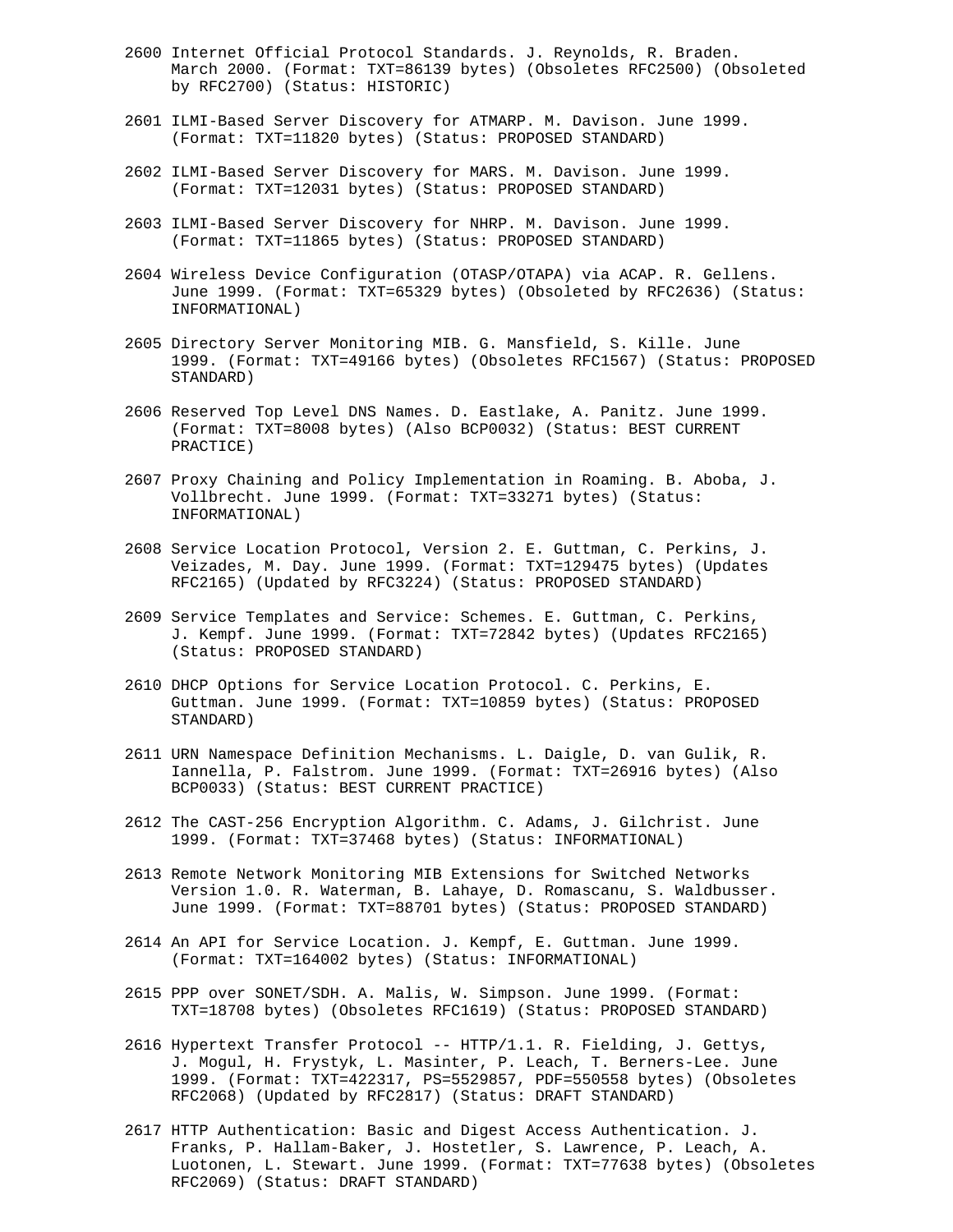- 2618 RADIUS Authentication Client MIB. B. Aboba, G. Zorn. June 1999. (Format: TXT=26889 bytes) (Status: PROPOSED STANDARD)
- 2619 RADIUS Authentication Server MIB. G. Zorn, B. Aboba. June 1999. (Format: TXT=30464 bytes) (Status: PROPOSED STANDARD)
- 2620 RADIUS Accounting Client MIB. B. Aboba, G. Zorn. June 1999. (Format: TXT=23960 bytes) (Status: INFORMATIONAL)
- 2621 RADIUS Accounting Server MIB. G. Zorn, B. Aboba. June 1999. (Format: TXT=27768 bytes) (Status: INFORMATIONAL)
- 2622 Routing Policy Specification Language (RPSL). C. Alaettinoglu, C. Villamizar, E. Gerich, D. Kessens, D. Meyer, T. Bates, D. Karrenberg, M. Terpstra. June 1999. (Format: TXT=140811 bytes) (Obsoletes RFC2280) (Status: PROPOSED STANDARD)
- 2623 NFS Version 2 and Version 3 Security Issues and the NFS Protocol's Use of RPCSEC\_GSS and Kerberos V5. M. Eisler. June 1999. (Format: TXT=42521 bytes) (Status: PROPOSED STANDARD)
- 2624 NFS Version 4 Design Considerations. S. Shepler. June 1999. (Format: TXT=52891 bytes) (Status: INFORMATIONAL)
- 2625 IP and ARP over Fibre Channel. M. Rajagopal, R. Bhagwat, W. Rickard. June 1999. (Format: TXT=137741 bytes) (Status: PROPOSED STANDARD)
- 2626 The Internet and the Millennium Problem (Year 2000). P. Nesser II. June 1999. (Format: TXT=547560 bytes) (Status: INFORMATIONAL)
- 2627 Key Management for Multicast: Issues and Architectures. D. Wallner, E. Harder, R. Agee. June 1999. (Format: TXT=59263 bytes) (Status: INFORMATIONAL)
- 2628 Simple Cryptographic Program Interface (Crypto API). V. Smyslov. June 1999. (Format: TXT=60070 bytes) (Status: INFORMATIONAL)
- 2629 Writing I-Ds and RFCs using XML. M. Rose. June 1999. (Format: TXT=48677 bytes) (Status: INFORMATIONAL)
- 2630 Cryptographic Message Syntax. R. Housley. June 1999. (Format: TXT=128599 bytes) (Status: PROPOSED STANDARD)
- 2631 Diffie-Hellman Key Agreement Method. E. Rescorla. June 1999. (Format: TXT=25932 bytes) (Status: PROPOSED STANDARD)
- 2632 S/MIME Version 3 Certificate Handling. B. Ramsdell, Ed.. June 1999. (Format: TXT=27925 bytes) (Status: PROPOSED STANDARD)
- 2633 S/MIME Version 3 Message Specification. B. Ramsdell, Ed.. June 1999. (Format: TXT=67870 bytes) (Status: PROPOSED STANDARD)
- 2634 Enhanced Security Services for S/MIME. P. Hoffman, Ed.. June 1999. (Format: TXT=131153 bytes) (Status: PROPOSED STANDARD)
- 2635 DON'T SPEW A Set of Guidelines for Mass Unsolicited Mailings and Postings (spam\*). S. Hambridge, A. Lunde. June 1999. (Format: TXT=44669 bytes) (Also FYI0035) (Status: INFORMATIONAL)
- 2636 Wireless Device Configuration (OTASP/OTAPA) via ACAP. R. Gellens. July 1999. (Format: TXT=65288, PS=1120860, PDF=173655 bytes) (Obsoletes RFC2604) (Status: INFORMATIONAL)
- 2637 Point-to-Point Tunneling Protocol. K. Hamzeh, G. Pall, W. Verthein, J. Taarud, W. Little, G. Zorn. July 1999. (Format: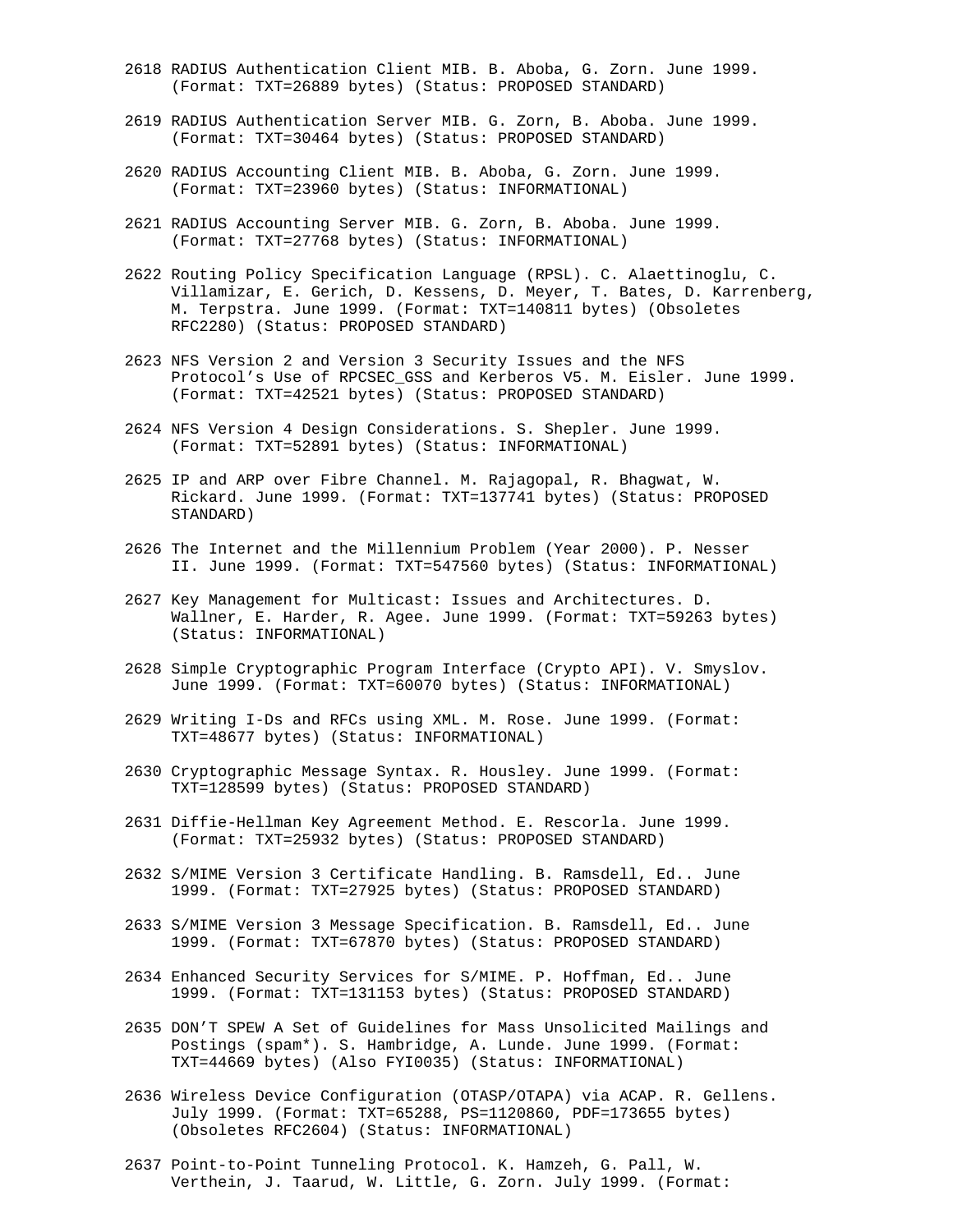TXT=132565 bytes) (Status: INFORMATIONAL)

- 2638 A Two-bit Differentiated Services Architecture for the Internet. K. Nichols, V. Jacobson, L. Zhang. July 1999. (Format: TXT=72785, PS=1610846, PDF=315195 bytes) (Status: INFORMATIONAL)
- 2639 Internet Printing Protocol/1.0: Implementer's Guide. T. Hastings, C. Manros. July 1999. (Format: TXT=145086 bytes) (Obsoleted by RFC3196) (Status: INFORMATIONAL)
- 2640 Internationalization of the File Transfer Protocol. B. Curtin. July 1999. (Format: TXT=57204 bytes) (Updates RFC0959) (Status: PROPOSED STANDARD)
- 2641 Cabletron's VlanHello Protocol Specification Version 4. D. Hamilton, D. Ruffen. August 1999. (Format: TXT=34686 bytes) (Status: INFORMATIONAL)
- 2642 Cabletron's VLS Protocol Specification. L. Kane. August 1999. (Format: TXT=204347 bytes) (Status: INFORMATIONAL)
- 2643 Cabletron's SecureFast VLAN Operational Model. D. Ruffen, T. Len, J. Yanacek. August 1999. (Format: TXT=121786 bytes) (Status: INFORMATIONAL)
- 2644 Changing the Default for Directed Broadcasts in Routers. D. Senie. August 1999. (Format: TXT=6820 bytes) (Updates RFC1812) (Also BCP0034) (Status: BEST CURRENT PRACTICE)
- 2645 ON-DEMAND MAIL RELAY (ODMR) SMTP with Dynamic IP Addresses. R. Gellens. August 1999. (Format: TXT=16302 bytes) (Status: PROPOSED STANDARD)
- 2646 The Text/Plain Format Parameter. R. Gellens, Ed.. August 1999. (Format: TXT=29175 bytes) (Updates RFC2046) (Status: PROPOSED STANDARD)
- 2647 Benchmarking Terminology for Firewall Performance. D. Newman. August 1999. (Format: TXT=45374 bytes) (Status: INFORMATIONAL)
- 2648 A URN Namespace for IETF Documents. R. Moats. August 1999. (Format: TXT=46826 bytes) (Status: INFORMATIONAL)
- 2649 An LDAP Control and Schema for Holding Operation Signatures. B. Greenblatt, P. Richard. August 1999. (Format: TXT=20470 bytes) (Status: EXPERIMENTAL)
- 2650 Using RPSL in Practice. D. Meyer, J. Schmitz, C. Orange, M. Prior, C. Alaettinoglu. August 1999. (Format: TXT=55272 bytes) (Status: INFORMATIONAL)
- 2651 The Architecture of the Common Indexing Protocol (CIP). J. Allen, M. Mealling. August 1999. (Format: TXT=41933 bytes) (Status: PROPOSED STANDARD)
- 2652 MIME Object Definitions for the Common Indexing Protocol (CIP). J. Allen, M. Mealling. August 1999. (Format: TXT=42464 bytes) (Status: PROPOSED STANDARD)
- 2653 CIP Transport Protocols. J. Allen, P. Leach, R. Hedberg. August 1999. (Format: TXT=22999 bytes) (Status: PROPOSED STANDARD)
- 2654 A Tagged Index Object for use in the Common Indexing Protocol. R. Hedberg, B. Greenblatt, R. Moats, M. Wahl. August 1999. (Format: TXT=46739 bytes) (Status: EXPERIMENTAL)
- 2655 CIP Index Object Format for SOIF Objects. T. Hardie, M. Bowman,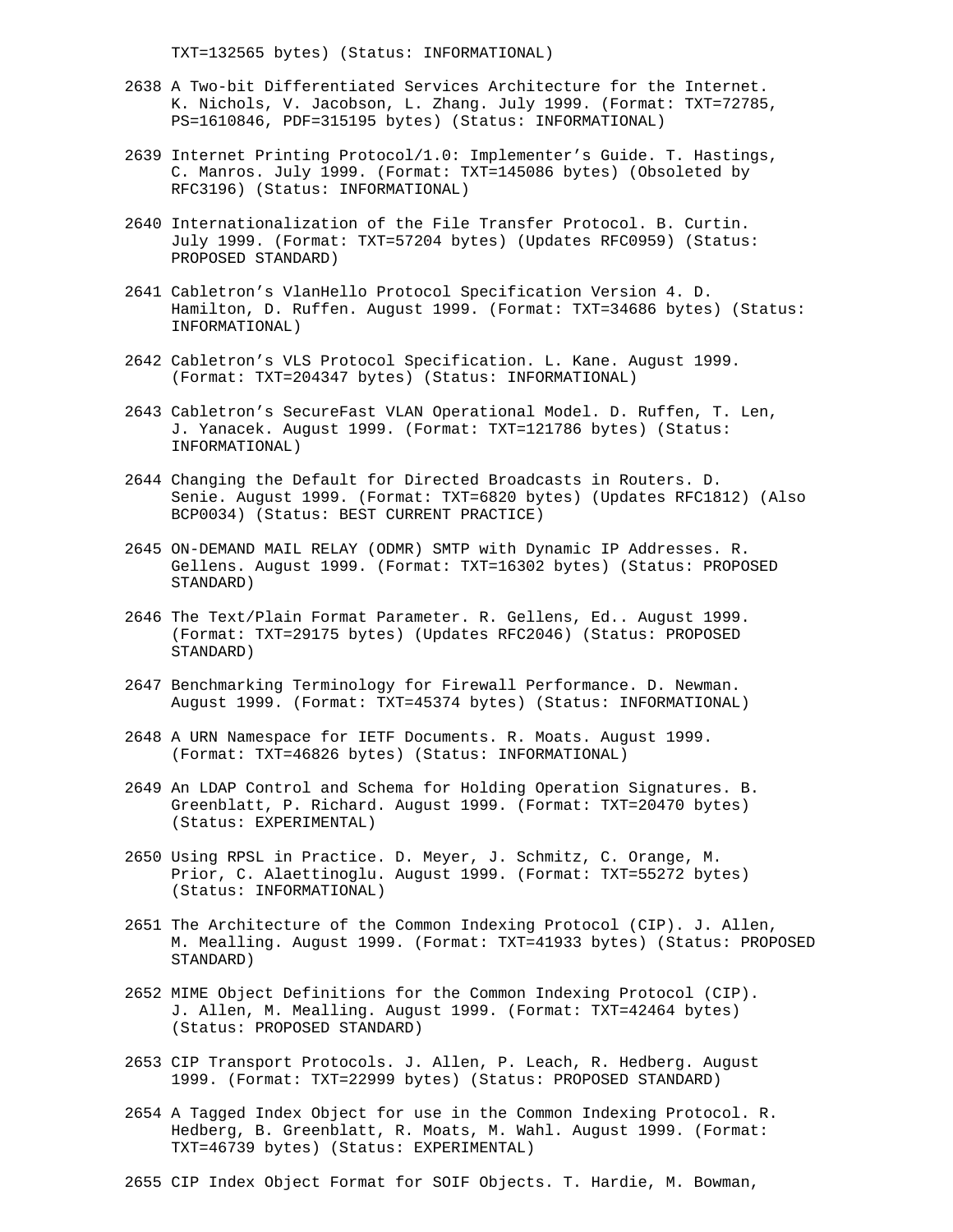D. Hardy, M. Schwartz, D. Wessels. August 1999. (Format: TXT=34285 bytes) (Status: EXPERIMENTAL)

- 2656 Registration Procedures for SOIF Template Types. T. Hardie. August 1999. (Format: TXT=17409 bytes) (Status: EXPERIMENTAL)
- 2657 LDAPv2 Client vs. the Index Mesh. R. Hedberg. August 1999. (Format: TXT=19251 bytes) (Status: EXPERIMENTAL)
- 2658 RTP Payload Format for PureVoice(tm) Audio. K. McKay. August 1999. (Format: TXT=21895 bytes) (Status: PROPOSED STANDARD)
- 2659 Security Extensions For HTML. E. Rescorla, A. Schiffman. August 1999. (Format: TXT=8134 bytes) (Status: EXPERIMENTAL)
- 2660 The Secure HyperText Transfer Protocol. E. Rescorla, A. Schiffman. August 1999. (Format: TXT=95645 bytes) (Status: EXPERIMENTAL)
- 2661 Layer Two Tunneling Protocol "L2TP". W. Townsley, A. Valencia, A. Rubens, G. Pall, G. Zorn, B. Palter. August 1999. (Format: TXT=168150 bytes) (Status: PROPOSED STANDARD)
- 2662 Definitions of Managed Objects for the ADSL Lines. G. Bathrick, F. Ly. August 1999. (Format: TXT=247122 bytes) (Status: PROPOSED STANDARD)
- 2663 IP Network Address Translator (NAT) Terminology and Considerations. P. Srisuresh, M. Holdrege. August 1999. (Format: TXT=72265 bytes) (Status: INFORMATIONAL)
- 2664 FYI on Questions and Answers Answers to Commonly Asked "New Internet User" Questions. R. Plzak, A. Wells, E. Krol. August 1999. (Format: TXT=23640 bytes) (Obsoletes RFC1594) (Also FYI0004) (Status: INFORMATIONAL)
- 2665 Definitions of Managed Objects for the Ethernet-like Interface Types. J. Flick, J. Johnson. August 1999. (Format: TXT=110038 bytes) (Obsoletes RFC2358) (Status: PROPOSED STANDARD)
- 2666 Definitions of Object Identifiers for Identifying Ethernet Chip Sets. J. Flick. August 1999. (Format: TXT=37699 bytes) (Status: INFORMATIONAL)
- 2667 IP Tunnel MIB. D. Thaler. August 1999. (Format: TXT=32770 bytes) (Status: PROPOSED STANDARD)
- 2668 Definitions of Managed Objects for IEEE 802.3 Medium Attachment Units (MAUs). A. Smith, J. Flick, K. de Graaf, D. Romascanu, D. McMaster, K. McCloghrie, S. Roberts. August 1999. (Format: TXT=121843 bytes) (Obsoletes RFC2239) (Status: PROPOSED STANDARD)
- 2669 DOCSIS Cable Device MIB Cable Device Management Information Base for DOCSIS compliant Cable Modems and Cable Modem Termination Systems. M. St. Johns, Ed.. August 1999. (Format: TXT=112880 bytes) (Status: PROPOSED STANDARD)
- 2670 Radio Frequency (RF) Interface Management Information Base for MCNS/DOCSIS compliant RF interfaces. M. St. Johns, Ed.. August 1999. (Format: TXT=141077 bytes) (Status: PROPOSED STANDARD)
- 2671 Extension Mechanisms for DNS (EDNS0). P. Vixie. August 1999. (Format: TXT=15257 bytes) (Status: PROPOSED STANDARD)
- 2672 Non-Terminal DNS Name Redirection. M. Crawford. August 1999. (Format: TXT=18321 bytes) (Status: PROPOSED STANDARD)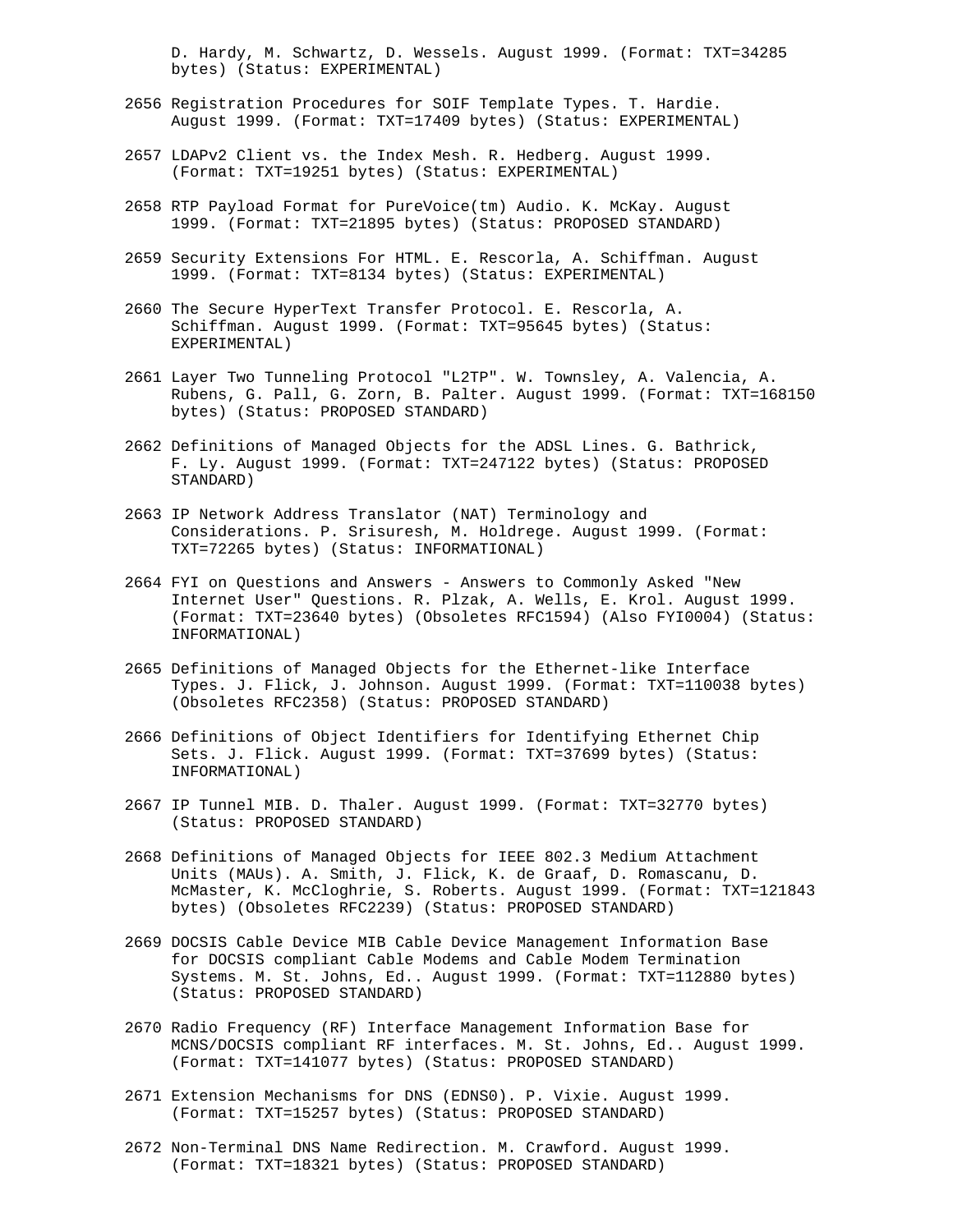- 2673 Binary Labels in the Domain Name System. M. Crawford. August 1999. (Format: TXT=12379 bytes) (Status: PROPOSED STANDARD)
- 2674 Definitions of Managed Objects for Bridges with Traffic Classes, Multicast Filtering and Virtual LAN Extensions. E. Bell, A. Smith, P. Langille, A. Rijhsinghani, K. McCloghrie. August 1999. (Format: TXT=159971 bytes) (Status: PROPOSED STANDARD)
- 2675 IPv6 Jumbograms. D. Borman, S. Deering, R. Hinden. August 1999. (Format: TXT=17320 bytes) (Obsoletes RFC2147) (Status: PROPOSED STANDARD)
- 2676 QoS Routing Mechanisms and OSPF Extensions. G. Apostolopoulos, S. Kama, D. Williams, R. Guerin, A. Orda, T. Przygienda. August 1999. (Format: TXT=124563 bytes) (Status: EXPERIMENTAL)
- 2677 Definitions of Managed Objects for the NBMA Next Hop Resolution Protocol (NHRP). M. Greene, J. Cucchiara, J. Luciani. August 1999. (Format: TXT=129699 bytes) (Status: PROPOSED STANDARD)
- 2678 IPPM Metrics for Measuring Connectivity. J. Mahdavi, V. Paxson. September 1999. (Format: TXT=18087 bytes) (Obsoletes RFC2498) (Status: PROPOSED STANDARD)
- 2679 A One-way Delay Metric for IPPM. G. Almes, S. Kalidindi, M. Zekauskas. September 1999. (Format: TXT=43542 bytes) (Status: PROPOSED STANDARD)
- 2680 A One-way Packet Loss Metric for IPPM. G. Almes, S. Kalidindi, M. Zekauskas. September 1999. (Format: TXT=32266 bytes) (Status: PROPOSED STANDARD)
- 2681 A Round-trip Delay Metric for IPPM. G. Almes, S. Kalidindi, M. Zekauskas. September 1999. (Format: TXT=44357 bytes) (Status: PROPOSED STANDARD)
- 2682 Performance Issues in VC-Merge Capable ATM LSRs. I. Widjaja, A. Elwalid. September 1999. (Format: TXT=29491 bytes) (Status: INFORMATIONAL)
- 2683 IMAP4 Implementation Recommendations. B. Leiba. September 1999. (Format: TXT=56300 bytes) (Status: INFORMATIONAL)
- 2684 Multiprotocol Encapsulation over ATM Adaptation Layer 5. D. Grossman, J. Heinanen. September 1999. (Format: TXT=51390 bytes) (Obsoletes RFC1483) (Status: PROPOSED STANDARD)
- 2685 Virtual Private Networks Identifier. B. Fox, B. Gleeson. September 1999. (Format: TXT=11168 bytes) (Status: PROPOSED STANDARD)
- 2686 The Multi-Class Extension to Multi-Link PPP. C. Bormann. September 1999. (Format: TXT=24192 bytes) (Status: PROPOSED STANDARD)
- 2687 PPP in a Real-time Oriented HDLC-like Framing. C. Bormann. September 1999. (Format: TXT=28699 bytes) (Status: PROPOSED STANDARD)
- 2688 Integrated Services Mappings for Low Speed Networks. S. Jackowski, D. Putzolu, E. Crawley, B. Davie. September 1999. (Format: TXT=36685 bytes) (Status: PROPOSED STANDARD)
- 2689 Providing Integrated Services over Low-bitrate Links. C. Bormann. September 1999. (Format: TXT=34345 bytes) (Status: INFORMATIONAL)
- 2690 A Proposal for an MOU-Based ICANN Protocol Support Organization. S. Bradner. September 1999. (Format: TXT=14221 bytes) (Status: INFORMATIONAL)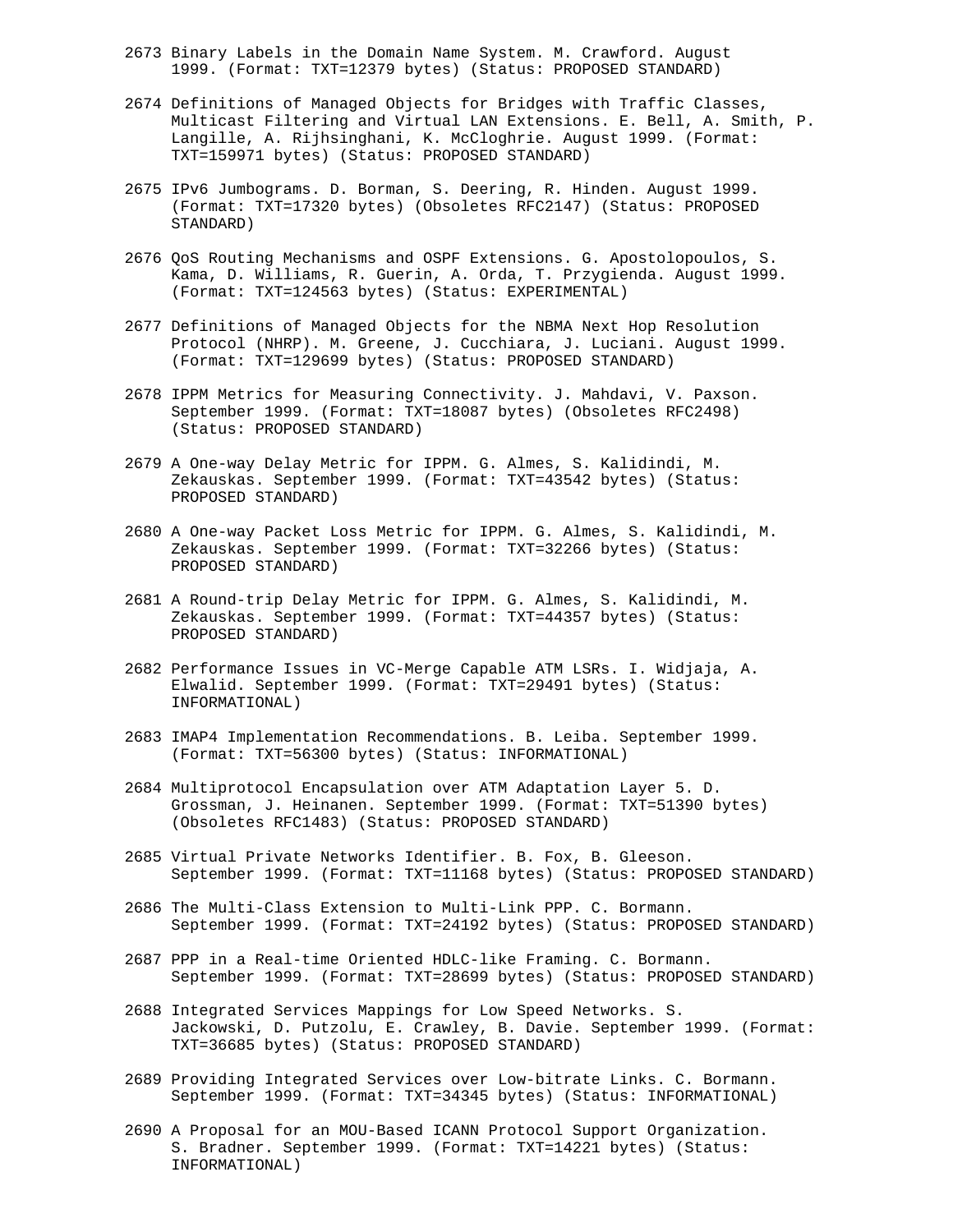- 2691 A Memorandum of Understanding for an ICANN Protocol Support Organization. S. Bradner. September 1999. (Format: TXT=18940 bytes) (Status: INFORMATIONAL)
- 2692 SPKI Requirements. C. Ellison. September 1999. (Format: TXT=29569 bytes) (Status: EXPERIMENTAL)
- 2693 SPKI Certificate Theory. C. Ellison, B. Frantz, B. Lampson, R. Rivest, B. Thomas, T. Ylonen. September 1999. (Format: TXT=96699 bytes) (Status: EXPERIMENTAL)
- 2694 DNS extensions to Network Address Translators (DNS\_ALG). P. Srisuresh, G. Tsirtsis, P. Akkiraju, A. Heffernan. September 1999. (Format: TXT=67720 bytes) (Status: INFORMATIONAL)
- 2695 Authentication Mechanisms for ONC RPC. A. Chiu. September 1999. (Format: TXT=39286 bytes) (Status: INFORMATIONAL)
- 2696 LDAP Control Extension for Simple Paged Results Manipulation. C. Weider, A. Herron, A. Anantha, T. Howes. September 1999. (Format: TXT=12809 bytes) (Status: INFORMATIONAL)
- 2697 A Single Rate Three Color Marker. J. Heinanen, R. Guerin. September 1999. (Format: TXT=10309 bytes) (Status: INFORMATIONAL)
- 2698 A Two Rate Three Color Marker. J. Heinanen, R. Guerin. September 1999. (Format: TXT=9368 bytes) (Status: INFORMATIONAL)
- 2699 Request for Comments Summary RFC Numbers 2600-2699. S. Ginoza. May 2000. (Format: TXT=42462 bytes) (Status: INFORMATIONAL)
- 2700 Internet Official Protocol Standards. J. Reynolds, R. Braden. August 2000. (Format: TXT=90213 bytes) (Obsoletes RFC2600) (Obsoleted by RFC2800) (Status: HISTORIC)
- 2701 Nortel Networks Multi-link Multi-node PPP Bundle Discovery Protocol. G. Malkin. September 1999. (Format: TXT=17571 bytes) (Status: INFORMATIONAL)
- 2702 Requirements for Traffic Engineering Over MPLS. D. Awduche, J. Malcolm, J. Agogbua, M. O'Dell, J. McManus. September 1999. (Format: TXT=68386 bytes) (Status: INFORMATIONAL)
- 2703 Protocol-independent Content Negotiation Framework. G. Klyne. September 1999. (Format: TXT=42071 bytes) (Status: INFORMATIONAL)
- 2704 The KeyNote Trust-Management System Version 2. M. Blaze, J. Feigenbaum, J. Ioannidis, A. Keromytis. September 1999. (Format: TXT=79998 bytes) (Status: INFORMATIONAL)
- 2705 Media Gateway Control Protocol (MGCP) Version 1.0. M. Arango, A. Dugan, I. Elliott, C. Huitema, S. Pickett. October 1999. (Format: TXT=304056 bytes) (Status: INFORMATIONAL)
- 2706 ECML v1: Field Names for E-Commerce. D. Eastlake, T. Goldstein. October 1999. (Format: TXT=26135 bytes) (Obsoleted by RFC3106) (Status: INFORMATIONAL)
- 2707 Job Monitoring MIB V1.0. R. Bergman, T. Hastings, S. Isaacson, H. Lewis. November 1999. (Format: TXT=255685 bytes) (Status: INFORMATIONAL)
- 2708 Job Submission Protocol Mapping Recommendations for the Job Monitoring MIB. R. Bergman. November 1999. (Format: TXT=57489 bytes) (Status: INFORMATIONAL)
- 2709 Security Model with Tunnel-mode IPsec for NAT Domains. P.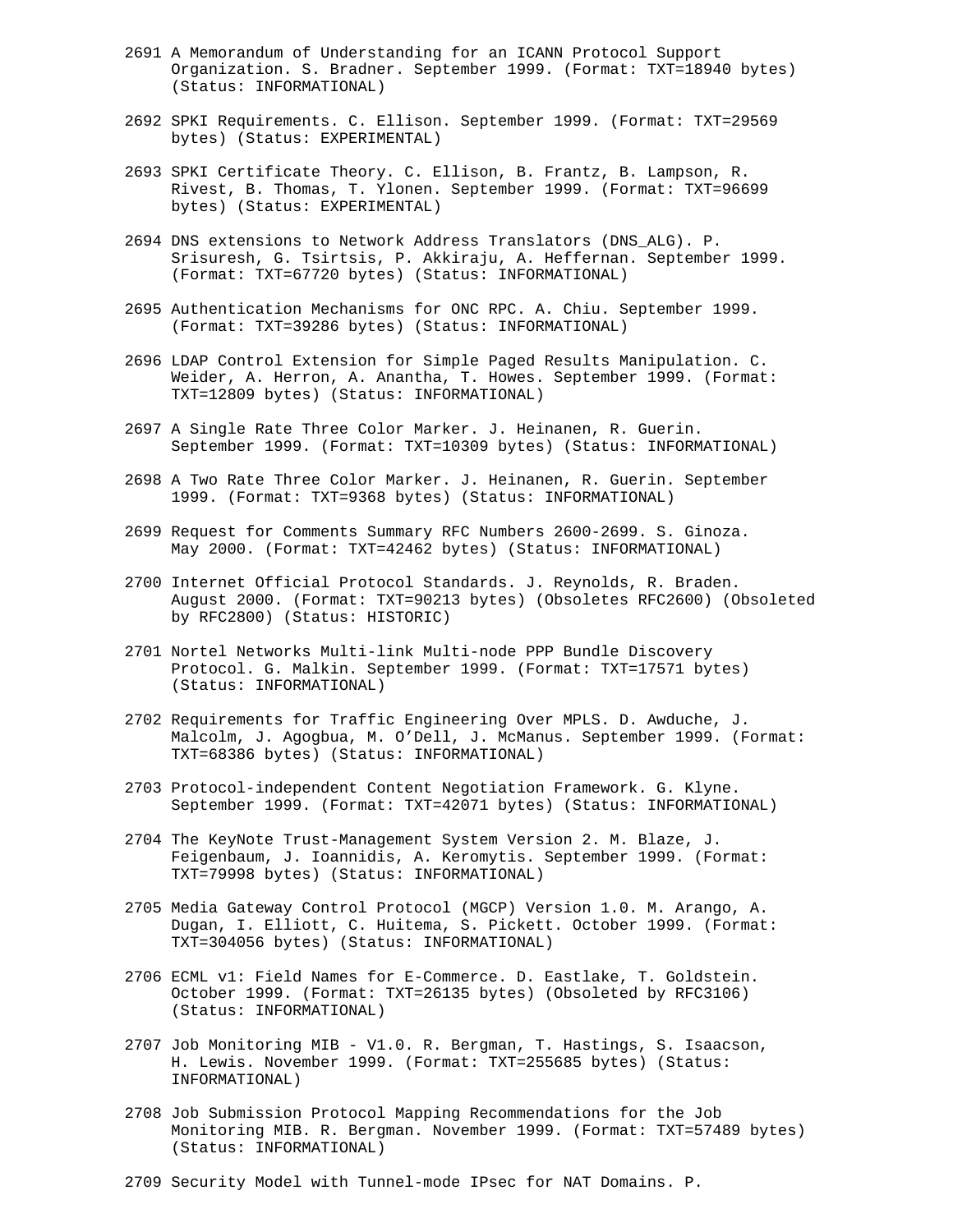Srisuresh. October 1999. (Format: TXT=24552 bytes) (Status: INFORMATIONAL)

- 2710 Multicast Listener Discovery (MLD) for IPv6. S. Deering, W. Fenner, B. Haberman. October 1999. (Format: TXT=46838 bytes) (Status: PROPOSED STANDARD)
- 2711 IPv6 Router Alert Option. C. Partridge, A. Jackson. October 1999. (Format: TXT=11973 bytes) (Status: PROPOSED STANDARD)
- 2712 Addition of Kerberos Cipher Suites to Transport Layer Security (TLS). A. Medvinsky, M. Hur. October 1999. (Format: TXT=13763 bytes) (Status: PROPOSED STANDARD)
- 2713 Schema for Representing Java(tm) Objects in an LDAP Directory. V. Ryan, S. Seligman, R. Lee. October 1999. (Format: TXT=40745 bytes) (Status: INFORMATIONAL)
- 2714 Schema for Representing CORBA Object References in an LDAP Directory. V. Ryan, R. Lee, S. Seligman. October 1999. (Format: TXT=14709 bytes) (Status: INFORMATIONAL)
- 2715 Interoperability Rules for Multicast Routing Protocols. D. Thaler. October 1999. (Format: TXT=49638 bytes) (Status: INFORMATIONAL)
- 2716 PPP EAP TLS Authentication Protocol. B. Aboba, D. Simon. October 1999. (Format: TXT=50108 bytes) (Status: EXPERIMENTAL)
- 2717 Registration Procedures for URL Scheme Names. R. Petke, I. King. November 1999. (Format: TXT=19780 bytes) (Also BCP0035) (Status: BEST CURRENT PRACTICE)
- 2718 Guidelines for new URL Schemes. L. Masinter, H. Alvestrand, D. Zigmond, R. Petke. November 1999. (Format: TXT=19208 bytes) (Status: INFORMATIONAL)
- 2719 Framework Architecture for Signaling Transport. L. Ong, I. Rytina, M. Garcia, H. Schwarzbauer, L. Coene, H. Lin, I. Juhasz, M. Holdrege, C. Sharp. October 1999. (Format: TXT=48646 bytes) (Status: INFORMATIONAL)
- 2720 Traffic Flow Measurement: Meter MIB. N. Brownlee. October 1999. (Format: TXT=103781 bytes) (Obsoletes RFC2064) (Status: PROPOSED STANDARD)
- 2721 RTFM: Applicability Statement. N. Brownlee. October 1999. (Format: TXT=21200 bytes) (Status: INFORMATIONAL)
- 2722 Traffic Flow Measurement: Architecture. N. Brownlee, C. Mills, G. Ruth. October 1999. (Format: TXT=114064 bytes) (Obsoletes RFC2063) (Status: INFORMATIONAL)
- 2723 SRL: A Language for Describing Traffic Flows and Specifying Actions for Flow Groups. N. Brownlee. October 1999. (Format: TXT=44406 bytes) (Status: INFORMATIONAL)
- 2724 RTFM: New Attributes for Traffic Flow Measurement. S. Handelman, S. Stibler, N. Brownlee, G. Ruth. October 1999. (Format: TXT=37951 bytes) (Status: EXPERIMENTAL)
- 2725 Routing Policy System Security. C. Villamizar, C. Alaettinoglu, D. Meyer, S. Murphy. December 1999. (Format: TXT=101649 bytes) (Status: PROPOSED STANDARD)
- 2726 PGP Authentication for RIPE Database Updates. J. Zsako. December 1999. (Format: TXT=22594 bytes) (Status: PROPOSED STANDARD)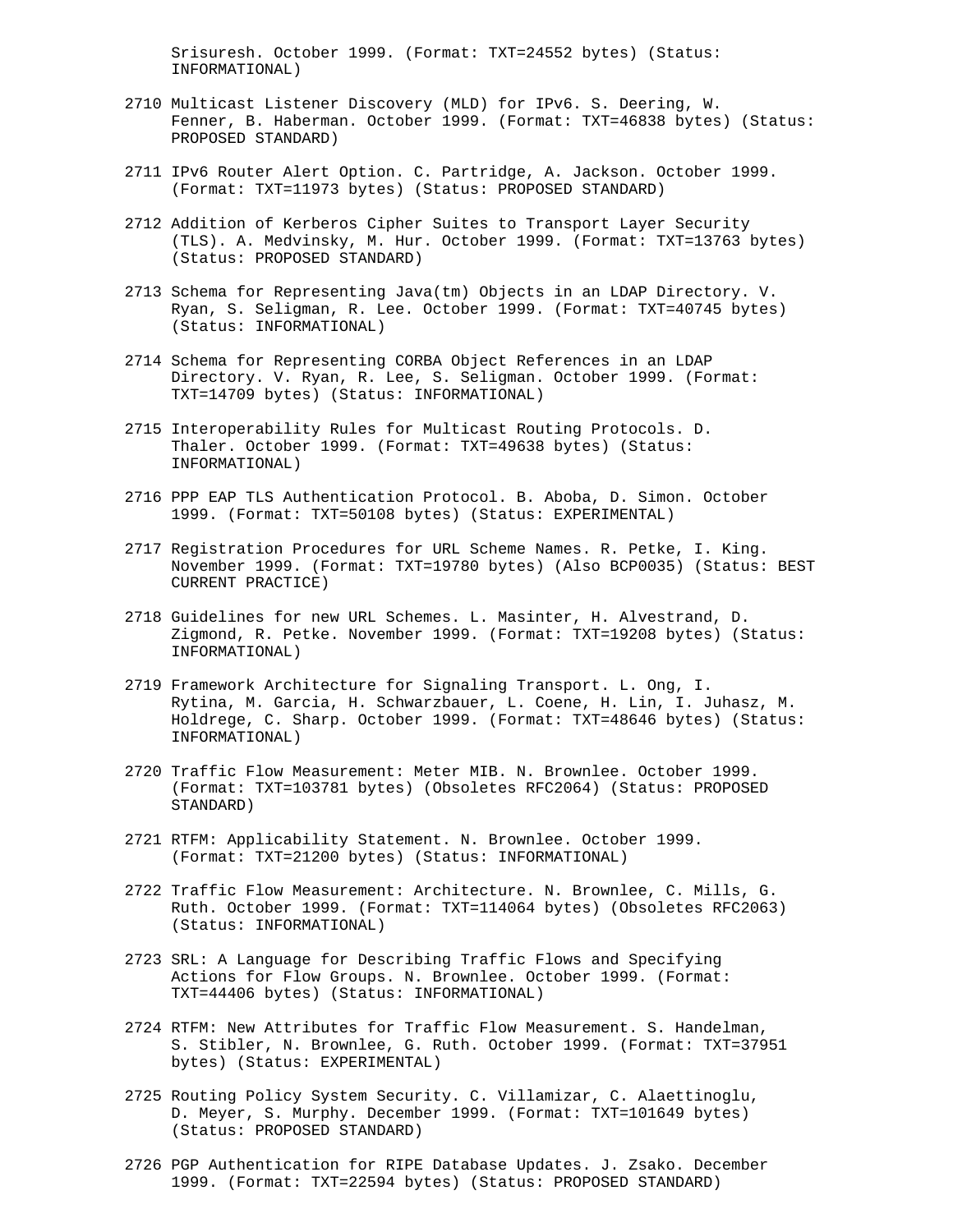- 2727 IAB and IESG Selection, Confirmation, and Recall Process: Operation of the Nominating and Recall Committees. J. Galvin. February 2000. (Format: TXT=33396 bytes) (Obsoletes RFC2282) (Also BCP0010) (Status: BEST CURRENT PRACTICE)
- 2728 The Transmission of IP Over the Vertical Blanking Interval of a Television Signal. R. Panabaker, S. Wegerif, D. Zigmond. November 1999. (Format: TXT=49099 bytes) (Status: PROPOSED STANDARD)
- 2729 Taxonomy of Communication Requirements for Large-scale Multicast Applications. P. Bagnall, R. Briscoe, A. Poppitt. December 1999. (Format: TXT=53322 bytes) (Status: INFORMATIONAL)
- 2730 Multicast Address Dynamic Client Allocation Protocol (MADCAP). S. Hanna, B. Patel, M. Shah. December 1999. (Format: TXT=120341 bytes) (Status: PROPOSED STANDARD)
- 2731 Encoding Dublin Core Metadata in HTML. J. Kunze. December 1999. (Format: TXT=42450 bytes) (Status: INFORMATIONAL)
- 2732 Format for Literal IPv6 Addresses in URL's. R. Hinden, B. Carpenter, L. Masinter. December 1999. (Format: TXT=7984 bytes) (Status: PROPOSED STANDARD)
- 2733 An RTP Payload Format for Generic Forward Error Correction. J. Rosenberg, H. Schulzrinne. December 1999. (Format: TXT=53120 bytes) (Status: PROPOSED STANDARD)
- 2734 IPv4 over IEEE 1394. P. Johansson. December 1999. (Format: TXT=69314 bytes) (Status: PROPOSED STANDARD)
- 2735 NHRP Support for Virtual Private Networks. B. Fox, B. Petri. December 1999. (Format: TXT=26451 bytes) (Status: PROPOSED STANDARD)
- 2736 Guidelines for Writers of RTP Payload Format Specifications. M. Handley, C. Perkins. December 1999. (Format: TXT=24143 bytes) (Also BCP0036) (Status: BEST CURRENT PRACTICE)
- 2737 Entity MIB (Version 2). K. McCloghrie, A. Bierman. December 1999. (Format: TXT=125141 bytes) (Obsoletes RFC2037) (Status: PROPOSED STANDARD)
- 2738 Corrections to "A Syntax for Describing Media Feature Sets". G. Klyne. December 1999. (Format: TXT=8353 bytes) (Status: PROPOSED STANDARD)
- 2739 Calendar Attributes for vCard and LDAP. T. Small, D. Hennessy, F. Dawson. January 2000. (Format: TXT=25892 bytes) (Status: PROPOSED STANDARD)
- 2740 OSPF for IPv6. R. Coltun, D. Ferguson, J. Moy. December 1999. (Format: TXT=189810 bytes) (Status: PROPOSED STANDARD)
- 2741 Agent Extensibility (AgentX) Protocol Version 1. M. Daniele, B. Wijnen, M. Ellison, D. Francisco. January 2000. (Format: TXT=199867 bytes) (Obsoletes RFC2257) (Status: PROPOSESD STANDARD)
- 2742 Definitions of Managed Objects for Extensible SNMP Agents. L. Heintz, S. Gudur, M. Ellison. January 2000. (Format: TXT=36644 bytes) (Status: PROPOSED STANDARD)
- 2743 Generic Security Service Application Program Interface Version 2, Update 1. J. Linn. January 2000. (Format: TXT=229418 bytes) (Obsoletes RFC2078) (Status: PROPOSED STANDARD)
- 2744 Generic Security Service API Version 2 : C-bindings. J. Wray.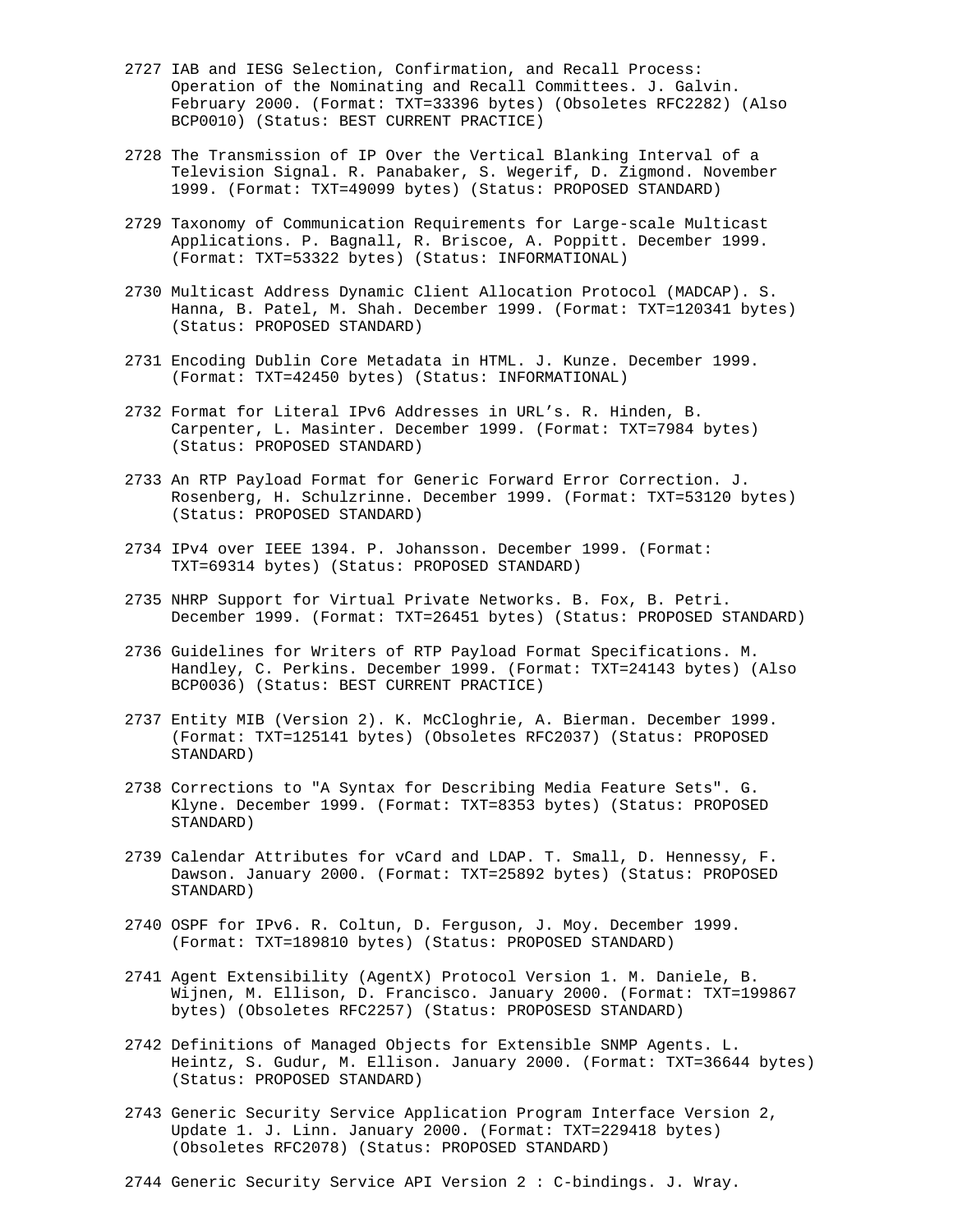January 2000. (Format: TXT=218572 bytes) (Obsoletes RFC1509) (Status: PROPOSED STANDARD)

- 2745 RSVP Diagnostic Messages. A. Terzis, B. Braden, S. Vincent, L. Zhang. January 2000. (Format: TXT=52256 bytes) (Status: PROPOSED STANDARD)
- 2746 RSVP Operation Over IP Tunnels. A. Terzis, J. Krawczyk, J. Wroclawski, L. Zhang. January 2000. (Format: TXT=58094 bytes) (Status: PROPOSED STANDARD)
- 2747 RSVP Cryptographic Authentication. F. Baker, B. Lindell, M. Talwar. January 2000. (Format: TXT=49477 bytes) (Updated by RFC3097) (Status: PROPOSED STANDARD)
- 2748 The COPS (Common Open Policy Service) Protocol. J. Boyle, R. Cohen, D. Durham, S. Herzog, R. Rajan, A. Sastry. January 2000. (Format: TXT=90906 bytes) (Status: PROPOSED STANDARD)
- 2749 COPS usage for RSVP. J. Boyle, R. Cohen, D. Durham, S. Herzog, R. Rajan, A. Sastry. January 2000. (Format: TXT=33477 bytes) (Status: PROPOSED STANDARD)
- 2750 RSVP Extensions for Policy Control. S. Herzog. January 2000. (Format: TXT=26379 bytes) (Updates RFC2205) (Status: PROPOSED STANDARD)
- 2751 Signaled Preemption Priority Policy Element. S. Herzog. January 2000. (Format: TXT=21451 bytes) (Obsoleted by RFC3181) (Status: PROPOSED STANDARD)
- 2752 Identity Representation for RSVP. S. Yadav, R. Yavatkar, R. Pabbati, P. Ford, T. Moore, S. Herzog. January 2000. (Format: TXT=33954 bytes) (Obsoleted by RFC3182) (Status: PROPOSED STANDARD)
- 2753 A Framework for Policy-based Admission Control. R. Yavatkar, D. Pendarakis, R. Guerin. January 2000. (Format: TXT=49763 bytes) (Status: INFORMATIONAL)
- 2754 RPS IANA Issues. C. Alaettinoglu, C. Villamizar, R. Govindan. January 2000. (Format: TXT=11582 bytes) (Status: INFORMATIONAL)
- 2755 Security Negotiation for WebNFS. A. Chiu, M. Eisler, B. Callaghan. January 2000. (Format: TXT=23493 bytes) (Status: INFORMATIONAL)
- 2756 Hyper Text Caching Protocol (HTCP/0.0). P. Vixie, D. Wessels. January 2000. (Format: TXT=32176 bytes) (Status: EXPERIMENTAL)
- 2757 Long Thin Networks. G. Montenegro, S. Dawkins, M. Kojo, V. Magret, N. Vaidya. January 2000. (Format: TXT=112988 bytes) (Status: INFORMATIONAL)
- 2758 Definitions of Managed Objects for Service Level Agreements Performance Monitoring. K. White. February 2000. (Format: TXT=145581 bytes) (Status: EXPERIMENTAL)
- 2759 Microsoft PPP CHAP Extensions, Version 2. G. Zorn. January 2000. (Format: TXT=34178 bytes) (Status: INFORMATIONAL)
- 2760 Ongoing TCP Research Related to Satellites. M. Allman, Ed., S. Dawkins, D. Glover, J. Griner, D. Tran, T. Henderson, J. Heidemann, J. Touch, H. Kruse, S. Ostermann, K. Scott, J. Semke. February 2000. (Format: TXT=111141 bytes) (Status: INFORMATIONAL)
- 2761 Terminology for ATM Benchmarking. J. Dunn, C. Martin. February 2000. (Format: TXT=61219 bytes) (Status: INFORMATIONAL)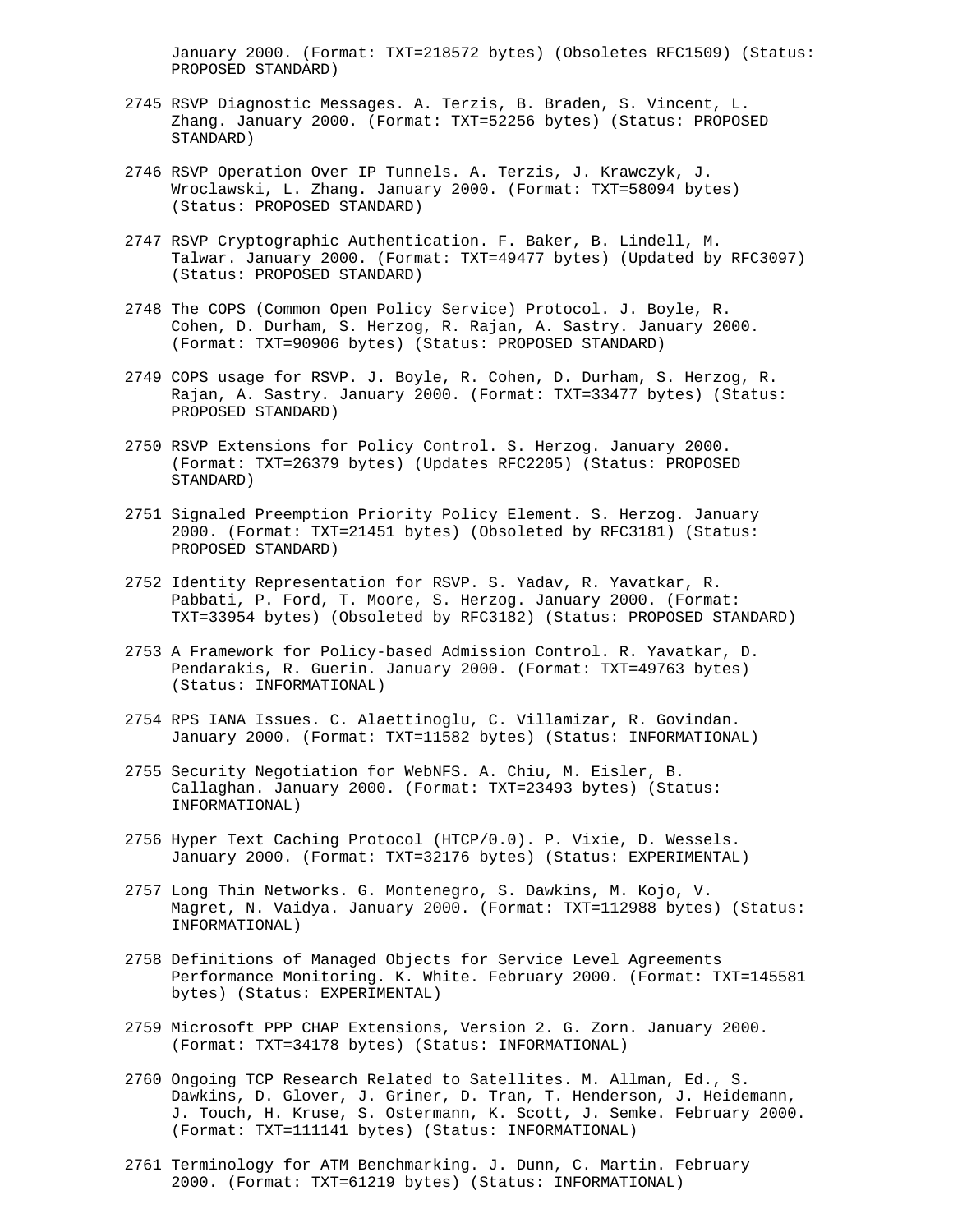- 2762 Sampling of the Group Membership in RTP. J. Rosenberg, H. Schulzrinne. February 2000. (Format: TXT=25796 bytes) (Status: EXPERIMENTAL)
- 2763 Dynamic Hostname Exchange Mechanism for IS-IS. N. Shen, H. Smit. February 2000. (Format: TXT=8593 bytes) (Status: INFORMATIONAL)
- 2764 A Framework for IP Based Virtual Private Networks. B. Gleeson, A. Lin, J. Heinanen, G. Armitage, A. Malis. February 2000. (Format: TXT=163215 bytes) (Status: INFORMATIONAL)
- 2765 Stateless IP/ICMP Translation Algorithm (SIIT). E. Nordmark. February 2000. (Format: TXT=59465 bytes) (Status: PROPOSED STANDARD)
- 2766 Network Address Translation Protocol Translation (NAT-PT). G. Tsirtsis, P. Srisuresh. February 2000. (Format: TXT=49836 bytes) (Updated by RFC3152) (Status: PROPOSED STANDARD)
- 2767 Dual Stack Hosts using the "Bump-In-the-Stack" Technique (BIS). K. Tsuchiya, H. Higuchi, Y. Atarashi. February 2000. (Format: TXT=26402 bytes) (Status: INFORMATIONAL)
- 2768 Network Policy and Services: A Report of a Workshop on Middleware. B. Aiken, J. Strassner, B. Carpenter, I. Foster, C. Lynch, J. Mambretti, R. Moore, B. Teitelbaum. February 2000. (Format: TXT=81034 bytes) (Status: INFORMATIONAL)
- 2769 Routing Policy System Replication. C. Villamizar, C. Alaettinoglu, R. Govindan, D. Meyer. February 2000. (Format: TXT=95255 bytes) (Status: PROPOSED STANDARD)
- 2770 GLOP Addressing in 233/8. D. Meyer, P. Lothberg. February 2000. (Format: TXT=8988 bytes) (Obsoleted by RFC3180) (Status: EXPERIMENTAL)
- 2771 An Abstract API for Multicast Address Allocation. R. Finlayson. February 2000. (Format: TXT=20954 bytes) (Status: INFORMATIONAL)
- 2772 6Bone Backbone Routing Guidelines. R. Rockell, R. Fink. February 2000. (Format: TXT=28565 bytes) (Obsoletes RFC2546) (Updated by RFC3152) (Status: INFORMATIONAL)
- 2773 Encryption using KEA and SKIPJACK. R. Housley, P. Yee, W. Nace. February 2000. (Format: TXT=20008 bytes) (Updates RFC0959) (Status: EXPERIMENTAL)
- 2774 An HTTP Extension Framework. H. Nielsen, P. Leach, S. Lawrence. February 2000. (Format: TXT=39719 bytes) (Status: EXPERIMENTAL)
- 2775 Internet Transparency. B. Carpenter. February 2000. (Format: TXT=42956 bytes) (Status: INFORMATIONAL)
- 2776 Multicast-Scope Zone Announcement Protocol (MZAP). M. Handley, D. Thaler, R. Kermode. February 2000. (Format: TXT=61628 bytes) (Status: PROPOSED STANDARD)
- 2777 Publicly Verifiable Nomcom Random Selection. D. Eastlake. February 2000. (Format: TXT=30064 bytes) (Status: INFORMATIONAL)
- 2778 A Model for Presence and Instant Messaging. M. Day, J. Rosenberg, H. Sugano. February 2000. (Format: TXT=35153 bytes) (Status: INFORMATIONAL)
- 2779 Instant Messaging / Presence Protocol Requirements. M. Day, S. Aggarwal, G. Mohr, J. Vincent. February 2000. (Format: TXT=47420 bytes) (Status: INFORMATIONAL)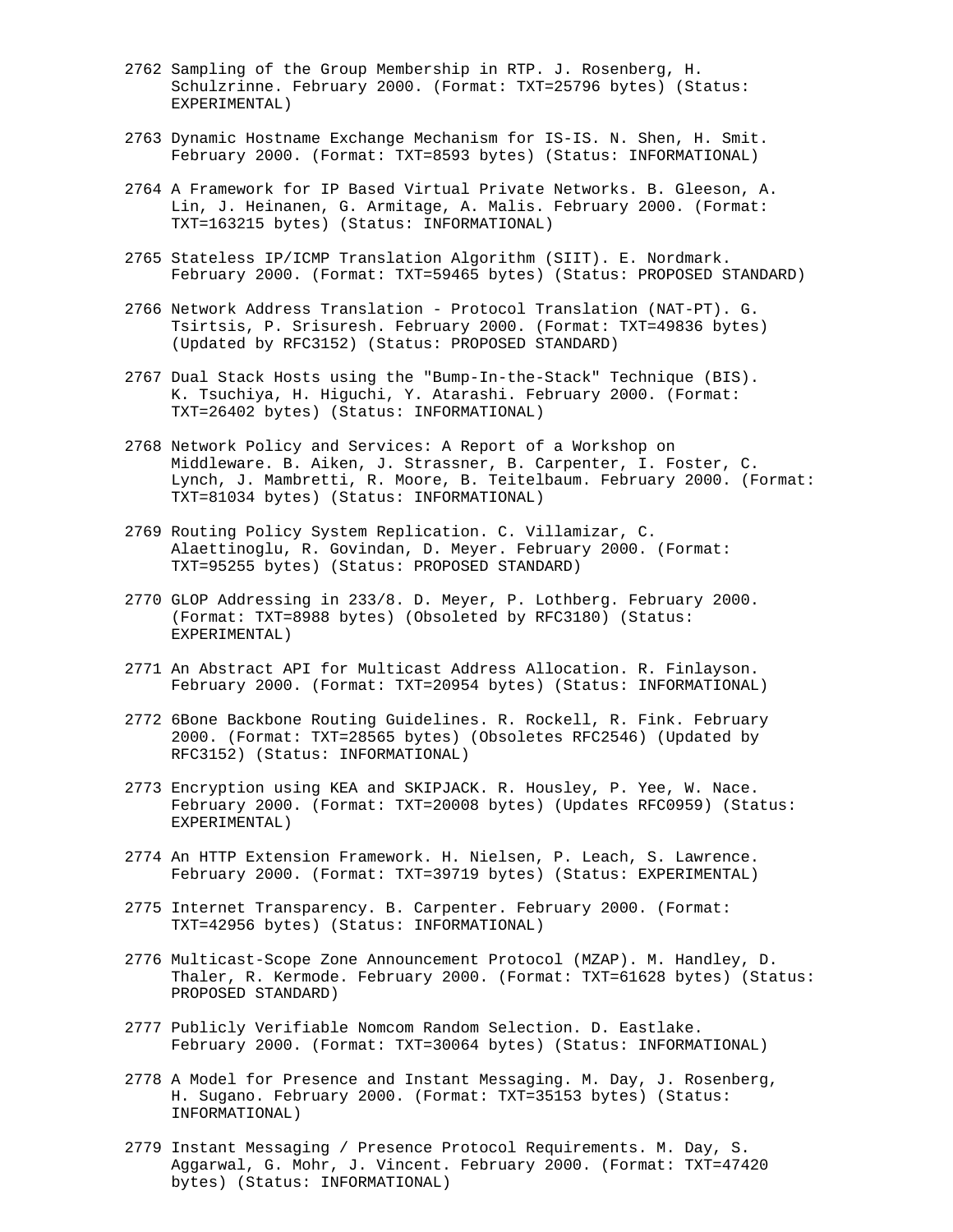- 2780 IANA Allocation Guidelines For Values In the Internet Protocol and Related Headers. S. Bradner, V. Paxson. March 2000. (Format: TXT=18954 bytes) (Also BCP0037) (Status: BEST CURRENT PRACTICE)
- 2781 UTF-16, an encoding of ISO 10646. P. Hoffman, F. Yergeau. February 2000. (Format: TXT=29870 bytes) (Status: INFORMATIONAL)
- 2782 A DNS RR for specifying the location of services (DNS SRV). A. Gulbrandsen, P. Vixie, L. Esibov. February 2000. (Format: TXT=24013 bytes) (Obsoletes RFC2052) (Status: PROPOSED STANDARD)
- 2783 Pulse-Per-Second API for UNIX-like Operating Systems, Version 1.0. J. Mogul, D. Mills, J. Brittenson, J. Stone, U. Windl. March 2000. (Format: TXT=61421 bytes) (Status: INFORMATIONAL)
- 2784 Generic Routing Encapsulation (GRE). D. Farinacci, T. Li, S. Hanks, D. Meyer, P. Traina. March 2000. (Format: TXT=16627 bytes) (Status: PROPOSED STANDARD)
- 2785 Methods for Avoiding the "Small-Subgroup" Attacks on the Diffie-Hellman Key Agreement Method for S/MIME. R. Zuccherato. March 2000. (Format: TXT=24415 bytes) (Status: INFORMATIONAL)
- 2786 Diffie-Helman USM Key Management Information Base and Textual Convention. M. St. Johns. March 2000. (Format: TXT=43280 bytes) (Status: EXPERIMENTAL)
- 2787 Definitions of Managed Objects for the Virtual Router Redundancy Protocol. B. Jewell, D. Chuang. March 2000. (Format: TXT=56672 bytes) (Status: PROPOSED STANDARD)
- 2788 Network Services Monitoring MIB. N. Freed, S. Kille. March 2000. (Format: TXT=43906 bytes) (Obsoletes RFC2248) (Status: PROPOSED STANDARD)
- 2789 Mail Monitoring MIB. N. Freed, S. Kille. March 2000. (Format: TXT=65671 bytes) (Obsoletes RFC2249, RFC1566) (Status: PROPOSED STANDARD)
- 2790 Host Resources MIB. S. Waldbusser, P. Grillo. March 2000. (Format: TXT=95807 bytes) (Obsoletes RFC1514) (Status: DRAFT STANDARD)
- 2791 Scalable Routing Design Principles. J. Yu. July 2000. (Format: TXT=63416 bytes) (Status: INFORMATIONAL)
- 2792 DSA and RSA Key and Signature Encoding for the KeyNote Trust Management System. M. Blaze, J. Ioannidis, A. Keromytis. March 2000. (Format: TXT=13461 bytes) (Status: INFORMATIONAL)
- 2793 RTP Payload for Text Conversation. G. Hellstrom. May 2000. (Format: TXT=20674 bytes) (Status: PROPOSED STANDARD)
- 2794 Mobile IP Network Access Identifier Extension for IPv4. P. Calhoun, C. Perkins. March 2000. (Format: TXT=16960 bytes) (Updates RFC2290) (Status: PROPOSED STANDARD)
- 2795 The Infinite Monkey Protocol Suite (IMPS). S. Christey. Apr-01-2000. (Format: TXT=42902 bytes) (Status: INFORMATIONAL)
- 2796 BGP Route Reflection An Alternative to Full Mesh IBGP. T. Bates, R. Chandra, E. Chen. April 2000. (Format: TXT=20174 bytes) (Updates RFC1966) (Status: PROPOSED STANDARD)
- 2797 Certificate Management Messages over CMS. M. Myers, X. Liu, J. Schaad, J. Weinstein. April 2000. (Format: TXT=103357 bytes) (Status: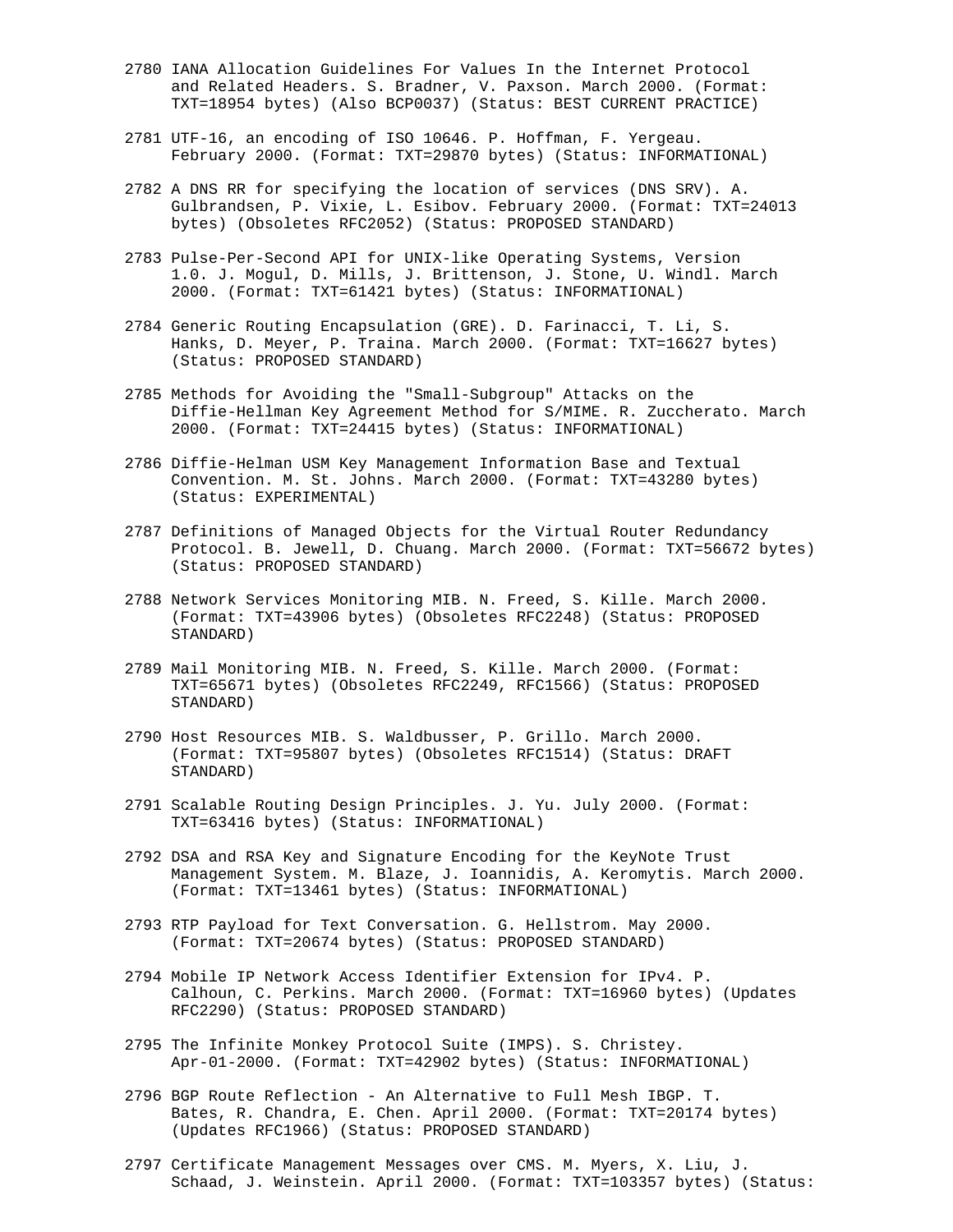PROPOSED STANDARD)

- 2798 Definition of the inetOrgPerson LDAP Object Class. M. Smith. April 2000. (Format: TXT=32929 bytes) (Status: INFORMATIONAL)
- 2799 Request for Comments Summary RFC Numbers 2700-2799. S. Ginoza. September 2000. (Format: TXT=42622 bytes) (Status: INFORMATIONAL)
- 2800 Internet Official Protocol Standards. J. Reynolds, R. Braden, S. Ginoza. May 2001. (Format: TXT=101648 bytes) (Obsoletes RFC2700) (Obsoleted by RFC2900) (Status: HISTORIC)
- 2801 Internet Open Trading Protocol IOTP Version 1.0. D. Burdett. April 2000. (Format: TXT=598794 bytes) (Status: INFORMATIONAL)
- 2802 Digital Signatures for the v1.0 Internet Open Trading Protocol (IOTP). K. Davidson, Y. Kawatsura. April 2000. (Format: TXT=52756 bytes) (Status: INFORMATIONAL)
- 2803 Digest Values for DOM (DOMHASH). H. Maruyama, K. Tamura, N. Uramoto. April 2000. (Format: TXT=22552 bytes) (Status: INFORMATIONAL)
- 2804 IETF Policy on Wiretapping. IAB, IESG. May 2000. (Format: TXT=18934 bytes) (Status: INFORMATIONAL)
- 2805 Media Gateway Control Protocol Architecture and Requirements. N. Greene, M. Ramalho, B. Rosen. April 2000. (Format: TXT=88190 bytes) (Status: INFORMATIONAL)
- 2806 URLs for Telephone Calls. A. Vaha-Sipila. April 2000. (Format: TXT=50647 bytes) (Status: PROPOSED STANDARD)
- 2807 XML Signature Requirements. J. Reagle. July 2000. (Format: TXT=21973 bytes) (Status: INFORMATIONAL)
- 2808 The SecurID $(r)$  SASL Mechanism. M. Nystrom. April 2000. (Format: TXT=20342 bytes) (Status: INFORMATIONAL)
- 2809 Implementation of L2TP Compulsory Tunneling via RADIUS. B. Aboba, G. Zorn. April 2000. (Format: TXT=47259 bytes) (Status: INFORMATIONAL)
- 2810 Internet Relay Chat: Architecture. C. Kalt. April 2000. (Format: TXT=19087 bytes) (Updates RFC1459) (Status: INFORMATIONAL)
- 2811 Internet Relay Chat: Channel Management. C. Kalt. April 2000. (Format: TXT=40788 bytes) (Updates RFC1459) (Status: INFORMATIONAL)
- 2812 Internet Relay Chat: Client Protocol. C. Kalt. April 2000. (Format: TXT=122637 bytes) (Updates RFC1459) (Status: INFORMATIONAL)
- 2813 Internet Relay Chat: Server Protocol. C. Kalt. April 2000. (Format: TXT=56681 bytes) (Updates RFC1459) (Status: INFORMATIONAL)
- 2814 SBM (Subnet Bandwidth Manager): A Protocol for RSVP-based Admission Control over IEEE 802-style networks. R. Yavatkar, D. Hoffman, Y. Bernet, F. Baker, M. Speer. May 2000. (Format: TXT=141886 bytes) (Status: PROPOSED STANDARD)
- 2815 Integrated Service Mappings on IEEE 802 Networks. M. Seaman, A. Smith, E. Crawley, J. Wroclawski. May 2000. (Format: TXT=42403 bytes) (Status: PROPOSED STANDARD)
- 2816 A Framework for Integrated Services Over Shared and Switched IEEE 802 LAN Technologies. A. Ghanwani, J. Pace, V. Srinivasan, A. Smith, M. Seaman. May 2000. (Format: TXT=119043 bytes) (Status: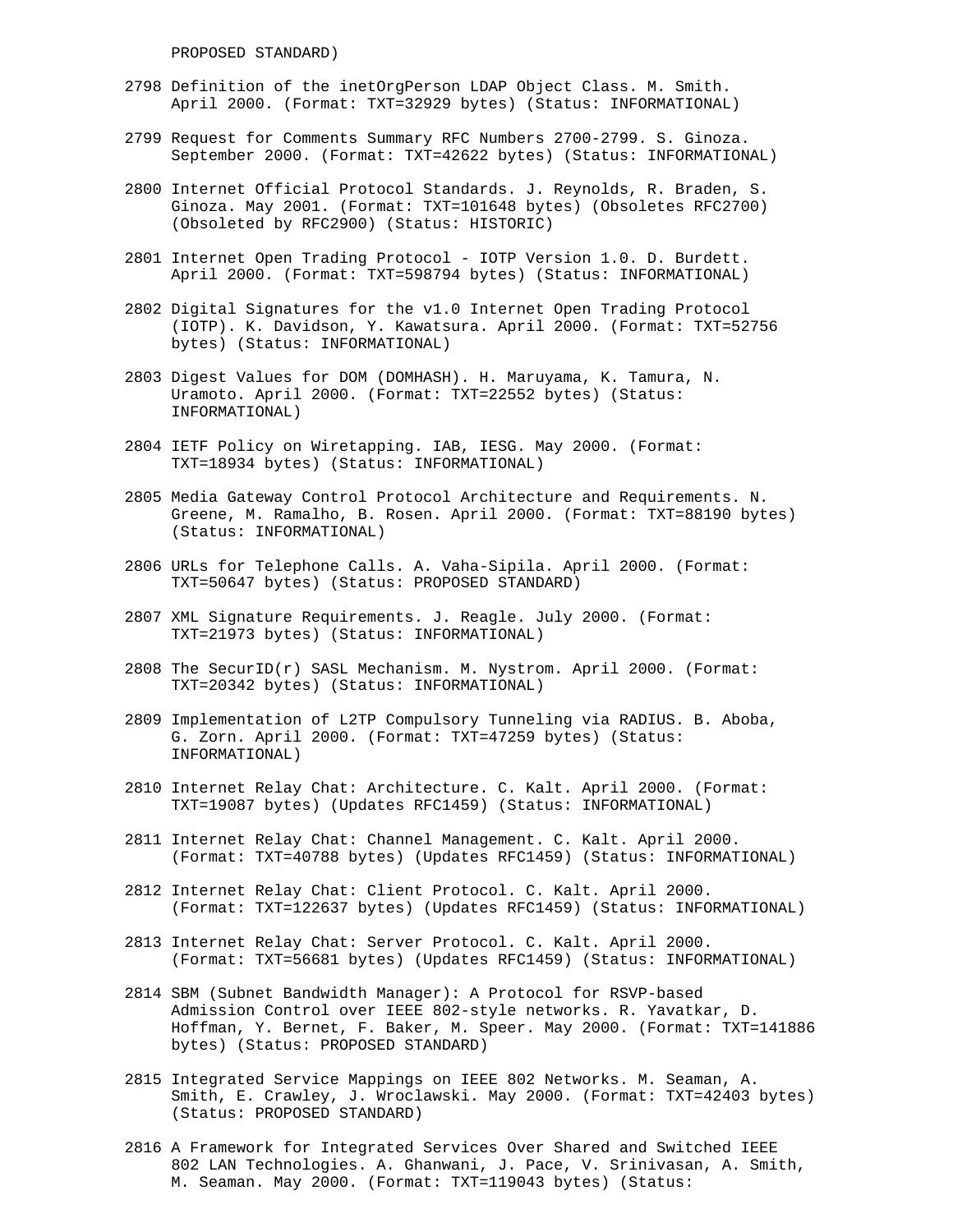INFORMATIONAL)

- 2817 Upgrading to TLS Within HTTP/1.1. R. Khare, S. Lawrence. May 2000. (Format: TXT=27598 bytes) (Updates RFC2616) (Status: PROPOSED STANDARD)
- 2818 HTTP Over TLS. E. Rescorla. May 2000. (Format: TXT=15170 bytes) (Status: INFORMATIONAL)
- 2819 Remote Network Monitoring Management Information Base. S. Waldbusser. May 2000. (Format: TXT=198676 bytes) (Obsoletes RFC1757) (Also STD0059) (Status: STANDARD)
- 2820 Access Control Requirements for LDAP. E. Stokes, D. Byrne, B. Blakley, P. Behera. May 2000. (Format: TXT=18172 bytes) (Status: INFORMATIONAL)
- 2821 Simple Mail Transfer Protocol. J. Klensin, Ed.. April 2001. (Format: TXT=192504 bytes) (Obsoletes RFC0821, RFC0974, RFC1869) (Status: PROPOSED STANDARD)
- 2822 Internet Message Format. P. Resnick, Ed.. April 2001. (Format: TXT=110695 bytes) (Obsoletes RFC0822) (Status: PROPOSED STANDARD)
- 2823 PPP over Simple Data Link (SDL) using SONET/SDH with ATM-like framing. J. Carlson, P. Langner, E. Hernandez-Valencia, J. Manchester. May 2000. (Format: TXT=60049 bytes) (Status: EXPERIMENTAL)
- 2824 Call Processing Language Framework and Requirements. J. Lennox, H. Schulzrinne. May 2000. (Format: TXT=58711 bytes) (Status: INFORMATIONAL)
- 2825 A Tangled Web: Issues of I18N, Domain Names, and the Other Internet protocols. IAB, L. Daigle, ed.. May 2000. (Format: TXT=15612 bytes) (Status: INFORMATIONAL)
- 2826 IAB Technical Comment on the Unique DNS Root. Internet Architecture Board. May 2000. (Format: TXT=13400 bytes) (Status: INFORMATIONAL)
- 2827 Network Ingress Filtering: Defeating Denial of Service Attacks which employ IP Source Address Spoofing. P. Ferguson, D. Senie. May 2000. (Format: TXT=21258 bytes) (Obsoletes RFC2267) (Also BCP0038) (Status: BEST CURRENT PRACTICE)
- 2828 Internet Security Glossary. R. Shirey. May 2000. (Format: TXT=489292 bytes) (Also FYI0036) (Status: INFORMATIONAL)
- 2829 Authentication Methods for LDAP. M. Wahl, H. Alvestrand, J. Hodges, R. Morgan. May 2000. (Format: TXT=33471 bytes) (Status: PROPOSED STANDARD)
- 2830 Lightweight Directory Access Protocol (v3): Extension for Transport Layer Security. J. Hodges, R. Morgan, M. Wahl. May 2000. (Format: TXT=24469 bytes) (Status: PROPOSED STANDARD)
- 2831 Using Digest Authentication as a SASL Mechanism. P. Leach, C. Newman. May 2000. (Format: TXT=58124 bytes) (Status: PROPOSED STANDARD)
- 2832 NSI Registry Registrar Protocol (RRP) Version 1.1.0. S. Hollenbeck, M. Srivastava. May 2000. (Format: TXT=77057 bytes) (Status: INFORMATIONAL)
- 2833 RTP Payload for DTMF Digits, Telephony Tones and Telephony Signals. H. Schulzrinne, S. Petrack. May 2000. (Format: TXT=68786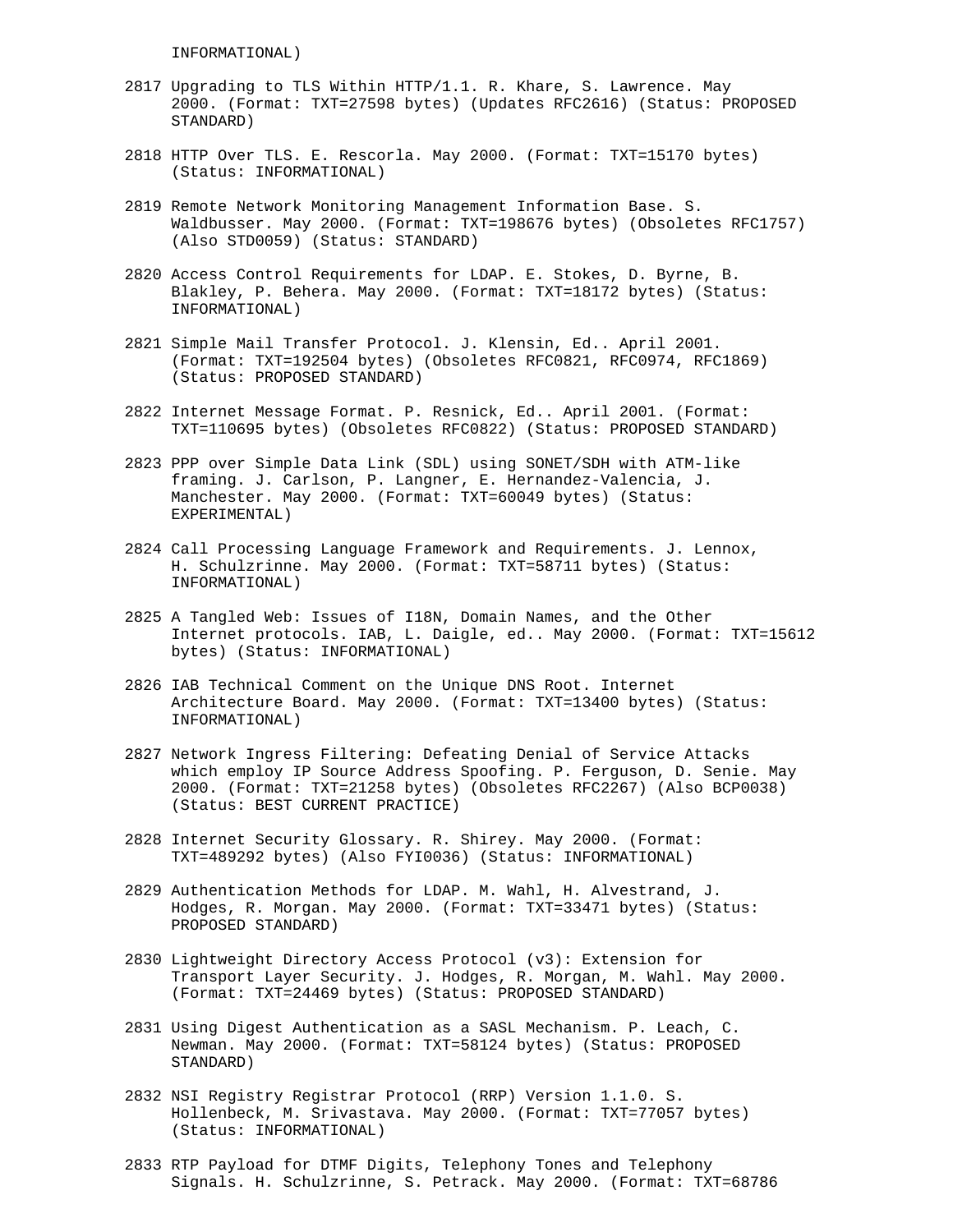bytes) (Status: PROPOSED STANDARD)

- 2834 ARP and IP Broadcast over HIPPI-800. J.-M. Pittet. May 2000. (Format: TXT=76243 bytes) (Obsoletes RFC1374) (Status: PROPOSED STANDARD)
- 2835 IP and ARP over HIPPI-6400 (GSN). J.-M. Pittet. May 2000. (Format: TXT=74178 bytes) (Status: PROPOSED STANDARD)
- 2836 Per Hop Behavior Identification Codes. S. Brim, B. Carpenter, F. Le Faucheur. May 2000. (Format: TXT=13399 bytes) (Obsoleted by RFC3140) (Status: PROPOSED STANDARD)
- 2837 Definitions of Managed Objects for the Fabric Element in Fibre Channel Standard. K. Teow. May 2000. (Format: TXT=87860 bytes) (Status: PROPOSED STANDARD)
- 2838 Uniform Resource Identifiers for Television Broadcasts. D. Zigmond, M. Vickers. May 2000. (Format: TXT=11405 bytes) (Status: INFORMATIONAL)
- 2839 Internet Kermit Service. F. da Cruz, J. Altman. May 2000. (Format: TXT=42726 bytes) (Status: INFORMATIONAL)
- 2840 TELNET KERMIT OPTION. J. Altman, F. da Cruz. May 2000. (Format: TXT=22519 bytes) (Status: INFORMATIONAL)
- 2841 IP Authentication using Keyed SHA1 with Interleaved Padding (IP-MAC). P. Metzger, W. Simpson. November 2000. (Format: TXT=14139 bytes) (Obsoletes RFC1852) (Status: HISTORIC)
- 2842 Capabilities Advertisement with BGP-4. R. Chandra, J. Scudder. May 2000. (Format: TXT=8366 bytes) (Status: PROPOSED STANDARD)
- 2843 Proxy-PAR. P. Droz, T. Przygienda. May 2000. (Format: TXT=27891 bytes) (Status: INFORMATIONAL)
- 2844 OSPF over ATM and Proxy-PAR. T. Przygienda, P. Droz, R. Haas. May 2000. (Format: TXT=32146 bytes) (Status: EXPERIMENTAL)
- 2845 Secret Key Transaction Authentication for DNS (TSIG). P. Vixie, O. Gudmundsson, D. Eastlake, B. Wellington. May 2000. (Format: TXT=32272 bytes) (Updates RFC1035) (Status: PROPOSED STANDARD)
- 2846 GSTN Address Element Extensions in E-mail Services. C. Allocchio. June 2000. (Format: TXT=54316 bytes) (Updated by RFC3191, RFC3192) (Status: PROPOSED STANDARD)
- 2847 LIPKEY A Low Infrastructure Public Key Mechanism Using SPKM. M. Eisler. June 2000. (Format: TXT=50045 bytes) (Status: PROPOSED STANDARD)
- 2848 The PINT Service Protocol: Extensions to SIP and SDP for IP Access to Telephone Call Services. S. Petrack, L. Conroy. June 2000. (Format: TXT=168851 bytes) (Status: PROPOSED STANDARD)
- 2849 The LDAP Data Interchange Format (LDIF) Technical Specification. G. Good. June 2000. (Format: TXT=26017 bytes) (Status: PROPOSED STANDARD)
- 2850 Charter of the Internet Architecture Board (IAB). Internet Architecture Board, B. Carpenter, Ed.. May 2000. (Format: TXT=15984 bytes) (Obsoletes RFC1601) (Also BCP0039) (Status: BEST CURRENT PRACTICE)
- 2851 Textual Conventions for Internet Network Addresses. M. Daniele, B. Haberman, S. Routhier, J. Schoenwaelder. June 2000. (Format: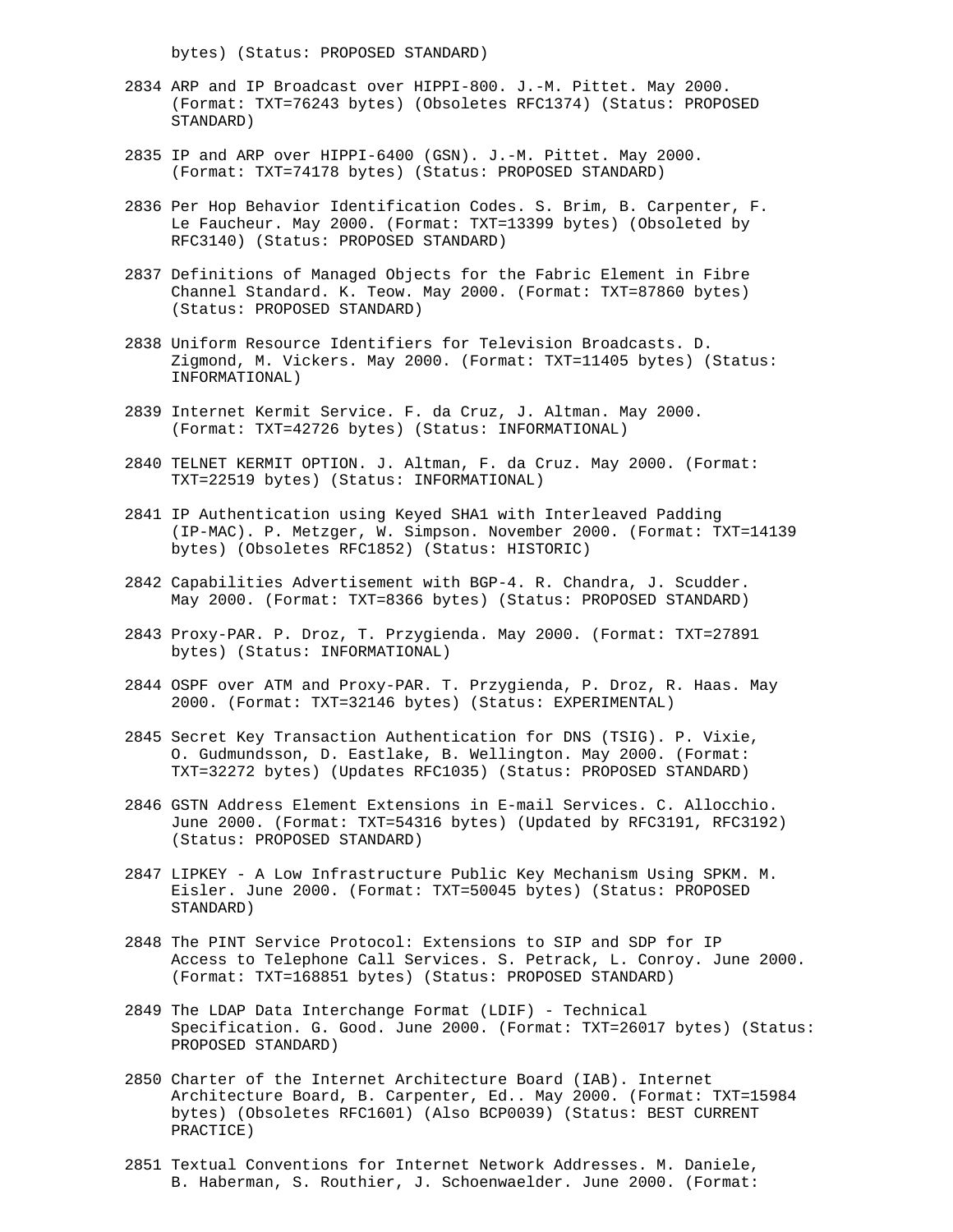TXT=32587 bytes) (Status: PROPOSED STANDARD)

- 2852 Deliver By SMTP Service Extension. D. Newman. June 2000. (Format: TXT=29285 bytes) (Updates RFC1894) (Status: PROPOSED STANDARD)
- 2853 Generic Security Service API Version 2 : Java Bindings. J. Kabat, M. Upadhyay. June 2000. (Format: TXT=199512 bytes) (Status: PROPOSED STANDARD)
- 2854 The 'text/html' Media Type. D. Connolly, L. Masinter. June 2000. (Format: TXT=16135 bytes) (Obsoletes RFC2070, RFC1980, RFC1942, RFC1867, RFC1866) (Status: INFORMATIONAL)
- 2855 DHCP for IEEE 1394. K. Fujisawa. June 2000. (Format: TXT=8070 bytes) (Status: PROPOSED STANDARD)
- 2856 Textual Conventions for Additional High Capacity Data Types. A. Bierman, K. McCloghrie, R. Presuhn. June 2000. (Format: TXT=20954 bytes) (Status: PROPOSED STANDARD)
- 2857 The Use of HMAC-RIPEMD-160-96 within ESP and AH. A. Keromytis, N. Provos. June 2000. (Format: TXT=13544 bytes) (Status: PROPOSED STANDARD)
- 2858 Multiprotocol Extensions for BGP-4. T. Bates, Y. Rekhter, R. Chandra, D. Katz. June 2000. (Format: TXT=23305 bytes) (Obsoletes RFC2283) (Status: PROPOSED STANDARD)
- 2859 A Time Sliding Window Three Colour Marker (TSWTCM). W. Fang, N. Seddigh, B. Nandy. June 2000. (Format: TXT=19203 bytes) (Status: EXPERIMENTAL)
- 2860 Memorandum of Understanding Concerning the Technical Work of the Internet Assigned Numbers Authority. B. Carpenter, F. Baker, M. Roberts. June 2000. (Format: TXT=12361 bytes) (Status: INFORMATIONAL)
- 2861 TCP Congestion Window Validation. M. Handley, J. Padhye, S. Floyd. June 2000. (Format: TXT=26993 bytes) (Status: EXPERIMENTAL)
- 2862 RTP Payload Format for Real-Time Pointers. M. Civanlar, G. Cash. June 2000. (Format: TXT=12031 bytes) (Status: PROPOSED STANDARD)
- 2863 The Interfaces Group MIB. K. McCloghrie, F. Kastenholz. June 2000. (Format: TXT=155014 bytes) (Obsoletes RFC2233) (Status: DRAFT STANDARD)
- 2864 The Inverted Stack Table Extension to the Interfaces Group MIB. K. McCloghrie, G. Hanson. June 2000. (Format: TXT=21445 bytes) (Status: PROPOSED STANDARD)
- 2865 Remote Authentication Dial In User Service (RADIUS). C. Rigney, S. Willens, A. Rubens, W. Simpson. June 2000. (Format: TXT=146456 bytes) (Obsoletes RFC2138) (Updated by RFC2868) (Status: DRAFT STANDARD)
- 2866 RADIUS Accounting. C. Rigney. June 2000. (Format: TXT=51135 bytes) (Obsoletes RFC2139) (Updated by RFC2867) (Status: INFORMATIONAL)
- 2867 RADIUS Accounting Modifications for Tunnel Protocol Support. G. Zorn, B. Aboba, D. Mitton. June 2000. (Format: TXT=51135 bytes) (Updates RFC2866) (Status: INFORMATIONAL)
- 2868 RADIUS Attributes for Tunnel Protocol Support. G. Zorn, D. Leifer, A. Rubens, J. Shriver, M. Holdrege, I. Goyret. June 2000. (Format: TXT=42609 bytes) (Updates RFC2865) (Status: INFORMATIONAL)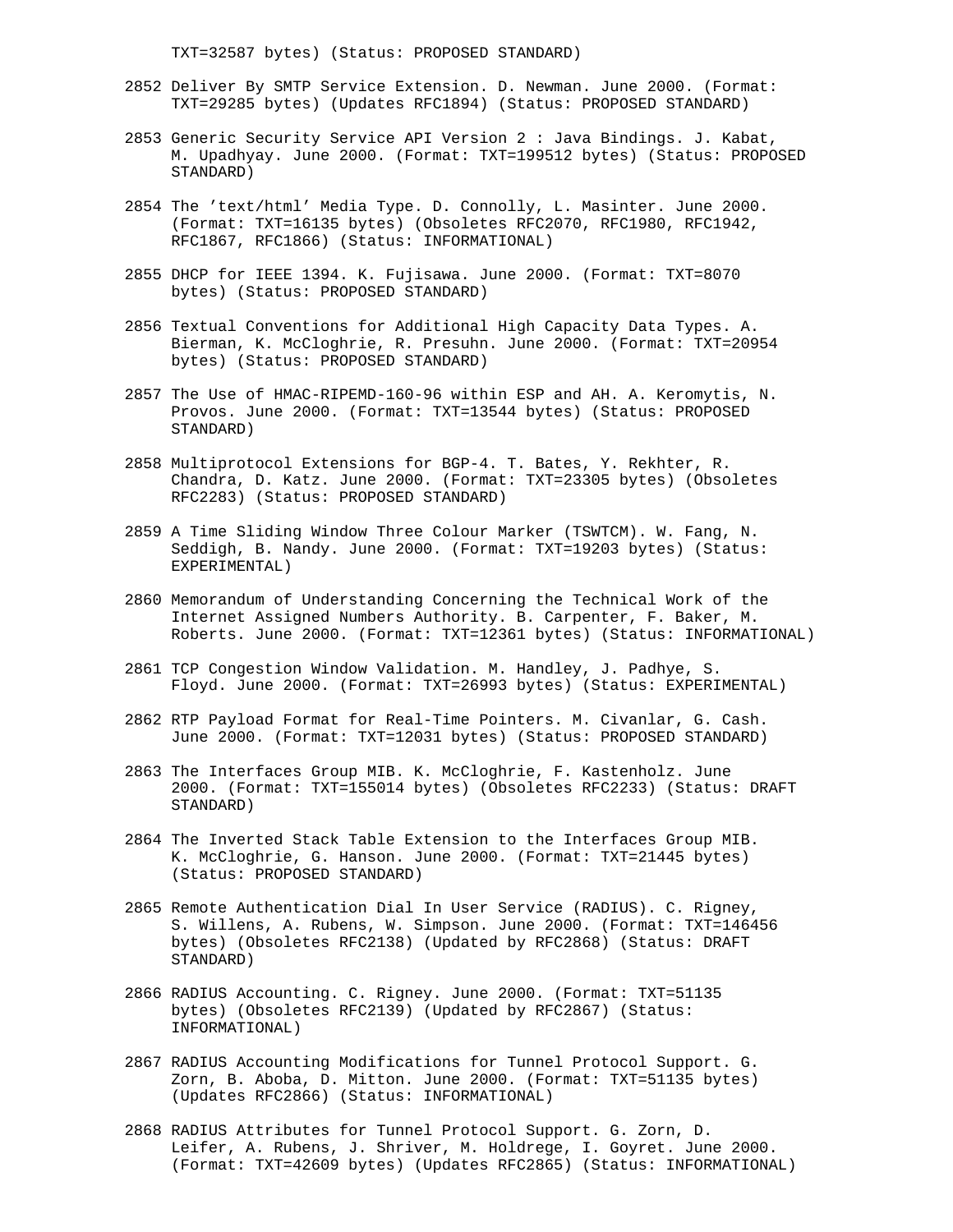- 2869 RADIUS Extensions. C. Rigney, W. Willats, P. Calhoun. June 2000. (Format: TXT=96854 bytes) (Status: INFORMATIONAL)
- 2870 Root Name Server Operational Requirements. R. Bush, D. Karrenberg, M. Kosters, R. Plzak. June 2000. (Format: TXT=21133 bytes) (Obsoletes RFC2010) (Also BCP0040) (Status: BEST CURRENT PRACTICE)
- 2871 A Framework for Telephony Routing over IP. J. Rosenberg, H. Schulzrinne. June 2000. (Format: TXT=60664 bytes) (Status: INFORMATIONAL)
- 2872 Application and Sub Application Identity Policy Element for Use with RSVP. Y. Bernet, R. Pabbati. June 2000. (Format: TXT=10933 bytes) (Status: PROPOSED STANDARD)
- 2873 TCP Processing of the IPv4 Precedence Field. X. Xiao, A. Hannan, V. Paxson, E. Crabbe. June 2000. (Format: TXT=15565 bytes) (Status: PROPOSED STANDARD)
- 2874 DNS Extensions to Support IPv6 Address Aggregation and Renumbering. M. Crawford, C. Huitema. July 2000. (Format: TXT=44204 bytes) (Updates RFC1886) (Updated by RFC3152, RFC3226) (Status: PROPOSED STANDARD)
- 2875 Diffie-Hellman Proof-of-Possession Algorithms. H. Prafullchandra, J. Schaad. July 2000. (Format: TXT=45231 bytes) (Status: PROPOSED STANDARD)
- 2876 Use of the KEA and SKIPJACK Algorithms in CMS. J. Pawling. July 2000. (Format: TXT=29265 bytes) (Status: INFORMATIONAL)
- 2877 5250 Telnet Enhancements. T. Murphy, Jr., P. Rieth, J. Stevens. July 2000. (Format: TXT=83369 bytes) (Updates RFC1205) (Status: INFORMATIONAL)
- 2878 PPP Bridging Control Protocol (BCP). M. Higashiyama, F. Baker. July 2000. (Format: TXT=79527 bytes) (Obsoletes RFC1638) (Status: PROPOSED STANDARD)
- 2879 Content Feature Schema for Internet Fax (V2). G. Klyne, L. McIntyre. August 2000. (Format: TXT=104032 bytes) (Obsoletes RFC2531) (Status: PROPOSED STANDARD)
- 2880 Internet Fax T.30 Feature Mapping. L. McIntyre, G. Klyne. August 2000. (Format: TXT=75973 bytes) (Status: INFORMATIONAL)
- 2881 Network Access Server Requirements Next Generation (NASREQNG) NAS Model. D. Mitton, M. Beadles. July 2000. (Format: TXT=45029 bytes) (Status: INFORMATIONAL)
- 2882 Network Access Servers Requirements: Extended RADIUS Practices. D. Mitton. July 2000. (Format: TXT=31426 bytes) (Status: INFORMATIONAL)
- 2883 An Extension to the Selective Acknowledgement (SACK) Option for TCP. S. Floyd, J. Mahdavi, M. Mathis, M. Podolsky. July 2000. (Format: TXT=35794 bytes) (Status: PROPOSED STANDARD)
- 2884 Performance Evaluation of Explicit Congestion Notification (ECN) in IP Networks. J. Hadi Salim, U. Ahmed. July 2000. (Format: TXT=44647 bytes) (Status: INFORMATIONAL)
- 2885 Megaco Protocol version 0.8. F. Cuervo, N. Greene, C. Huitema, A. Rayhan, B. Rosen, J. Segers. August 2000. (Format: TXT=344871 bytes) (Obsoleted by RFC3015) (Status: HISTORIC)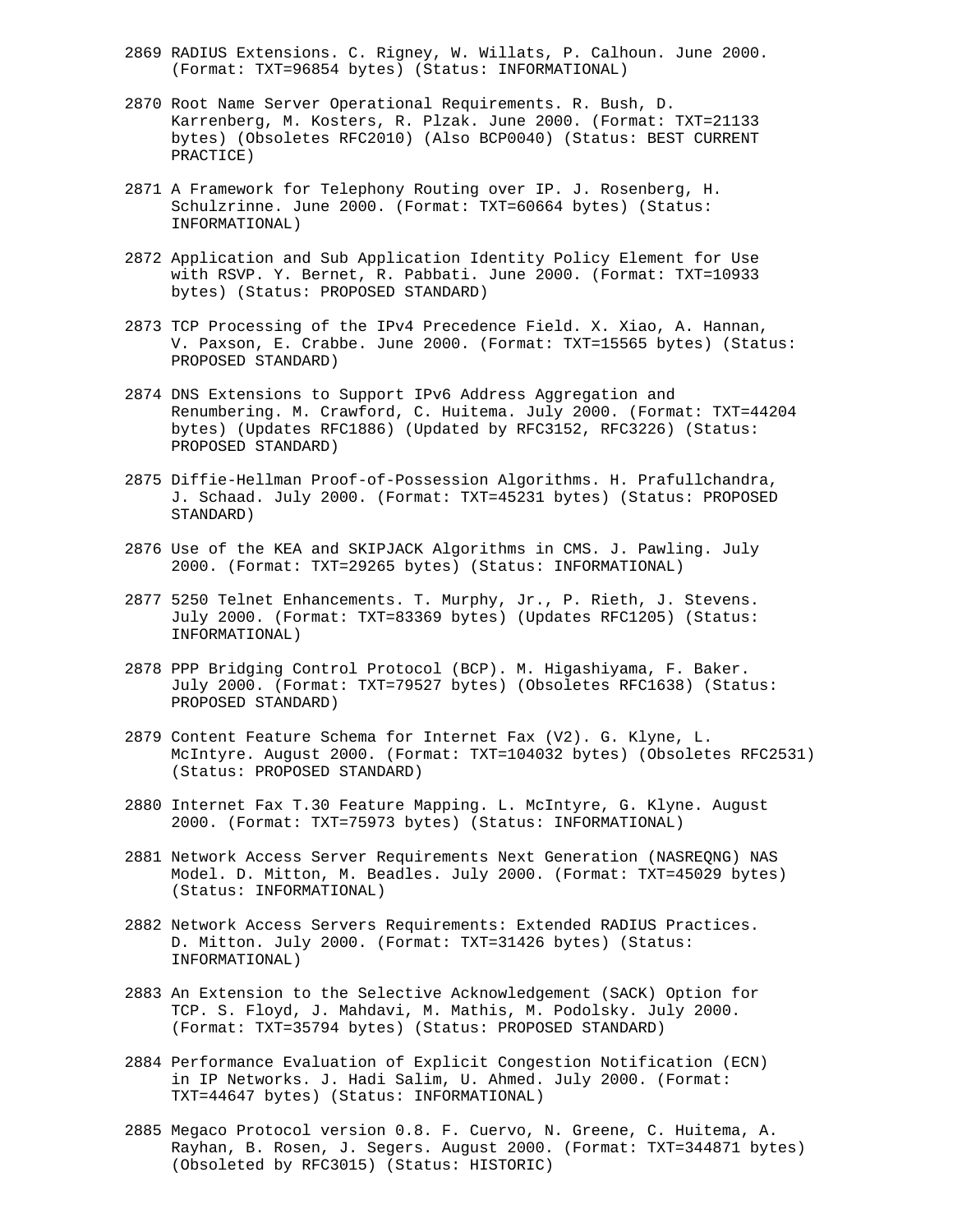- 2886 Megaco Errata. T. Taylor. August 2000. (Format: TXT=41311 bytes) (Obsoleted by RFC3015) (Status: HISTORIC)
- 2887 The Reliable Multicast Design Space for Bulk Data Transfer. M. Handley, S. Floyd, B. Whetten, R. Kermode, L. Vicisano, M. Luby. August 2000. (Format: TXT=51135 bytes) (Status: INFORMATIONAL)
- 2888 Secure Remote Access with L2TP. P. Srisuresh. August 2000. (Format: TXT=41255 bytes) (Status: INFORMATIONAL)
- 2889 Benchmarking Methodology for LAN Switching Devices. R. Mandeville, J. Perser. August 2000. (Format: TXT=73251 bytes) (Status: INFORMATIONAL)
- 2890 Key and Sequence Number Extensions to GRE. G. Dommety. September 2000. (Format: TXT=14503 bytes) (Status: PROPOSED STANDARD)
- 2891 LDAP Control Extension for Server Side Sorting of Search Results. T. Howes, M. Wahl, A. Anantha. August 2000. (Format: TXT=15833 bytes) (Status: PROPOSED STANDARD)
- 2892 The Cisco SRP MAC Layer Protocol. D. Tsiang, G. Suwala. August 2000. (Format: TXT=107645 bytes) (Status: INFORMATIONAL)
- 2893 Transition Mechanisms for IPv6 Hosts and Routers. R. Gilligan, E. Nordmark. August 2000. (Format: TXT=62731 bytes) (Obsoletes RFC1933) (Status: PROPOSED STANDARD)
- 2894 Router Renumbering for IPv6. M. Crawford. August 2000. (Format: TXT=69135 bytes) (Status: PROPOSED STANDARD)
- 2895 Remote Network Monitoring MIB Protocol Identifier Reference. A. Bierman, C. Bucci, R. Iddon. August 2000. (Format: TXT=88094 bytes) (Obsoletes RFC2074) (Status: PROPOSED STANDARD)
- 2896 Remote Network Monitoring MIB Protocol Identifier Macros. A. Bierman, C. Bucci, R. Iddon. August 2000. (Format: TXT=135768 bytes) (Status: INFORMATIONAL)
- 2897 Proposal for an MGCP Advanced Audio Package. D. Cromwell. August 2000. (Format: TXT=67459 bytes) (Status: INFORMATIONAL)
- 2898 PKCS #5: Password-Based Cryptography Specification Version 2.0. B. Kaliski. September 2000. (Format: TXT=68692 bytes) (Status: INFORMATIONAL)
- 2899 Request for Comments Summary RFC Numbers 2800-2899. S. Ginoza. May 2001. (Format: TXT=43805 bytes) (Status: INFORMATIONAL)
- 2900 Internet Official Protocol Standards. J. Reynolds, R. Braden, S. Ginoza. August 2001. (Format: TXT=112809 bytes) (Obsoletes RFC2800) (Obsoleted by RFC3000) (Status: HISTORIC)
- 2901 Guide to Administrative Procedures of the Internet Infrastructure. Z. Wenzel, J. Klensin, R. Bush, S. Huter. August 2000. (Format: TXT=63680 bytes) (Also FYI0037) (Status: INFORMATIONAL)
- 2902 Overview of the 1998 IAB Routing Workshop. S. Deering, S. Hares, C. Perkins, R. Perlman. August 2000. (Format: TXT=32773 bytes) (Status: INFORMATIONAL)
- 2903 Generic AAA Architecture. C. de Laat, G. Gross, L. Gommans, J. Vollbrecht, D. Spence. August 2000. (Format: TXT=60627 bytes) (Status: EXPERIMENTAL)

2904 AAA Authorization Framework. J. Vollbrecht, P. Calhoun, S.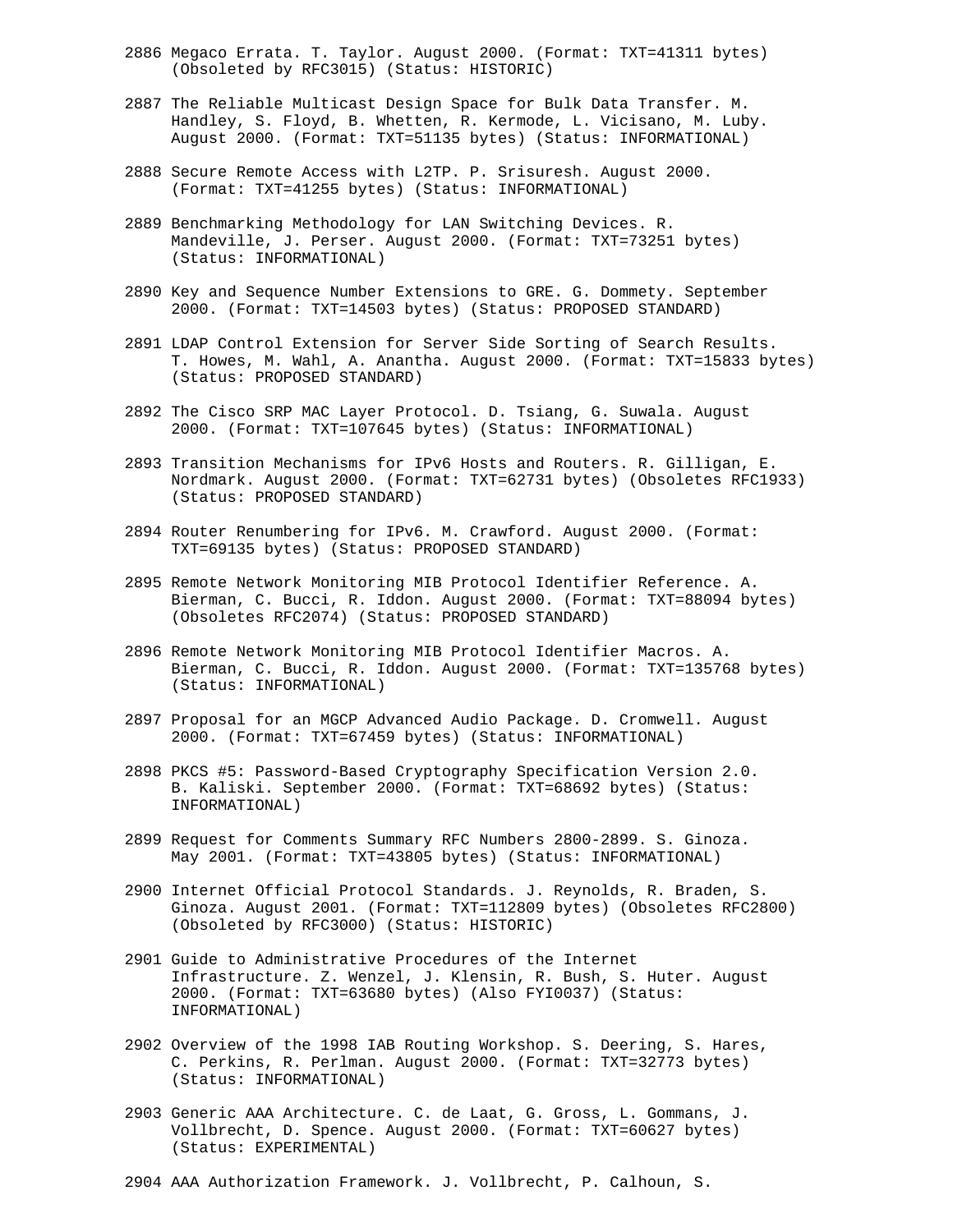Farrell, L. Gommans, G. Gross, B. de Bruijn, C. de Laat, M. Holdrege, D. Spence. August 2000. (Format: TXT=78098 bytes) (Status: INFORMATIONAL)

- 2905 AAA Authorization Application Examples. J. Vollbrecht, P. Calhoun, S. Farrell, L. Gommans, G. Gross, B. de Bruijn, C. de Laat, M. Holdrege, D. Spence. August 2000. (Format: TXT=118645 bytes) (Status: INFORMATIONAL)
- 2906 AAA Authorization Requirements. S. Farrell, J. Vollbrecht, P. Calhoun, L. Gommans, G. Gross, B. de Bruijn, C. de Laat, M. Holdrege, D. Spence. August 2000. (Format: TXT=48618 bytes) (Status: INFORMATIONAL)
- 2907 MADCAP Multicast Scope Nesting State Option. R. Kermode. September 2000. (Format: TXT=27572 bytes) (Status: PROPOSED STANDARD)
- 2908 The Internet Multicast Address Allocation Architecture. D. Thaler, M. Handley, D. Estrin. September 2000. (Format: TXT=30515 bytes) (Status: INFORMATIONAL)
- 2909 The Multicast Address-Set Claim (MASC) Protocol. P. Radoslavov, D. Estrin, R. Govindan, M. Handley, S. Kumar, D. Thaler. September 2000. (Format: TXT=127278 bytes) (Status: EXPERIMENTAL)
- 2910 Internet Printing Protocol/1.1: Encoding and Transport. R. Herriot, Ed., S. Butler, P. Moore, R. Turner, J. Wenn. September 2000. (Format: TXT=100599 bytes) (Obsoletes RFC2565) (Status: PROPOSED STANDARD)
- 2911 Internet Printing Protocol/1.1: Model and Semantics. T. Hastings, Ed., R. Herriot, R. deBry, S. Isaacson, P. Powell. September 2000. (Format: TXT=575805 bytes) (Obsoletes RFC2566) (Status: PROPOSED STANDARD)
- 2912 Indicating Media Features for MIME Content. G. Klyne. September 2000. (Format: TXT=20618 bytes) (Status: PROPOSED STANDARD)
- 2913 MIME Content Types in Media Feature Expressions. G. Klyne. September 2000. (Format: TXT=16095 bytes) (Status: PROPOSED STANDARD)
- 2914 Congestion Control Principles. S. Floyd. September 2000. (Format: TXT=43823 bytes) (Also BCP0041) (Status: BEST CURRENT PRACTICE)
- 2915 The Naming Authority Pointer (NAPTR) DNS Resource Record. M. Mealling, R. Daniel. September 2000. (Format: TXT=41521 bytes) (Updates RFC2168) (Status: PROPOSED STANDARD)
- 2916 E.164 number and DNS. P. Faltstrom. September 2000. (Format: TXT=18159 bytes) (Status: PROPOSED STANDARD)
- 2917 A Core MPLS IP VPN Architecture. K. Muthukrishnan, A. Malis. September 2000. (Format: TXT=35352 bytes) (Status: INFORMATIONAL)
- 2918 Route Refresh Capability for BGP-4. E. Chen. September 2000. (Format: TXT=7354 bytes) (Status: PROPOSED STANDARD)
- 2919 List-Id: A Structured Field and Namespace for the Identification of Mailing Lists. R. Chandhok, G. Wenger. March 2001. (Format: TXT=18480 bytes) (Status: PROPOSED STANDARD)
- 2920 SMTP Service Extension for Command Pipelining. N. Freed. September 2000. (Format: TXT=17065 bytes) (Obsoletes RFC2197) (Also STD0060) (Status: STANDARD)
- 2921 6BONE pTLA and pNLA Formats (pTLA). B. Fink. September 2000. (Format: TXT=14218 bytes) (Status: INFORMATIONAL)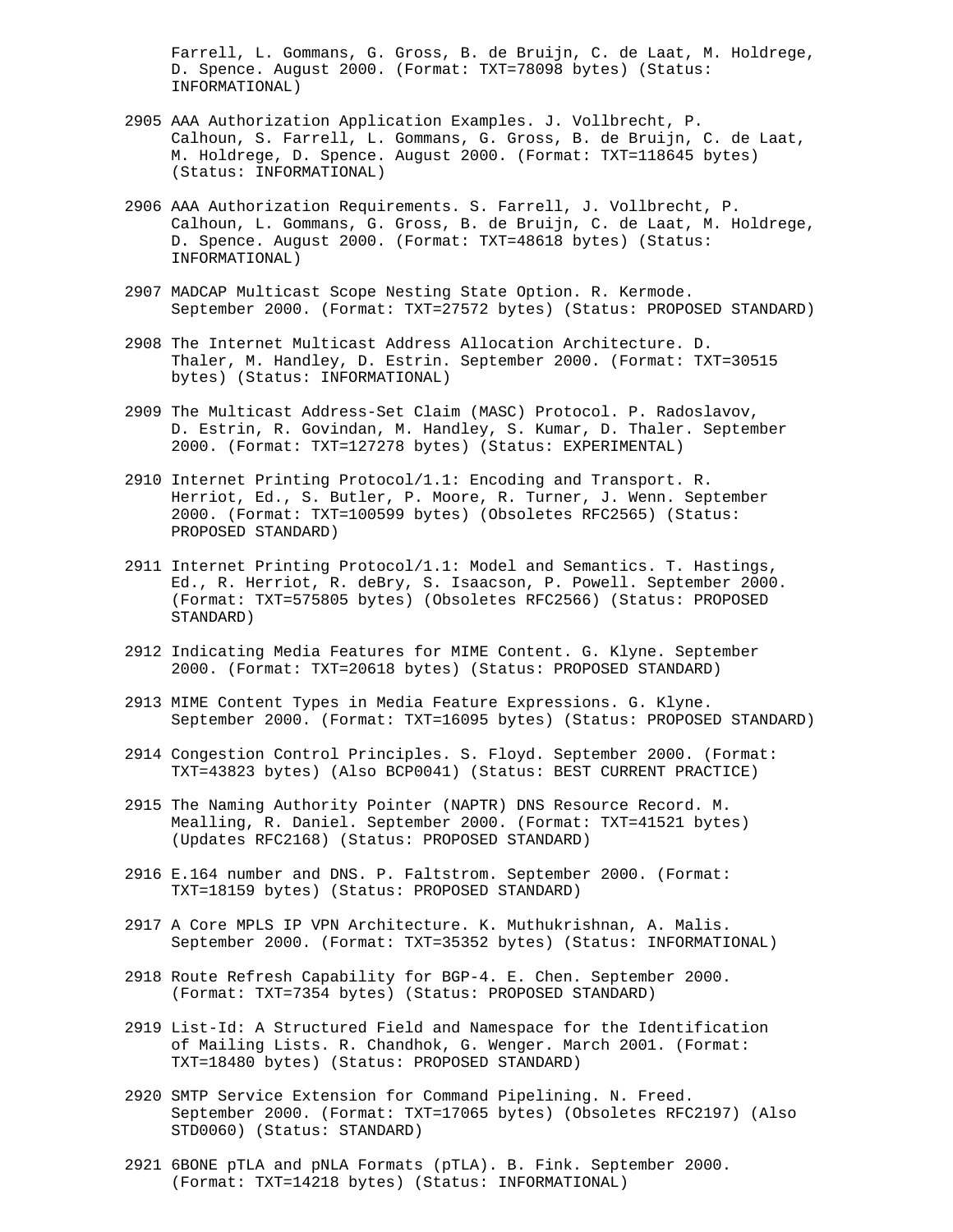- 2922 Physical Topology MIB. A. Bierman, K. Jones. September 2000. (Format: TXT=66830 bytes) (Status: INFORMATIONAL)
- 2923 TCP Problems with Path MTU Discovery. K. Lahey. September 2000. (Format: TXT=30976 bytes) (Status: INFORMATIONAL)
- 2924 Accounting Attributes and Record Formats. N. Brownlee, A. Blount. September 2000. (Format: TXT=75561 bytes) (Status: INFORMATIONAL)
- 2925 Definitions of Managed Objects for Remote Ping, Traceroute, and Lookup Operations. K. White. September 2000. (Format: TXT=150691 bytes) (Status: PROPOSED STANDARD)
- 2926 Conversion of LDAP Schemas to and from SLP Templates. J. Kempf, R. Moats, P. St. Pierre. September 2000. (Format: TXT=55365 bytes) (Status: INFORMATIONAL)
- 2927 MIME Directory Profile for LDAP Schema. M. Wahl. September 2000. (Format: TXT=16122 bytes) (Status: INFORMATIONAL)
- 2928 Initial IPv6 Sub-TLA ID Assignments. R. Hinden, S. Deering, R. Fink, T. Hain. September 2000. (Format: TXT=11882 bytes) (Status: INFORMATIONAL)
- 2929 Domain Name System (DNS) IANA Considerations. D. Eastlake, E. Brunner-Williams, B. Manning. September 2000. (Format: TXT=22454 bytes) (Also BCP0042) (Status: BEST CURRENT PRACTICE)
- 2930 Secret Key Establishment for DNS (TKEY RR). D. Eastlake. September 2000. (Format: TXT=34894 bytes) (Status: PROPOSED STANDARD)
- 2931 DNS Request and Transaction Signatures ( SIG(0)s). D. Eastlake. September 2000. (Format: TXT=19073 bytes) (Updates RFC2535) (Status: PROPOSED STANDARD)
- 2932 IPv4 Multicast Routing MIB. K. McCloghrie, D. Farinacci, D. Thaler. October 2000. (Format: TXT=50430 bytes) (Status: PROPOSED STANDARD)
- 2933 Internet Group Management Protocol MIB. K. McCloghrie, D. Farinacci, D. Thaler. October 2000. (Format: TXT=33406 bytes) (Status: PROPOSED STANDARD)
- 2934 Protocol Independent Multicast MIB for IPv4. K. McCloghrie, D. Farinacci, D. Thaler, B. Fenner. October 2000. (Format: TXT=48379 bytes) (Status: EXPERIMENTAL)
- 2935 Internet Open Trading Protocol (IOTP) HTTP Supplement. D. Eastlake, C. Smith. September 2000. (Format: TXT=16168 bytes) (Status: PROPOSED STANDARD)
- 2936 HTTP MIME Type Handler Detection. D. Eastlake, C. Smith, D. Soroka. September 2000. (Format: TXT=25238 bytes) (Status: INFORMATIONAL)
- 2937 The Name Service Search Option for DHCP. C. Smith. September 2000. (Format: TXT=8368 bytes) (Status: PROPOSED STANDARD)
- 2938 Identifying Composite Media Features. G. Klyne, L. Masinter. September 2000. (Format: TXT=34451 bytes) (Updates RFC2533) (Status: PROPOSED STANDARD)
- 2939 Procedures and IANA Guidelines for Definition of New DHCP Options and Message Types. R. Droms. September 2000. (Format: TXT=13631 bytes) (Obsoletes RFC2489) (Also BCP0043) (Status: BEST CURRENT PRACTICE)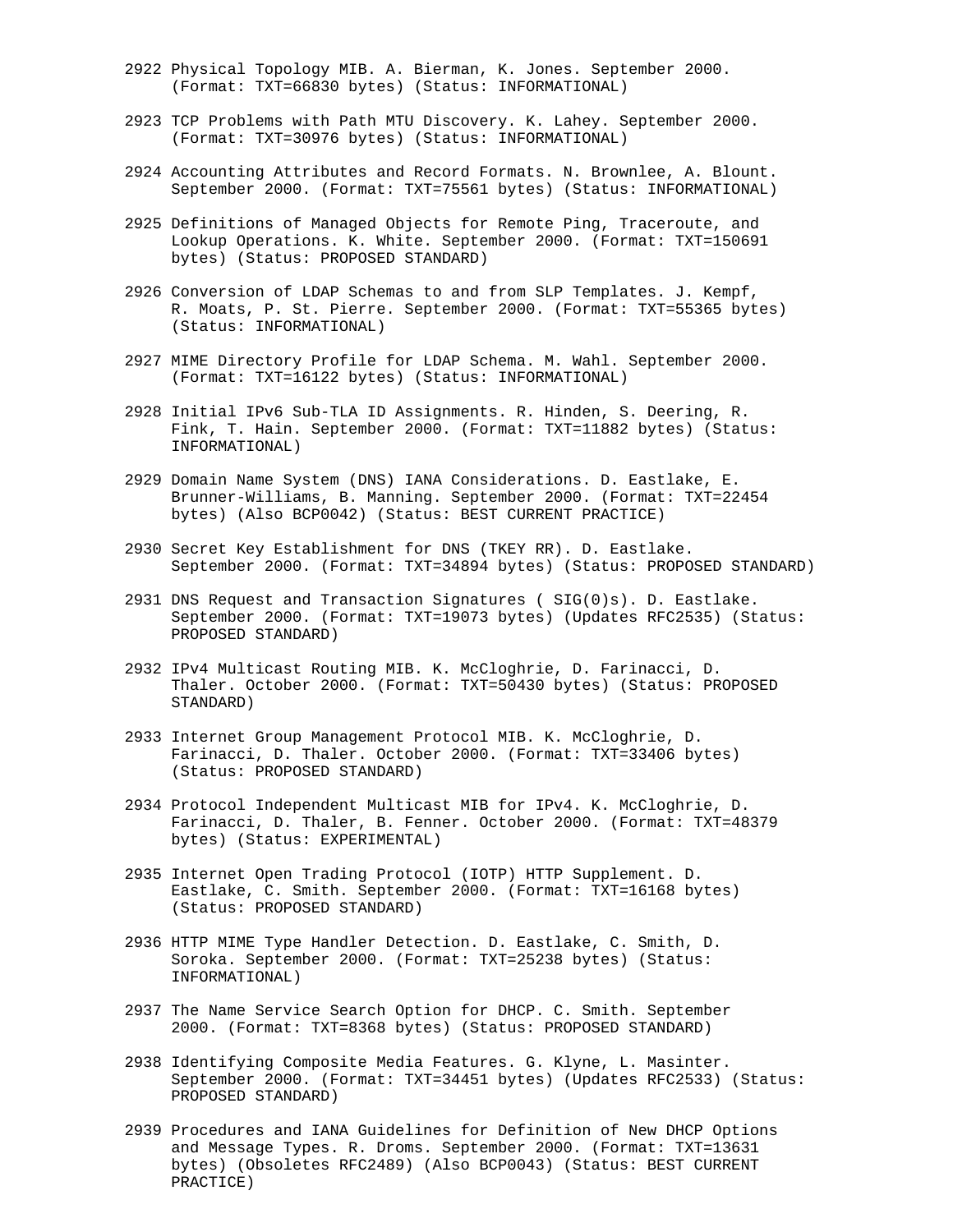- 2940 Definitions of Managed Objects for Common Open Policy Service (COPS) Protocol Clients. A. Smith, D. Partain, J. Seligson. October 2000. (Format: TXT=52427 bytes) (Status: PROPOSED STANDARD)
- 2941 Telnet Authentication Option. T. Ts'o, Ed., J. Altman. September 2000. (Format: TXT=52427 bytes) (Obsoletes RFC1416) (Status: PROPOSED STANDARD)
- 2942 Telnet Authentication: Kerberos Version 5. T. Ts'o. September 2000. (Format: TXT=14562 bytes) (Status: PROPOSED STANDARD)
- 2943 TELNET Authentication Using DSA. R. Housley, T. Horting, P. Yee. September 2000. (Format: TXT=21694 bytes) (Status: PROPOSED STANDARD)
- 2944 Telnet Authentication: SRP. T. Wu. September 2000. (Format: TXT=13933 bytes) (Status: PROPOSED STANDARD)
- 2945 The SRP Authentication and Key Exchange System. T. Wu. September 2000. (Format: TXT=17843 bytes) (Status: PROPOSED STANDARD)
- 2946 Telnet Data Encryption Option. T. Ts'o. September 2000. (Format: TXT=16527 bytes) (Status: PROPOSED STANDARD)
- 2947 Telnet Encryption: DES3 64 bit Cipher Feedback. J. Altman. September 2000. (Format: TXT=11064 bytes) (Status: PROPOSED STANDARD)
- 2948 Telnet Encryption: DES3 64 bit Output Feedback. J. Altman. September 2000. (Format: TXT=11064 bytes) (Status: PROPOSED STANDARD)
- 2949 Telnet Encryption: CAST-128 64 bit Output Feedback. J. Altman. September 2000. (Format: TXT=9240 bytes) (Status: PROPOSED STANDARD)
- 2950 Telnet Encryption: CAST-128 64 bit Cipher Feedback. J. Altman. September 2000. (Format: TXT=9267 bytes) (Status: PROPOSED STANDARD)
- 2951 TELNET Authentication Using KEA and SKIPJACK. R. Housley, T. Horting, P. Yee. September 2000. (Format: TXT=20757 bytes) (Status: INFORMATIONAL)
- 2952 Telnet Encryption: DES 64 bit Cipher Feedback. T. Ts'o. September 2000. (Format: TXT=9064 bytes) (Status: INFORMATIONAL)
- 2953 Telnet Encryption: DES 64 bit Output Feedback. T. Ts'o. September 2000. (Format: TXT=8995 bytes) (Status: INFORMATIONAL)
- 2954 Definitions of Managed Objects for Frame Relay Service. K. Rehbehn, D. Fowler. October 2000. (Format: TXT=164217 bytes) (Obsoletes RFC1604) (Status: PROPOSED STANDARD)
- 2955 Definitions of Managed Objects for Monitoring and Controlling the Frame Relay/ATM PVC Service Interworking Function. K. Rehbehn, O. Nicklass, G. Mouradian. October 2000. (Format: TXT=83281 bytes) (Status: PROPOSED STANDARD)
- 2956 Overview of 1999 IAB Network Layer Workshop. M. Kaat. October 2000. (Format: TXT=36830 bytes) (Status: INFORMATIONAL)
- 2957 The application/whoispp-query Content-Type. L. Daigle, P. Faltstrom. October 2000. (Format: TXT=10262 bytes) (Status: INFORMATIONAL)
- 2958 The application/whoispp-response Content-type. L. Daigle, P. Faltstrom. October 2000. (Format: TXT=9995 bytes) (Status: INFORMATIONAL)
- 2959 Real-Time Transport Protocol Management Information Base. M.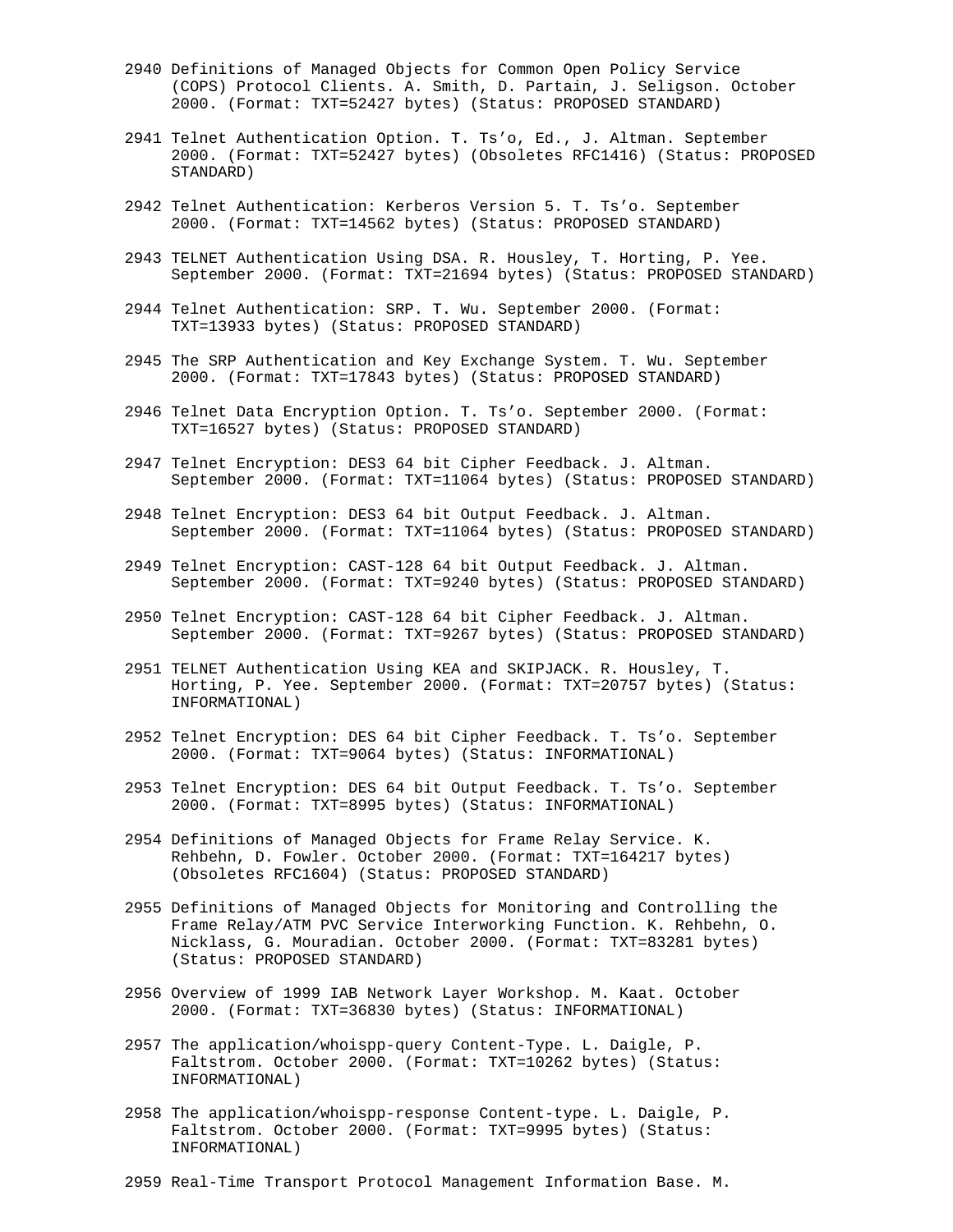Baugher, B. Strahm, I. Suconick. October 2000. (Format: TXT=62063 bytes) (Status: PROPOSED STANDARD)

- 2960 Stream Control Transmission Protocol. R. Stewart, Q. Xie, K. Morneault, C. Sharp, H. Schwarzbauer, T. Taylor, I. Rytina, M. Kalla, L. Zhang, V. Paxson. October 2000. (Format: TXT=297757 bytes) (Status: PROPOSED STANDARD)
- 2961 RSVP Refresh Overhead Reduction Extensions. L. Berger, D. Gan, G. Swallow, P. Pan, F. Tommasi, S. Molendini. April 2001. (Format: TXT=81675 bytes) (Status: PROPOSED STANDARD)
- 2962 An SNMP Application Level Gateway for Payload Address Translation. D. Raz, J. Schoenwaelder, B. Sugla. October 2000. (Format: TXT=46803 bytes) (Status: INFORMATIONAL)
- 2963 A Rate Adaptive Shaper for Differentiated Services. O. Bonaventure, S. De Cnodder. October 2000. (Format: TXT=39895 bytes) (Status: INFORMATIONAL)
- 2964 Use of HTTP State Management. K. Moore, N. Freed. October 2000. (Format: TXT=18899 bytes) (Also BCP0044) (Status: BEST CURRENT PRACTICE)
- 2965 HTTP State Management Mechanism. D. Kristol, L. Montulli. October 2000. (Format: TXT=56176 bytes) (Obsoletes RFC2109) (Status: PROPOSED STANDARD)
- 2966 Domain-wide Prefix Distribution with Two-Level IS-IS. T. Li, T. Przygienda, H. Smit. October 2000. (Format: TXT=32465 bytes) (Status: INFORMATIONAL)
- 2967 TISDAG Technical Infrastructure for Swedish Directory Access Gateways. L. Daigle, R. Hedberg. October 2000. (Format: TXT=209845 bytes) (Status: INFORMATIONAL)
- 2968 Mesh of Multiple DAG servers Results from TISDAG. L. Daigle, T. Eklof. October 2000. (Format: TXT=19306 bytes) (Status: INFORMATIONAL)
- 2969 Wide Area Directory Deployment Experiences from TISDAG. T. Eklof, L. Daigle. October 2000. (Format: TXT=43002 bytes) (Status: INFORMATIONAL)
- 2970 Architecture for Integrated Directory Services Result from TISDAG. L. Daigle, T. Eklof. October 2000. (Format: TXT=40448 bytes) (Status: INFORMATIONAL)
- 2971 IMAP4 ID extension. T. Showalter. October 2000. (Format: TXT=14670 bytes) (Status: PROPOSED STANDARD)
- 2972 Context and Goals for Common Name Resolution. N. Popp, M. Mealling, L. Masinter, K. Sollins. October 2000. (Format: TXT=26252 bytes) (Status: INFORMATIONAL)
- 2973 IS-IS Mesh Groups. R. Balay, D. Katz, J. Parker. October 2000. (Format: TXT=14846 bytes) (Status: INFORMATIONAL)
- 2974 Session Announcement Protocol. M. Handley, C. Perkins, E. Whelan. October 2000. (Format: TXT=40129 bytes) (Status: EXPERIMENTAL)
- 2975 Introduction to Accounting Management. B. Aboba, J. Arkko, D. Harrington. October 2000. (Format: TXT=129771 bytes) (Status: INFORMATIONAL)
- 2976 The SIP INFO Method. S. Donovan. October 2000. (Format: TXT=17736 bytes) (Status: PROPOSED STANDARD)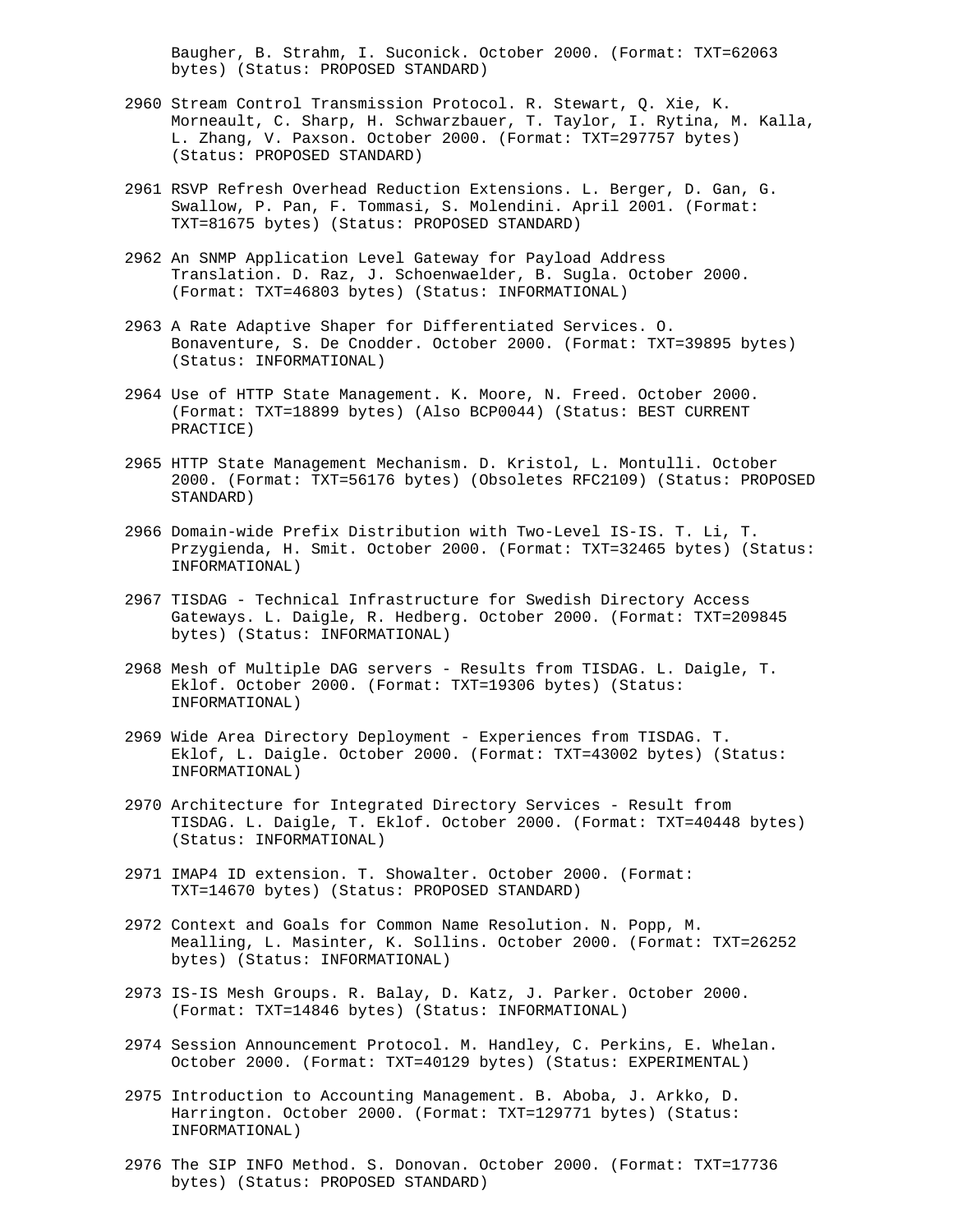- 2977 Mobile IP Authentication, Authorization, and Accounting Requirements. S. Glass, T. Hiller, S. Jacobs, C. Perkins. October 2000. (Format: TXT=63520 bytes) (Status: INFORMATIONAL)
- 2978 IANA Charset Registration Procedures. N. Freed, J. Postel. October 2000. (Format: TXT=21615 bytes) (Obsoletes RFC2278) (Also BCP0019) (Status: BEST CURRENT PRACTICE)
- 2979 Behavior of and Requirements for Internet Firewalls. N. Freed. October 2000. (Format: TXT=14350 bytes) (Status: INFORMATIONAL)
- 2980 Common NNTP Extensions. S. Barber. October 2000. (Format: TXT=57165 bytes) (Status: INFORMATIONAL)
- 2981 Event MIB. R. Kavasseri (Ed. of this version). October 2000. (Format: TXT=98248 bytes) (Status: PROPOSED STANDARD)
- 2982 Distributed Management Expression MIB. R. Kavasseri (Ed. of this version). October 2000. (Format: TXT=81371 bytes) (Status: PROPOSED STANDARD)
- 2983 Differentiated Services and Tunnels. D. Black. October 2000. (Format: TXT=35644 bytes) (Status: INFORMATIONAL)
- 2984 Use of the CAST-128 Encryption Algorithm in CMS. C. Adams. October 2000. (Format: TXT=11591 bytes) (Status: PROPOSED STANDARD)
- 2985 PKCS #9: Selected Object Classes and Attribute Types Version 2.0. M. Nystrom, B. Kaliski. November 2000. (Format: TXT=70703 bytes) (Status: INFORMATIONAL)
- 2986 PKCS #10: Certification Request Syntax Specification Version 1.7. M. Nystrom, B. Kaliski. November 2000. (Format: TXT=27794 bytes) (Obsoletes RFC2314) (Status: INFORMATIONAL)
- 2987 Registration of Charset and Languages Media Features Tags. P. Hoffman. November 2000. (Format: TXT=8799 bytes) (Status: PROPOSED STANDARD)
- 2988 Computing TCP's Retransmission Timer. V. Paxson, M. Allman. November 2000. (Format: TXT=15280 bytes) (Status: PROPOSED STANDARD)
- 2989 Criteria for Evaluating AAA Protocols for Network Access. B. Aboba, P. Calhoun, S. Glass, T. Hiller, P. McCann, H. Shiino, G. Zorn, G. Dommety, C. Perkins, B. Patil, D. Mitton, S. Manning, M. Beadles, P. Walsh, X. Chen, S. Sivalingham, A. Hameed, M. Munson, S. Jacobs, B. Lim, B. Hirschman, R. Hsu, Y. Xu, E. Campbell, S. Baba, E. Jaques. November 2000. (Format: TXT=53197 bytes) (Status: INFORMATIONAL)
- 2990 Next Steps for the IP QoS Architecture. G. Huston. November 2000. (Format: TXT=65450 bytes) (Status: INFORMATIONAL)
- 2991 Multipath Issues in Unicast and Multicast Next-Hop Selection. D. Thaler, C. Hopps. November 2000. (Format: TXT=17796 bytes) (Status: INFORMATIONAL)
- 2992 Analysis of an Equal-Cost Multi-Path Algorithm. C. Hopps. November 2000. (Format: TXT=17524 bytes) (Status: INFORMATIONAL)
- 2993 Architectural Implications of NAT. T. Hain. November 2000. (Format: TXT=74136 bytes) (Status: INFORMATIONAL)
- 2994 A Description of the MISTY1 Encryption Algorithm. H. Ohta, M. Matsui. November 2000. (Format: TXT=17803 bytes) (Status: INFORMATIONAL)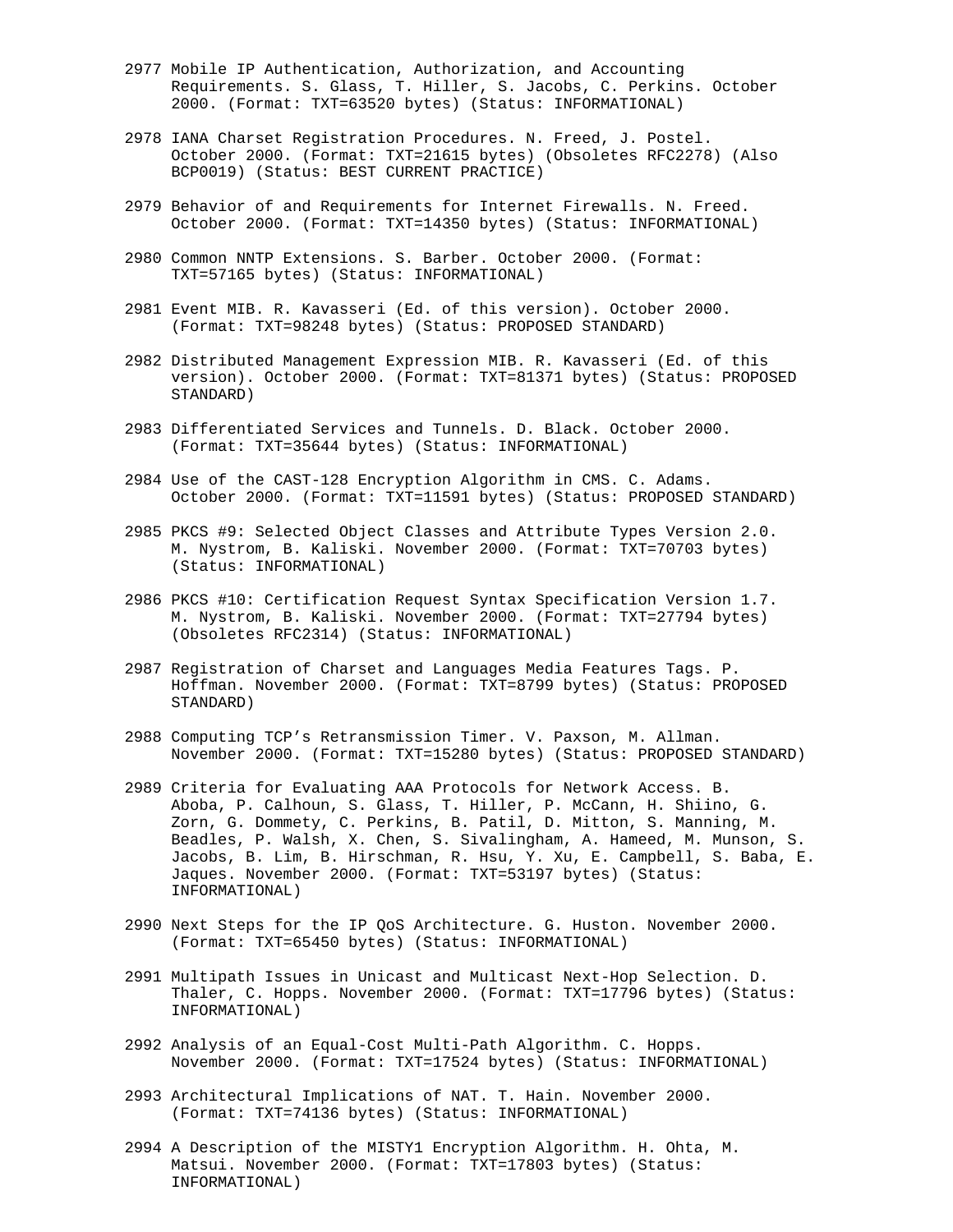- 2995 Pre-Spirits Implementations of PSTN-initiated Services. H. Lu, Ed., I. Faynberg, J. Voelker, M. Weissman, W. Zhang, S. Rhim, J. Hwang, S. Ago, S. Moeenuddin, S. Hadvani, S. Nyckelgard, J. Yoakum, L. Robart. November 2000. (Format: TXT=96427 bytes) (Status: INFORMATIONAL)
- 2996 Format of the RSVP DCLASS Object. Y. Bernet. November 2000. (Format: TXT=18929 bytes) (Status: PROPOSED STANDARD)
- 2997 Specification of the Null Service Type. Y. Bernet, A. Smith, B. Davie. November 2000. (Format: TXT=25071 bytes) (Status: PROPOSED STANDARD)
- 2998 A Framework for Integrated Services Operation over Diffserv Networks. Y. Bernet, P. Ford, R. Yavatkar, F. Baker, L. Zhang, M. Speer, R. Braden, B. Davie, J. Wroclawski, E. Felstaine. November 2000. (Format: TXT=76378 bytes) (Status: INFORMATIONAL)
- 2999 Request for Comments Summary RFC Numbers 2900-2999. S. Ginoza. August 2001. (Format: TXT=45307 bytes) (Status: INFORMATIONAL)
- 3000 Internet Official Protocol Standards. J. Reynolds, R. Braden, S. Ginoza, L. Shiota. November 2001. (Format: TXT=115207 bytes) (Obsoletes RFC2900) (Also STD0001) (Status: STANDARD)
- 3001 A URN Namespace of Object Identifiers. M. Mealling. November 2000. (Format: TXT=7459 bytes) (Obsoleted by RFC3061) (Status: INFORMATIONAL)
- 3002 Overview of 2000 IAB Wireless Internetworking Workshop. D. Mitzel. December 2000. (Format: TXT=101466 bytes) (Status: INFORMATIONAL)
- 3003 The audio/mpeg Media Type. M. Nilsson. November 2000. (Format: TXT=8381 bytes) (Status: PROPOSED STANDARD)
- 3004 The User Class Option for DHCP. G. Stump, R. Droms, Y. Gu, R. Vyaghrapuri, A. Demirtjis, B. Beser, J. Privat. November 2000. (Format: TXT=10423 bytes) (Status: PROPOSED STANDARD)
- 3005 IETF Discussion List Charter. S. Harris. November 2000. (Format: TXT=5682 bytes) (Also BCP0045) (Status: BEST CURRENT PRACTICE)
- 3006 Integrated Services in the Presence of Compressible Flows. B. Davie, C. Iturralde, D. Oran, S. Casner, J. Wroclawski. November 2000. (Format: TXT=31588 bytes) (Status: PROPOSED STANDARD)
- 3007 Secure Domain Name System (DNS) Dynamic Update. B. Wellington. November 2000. (Format: TXT=18056 bytes) (Obsoletes RFC2137) (Updates RFC2535, RFC2136) (Status: PROPOSED STANDARD)
- 3008 Domain Name System Security (DNSSEC) Signing Authority. B. Wellington. November 2000. (Format: TXT=13484 bytes) (Updates RFC2535) (Status: PROPOSED STANDARD)
- 3009 Registration of parityfec MIME types. J. Rosenberg, H. Schulzrinne. November 2000. (Format: TXT=16022 bytes) (Status: PROPOSED STANDARD)
- 3010 NFS version 4 Protocol. S. Shepler, B. Callaghan, D. Robinson, R. Thurlow, C. Beame, M. Eisler, D. Noveck. December 2000. (Format: TXT=450434 bytes) (Obsoletes RFC1813, RFC1094) (Status: PROPOSED STANDARD)
- 3011 The IPv4 Subnet Selection Option for DHCP. G. Waters. November 2000. (Format: TXT=13967 bytes) (Status: PROPOSED STANDARD)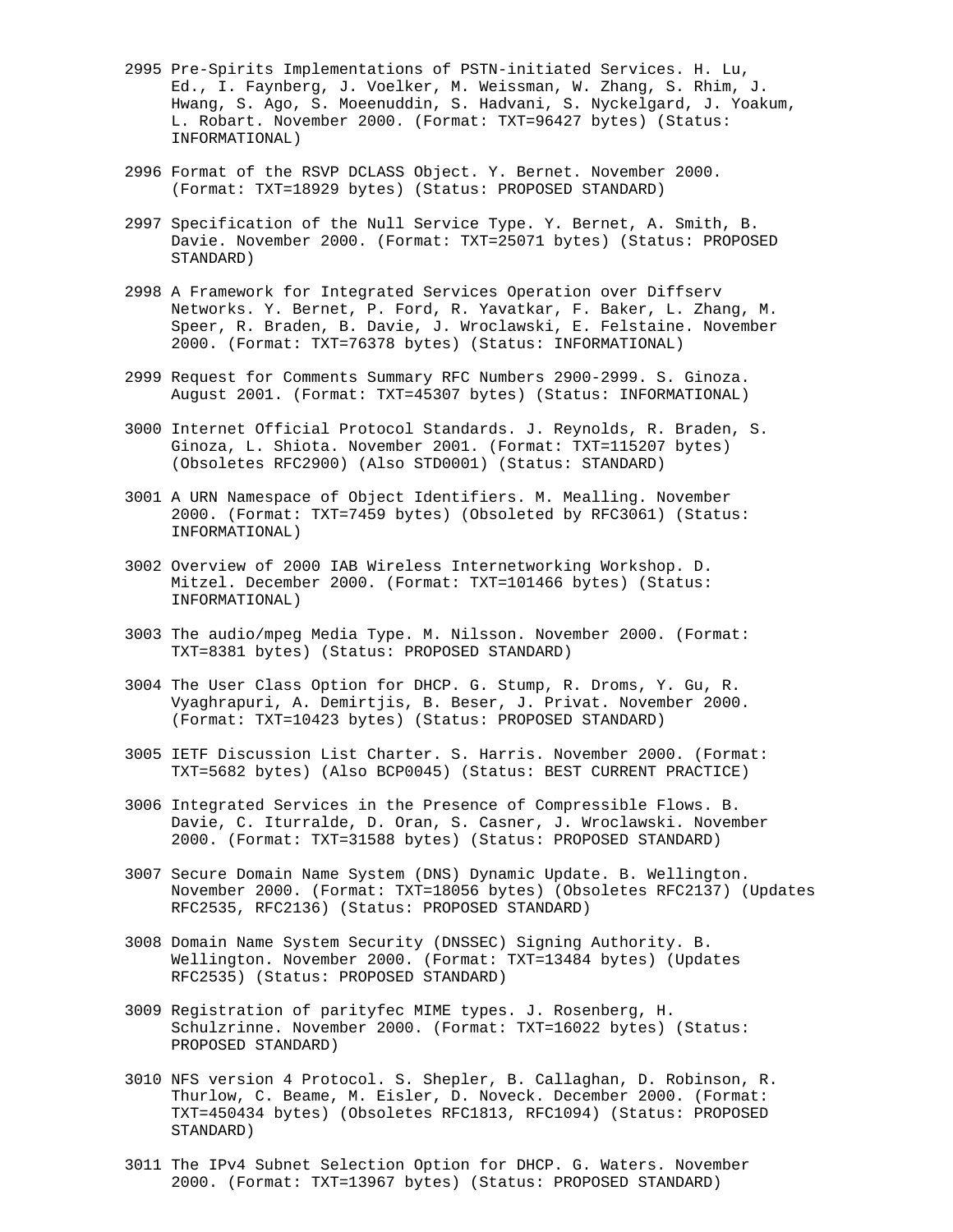- 3012 Mobile IPv4 Challenge/Response Extensions. C. Perkins, P. Calhoun. November 2000. (Format: TXT=37005 bytes) (Status: PROPOSED STANDARD)
- 3013 Recommended Internet Service Provider Security Services and Procedures. T. Killalea. November 2000. (Format: TXT=27905 bytes) (Also BCP0046) (Status: BEST CURRENT PRACTICE)
- 3014 Notification Log MIB. R. Kavasseri. November 2000. (Format: TXT=48287 bytes) (Status: PROPOSED STANDARD)
- 3015 Megaco Protocol Version 1.0. F. Cuervo, N. Greene, A. Rayhan, C. Huitema, B. Rosen, J. Segers. November 2000. (Format: TXT=385432 bytes) (Obsoletes RFC2885, RFC2886) (Status: PROPOSED STANDARD)
- 3016 RTP Payload Format for MPEG-4 Audio/Visual Streams. Y. Kikuchi, T. Nomura, S. Fukunaga, Y. Matsui, H. Kimata. November 2000. (Format: TXT=47070 bytes) (Status: PROPOSED STANDARD)
- 3017 XML DTD for Roaming Access Phone Book. M. Riegel, G. Zorn. December 2000. (Format: TXT=59762 bytes) (Status: PROPOSED STANDARD)
- 3018 Unified Memory Space Protocol Specification. A. Bogdanov. December 2000. (Format: TXT=177783 bytes) (Status: EXPERIMENTAL)
- 3019 IP Version 6 Management Information Base for The Multicast Listener Discovery Protocol. B. Haberman, R. Worzella. January 2001. (Format: TXT=28293 bytes) (Status: PROPOSED STANDARD)
- 3020 Definitions of Managed Objects for Monitoring and Controlling the UNI/NNI Multilink Frame Relay Function. P. Pate, B. Lynch, K. Rehbehn. December 2000. (Format: TXT=67736 bytes) (Status: PROPOSED STANDARD)
- 3021 Using 31-Bit Prefixes on IPv4 Point-to-Point Links. A. Retana, R. White, V. Fuller, D. McPherson. December 2000. (Format: TXT=19771 bytes) (Status: PROPOSED STANDARD)
- 3022 Traditional IP Network Address Translator (Traditional NAT). P. Srisuresh, K. Egevang. January 2001. (Format: TXT=37675 bytes) (Obsoletes RFC1631) (Status: INFORMATIONAL)
- 3023 XML Media Types. M. Murata, S. St.Laurent, D. Kohn. January 2001. (Format: TXT=86011 bytes) (Obsoletes RFC2376) (Updates RFC2048) (Status: PROPOSED STANDARD)
- 3024 Reverse Tunneling for Mobile IP, revised. G. Montenegro, Ed.. January 2001. (Format: TXT=63929 bytes) (Obsoletes RFC2344) (Status: PROPOSED STANDARD)
- 3025 Mobile IP Vendor/Organization-Specific Extensions. G. Dommety, K. Leung. February 2001. (Format: TXT=15611 bytes) (Obsoleted by RFC3115) (Status: PROPOSED STANDARD)
- 3026 Liaison to IETF/ISOC on ENUM. R. Blane. January 2001. (Format: TXT=11460 bytes) (Status: INFORMATIONAL)
- 3027 Protocol Complications with the IP Network Address Translator. M. Holdrege, P. Srisuresh. January 2001. (Format: TXT=48662 bytes) (Status: INFORMATIONAL)
- 3028 Sieve: A Mail Filtering Language. T. Showalter. January 2001. (Format: TXT=73582 bytes) (Status: PROPOSED STANDARD)
- 3029 Internet X.509 Public Key Infrastructure Data Validation and Certification Server Protocols. C. Adams, P. Sylvester, M. Zolotarev,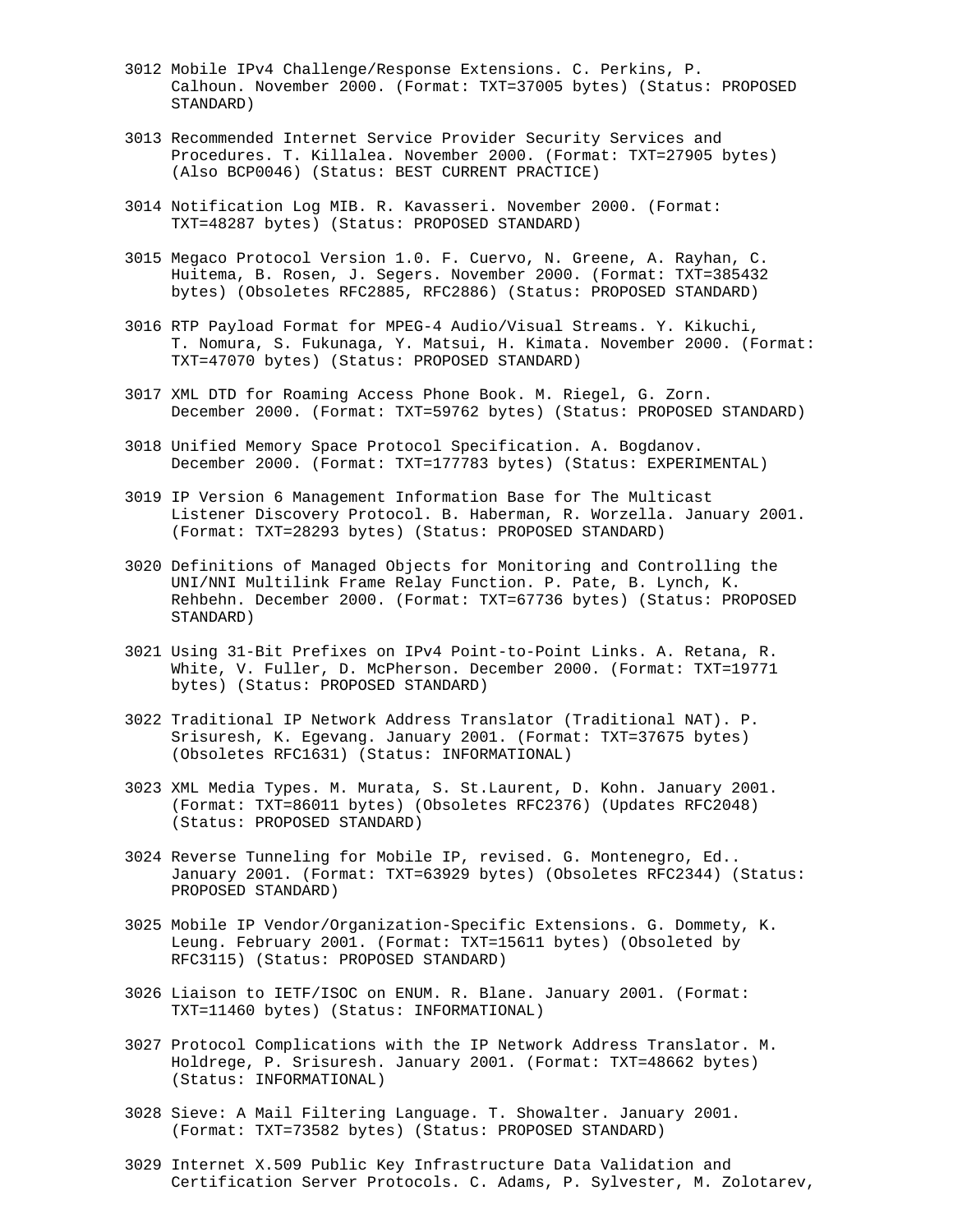R. Zuccherato. February 2001. (Format: TXT=107347 bytes) (Status: EXPERIMENTAL)

- 3030 SMTP Service Extensions for Transmission of Large and Binary MIME Messages. G. Vaudreuil. December 2000. (Format: TXT=23405 bytes) (Obsoletes RFC1830) (Status: PROPOSED STANDARD)
- 3031 Multiprotocol Label Switching Architecture. E. Rosen, A. Viswanathan, R. Callon. January 2001. (Format: TXT=147175 bytes) (Status: PROPOSED STANDARD)
- 3032 MPLS Label Stack Encoding. E. Rosen, D. Tappan, G. Fedorkow, Y. Rekhter, D. Farinacci, T. Li, A. Conta. January 2001. (Format: TXT=48314 bytes) (Status: PROPOSED STANDARD)
- 3033 The Assignment of the Information Field and Protocol Identifier in the Q.2941 Generic Identifier and Q.2957 User-to-user Signaling for the Internet Protocol. M. Suzuki. January 2001. (Format: TXT=52188 bytes) (Status: PROPOSED STANDARD)
- 3034 Use of Label Switching on Frame Relay Networks Specification. A. Conta, P. Doolan, A. Malis. January 2001. (Format: TXT=53176 bytes) (Status: PROPOSED STANDARD)
- 3035 MPLS using LDP and ATM VC Switching. B. Davie, J. Lawrence, K. McCloghrie, E. Rosen, G. Swallow, Y. Rekhter, P. Doolan. January 2001. (Format: TXT=46463 bytes) (Status: PROPOSED STANDARD)
- 3036 LDP Specification. L. Andersson, P. Doolan, N. Feldman, A. Fredette, B. Thomas. January 2001. (Format: TXT=274855 bytes) (Status: PROPOSED STANDARD)
- 3037 LDP Applicability. B. Thomas, E. Gray. January 2001. (Format: TXT=13601 bytes) (Status: INFORMATIONAL)
- 3038 VCID Notification over ATM link for LDP. K. Nagami, Y. Katsube, N. Demizu, H. Esaki, P. Doolan. January 2001. (Format: TXT=39134 bytes) (Status: PROPOSED STANDARD)
- 3039 Internet X.509 Public Key Infrastructure Qualified Certificates Profile. S. Santesson, W. Polk, P. Barzin, M. Nystrom. January 2001. (Format: TXT=67619 bytes) (Status: PROPOSED STANDARD)
- 3040 Internet Web Replication and Caching Taxonomy. I. Cooper, I. Melve, G. Tomlinson. January 2001. (Format: TXT=63257 bytes) (Status: INFORMATIONAL)
- 3041 Privacy Extensions for Stateless Address Autoconfiguration in IPv6. T. Narten, R. Draves. January 2001. (Format: TXT=44446 bytes) (Status: PROPOSED STANDARD)
- 3042 Enhancing TCP's Loss Recovery Using Limited Transmit. M. Allman, H. Balakrishnan, S. Floyd. January 2001. (Format: TXT=19885 bytes) (Status: PROPOSED STANDARD)
- 3043 The Network Solutions Personal Internet Name (PIN): A URN Namespace for People and Organizations. M. Mealling. January 2001. (Format: TXT=8136 bytes) (Status: INFORMATIONAL)
- 3044 Using The ISSN (International Serial Standard Number) as URN (Uniform Resource Names) within an ISSN-URN Namespace. S. Rozenfeld. January 2001. (Format: TXT=28094 bytes) (Status: INFORMATIONAL)
- 3045 Storing Vendor Information in the LDAP root DSE. M. Meredith. January 2001. (Format: TXT=10518 bytes) (Status: INFORMATIONAL)
- 3046 DHCP Relay Agent Information Option. M. Patrick. January 2001.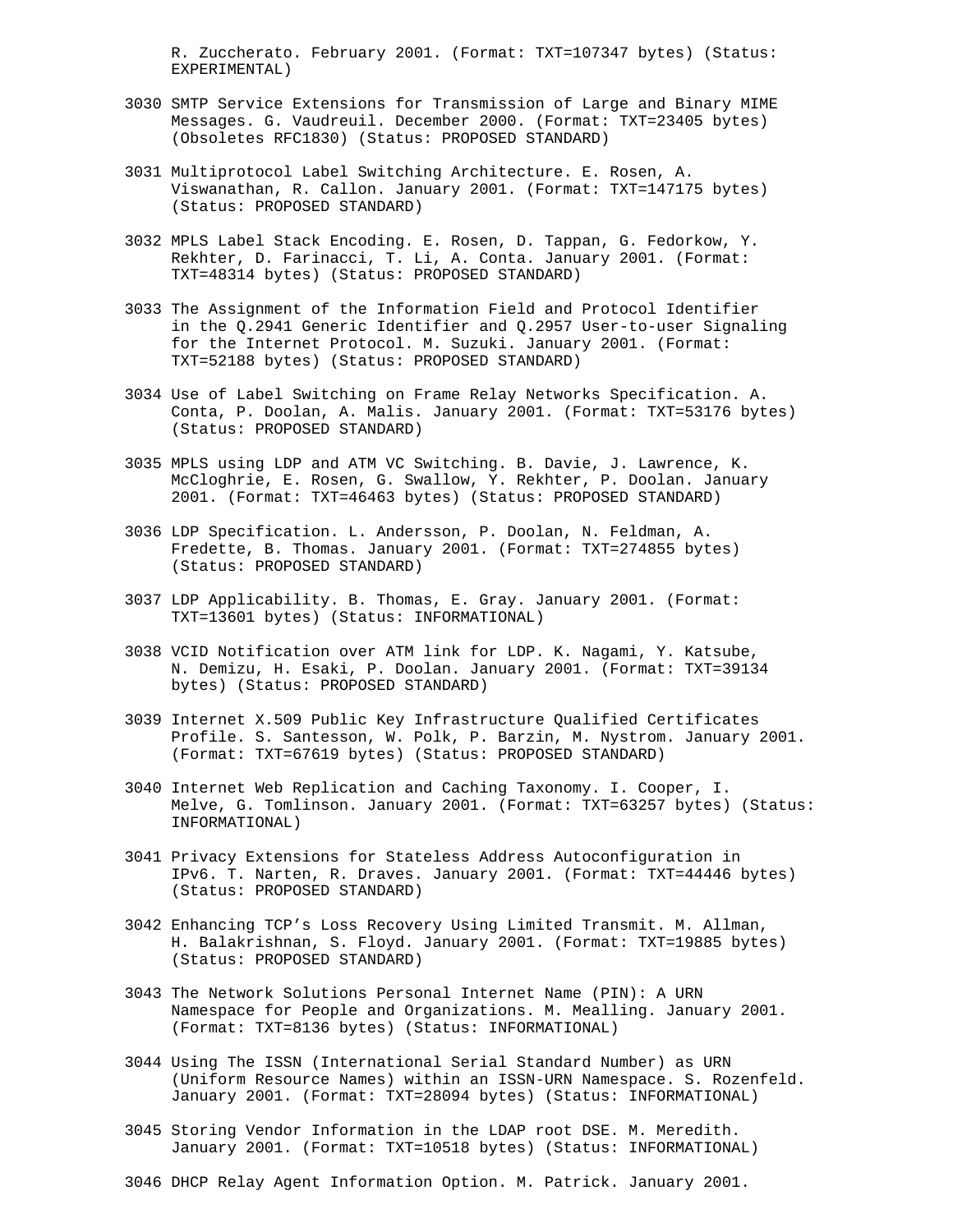(Format: TXT=30633 bytes) (Status: PROPOSED STANDARD)

- 3047 RTP Payload Format for ITU-T Recommendation G.722.1. P. Luthi. January 2001. (Format: TXT=16292 bytes) (Status: PROPOSED STANDARD)
- 3048 Reliable Multicast Transport Building Blocks for One-to-Many Bulk-Data Transfer. B. Whetten, L. Vicisano, R. Kermode, M. Handley, S. Floyd, M. Luby. January 2001. (Format: TXT=48965 bytes) (Status: INFORMATIONAL)
- 3049 TN3270E Service Location and Session Balancing. J. Naugle, K. Kasthurirangan, G. Ledford. January 2001. (Format: TXT=40743 bytes) (Status: PROPOSED STANDARD)
- 3050 Common Gateway Interface for SIP. J. Lennox, H. Schulzrinne, J. Rosenberg. January 2001. (Format: TXT=76652 bytes) (Status: INFORMATIONAL)
- 3051 IP Payload Compression Using ITU-T V.44 Packet Method. J. Heath, J. Border. January 2001. (Format: TXT=15845 bytes) (Status: INFORMATIONAL)
- 3052 Service Management Architectures Issues and Review. M. Eder, S. Nag. January 2001. (Format: TXT=31859 bytes) (Status: INFORMATIONAL)
- 3053 IPv6 Tunnel Broker. A. Durand, P. Fasano, I. Guardini, D. Lento. January 2001. (Format: TXT=27336 bytes) (Status: INFORMATIONAL)
- 3054 Megaco IP Phone Media Gateway Application Profile. P. Blatherwick, R. Bell, P. Holland. January 2001. (Format: TXT=31971 bytes) (Status: INFORMATIONAL)
- 3055 Management Information Base for the PINT Services Architecture. M. Krishnaswamy, D. Romascanu. February 2001. (Format: TXT=39315 bytes) (Status: PROPOSED STANDARD)
- 3056 Connection of IPv6 Domains via IPv4 Clouds. B. Carpenter, K. Moore. February 2001. (Format: TXT=54902 bytes) (Status: PROPOSED STANDARD)
- 3057 ISDN Q.921-User Adaptation Layer. K. Morneault, S. Rengasami, M. Kalla, G. Sidebottom. February 2001. (Format: TXT=13601 bytes) (Status: PROPOSED STANDARD)
- 3058 Use of the IDEA Encryption Algorithm in CMS. S. Teiwes, P. Hartmann, D. Kuenzi. February 2001. (Format: TXT=17257 bytes) (Status: INFORMATIONAL)
- 3059 Attribute List Extension for the Service Location Protocol. E. Guttman. February 2001. (Format: TXT=11208 bytes) (Status: PROPOSED STANDARD)
- 3060 Policy Core Information Model -- Version 1 Specification. B. Moore, E. Ellesson, J. Strassner, A. Westerinen. February 2001. (Format: TXT=240309 bytes) (Status: PROPOSED STANDARD)
- 3061 A URN Namespace of Object Identifiers. M. Mealling. February 2001. (Format: TXT=8387 bytes) (Obsoletes RFC3001) (Status: INFORMATIONAL)
- 3062 LDAP Password Modify Extended Operation. K. Zeilenga. February 2001. (Format: TXT=11807 bytes) (Status: PROPOSED STANDARD)
- 3063 MPLS Loop Prevention Mechanism. Y. Ohba, Y. Katsube, E. Rosen, P. Doolan. February 2001. (Format: TXT=93523 bytes) (Status: EXPERIMENTAL)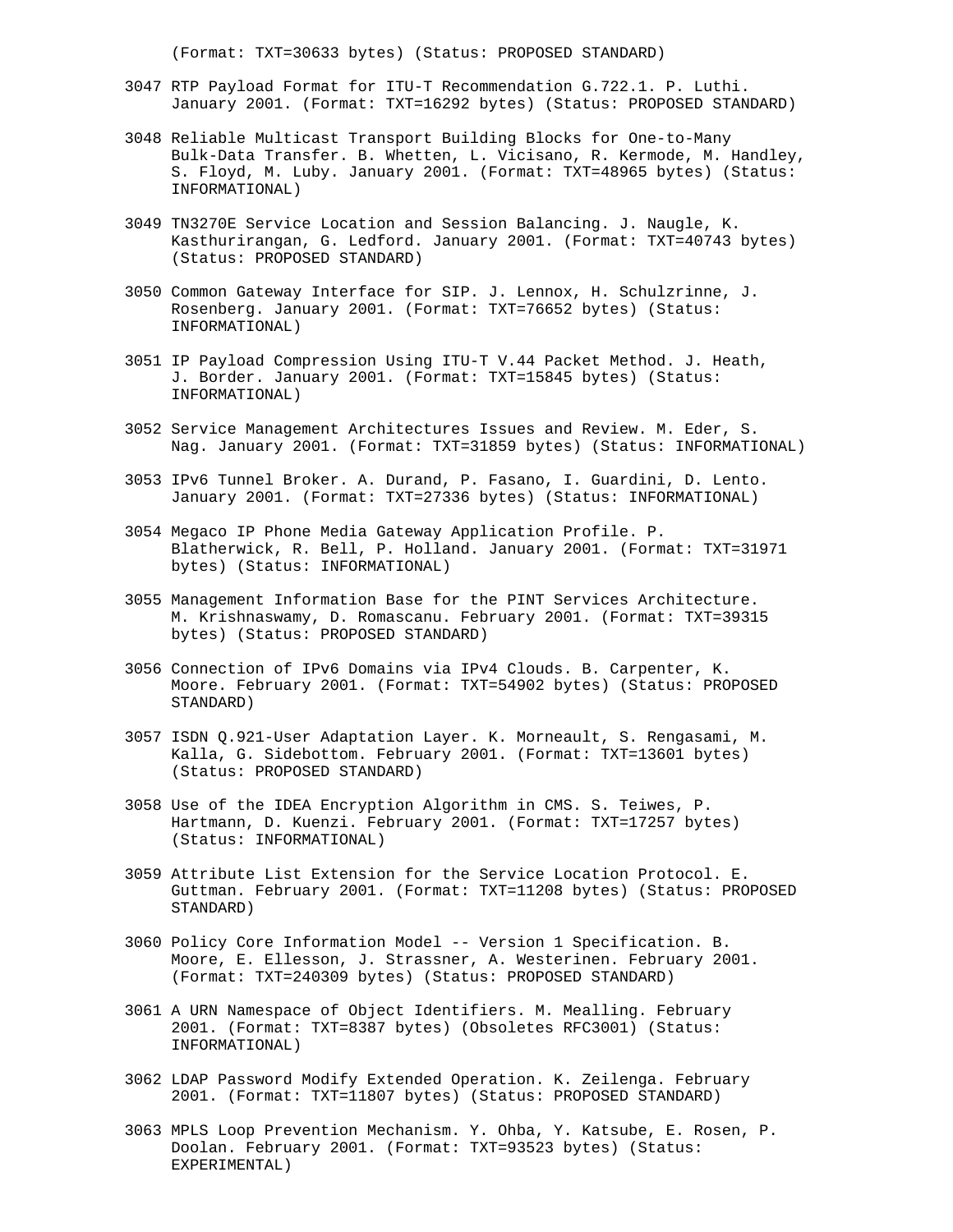- 3064 MGCP CAS Packages. B. Foster. February 2001. (Format: TXT=116818 bytes) (Status: INFORMATIONAL)
- 3065 Autonomous System Confederations for BGP. P. Traina, D. McPherson, J. Scudder. February 2001. (Format: TXT=20529 bytes) (Obsoletes RFC1965) (Status: PROPOSED STANDARD)
- 3066 Tags for the Identification of Languages. H. Alvestrand. January 2001. (Format: TXT=26522 bytes) (Obsoletes RFC1766) (Also BCP0047) (Status: BEST CURRENT PRACTICE)
- 3067 TERENA'S Incident Object Description and Exchange Format Requirements. J. Arvidsson, A. Cormack, Y. Demchenko, J. Meijer. February 2001. (Format: TXT=36836 bytes) (Status: INFORMATIONAL)
- 3068 An Anycast Prefix for 6to4 Relay Routers. C. Huitema. June 2001. (Format: TXT=20120 bytes) (Status: PROPOSED STANDARD)
- 3069 VLAN Aggregation for Efficient IP Address Allocation. D. McPherson, B. Dykes. February 2001. (Format: TXT=14891 bytes) (Status: INFORMATIONAL)
- 3070 Layer Two Tunneling Protocol (L2TP) over Frame Relay. V. Rawat, R. Tio, S. Nanji, R. Verma. February 2001. (Format: TXT=12940 bytes) (Status: PROPOSED STANDARD)
- 3071 Reflections on the DNS, RFC 1591, and Categories of Domains. J. Klensin. February 2001. (Format: TXT=24892 bytes) (Status: INFORMATIONAL)
- 3072 Structured Data Exchange Format (SDXF). M. Wildgrube. March 2001. (Format: TXT=48481 bytes) (Status: INFORMATIONAL)
- 3073 Portable Font Resource (PFR) application/font-tdpfr MIME Sub-type Registration. J. Collins. March 2001. (Format: TXT=9076 bytes) (Status: INFORMATIONAL)
- 3074 DHC Load Balancing Algorithm. B. Volz, S. Gonczi, T. Lemon, R. Stevens. February 2001. (Format: TXT=19374 bytes) (Status: PROPOSED STANDARD)
- 3075 XML-Signature Syntax and Processing. D. Eastlake, J. Reagle, D. Solo. March 2001. (Format: TXT=145520 bytes) (Obsoleted by RFC3275) (Status: PROPOSED STANDARD)
- 3076 Canonical XML Version 1.0. J. Boyer. March 2001. (Format: TXT=63955 bytes) (Status: INFORMATIONAL)
- 3077 A Link-Layer Tunneling Mechanism for Unidirectional Links. E. Duros, W. Dabbous, H. Izumiyama, N. Fujii, Y. Zhang. March 2001. (Format: TXT=52410 bytes) (Status: PROPOSED STANDARD)
- 3078 Microsoft Point-To-Point Encryption (MPPE) Protocol. G. Pall, G. Zorn. March 2001. (Format: TXT=22952 bytes) (Status: INFORMATIONAL)
- 3079 Deriving Keys for use with Microsoft Point-to-Point Encryption (MPPE). G. Zorn. March 2001. (Format: TXT=38905 bytes) (Status: INFORMATIONAL)
- 3080 The Blocks Extensible Exchange Protocol Core. M. Rose. March 2001. (Format: TXT=82089 bytes) (Status: PROPOSED STANDARD)
- 3081 Mapping the BEEP Core onto TCP. M. Rose. March 2001. (Format: TXT=14008 bytes) (Status: PROPOSED STANDARD)
- 3082 Notification and Subscription for SLP. J. Kempf, J. Goldschmidt. March 2001. (Format: TXT=33410 bytes) (Status: EXPERIMENTAL)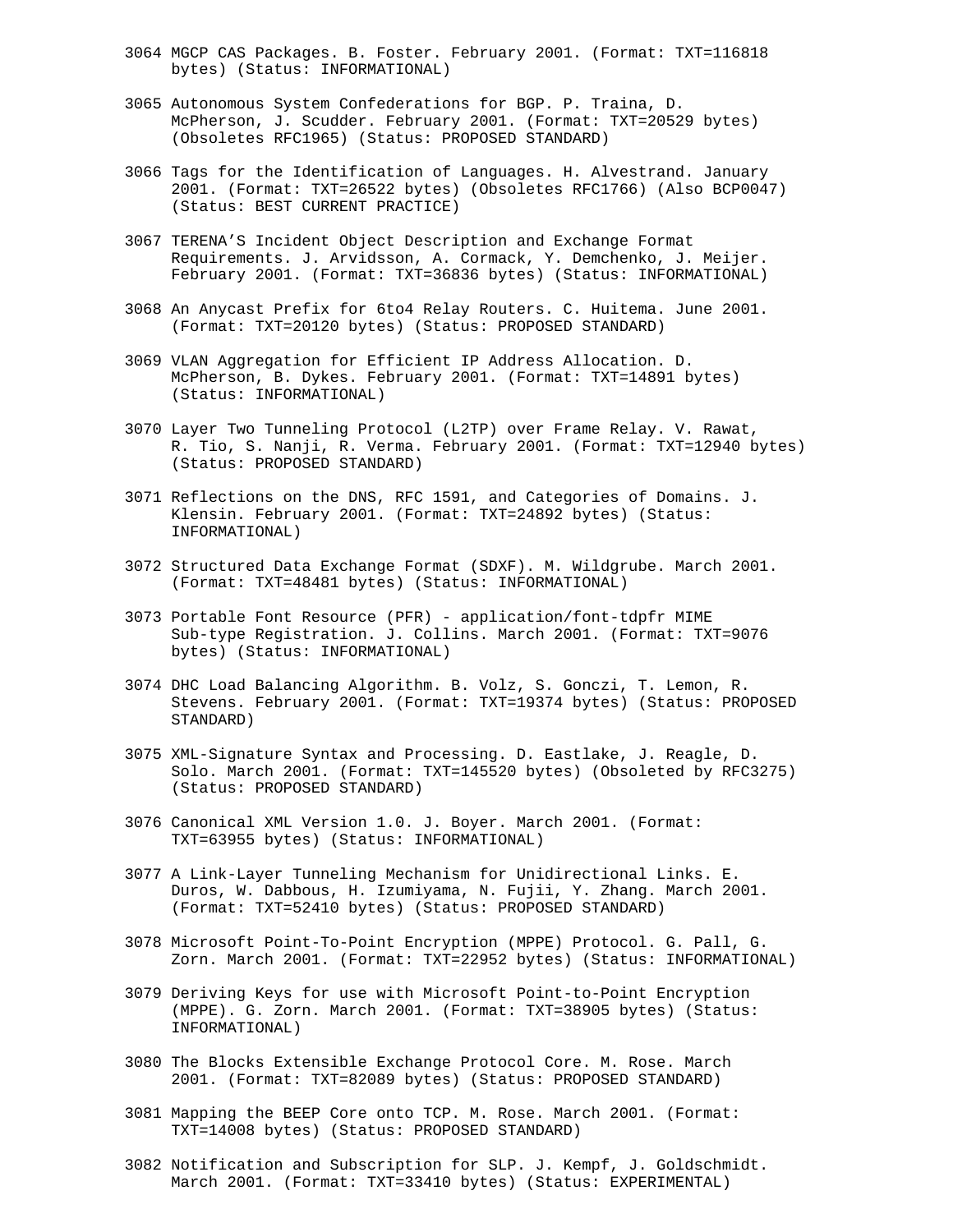- 3083 Baseline Privacy Interface Management Information Base for DOCSIS Compliant Cable Modems and Cable Modem Termination Systems. R. Woundy. March 2001. (Format: TXT=88318 bytes) (Status: INFORMATIONAL)
- 3084 COPS Usage for Policy Provisioning (COPS-PR). K. Chan, J. Seligson, D. Durham, S. Gai, K. McCloghrie, S. Herzog, F. Reichmeyer, R. Yavatkar, A. Smith. March 2001. (Format: TXT=79341 bytes) (Status: PROPOSED STANDARD)
- 3085 URN Namespace for NewsML Resources. A. Coates, D. Allen, D. Rivers-Moore. March 2001. (Format: TXT=10016 bytes) (Status: INFORMATIONAL)
- 3086 Definition of Differentiated Services Per Domain Behaviors and Rules for their Specification. K. Nichols, B. Carpenter. April 2001. (Format: TXT=63122 bytes) (Status: INFORMATIONAL)
- 3087 Control of Service Context using SIP Request-URI. B. Campbell, R. Sparks. April 2001. (Format: TXT=83612 bytes) (Status: INFORMATIONAL)
- 3088 OpenLDAP Root Service An experimental LDAP referral service. K. Zeilenga. April 2001. (Format: TXT=19471 bytes) (Status: EXPERIMENTAL)
- 3089 A SOCKS-based IPv6/IPv4 Gateway Mechanism. H. Kitamura. April 2001. (Format: TXT=25193 bytes) (Status: INFORMATIONAL)
- 3090 DNS Security Extension Clarification on Zone Status. E. Lewis. March 2001. (Format: TXT=24166 bytes) (Updates RFC2535) (Status: PROPOSED STANDARD)
- 3091 Pi Digit Generation Protocol. H. Kennedy. 1 April 2001. (Format: TXT=10375 bytes) (Status: INFORMATIONAL)
- 3092 Etymology of "Foo". D. Eastlake 3rd, C. Manros, E. Raymond. 1 April 2001. (Format: TXT=29235 bytes) (Status: INFORMATIONAL)
- 3093 Firewall Enhancement Protocol (FEP). M. Gaynor, S. Bradner. 1 April 2001. (Format: TXT=22405 bytes) (Status: INFORMATIONAL)
- 3094 Tekelec's Transport Adapter Layer Interface. D. Sprague, R. Benedyk, D. Brendes, J. Keller. April 2001. (Format: TXT=265099 bytes) (Status: INFORMATIONAL)
- 3095 RObust Header Compression (ROHC): Framework and four profiles: RTP, UDP, ESP, and uncompressed. C. Bormann, C. Burmeister, M. Degermark, H. Fukushima, H. Hannu, L-E. Jonsson, R. Hakenberg, T. Koren, K. Le, Z. Liu, A. Martensson, A. Miyazaki, K. Svanbro, T. Wiebke, T. Yoshimura, H. Zheng. July 2001. (Format: TXT=368746 bytes) (Status: PROPOSED STANDARD)
- 3096 Requirements for robust IP/UDP/RTP header compression. M. Degermark, Ed.. July 2001. (Format: TXT=15018 bytes) (Status: INFORMATIONAL)
- 3097 RSVP Cryptographic Authentication -- Updated Message Type Value. R. Braden, L. Zhang. April 2001. (Format: TXT=6320 bytes) (Updates RFC2747) (Status: PROPOSED STANDARD)
- 3098 How to Advertise Responsibly Using E-Mail and Newsgroups or how NOT to \$\$\$\$\$ MAKE ENEMIES FAST! \$\$\$\$\$. T. Gavin, D. Eastlake 3rd, S. Hambridge. April 2001. (Format: TXT=64687 bytes) (Also FYI0038) (Status: INFORMATIONAL)
- 3099 Request for Comments Summary RFC Numbers 3000-3099. S. Ginoza. November 2001. (Format: TXT=48990 bytes) (Status: INFORMATIONAL)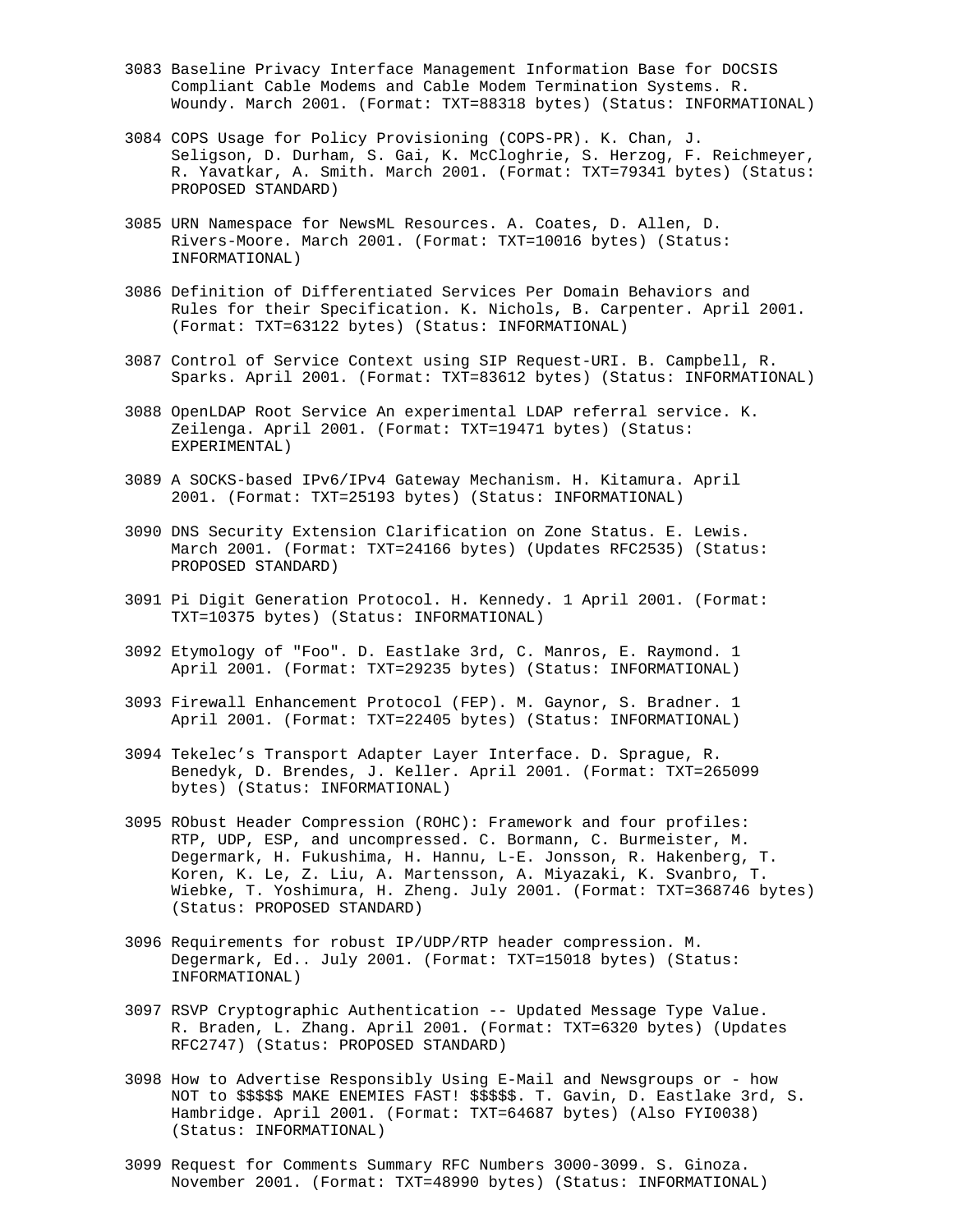- 3102 Realm Specific IP: Framework. M. Borella, J. Lo, D. Grabelsky, G. Montenegro. October 2001. (Format: TXT=73856 bytes) (Status: EXPERIMENTAL)
- 3103 Realm Specific IP: Protocol Specification. M. Borella, D. Grabelsky, J. Lo, K. Taniguchi. October 2001. (Format: TXT=115855 bytes) (Status: EXPERIMENTAL)
- 3104 RSIP Support for End-to-end IPsec. G. Montenegro, M. Borella. October 2001. (Format: TXT=38719 bytes) (Status: EXPERIMENTAL)
- 3105 Finding an RSIP Server with SLP. J. Kempf, G. Montenegro. October 2001. (Format: TXT=21427 bytes) (Status: EXPERIMENTAL)
- 3106 ECML v1.1: Field Specifications for E-Commerce. D. Eastlake, T. Goldstein. April 2001. (Format: TXT=40715 bytes) (Obsoletes RFC2706) (Status: INFORMATIONAL)
- 3107 Carrying Label Information in BGP-4. Y. Rekhter, E. Rosen. May 2001. (Format: TXT=16442 bytes) (Status: PROPOSED STANDARD)
- 3108 Conventions for the use of the Session Description Protocol (SDP) for ATM Bearer Connections. R. Kumar, M. Mostafa. May 2001. (Format: TXT=248037 bytes) (Status: PROPOSED STANDARD)
- 3109 Request to Move STD 39 to Historic Status. R. Braden, R. Bush, J. Klensin. May 2001. (Format: TXT=5841 bytes) (Status: INFORMATIONAL)
- 3110 RSA/SHA-1 SIGs and RSA KEYs in the Domain Name System (DNS). D. Eastlake 3rd. May 2001. (Format: TXT=14587 bytes) (Obsoletes RFC2537) (Status: PROPOSED STANDARD)
- 3111 Service Location Protocol Modifications for IPv6. E. Guttman. May 2001. (Format: TXT=25543 bytes) (Status: PROPOSED STANDARD)
- 3112 LDAP Authentication Password Schema. K. Zeilenga. May 2001. (Format: TXT=17116 bytes) (Status: INFORMATIONAL)
- 3113 3GPP-IETF Standardization Collaboration. K. Rosenbrock, R. Sanmugam, S. Bradner, J. Klensin. June 2001. (Format: TXT=11405 bytes) (Status: INFORMATIONAL)
- 3115 Mobile IP Vendor/Organization-Specific Extensions. G. Dommety, K. Leung. April 2001. (Format: TXT=16363 bytes) (Obsoletes RFC3025) (Status: PROPOSED STANDARD)
- 3116 Methodology for ATM Benchmarking. J. Dunn, C. Martin. June 2001. (Format: TXT=295052 bytes) (Status: INFORMATIONAL)
- 3117 On the Design of Application Protocols. M. Rose. November 2001. (Format: TXT=57279 bytes) (Status: INFORMATIONAL)
- 3118 Authentication for DHCP Messages. R. Droms, W. Arbaugh, Eds.. June 2001. (Format: TXT=35536 bytes) (Status: PROPOSED STANDARD)
- 3119 A More Loss-Tolerant RTP Payload Format for MP3 Audio. R. Finlayson. June 2001. (Format: TXT=37796 bytes) (Status: PROPOSED STANDARD)
- 3120 A URN Namespace for XML.org. K. Best, N. Walsh. June 2001. (Format: TXT=8068 bytes) (Status: INFORMATIONAL)
- 3121 A URN Namespace for OASIS. K. Best, N. Walsh. June 2001. (Format: TXT=11074 bytes) (Status: INFORMATIONAL)
- 3122 Extensions to IPv6 Neighbor Discovery for Inverse Discovery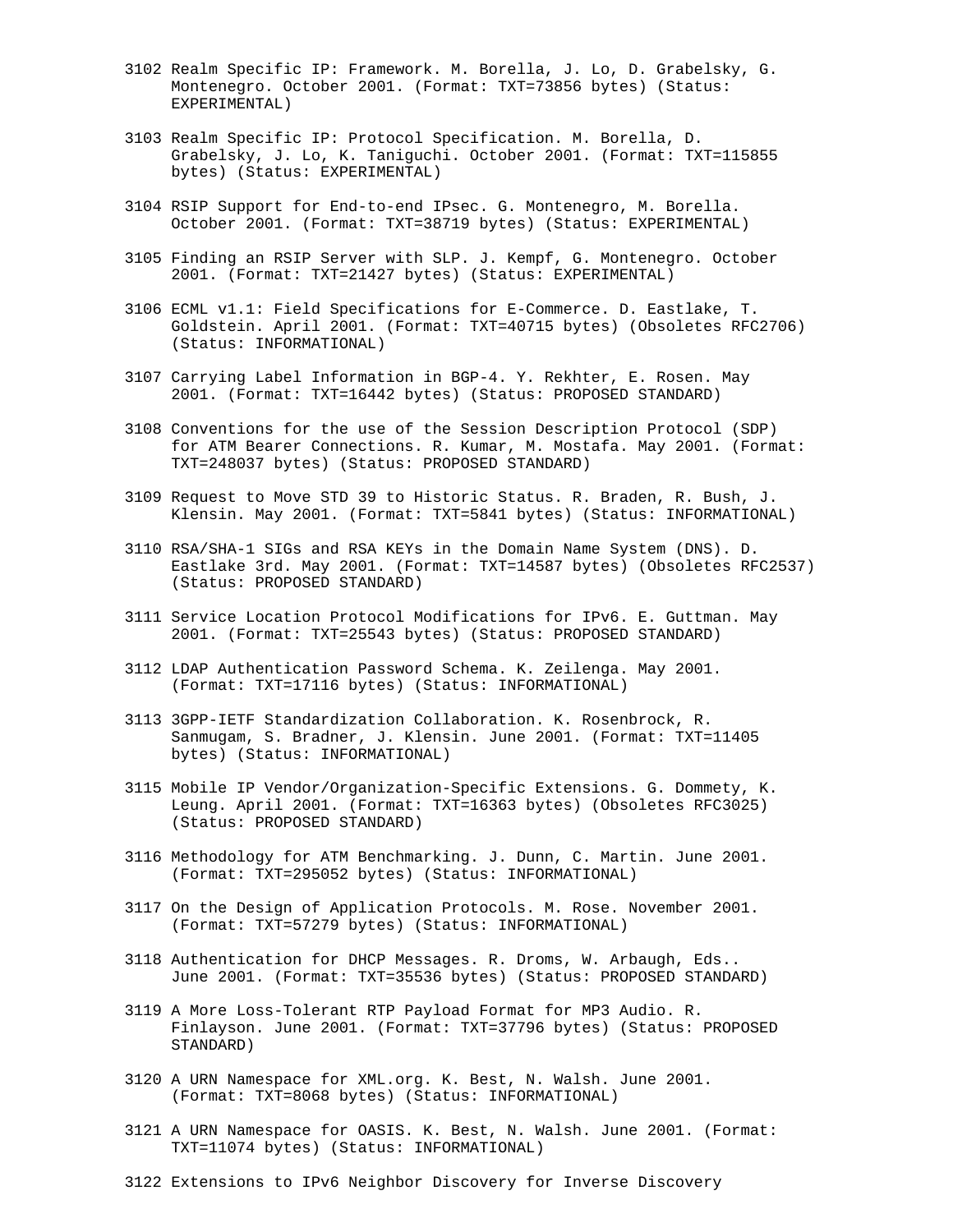Specification. A. Conta. June 2001. (Format: TXT=40416 bytes) (Status: PROPOSED STANDARD)

- 3123 A DNS RR Type for Lists of Address Prefixes (APL RR). P. Koch. June 2001. (Format: TXT=14648 bytes) (Status: EXPERIMENTAL)
- 3124 The Congestion Manager. H. Balakrishnan, S. Seshan. June 2001. (Format: TXT=53591 bytes) (Status: PROPOSED STANDARD)
- 3125 Electronic Signature Policies. J. Ross, D. Pinkas, N. Pope. September 2001. (Format: TXT=95505 bytes) (Status: EXPERIMENTAL)
- 3126 Electronic Signature Formats for long term electronic signatures. D. Pinkas, J. Ross, N. Pope. September 2001. (Format: TXT=175886 bytes) (Status: INFORMATIONAL)
- 3127 Authentication, Authorization, and Accounting: Protocol Evaluation. D. Mitton, M. St.Johns, S. Barkley, D. Nelson, B. Patil, M. Stevens, B. Wolff. June 2001. (Format: TXT=170579 bytes) (Status: INFORMATIONAL)
- 3128 Protection Against a Variant of the Tiny Fragment Attack (RFC 1858). I. Miller. June 2001. (Format: TXT=8242 bytes) (Updates RFC1858) (Status: INFORMATIONAL)
- 3129 Requirements for Kerberized Internet Negotiation of Keys. M. Thomas. June 2001. (Format: TXT=11401 bytes) (Status: INFORMATIONAL)
- 3130 Notes from the State-Of-The-Technology: DNSSEC. E. Lewis. June 2001. (Format: TXT=22291 bytes) (Status: INFORMATIONAL)
- 3131 3GPP2-IETF Standardization Collaboration. S. Bradner, P. Calhoun, H. Cuschieri, S. Dennett, G. Flynn, M. Lipford, M. McPheters. June 2001. (Format: TXT=13643 bytes) (Status: INFORMATIONAL)
- 3132 Dormant Mode Host Alerting ("IP Paging") Problem Statement. J. Kempf. June 2001. (Format: TXT=34985 bytes) (Status: INFORMATIONAL)
- 3133 Terminology for Frame Relay Benchmarking. J. Dunn, C. Martin. June 2001. (Format: TXT=44182 bytes) (Status: INFORMATIONAL)
- 3134 Terminology for ATM ABR Benchmarking. J. Dunn, C. Martin. June 2001. (Format: TXT=29542 bytes) (Status: INFORMATIONAL)
- 3135 Performance Enhancing Proxies Intended to Mitigate Link-Related Degradations. J. Border, M. Kojo, J. Griner, G. Montenegro, Z. Shelby. June 2001. (Format: TXT=114825 bytes) (Status: INFORMATIONAL)
- 3136 The SPIRITS Architecture. L. Slutsman, Ed., I. Faynberg, H. Lu, M. Weissman. June 2001. (Format: TXT=19241 bytes) (Status: INFORMATIONAL)
- 3137 OSPF Stub Router Advertisement. A. Retana, L. Nguyen, R. White, A. Zinin, D. McPherson. June 2001. (Format: TXT=8140 bytes) (Status: INFORMATIONAL)
- 3138 Extended Assignments in 233/8. D. Meyer. June 2001. (Format: TXT=6776 bytes) (Status: INFORMATIONAL)
- 3139 Requirements for Configuration Management of IP-based Networks. L. Sanchez, K. McCloghrie, J. Saperia. June 2001. (Format: TXT=23624 bytes) (Status: INFORMATIONAL)
- 3140 Per Hop Behavior Identification Codes. D. Black, S. Brim, B. Carpenter, F. Le Faucheur. June 2001. (Format: TXT=16586 bytes) (Obsoletes RFC2836) (Status: PROPOSED STANDARD)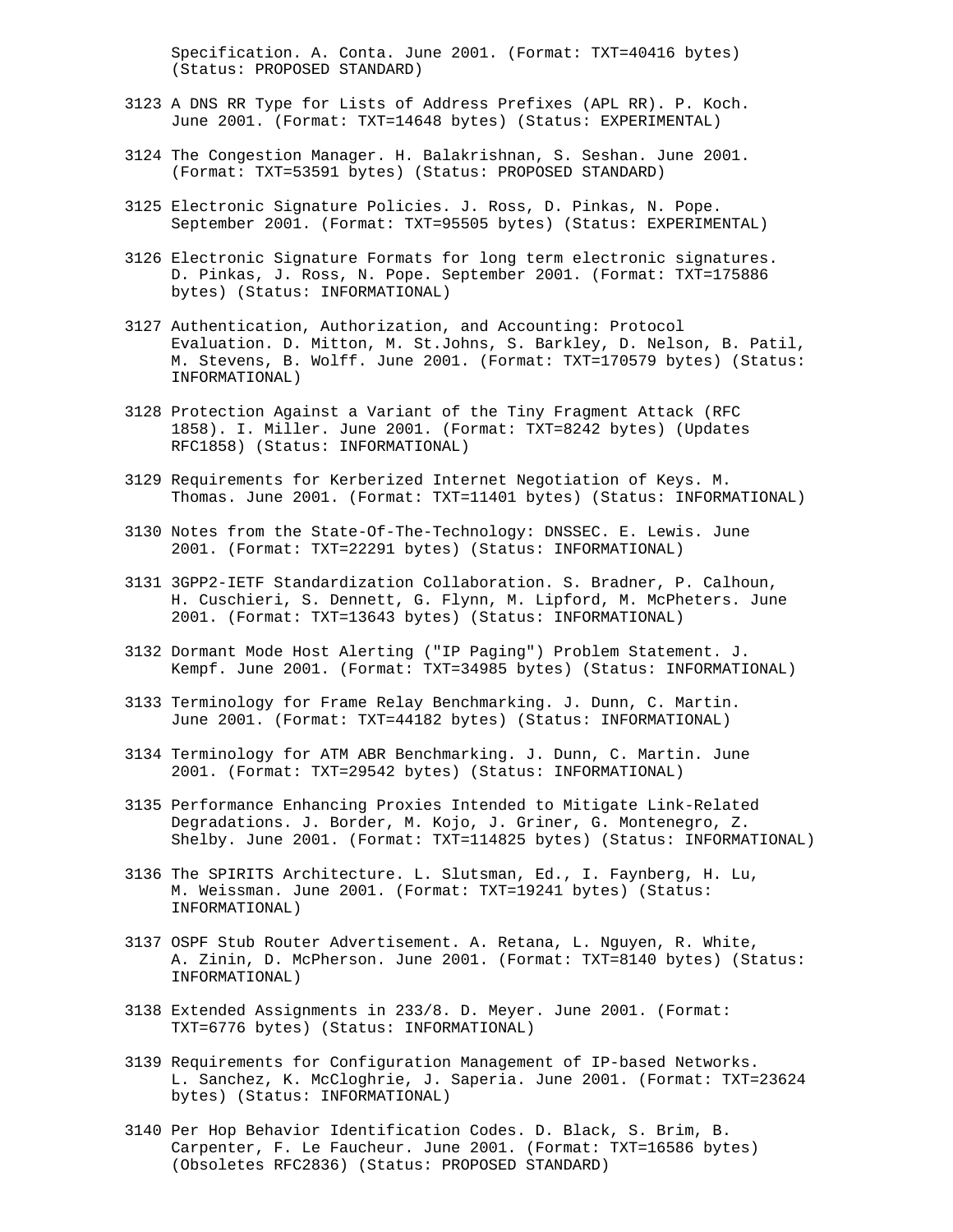- 3141 CDMA2000 Wireless Data Requirements for AAA. T. Hiller, P. Walsh, X. Chen, M. Munson, G. Dommety, S. Sivalingham, B. Lim, P. McCann, H. Shiino, B. Hirschman, S. Manning, R. Hsu, H. Koo, M. Lipford, P. Calhoun, C. Lo, E. Jaques, E. Campbell, Y. Xu, S. Baba, T. Ayaki, T. Seki, A. Hameed. June 2001. (Format: TXT=27998 bytes) (Status: INFORMATIONAL)
- 3142 An IPv6-to-IPv4 Transport Relay Translator. J. Hagino, K. Yamamoto. June 2001. (Format: TXT=20864 bytes) (Status: INFORMATIONAL)
- 3143 Known HTTP Proxy/Caching Problems. I. Cooper, J. Dilley. June 2001. (Format: TXT=57117 bytes) (Status: INFORMATIONAL)
- 3144 Remote Monitoring MIB Extensions for Interface Parameters Monitoring. D. Romascanu. August 2001. (Format: TXT=62491 bytes) (Status: PROPOSED STANDARD)
- 3145 L2TP Disconnect Cause Information. R. Verma, M. Verma, J. Carlson. July 2001. (Format: TXT=17421 bytes) (Status: PROPOSED STANDARD)
- 3146 Transmission of IPv6 Packets over IEEE 1394 Networks. K. Fujisawa, A. Onoe. October 2001. (Format: TXT=16569 bytes) (Status: PROPOSED STANDARD)
- 3147 Generic Routing Encapsulation over CLNS Networks. P. Christian. July 2001. (Format: TXT=14125 bytes) (Status: INFORMATIONAL)
- 3148 A Framework for Defining Empirical Bulk Transfer Capacity Metrics. M. Mathis, M. Allman. July 2001. (Format: TXT=36041 bytes) (Status: INFORMATIONAL)
- 3149 MGCP Business Phone Packages. A. Srinath, G. Levendel, K. Fritz, R. Kalyanaram. September 2001. (Format: TXT=77304 bytes) (Status: INFORMATIONAL)
- 3150 End-to-end Performance Implications of Slow Links. S. Dawkins, G. Montenegro, M. Kojo, V. Magret. July 2001. (Format: TXT=39942 bytes) (Also BCP0048) (Status: BEST CURRENT PRACTICE)
- 3151 A URN Namespace for Public Identifiers. N. Walsh, J. Cowan, P. Grosso. August 2001. (Format: TXT=15595 bytes) (Status: INFORMATIONAL)
- 3152 Delegation of IP6.ARPA. R. Bush. August 2001. (Format: TXT=5727 bytes) (Updates RFC2874, RFC2772, RFC2766, RFC2553, RFC1886) (Also BCP0049) (Status: BEST CURRENT PRACTICE)
- 3153 PPP Multiplexing. R. Pazhyannur, I. Ali, C. Fox. August 2001. (Format: TXT=19244 bytes) (Status: PROPOSED STANDARD)
- 3154 Requirements and Functional Architecture for an IP Host Alerting Protocol. J. Kempf, C. Castelluccia, P. Mutaf, N. Nakajima, Y. Ohba, R. Ramjee, Y. Saifullah, B. Sarikaya, X. Xu. August 2001. (Format: TXT=31534 bytes) (Status: INFORMATIONAL)
- 3155 End-to-end Performance Implications of Links with Errors. S. Dawkins, G. Montenegro, M. Kojo, V. Magret, N. Vaidya. August 2001. (Format: TXT=36388 bytes) (Also BCP0050) (Status: BEST CURRENT PRACTICE)
- 3156 MIME Security with OpenPGP. M. Elkins, D. Del Torto, R. Levien, T. Roessler. August 2001. (Format: TXT=26809 bytes) (Updates RFC2015) (Status: PROPOSED STANDARD)
- 3157 Securely Available Credentials Requirements. A. Arsenault, S.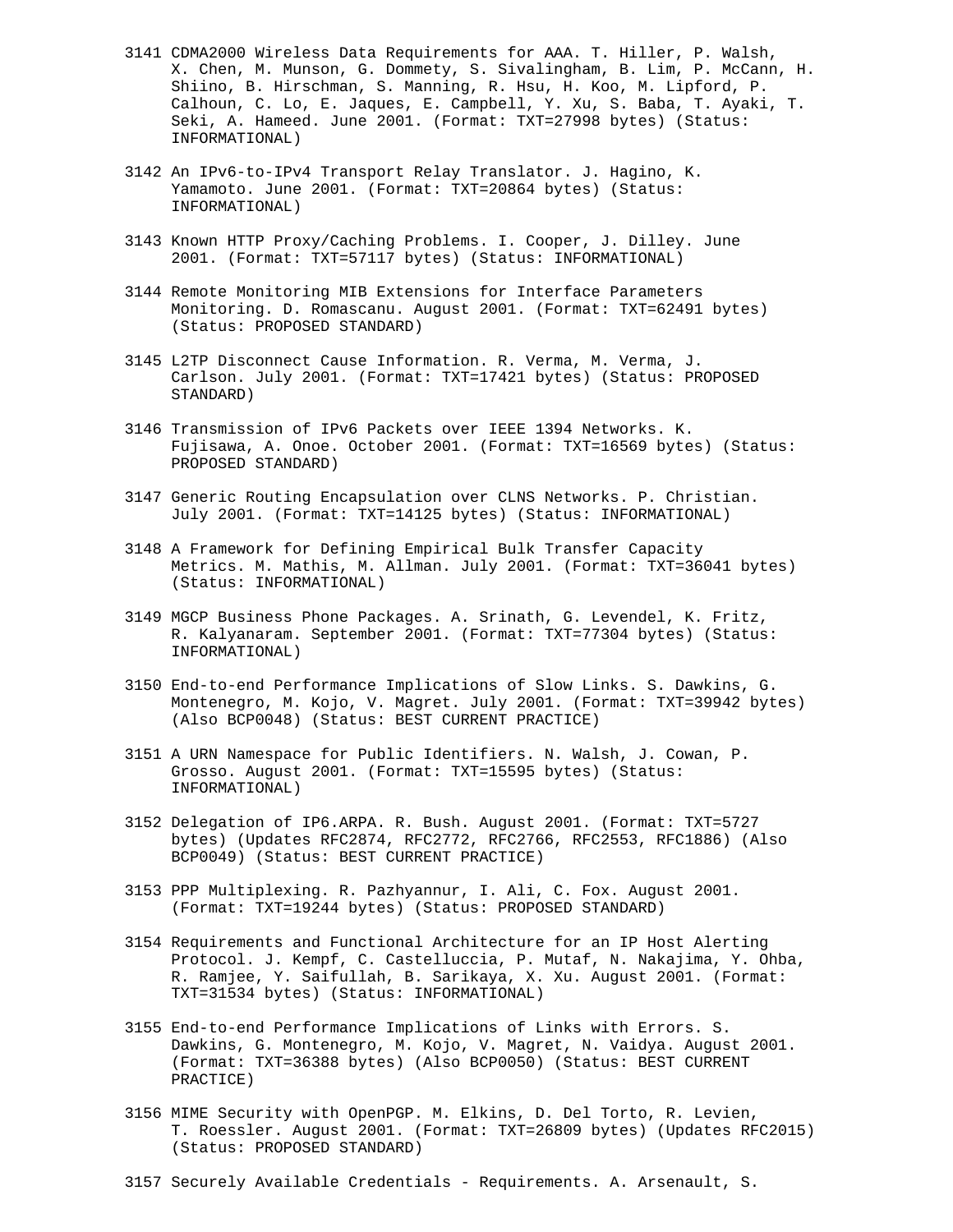Farrell. August 2001. (Format: TXT=46169 bytes) (Status: INFORMATIONAL)

- 3158 RTP Testing Strategies. C. Perkins, J. Rosenberg, H. Schulzrinne. August 2001. (Format: TXT=48208 bytes) (Status: INFORMATIONAL)
- 3159 Structure of Policy Provisioning Information (SPPI). K. McCloghrie, M. Fine, J. Seligson, K. Chan, S. Hahn, R. Sahita, A. Smith, F. Reichmeyer. August 2001. (Format: TXT=78621 bytes) (Status: PROPOSED STANDARD)
- 3160 The Tao of IETF A Novice's Guide to the Internet Engineering Task Force. S. Harris. August 2001. (Format: TXT=98411 bytes) (Obsoletes RFC1718) (Also FYI0017) (Status: INFORMATIONAL)
- 3161 Internet X.509 Public Key Infrastructure Time-Stamp Protocol (TSP). C. Adams, P. Cain, D. Pinkas, R. Zuccherato. August 2001. (Format: TXT=54585 bytes) (Status: PROPOSED STANDARD)
- 3162 RADIUS and IPv6. B. Aboba, G. Zorn, D. Mitton. August 2001. (Format: TXT=20492 bytes) (Status: PROPOSED STANDARD)
- 3163 ISO/IEC 9798-3 Authentication SASL Mechanism. R. Zuccherato, M. Nystrom. August 2001. (Format: TXT=32498 bytes) (Status: EXPERIMENTAL)
- 3164 The BSD Syslog Protocol. C. Lonvick. August 2001. (Format: TXT=72951 bytes) (Status: INFORMATIONAL)
- 3165 Definitions of Managed Objects for the Delegation of Management Scripts. D. Levi, J. Schoenwaelder. August 2001. (Format: TXT=134479 bytes) (Obsoletes RFC2592) (Status: PROPOSED STANDARD)
- 3166 Request to Move RFC 1403 to Historic Status. D. Meyer, J. Scudder. August 2001. (Format: TXT=3740 bytes) (Status: INFORMATIONAL)
- 3167 Request to Move RFC 1745 to Historic Status. D. Meyer, J. Scudder. August 2001. (Format: TXT=3825 bytes) (Status: INFORMATIONAL)
- 3168 The Addition of Explicit Congestion Notification (ECN) to IP. K. Ramakrishnan, S. Floyd, D. Black. September 2001. (Format: TXT=170966 bytes) (Obsoletes RFC2481) (Updates RFC2474, RFC2401, RFC0793) (Status: PROPOSED STANDARD)
- 3169 Criteria for Evaluating Network Access Server Protocols. M. Beadles, D. Mitton. September 2001. (Format: TXT=35303 bytes) (Status: INFORMATIONAL)
- 3170 IP Multicast Applications: Challenges and Solutions. B. Quinn, K. Almeroth. September 2001. (Format: TXT=67207 bytes) (Status: INFORMATIONAL)
- 3171 IANA Guidelines for IPv4 Multicast Address Assignments. Z. Albanna, K. Almeroth, D. Meyer, M. Schipper. August 2001. (Format: TXT=15389 bytes) (Also BCP0051) (Status: BEST CURRENT PRACTICE)
- 3172 Management Guidelines & Operational Requirements for the Address and Routing Parameter Area Domain ("arpa"). G. Huston, Ed.. September 2001. (Format: TXT=18097 bytes) (Also BCP0052) (Status: BEST CURRENT PRACTICE)
- 3173 IP Payload Compression Protocol (IPComp). A. Shacham, B. Monsour, R. Pereira, M. Thomas. September 2001. (Format: TXT=15389 bytes) (Obsoletes RFC2393) (Status: PROPOSED STANDARD)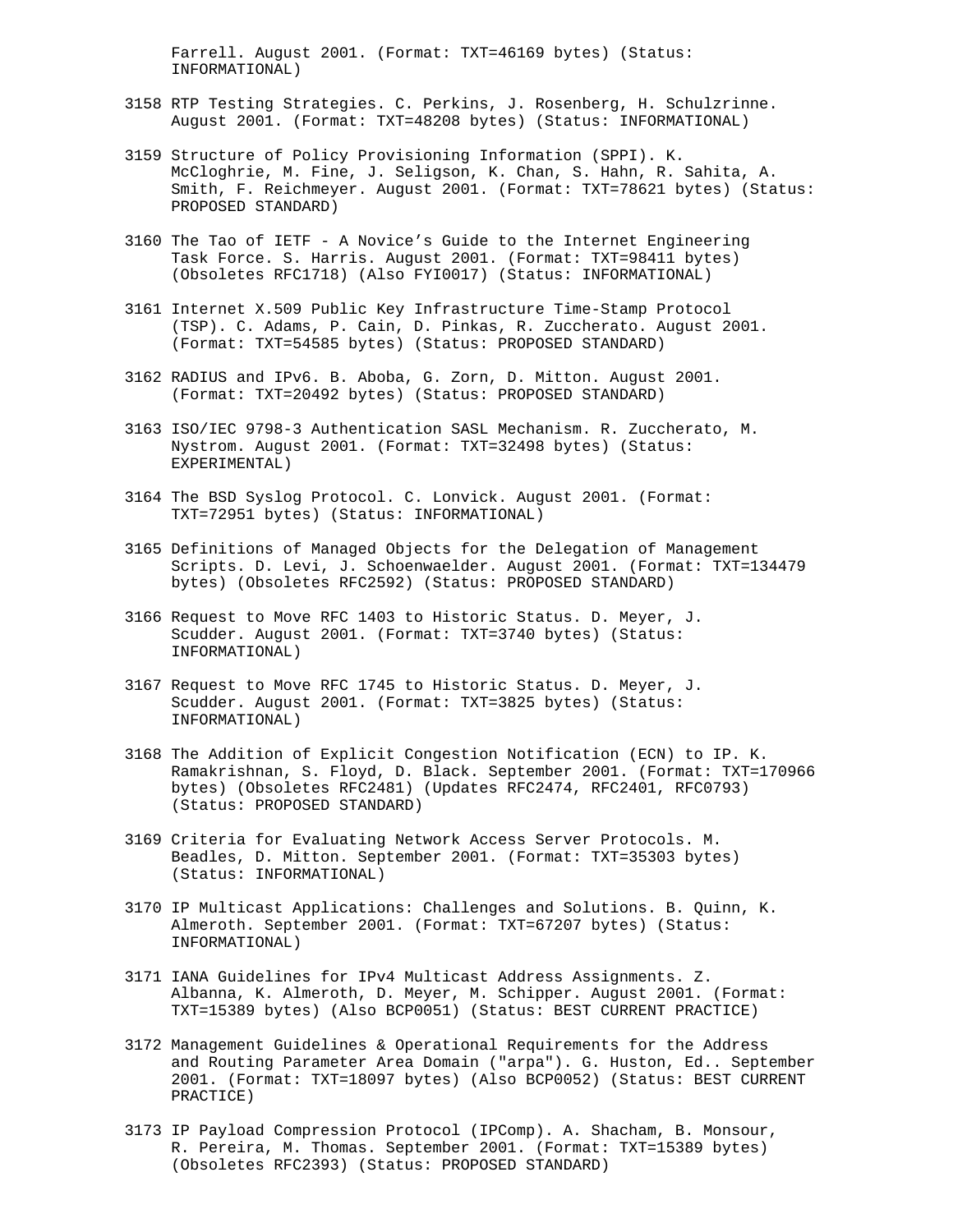- 3174 US Secure Hash Algorithm 1 (SHA1). D. Eastlake, 3rd, P. Jones. September 2001. (Format: TXT=35525 bytes) (Status: INFORMATIONAL)
- 3175 Aggregation of RSVP for IPv4 and IPv6 Reservations. F. Baker, C. Iturralde, F. Le Faucheur, B. Davie. September 2001. (Format: TXT=88681 bytes) (Status: PROPOSED STANDARD)
- 3176 InMon Corporation's sFlow: A Method for Monitoring Traffic in Switched and Routed Networks. P. Phaal, S. Panchen, N. McKee. September 2001. (Format: TXT=60171 bytes) (Status: INFORMATIONAL)
- 3177 IAB/IESG Recommendations on IPv6 Address. IAB, IESG. September 2001. (Format: TXT=23178 bytes) (Status: INFORMATIONAL)
- 3178 IPv6 Multihoming Support at Site Exit Routers. J. Hagino, H. Snyder. October 2001. (Format: TXT=24453 bytes) (Status: INFORMATIONAL)
- 3179 Script MIB Extensibility Protocol Version 1.1. J. Schoenwaelder, J. Quittek. October 2001. (Format: TXT=56311 bytes) (Obsoletes RFC2593) (Status: EXPERIMENTAL)
- 3180 GLOP Addressing in 233/8. D. Meyer, P. Lothberg. September 2001. (Format: TXT=8225 bytes) (Obsoletes RFC2770) (Also BCP0053) (Status: BEST CURRENT PRACTICE)
- 3181 Signaled Preemption Priority Policy Element. S. Herzog. October 2001. (Format: TXT=21990 bytes) (Obsoletes RFC2751) (Status: PROPOSED STANDARD)
- 3182 Identity Representation for RSVP. S. Yadav, R. Yavatkar, R. Pabbati, P. Ford, T. Moore, S. Herzog, R. Hess. October 2001. (Format: TXT=36544 bytes) (Obsoletes RFC2752) (Status: PROPOSED STANDARD)
- 3183 Domain Security Services using S/MIME. T. Dean, W. Ottaway. October 2001. (Format: TXT=57129 bytes) (Status: EXPERIMENTAL)
- 3184 IETF Guidelines for Conduct. S. Harris. October 2001. (Format: TXT=7413 bytes) (Also BCP0054) (Status: BEST CURRENT PRACTICE)
- 3185 Reuse of CMS Content Encryption Keys. S. Farrell, S. Turner. October 2001. (Format: TXT=20404 bytes) (Status: PROPOSED STANDARD)
- 3186 MAPOS/PPP Tunneling mode. S. Shimizu, T. Kawano, K. Murakami, E. Beier. December 2001. (Format: TXT=27109 bytes) (Status: INFORMATIONAL)
- 3187 Using International Standard Book Numbers as Uniform Resource Names. J. Hakala, H. Walravens. October 2001. (Format: TXT=22620 bytes) (Status: INFORMATIONAL)
- 3188 Using National Bibliography Numbers as Uniform Resource Names. J. Hakala. October 2001. (Format: TXT=27923 bytes) (Status: INFORMATIONAL)
- 3189 RTP Payload Format for DV (IEC 61834) Video. K. Kobayashi, A. Ogawa, S. Casner, C. Bormann. January 2002. (Format: TXT=25991 bytes) (Status: PROPOSED STANDARD)
- 3190 RTP Payload Format for 12-bit DAT Audio and 20- and 24-bit Linear Sampled Audio. K. Kobayashi, A. Ogawa, S. Casner, C. Bormann. January 2002. (Format: TXT=34977 bytes) (Status: PROPOSED STANDARD)
- 3191 Minimal GSTN address format in Internet Mail. C. Allocchio. October 2001. (Format: TXT=24235 bytes) (Obsoletes RFC2303) (Updates RFC2846) (Status: DRAFT STANDARD)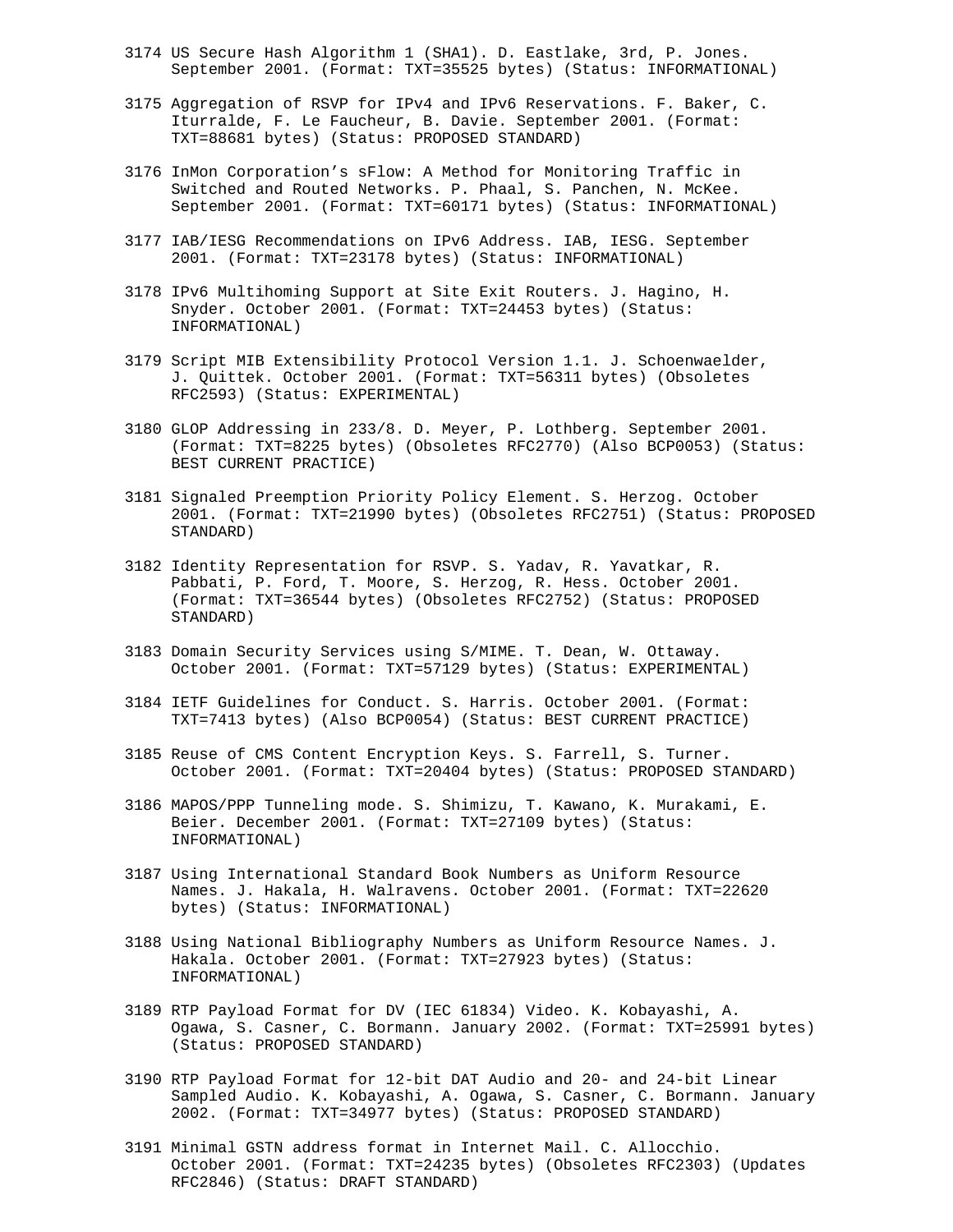- 3192 Minimal FAX address format in Internet Mail. C. Allocchio. October 2001. (Format: TXT=18813 bytes) (Obsoletes RFC2304) (Updates RFC2846) (Status: DRAFT STANDARD)
- 3193 Securing L2TP using IPsec. B. Patel, B. Aboba, W. Dixon, G. Zorn, S. Booth. November 2001. (Format: TXT=63804 bytes) (Status: PROPOSED STANDARD)
- 3194 The H-Density Ratio for Address Assignment Efficiency An Update on the H ratio. A. Durand, C. Huitema. November 2001. (Format: TXT=14539 bytes) (Updates RFC1715) (Status: INFORMATIONAL)
- 3195 Reliable Delivery for syslog. D. New, M. Rose. November 2001. (Format: TXT=60960 bytes) (Status: PROPOSED STANDARD)
- 3196 Internet Printing Protocol/1.1: Implementor's Guide. T. Hastings, C. Manros, P. Zehler, C. Kugler, H. Holst. November 2001. (Format: TXT=200720 bytes) (Obsoletes RFC2639) (Status: INFORMATIONAL)
- 3197 Applicability Statement for DNS MIB Extensions. R. Austein. November 2001. (Format: TXT=8610 bytes) (Status: INFORMATIONAL)
- 3198 Terminology for Policy-Based Management. A. Westerinen, J. Schnizlein, J. Strassner, M. Scherling, B. Quinn, S. Herzog, A. Huynh, M. Carlson, J. Perry, S. Waldbusser. November 2001. (Format: TXT=47806 bytes) (Status: INFORMATIONAL)
- 3201 Definitions of Managed Objects for Circuit to Interface Translation. R. Steinberger, O. Nicklass. January 2002. (Format: TXT=45583 bytes) (Status: PROPOSED STANDARD)
- 3202 Definitions of Managed Objects for Frame Relay Service Level Definitions. R. Steinberger, O. Nicklass. January 2002. (Format: TXT=130816 bytes) (Status: PROPOSED STANDARD)
- 3203 DHCP reconfigure extension. Y. T'Joens, C. Hublet, P. De Schrijver. December 2001. (Format: TXT=11857 bytes) (Status: PROPOSED STANDARD)
- 3204 MIME media types for ISUP and QSIG Objects. E. Zimmerer, J. Peterson, A. Vemuri, L. Ong, F. Audet, M. Watson, M. Zonoun. December 2001. (Format: TXT=19712 bytes) (Status: PROPOSED STANDARD)
- 3205 On the use of HTTP as a Substrate. K. Moore. February 2002. (Format: TXT=34785 bytes) (Also BCP0056) (Status: BEST CURRENT PRACTICE)
- 3206 The SYS and AUTH POP Response Codes. R. Gellens. February 2002. (Format: TXT=9917 bytes) (Status: PROPOSED STANDARD)
- 3207 SMTP Service Extension for Secure SMTP over Transport Layer Security. P. Hoffman. February 2002. (Format: TXT=18679 bytes) (Obsoletes RFC2487) (Status: PROPOSED STANDARD)
- 3208 PGM Reliable Transport Protocol Specification. T. Speakman, J. Crowcroft, J. Gemmell, D. Farinacci, S. Lin, D. Leshchiner, M. Luby, T. Montgomery, L. Rizzo, A. Tweedly, N. Bhaskar, R. Edmonstone, R. Sumanasekera, L. Vicisano. December 2001. (Format: TXT=244637 bytes) (Status: EXPERIMENTAL)
- 3209 RSVP-TE: Extensions to RSVP for LSP Tunnels. D. Awduche, L. Berger, D. Gan, T. Li, V. Srinivasan, G. Swallow. December 2001. (Format: TXT=132264 bytes) (Status: PROPOSED STANDARD)
- 3210 Applicability Statement for Extensions to RSVP for LSP-Tunnels. D. Awduche, A. Hannan, X. Xiao. December 2001. (Format: TXT=17691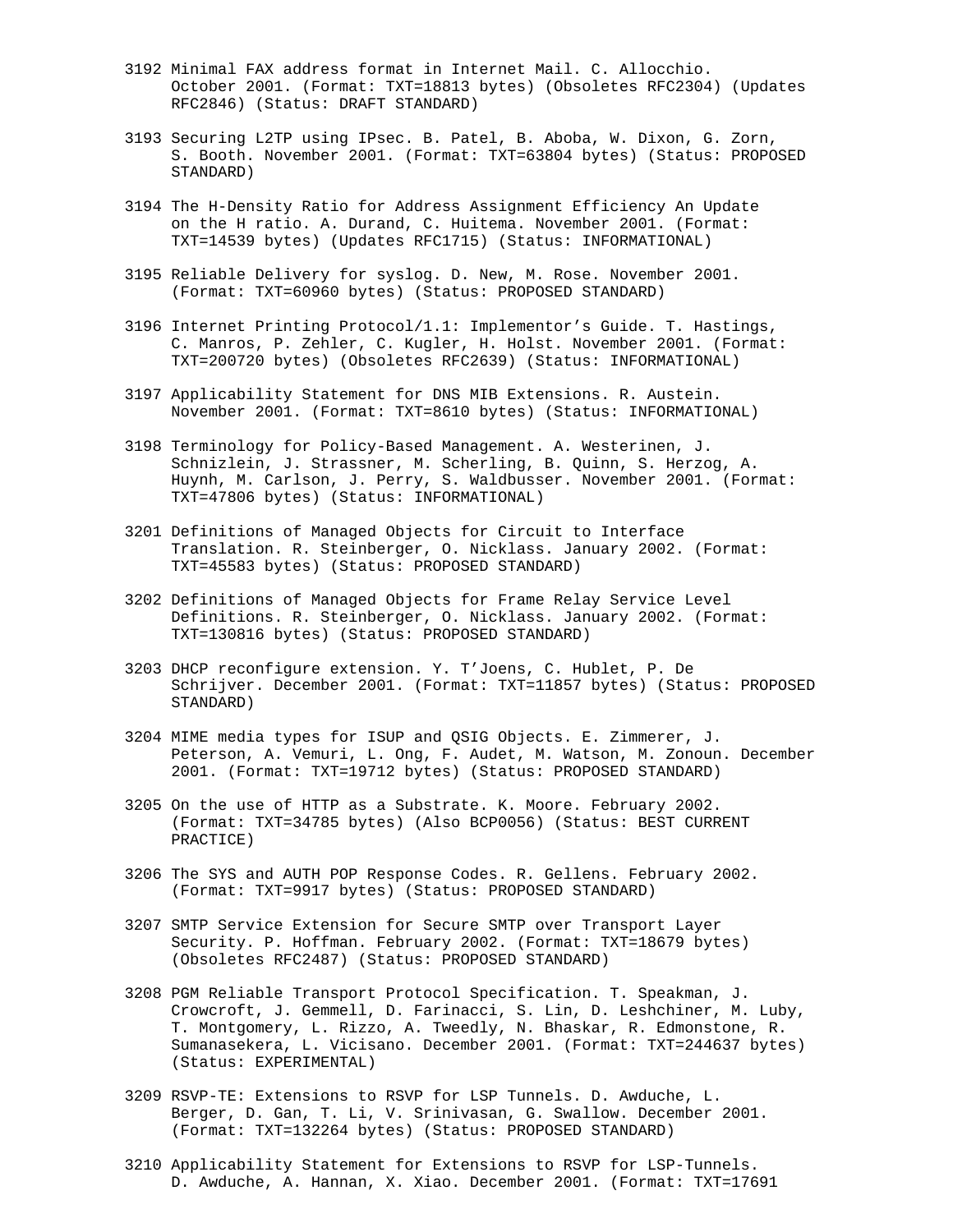bytes) (Status: INFORMATIONAL)

- 3211 Password-based Encryption for CMS. P. Gutmann. December 2001. (Format: TXT=30527 bytes) (Status: PROPOSED STANDARD)
- 3212 Constraint-Based LSP Setup using LDP. B. Jamoussi, Ed., L. Andersson, R. Callon, R. Dantu,. January 2002. (Format: TXT=87591 bytes) (Status: PROPOSED STANDARD)
- 3213 Applicability Statement for CR-LDP. J. Ash, M. Girish, E. Gray, B. Jamoussi, G. Wright. January 2002. (Format: TXT=14489 bytes) (Status: INFORMATIONAL)
- 3214 LSP Modification Using CR-LDP. J. Ash, Y. Lee, P. Ashwood-Smith, B. Jamoussi, D. Fedyk, D. Skalecki, L. Li. January 2002. (Format: TXT=25453 bytes) (Status: PROPOSED STANDARD)
- 3215 LDP State Machine. C. Boscher, P. Cheval, L. Wu, E. Gray. January 2002. (Format: TXT=117278 bytes) (Status: INFORMATIONAL)
- 3216 SMIng Objectives. C. Elliott, D. Harrington, J. Jason, J. Schoenwaelder, F. Strauss, W. Weiss. December 2001. (Format: TXT=58551 bytes) (Status: INFORMATIONAL)
- 3217 Triple-DES and RC2 Key Wrapping. R. Housley. December 2001. (Format: TXT=19855 bytes) (Status: INFORMATIONAL)
- 3218 Preventing the Million Message Attack on Cryptographic Message Syntax. E. Rescorla. January 2002. (Format: TXT=16047 bytes) (Status: INFORMATIONAL)
- 3219 Telephony Routing over IP (TRIP). J. Rosenberg, H. Salama, M. Squire. January 2002. (Format: TXT=184618 bytes) (Status: PROPOSED STANDARD)
- 3220 IP Mobility Support for IPv4. C. Perkins, Ed.. January 2002. (Format: TXT=238343 bytes) (Obsoletes RFC2002) (Status: PROPOSED STANDARD)
- 3221 Commentary on Inter-Domain Routing in the Internet. G. Huston. December 2001. (Format: TXT=66580 bytes) (Status: INFORMATIONAL)
- 3222 Terminology for Forwarding Information Base (FIB) based Router Performance. G. Trotter. December 2001. (Format: TXT=25483 bytes) (Status: INFORMATIONAL)
- 3224 Vendor Extensions for Service Location Protocol, Version 2. E. Guttman. January 2002. (Format: TXT=19618 bytes) (Updates RFC2608) (Status: PROPOSED STANDARD)
- 3225 Indicating Resolver Support of DNSSEC. D. Conrad. December 2001. (Format: TXT=11548 bytes) (Status: PROPOSED STANDARD)
- 3226 DNSSEC and IPv6 A6 aware server/resolver message size requirements. O. Gudmundsson. December 2001. (Format: TXT=12078 bytes) (Updates RFC2535, RFC2874) (Status: PROPOSED STANDARD)
- 3227 Guidelines for Evidence Collection and Archiving. D. Brezinski, T. Killalea. February 2002. (Format: TXT=18468 bytes) (Also BCP0055) (Status: BEST CURRENT PRACTICE)
- 3228 IANA Considerations for IPv4 Internet Group Management Protocol (IGMP). B. Fenner. February 2002. (Format: TXT=6473 bytes) (Also BCP0057) (Status: BEST CURRENT PRACTICE)
- 3229 Delta encoding in HTTP. J. Mogul, B. Krishnamurthy, F. Douglis, A. Feldmann, Y. Goland, A. van Hoff, D. Hellerstein. January 2002.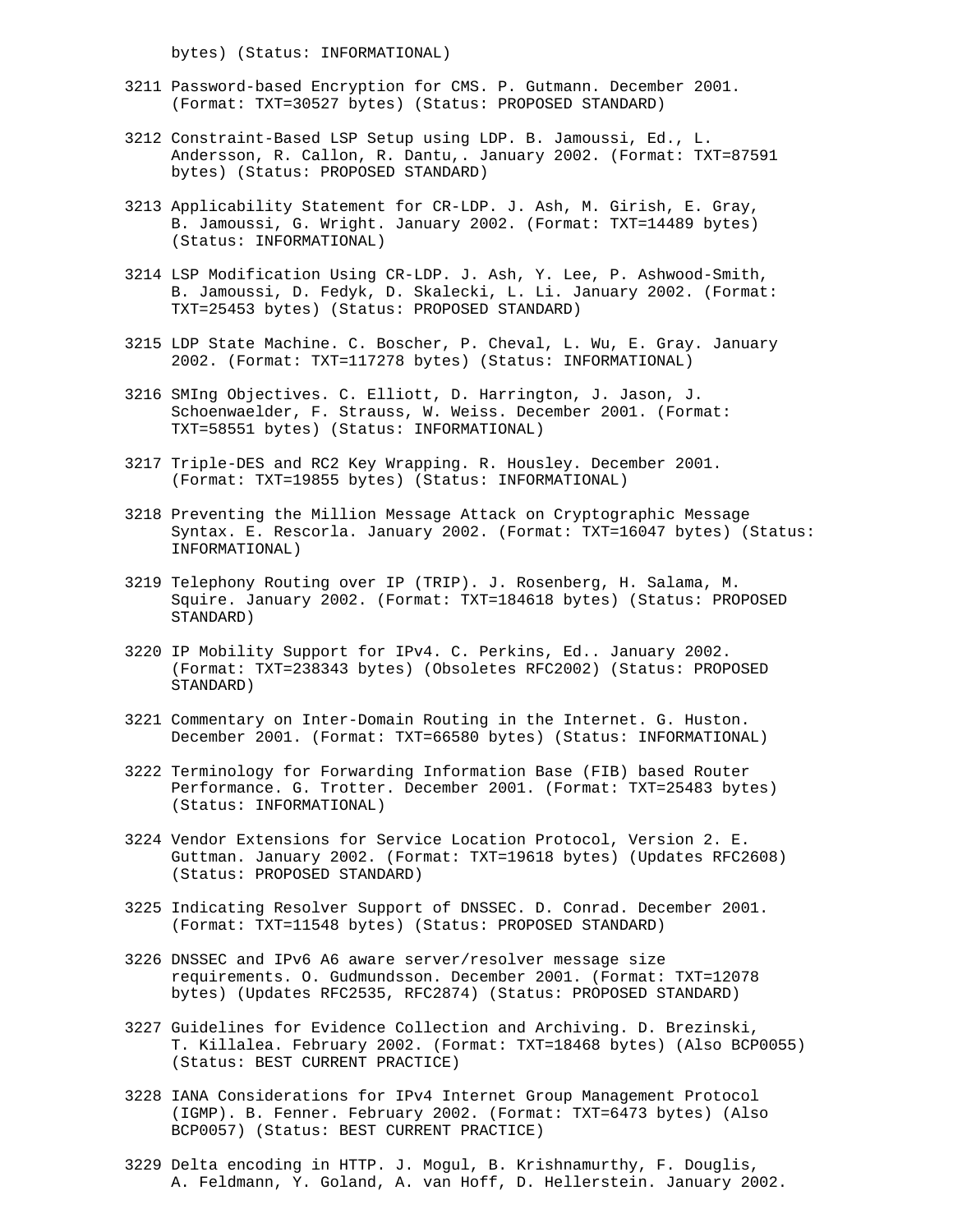(Format: TXT=111953 bytes) (Status: PROPOSED STANDARD)

- 3230 Instance Digests in HTTP. J. Mogul, A. Van Hoff. January 2002. (Format: TXT=26846 bytes) (Status: PROPOSED STANDARD)
- 3231 Definitions of Managed Objects for Scheduling Management Operations. D. Levi, J. Schoenwaelder. January 2002. (Format: TXT=61308 bytes) (Obsoletes RFC2591) (Status: PROPOSED STANDARD)
- 3232 Assigned Numbers: RFC 1700 is Replaced by an On-line Database. J. Reynolds, Ed.. January 2002. (Format: TXT=3849 bytes) (Obsoletes RFC1700) (Status: INFORMATIONAL)
- 3233 Defining the IETF. P. Hoffman, S. Bradner. February 2002. (Format: TXT=6401 bytes) (Also BCP0058) (Status: BEST CURRENT PRACTICE)
- 3234 Middleboxes: Taxonomy and Issues. B. Carpenter, S. Brim. February 2002. (Format: TXT=62329 bytes) (Status: INFORMATIONAL)
- 3235 Network Address Translator (NAT)-Friendly Application Design Guidelines. D. Senie. January 2002. (Format: TXT=29588 bytes) (Status: INFORMATIONAL)
- 3236 The 'application/xhtml+xml' Media Type. M. Baker, P. Stark. January 2002. (Format: TXT=16750 bytes) (Status: INFORMATIONAL)
- 3237 Requirements for Reliable Server Pooling. M. Tuexen, Q. Xie, R. Stewart, M. Shore, L. Ong, J. Loughney, M. Stillman. January 2002. (Format: TXT=16986 bytes) (Status: INFORMATIONAL)
- 3238 IAB Architectural and Policy Considerations for Open Pluggable Edge Services. S. Floyd, L. Daigle. January 2002. (Format: TXT=42336 bytes) (Status: INFORMATIONAL)
- 3239 Internet Printing Protocol (IPP): Requirements for Job, Printer, and Device Administrative Operations. C. Kugler, H. Lewis, T. Hastings. February 2002. (Format: TXT=29532 bytes) (Status: INFORMATIONAL)
- 3240 Digital Imaging and Communications in Medicine (DICOM) Application/dicom MIME Sub-type Registration. D. Clunie, E. Cordonnier. February 2002. (Format: TXT=9102 bytes) (Status: INFORMATIONAL)
- 3244 Microsoft Windows 2000 Kerberos Change Password and Set Password Protocols. M. Swift, J. Trostle, J. Brezak. February 2002. (Format: TXT=13334 bytes) (Status: INFORMATIONAL)
- 3246 An Expedited Forwarding PHB (Per-Hop Behavior). B. Davie, A. Charny, J.C.R. Bennet, K. Benson, J.Y. Le Boudec, W. Courtney, S. Davari, V. Firoiu, D. Stiliadis. March 2002. (Format: TXT=33896 bytes) (Obsoletes RFC2598) (Status: PROPOSED STANDARD)
- 3247 Supplemental Information for the New Definition of the EF PHB (Expedited Forwarding Per-Hop Behavior). A. Charny, J. Bennet, K. Benson, J. Boudec, A. Chiu, W. Courtney, S. Davari, V. Firoiu, C. Kalmanek, K. Ramakrishnan. March 2002. (Format: TXT=53786 bytes) (Status: INFORMATIONAL)
- 3248 A Delay Bound alternative revision of RFC 2598. G. Armitage, B. Carpenter, A. Casati, J. Crowcroft, J. Halpern, B. Kumar, J. Schnizlein. March 2002. (Format: TXT=21597 bytes) (Status: INFORMATIONAL)
- 3253 Versioning Extensions to WebDAV (Web Distributed Authoring and Versioning). G. Clemm, J. Amsden, T. Ellison, C. Kaler, J. Whitehead.